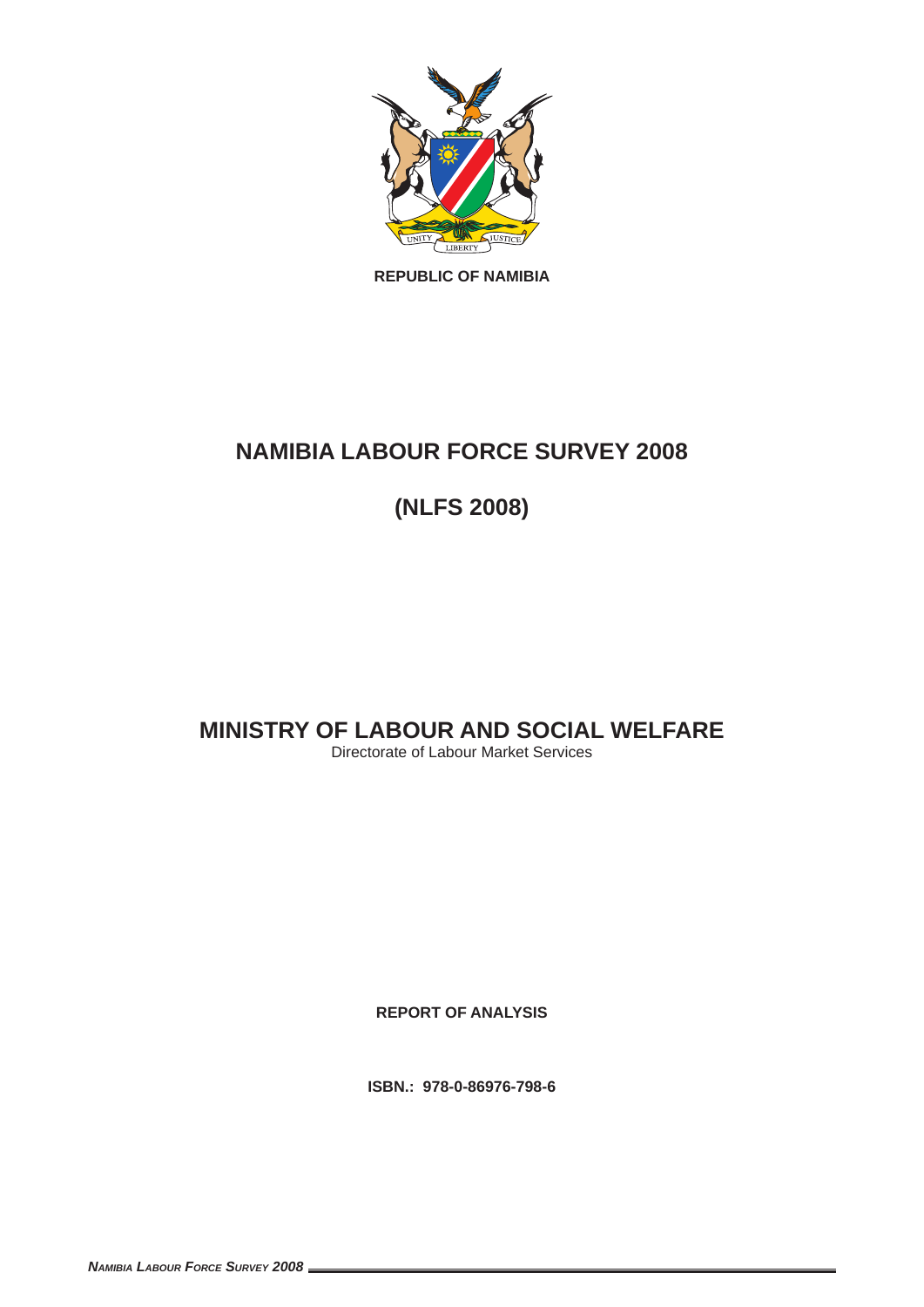# **Preface**

**THE GENERO IN THE GOVERNMENT OF THE GOVERNMENT OF THE PROPULATION OF THE PROPULATION OF THE PROPULATION OF THE PROPULATION OVER ALL STATES OVER ALL STATES OVER ALL STATES OVER ALL STATES OVER ALL STATES OVER ALL STATES OF** the population depends on its capacity and ability to execute sound employment planning within the overall framework of national development programme.

Namibia conducted its fifth post-Independence national labour force survey in 2008. This survey, known as the Namibia Labour Force Survey 2008 (NLFS 2008), provides a wealth of information on the state of labour force in the country that is by far superior in scope and quality to any that has been available previously, in particular that it incorporated a detailed module on Informal sector and Informal employment. A separate report on the characteristics of the informal sector will be published separately. There is no doubt that the planning process in Namibia will benefit immensely from a thorough analysis of this survey. This Report provides the final results of the analysis.

 The 2008 Namibia Labour Force Survey was conducted to generate all the necessary information that would provide Government with the statistical data for analysis of employment, unemployment and underemployment and hence assist in formulating well-conceived policies designed to achieve full employment and promote socio-economic development in general. The report provides a wide range of information on population size and composition, employment and unemployment and other socio-economic characteristics of the workforce.

The findings of the survey provide important statistical base for strategic policy formulation. Apart from informing the public about the state of employment in Namibia, the survey results and in particular the unemployment rate should provide a basis for the evaluation and analysis of the macro-economic policies of the country. The results will also be essential in the design and evaluation of overall government policies aimed at promoting and creating employment.

It is hoped that policy makers, scholars, researchers and employers would find the information useful in their search for concrete solutions to our socio-economic and development problems.

The Ministry of Labour wishes to express its profound appreciation to the Central Bureau of Statistics of the National Planning Commission for its technical assistance, social partners, users of labour statistics and other collaborating ministries for their meaningful contributions.

The Ministry equally wishes to thank the Ministry of Labour' staff who were involved in all the activities; the general public who provided the much needed information; the interviewers, who tirelessly throughout the entire period; and all those without whose support and co-operation the 2008 Namibia Labour Force Survey would not have been a successful reality.

**IMMANUEL NGATJIZEKO, MP** Honourable Minister of Labour and Social Welfare March 2010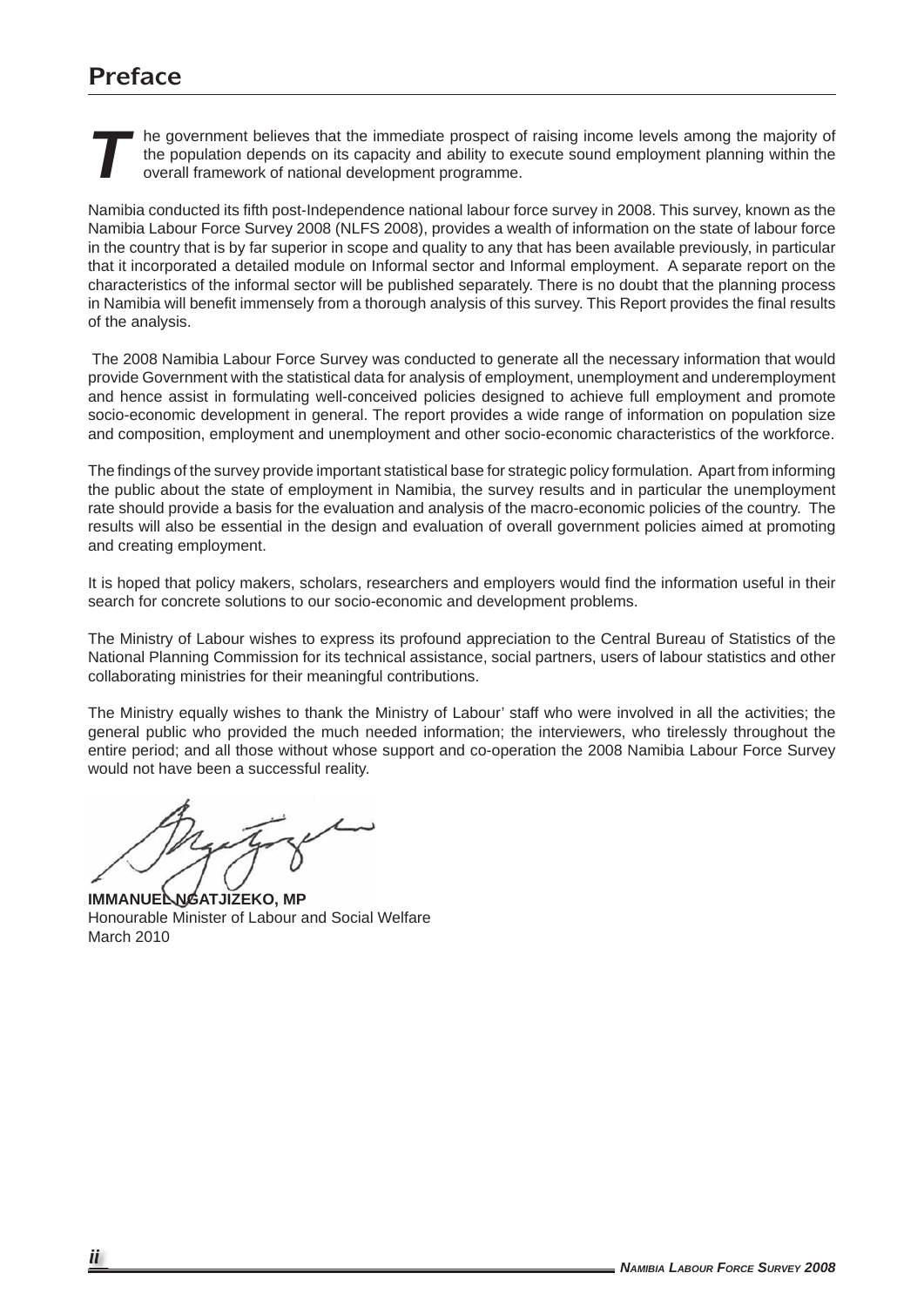# **Table of Contents**

| 1.   |  |
|------|--|
| 2.   |  |
| 3.   |  |
| 3.1  |  |
| 3.2  |  |
| 3.3  |  |
| 3.4  |  |
| 3.5  |  |
| 3.6  |  |
| 3.7  |  |
| 3.8  |  |
| 3.9  |  |
| 3.10 |  |
| 4.   |  |
| 4.1  |  |
| 4.2  |  |
|      |  |
| 4.3  |  |
| 4.4  |  |
| 4.5  |  |
| 4.6  |  |
| 5.   |  |
| 5.1  |  |
| 5.2  |  |
| 5.3  |  |
| 5.4  |  |
| 5.5  |  |
| 6.   |  |
| 6.1  |  |
| 6.2  |  |
| 6.3  |  |
| 6.4  |  |
|      |  |
| 6.5  |  |
| 6.6  |  |
| 6.7  |  |
| 7.   |  |
| 7.1  |  |
| 7.2  |  |
| 7.3  |  |
| 7.4  |  |
| 7.5  |  |
| 7.6  |  |
|      |  |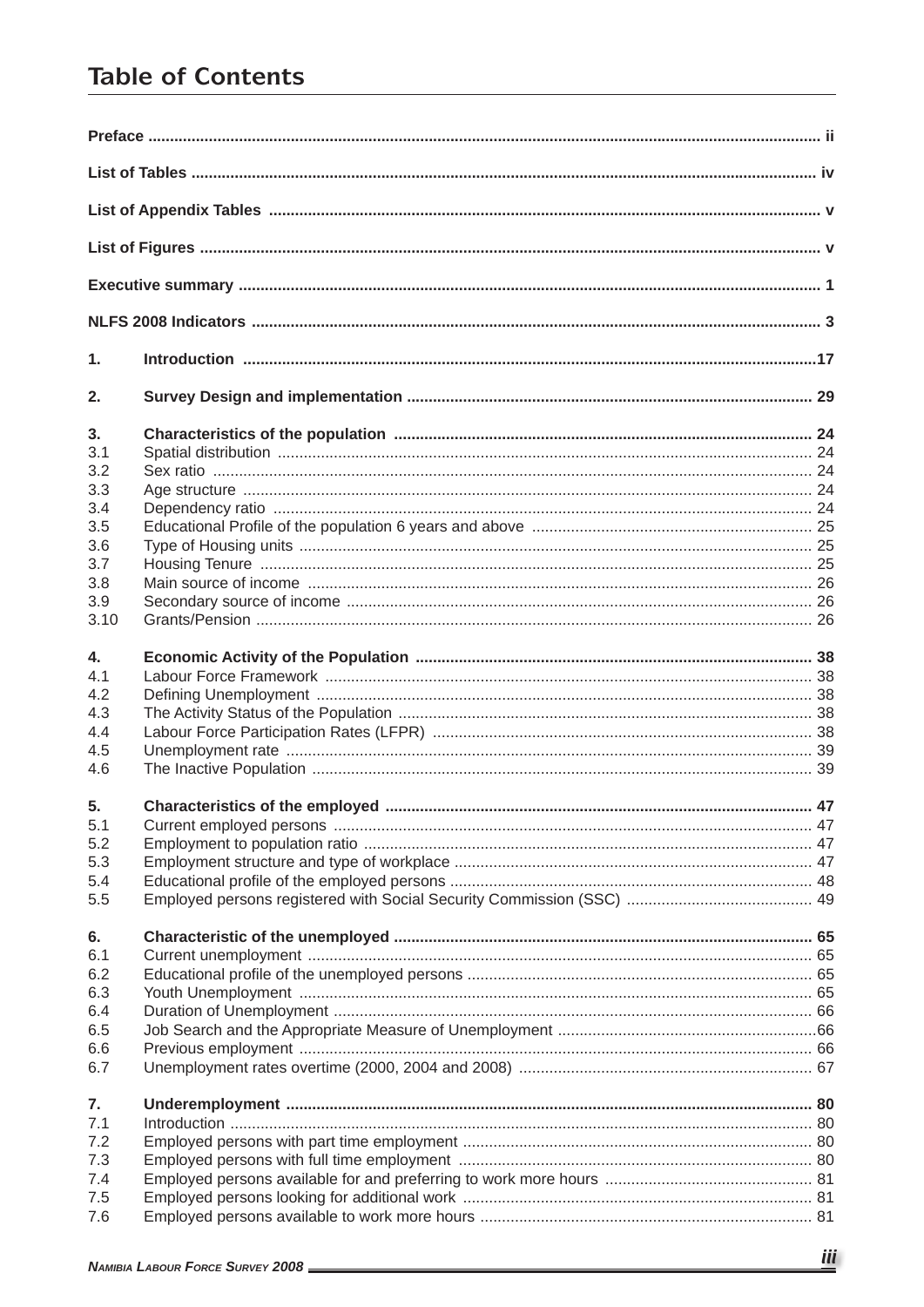| 7.7                      |                       |                                                                                       |  |
|--------------------------|-----------------------|---------------------------------------------------------------------------------------|--|
|                          |                       |                                                                                       |  |
|                          |                       |                                                                                       |  |
| 1:                       |                       |                                                                                       |  |
| 2:                       |                       |                                                                                       |  |
| 3:                       |                       |                                                                                       |  |
|                          | <b>List of Tables</b> | 34                                                                                    |  |
| Table 3.1                |                       |                                                                                       |  |
| Table 3.2                |                       |                                                                                       |  |
| Table 3.3                |                       |                                                                                       |  |
| Table 3.4                |                       |                                                                                       |  |
| Table 3.5                |                       | Distribution of educational profile of the population (6 years and above)             |  |
|                          |                       |                                                                                       |  |
| Table 3.6:               |                       |                                                                                       |  |
| <b>Table 3.7:</b>        |                       | Distribution of households by type of housing tenure, region and area  33             |  |
| Table 3.8:               |                       | Distribution of households by main source of income, region and area  34              |  |
| Table 3.9:               |                       |                                                                                       |  |
| Table 3.10:              |                       | Distribution of households persons by grants/pension received, region                 |  |
| Table 3.11:              |                       | Distribution of households' persons by grants/pension received, age                   |  |
|                          |                       |                                                                                       |  |
|                          |                       |                                                                                       |  |
| Table 4.1:               |                       | Activity Status of the Population (15 years or more) by Area and Sex  40              |  |
| Table 4.2:               |                       | Labour Force Participation Rate (LFPR) by Age, Area and Sex (Percent)  41             |  |
| Table 4.3:               |                       | Comparison of Labour Force Participation Rate (LFPR) over time, 2000,                 |  |
|                          |                       |                                                                                       |  |
| Table 4.4:               |                       | Unemployment rate by region, area, sex and measure of unemployment (percent)  42      |  |
| Table 4.5:               |                       | Comparison of Unemployment rates Overtime, 2000, 2004 and 2008                        |  |
|                          |                       |                                                                                       |  |
| Table 4.6:               |                       |                                                                                       |  |
| <b>Table 4.7:</b>        |                       | Labour Force (15 years and more) by region, area and age group  45                    |  |
| Table 4.8:               |                       |                                                                                       |  |
| Table 5.1a:              |                       |                                                                                       |  |
| Table 5.1b:              |                       |                                                                                       |  |
| Table 5.1c:              |                       | Employment to population ratio (15 years and above), region, area                     |  |
|                          |                       |                                                                                       |  |
| Table 5.2a:              |                       |                                                                                       |  |
| Table 5.2b:              |                       |                                                                                       |  |
| Table 5.2c:              |                       |                                                                                       |  |
| Table 5.2d:              |                       |                                                                                       |  |
| Table 5.3:               |                       |                                                                                       |  |
| Table 5.4:               |                       |                                                                                       |  |
| Table 5.5:               |                       | Employed persons by highest level of education attained, employment                   |  |
|                          |                       |                                                                                       |  |
|                          |                       |                                                                                       |  |
| Table 5.6:               |                       |                                                                                       |  |
| Table 5.7:               |                       |                                                                                       |  |
| Table 5.8:<br>Table 5.9: |                       | Employed persons registered with SSC by type of workplace, area                       |  |
|                          |                       |                                                                                       |  |
| Table 5.10:              |                       | Employed persons registered with SSC by occupation, area and sex  63                  |  |
| Table 5.11:              |                       | Employed persons registered with SSC by region, area, sex and age group (percent)  64 |  |
|                          |                       |                                                                                       |  |
| Table 6.1:               |                       |                                                                                       |  |
| Table 6.2                |                       | Educational Profile of the Unemployed by area, sex and measure of unemployment        |  |
|                          |                       |                                                                                       |  |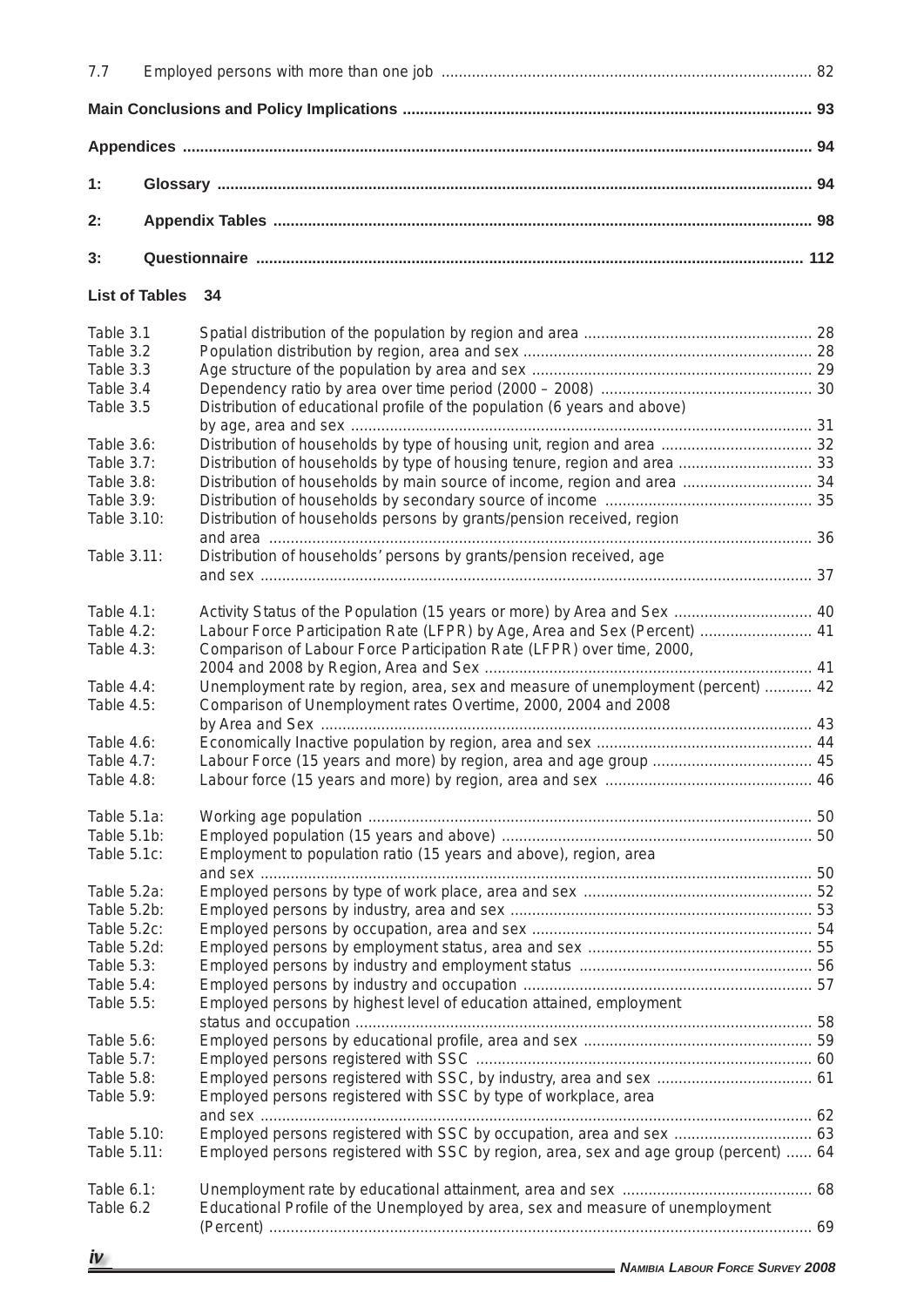| Table 6.3:<br>Table 6.4:<br>Table 6.5: | Distribution of the unemployed by duration of unemployment, region                    |  |
|----------------------------------------|---------------------------------------------------------------------------------------|--|
|                                        |                                                                                       |  |
| Table 6.6:                             | Unemployed persons looking/ not looking for work by age, area and sex  73             |  |
| Table 6.7:                             | Distribution of the unemployed by means of looking for work, region,                  |  |
| Table 6.8:                             | Distribution of the unemployed persons by reasons for not looking for                 |  |
| Table 6.9:                             | Distribution of first time job seekers by educational attainment, age,                |  |
|                                        |                                                                                       |  |
| Table 6.10:                            |                                                                                       |  |
| Table 6.11:                            |                                                                                       |  |
| Table 6.12:                            |                                                                                       |  |
| Table 7.1:                             | Distribution of the employed persons with part-time employment by                     |  |
| Table 7.2:                             | Percentage of the employed persons with full time employment by employment status,    |  |
| Table 7.3:                             | Distribution of the employed persons available for and preferring to                  |  |
|                                        |                                                                                       |  |
| Table 7.4:                             | Distribution of the Employed persons looking for additional work by occupation, area  |  |
|                                        |                                                                                       |  |
| Table 7.5:                             | Distribution of the employed persons who usually work up to 35 hours                  |  |
|                                        | per week and are actually available to work more hours by employment                  |  |
|                                        |                                                                                       |  |
| Table 7.6:                             | Employed persons who usually work up to 35 hours per week and were actually           |  |
|                                        |                                                                                       |  |
| <b>Table 7.7:</b>                      | Employed persons who usually work up to 35 hours per week and are                     |  |
| Table 7.8:                             | Employed persons who usually work up to 35 hours per week and                         |  |
|                                        | are actually available to work more hour by educational attainment                    |  |
|                                        |                                                                                       |  |
| <b>Table 7.9:</b>                      | Distribution of the employed persons with more than one job by                        |  |
|                                        |                                                                                       |  |
| Table 7.10:                            | Distribution of the employed persons with more than one job by age                    |  |
|                                        |                                                                                       |  |
| App. Table 1:                          |                                                                                       |  |
| App. Table 2:                          | Activity status of the population (15 years and more) by region and sex  99           |  |
| App. Table 3:                          | Distribution of the employed population by region, area, sex and age group  100       |  |
| App. Table 4:                          | Employed persons (15 yrs & more) by industry, employment status, occupation, area     |  |
|                                        |                                                                                       |  |
| App. Table 5:                          | Percentage of the employed persons registered with SSC by industry, area and sex  102 |  |
| App. Table 6:                          | Percentage of the Employed persons registered with SSC over all employed persons      |  |
| App. Table 7:                          | Percentage of the Employed persons registered with SSC over all employed persons      |  |
|                                        |                                                                                       |  |
| App. Table 8:                          | Educational Profile of the Unemployed by area, sex and measure of unemployment  105   |  |
| App. Table 9:                          | Rate of unemployment (broad) by educational attainment, area and sex  106             |  |
| App. Table 10:                         |                                                                                       |  |
| App. Table 11:                         |                                                                                       |  |
| App. Table 12:                         | Rate of unemployment (Strict) by educational attainment, area and sex  109            |  |
| App. Table 13:                         | Unemployed persons looking/not looking for work by region, area and sex  110          |  |
| App. Table 14:                         | Employed persons available for and preferring to work for more hours by occupation,   |  |
|                                        |                                                                                       |  |
| Figure 3.1:                            |                                                                                       |  |
| Figure 3.2:                            |                                                                                       |  |
| Figure 3.3:                            |                                                                                       |  |
| Figure 5.1:                            |                                                                                       |  |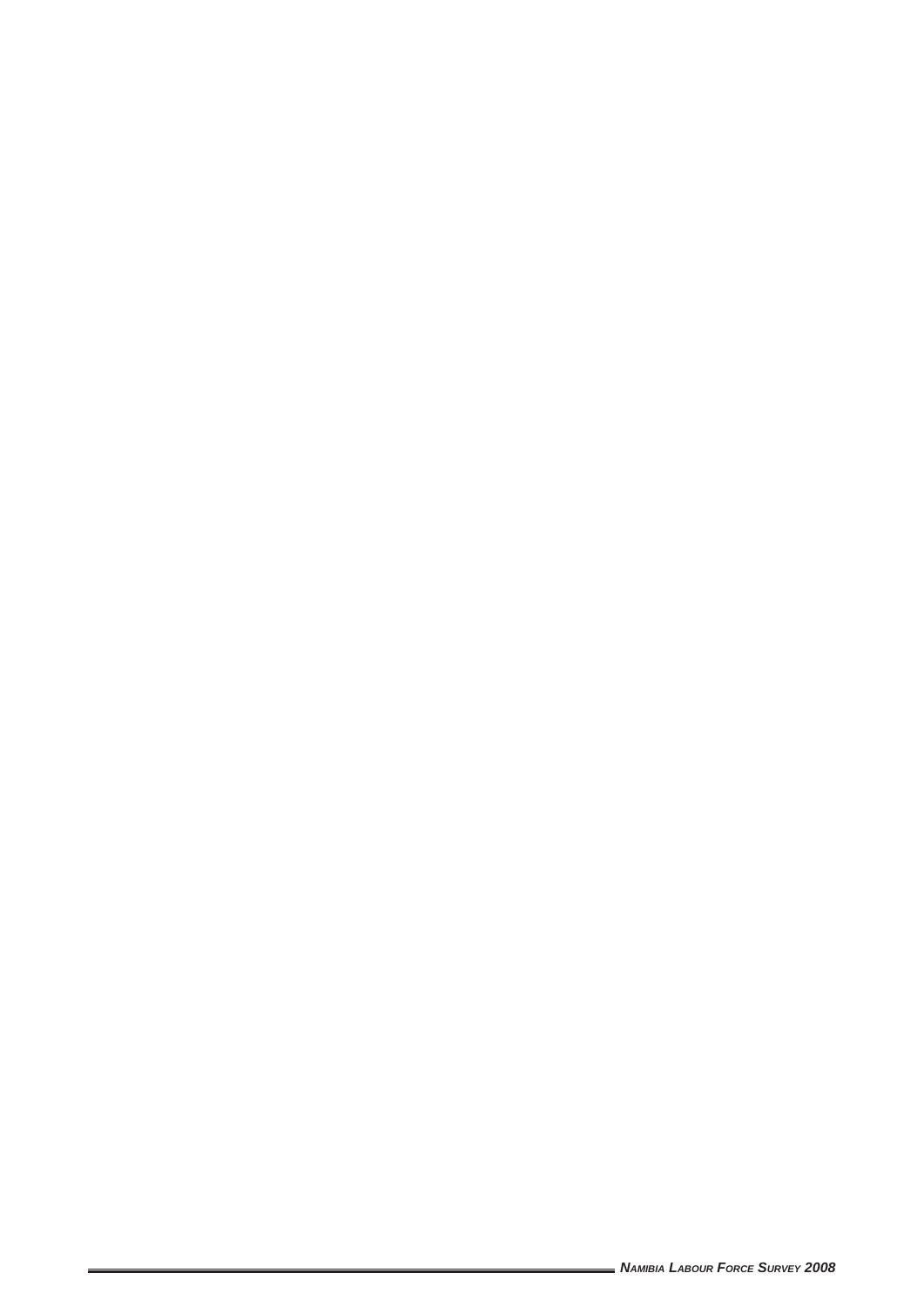## **1. Spatial Distribution of the population**

 The Namibia Labour Force Survey (NLFS) 2008 collected information on population residing in private households. However, population residing in institutional households which are in army and police barracks, nurses and prisons were not covered. A total of 1,789, 933 persons in private households were enumerated. Out of this number, 1,161,917 reside in rural areas. Khomas region recorded the highest number of population with 15.9 percent of the total population.

## **2. Sex ratio**

The survey findings show a sex ratio of 90.2, meaning that there are 90 males per 100 females. which indicates that there are more females than males in Namibia. About 940,844 females as compared to 849,163 males were recorded during the NLFS 2008. Regionally, sex ratio differs from one region to the other in terms of having more females than males, or showing an equal sex representation.

#### **3. Age distribution**

- 3.1 Age is an important factor in demographic analysis as it is closely related to demographic and social processes. Migration turns to be age selective resulting from school going population and labour force which shows concentration in specific age groups. Namibia has a young population which is demonstrated by the broad base pyramid (Figure 3.2), which means that ages  $0 - 19$  are dominant.
- 3.2 Age dependency ratio is the ratio of children aged 00-14 and persons aged 65 and above per 100 persons in the working age population (15-64). Namibia has a dependency ratio of 81.8, meaning that for every 100 persons in the working age group (economically active), there are 81.8 dependants. The findings reveal that dependency ratio is high in rural areas as compared to urban areas. There is a slight decrease in overall dependency ratio from 83.5 in 2004 to 81.8 in 2008.

## **4. Educational profi le of the population 6 years & above**

 Education refers to the skills and knowledge acquired through established schooling system. Education acquired determines the quality and type of human resources the country has in terms of skills and knowledge. The NLFS 2008 collected information on the highest level of education achieved. The findings reveal that 13.6 percent of the population has no education, while 45.3 and 1.2 percent completed primary and university education respectively. A small proportion (0.7 percent) has completed post graduate education. A large proportion of the population with no education is mostly found in rural areas, while those with secondary and university education are mainly in urban areas.

## **5. Type of housing units**

- 5.1 The definitions of types of housing units are attached as appendix 1 Glossary. The NLFS 2008 findings reveal that traditional dwellings are the most common housing units (45.6 percent), followed by detached house (25.9 percent). The least dominant type of housing units in Namibia are guest flats and commercial/industrial (0.1 and 0.2 percent) respectively.
- 5.2 The most common housing units in urban areas are detached houses (46.3 percent), while in rural areas, detached housing units have the percentage of 11.7 each with semi detached housing units. Furthermore, the survey reveals that about 68.8 percent of the households live in dwelling units that are owner occupied (without mortgage), while only 12.0 percent of the households live in dwelling units that are owner occupied (without mortgage).

#### **6. Main source of income**

6.1 The largest proportion of households (41.8 percent) in Namibia depends on wages and salaries as their main source of income, followed by subsistence farming (crops and animals) with 22.4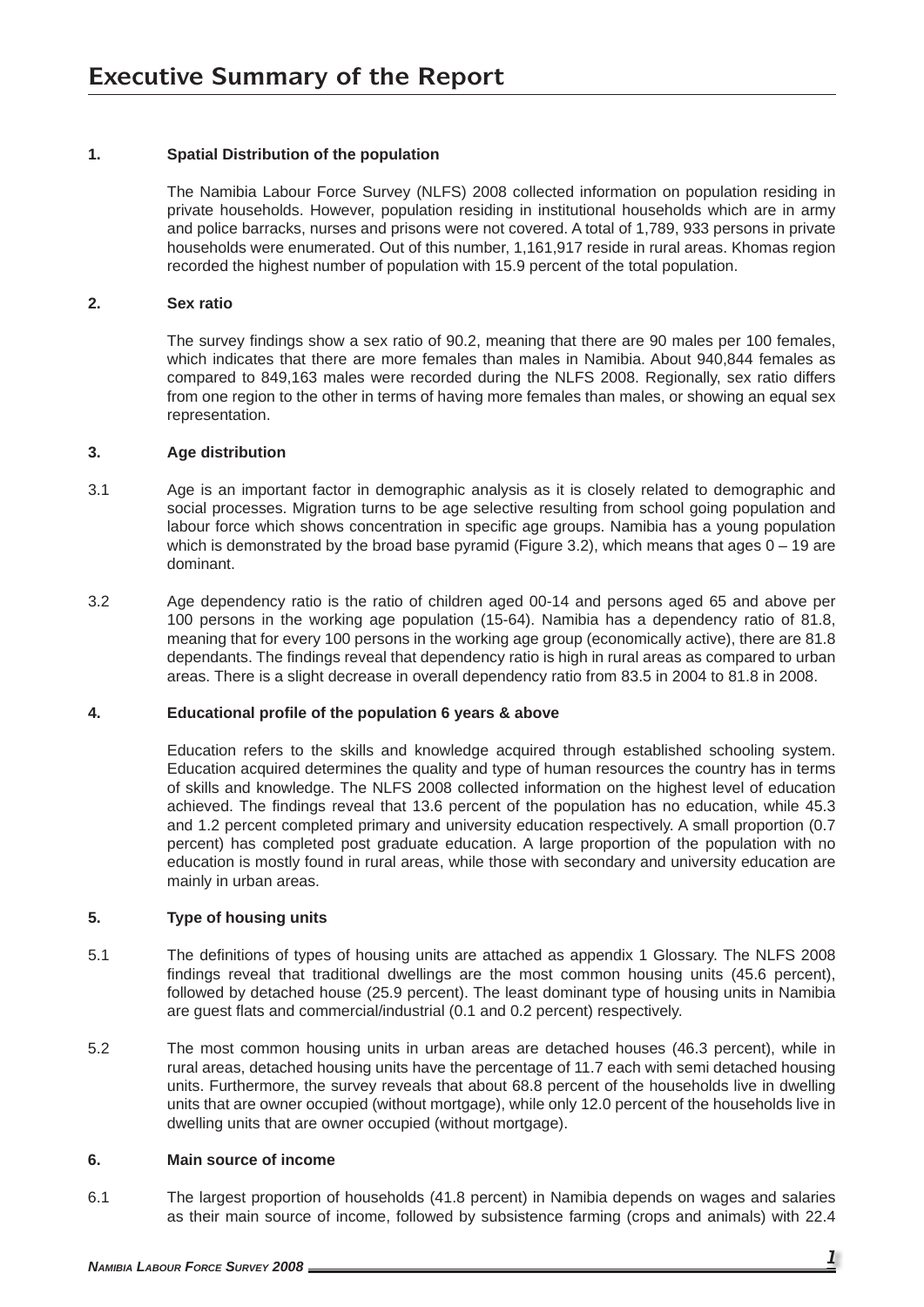percent. Most of the households in rural areas depend on subsistence farming (37.3 percent) as their main source of income, while in urban areas wages and salaries (68.8 percent) remain the main source of income for most households.

 6.2 The majority of households in Namibia (72.4 percent) do not have secondary source of income. However, 6.5 percent of households reported that cash remittances are their secondary source of income. In rural areas, 8.1 percent of households depend on subsistence farming (crop and animals) as their secondary source of income, while in urban areas, 4.2 percent of households survive on cash remittances.

#### **7. Grants/Pension**

 In rural areas, about 78.5 percent of household persons reported that they receive grant/pension, while only 21.5 percent of household persons receive grant/pension in urban areas. Furthermore, it was revealed that about 71.4 percent of rural households are expecting to receive grant/pension, while 28.6 percent household persons in urban areas indicated to receive. The population of Namibia is rural based, therefore, all the three categories (receive, expect to receive & do not receive) are dominant in rural areas.

## **8. Economic activity of the population**

- 8.1 The NLFS 2008 recorded a total of 1,106,854 persons aged 15 years and above. Out of this number, 678,680 persons are economically active (employed and unemployed), while 428,173 are economically inactive. Among the economically active, 331,444 persons are employed and 347, 237 persons are unemployed.
- 8.2 The employed males (186,093) outnumber their female (145,351) counterparts. Out of 331,444 employed persons, 208,075 resides in urban areas, where as only 123,369 are in rural areas.
- 8.3 The activity status of the working age population reveals that the current economically active population (15 yrs & above) is 55.4 percent. About 61.3 percent of the working age population is in the Labour Force.
- 8.4 Unemployment rate is the proportion of the unemployed persons in the Labour Force, which is currently at 51.2 and 37.6 percent respectively using the broad and strict measures. The two measures differ on whether an unemployed person was actively looking for work or not. The NLFS 2008 recorded 347,237 unemployed persons when a broad measure is applied and 199,570 unemployed persons with a strict measure.
- 8.5 Despite the fact that females are more than males in the working age population (1,106,854), employed males are more than employed females. The proportion of the working age population that is employed is referred to as the employment to population ratio (34.6 percent).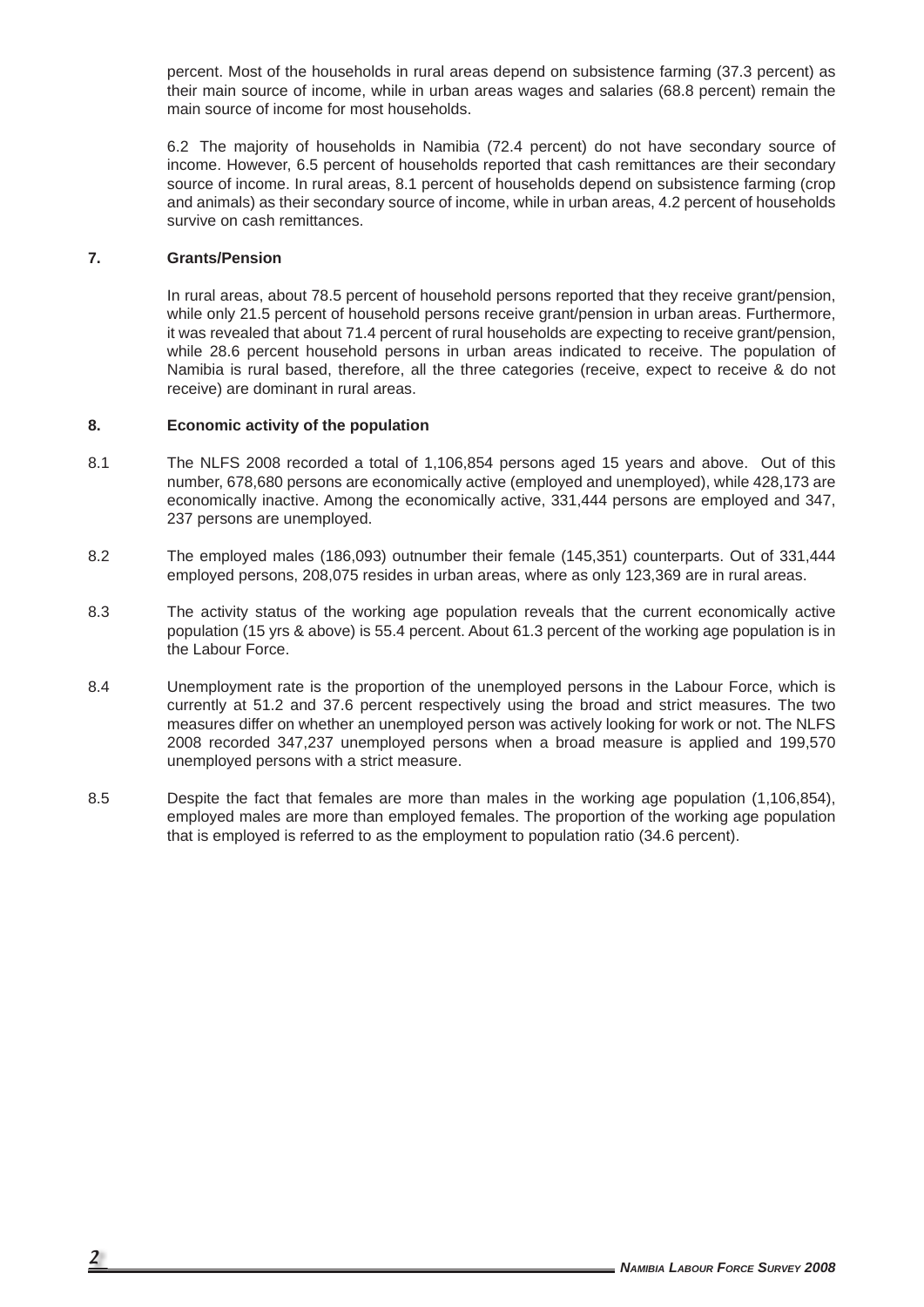## **NAMIBIA**

| <b>Population size</b><br>Females<br><b>Males</b><br><b>Both</b>  | 940,844<br>849,089<br>1,789,933 | Urban areas unemployment rate<br>Females<br><b>Males</b><br><b>Both</b>                      | 35.7<br>25.8<br>30.6                     |
|-------------------------------------------------------------------|---------------------------------|----------------------------------------------------------------------------------------------|------------------------------------------|
| <b>Rural Population</b><br>Females<br>Males<br><b>Both</b>        | 621,612<br>540,305<br>1,161,917 | Youth (15 - 34 yrs) unemployment<br>Females<br>Males<br><b>Both</b>                          | 66.8<br>52.5<br>59.9                     |
| <b>Urban Population</b><br>Females<br><b>Males</b><br><b>Both</b> | 319,232<br>308,784<br>628,015   | <b>Employment to population ratio</b><br>Females<br><b>Males</b><br><b>Both</b>              | 28.5<br>41.6<br>34.6                     |
| <b>Private household</b><br>Number<br>Average household           | 391,016<br>5                    | <b>Marital Status</b><br>Never married<br>Married with certificate                           | 73.5<br>10.6                             |
| Sex ratio<br>Males per 100 females                                | 90.2                            | Married traditionally<br>Consensual union<br><b>Divorced</b>                                 | 4.9<br>6.0<br>0.8                        |
| Age composition<br>Under 15 years<br>15 - 64 years<br>65+ years   | 682,286<br>1,002,036<br>102,614 | Separated<br>Widowed<br><b>Main Source of Income</b>                                         | 0.9<br>3.3                               |
| Labour Force 15+ yrs<br><b>LFPR</b>                               |                                 | Subsistence farming (crop & animal)<br>Cash cropping<br>Animal rearing                       | 22.4<br>0.4<br>1.4                       |
| Females<br><b>Males</b><br><b>Both</b>                            | 49.9<br>61.6<br>55.4            | <b>Business activities</b><br><b>Wages and Salaries</b><br><b>Pension</b><br>Cash remittance | 5.9<br>41.8<br>10.4<br>11.0              |
| Unemployment rate (broad)<br>Females<br>Males                     | 58.4<br>43.5                    | Other means of income<br><b>Dependency ratio</b>                                             | 6.7                                      |
| <b>Both</b><br><b>Unemployment rate (strict)</b>                  | 51.2                            | Child 00 - 14<br>Retired 65+<br>Overall                                                      | 71.1<br>10.7<br>81.8                     |
| Females<br><b>Males</b><br><b>Both</b>                            | 43.0<br>32.5<br>37.6            | <b>Inactive population</b><br><b>Students</b>                                                | 46.1                                     |
| Rural areas unemployment rate<br>Females<br>Males<br><b>Both</b>  | 52.8<br>41.0<br>46.6            | Homemakers<br>Retired<br>Old age<br>Income recipient<br>Illness, disabled & others<br>Other  | 14.9<br>1.8<br>28.1<br>0.6<br>7.9<br>0.6 |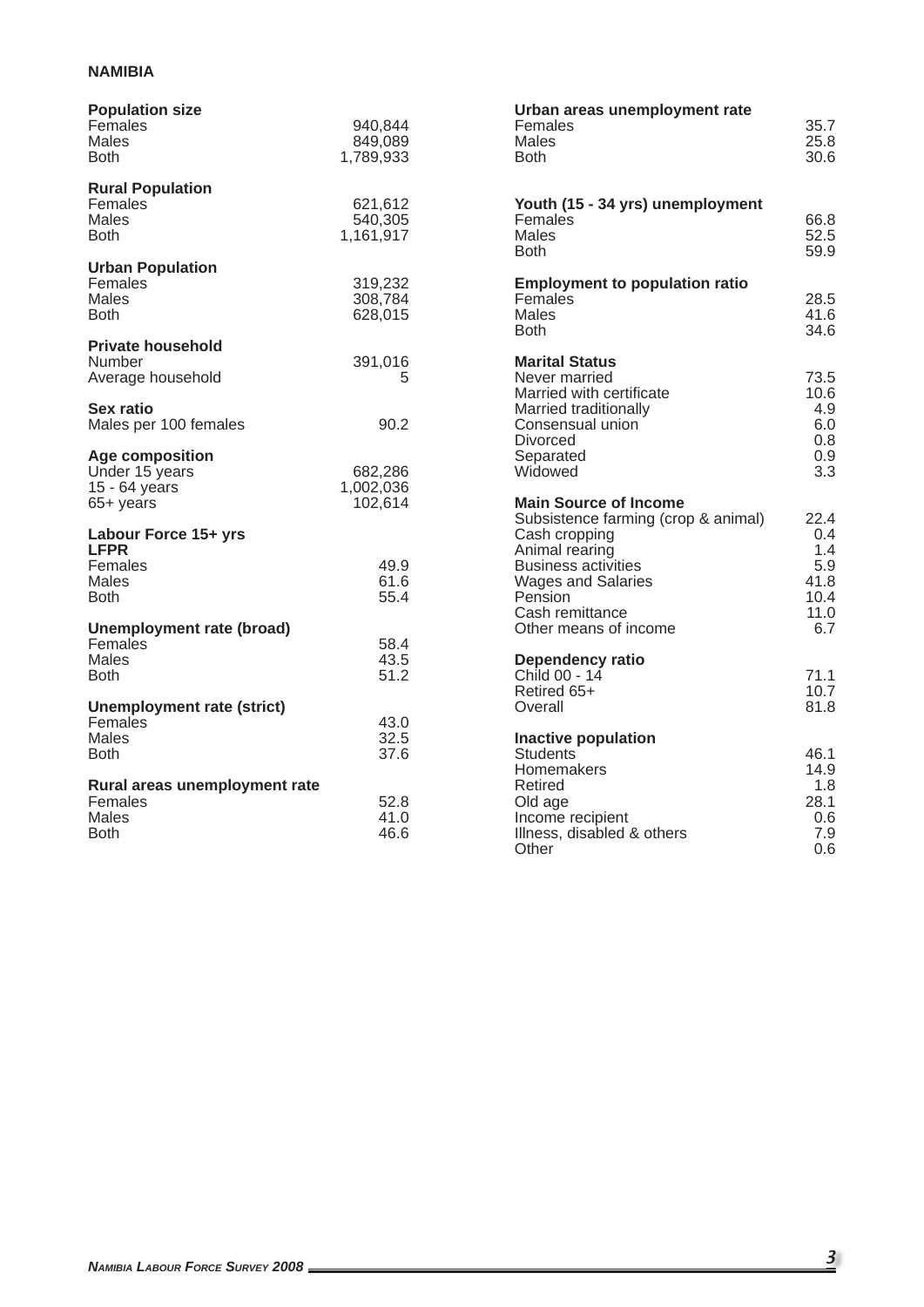# **CAPRIVI REGION**

| <b>Population size</b>            |        | Youth (15 - 34 yrs) unemployment      |        |
|-----------------------------------|--------|---------------------------------------|--------|
| Females                           | 38,813 | Females                               | 81.5   |
| Males                             | 34,566 | <b>Males</b>                          | 68.2   |
| <b>Both</b>                       | 73,379 | <b>Both</b>                           | 75.7   |
|                                   |        |                                       |        |
| <b>Rural Population</b>           |        | <b>Employment to population ratio</b> |        |
| Females                           | 28,249 | Females                               | 20.4   |
| Males                             | 25,780 | Males                                 | 32.0   |
| <b>Both</b>                       | 54,029 | <b>Both</b>                           | 25.7   |
| <b>Urban Population</b>           |        | <b>Marital Status</b>                 |        |
| Females                           | 10,564 | Never married                         | 48,213 |
| Males                             | 8,786  | Married with certificate              | 2,237  |
| <b>Both</b>                       | 19,350 | Married traditionally                 | 14,350 |
|                                   |        | Consensual union                      | 1,820  |
| <b>Private household</b>          |        | Divorced                              | 1,688  |
| Number                            | 18,337 | Separated                             | 1,114  |
| Average household                 | 4      | Widowed                               | 3,956  |
|                                   |        |                                       |        |
| <b>Sex ratio</b>                  |        | <b>Main Source of Income</b>          |        |
| Males per 100 females             | 89.1   | Subsistence farming (crop & animal)   | 32.3   |
|                                   |        | Cash cropping                         | 0.3    |
| <b>Age composition</b>            |        | Animal rearing                        | 0.0    |
| Under 15 years                    | 29,655 | <b>Business activities</b>            | 7.9    |
| 15 - 64 years                     | 39,730 | <b>Wages and Salaries</b>             | 28.6   |
| 65+ years                         | 3,453  | Pension                               | 14.8   |
|                                   |        | Cash remittance                       | 7.0    |
| Labour Force 15+ yrs              |        | Other means of income                 | 9.1    |
| <b>LFPR</b>                       |        |                                       |        |
| Females                           | 45.0   | <b>Dependency ratio</b>               |        |
| Males                             | 56.9   | Child 00 - 14                         | 84.3   |
| <b>Both</b>                       | 50.4   | Retired 65+                           | 9.8    |
|                                   |        | Overall                               | 94.1   |
| Unemployment rate (broad)         |        |                                       |        |
| Females                           | 71.7   | Inactive population                   |        |
| <b>Males</b>                      | 58.9   | <b>Students</b>                       | 52.4   |
| <b>Both</b>                       | 65.6   | Homemakers                            | 15.5   |
|                                   |        | Retired                               | 0.5    |
| <b>Unemployment rate (strict)</b> |        | Old age                               | 24.6   |
| Females                           | 54.7   | Income recipient                      | 0.3    |
| <b>Males</b>                      | 43.7   | Illness, disabled & others            | 5.9    |
| <b>Both</b>                       | 37.6   | Other                                 | 0.9    |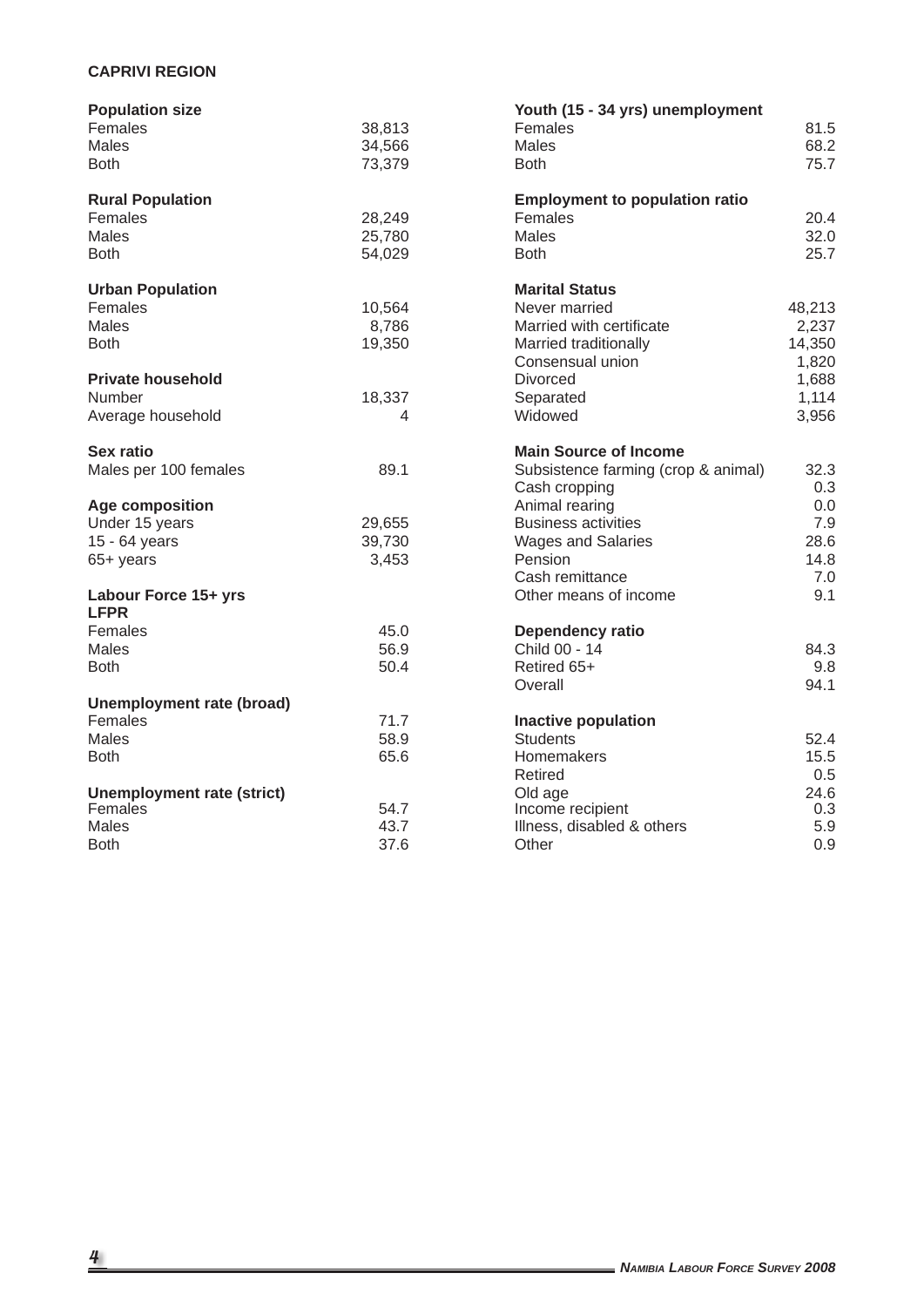## **ERONGO REGION**

| <b>Population size</b>            |        | Youth (15 - 34 yrs) unemployment      |        |
|-----------------------------------|--------|---------------------------------------|--------|
| Females                           | 47,151 | Females                               | 52.8   |
| Males                             | 47,180 | <b>Males</b>                          | 32.8   |
| <b>Both</b>                       | 94,330 | <b>Both</b>                           | 42.7   |
|                                   |        |                                       |        |
| <b>Rural Population</b>           |        | <b>Employment to population ratio</b> |        |
| Females                           | 7,394  | Females                               | 50.8   |
| <b>Males</b>                      | 6,983  | <b>Males</b>                          | 64.5   |
| <b>Both</b>                       | 14,376 | <b>Both</b>                           | 57.8   |
| <b>Urban Population</b>           |        | <b>Marital Status</b>                 |        |
| Females                           | 39,757 | Never married                         | 68,858 |
| Males                             | 40,197 | Married with certificate              | 14,194 |
| <b>Both</b>                       | 79,954 | Married traditionally                 | 1,913  |
|                                   |        | Consensual union                      | 6,411  |
| <b>Private household</b>          |        | Divorced                              | 1,009  |
| Number                            | 28,718 | Separated                             | 548    |
| Average household                 | 3      | Widowed                               | 1,398  |
|                                   |        |                                       |        |
| <b>Sex ratio</b>                  |        | <b>Main Source of Income</b>          |        |
| Males per 100 females             | 100.1  | Subsistence farming (crop & animal)   | 0.5    |
|                                   |        | Cash cropping                         | 0.0    |
| <b>Age composition</b>            |        | Animal rearing                        | 0.9    |
| Under 15 years                    | 28,180 | <b>Business activities</b>            | 8.5    |
| 15 - 64 years                     | 62,374 | <b>Wages and Salaries</b>             | 71.3   |
| 65+ years                         | 3,296  | Pension                               | 8.1    |
|                                   |        | Cash remittance                       | 9.6    |
| Labour Force 15+ yrs              |        | Other means of income                 | 1.1    |
| <b>LFPR</b>                       |        |                                       |        |
| Females                           | 77.2   | <b>Dependency ratio</b>               |        |
| Males                             | 82.8   | Child 00 - 14                         | 45.1   |
| <b>Both</b>                       | 80.1   | Retired 65+                           | 5.3    |
|                                   |        | Overall                               | 50.3   |
| <b>Unemployment rate (broad)</b>  |        |                                       |        |
| Females                           | 40.9   | <b>Inactive population</b>            |        |
| Males                             | 24.8   | <b>Students</b>                       | 46.5   |
| <b>Both</b>                       | 32.6   | Homemakers                            | 10.9   |
|                                   |        | Retired                               | 10.6   |
| <b>Unemployment rate (strict)</b> |        | Old age                               | 23.7   |
| Females                           | 34.3   | Income recipient                      | 0.3    |
| <b>Males</b>                      | 22.1   | Illness, disabled & others            | 6.6    |
| <b>Both</b>                       | 27.89  | Other                                 | 1.5    |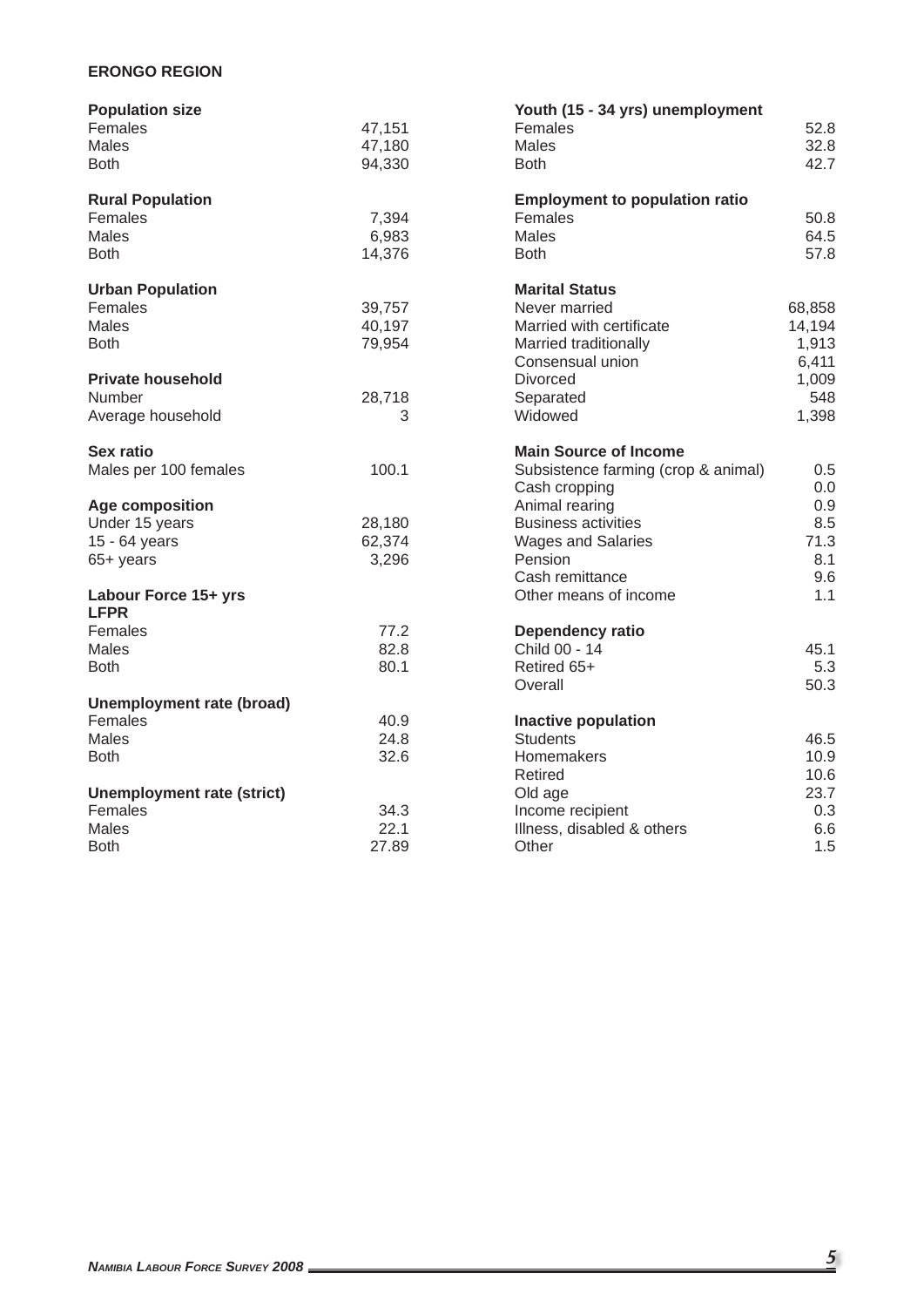# **HARDAP REGION**

| <b>Population size</b>            |        | Youth (15 - 34 yrs) unemployment      |        |
|-----------------------------------|--------|---------------------------------------|--------|
| Females                           | 33,734 | Females                               | 58.9   |
| Males                             | 31,366 | Males                                 | 39.4   |
| <b>Both</b>                       | 65,100 | <b>Both</b>                           | 49.9   |
|                                   |        |                                       |        |
| <b>Rural Population</b>           |        | <b>Employment to population ratio</b> |        |
| Females                           | 18,451 | Females                               | 35.8   |
| Males                             | 16,984 | Males                                 | 52.8   |
| <b>Both</b>                       | 35,434 | <b>Both</b>                           | 44.0   |
| <b>Urban Population</b>           |        | <b>Marital Status</b>                 |        |
| Females                           | 15,283 | Never married                         | 46,417 |
| <b>Males</b>                      | 14,382 | Married with certificate              | 12,274 |
| <b>Both</b>                       | 29,665 | Married traditionally                 | 212    |
|                                   |        | Consensual union                      | 3,698  |
| <b>Private household</b>          |        | <b>Divorced</b>                       | 535    |
| Number                            | 4      | Separated                             | 382    |
| Average household                 | 15703  | Widowed                               | 1,581  |
|                                   |        |                                       |        |
| <b>Sex ratio</b>                  |        | <b>Main Source of Income</b>          |        |
| Males per 100 females             | 93.0   | Subsistence farming (crop & animal)   | 4.2    |
|                                   |        | Cash cropping                         | 1.2    |
| Age composition                   |        | Animal rearing                        | 3.0    |
| Under 15 years                    | 24,770 | <b>Business activities</b>            | 4.8    |
| 15 - 64 years                     | 37,047 | <b>Wages and Salaries</b>             | 59.6   |
| 65+ years                         | 3,283  | Pension                               | 17.7   |
|                                   |        | Cash remittance                       | 6.8    |
| Labour Force 15+ yrs              |        | Other means of income                 | 2.7    |
| <b>LFPR</b>                       |        |                                       |        |
| Females                           | 53.3   | Dependency ratio                      |        |
| Males                             | 69.4   | Child 00 - 14                         | 67.9   |
| <b>Both</b>                       | 61.1   | Retired 65+                           | 9.0    |
|                                   |        | Overall                               | 76.9   |
| Unemployment rate (broad)         |        |                                       |        |
| Females                           | 48.7   | <b>Inactive population</b>            |        |
| Males                             | 28.4   | <b>Students</b>                       | 30.4   |
| <b>Both</b>                       | 38.6   | Homemakers                            | 22.3   |
|                                   |        | Retired                               | 5.6    |
| <b>Unemployment rate (strict)</b> |        | Old age                               | 25.7   |
| Females                           | 32.9   | Income recipient                      | 1.8    |
| <b>Males</b>                      | 23.8   | Illness, disabled & others            | 13.3   |
| <b>Both</b>                       | 27.9   | Other                                 | 0.9    |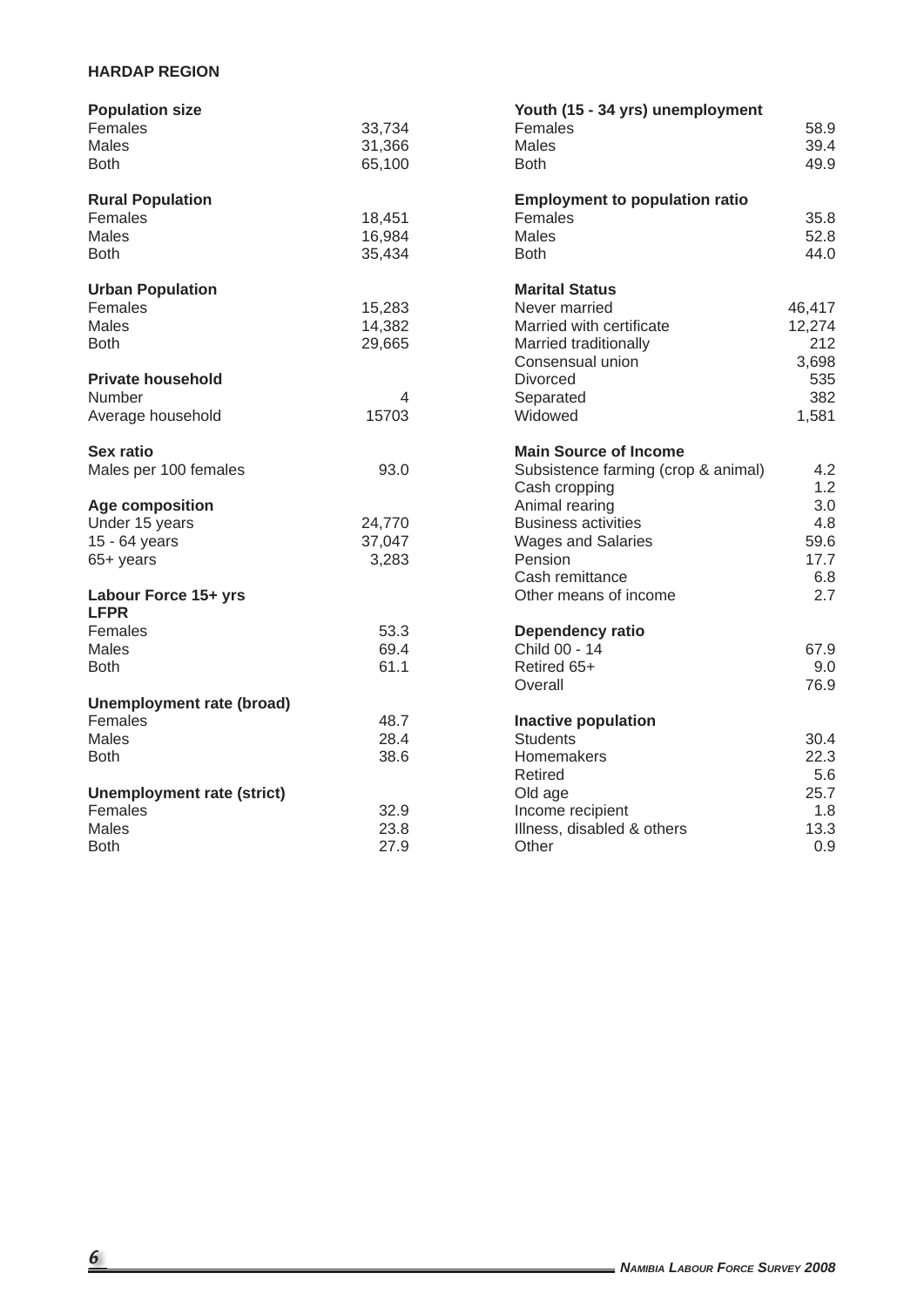# **KARAS REGION**

| <b>Population size</b>            |        | Youth (15 - 34 yrs) unemployment      |        |
|-----------------------------------|--------|---------------------------------------|--------|
| Females                           | 33,696 | Females                               | 54.9   |
| Males                             | 33,656 | Males                                 | 42.8   |
| <b>Both</b>                       | 67,353 | <b>Both</b>                           | 49.1   |
|                                   |        |                                       |        |
| <b>Rural Population</b>           |        | <b>Employment to population ratio</b> |        |
| Females                           | 15,359 | Females                               | 49.6   |
| <b>Males</b>                      | 16,179 | <b>Males</b>                          | 58.4   |
| <b>Both</b>                       | 31,539 | <b>Both</b>                           | 54.3   |
| <b>Urban Population</b>           |        | <b>Marital Status</b>                 |        |
| Females                           | 18,337 | Never married                         | 48,426 |
| Males                             | 17,477 | Married with certificate              | 10,896 |
| <b>Both</b>                       | 35,814 | Married traditionally                 | 777    |
|                                   |        | Consensual union                      | 4,415  |
| <b>Private household</b>          |        | Divorced                              | 433    |
| Number                            | 16,289 | Separated                             | 229    |
| Average household                 | 4      | Widowed                               | 2,176  |
|                                   |        |                                       |        |
| <b>Sex ratio</b>                  |        | <b>Main Source of Income</b>          |        |
| Males per 100 females             | 99.9   | Subsistence farming (crop & animal)   | 1.3    |
|                                   |        | Cash cropping                         | 0.0    |
| <b>Age composition</b>            |        | Animal rearing                        | 1.7    |
| Under 15 years                    | 22,617 | <b>Business activities</b>            | 4.9    |
| 15 - 64 years                     | 42,385 | <b>Wages and Salaries</b>             | 70.9   |
| 65+ years                         | 2,350  | Pension                               | 12.2   |
|                                   |        | Cash remittance                       | 9.1    |
| Labour Force 15+ yrs              |        | Other means of income                 | 0.6    |
| <b>LFPR</b>                       |        |                                       |        |
| Females                           | 71.6   | Dependency ratio                      |        |
| <b>Males</b>                      | 77.2   | Child 00 - 14                         | 55.9   |
| <b>Both</b>                       | 74.6   | Retired 65+                           | 5.8    |
|                                   |        | Overall                               | 61.8   |
| <b>Unemployment rate (broad)</b>  |        |                                       |        |
| Females                           | 43.6   | <b>Inactive population</b>            |        |
| Males                             | 29.8   | <b>Students</b>                       | 37.5   |
| <b>Both</b>                       | 36.4   | Homemakers                            | 12.4   |
|                                   |        | Retired                               | 2.5    |
| <b>Unemployment rate (strict)</b> |        | Old age                               | 28.6   |
| Females                           | 30.8   | Income recipient                      | 0.7    |
| <b>Males</b>                      | 24.4   | Illness, disabled & others            | 15.7   |
| <b>Both</b>                       | 27.2   | Other                                 | 2.5    |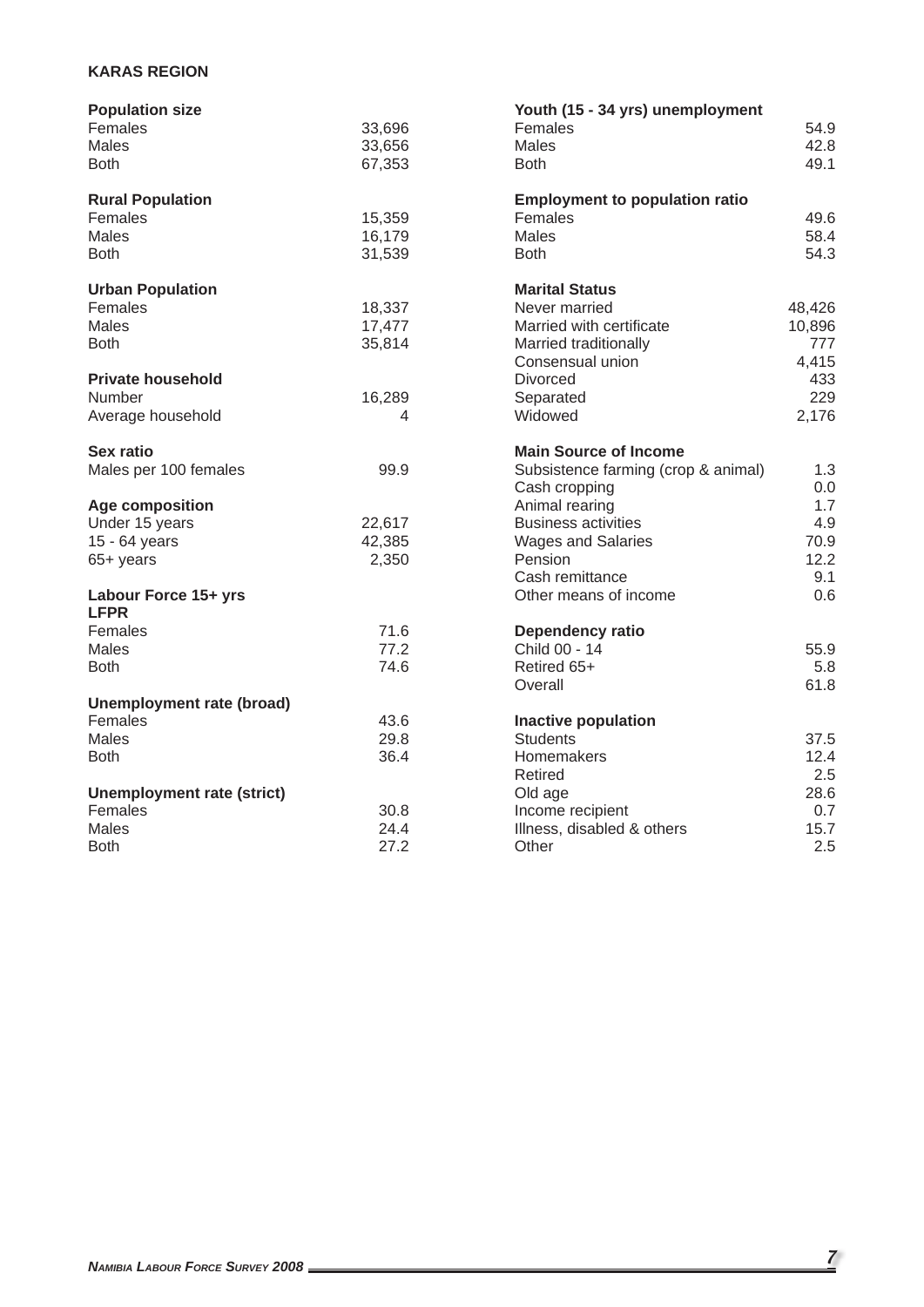# **KAVANGO REGION**

| <b>Population size</b>            |         | Youth (15 - 34 yrs) unemployment      |         |
|-----------------------------------|---------|---------------------------------------|---------|
| Females                           | 117,094 | Females                               | 81.1    |
| <b>Males</b>                      | 104,716 | <b>Males</b>                          | 71.4    |
| <b>Both</b>                       | 221,810 | <b>Both</b>                           | 76.9    |
|                                   |         |                                       |         |
| <b>Rural Population</b>           |         | <b>Employment to population ratio</b> |         |
| Females                           | 93,218  | Females                               | 20.1    |
| Males                             | 84,215  | Males                                 | 25.8    |
| <b>Both</b>                       | 177,433 | <b>Both</b>                           | 22.7    |
| <b>Urban Population</b>           |         | <b>Marital Status</b>                 |         |
| Females                           | 23,876  | Never married                         | 151,120 |
| Males                             | 20,501  | Married with certificate              | 11,513  |
| <b>Both</b>                       | 44,377  | Married traditionally                 | 22,982  |
|                                   |         | Consensual union                      | 20,289  |
| <b>Private household</b>          |         | <b>Divorced</b>                       | 1,400   |
| Number                            | 37,546  | Separated                             | 5,278   |
| Average household                 | 6       | Widowed                               | 9,228   |
|                                   |         |                                       |         |
| Sex ratio                         |         | <b>Main Source of Income</b>          |         |
| Males per 100 females             | 89.4    | Subsistence farming (crop & animal)   | 13.6    |
|                                   |         | Cash cropping                         | 1.0     |
| <b>Age composition</b>            |         | Animal rearing                        | 0.0     |
| Under 15 years                    | 100,312 | <b>Business activities</b>            | 10.7    |
| 15 - 64 years                     | 110,814 | <b>Wages and Salaries</b>             | 16.1    |
| 65+ years                         | 10,550  | Pension                               | 16.9    |
|                                   |         | Cash remittance                       | 33.4    |
| Labour Force 15+ yrs              |         | Other means of income                 | 8.3     |
| <b>LFPR</b>                       |         |                                       |         |
| Females                           | 41.1    | Dependency ratio                      |         |
| Males                             | 50.2    | Child 00 - 14                         | 107.7   |
| <b>Both</b>                       | 45.3    | Retired 65+                           | 11.3    |
|                                   |         | Overall                               | 119.0   |
| Unemployment rate (broad)         |         |                                       |         |
| Females                           | 74.0    | <b>Inactive population</b>            |         |
| <b>Males</b>                      | 65.0    | <b>Students</b>                       | 50.3    |
| <b>Both</b>                       | 70.0    | Homemakers                            | 14.9    |
|                                   |         | Retired                               | 0.2     |
| <b>Unemployment rate (strict)</b> |         | Old age                               | 22.9    |
| Females                           | 51.2    | Income recipient                      | 1.7     |
| Males                             | 48.7    | Illness, disabled & others            | 9.3     |
| <b>Both</b>                       | 49.9    | Other                                 | 0.8     |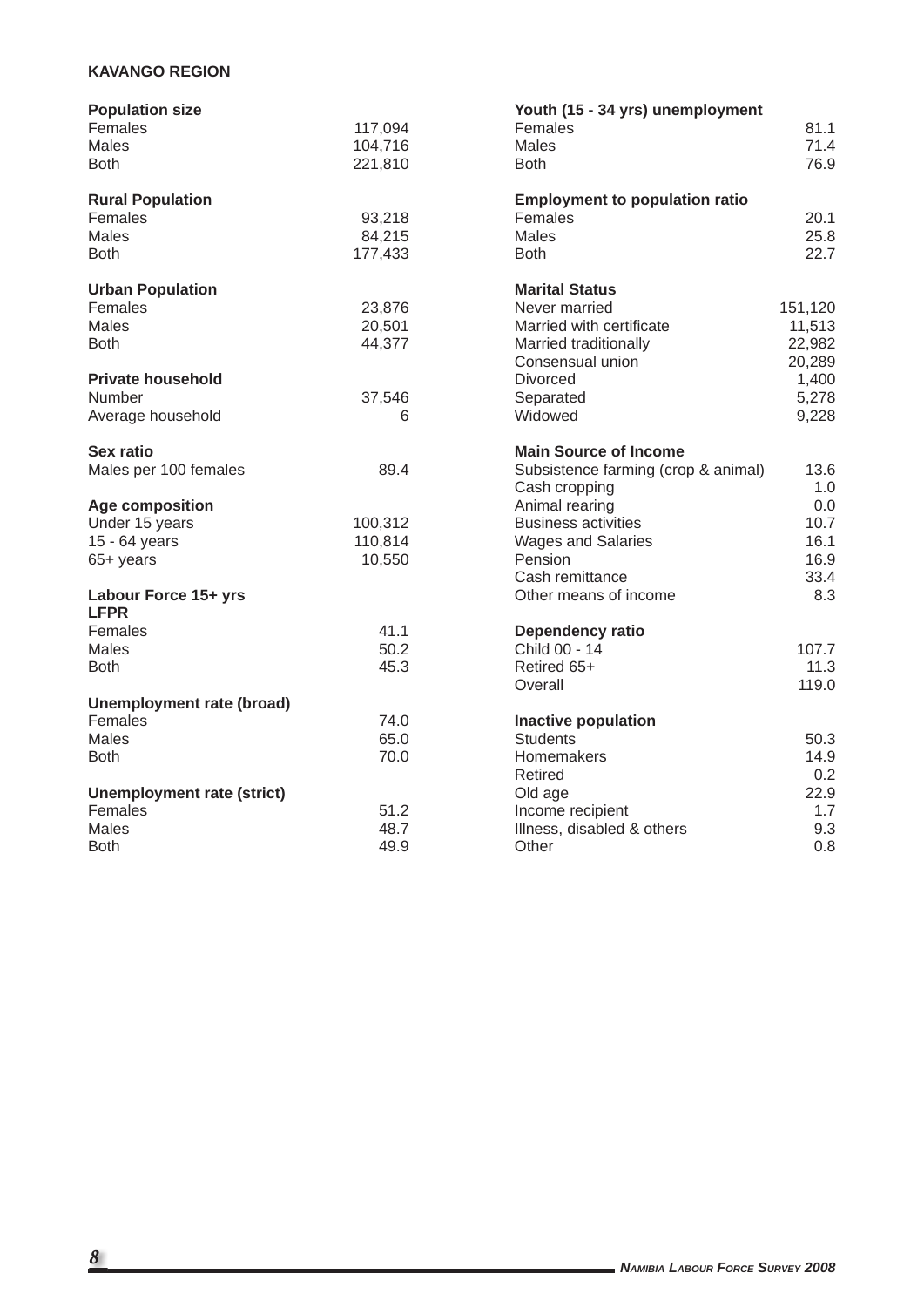## **KHOMAS REGION**

| <b>Population size</b>            |         | Youth (15 - 34 yrs) unemployment      |         |
|-----------------------------------|---------|---------------------------------------|---------|
| Females                           | 139,284 | Females                               | 48.0    |
| Males                             | 145,212 | <b>Males</b>                          | 39.7    |
| <b>Both</b>                       | 284,506 | <b>Both</b>                           | 43.6    |
|                                   |         |                                       |         |
| <b>Rural Population</b>           |         | <b>Employment to population ratio</b> |         |
| Females                           | 7,089   | Females                               | 49.0    |
| <b>Males</b>                      | 7,620   | Males                                 | 59.0    |
| <b>Both</b>                       | 14,709  | <b>Both</b>                           | 54.2    |
| <b>Urban Population</b>           |         | <b>Marital Status</b>                 |         |
| Females                           | 132,204 | Never married                         | 202,174 |
| <b>Males</b>                      | 137,593 | Married with certificate              | 44,454  |
| <b>Both</b>                       | 269,797 | Married traditionally                 | 4,627   |
|                                   |         | Consensual union                      | 23,449  |
| <b>Private household</b>          |         | <b>Divorced</b>                       | 3,584   |
| Number                            | 73,266  | Separated                             | 574     |
| Average household                 | 4       | Widowed                               | 5,548   |
|                                   |         | Not reported                          | 96      |
| Sex ratio                         |         | <b>Main Source of Income</b>          |         |
| Males per 100 females             | 104     | Subsistence farming (crop & animal)   | 0.3     |
|                                   |         | Cash cropping                         | 0.0     |
| <b>Age composition</b>            |         | Animal rearing                        | 0.4     |
| Under 15 years                    | 77,685  | <b>Business activities</b>            | 8.5     |
| 15 - 64 years                     | 198,286 | Wages and Salaries                    | 73.2    |
| 65+ years                         | 8,535   | Pension                               | 7.0     |
|                                   |         | Cash remittance                       | 7.7     |
| Labour Force 15+ yrs              |         | Other means of income                 | 2.9     |
| <b>LFPR</b>                       |         |                                       |         |
| Females                           | 71.5    | Dependency ratio                      |         |
| Males                             | 78.4    | Child 00 - 14                         | 39.7    |
| <b>Both</b>                       | 75.1    | Retired 65+                           | 4.4     |
|                                   |         | Overall                               | 44.1    |
| Unemployment rate (broad)         |         |                                       |         |
| Females                           | 38.6    | <b>Inactive population</b>            |         |
| Males                             | 28.9    | <b>Students</b>                       | 58.0    |
| <b>Both</b>                       | 33.5    | Homemakers                            | 11.7    |
|                                   |         | Retired                               | 4.8     |
| <b>Unemployment rate (strict)</b> |         | Old age                               | 16.8    |
| Females                           | 32.1    | Income recipient                      | 1.2     |
| Males                             | 25.4    | Illness, disabled & others            | 5.2     |
| Both                              | 28.5    | Other                                 | 2.3     |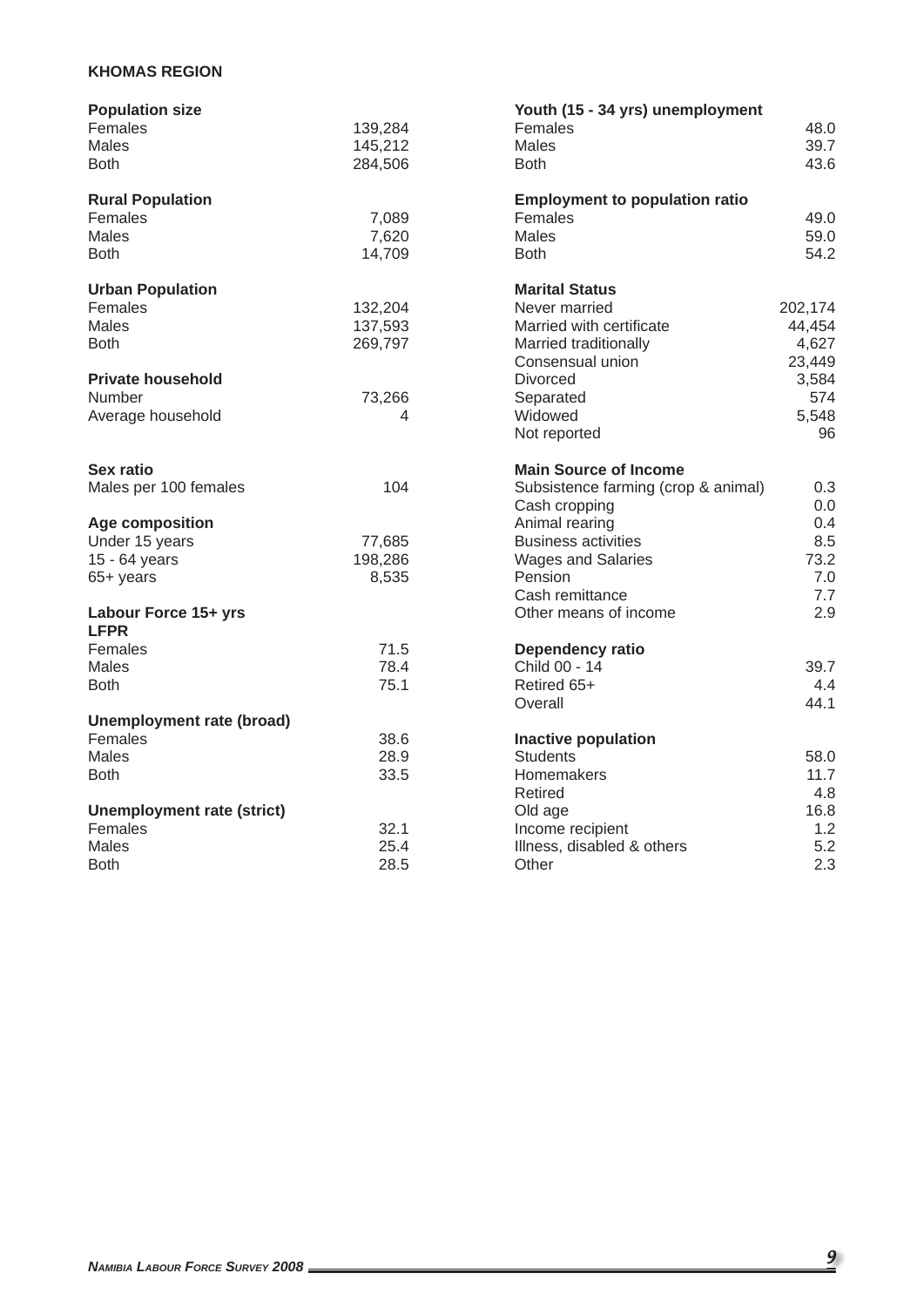## **KUNENE REGION**

| <b>Population size</b>              |        | Youth (15 - 34 yrs) unemployment      |        |
|-------------------------------------|--------|---------------------------------------|--------|
| Females                             | 28,209 | Females                               | 65.2   |
| <b>Males</b>                        | 28,657 | <b>Males</b>                          | 46.9   |
| <b>Both</b>                         | 56,866 | <b>Both</b>                           | 55.2   |
|                                     |        |                                       |        |
| <b>Rural Population</b>             |        | <b>Employment to population ratio</b> |        |
| Females                             | 19,296 | Females                               | 34.7   |
| <b>Males</b>                        | 20,895 | <b>Males</b>                          | 51.5   |
| <b>Both</b>                         | 40,191 | <b>Both</b>                           | 43.1   |
| <b>Urban Population</b>             |        | <b>Marital Status</b>                 |        |
| Females                             | 8,914  | Never married                         | 37,841 |
| <b>Males</b>                        | 7,762  | Married with certificate              | 4,475  |
| <b>Both</b>                         | 16,675 | Married traditionally                 | 4,759  |
|                                     |        | Consensual union                      | 8,186  |
| <b>Private household</b>            |        | Divorced                              | 441    |
| <b>Number</b>                       | 13,501 | Separated                             | 53     |
| Average household                   | 4      | Widowed                               | 1,111  |
|                                     |        |                                       |        |
| <b>Sex ratio</b>                    |        | <b>Main Source of Income</b>          |        |
| Males per 100 females               | 101.6  | Subsistence farming (crop & animal)   | 9.0    |
|                                     |        | Cash cropping                         | 8.1    |
| Age composition                     |        | Animal rearing                        | 7.9    |
| Under 15 years                      | 20,169 | <b>Business activities</b>            | 6.2    |
| 15 - 64 years                       | 33,299 | <b>Wages and Salaries</b>             | 46.0   |
| 65+ years                           | 2,058  | Pension                               | 10.4   |
|                                     |        | Cash remittance                       | 13.4   |
| Labour Force 15+ yrs<br><b>LFPR</b> |        | Other means of income                 | 5.4    |
| Females                             | 64.8   | Dependency ratio                      |        |
| Males                               | 73.9   | Child 00 - 14                         | 65.2   |
| <b>Both</b>                         | 69.3   | Retired 65+                           | 6.7    |
|                                     |        | Overall                               | 71.9   |
| <b>Unemployment rate (broad)</b>    |        |                                       |        |
| Females                             | 59.4   | <b>Inactive population</b>            |        |
| <b>Males</b>                        | 41.6   | <b>Students</b>                       | 20.5   |
| <b>Both</b>                         | 50.4   | Homemakers                            | 27.3   |
|                                     |        | Retired                               | 0.0    |
| <b>Unemployment rate (strict)</b>   |        | Old age                               | 33.5   |
| Females                             | 46.5   | Income recipient                      | 1.2    |
| <b>Males</b>                        | 30.3   | Illness, disabled & others            | 14.7   |
| <b>Both</b>                         | 37.8   | Other                                 | 2.8    |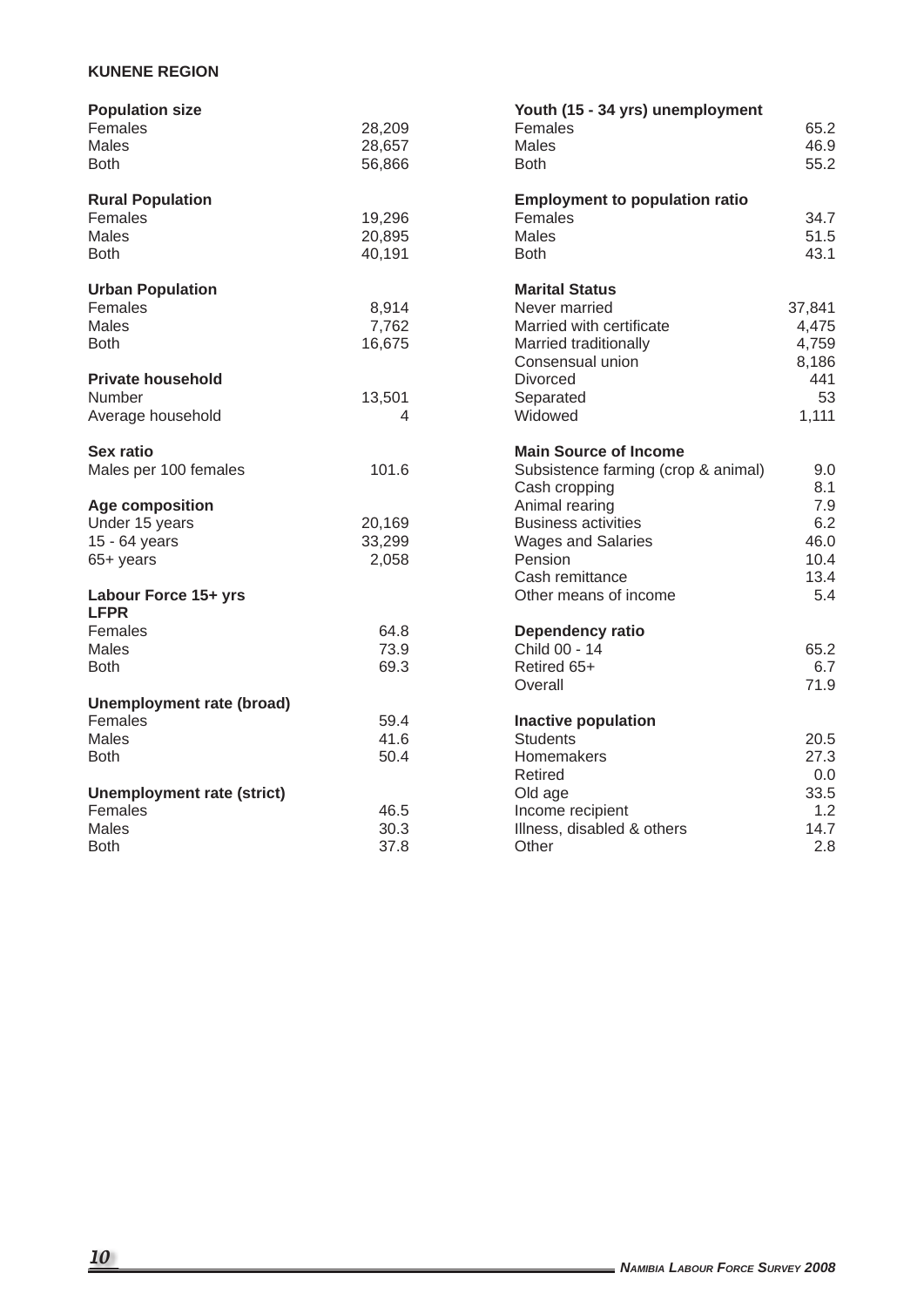## **OHANGWENA REGION**

| <b>Population size</b>              |         | Youth (15 - 34 yrs) unemployment      |         |
|-------------------------------------|---------|---------------------------------------|---------|
| Females                             | 124,925 | Females                               | 83.5    |
| Males                               | 98,624  | <b>Males</b>                          | 84.0    |
| <b>Both</b>                         | 223,549 | <b>Both</b>                           | 83.7    |
| <b>Rural Population</b>             |         | <b>Employment to population ratio</b> |         |
| Females                             | 123,520 | Females                               | 8.7     |
| Males                               | 97,550  | Males                                 | 10.8    |
| <b>Both</b>                         | 221,069 | <b>Both</b>                           | 9.7     |
| <b>Urban Population</b>             |         | <b>Marital Status</b>                 |         |
| Females                             | 1,405   | Never married                         | 175,294 |
| Males                               | 1,074   | Married with certificate              | 19,204  |
| <b>Both</b>                         | 2,479   | Married traditionally                 | 10,909  |
|                                     |         | Consensual union                      | 5,655   |
| <b>Private household</b>            |         | <b>Divorced</b>                       | 970     |
| Number                              | 40,672  | Separated                             | 1,482   |
| Average household                   | 5       | Widowed                               | 10,031  |
| <b>Sex ratio</b>                    |         | <b>Main Source of Income</b>          |         |
| Males per 100 females               | 78.9    | Subsistence farming (crop & animal)   | 27.3    |
|                                     |         | Cash cropping                         | 0.2     |
| Age composition                     |         | Animal rearing                        | 0.3     |
| Under 15 years                      | 90,211  | <b>Business activities</b>            | 2.1     |
| 15 - 64 years                       | 112,193 | <b>Wages and Salaries</b>             | 15.0    |
| 65+ years                           | 20,849  | Pension                               | 21.2    |
|                                     |         | Cash remittance                       | 15.5    |
| Labour Force 15+ yrs<br><b>LFPR</b> |         | Other means of income                 | 18.4    |
| Females                             | 21.2    | Dependency ratio                      |         |
| Males                               | 29.5    | Child 00 - 14                         | 78.4    |
| <b>Both</b>                         | 24.5    | Retired 65+                           | 18.1    |
|                                     |         | Overall                               | 96.6    |
| <b>Unemployment rate (broad)</b>    |         |                                       |         |
| Females                             | 76.9    | <b>Inactive population</b>            |         |
| Males                               | 75.6    | <b>Students</b>                       | 45.1    |
| <b>Both</b>                         | 76.4    | Homemakers                            | 16.9    |
|                                     |         | Retired                               | 1.4     |
| <b>Unemployment rate (strict)</b>   |         | Old age                               | 29.9    |
| Females                             | 58.9    | Income recipient                      | 0.1     |
| Males                               | 63.3    | Illness, disabled & others            | 6.3     |
| Both                                | 61.0    | Other                                 | 0.1     |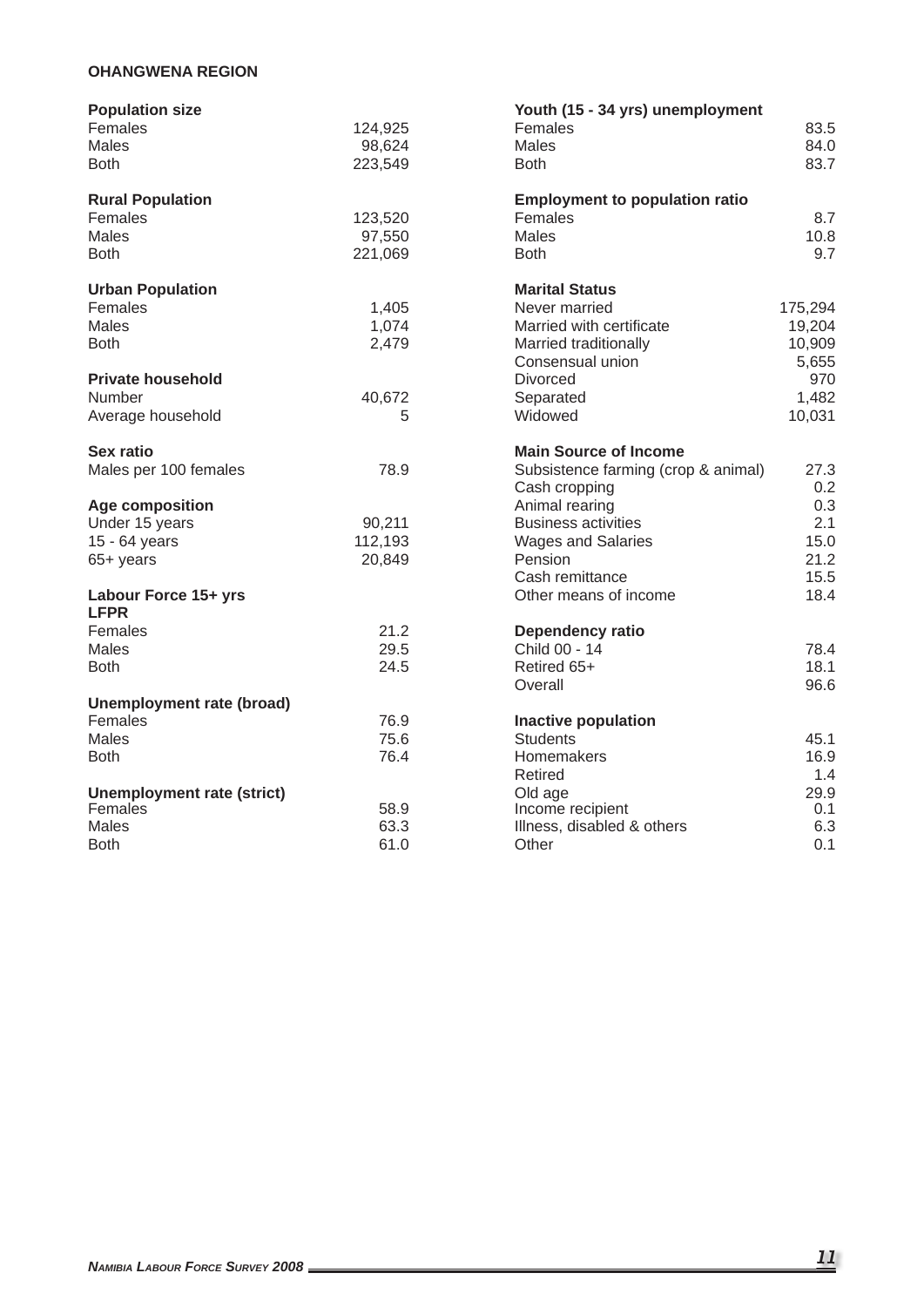# **OMAHEKE REGION**

| <b>Population size</b>            |        | Youth (15 - 34 yrs) unemployment      |        |
|-----------------------------------|--------|---------------------------------------|--------|
| Females                           | 27,857 | Females                               | 64.8   |
| Males                             | 28,887 | Males                                 | 54.5   |
| <b>Both</b>                       | 56,744 | <b>Both</b>                           | 60.3   |
|                                   |        |                                       |        |
| <b>Rural Population</b>           |        | <b>Employment to population ratio</b> |        |
| Females                           | 20,038 | Females                               | 36.9   |
| Males                             | 21,956 | Males                                 | 51.0   |
| <b>Both</b>                       | 41,995 | <b>Both</b>                           | 43.9   |
| <b>Urban Population</b>           |        | <b>Marital Status</b>                 |        |
| Females                           | 7,818  | Never married                         | 39,098 |
| Males                             | 6,931  | Married with certificate              | 5,819  |
| <b>Both</b>                       | 14,749 | Married traditionally                 | 3,888  |
|                                   |        | Consensual union                      | 6,033  |
| <b>Private household</b>          |        | <b>Divorced</b>                       | 277    |
| Number                            | 14,278 | Separated                             | 323    |
| Average household                 | 4      | Widowed                               | 1,307  |
|                                   |        |                                       |        |
| <b>Sex ratio</b>                  |        | <b>Main Source of Income</b>          |        |
| Males per 100 females             | 103.7  | Subsistence farming (crop & animal)   | 2.8    |
|                                   |        | Cash cropping                         | 0.0    |
| <b>Age composition</b>            |        | Animal rearing                        | 10.0   |
| Under 15 years                    | 22,790 | <b>Business activities</b>            | 7.6    |
| 15 - 64 years                     | 31,423 | <b>Wages and Salaries</b>             | 60.2   |
| 65+ years                         | 2,417  | Pension                               | 8.9    |
|                                   |        | Cash remittance                       | 1.1    |
| Labour Force 15+ yrs              |        | Other means of income                 | 9.4    |
| <b>LFPR</b>                       |        |                                       |        |
| Females                           | 73.9   | Dependency ratio                      |        |
| Males                             | 80.8   | Child 00 - 14                         | 72.0   |
| <b>Both</b>                       | 77.3   | Retired 65+                           | 7.6    |
|                                   |        | Overall                               | 79.6   |
| Unemployment rate (broad)         |        |                                       |        |
| Females                           | 55.4   | <b>Inactive population</b>            |        |
| Males                             | 41.2   | <b>Students</b>                       | 32.1   |
| <b>Both</b>                       | 48.2   | Homemakers                            | 14.1   |
|                                   |        | Retired                               | 7.6    |
| <b>Unemployment rate (strict)</b> |        | Old age                               | 34.4   |
| Females                           | 50.1   | Income recipient                      | 0.0    |
| <b>Males</b>                      | 36.9   | Illness, disabled & others            | 11.8   |
| <b>Both</b>                       | 43.3   | Other                                 | 0.0    |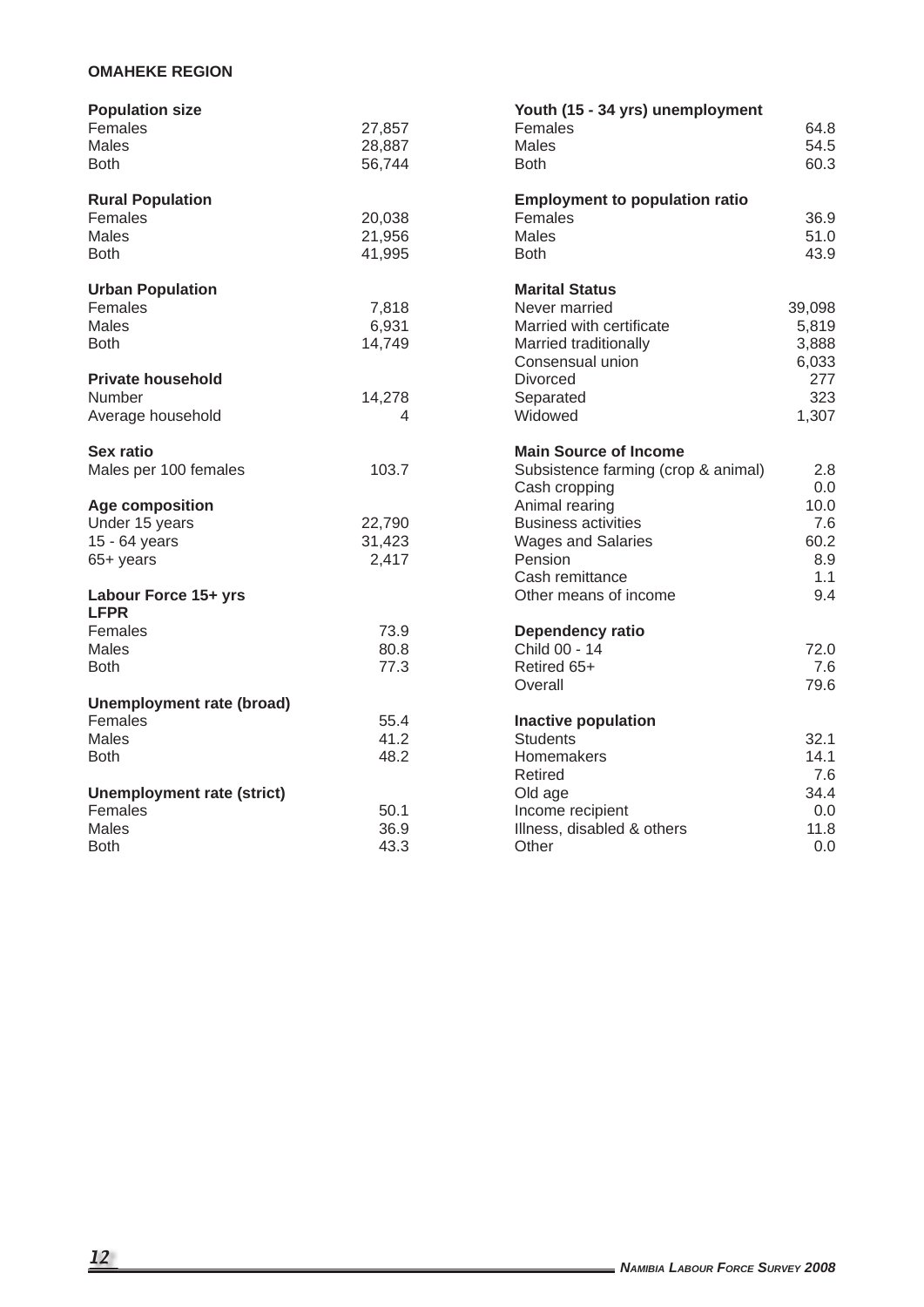# **OMUSATI REGION**

| <b>Population size</b>            |         | Youth (15 - 34 yrs) unemployment      |         |
|-----------------------------------|---------|---------------------------------------|---------|
| Females                           | 121,283 | Females                               | 85.2    |
| <b>Males</b>                      | 100,973 | <b>Males</b>                          | 78.5    |
| <b>Both</b>                       | 222,256 | <b>Both</b>                           | 81.9    |
|                                   |         |                                       |         |
| <b>Rural population</b>           |         | <b>Employment to population ratio</b> |         |
| Females                           | 120,105 | Females                               | 10.1    |
| <b>Males</b>                      | 100,313 | <b>Males</b>                          | 14.5    |
| <b>Both</b>                       | 220,418 | <b>Both</b>                           | 11.9    |
| <b>Urban population</b>           |         | <b>Marital Status</b>                 |         |
| Females                           | 1,178   | Never married                         | 176,347 |
| <b>Males</b>                      | 661     | Married with certificate              | 19,900  |
| <b>Both</b>                       | 1,838   | Married traditionally                 | 10,057  |
|                                   |         | Consensual union                      | 4,065   |
| <b>Private household</b>          |         | <b>Divorced</b>                       | 867     |
| Number                            | 36,996  | Separated                             | 1,444   |
| Average household                 | 6       | Widowed                               | 9,576   |
|                                   |         |                                       |         |
| Sex ratio                         |         | <b>Main Source of Income</b>          |         |
| Males per 100 females             | 83.3    | Subsistence farming (crop & animal)   | 80.3    |
|                                   |         | Cash cropping                         | 0.2     |
| <b>Age composition</b>            |         | Animal rearing                        | 0.0     |
| Under 15 years                    | 95,897  | <b>Business activities</b>            | 1.1     |
| 15 - 64 years                     | 106,474 | <b>Wages and Salaries</b>             | 7.9     |
| 65+ years                         | 19,886  | <b>Pension</b>                        | 1.2     |
|                                   |         | Cash remittance                       | 1.9     |
| Labour Force 15+ yrs              |         | Other means of income                 | 7.4     |
| <b>LFPR</b>                       |         |                                       |         |
| Females                           | 29.2    | Dependency ratio                      |         |
| <b>Males</b>                      | 34.5    | Child 00 - 14                         | 94.4    |
| <b>Both</b>                       | 31.4    | Retired 65+                           | 19.6    |
|                                   |         | Overall                               | 114.0   |
| Unemployment rate (broad)         |         |                                       |         |
| Females                           | 81.2    | <b>Inactive population</b>            |         |
| Males                             | 75.2    | Students                              | 43.1    |
| <b>Both</b>                       | 78.6    | Homemakers                            | 12.8    |
|                                   |         | Retired                               | 0.4     |
| <b>Unemployment rate (strict)</b> |         | Old age                               | 35.6    |
| Females                           | 65.4    | Income recipient                      | 0.0     |
| <b>Males</b>                      | 58.0    | Illness, disabled & others            | 7.8     |
| <b>Both</b>                       | 62.0    | Other                                 | 0.2     |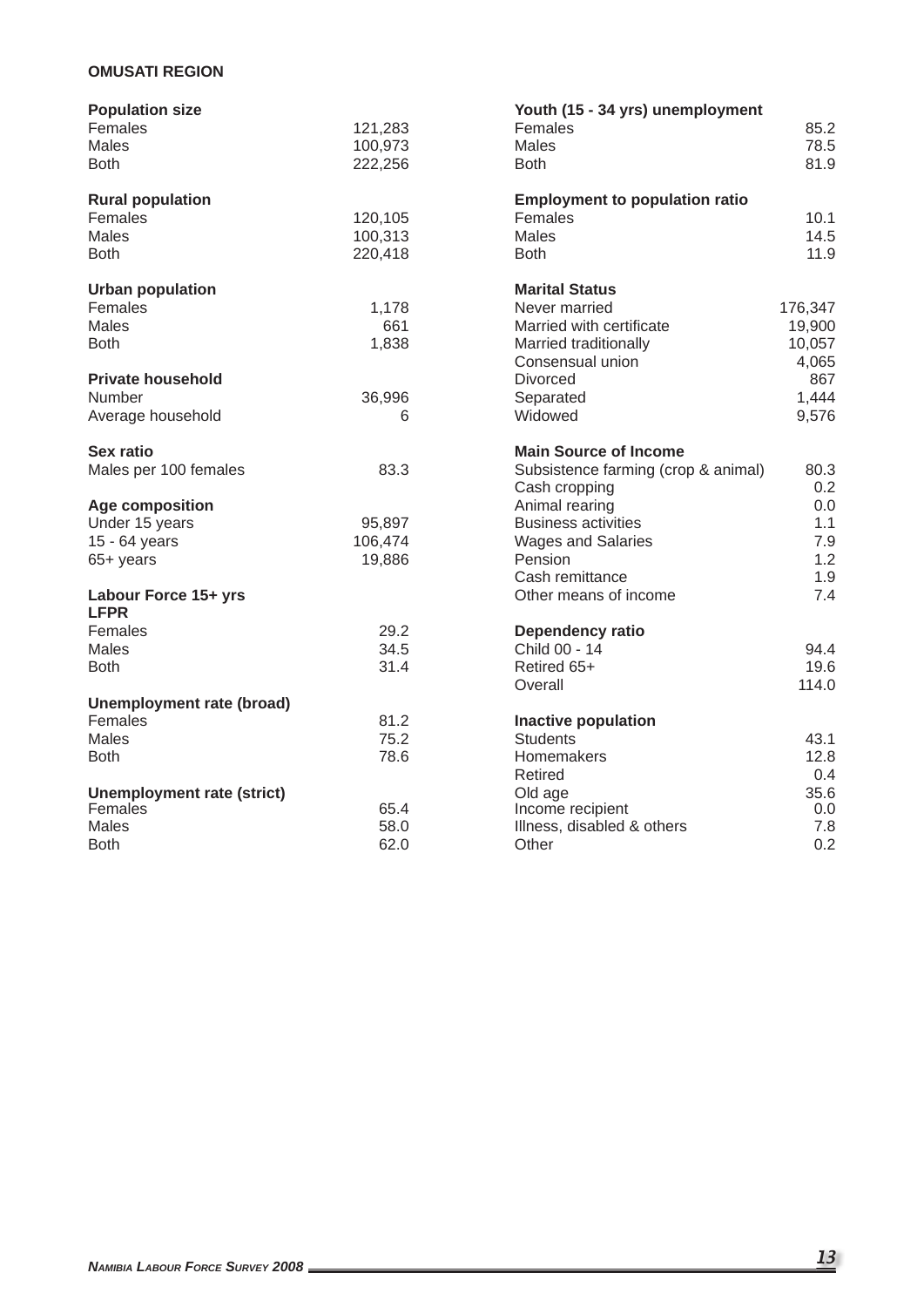# **OSHANA REGION**

| <b>Population size</b>            |         | Youth (15 - 34 yrs) unemployment      |         |
|-----------------------------------|---------|---------------------------------------|---------|
| Females                           | 79,372  | Females                               | 57.3    |
| Males                             | 60,807  | Males                                 | 54.4    |
| <b>Both</b>                       | 140,180 | <b>Both</b>                           | 56.2    |
|                                   |         |                                       |         |
| <b>Rural Population</b>           |         | <b>Employment to population ratio</b> |         |
| Females                           | 54,508  | Females                               | 34.7    |
| Males                             | 41,954  | Males                                 | 31.9    |
| <b>Both</b>                       | 96,462  | <b>Both</b>                           | 33.5    |
| <b>Urban Population</b>           |         | <b>Marital Status</b>                 |         |
| Females                           | 24,865  | Never married                         | 110,956 |
| Males                             | 18,853  | Married with certificate              | 14,083  |
| <b>Both</b>                       | 43,718  | Married traditionally                 | 2,950   |
|                                   |         | Consensual union                      | 4,233   |
| <b>Private household</b>          |         | <b>Divorced</b>                       | 403     |
| Number                            | 31,773  | Separated                             | 1,541   |
| Average household                 | 4       | Widowed                               | 5,925   |
|                                   |         |                                       |         |
| Sex ratio                         |         | <b>Main Source of Income</b>          |         |
| Males per 100 females             | 76.6    | Subsistence farming (crop & animal)   | 41.7    |
|                                   |         | Cash cropping                         | 0.0     |
| <b>Age composition</b>            |         | Animal rearing                        | 0.2     |
| Under 15 years                    | 52,870  | <b>Business activities</b>            | 7.7     |
| 15 - 64 years                     | 77,753  | <b>Wages and Salaries</b>             | 33.0    |
| 65+ years                         | 9,556   | Pension                               | 2.6     |
|                                   |         | Cash remittance                       | 10.4    |
| Labour Force 15+ yrs              |         | Other means of income                 | 4.4     |
| <b>LFPR</b>                       |         |                                       |         |
| Females                           | 53.4    | Dependency ratio                      |         |
| Males                             | 52.4    | Child 00 - 14                         | 68.1    |
| <b>Both</b>                       | 53.0    | Retired 65+                           | 12.3    |
|                                   |         | Overall                               | 80.4    |
| Unemployment rate (broad)         |         |                                       |         |
| Females                           | 49.2    | <b>Inactive population</b>            |         |
| <b>Males</b>                      | 48.2    | <b>Students</b>                       | 53.8    |
| <b>Both</b>                       | 48.8    | Homemakers                            | 7.6     |
|                                   |         | Retired                               | 0.3     |
| <b>Unemployment rate (strict)</b> |         | Old age                               | 30.9    |
| Females                           | 35.1    | Income recipient                      | 0.0     |
| Males                             | 39.2    | Illness, disabled & others            | 7.2     |
| <b>Both</b>                       | 36.8    | Other                                 | 0.2     |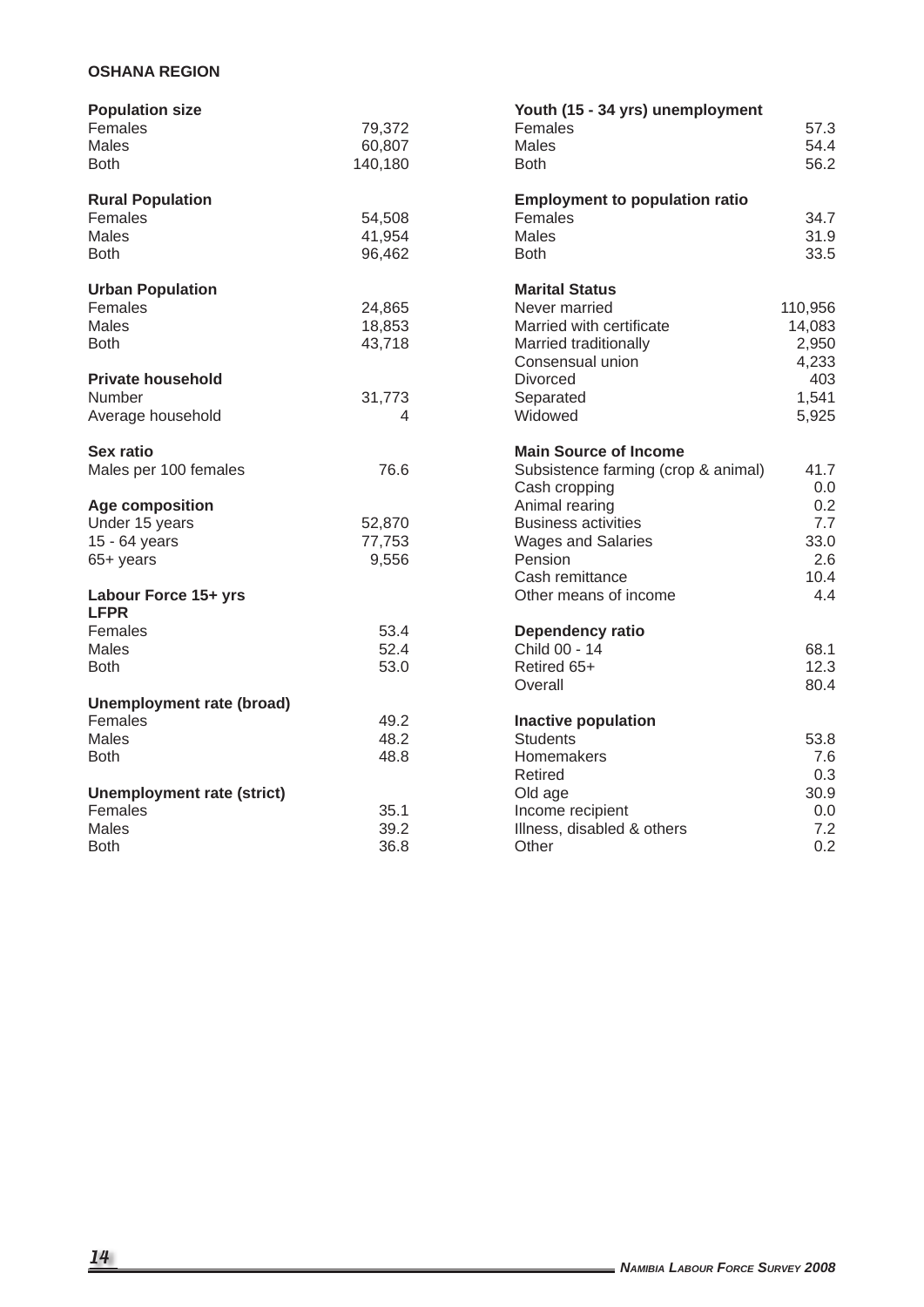# **OSHIKOTO REGION**

| <b>Population size</b>            |         | Youth (15 - 34 yrs) unemployment      |         |
|-----------------------------------|---------|---------------------------------------|---------|
| Females                           | 89,331  | Females                               | 79.3    |
| Males                             | 74,815  | Males                                 | 63.2    |
| <b>Both</b>                       | 164,145 | <b>Both</b>                           | 71.9    |
|                                   |         |                                       |         |
| <b>Rural Population</b>           |         | <b>Employment to population ratio</b> |         |
| Females                           | 82,190  | Females                               | 14.8    |
| Males                             | 67,827  | Males                                 | 25.4    |
| <b>Both</b>                       | 150,017 | <b>Both</b>                           | 19.3    |
| <b>Urban Population</b>           |         | <b>Marital Status</b>                 |         |
| Females                           | 7,141   | Never married                         | 130,252 |
| Males                             | 6,088   | Married with certificate              | 17,189  |
| <b>Both</b>                       | 14,129  | Married traditionally                 | 3,005   |
|                                   |         | Consensual union                      | 4,634   |
| <b>Private household</b>          |         | <b>Divorced</b>                       | 1,311   |
| Number                            | 31,439  | Separated                             | 2,300   |
| Average household                 | 5       | Widowed                               | 5,454   |
| Sex ratio                         |         | <b>Main Source of Income</b>          |         |
| Males per 100 females             | 83.7    | Subsistence farming (crop & animal)   | 49.6    |
|                                   |         | Cash cropping                         | 1.3     |
| Age composition                   |         | Animal rearing                        | 0.7     |
| Under 15 years                    | 70,437  | <b>Business activities</b>            | 1.6     |
| 15 - 64 years                     | 81,939  | <b>Wages and Salaries</b>             | 21.9    |
| 65+ years                         | 11,676  | Pension                               | 8.7     |
|                                   |         | Cash remittance                       | 6.3     |
| Labour Force 15+ yrs              |         | Other means of income                 | 9.9     |
| <b>LFPR</b><br>Females            | 35.2    | <b>Dependency ratio</b>               |         |
| Males                             | 44.6    | Child 00 - 14                         | 92.1    |
| <b>Both</b>                       | 39.2    | Retired 65+                           | 15.3    |
|                                   |         | Overall                               | 107.3   |
| <b>Unemployment rate (broad)</b>  |         |                                       |         |
| Females                           | 75.3    | <b>Inactive population</b>            |         |
| Males                             | 603     | <b>Students</b>                       | 49.0    |
| <b>Both</b>                       | 68.6    | Homemakers                            | 14.7    |
|                                   |         | Retired                               | 0.3     |
| <b>Unemployment rate (strict)</b> |         | Old age                               | 27.3    |
| Females                           | 57.9    | Income recipient                      | 0.7     |
| <b>Males</b>                      | 43.0    | Illness, disabled & others            | 8.0     |
| <b>Both</b>                       | 50.6    | Other                                 | 0.0     |
|                                   |         |                                       |         |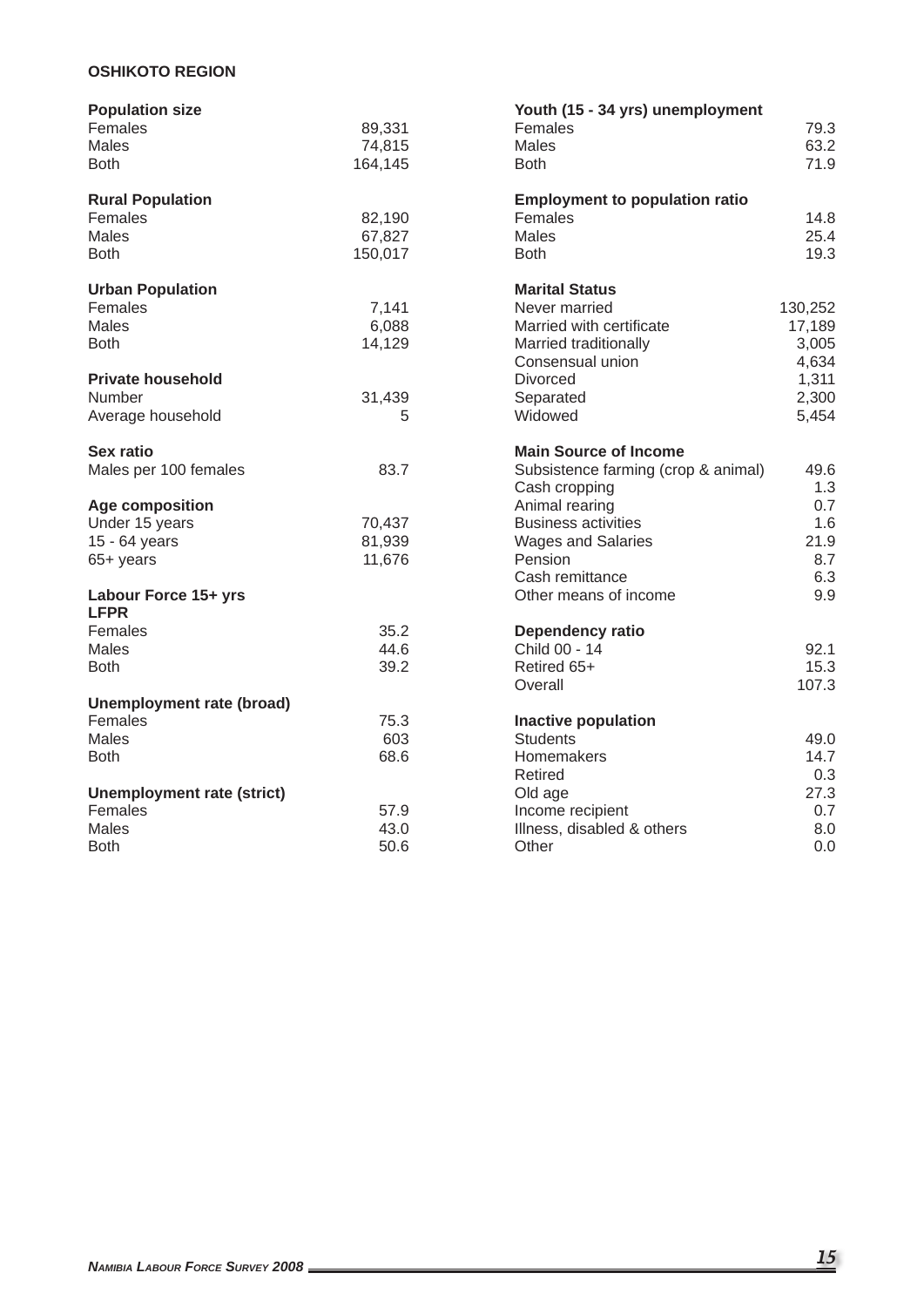# **OTJOZONDJUPA REGION**

| <b>Population size</b>            |         | Youth (15 - 34 yrs) unemployment      |        |
|-----------------------------------|---------|---------------------------------------|--------|
| Females                           | 60,085  | Females                               | 72.8   |
| Males                             | 59,629  | Males                                 | 31.1   |
| <b>Both</b>                       | 119,714 | <b>Both</b>                           | 50.5   |
|                                   |         |                                       |        |
| <b>Rural Population</b>           |         | <b>Employment to population ratio</b> |        |
| Females                           | 32,195  | Females                               | 28.4   |
| Males                             | 32,049  | Males                                 | 68.8   |
| <b>Both</b>                       | 64,245  | <b>Both</b>                           | 49.6   |
| <b>Urban Population</b>           |         | <b>Marital Status</b>                 |        |
| Females                           | 27,890  | Never married                         | 81,100 |
| Males                             | 27,580  | Married with certificate              | 13,811 |
| <b>Both</b>                       | 55,470  | Married traditionally                 | 7,025  |
|                                   |         | Consensual union                      | 15,205 |
| <b>Private household</b>          |         | <b>Divorced</b>                       | 724    |
|                                   |         |                                       | 97     |
| Number                            | 29,499  | Separated<br>Widowed                  |        |
| Average household                 | 4       |                                       | 1,752  |
| <b>Sex ratio</b>                  |         | <b>Main Source of Income</b>          |        |
| Males per 100 females             | 99.2    | Subsistence farming (crop & animal)   | 4.9    |
|                                   |         | Cash cropping                         | 0.2    |
| <b>Age composition</b>            |         | Animal rearing                        | 5.0    |
| Under 15 years                    | 46,692  | <b>Business activities</b>            | 4.4    |
| 15 - 64 years                     | 68,318  | <b>Wages and Salaries</b>             | 54.2   |
| 65+ years                         | 4,704   | Pension                               | 13.3   |
|                                   |         | Cash remittance                       | 13.5   |
| Labour Force 15+ yrs              |         | Other means of income                 | 4.6    |
| <b>LFPR</b>                       |         |                                       |        |
| Females                           | 59.7    | Dependency ratio                      |        |
| Males                             | 81.9    | Child 00 - 14                         | 74.8   |
| <b>Both</b>                       | 71.4    | Retired 65+                           | 7.5    |
|                                   |         | Overall                               | 82.3   |
| <b>Unemployment rate (broad)</b>  |         |                                       |        |
| Females                           | 65.5    | <b>Inactive population</b>            |        |
| <b>Males</b>                      | 26.7    | <b>Students</b>                       | 24     |
| <b>Both</b>                       | 43.8    | Homemakers                            | 27.8   |
|                                   |         | Retired                               | 4.1    |
| <b>Unemployment rate (strict)</b> |         | Old age                               | 33.8   |
| Females                           | 52.5    | Income recipient                      | 0.8    |
| <b>Males</b>                      | 16.1    | Illness, disabled & others            | 8.8    |
| <b>Both</b>                       | 30.6    | Other                                 | 0.7    |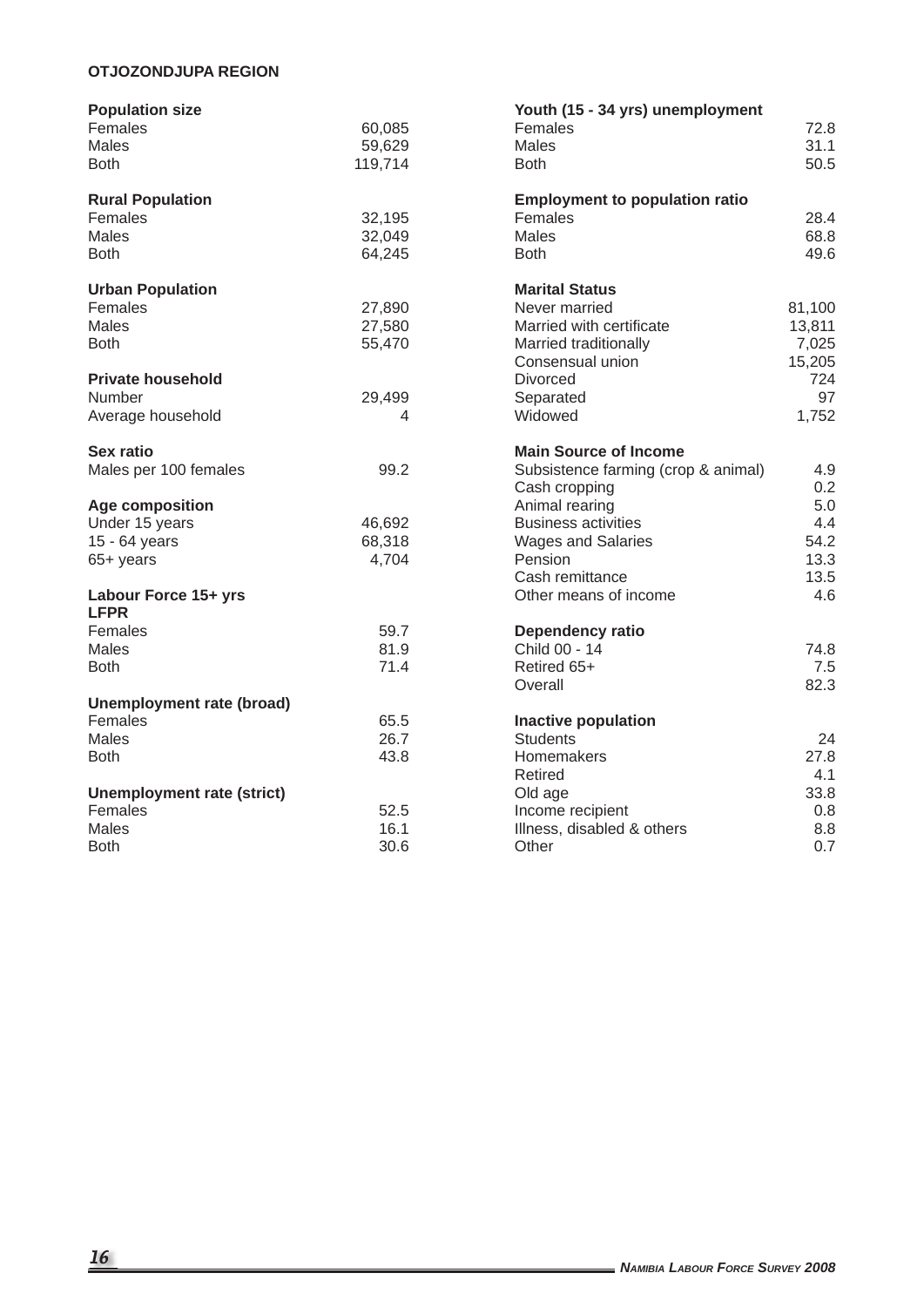# **1. Introduction**

1.1 The Namibia Labour Force Survey 2008 is the fourth comprehensive labour force survey to be conducted in Namibia since Independence. The Namibia Labour Force Survey (NLFS) 2008 like all other previous ones is an important component of the National Household Survey Programme which is put on the priority list by the Government of the Republic of Namibia because of the needed data on labour force characteristics.

> The survey was conducted nation-wide and covered all thirteen regions. The statistics from the survey is presented by:

- a) regions
- b) rural/urban parts of the country
- c) socio-economic groups of the population
- 1.1.1 The NLFS 2008 was conducted on a sample basis covering the whole country. It provides an essential basis for the design and evaluation of overall government programmes geared towards employment creation and promotion as well as the assessment of the social effects of government employment policies.

 Although a full scale survey on the informal economy was conducted in 2001 and a report of the findings is already available, it is worth noting that few questions in NLFS 2008 were asked to keep trend of the size and workforce employed in the informal economy and a brief separate chapter on findings of the informal sector economy is compiled.

#### **Objectives of the survey**

1.3 The Namibia Labour Force Survey 2008 provides basic data required for policy making at national and regional levels as well as for different sectors. The two main objectives for the survey were:

- To measure the extent of available and unused labour time and human resources for the purpose of macro-economic monitoring and human resources development planning.
- To measure the relationship between employment and other socio-economic characteristics for purposes of formulating and monitoring employment policies and programmes, income generating and monitoring schemes, vocational training and other similar programmes.

More specifically, the survey was designed to provide:

- a) Basic information on the size and structure of the country's work force.
- b) Basic elements for measuring the labour supply as well as its input and the extent to which the available human resources are utilized in the production process of the economy.
- c) A prospective basis for projections of the economically active population and its components for socio-economic planning.
- d) A basis for research in many areas ranging from testing labour market segmentation theories to formulating demographic models.
- e) To the public, information on the employment situation of the country. When properly disaggregated by geographic area, the data may provide information on the situation in local markets especially on the number of persons available in specific occupational categories.
- f) To the business community, useful indicators on the future course of the economy.
- g) Basic information on the size of the informal economy.

#### **Structure of the report**

1.4 Chapter 1 provides the rationale for the study and specific objectives to be achieved. Chapter 2 provides a brief description of the survey design and implementation. Chapter 3 considers the main characteristics of the Namibian population i.e. its spatial distribution, demographic characteristics, housing conditions and the sources of household incomes.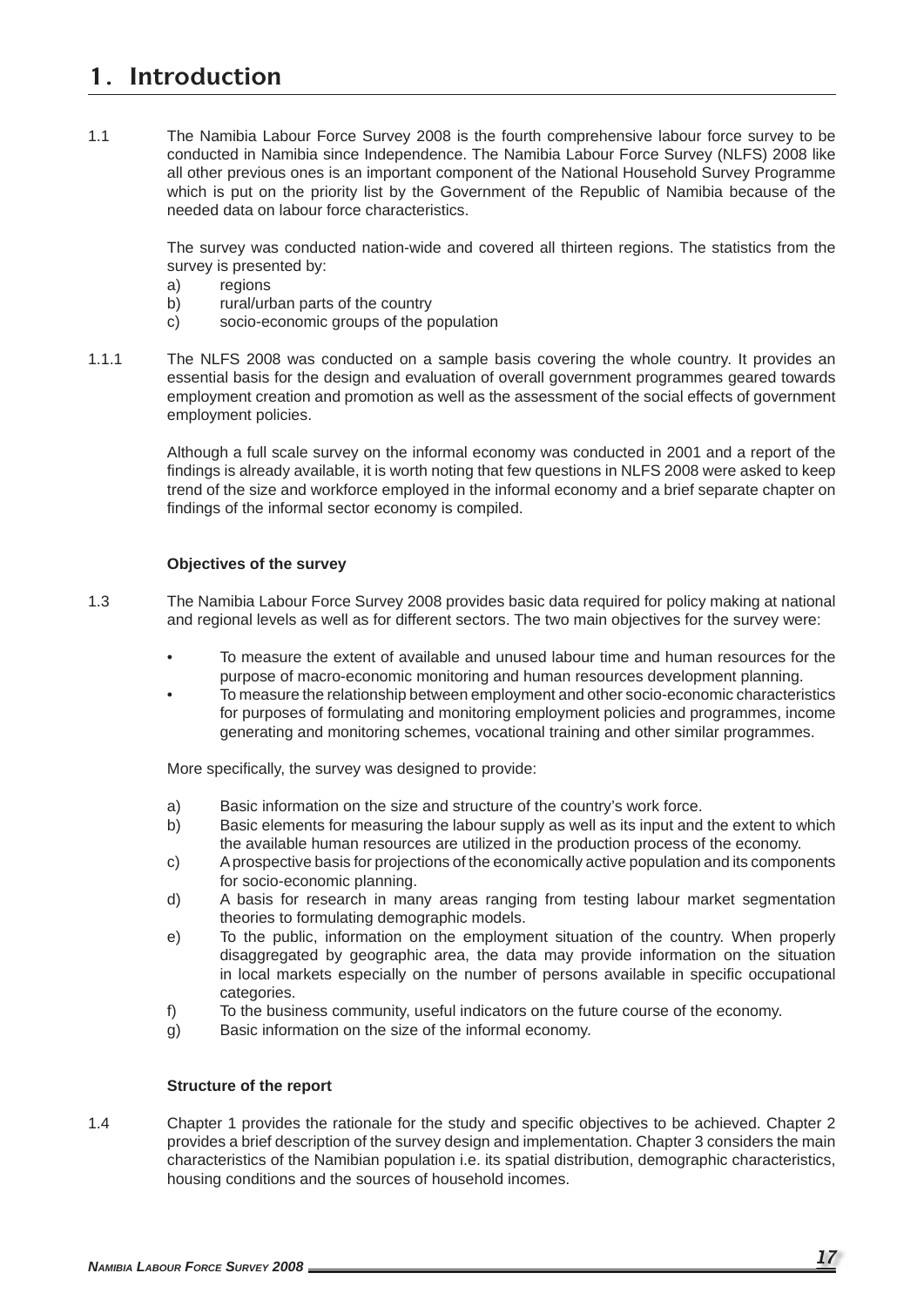Chapter 4 focuses on the economic activity of the population. It examines the notions of employment and unemployment and provides a comparative analysis of major differences and similarities between different population groups, especially with regard to the labour force participation rate and the rate of unemployment.

 Chapters 5 and 6 dwell on the characteristics of the employed and unemployed respectively. Issues relating to the measurement of underemployment are taken up in Chapter 7. The final Chapter summarizes the main findings and draws out some of their policy implications.

1.5 A series of Annex tables contain some of the more detailed data underlying the results presented in the main body of the Report. The definitions of terms used in the Report are provided in Appendix 1 and the questionnaire is reproduced in Appendix 2. The NLFS 2008 indicators at the start of the report present the main findings of the survey and are provided by national as well as regional levels. In all the tables presented in this Report, "Not reported" signifies non-response, i.e. information that was not captured, while "Don't know" refers to a response category indicating that respondents could not supply that specific information due to recall problems, etc.

> This Report is prepared by the Ministry of Labour with the technical assistance of the Central Bureau of Statistics of the National Planning Commission.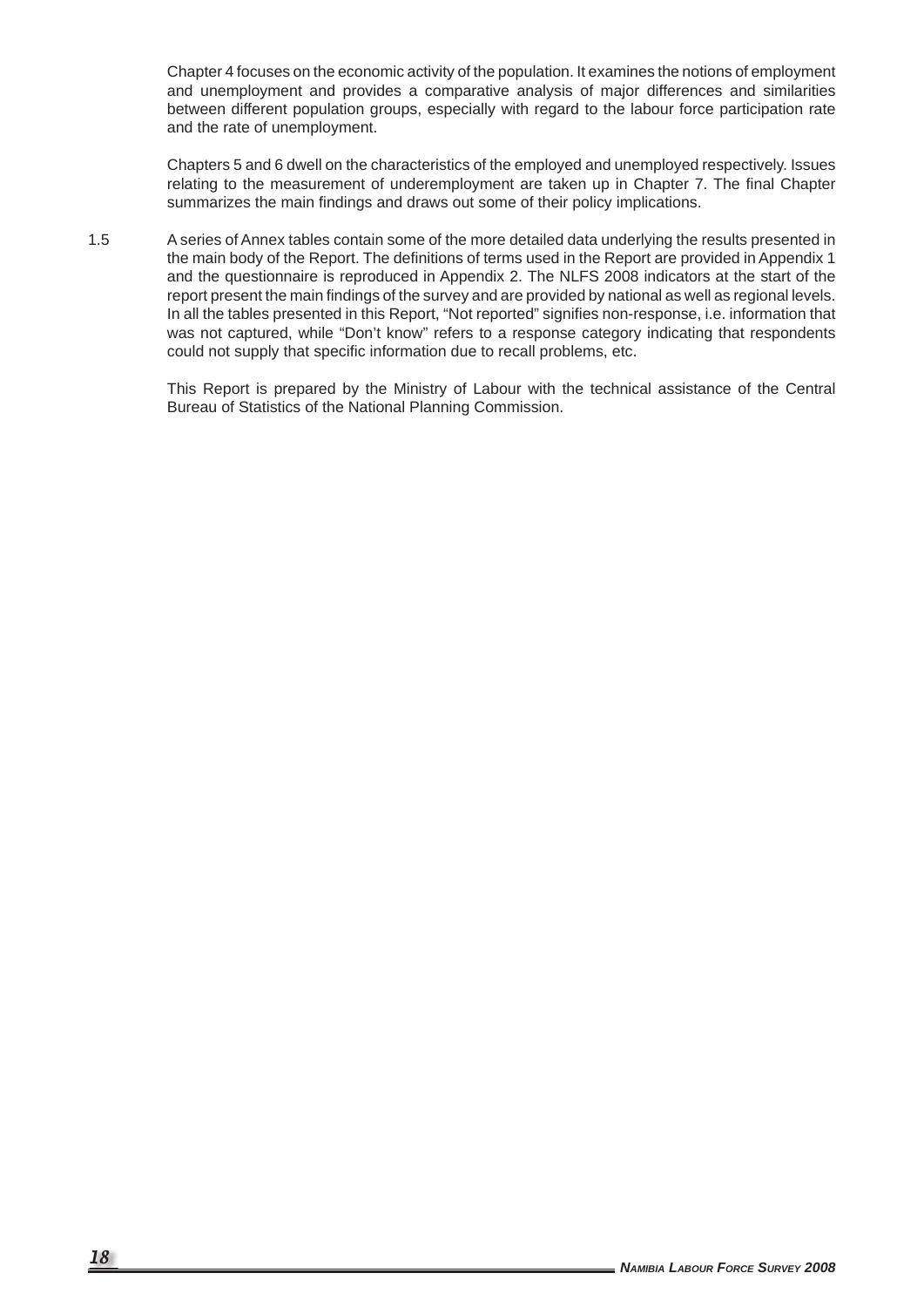## **2.1 Introduction**

- 2.1.1 The first full scale Labour Force Survey was carried out in 1997 under the National Household Survey Programme, which had been launched after the Government endorsed the Five Year Plan of Development of Statistics in Namibia in 1993. Other major surveys conducted under the Programme are the 1993/94 Namibia Household Income and Expenditure Survey (NHIES), the 1994/95 Namibia Agricultural Census (NAC), the 1996 Namibia Intercensal Demographic Survey (NIDS) incorporating the Mid-decade Goal Survey, and the Annual Agricultural Surveys (AAS) since 1995/96.
- 2.1.2 In addition, the Ministry of Labour has conducted a number of surveys in the field of employment and labour. These are the 1991 Labour Force Survey, the 1992/93 Establishment Survey, the 1993 Informal Sector Survey, the 1997 Labour Force Survey, the 1998 Establishment Survey, the 1999 Namibia Child Activities Survey, the 2000 Namibia Labour Force Survey, the 2001 Namibia Informal Economy Survey and the 2002 Namibia Occupational Wages Survey. Information from these and other surveys feed into the country's Labour Market Information System.
- 2.1.3 The NLFS 2008 is the fourth full scale survey of a series of surveys to be conducted at regular intervals. The main objectives of the survey as already discussed in chapter 1 are in line with the two broad objectives mentioned in international statistical standards for a comprehensive system of statistics on the economic activity of the population:

## **2.2 Planning and questionnaire design**

- 2..2.1 The survey was conducted by the Ministry of Labour and Social Welfare (MLSW) in close collaboration with Central Bureau of Statistics (CBS) of the National Planning Commission (NPC). A technical committee consisting of members from the Central Bureau of Statistics, other line ministries and stakeholders was established to guide its planning and implementation. An Inter-Agency Committee and officers from the Ministry of Labour handled the technical issues of the survey. Officers from the Ministry of Labour and Social Welfare (MLSW) handled field logistics. The management of the MLSW was kept fully informed of developments on a regular basis.
- 2..2.2 The questionnaire was designed by the Technical Committee of the Ministry of Labour and Social Welfare in consultation with various users and producers of labour statistics. The definitions, concepts and phrasing of questions were discussed in detail using international, regional as well as country documentation and experiences. Draft manuals were developed concurrently with the design of the questionnaire. As there was no time for a full-scale pilot survey covering different parts of the country, a pre-test of the questionnaire was carried out in Khomas region. Based on the lessons of this exercise the questionnaire and draft manuals were revised. Fieldwork plans were drawn up and all other logistical aspects were examined in detail as time permitted.

## **2.3 Sample design**

 The target population consists of private households in Namibia. The survey intended to collect data pertaining to individuals and households of the target population. The population living in institutions such as hospitals, hostels, barracks and prisons were not covered by the survey. But if there were any private households within the institutions they were also covered. According to the 2001 Population and Housing Census, the size of the institutional population in 2001 was about 57 000 persons.

## *2.3.1 Sample design*

The sample design for the survey was a stratified two-stage probability sample where the first stage units were geographical areas designated as the Primary Sampling Units (PSUs) and the second stage units were the households. The first stage units were selected from the sampling frame of PSUs and the second stage units were selected from a current list of households within the PSU, which was compiled just before the interviews for the survey.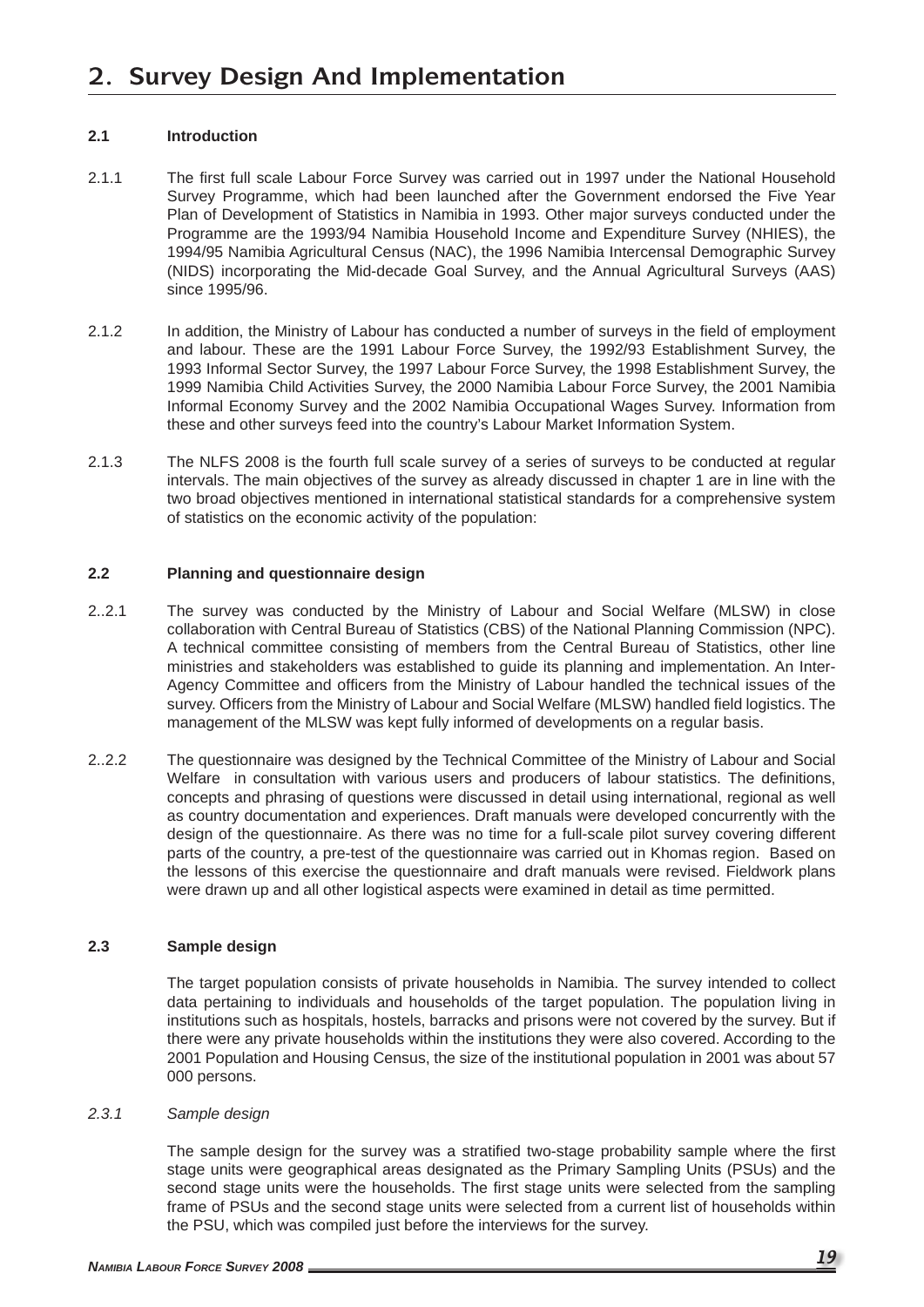## 2.3.2 *The Master Sample Frame and stratification*

 The national sampling frame, which is maintained by the Central Bureau of Statistics (CBS), is based on the enumeration areas (EAs) of the 2001 Population and Housing Census and the households within the EAs. One PSU could be an EA, Part of an EA or more than one EA. The frame was stratified first by regions and then by urban/rural areas within each region. PSUs in the urban areas were further stratified into the high, middle or low levels of living according to the geographical location and the level of housing. In the regions where these levels contain large number of PSUs separate strata were made, while in the other regions a combined list of PSUs ordered by the levels was made. In the rural areas large proclaimed settlements and villages were stratified separately while the others were combined with the communal area PSUs. Communal and commercial area PSUs were grouped separately and combined to form one list for the rural strata. After all the above groupings the PSUs were geographically ordered within the strata.

## *2.3.3 Sample size and the master sample*

 Sample size was determined in order to make reliable estimates at the National urban/ rural and region level. This requirement was satisfied by the Master Sample, which is designed by the CBS to be used for number of surveys and hence was used for this survey also. This is actually the first stage sample, which consists of 239 PSUs. The number of households per PSU was fixed at 25. Additions to the number of sample households within the PSU would not add much to the improvement of the precision but would only increase the cost. The final sample consisted of 5,975 households in 239 PSUs.

## *2.3.4 Sample allocation*

The PSUs were first allocated to the major domains of estimation (regions) proportional to their population sizes (Number of households). Then further allocation was carried out for separate strata within the major domains. The distribution of the sample PSUs and the households are given below.

| Region         |                | No of sample PSUs |       | No of households in | Sampling |                 |
|----------------|----------------|-------------------|-------|---------------------|----------|-----------------|
|                | Urban          | Rural             | Total | Population          | Sample   | fraction $(\%)$ |
| Caprivi        | 4              | 9                 | 13    | 16,974              | 325      | 1.91            |
| Erongo         | 20             | 5                 | 25    | 33,011              | 625      | 1.89            |
| Hardap         | 8              | 6                 | 14    | 16,113              | 350      | 2.17            |
| Karas          | 10             | 5                 | 15    | 15,595              | 375      | 2.40            |
| Kavango        | 5              | 11                | 16    | 31,274              | 400      | 1.28            |
| Khomas         | 37             | 3                 | 40    | 64,894              | 1000     | 1.54            |
| Kunene         | 5              | 6                 | 11    | 13,319              | 275      | 2.06            |
| Ohangwena      | $\overline{2}$ | 17                | 19    | 36,246              | 475      | 1.31            |
| Omaheke        | 4              | 9                 | 13    | 12,722              | 325      | 2.55            |
| Omusati        | $\overline{2}$ | 14                | 16    | 38,850              | 400      | 1.03            |
| Oshana         | 12             | 11                | 23    | 31,235              | 575      | 1.84            |
| Oshikoto       | 5              | 11                | 16    | 28,481              | 400      | 1.40            |
| Otjozondjupa   | 11             | 7                 | 18    | 26,672              | 450      | 1.69            |
| <b>Namibia</b> | 125            | 114               | 239   | 365,386             | 5975     | 1.64            |

# **Table 2. Distribution of PSUs, households and the sampling fraction**

# *2.3.5 Sample selection*

At the first stage PSUs were selected using probability proportional to size where the size measure is the number of households as at the 2001 Population and Housing Census, coupled with the systematic sampling procedure. At the second stage households were selected using the systematic sampling procedure from a current list of households within the PSU, which was compiled just before the interviews for the survey. The extensive stratification of the frames together with the systematic sampling procedure enhanced the representation of different types of sub-population groups in the sample.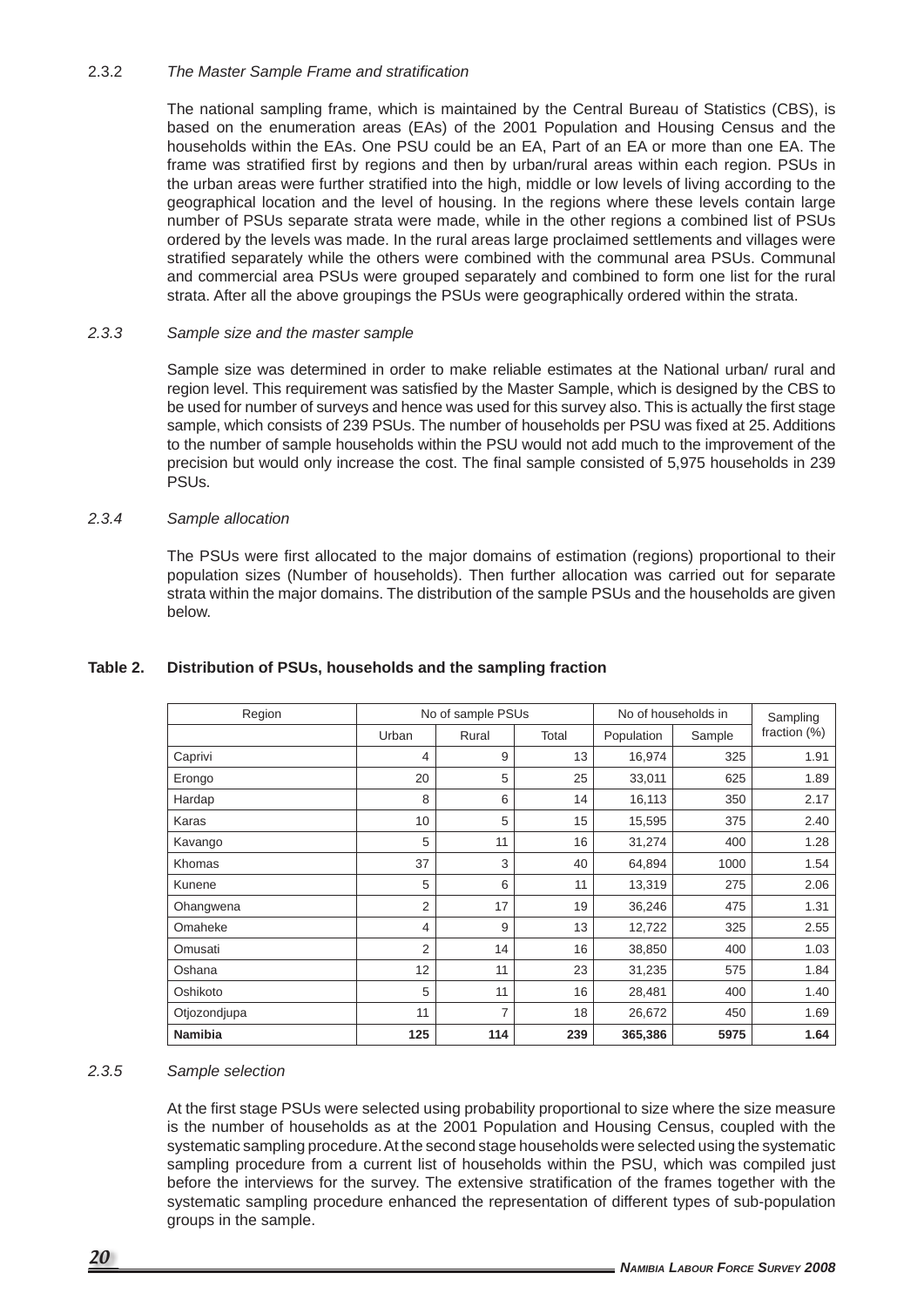## **2.4 Estimation procedure**

#### *2.4.1 Estimators*

Various types of population parameters can be estimated from the sample as follows.

A. A total is estimated by the following estimator:

$$
\hat{Y} = \sum_{h=1}^L \sum_{i=1}^{H_h} \sum_{j=1}^{H_{hi}} w_{hij} y_{hij}
$$

where

 $W_{hij} = \frac{M_h}{n_h M}$ *h h hi M m hi hi* (Final weight = First-stage weight x Second-stage weight);

 $M_h^{}$  = number of households in h $^{\text{th}}$  stratum according to census;

 $M_{hi}$  = number of households in i<sup>th</sup> PSU in h<sup>th</sup> stratum according to census;

 $n_h^{}$  = number of PSUs sampled from the h<sup>th</sup> stratum;

 $M'_{hi}$  = number of households in i<sup>th</sup> PSU in h<sup>th</sup> stratum according to survey listing; and

 $m_{hi}$  = number of households in the sample from i<sup>th</sup> PSU in h<sup>th</sup> stratum.

B. A *ratio* is estimated by

$$
\hat{R} = \frac{\hat{Y}}{\hat{X}}
$$

where  $\hat{X}$  is estimated in the same way as  $\hat{Y}$ .

- C. An *average* is in effect a ratio of two estimates, an estimate of the total  $\hat{Y}$  and an estimate of the total number of units (households, individuals, etc.). An average can thus be estimated in the same way as a ratio, where the variable X takes the value of 1 for all units.
- D. A *proportion*, too, can be estimated as a ratio. In this case the variable Y takes the value of 1 if the unit belongs to the specific group, and 0 otherwise. The variable X takes the value of 1 for all units.

## 2.4.2 *Weighting*

 As seen above, sample data are weighted to produce the estimates of population parameters. Sample weights were calculated based on the probabilities of selection at each stage. First stage weight was calculated using the sample selection information from the sampling frame. In the case of the second stage some households out of the selected 25 households in a PSU did not participate in the survey due to refusals or non-contact etc. Such non-responding households were not too large in number and there was no evidence to suggest that the excluded households were quite different from the responding ones. Hence it was assumed that the non-responding households were randomly distributed and the second stage weights were adjusted accordingly. The result of this adjustment was that the responding households were used instead of the selected 25 households in the calculation of the second stage weights. The final sample weight was the product of the first and the second stage weights. These final sample weights were incorporated into the database so that raising the sample data would be automatically carried out when the tables were produced.

## *2.4.3 Estimation of totals*

 Estimated total population was too high compared to the projected population for 2008 which was the only source for comparison at the time of analysis. This indicates that the sampling weights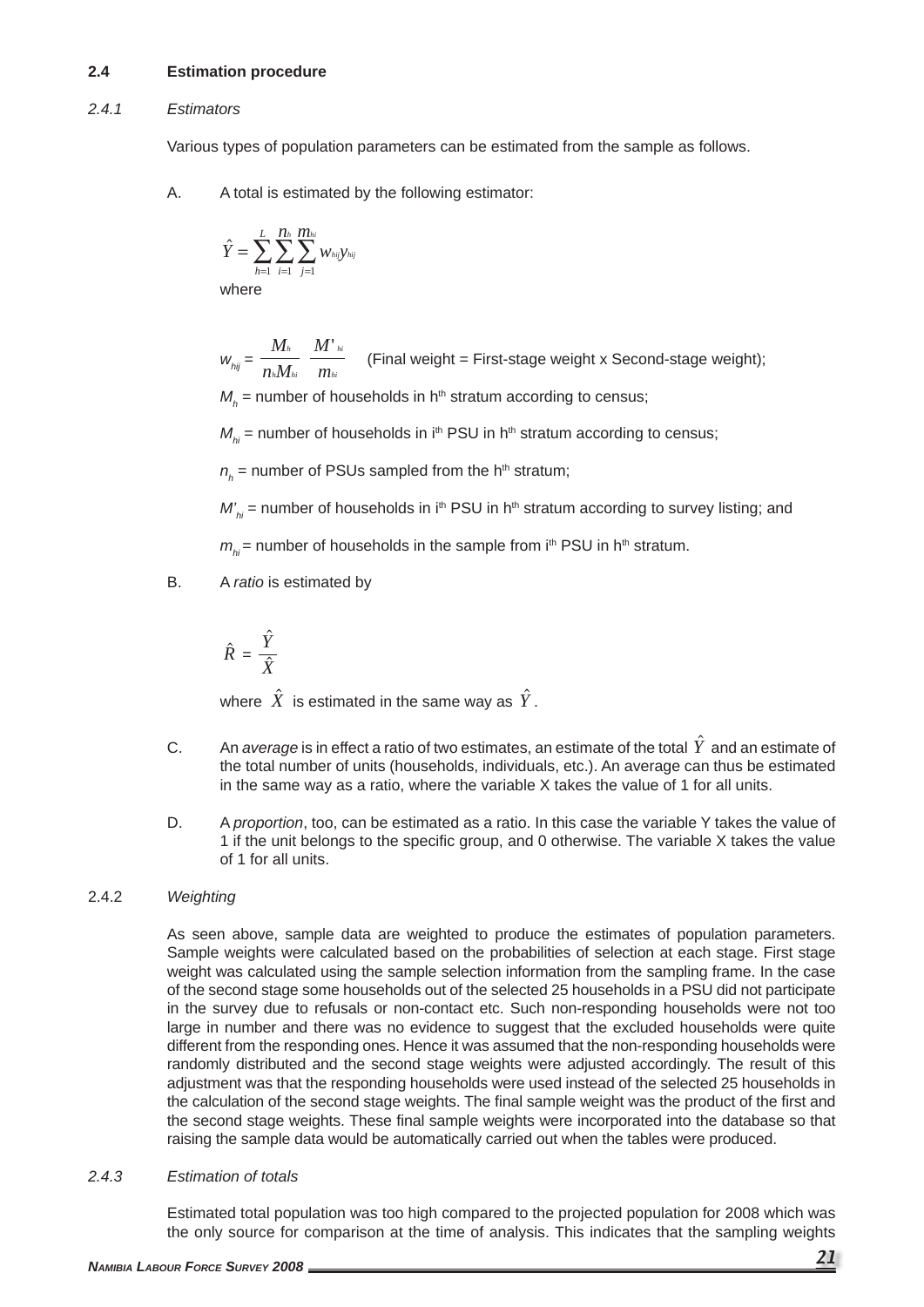were too high as a result of possible errors in listing of households in PSUs. A correction was applied to the sampling weights across all strata based on the total number of households derived from the population projections. Population projections which are based on 2001 Population and Housing Census are produced only at regional level and include the institutional population. Hence the projected household population for urban and rural strata was estimated based on the regional projections for 2008. This process may underestimate the total population in some urban strata where the in migration rate is high since such short term factors are not well represented in the computation of population projections.

The correction factor  $a<sub>h</sub>$  is given by

$$
a_h = \frac{M_h}{\bar{M}_h}
$$

**Where**

 $M<sub>b</sub> = True population total$ 

 $\widehat{M}_h$  = Estimated population total from the survey

The adjusted sampling weight will be

 $w_{hij}^* = a_h * w_{hij}$ 

#### **2.5 Fieldwork**

- 2.5.1 With 25 sample households in each PSU, it was decided to establish teams consisting of four interviewers and a supervisor to handle the workload. As a rule, five PSUs were allocated to each team. However, in cases where travel distances between and within PSUs were too large, only three or four PSUs were allocated to the team. In total 52 teams were established. There were thus 52 supervisors and 208 interviewers required.
- 2.5.2 As in NLFS 2004, editing and coding of the questionnaires took place in regional centers. Each of the 13 regions was assigned two (2) editors/coders. Thus the total number of temporary field staff required (supervisors, interviewers and editors/coders) was 288. All were recruited from and worked on the survey in their own region.
- 2.5.3 Supervision was exercised at different levels. At the first level, the *team supervisor* was the immediate supervisor to the interviewers. At the next level was the *regional supervisor* who was in charge of all the fieldwork in the region and the editing and coding staff. Labour officers of the Ministry of Labour and Social Welfare (MLSW) were appointed as regional supervisors. Finally, the *national supervisor* who was appointed by the Ministry of Labour and Social Welfare was an overall supervisor for all activities within the allocated region.

 A one-week training course was held in Windhoek for the team and regional supervisors. The training of interviewers and coders took place at five different centers at the same time to ensure uniformity. The team supervisors and the regional supervisors also assisted during the one-week training of interviewers.

2.5.4 The field operation consisted of two main activities: the listing of households in the sampled PSUs and interviewing the randomly selected households. The total time allocated for fieldwork was one month. The editing and coding process started about a week later than the fieldwork and ran in parallel. Questionnaires that required further clarification were identified during this process and handed back to the teams for follow-up with the concerned households. As with fieldwork, editing and coding too was expected to take about a month. As the reference night for this survey was fixed on the night of 15 August 2004, the fieldwork started on 16 August 2004.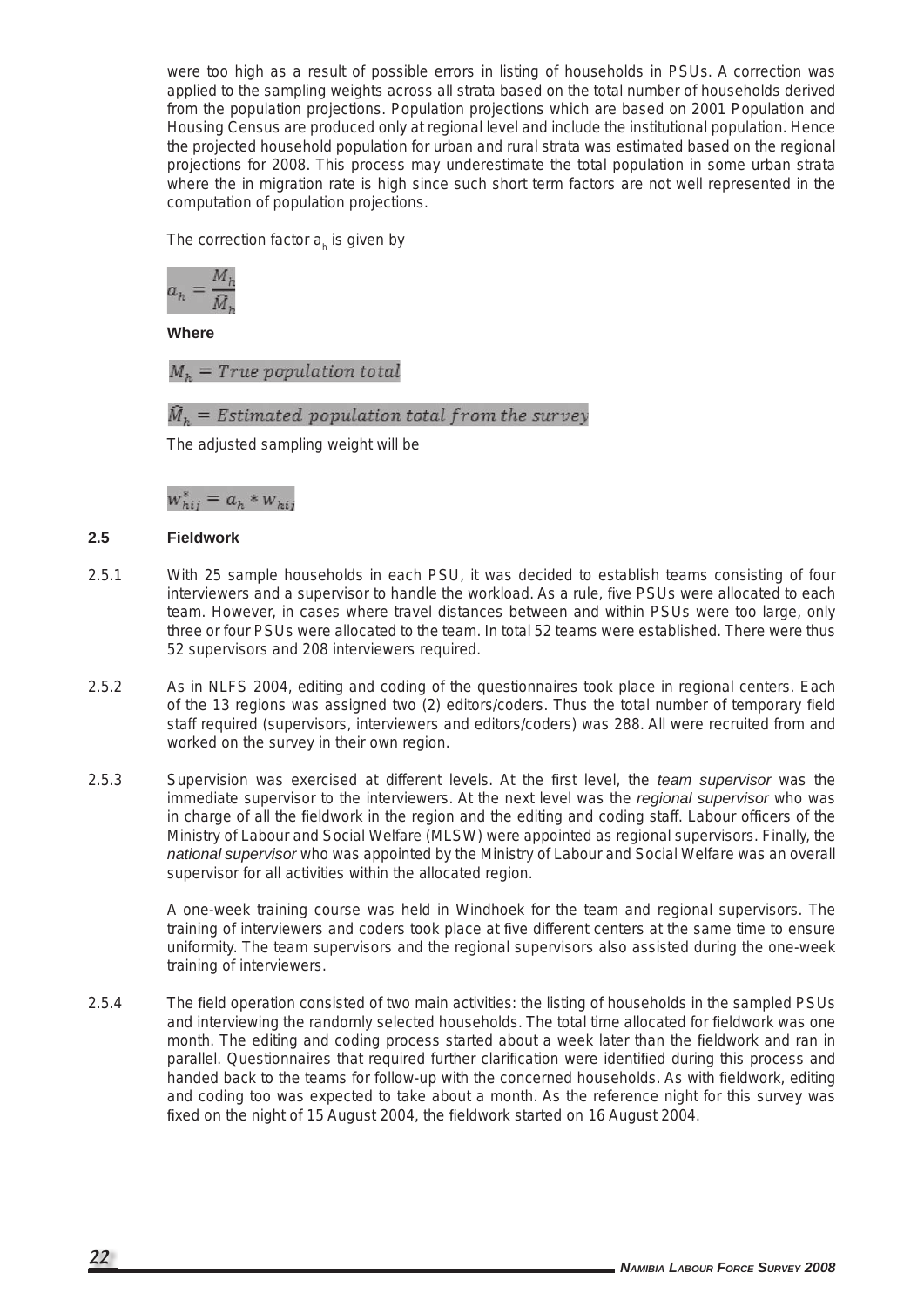#### **2.6 Data processing**

- 2.6.1 Manual processing was done in the field. Therefore the information from the field was ready for data capture. Around 20 data entry operators were recruited and worked in different shifts for about two months. The data entry operators were temporary staff. The Census and Survey Processing System (CSPro) software, a US Census Bureau product, was used for data capture. SPSS software was used for data cleaning, tabulation and analysis together with other packages such as the Microsoft Excel.
- 2.6.2 The editing and coding of the questionnaires were handled in the regional centers. This arrangement, proved to be efficient as many of the errors made by the interviewers were detected and corrected by them before the questionnaires left the regional centers. A further benefit was the improvement of the processing speed since this process ran parallel to the fieldwork.
- 2.6.3 Substantial coding inconsistencies were nevertheless detected in the analysis stage. Since these mainly concerned the occupation and industry of employed persons, it was possible to correct them using the answers provided to related questions. The inconsistencies were primarily due to the insufficient time allocated for the training of coders, and perhaps also to inadequate time for coding itself.

#### **2.7 Coverage and the quality of data**

- 2.7.1 The quality of results from a sample survey depends on careful and thorough planning before the implementation of the survey, the correct implementation of the plan, and appropriate adjustment of the plan if unforeseen circumstances arise. The general issues concerning the planning phase of the NLFS 2008 were discussed before. This subsection discusses the question of coverage in the implementation process and its implications for the database and the quality of the data.
- 2.7.2 The question of coverage concerns the extent to which the sampling frame coincides with the target population, as well as the extent to which the units sampled provide the required information. The latter aspect of the coverage question is often referred to as the non-response problem. A distinction can be made between three types of coverage: (i) coverage of the first-stage units, i.e. PSUs; (ii) coverage of the second-stage units, i.e. households (unit non-response); and (iii) coverage of the items of the questionnaires (item non-response).
- 2.7.3 Coverage of the PSUs and the households: All PSU's selected for the survey were covered and the sample size was therefore not reduced. Five of the selected PSUs were not covered due to logistical problems. The affected regions were Khomas (3 PSUs ), Kunene ( 1 PSU) and Ohangwena (1 PSU). In terms of households there were certain amount of non coverage which is not severe and although not all sampled households were covered during the survey, it is hoped that the characteristics of the covered households are broadly similar to those that were left out.

| Table 2.2: Coverage of households by region |                    |                       |                 |  |  |  |  |
|---------------------------------------------|--------------------|-----------------------|-----------------|--|--|--|--|
| Region                                      | Sampled households | Responding households | Response rate % |  |  |  |  |
| Caprivi                                     | 325                | 295                   | 90.8            |  |  |  |  |
| Erongo                                      | 625                | 561                   | 89.8            |  |  |  |  |
| Hardap                                      | 350                | 301                   | 86.0            |  |  |  |  |
| Karas                                       | 375                | 308                   | 82.1            |  |  |  |  |
| Kavango                                     | 400                | 375                   | 93.8            |  |  |  |  |
| Khomas                                      | 1000               | 819                   | 81.9            |  |  |  |  |
| Kunene                                      | 275                | 208                   | 75.6            |  |  |  |  |
| Ohangwena                                   | 475                | 414                   | 87.2            |  |  |  |  |
| Omaheke                                     | 325                | 295                   | 90.8            |  |  |  |  |
| Omusati                                     | 400                | 387                   | 96.8            |  |  |  |  |
| Oshana                                      | 575                | 540                   | 93.9            |  |  |  |  |
| Oshikoto                                    | 400                | 356                   | 89.0            |  |  |  |  |
| Otjozondjupa                                | 450                | 387                   | 86.0            |  |  |  |  |
| <b>Namibia</b>                              | 5,975              | 5,246                 | 87.8            |  |  |  |  |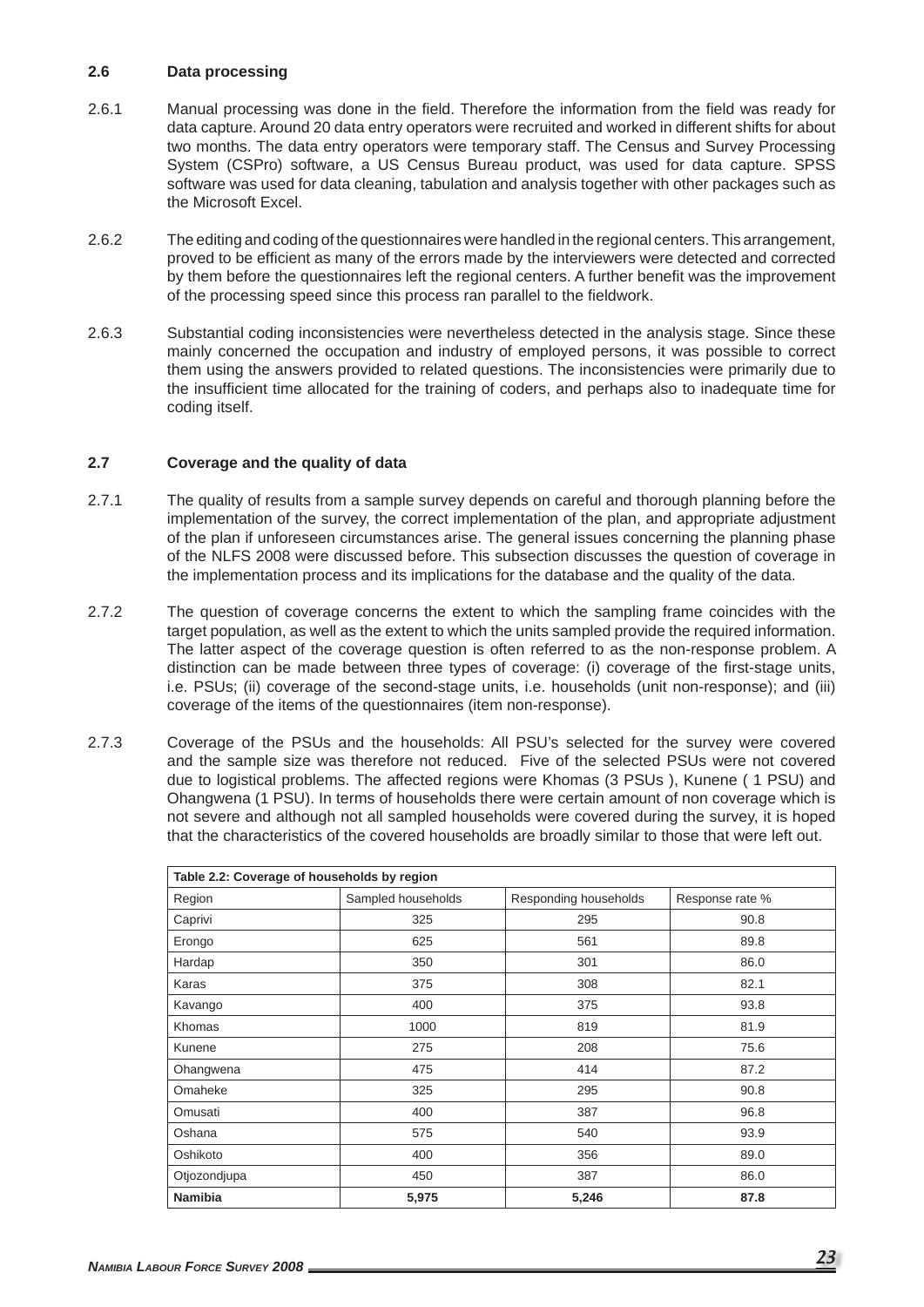# **3. Characteristics Of The Population**

## **3.1 Spatial Distribution**

- 3.1.1 The 2008 Namibia Labour Force Survey (NLFS) collected information relating to the demographic characteristics of the Namibian population residing in private households. Households living in institutions as well as the homeless were not covered in this survey.
- 3.1.2 Total population enumerated was 1,789,933. Out of which, 1,161,917 were residing in rural areas and 628,015 were in urban areas (Table 3.1). The distribution of the population by region is also shown in the same table. The table shows that Khomas is the most populous region (15.9 percent), this is not surprising since Windhoek which is the capital city of the country is located in this region. Khomas region is the highest in terms of population numbers, followed by Ohangwena region (12.5 per cent) and Omusati and Kavango with each having 12.4 per cent.

#### **3.2 Sex ratio**

- 3.2.1 Sex ratio is the number of males per 100 females. A sex ratio of more than 100 shows an excess of males, a sex ratio of less than 100 shows that there are more females than males and a sex ratio of 100 indicates an equal number of males and females.
- 3.2.2 Table 3.2 shows that out of the enumerated population, 940,844 are females, while 849,163 are males. The table further shows the sex ratios in different regions, in rural and urban areas as well as at the national level. The sex ratio is an important indicator of migration among others.
- 3.2.3 Table 3.2 also shows the distribution of sex ratios in regions and areas. There are more females in Namibia than males, this is evident by a sex ratio of 90.2. The sex ratio of 86.9 in rural areas and a sex ratio of 96.7 in urban areas were recorded. This information is also depicted in Figure 3.1. With the exception of four (4) regions namely; Erongo, Khomas, Kunene and Omaheke, the rest of the regions show sex ratios of less than 100 indicating that there are more females than males in those regions.

## **3.3 Age structure**

- 3.3.1 The NLFS also collected information on ages of respondents. Age is an important factor in demographic analysis as it is closely related to demographic and social processes. Migration is age selective and the school going population and labour force are concentrated in specific age groups.
- 3.3.2 The age distribution of the population by broad age groups and by area and sex is presented in Table 3.3. It is worth noticing from this table that age groups 0-4, 5-9, 10-14 and 15-19 recorded the highest percentages, this is strong statistical evidence that Namibia has a relatively young population. Rural areas have relatively younger age structures than the urban ones (Figure 3.3).
- 3.3.3 The observation that the population of the country is young may also be made on the basis of examining the age pyramid Figure 3.2. The age pyramid has a wide base since the population is very large. Nations whose populations may be termed as "old" constitute less children and older people.

#### **3.4 Dependency ratio**

- 3.4.1 Table 3.4 shows the Age Dependency Ratios in Namibia over the years 2000 to 2008. An age ratio is defined as the ratio of children aged 0-14 and persons aged 65 years and older per 100 persons in the age group 15-64 years old (working age group).
- 3.4.2 The table further indicates that the overall dependency ratio in Namibia is 81.8 in 2008 compared to 83.5 in 2004. This means that in 2008, there are 81.8 dependents for every 100 persons with productive abilities (economically active population). The table also provides evidence of a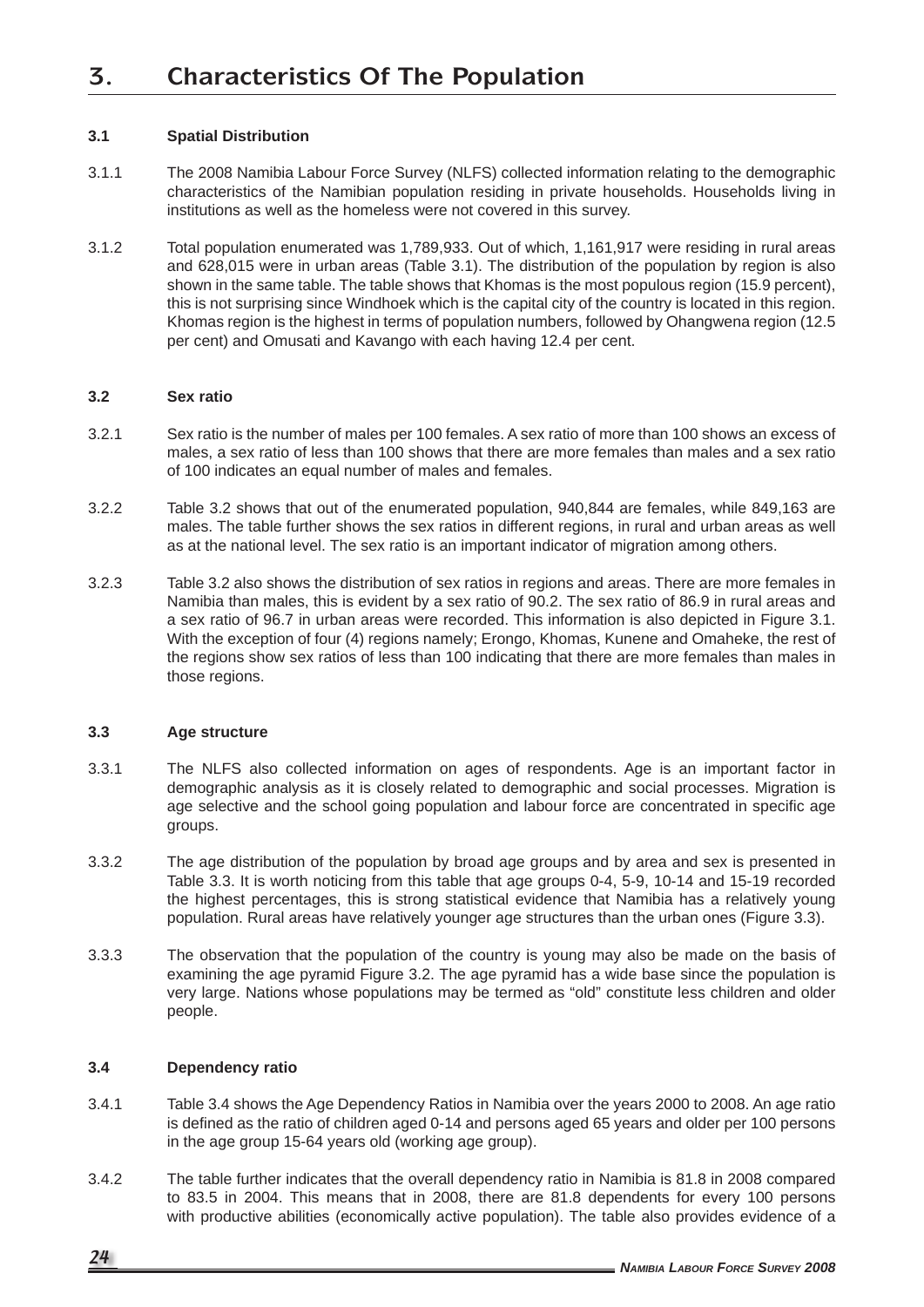decrease in child dependency ratio, which is the ratio of those aged 0-14 years to those aged 15-64 years from 74.4 in 2004 to 71.1 in 2008. It is also worth observing from the table that through out the time series of the three years, dependency ratios in rural areas tend to be higher than in urban areas.

#### **3.5 Educational Profi le of the population 6 years and above.**

- 3.5.1 The term education refers to the skills and knowledge acquired formally through the framework of an established schooling system. In the development of human resources, education is the most important consideration that has an overt impact on the quality of human resources in terms of their skills and knowledge.
- 3.5.2 Furthermore, the survey collected information on the highest level of education attained by respondents, this is due to the fact that educational achievements are assessed by analyzing data on the highest level of education completed. Table 3.5 shows the findings from this question.
- 3.5.3 Table 3.5 shows that 13.6 percent of the population 6 years and above has no education, while 45.3 percent have completed Primary education. The table further indicates that only 1.2 percent of the population 6 years and above has completed University, while 0.7 percent have completed Post graduate. Findings from this table also confirm the reason why the majority of the employed people are in elementary occupations. There are no significant differences in educational attainment between females and males in the country.
- 3.5.4 The proportions of those who have no education are much higher in rural areas (16.9 percent) than in urban areas (7.7 percent), while of those who have completed senior secondary education are higher in urban areas (19.9 percent) than in rural areas (5.3 percent).

#### **3.6 Type of Housing Units**

- 3.6.1 The NLFS 2008 captures housing conditions in the country by reference to two criteria: the type of housing unit and type of housing tenure (see appendix for definitions). Table 3.6 reveals that at national level, traditional dwellings are the most common type of housing units (45.6 percent), followed by detached house (25.9 percent) and improvised housing unit (15.9 percent). The table further reveals that the least dominant types of housing units in Namibia are guest flat and part commercial/industrial (0.1 and 0.2 percent) respectively.
- 3.6.2 Furthermore, the findings show that the dominant housing unit in urban area is detached house (46.3 percent) followed by improvised housing unit (27.5 percent).However, in the rural areas detached house and semi-detached/town house have the same percentage being the common housing units (11.7 percent), followed by improvised housing units (shacks) (7.9 percent).There are more traditional dwellings in rural areas (74.9 percent) than in urban areas (3.3 percent).
- 3.6.3 At regional level, the prevalence of the dominant type of housing unit largely depends on whether the region is predominantly urban or rural. Therefore it is against this background that the dominant type of housing unit in Ohangwena region which is predominantly rural is traditional dwelling (97.1 percent), followed by semi-detached/townhouse (0.9 percent) and by detached house (0.7 percent). By contrast, in Omaheke region which is predominantly urban, the common type of housing unit is detached house (56 percent) followed by improvised housing unit (shacks) (27.3 percent).

#### **3.7 Housing Tenure**

- 3.7.1 Table 3.7 reveals that at national level 68.8 percent of the households live in dwelling units that are owner occupied (without mortgage) and (12.0 percent) of the households live in dwelling units that are owner occupied (with mortgage). It further indicates that 9.3 percent of households live in housing units which are rented (not tied to the job).
- 3.7.2 When disaggregated by urban and rural areas, the findings reveals that a large proportion of 44.2 percent of dwelling units in urban areas are owner occupied (without mortgage) and 24.4 percent are owner occupied (with mortgage). With regards to rural areas, 85.8 percent of households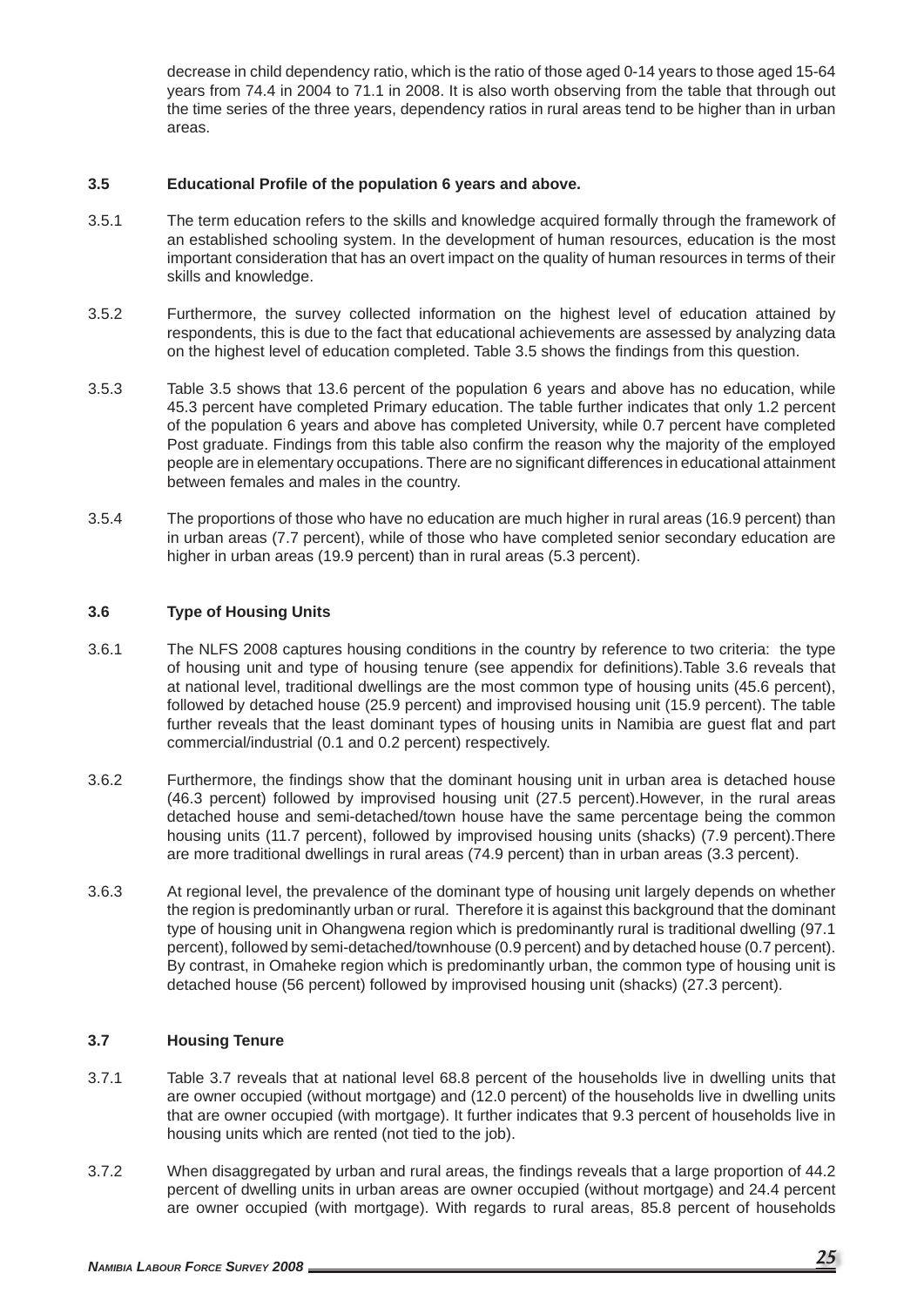reported that they live in dwelling units that are owner occupied (without mortgage), while (3.3 percent) said that they live in dwelling units that are owner occupied (with mortgage).

3.7.3 In Erongo region 34.4 percent of households live in dwelling units that are owner occupied (without mortgage) while 29.5 percent of households live in dwelling units that are rented (not tied to the job). Furthermore, the table shows that 27.5 percent of households live in dwelling units that are occupied (with mortgage). In Karas and Otjozonjupa 15.1 and 14.6 percent of the households live in dwelling units that are provided by employer (private) without pay. Among all regions, owner occupied dwelling units without mortgage are more prevalent in Omusati region (97.7 percent).

#### **3.8 Main source of income**

- 3.8.1 Namibia is a developing country and most of its people may be earning no more than most other Africans, but its labour market displays characteristics that distinguish it from many other countries in sub-Saharan Africa. Table 3.8 reveals that a high proportion of households (41.8 percent) in Namibia depend on wages and salaries as their main source of income, followed by subsistence farming (crops and animals) with 22.4 percent and cash remittances (11.0 percent). Cash cropping is found to be the least main source of income with (0.4 percent). Households who depend on pension only account for (10.4 percent).
- 3.8.2 Most of the households in rural areas depend on subsistence farming (37.3 percent) as their main source of income, while in urban areas wages and salaries (68.8 percent) remain the main source of income for most households.
- 3.8.3 The table further shows that in Omusati region 80.3 percent of households rely on subsistence farming (crops and animals) as their main source of income, followed by wages and salaries (7.9 percent). In Khomas region the majority of the households depend on wages and salaries (73.2 percent) as their main source of income, followed by cash remittances (7.7 percent).

#### **3.9 Secondary source of income**

- 3.9.1 Table 3.9 reveals that the majority of households in Namibia (72.4 percent) do not have secondary source of income. However, (6.5 percent) of the households reported that cash remittances are their secondary source of income, followed by subsistence farming (crops and animals) 5.3 percent and pension (4.6 percent).
- 3.9.2 In rural areas most households (8.1 percent) depend on subsistence farming (crops and animals) as their secondary source of income while in urban areas, most of the household survive on cash remittances (4.2 percent) as their secondary source of income.
- 3.9.3 In Ohangwena region most of the households (22.8 percent) depend on subsistence farming (crops and animals) as their secondary source of income, followed by cash remittances (11.3 percent) and pension (6.6 percent). In Omusati region the majority of the households (13.3 percent) rely on pension as their secondary source of income.

## **3.10 Grants/Pension**

- 3.10.1 Table 3.11 reveals that most of persons in households (78.5 percent) in the rural areas receive grants/pension as compared to 21.5 percent in urban area. The findings show that most of the households persons in rural areas (71 percent) expect to receive their grants/pension as compared to their counterpart in urban area (28.6 percent). Furthermore, the table reveals that most of the household persons (63.2 percent) in rural areas are not receiving the grants/pension as compared to 36.8 percent in urban areas.
- 3.10.2 At regional levels, the findings reveals that Khomas region has got the highest proportion (17.0) percent) of persons not receiving any grant/pension, followed by Kavango with (13.0 percent). Ohangwena and Omusati regions show the same percentage (11.6 percent) of persons not receiving grants/pension. Ohangwena region is the dominant region with the highest proportion (19.5 percent) of the household persons who received grants/pension, followed by Omusati (18 percent) and Oshana region (12.0 percent).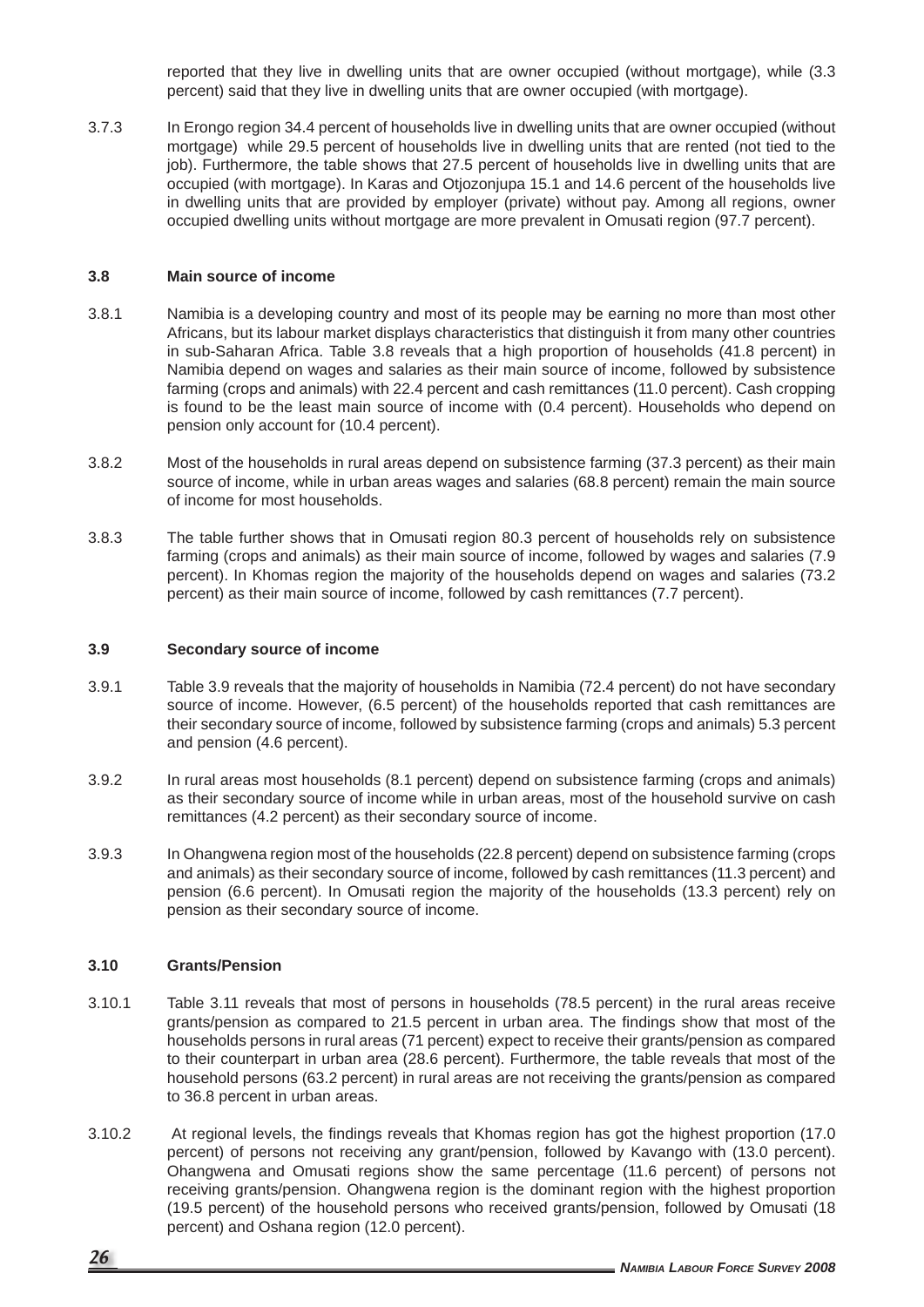3.10.3 Table 3.11 indicates that 46.7 percent of persons in the age group 65 + receive grants/pension, followed by 14.1 percent of the households of the age group 60-64. Furthermore, the table reveals that 14.0 percent of persons in the age group 05-09 did not receive grants/pension, followed by the age group 10-14 years (12.8 percent).



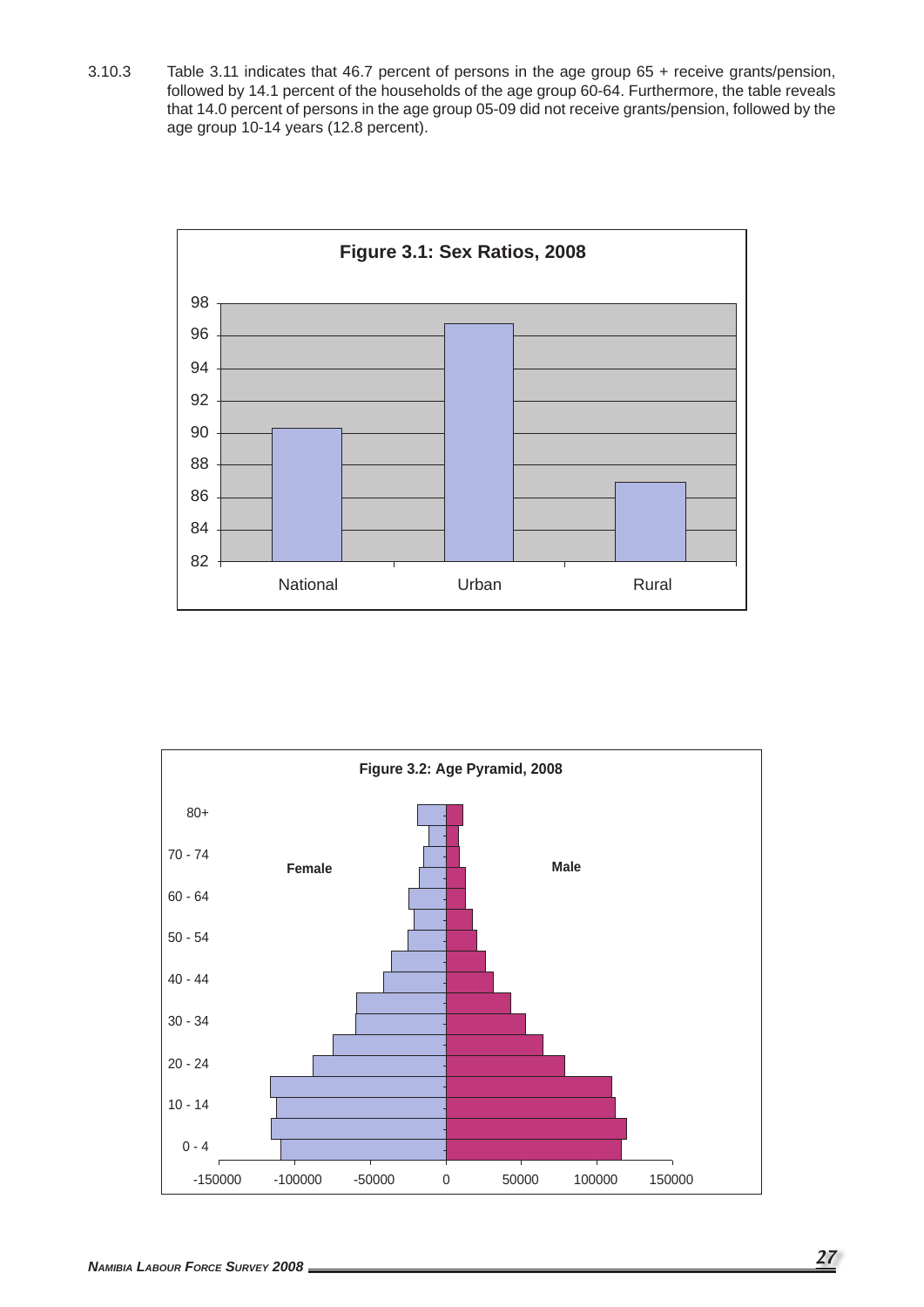# **Table 3.1: Spatial distribution of the population by region and area**

| Region         | (No.)     | $(\% )$ |
|----------------|-----------|---------|
| Caprivi        | 73,379    | 4.1     |
| Erongo         | 94,330    | 5.3     |
| Hardap         | 65,100    | 3.6     |
| Karas          | 67,353    | 3.8     |
| Kavango        | 221,810   | 12.4    |
| Khomas         | 284,506   | 15.9    |
| Kunene         | 56,866    | 3.2     |
| Ohangwena      | 223,549   | 12.5    |
| Omaheke        | 56,744    | 3.2     |
| Omusati        | 222,256   | 12.4    |
| Oshana         | 140,180   | 7.8     |
| Oshikoto       | 164,145   | 9.2     |
| Otjozondjupa   | 119,714   | 6.7     |
| Rural          | 1,161,917 | 64.9    |
| Urban          | 628,015   | 35.1    |
| <b>Namibia</b> | 1,789,933 | 100.0   |

# **Table 3.2: Population distributio by region, area and sex**

| Region       | Female  | Male    | Sex ratio |
|--------------|---------|---------|-----------|
| Caprivi      | 38,813  | 34,566  | 89.1      |
| Erongo       | 47,151  | 47,180  | 100.1     |
| Hardap       | 33,734  | 31,366  | 93.0      |
| Karas        | 33,696  | 33,656  | 99.9      |
| Kavango      | 117,094 | 104,716 | 89.4      |
| Khomas       | 139,294 | 145,212 | 104.2     |
| Kunene       | 28,209  | 28,657  | 101.6     |
| Ohangwena    | 124,925 | 98,624  | 78.9      |
| Omaheke      | 27,857  | 28,887  | 103.7     |
| Omusati      | 121,283 | 100,973 | 83.3      |
| Oshana       | 79,372  | 60,807  | 76.6      |
| Oshikoto     | 89,331  | 74,815  | 83.7      |
| Otjozondjupa | 60,085  | 59,629  | 99.2      |
| Rural        | 621,612 | 540,305 | 86.9      |
| Urban        | 319,232 | 308,784 | 96.7      |
| Namibia      | 940,844 | 849,089 | 90.2      |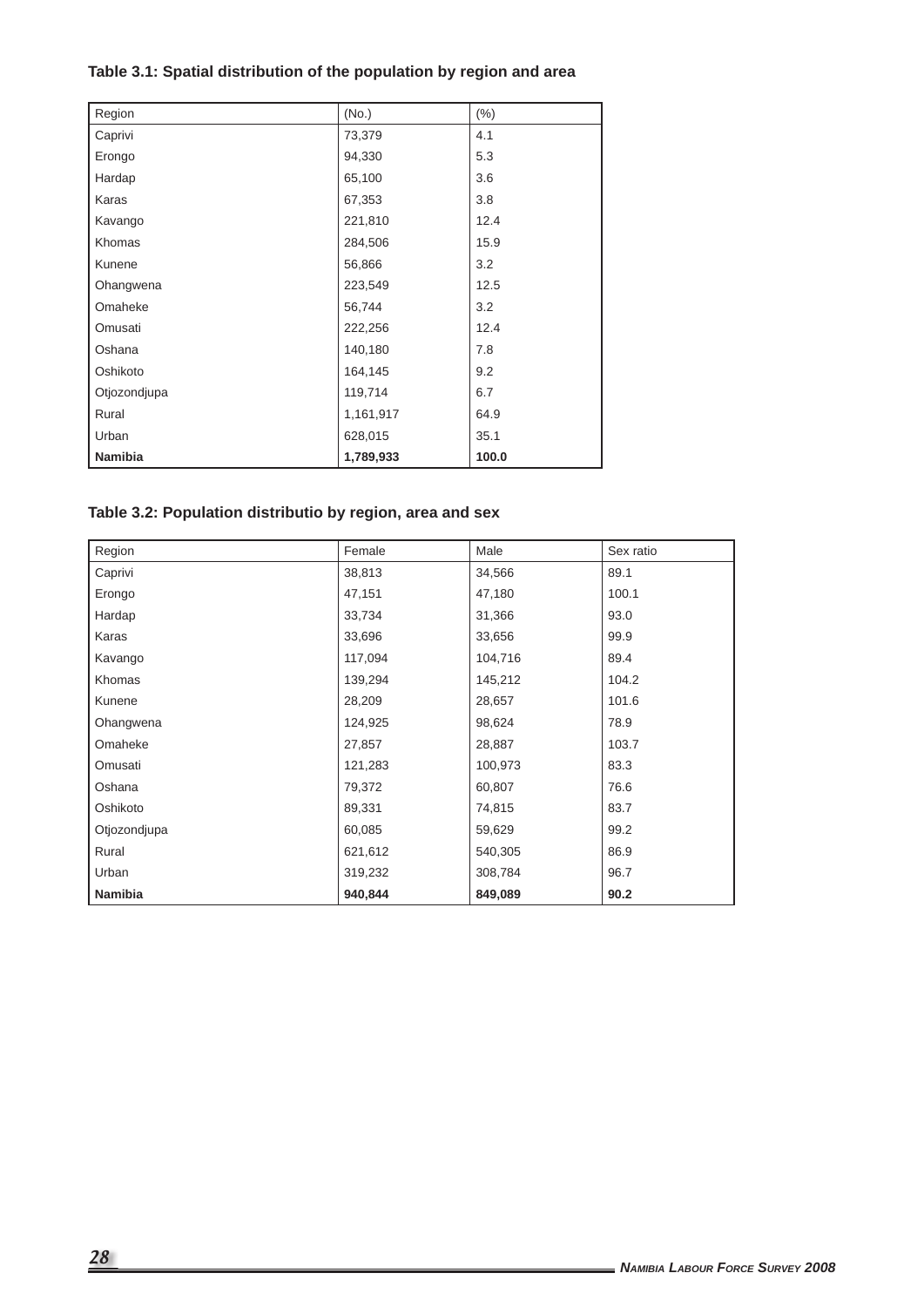| <u>(၂</u>      |
|----------------|
| and            |
| area           |
|                |
| $rac{1}{2}$    |
| the            |
| ŏ              |
| <b>Sunners</b> |
| Age            |
| ว<br>ว<br>ว    |
| <u>ن</u><br>t  |

|              |         |                  | Rural   |                  |           |                |                               |                  | Urban   |                |         |                |                 |       | Namibia  |                  |          |           |
|--------------|---------|------------------|---------|------------------|-----------|----------------|-------------------------------|------------------|---------|----------------|---------|----------------|-----------------|-------|----------|------------------|----------|-----------|
| Age group    | Female  |                  | Male    |                  | Total     |                | Female                        |                  | Male    |                | Total   |                | Female          |       | Male     |                  | Total    |           |
|              | (No)    | (%)              | (No)    | (%)              | (No)      | (%)            | (No)                          | (%)              | (No)    | (%)            | (No)    | (%)            | (No)            | (%)   | (No)     | (%)              | (No)     |           |
| 00-04        | 77,576  | 12.5             | 81,696  | 15.1             | 159,272   | 13.7           | 30,801                        | 9.6              | 34,064  | 11.0           | 64,865  | 10.3           | 108,377         | 11.5  | 115,760  | 13.6             | 224, 137 |           |
| 05-09        | 81,136  | 13.1             | 85,415  | 15.8             | 166,551   | 14.3           | 34,132                        | 10.7             | 33,791  | 10.9           | 67,923  | 10.8           | 115,268         | 12.3  | 119,206  | 14.0             | 234,474  |           |
| $10 - 14$    | 78,284  | 12.6             | 80,852  | 15.0             | 159,136   | 13.7           | 33,257                        | 10.4             | 31,281  | 10.1           | 64,538  | 10.3           | 111,541         | 11.9  | 112, 134 | 13.2             | 223,674  |           |
| $15 - 19$    | 83,349  | 13.4             | 75,991  | 14.1             | 159,340   | 13.7           | 32,340                        | 10.1             | 34,026  | 11.0           | 66,366  | 10.6           | 115,689         | 12.3  | 110,017  | 13.0             | 225,706  |           |
| $20 - 24$    | 51,471  | 8.3              | 44,882  | 8.3              | 96,353    | 8.3            | 36,258                        | 11.4             | 33,864  | 11.0           | 70,122  | 11.2           | 87,729          | 9.3   | 78,746   | $9.\overline{3}$ | 166,476  |           |
| 25-29        | 38,827  | 6.2              | 32,021  | 5.9              | 70,848    | $\overline{6}$ | 35,847                        | 11.2             | 32,586  | 10.6           | 68,433  | 10.9           | 74,674          | 7.9   | 64,607   | 7.6              | 139,281  |           |
| $30 - 34$    | 31,879  | 51               | 25,612  | 4.7              | 57,491    | 4.9            | 27,079                        | 8.5              | 27,402  | 8.9            | 54,480  | 8.7            | 58,958          | 6.3   | 53,013   | 6.2              | 111,971  |           |
| 35-39        | 30,855  | 5.0              | 18,915  | 3.5              | 49,769    | 4.3            | 27,677                        | 8.7              | 24,085  | 7.8            | 51,762  | 8.2            | 58,532          | 6.2   | 43,000   | 5.1              | 101,531  |           |
| 40-44        | 22,558  | 3.6              | 13,984  | 2.6              | 36,542    | 31             | 18,536                        | 5.8              | 17,616  | 5.7            | 36,151  | 5.8            | 41,094          | 4.4   | 31,600   | 3.7              | 72,694   |           |
| 45-49        | 23,833  | 3.8              | 13,169  | 2.4              | 37,002    | 3.2            | 12,009                        | 3.8              | 13,190  | 4.3            | 25,199  | 4.0            | 35,842          | 3.8   | 26,359   | $\overline{3}$   | 62,201   |           |
| 50-54        | 15,511  | 2.5              | 12,318  | 2.3              | 27,829    | 2.4            | 9,861                         | $\overline{3.1}$ | 8,129   | 2.6            | 17,990  | 2.9            | 25,371          | 2.7   | 20,447   | 2.4              | 45,819   |           |
| 55-59        | 14,112  | 2.3              | 11,075  | 2.0              | 25,187    | 2.2            | 6,693                         | 2.1              | 6,573   | 2.1            | 13,266  | 2.1            | 20,805          | 2.2   | 17,648   | 2.1              | 38,453   |           |
| 60-64        | 19,246  | $\overline{3}$ . | 9,902   | 1.8              | 29,148    | 2.5            | 4,947                         | $\frac{5}{1}$    | 3,810   | $\frac{1}{2}$  | 8,756   | 14             | 24,193          | 2.6   | 13,712   | $\frac{6}{1}$    | 37,905   |           |
| 65+          | 51,789  | 8.3              | 33,376  | 6.2              | 85,165    | 7.3            | 9,450                         | 3.0              | 7,999   | 2.6            | 17,449  | 2.8            | 61,239          | 6.5   | 41,375   | 4.9              | 102,614  |           |
| Not recorded | $\circ$ | 0.0              | 187     | $\overline{0}$ . | 187       | $\rm ^{0}$     | $\overleftarrow{\phantom{a}}$ | $\overline{0}$ . | 150     | 0.0            | 260     | 0.0            | $\frac{11}{11}$ | 0.0   | 337      | $\rm ^{0}$       | 447      |           |
| Don't know   | 1,186   | 0.2              | 910     | 0.2              | 2,096     | 0.2            | 235                           | $\overline{C}$   | 218     | $\overline{C}$ | 454     | $\overline{C}$ | 1,422           | 0.2   | 1,128    | $\overline{C}$   | 2,550    |           |
|              |         |                  |         |                  |           |                |                               |                  |         |                |         |                |                 |       |          |                  |          |           |
| Total        | 621,612 | 100.0            | 540,305 | 100.0            | 1,161,917 | 100.0          | 319,232                       | 100.0            | 308,784 | 100.0          | 628,015 | 100.0          | 940,844         | 100.0 | 849,089  | 100.0            |          | 1,789,933 |

h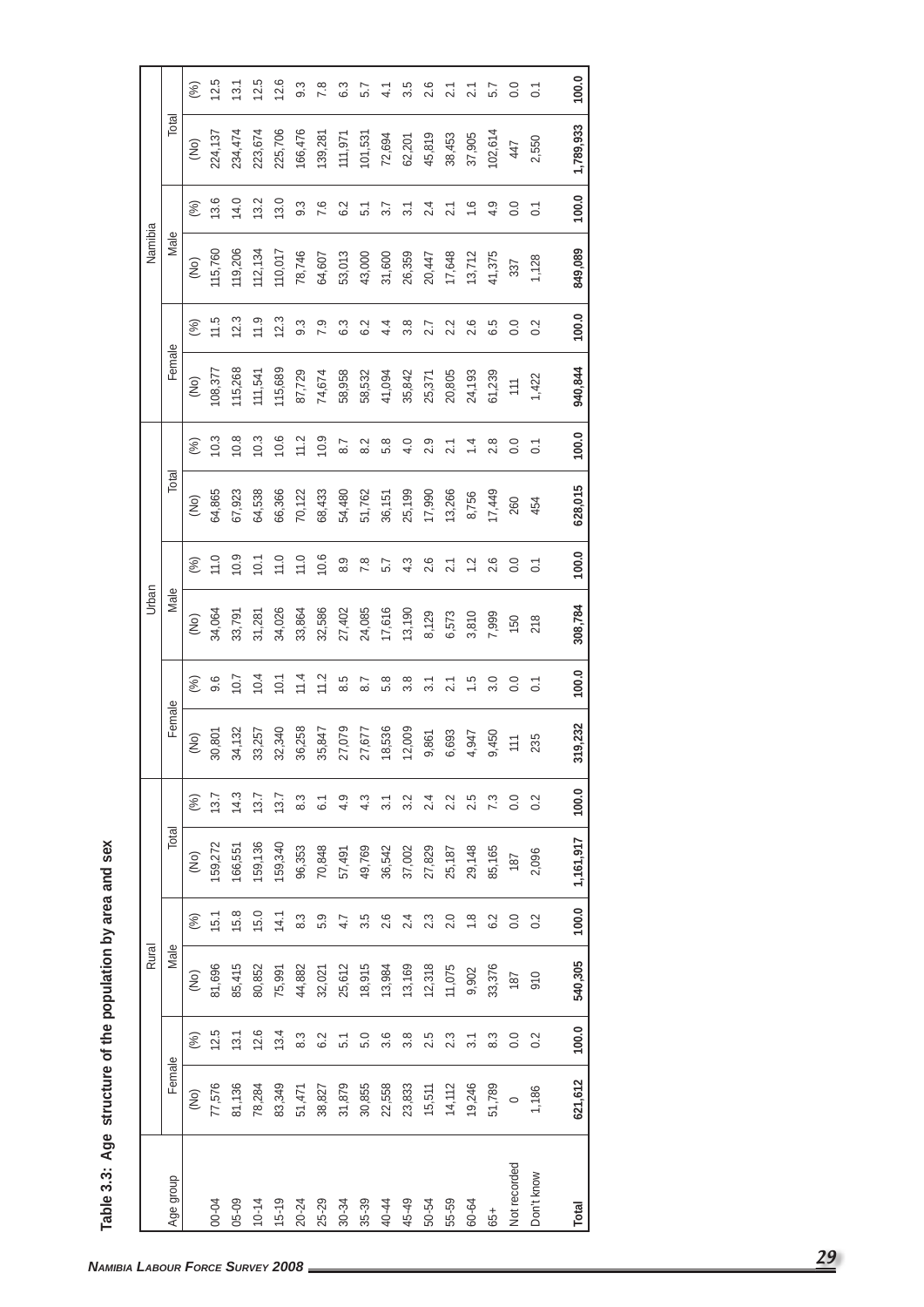# **Table 3.4: Dependency Ratios by Area**

| Area             |               |                    | Population (No.)                                     |                                | Dependency ratio (%) |       |         |
|------------------|---------------|--------------------|------------------------------------------------------|--------------------------------|----------------------|-------|---------|
|                  | Child (0 -14) | Age (65+<br>years) | Non-working<br>age $(0-14$ and<br>$65+ \text{years}$ | Working<br>age(15-64<br>years) | Child                | Aged  | Overall |
|                  | $\mathbf{1}$  | $\overline{2}$     | $3 = 1 + 2$                                          | $\overline{4}$                 | (1)/4                | (2)/4 | (3)/4   |
| <b>NLFS 2008</b> |               |                    |                                                      |                                |                      |       |         |
| Urban            | 197,326       | 17,449             | 214,775                                              | 403,043                        | 49.0                 | 4.3   | 53.3    |
| Rural            | 484,960       | 85,165             | 570,125                                              | 556,144                        | 87.2                 | 15.3  | 102.5   |
| <b>Namibia</b>   | 682,286       | 102,614            | 784,900                                              | 959,187                        | 71.1                 | 10.7  | 81.8    |
| <b>NLFS 2004</b> |               |                    |                                                      |                                |                      |       |         |
| Urban            | 208,368       | 13,699             | 222,067                                              | 412,474                        | 50.5                 | 3.3   | 53.8    |
| Rural            | 489,989       | 71,826             | 561,815                                              | 526,111                        | 93.1                 | 13.7  | 106.8   |
|                  |               |                    |                                                      |                                |                      |       |         |
| <b>Namibia</b>   | 698,356       | 85,525             | 783,881                                              | 938,585                        | 74.4                 | 9.1   | 83.5    |
| <b>NLFS 2000</b> |               |                    |                                                      |                                |                      |       |         |
| Urban            | 185,809       | 12,067             | 197,876                                              | 387,229                        | 48.0                 | 3.1   | 51.1    |
| Rural            | 480,173       | 70,701             | 550,874                                              | 527,792                        | 90.9                 | 13.4  | 104.3   |
|                  |               |                    |                                                      |                                |                      |       |         |
| Namibia          | 665,984       | 82,768             | 748,752                                              | 915,022                        | 72.7                 | 9.0   | 81.8    |

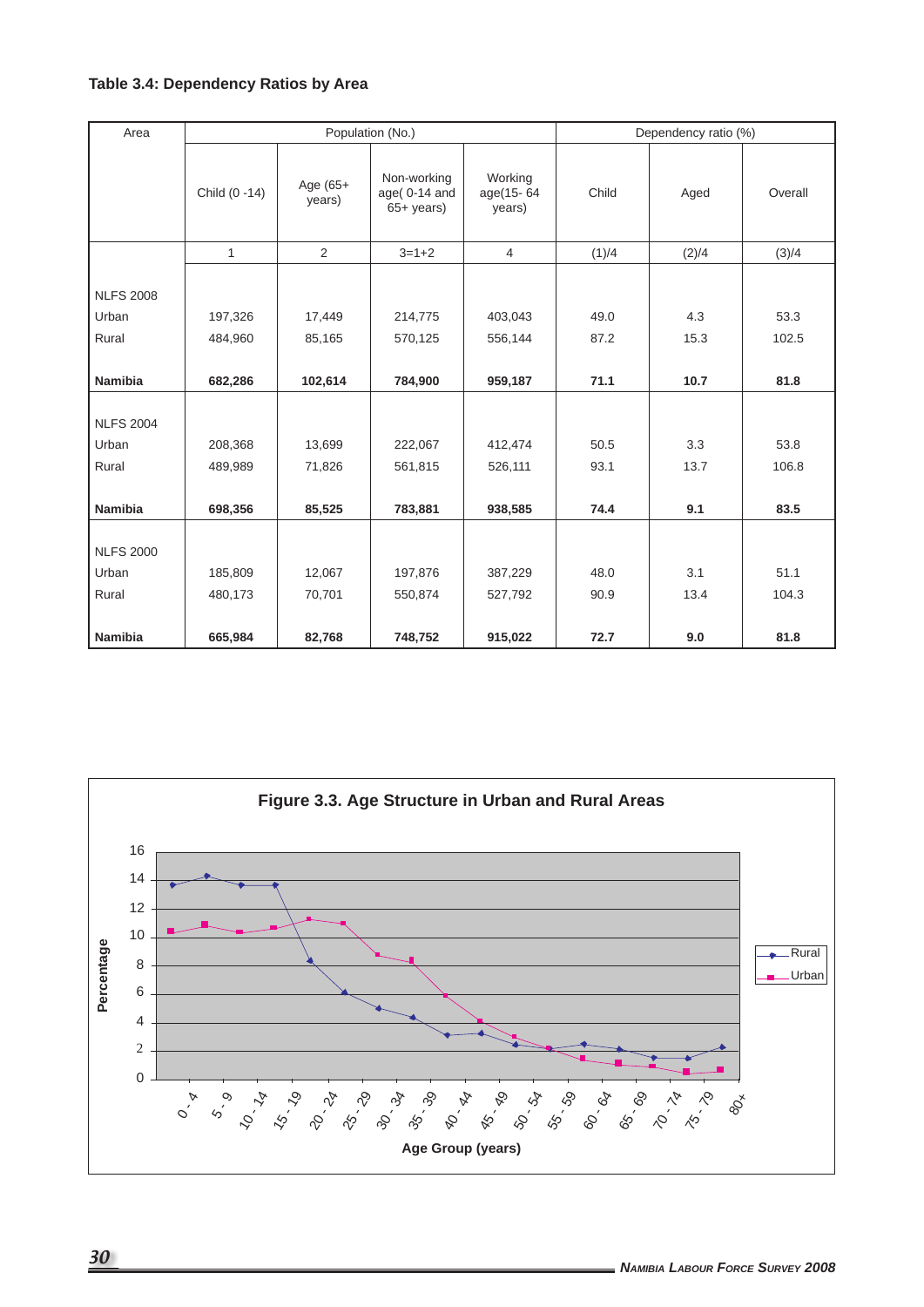|                    |              |                        |                      |                     |                     | <b>Educational attainment</b>            |            |                  |                            |           |
|--------------------|--------------|------------------------|----------------------|---------------------|---------------------|------------------------------------------|------------|------------------|----------------------------|-----------|
| Age Group/<br>Area | Sex          | <b>No</b><br>Education | Primary<br>Education | Junior<br>Education | Senior<br>Secondary | After Std.10/<br>Grade 12<br>Certificate | University | Post<br>Graduate | <b>Teacher</b><br>Training | Total     |
| $6 - 9$            | B            | 24.2                   | 75.8                 | 0.0                 | 0.0                 | 0.0                                      | 0.0        | 0.0              | 0.0                        | 182,818   |
| $10 - 14$          | B            | 2.5                    | 92.3                 | 5.2                 | 0.0                 | 0.0                                      | 0.0        | 0.0              | 0.0                        | 222,595   |
| $15 - 19$          | B            | 3.2                    | 38.3                 | 48.9                | 8.9                 | 0.3                                      | 0.4        | 0.0              | 0.0                        | 224,375   |
| $20 - 24$          | B            | 6.3                    | 18.1                 | 48.8                | 21.4                | 2.4                                      | 2.4        | 0.3              | 0.4                        | 165,014   |
| $25 - 29$          | B            | 7.8                    | 19.9                 | 41.6                | 24.4                | 2.0                                      | 2.3        | 1.1              | 0.9                        | 137,528   |
| $30 - 34$          | B            | 9.6                    | 25.2                 | 36.0                | 22.2                | 3.1                                      | 1.5        | 1.0              | 1.5                        | 111,223   |
| $35 - 39$          | B            | 10.2                   | 28.0                 | 34.5                | 18.3                | 2.9                                      | 2.7        | 1.9              | 1.5                        | 100,444   |
| 40 - 44            | B            | 12.2                   | 34.3                 | 28.9                | 14.6                | 2.5                                      | 2.9        | 1.6              | 3.0                        | 72,030    |
| $45 - 49$          | B            | 16.7                   | 37.3                 | 25.2                | 9.5                 | 2.8                                      | 2.5        | 2.2              | 3.8                        | 61,634    |
| $50 - 54$          | B            | 19.6                   | 42.0                 | 21.5                | 7.9                 | 1.7                                      | 2.2        | 2.6              | 2.4                        | 45,563    |
| $55 - 59$          | B            | 27.2                   | 41.5                 | 17.0                | 5.7                 | 1.0                                      | 1.7        | 3.4              | 2.5                        | 38,125    |
| $60 - 64$          | B            | 38.9                   | 41.3                 | 12.2                | 5.7                 | 0.8                                      | 0.0        | 0.4              | 0.6                        | 37,424    |
| $65 - 69$          | B            | 41.5                   | 41.0                 | 9.8                 | 4.9                 | 1.3                                      | 0.5        | 0.8              | 0.3                        | 29,942    |
| $70 - 74$          | B            | 49.7                   | 37.6                 | 8.0                 | 3.6                 | 0.0                                      | 0.4        | 0.4              | 0.3                        | 22,582    |
| $75 - 79$          | B            | 48.1                   | 45.6                 | 4.1                 | 1.5                 | 0.0                                      | 0.5        | 0.0              | 0.4                        | 19,495    |
| $80+$              | B            | 58.4                   | 30.1                 | 9.4                 | 1.1                 | 0.3                                      | 0.6        | 0.1              | 0.0                        | 29,791    |
| Not recorded       | <sub>B</sub> | 0.0                    | 23.8                 | 36.2                | 16.2                | 0.0                                      | 11.9       |                  | 11.9                       | 394       |
| Unknown age        | B            | 76.4                   | 11.4                 | 5.3                 | 6.9                 | 0.0                                      | 0.0        | 0.0              | 0.0                        | 2,572     |
| Rural              | F            | 17.2                   | 49.5                 | 26.1                | 5.4                 | 0.6                                      | 0.3        | 0.2              | 0.8                        | 521,808   |
|                    | M            | 16.5                   | 54.9                 | 21.7                | 5.2                 | 0.6                                      | 0.4        | 0.2              | 0.5                        | 438,669   |
|                    | B            | 16.9                   | 52.0                 | 24.1                | 5.3                 | 0.6                                      | 0.3        | 0.2              | 0.7                        | 960,477   |
|                    |              |                        |                      |                     |                     | 1.0                                      |            |                  |                            |           |
| Urban              | F            | 7.2                    | 32.2                 | 32.1                | 20.6                | 2.4                                      | 2.7        | 1.5              | 1.3                        | 279,212   |
|                    | M            | 8.3                    | 34.6                 | 29.8                | 19.2                | 2.6                                      | 2.9        | 1.8              | 0.8                        | 263,860   |
|                    | B            | 7.7                    | 33.4                 | 31.0                | 19.9                | 2.5                                      | 2.8        | 1.7              | 1.0                        | 543,072   |
|                    |              |                        |                      |                     |                     |                                          |            |                  |                            |           |
| <b>Namibia</b>     | F            | 13.7                   | 43.5                 | 28.2                | 10.7                | 1.2                                      | 1.1        | 0.6              | 1.0                        | 801,020   |
|                    | M            | 13.4                   | 47.3                 | 24.7                | 10.4                | 1.4                                      | 1.4        | 0.8              | 0.6                        | 702,529   |
|                    | B            | 13.6                   | 45.3                 | 26.6                | 10.6                | $1.3$                                    | 1.2        | 0.7              | 0.8                        | 1,503,549 |

# Table 3.5: Educational profile of the population (6 years and above) by age, area and sex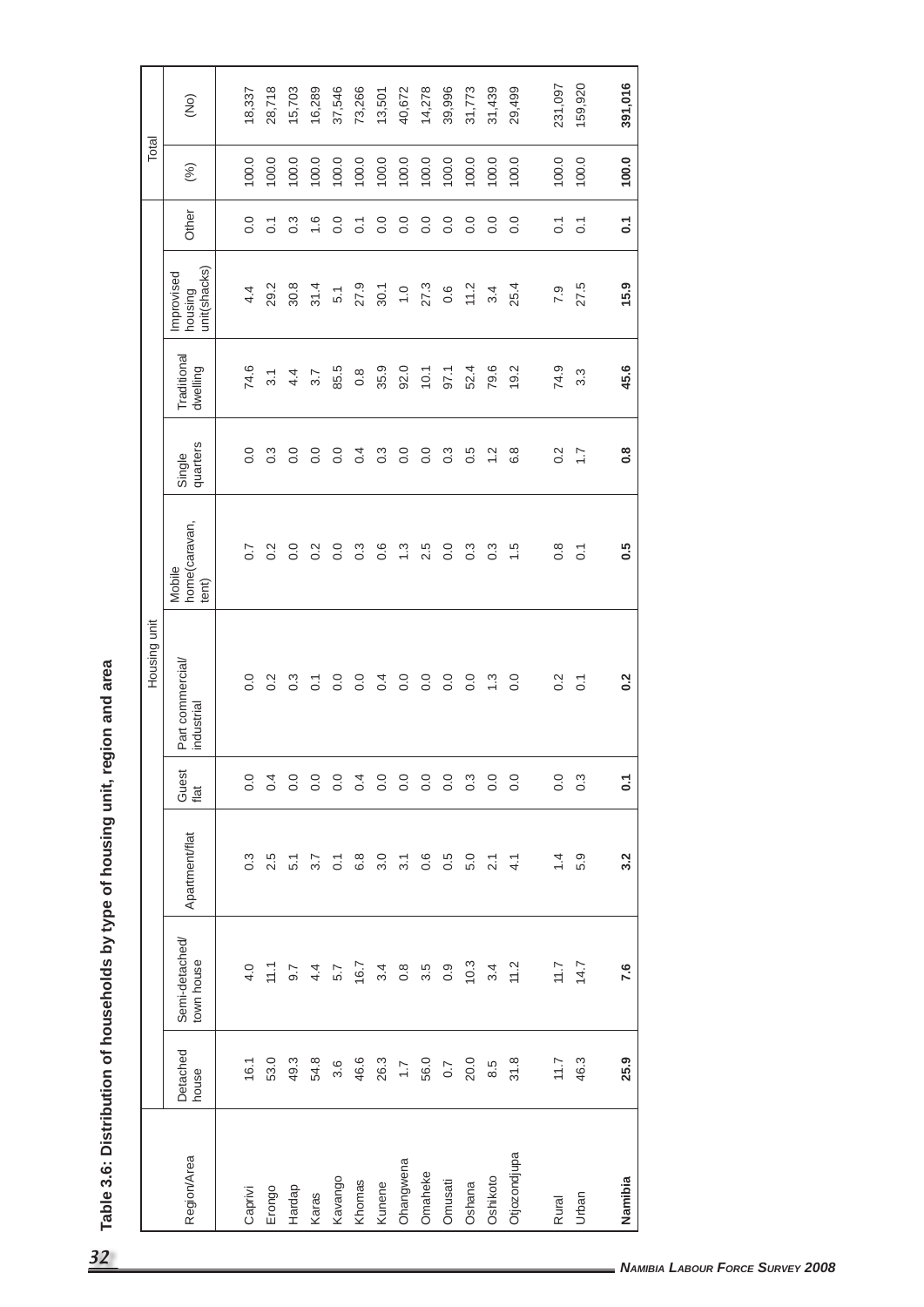| employer<br>4.0<br>$\frac{0}{1}$<br>2.0<br>0.8<br>$\overline{0}$ .<br>$\frac{0}{1}$<br>0.0<br>$\frac{0}{1}$<br>$\frac{3}{2}$<br>0.4<br>$\rm ^{0}$<br>0.3<br>$\frac{2}{1}$<br>$\sum$<br>21<br>yed<br>Provided by<br>without pay<br>employer<br>$\frac{0}{1}$<br>3.9<br>0.0<br>0.6<br>0.2<br>5.4<br>2.0<br>$0.\overline{6}$<br>$\frac{6}{1}$<br>$\frac{2}{1}$<br>3.8<br>7.3<br>0.7<br>$\overline{C}$<br>$\overline{O}$ .<br>(public)<br>(Public) with<br>Provided by<br>employer<br>0.4<br>0.0<br>0.0<br>0.0<br>0.6<br>$\frac{0}{1}$<br>2.2<br>$\frac{8}{1}$<br>$\frac{3}{2}$<br>0.5<br>3.4<br>2.2<br>$\sum$<br>$\overline{3.1}$<br>$\frac{8}{1}$<br>pay<br>(not owner<br>occupied)<br>Rent free<br>0<br><u> တု</u><br>$\infty$<br>3.0<br>$\circ$<br>Q<br>rù<br>3.7<br>က္<br>œ<br>4<br>Ņ<br>Ņ<br>5.1<br>4.7<br>$\circ$<br>$\overline{ }$<br>$\circ$<br>က<br>$\overline{\phantom{0}}$<br>$\circ$<br>ဖ<br>$\circ$<br>$\overline{\phantom{0}}$<br>4<br>mortgage)<br>96.5<br>85.8<br>44.2<br>85.5<br>34.4<br>53.8<br>39.8<br>66.3<br>95.0<br>73.2<br>88.3<br>51.5<br>61.1<br>46.7<br>97.7<br>occupied<br>(without<br>Owner<br>with mortgage<br>occupied (<br>27.5<br>16.5<br>26.8<br>19.5<br>24.4<br>12.4<br>15.0<br>11.1<br>$3.\overline{3}$<br>2.8<br>$0.\overline{8}$<br>$\frac{5}{1}$<br>2.2<br>9.6<br>4.4<br>Owner<br>Rented (not<br>tied to the job)<br>10.5<br>21.2<br>29.5<br>21.5<br>$\frac{2}{1}$<br>7.9<br>$0.\overline{3}$<br>2.0<br>0.6<br>2.9<br>$\overline{9}$ .<br>$\overline{1}$<br>9.7<br>7.7<br>2.2<br>Otjozondjupa<br>Region/Area<br>Ohangwena<br>Omaheke<br>Kavango<br>Oshikoto<br>Omusati<br>Khomas<br>Oshana<br>Kunene<br>Hardap<br>Erongo<br>Caprivi<br>Karas<br>Urban<br>Rural |  |  | Type of housing tenure |                               |            |                                                     |                  |       |
|---------------------------------------------------------------------------------------------------------------------------------------------------------------------------------------------------------------------------------------------------------------------------------------------------------------------------------------------------------------------------------------------------------------------------------------------------------------------------------------------------------------------------------------------------------------------------------------------------------------------------------------------------------------------------------------------------------------------------------------------------------------------------------------------------------------------------------------------------------------------------------------------------------------------------------------------------------------------------------------------------------------------------------------------------------------------------------------------------------------------------------------------------------------------------------------------------------------------------------------------------------------------------------------------------------------------------------------------------------------------------------------------------------------------------------------------------------------------------------------------------------------------------------------------------------------------------------------------------------------------------------------------------------------------------------------------------|--|--|------------------------|-------------------------------|------------|-----------------------------------------------------|------------------|-------|
|                                                                                                                                                                                                                                                                                                                                                                                                                                                                                                                                                                                                                                                                                                                                                                                                                                                                                                                                                                                                                                                                                                                                                                                                                                                                                                                                                                                                                                                                                                                                                                                                                                                                                                   |  |  |                        | (private) with<br>Provided by |            | Provided by<br>without pay<br>employer<br>(private) | Other            | $\%$  |
|                                                                                                                                                                                                                                                                                                                                                                                                                                                                                                                                                                                                                                                                                                                                                                                                                                                                                                                                                                                                                                                                                                                                                                                                                                                                                                                                                                                                                                                                                                                                                                                                                                                                                                   |  |  |                        |                               |            | 0.0                                                 | 0.4              | 100.0 |
|                                                                                                                                                                                                                                                                                                                                                                                                                                                                                                                                                                                                                                                                                                                                                                                                                                                                                                                                                                                                                                                                                                                                                                                                                                                                                                                                                                                                                                                                                                                                                                                                                                                                                                   |  |  |                        |                               |            | $\frac{0}{1}$                                       | $\overline{0}$ . | 100.0 |
|                                                                                                                                                                                                                                                                                                                                                                                                                                                                                                                                                                                                                                                                                                                                                                                                                                                                                                                                                                                                                                                                                                                                                                                                                                                                                                                                                                                                                                                                                                                                                                                                                                                                                                   |  |  |                        |                               |            | 8.5                                                 | 0.0              | 100.0 |
|                                                                                                                                                                                                                                                                                                                                                                                                                                                                                                                                                                                                                                                                                                                                                                                                                                                                                                                                                                                                                                                                                                                                                                                                                                                                                                                                                                                                                                                                                                                                                                                                                                                                                                   |  |  |                        |                               |            | 15.1                                                | 0.4              | 100.0 |
|                                                                                                                                                                                                                                                                                                                                                                                                                                                                                                                                                                                                                                                                                                                                                                                                                                                                                                                                                                                                                                                                                                                                                                                                                                                                                                                                                                                                                                                                                                                                                                                                                                                                                                   |  |  |                        |                               |            | $\overline{0}$ .                                    | 0.0              | 100.0 |
|                                                                                                                                                                                                                                                                                                                                                                                                                                                                                                                                                                                                                                                                                                                                                                                                                                                                                                                                                                                                                                                                                                                                                                                                                                                                                                                                                                                                                                                                                                                                                                                                                                                                                                   |  |  |                        |                               |            | 3.9                                                 | 0.2              | 100.0 |
|                                                                                                                                                                                                                                                                                                                                                                                                                                                                                                                                                                                                                                                                                                                                                                                                                                                                                                                                                                                                                                                                                                                                                                                                                                                                                                                                                                                                                                                                                                                                                                                                                                                                                                   |  |  |                        |                               | $\ddot{.}$ |                                                     | 0.0              | 100.0 |
|                                                                                                                                                                                                                                                                                                                                                                                                                                                                                                                                                                                                                                                                                                                                                                                                                                                                                                                                                                                                                                                                                                                                                                                                                                                                                                                                                                                                                                                                                                                                                                                                                                                                                                   |  |  |                        |                               | 0.0        |                                                     | $\overline{0}$ . | 100.0 |
|                                                                                                                                                                                                                                                                                                                                                                                                                                                                                                                                                                                                                                                                                                                                                                                                                                                                                                                                                                                                                                                                                                                                                                                                                                                                                                                                                                                                                                                                                                                                                                                                                                                                                                   |  |  |                        |                               | 13.1       |                                                     | 0.0              | 100.0 |
| 14.6<br>2.6<br>3.4<br>5.4<br>$\ddot{ }$ :                                                                                                                                                                                                                                                                                                                                                                                                                                                                                                                                                                                                                                                                                                                                                                                                                                                                                                                                                                                                                                                                                                                                                                                                                                                                                                                                                                                                                                                                                                                                                                                                                                                         |  |  |                        |                               | 0.0        |                                                     | 0.0              | 100.0 |
|                                                                                                                                                                                                                                                                                                                                                                                                                                                                                                                                                                                                                                                                                                                                                                                                                                                                                                                                                                                                                                                                                                                                                                                                                                                                                                                                                                                                                                                                                                                                                                                                                                                                                                   |  |  |                        |                               |            |                                                     | 0.9              | 100.0 |
|                                                                                                                                                                                                                                                                                                                                                                                                                                                                                                                                                                                                                                                                                                                                                                                                                                                                                                                                                                                                                                                                                                                                                                                                                                                                                                                                                                                                                                                                                                                                                                                                                                                                                                   |  |  |                        |                               |            |                                                     | $\overline{O}$   | 100.0 |
|                                                                                                                                                                                                                                                                                                                                                                                                                                                                                                                                                                                                                                                                                                                                                                                                                                                                                                                                                                                                                                                                                                                                                                                                                                                                                                                                                                                                                                                                                                                                                                                                                                                                                                   |  |  |                        |                               |            |                                                     | 0.0              | 100.0 |
|                                                                                                                                                                                                                                                                                                                                                                                                                                                                                                                                                                                                                                                                                                                                                                                                                                                                                                                                                                                                                                                                                                                                                                                                                                                                                                                                                                                                                                                                                                                                                                                                                                                                                                   |  |  |                        |                               |            |                                                     | $\frac{2}{3}$    | 100.0 |
|                                                                                                                                                                                                                                                                                                                                                                                                                                                                                                                                                                                                                                                                                                                                                                                                                                                                                                                                                                                                                                                                                                                                                                                                                                                                                                                                                                                                                                                                                                                                                                                                                                                                                                   |  |  |                        |                               |            |                                                     | $\overline{O}$   | 100.0 |
| 3.9<br>0.9<br>1.4<br>Ξ<br>4<br>N<br>68.8<br>12.0<br>9.3<br>Namibia                                                                                                                                                                                                                                                                                                                                                                                                                                                                                                                                                                                                                                                                                                                                                                                                                                                                                                                                                                                                                                                                                                                                                                                                                                                                                                                                                                                                                                                                                                                                                                                                                                |  |  |                        |                               |            |                                                     | 0.2              | 100.0 |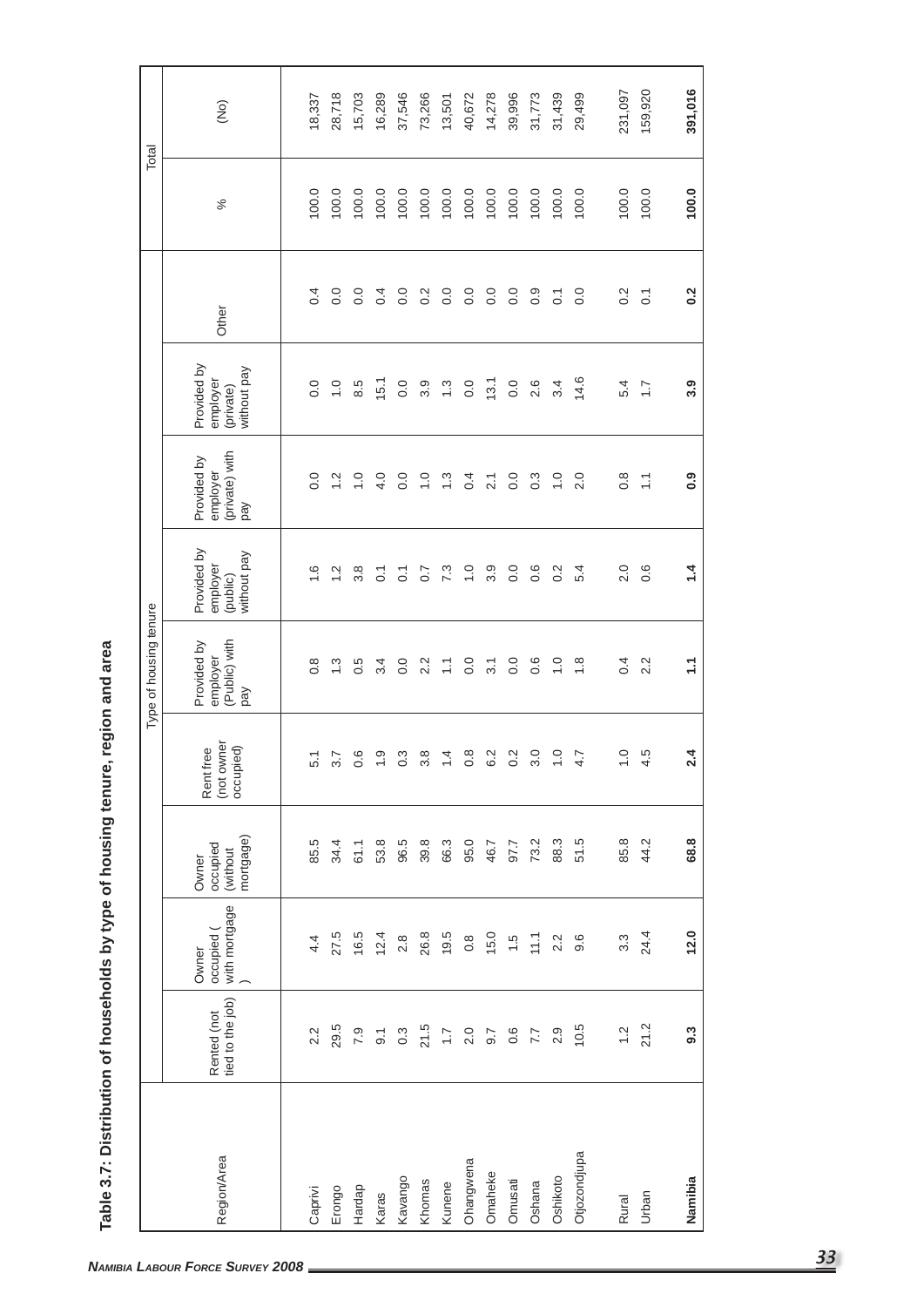|              |                                          |                  |                  |                               | Household main source of income |                    |                     |                          |       | Total         |
|--------------|------------------------------------------|------------------|------------------|-------------------------------|---------------------------------|--------------------|---------------------|--------------------------|-------|---------------|
| Region/Area  | farming (crop<br>&animal)<br>Subsistence | Cash cropping    | Animal rearing   | <b>Business</b><br>activities | Wages and<br>salaries           | Pension            | remittances<br>Cash | Other means<br>of income | $\%$  | $\widehat{g}$ |
| Caprivi      | 32.3                                     | $0.\overline{3}$ | 0.0              | 7.9                           | 28.6                            | 14.8               | 7.0                 | $\overline{9}$           | 100.0 | 18,337        |
| Erongo       | 0.5                                      | $\overline{0}$ . | 0.9              | 8.5                           | 71.3                            | $\overline{\circ}$ | 9.6                 | $\sum$                   | 100.0 | 28,718        |
| Hardap       | 4.2                                      | $\frac{2}{3}$    | 3.0              | 4.8                           | 59.6                            | 17.7               | 6.8                 | 2.7                      | 100.0 | 15,703        |
| Karas        | $\ddot{.}$                               | $\overline{0}$ . | $\overline{1.7}$ | 4.9                           | 70.2                            | 12.2               | $\overline{9}$      | 0.6                      | 100.0 | 16,289        |
| Kavango      | 13.6                                     | $\frac{0}{1}$    | 0.0              | 10.7                          | 16.1                            | 16.9               | 33.4                | $8.\overline{3}$         | 100.0 | 37,546        |
| Khomas       | $0.\overline{3}$                         | $\overline{0}$ . | 0.4              | 8.5                           | 73.2                            | 7.0                | 7.7                 | 2.9                      | 100.0 | 73,266        |
| Kunene       | 0.6                                      | $\frac{8}{1}$    | 7.9              | 6.2                           | 46.0                            | 10.4               | 13.4                | 5.4                      | 100.0 | 13,501        |
| Ohangwena    | 27.3                                     | 0.2              | $0.\overline{3}$ | $\overline{2.1}$              | 15.0                            | 21.2               | 15.5                | 18.4                     | 100.0 | 40,672        |
| Omaheke      | $2.8$                                    | 0.0              | 10.0             | 7.6                           | 60.2                            | 8.9                | $\overline{\cdot}$  | 9.4                      | 100.0 | 14,278        |
| Omusati      | 80.3                                     | 0.2              | 0.0              | $\overline{\cdot}$            | 7.9                             | 1.2                | $\ddot{0}$ .        | 7.4                      | 100.0 | 39,996        |
| Oshana       | 41.7                                     | 0.0              | 0.2              | 7.7                           | 33.0                            | 2.6                | 10.4                | 4.4                      | 100.0 | 31,773        |
| Oshikoto     | 49.6                                     | $\frac{3}{2}$    | 0.7              | $\frac{6}{1}$                 | 21.9                            | 8.7                | 6.3                 | 9.9                      | 100.0 | 31,439        |
| Otjozondjupa | 4.9                                      | $\overline{0.2}$ | 5.0              | 4.4                           | 54.2                            | 13.3               | 13.5                | 4.6                      | 100.0 | 29,499        |
| Rural        | 37.3                                     | 0.6              | 2.2              | $3.\overline{6}$              | 23.2                            | 12.5               | $11.3$              | 9.3                      | 100.0 | 231,097       |
| Urban        | $0.\overline{8}$                         | $\overline{O}$   | $0.\overline{3}$ | 9.2                           | 68.8                            | 7.3                | 10.6                | 2.9                      | 100.0 | 159,920       |
|              |                                          |                  |                  |                               |                                 |                    |                     |                          |       |               |
| Namibia      | 22.4                                     | 0.4              | 1.4              | 5.9                           | 41.8                            | 10.4               | 11.0                | 6.7                      | 100.0 | 391,016       |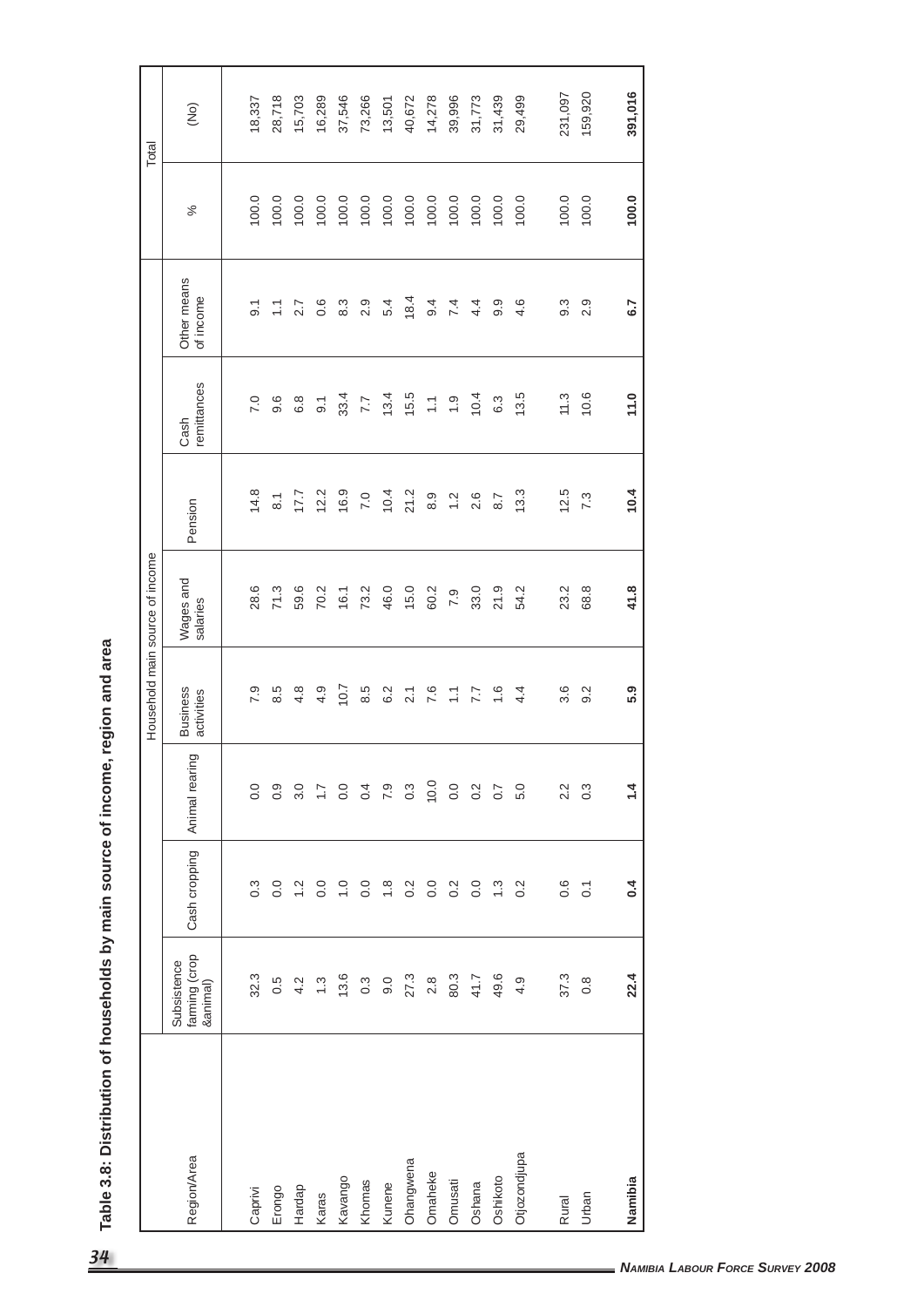| 100.0<br>100.0<br>100.0<br>100.0<br>100.0<br>100.0<br>100.0<br>100.0<br>100.0<br>100.0<br>100.0<br>100.0<br>100.0<br>100.0<br>100.0<br>$\%$<br>Other means<br>of income<br>18.2<br>10.9<br>0.0<br>2.5<br>1.4<br>0.5<br>$\overline{0}$ .<br>$\overline{0}$ .<br>0.5<br>0.4<br>$\overline{6}$ 1<br>$\frac{8}{1}$<br>6.3<br>$\ddot{0}$<br>0.7<br>87.4<br>80.5<br>87.5<br>90.0<br>54.0<br>43.0<br>51.8<br>58.6<br>83.3<br>85.9<br>83.8<br>87.2<br>80.2<br>63.2<br>76.7<br>None<br>remittances<br>13.2<br>11.3<br>$0.\overline{3}$<br>3.0<br>$\ddot{.}$<br>8.5<br>6.5<br>5.4<br>3.0<br>8.2<br>3.5<br>7.8<br>4.2<br>2.3<br>7.7<br>Cash<br>13.3<br>$0.\overline{9}$<br>$\frac{8}{10}$<br>$\overline{0}$ .<br>6.6<br>4.9<br>5.2<br>6.6<br>$\frac{8}{1}$<br>$\frac{8}{1}$<br>4.6<br>$3.\overline{3}$<br>$3.\overline{3}$<br>$\overline{7}1$<br>$\overline{3.1}$<br>Pension<br>Wages and<br>2.4<br>7.8<br>4.5<br>2.0<br>2.4<br>$\frac{0}{1}$<br>0.7<br>$\frac{1}{2}$<br>6.4<br>7.7<br>7.8<br>3.0<br>4.4<br>rò.<br>$\frac{7}{1}$<br>salaries<br><b>Business</b><br>ယ္<br>2.7<br>$1.5$ 2.2 3.7<br>$\ddot{\Omega}$<br>$\tilde{\mathbf{c}}$<br>$\circ$<br>က္<br>$\frac{\infty}{\infty}$<br>4<br>2.4<br>3.7<br>activities<br>$\overline{2.1}$<br>5.1<br>Animal rearing<br>2.0<br>$0.\overline{3}$<br>$\overline{0}$ .<br>$0.\overline{5}$<br>$0.\overline{8}$<br>$0.\overline{8}$<br>0.0<br>$\frac{8}{1}$<br>0.0<br>5.0<br>$0.\overline{2}$<br>$0.\overline{3}$<br>$0.\overline{3}$<br>$0.\overline{8}$<br>$\overline{O}$<br>Cash cropping<br>$\overline{0}$ .<br>0.0<br>$\frac{0}{1}$<br>0.0<br>$\overline{0}$ .<br>$\frac{0}{1}$<br>$0.\overline{3}$<br>0.0<br>$\overline{0}$ .<br>0.0<br>0.6<br>0.0<br>0.5<br>0.4<br>$\overline{C}$<br>farming (crop<br>Subsistence<br>& animal)<br>22.8<br>10.7<br>$\frac{6}{1}$<br>$0.\overline{3}$<br>$\frac{6}{1}$<br>$\dot{=}$<br>$\frac{6}{1}$<br>7.0<br>$0.\overline{9}$<br>0.7<br>4.7<br>8.0<br>1.2<br>$\overline{\text{o}}$<br>$\overline{8}$ .<br>Otjozondjupa<br>Region/Area<br>Ohangwena<br>Omaheke<br>Oshikoto<br>Kavango<br>Omusati<br>Khomas<br>Oshana<br>Kunene<br>Hardap<br>Erongo<br>Caprivi<br>Karas<br>Urban<br>Rural |  | Households secondary source of income |  |  | Total |                 |
|---------------------------------------------------------------------------------------------------------------------------------------------------------------------------------------------------------------------------------------------------------------------------------------------------------------------------------------------------------------------------------------------------------------------------------------------------------------------------------------------------------------------------------------------------------------------------------------------------------------------------------------------------------------------------------------------------------------------------------------------------------------------------------------------------------------------------------------------------------------------------------------------------------------------------------------------------------------------------------------------------------------------------------------------------------------------------------------------------------------------------------------------------------------------------------------------------------------------------------------------------------------------------------------------------------------------------------------------------------------------------------------------------------------------------------------------------------------------------------------------------------------------------------------------------------------------------------------------------------------------------------------------------------------------------------------------------------------------------------------------------------------------------------------------------------------------------------------------------------------------------------------------------------------------------------------------------------------------------------------------------------------------------------------------------------------------------------------------------------------------------------------------------------------|--|---------------------------------------|--|--|-------|-----------------|
|                                                                                                                                                                                                                                                                                                                                                                                                                                                                                                                                                                                                                                                                                                                                                                                                                                                                                                                                                                                                                                                                                                                                                                                                                                                                                                                                                                                                                                                                                                                                                                                                                                                                                                                                                                                                                                                                                                                                                                                                                                                                                                                                                               |  |                                       |  |  |       | $\widetilde{g}$ |
|                                                                                                                                                                                                                                                                                                                                                                                                                                                                                                                                                                                                                                                                                                                                                                                                                                                                                                                                                                                                                                                                                                                                                                                                                                                                                                                                                                                                                                                                                                                                                                                                                                                                                                                                                                                                                                                                                                                                                                                                                                                                                                                                                               |  |                                       |  |  |       | 18,337          |
|                                                                                                                                                                                                                                                                                                                                                                                                                                                                                                                                                                                                                                                                                                                                                                                                                                                                                                                                                                                                                                                                                                                                                                                                                                                                                                                                                                                                                                                                                                                                                                                                                                                                                                                                                                                                                                                                                                                                                                                                                                                                                                                                                               |  |                                       |  |  |       | 28,718          |
|                                                                                                                                                                                                                                                                                                                                                                                                                                                                                                                                                                                                                                                                                                                                                                                                                                                                                                                                                                                                                                                                                                                                                                                                                                                                                                                                                                                                                                                                                                                                                                                                                                                                                                                                                                                                                                                                                                                                                                                                                                                                                                                                                               |  |                                       |  |  |       | 15,703          |
|                                                                                                                                                                                                                                                                                                                                                                                                                                                                                                                                                                                                                                                                                                                                                                                                                                                                                                                                                                                                                                                                                                                                                                                                                                                                                                                                                                                                                                                                                                                                                                                                                                                                                                                                                                                                                                                                                                                                                                                                                                                                                                                                                               |  |                                       |  |  |       | 16,289          |
|                                                                                                                                                                                                                                                                                                                                                                                                                                                                                                                                                                                                                                                                                                                                                                                                                                                                                                                                                                                                                                                                                                                                                                                                                                                                                                                                                                                                                                                                                                                                                                                                                                                                                                                                                                                                                                                                                                                                                                                                                                                                                                                                                               |  |                                       |  |  |       | 37,546          |
|                                                                                                                                                                                                                                                                                                                                                                                                                                                                                                                                                                                                                                                                                                                                                                                                                                                                                                                                                                                                                                                                                                                                                                                                                                                                                                                                                                                                                                                                                                                                                                                                                                                                                                                                                                                                                                                                                                                                                                                                                                                                                                                                                               |  |                                       |  |  |       | 73,266          |
|                                                                                                                                                                                                                                                                                                                                                                                                                                                                                                                                                                                                                                                                                                                                                                                                                                                                                                                                                                                                                                                                                                                                                                                                                                                                                                                                                                                                                                                                                                                                                                                                                                                                                                                                                                                                                                                                                                                                                                                                                                                                                                                                                               |  |                                       |  |  |       | 13,501          |
|                                                                                                                                                                                                                                                                                                                                                                                                                                                                                                                                                                                                                                                                                                                                                                                                                                                                                                                                                                                                                                                                                                                                                                                                                                                                                                                                                                                                                                                                                                                                                                                                                                                                                                                                                                                                                                                                                                                                                                                                                                                                                                                                                               |  |                                       |  |  |       | 40,672          |
|                                                                                                                                                                                                                                                                                                                                                                                                                                                                                                                                                                                                                                                                                                                                                                                                                                                                                                                                                                                                                                                                                                                                                                                                                                                                                                                                                                                                                                                                                                                                                                                                                                                                                                                                                                                                                                                                                                                                                                                                                                                                                                                                                               |  |                                       |  |  |       | 14,278          |
|                                                                                                                                                                                                                                                                                                                                                                                                                                                                                                                                                                                                                                                                                                                                                                                                                                                                                                                                                                                                                                                                                                                                                                                                                                                                                                                                                                                                                                                                                                                                                                                                                                                                                                                                                                                                                                                                                                                                                                                                                                                                                                                                                               |  |                                       |  |  |       | 39,996          |
|                                                                                                                                                                                                                                                                                                                                                                                                                                                                                                                                                                                                                                                                                                                                                                                                                                                                                                                                                                                                                                                                                                                                                                                                                                                                                                                                                                                                                                                                                                                                                                                                                                                                                                                                                                                                                                                                                                                                                                                                                                                                                                                                                               |  |                                       |  |  |       | 31,773          |
|                                                                                                                                                                                                                                                                                                                                                                                                                                                                                                                                                                                                                                                                                                                                                                                                                                                                                                                                                                                                                                                                                                                                                                                                                                                                                                                                                                                                                                                                                                                                                                                                                                                                                                                                                                                                                                                                                                                                                                                                                                                                                                                                                               |  |                                       |  |  |       | 31,439          |
|                                                                                                                                                                                                                                                                                                                                                                                                                                                                                                                                                                                                                                                                                                                                                                                                                                                                                                                                                                                                                                                                                                                                                                                                                                                                                                                                                                                                                                                                                                                                                                                                                                                                                                                                                                                                                                                                                                                                                                                                                                                                                                                                                               |  |                                       |  |  |       | 29,499          |
|                                                                                                                                                                                                                                                                                                                                                                                                                                                                                                                                                                                                                                                                                                                                                                                                                                                                                                                                                                                                                                                                                                                                                                                                                                                                                                                                                                                                                                                                                                                                                                                                                                                                                                                                                                                                                                                                                                                                                                                                                                                                                                                                                               |  |                                       |  |  |       | 231,097         |
|                                                                                                                                                                                                                                                                                                                                                                                                                                                                                                                                                                                                                                                                                                                                                                                                                                                                                                                                                                                                                                                                                                                                                                                                                                                                                                                                                                                                                                                                                                                                                                                                                                                                                                                                                                                                                                                                                                                                                                                                                                                                                                                                                               |  |                                       |  |  |       | 159,920         |
| 100.0<br>3.9<br>72.4<br>6.3<br>4.6<br>3.6<br>3.0<br>$0.\overline{6}$<br>0.3<br>5.3<br>Namibia                                                                                                                                                                                                                                                                                                                                                                                                                                                                                                                                                                                                                                                                                                                                                                                                                                                                                                                                                                                                                                                                                                                                                                                                                                                                                                                                                                                                                                                                                                                                                                                                                                                                                                                                                                                                                                                                                                                                                                                                                                                                 |  |                                       |  |  |       | 391,016         |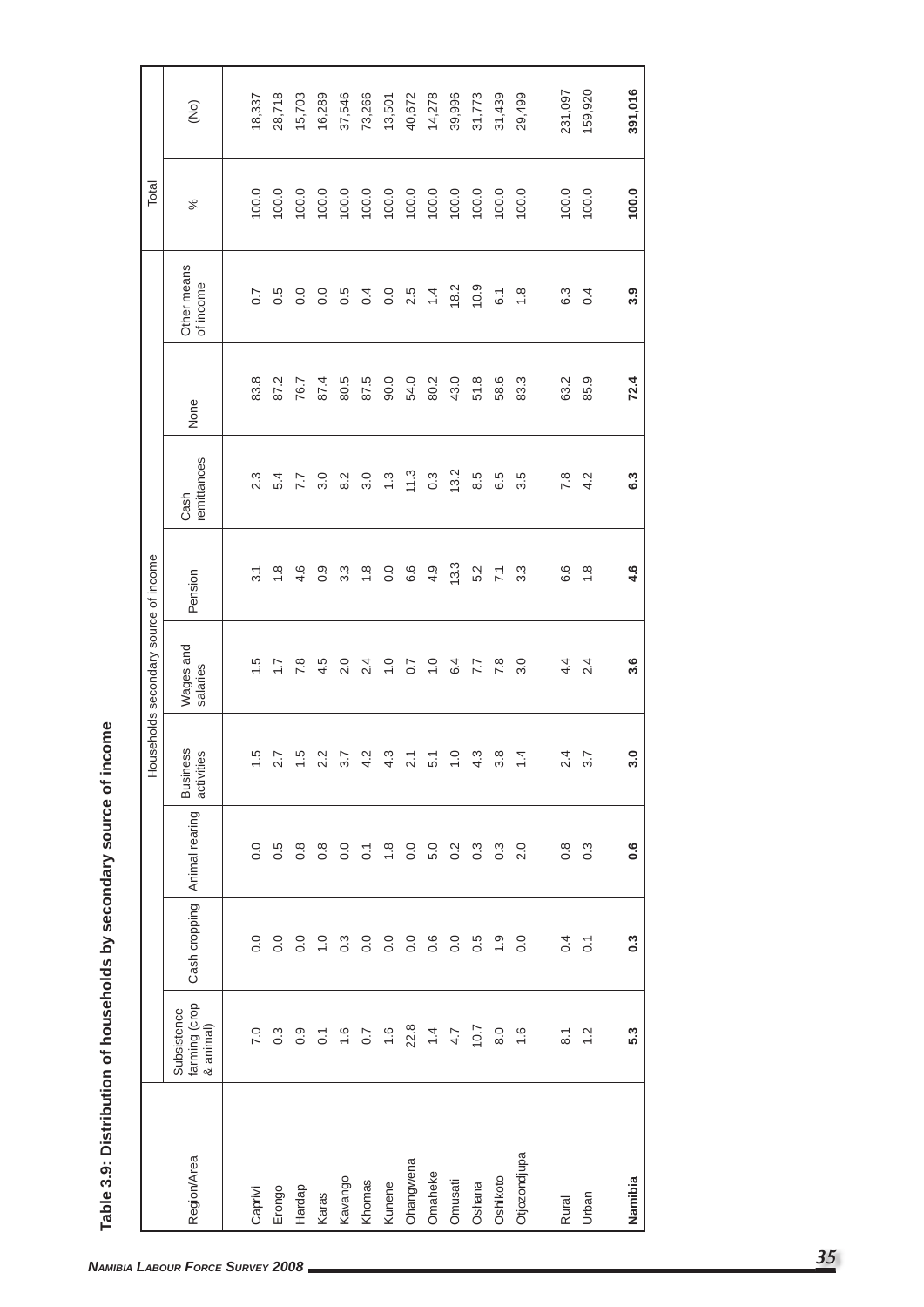# **Table 3.10: Distribution of households persons by grants/pension received, region and area**

|              |         |                   | Grants/Pension |           |
|--------------|---------|-------------------|----------------|-----------|
| Region/Area  | Receive | Expect to receive | Not receiving  | Total     |
|              |         |                   |                |           |
| Caprivi      | 3.5     | 6.5               | 4.2            | 73,379    |
| Erongo       | 3.2     | 4.9               | 5.5            | 94,330    |
| Hardap       | 4.5     | 3.4               | 3.5            | 65,100    |
| Karas        | 3.1     | 2.0               | 3.9            | 67,353    |
| Kavango      | 7.8     | 5.5               | 13.0           | 221,810   |
| Khomas       | 7.5     | 9.3               | 17.0           | 284,506   |
| Kunene       | 2.7     | 2.3               | 3.2            | 56,866    |
| Ohangwena    | 19.5    | 16.6              | 11.6           | 223,549   |
| Omaheke      | 2.7     | 1.6               | 3.2            | 56,744    |
| Omusati      | 18.4    | 18.2              | 11.6           | 222,256   |
| Oshana       | 10.3    | 11.1              | 7.5            | 140,180   |
| Oshikoto     | 12.0    | 13.3              | 8.8            | 164,145   |
| Otjozondjupa | 4.8     | 5.4               | 6.9            | 119,714   |
|              |         |                   |                |           |
| Rural        | 78.5    | 71.4              | 63.2           | 1,161,917 |
| Urban        | 21.5    | 28.6              | 36.8           | 628,015   |
|              |         |                   |                |           |
| Namibia      | 100.0   | 100.0             | 100.0          | 1,789,933 |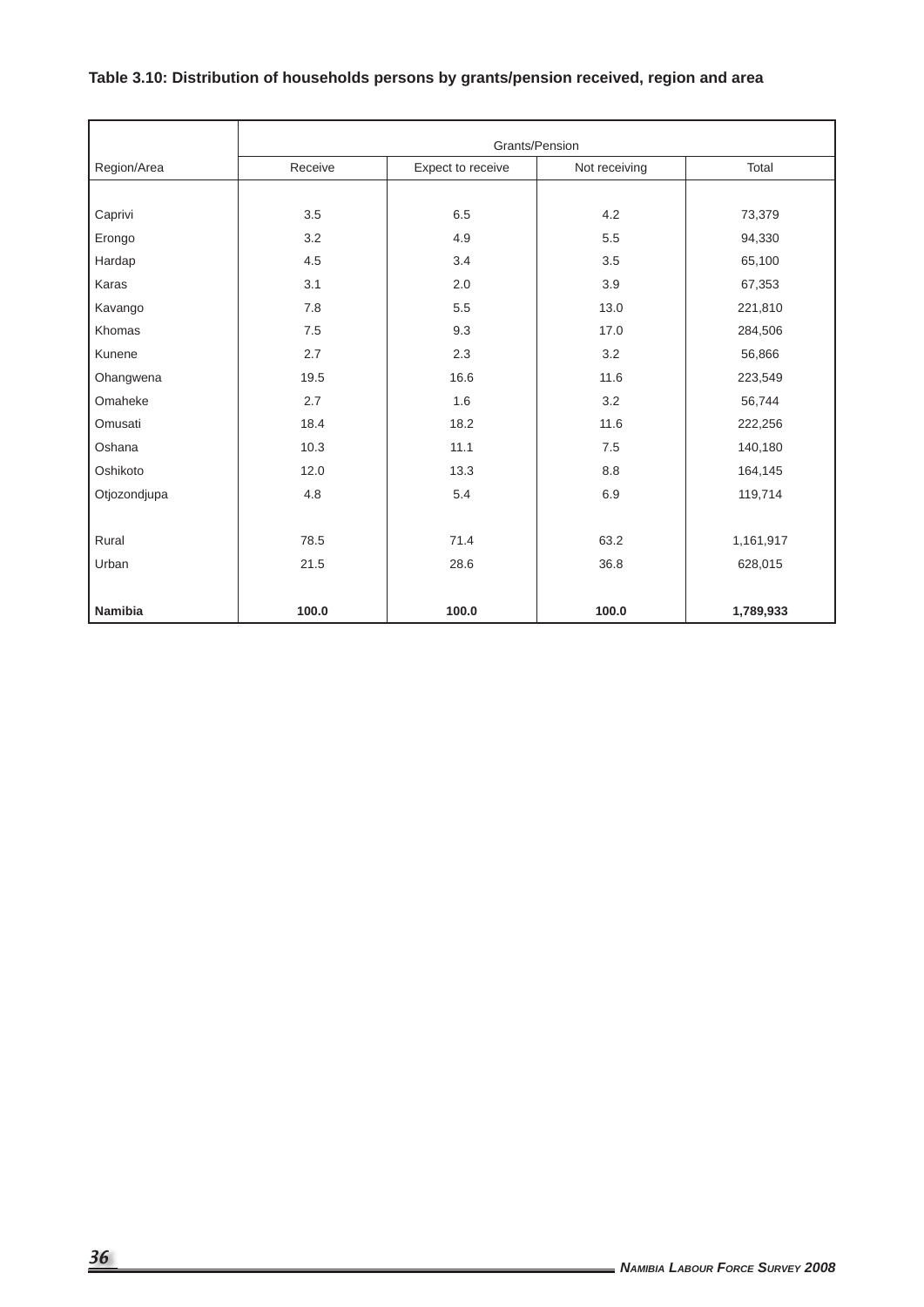|              |                                                                                                            |         |                   | Grants/pension |           |
|--------------|------------------------------------------------------------------------------------------------------------|---------|-------------------|----------------|-----------|
| Age/group    | Sex                                                                                                        | Receive | Expect to receive | Not receiving  | Total     |
|              | $\mathsf F$                                                                                                | 0.8     | 2.3               | $6.7\,$        | 108,377   |
|              | M                                                                                                          | 0.9     | 2.7               | $7.2\,$        | 115,760   |
| $00 - 04$    | В                                                                                                          | 1.8     | 5.0               | 13.9           | 224,137   |
|              | $\mathsf F$                                                                                                | 3.0     | $5.0$             | 6.9            | 115,268   |
|              | M                                                                                                          | 2.7     | 8.2               | 7.1            | 119,206   |
| 05-09        | B                                                                                                          | 5.7     | 13.1              | 14.0           | 234,474   |
|              | F                                                                                                          | 4.8     | $5.5\,$           | 6.4            | 111,541   |
|              | M                                                                                                          | 4.9     | 8.2               | 6.4            | 112,134   |
| $10 - 14$    | $\sf B$                                                                                                    | 9.7     | 13.8              | 12.8           | 223,674   |
|              | F                                                                                                          | 3.6     | 9.6               | 6.8            | 115,689   |
|              | M                                                                                                          | 3.3     | $5.0\,$           | 6.5            | 110,017   |
| $15 - 19$    | B                                                                                                          | 6.8     | 14.5              | 13.3           | 225,706   |
|              | $\mathsf F$                                                                                                | 0.9     | 2.6               | 5.4            | 87,729    |
|              | M                                                                                                          | 1.0     | 1.3               | 4.9            | 78,746    |
| $20 - 24$    | B                                                                                                          | 1.9     | 3.9               | 10.3           | 166,476   |
|              | $\mathsf F$                                                                                                | 0.8     | 0.6               | 4.6            | 74,674    |
|              | M                                                                                                          | 0.7     | 2.1               | 4.0            | 64,607    |
| 25-29        | B                                                                                                          | 1.5     | 2.8               | 8.6            | 139,281   |
|              | $\mathsf F$                                                                                                | 1.4     | 2.4               | $3.5\,$        | 58,958    |
|              | M                                                                                                          | $0.8\,$ | 2.0               | $3.2\,$        | 53,013    |
| 30-34        | B                                                                                                          | 2.2     | 4.3               | 6.8            | 111,971   |
|              | $\mathsf F$                                                                                                | $1.2$   | $0.5\,$           | 3.6            | 58,532    |
|              | M                                                                                                          | 0.6     | $2.2\,$           | 2.6            | 43,000    |
| 35-39        | B                                                                                                          | 1.8     | 2.7               | 6.2            | 101,531   |
|              | F                                                                                                          | 1.1     | 1.6               | 2.5            | 41,094    |
|              | M                                                                                                          | 0.8     | 1.8               | 1.9            | 31,600    |
| 40-44        | B                                                                                                          | 1.8     | 3.3               | 4.3            | 72,694    |
|              | F                                                                                                          | 1.4     | $2.2\,$           | 2.1            | 35,842    |
|              | M                                                                                                          | 1.0     | $1.5$             | 1.5            | 26,359    |
| 45-49        | B                                                                                                          | 2.4     | 3.7               | 3.6            | 62,201    |
|              | $\mathsf F$                                                                                                | $0.8\,$ | 1.4               | 1.5            | 25,371    |
|              | M                                                                                                          | 0.5     | 1.3               | $1.2\,$        | 20,447    |
| 50-54        | в                                                                                                          | 1.3     | 2.8               | 2.7            | 45,819    |
|              | F                                                                                                          | $0.9\,$ | 3.0               | $1.2\,$        | 20,805    |
|              | M                                                                                                          | 0.9     | 3.4               | 1.0            | 17,648    |
| 55-59        | B                                                                                                          | 1.8     | $\bf 6.4$         | 2.1            | 38,453    |
|              | F                                                                                                          | 9.4     | 10.7              | $0.2\,$        | 24,193    |
|              | M                                                                                                          | 4.7     | $6.6\,$           | $0.2\,$        | 13,712    |
| 60-64        | $\, {\bf B}$                                                                                               | 14.1    | 17.3              | 0.5            | 37,905    |
|              | $\mathsf F$                                                                                                | 27.9    | $3.6\,$           | 0.4            | 61,239    |
|              | M                                                                                                          | 18.8    | $2.5\,$           | 0.3            | 41,375    |
| $65+$        | $\, {\bf B}$                                                                                               | 46.7    | $6.2\,$           | 0.7            | 102,614   |
|              | $\mathsf F$                                                                                                | $0.0\,$ | $0.0\,$           | $0.0\,$        | 111       |
|              | $\mathsf{M}% _{T}=\mathsf{M}_{T}\!\left( a,b\right) ,\ \mathsf{M}_{T}=\mathsf{M}_{T}\!\left( a,b\right) ,$ | $0.0\,$ | $0.0\,$           | $0.0\,$        | 337       |
| Not recorded | $\, {\bf B}$                                                                                               | $0.0\,$ | $0.0\,$           | $0.0\,$        | 447       |
|              | $\mathsf F$                                                                                                | $0.2\,$ | $0.0\,$           | 0.1            | 1,422     |
|              | M                                                                                                          | 0.1     | $0.2\,$           | 0.1            | 1,128     |
| Don't know   | В                                                                                                          | $0.4\,$ | $0.2\,$           | 0.1            | 2,550     |
| <b>Total</b> |                                                                                                            | 100.0   | 100.0             | 100.0          | 1,789,933 |

# **Table 3.11: Distribution of households persons by grants/pension received, age and sex**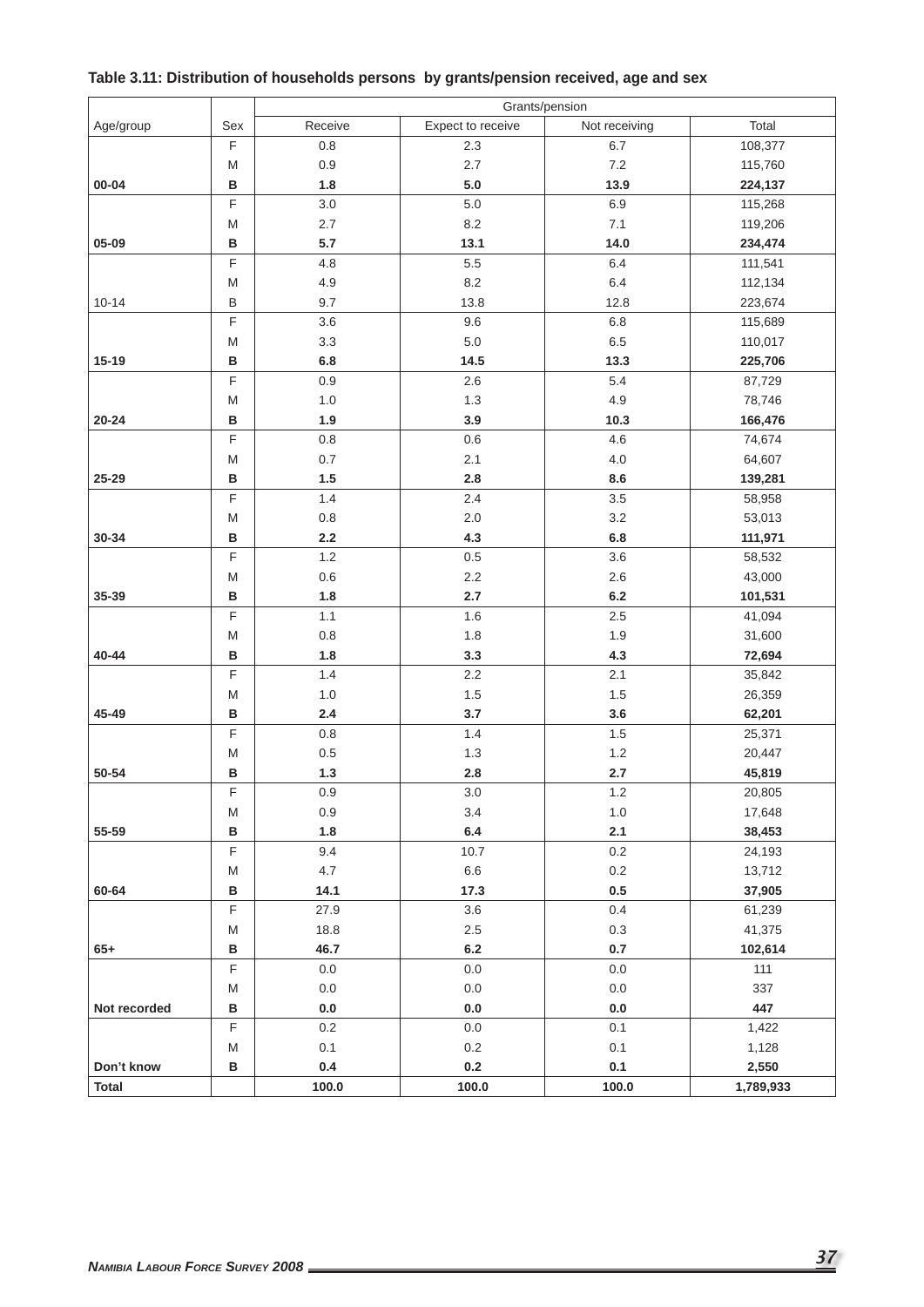### **4.1 Labour Force Framework**

- 4.1.1 Enquires on the economic activity of the population divide the population into two broad categories i.e. the economically active and the inactive population. The economically active population is the employed and unemployed, also referred to as the labour force and the inactive population are those not in (outside) the labour force i.e. students, homemakers, old age, income recipient, retired and severely disabled.
- 4.1.2 According to the priority rules of the labour force frame work, employment has precedence over unemployment, and unemployment has precedence over inactivity. A person is employed when he or she has worked for pay, profit, or family gain for at least one hour during the reference period of seven days preceding the interview.

#### **4.2 Defi ning Unemployment.**

- 4.2.1 Unemployment can be defined in two ways; "broad or strict "sense. The difference between the two definitions depends on the inclusion of seeking work criteria. Both definitions are consistent with the principles of the labour force frame work and the usage of one has a high impact on the rate of unemployment; the broad definition always yields higher rates of unemployment than the strict.
- 4.2.2 A person is regarded as unemployed if he/she meets the three criteria of
	- (a) being without work,
	- (b) being available for work and (c) seeking work, this is in accordance with the international statistical standards.
- 4.2.3 The *broad* measure of unemployment regards all those without jobs, who are available for work and looked or did not look for work. It is inclusive of all unemployed, whether they made attempts to look for work or not.
- 4.2.4 The *strict* measure of unemployment considers those without jobs, who are available for work and are actively looking for work. It is in accordance with the international statistical standards.

#### **4.3 The Activity Status of the Population.**

- 4.3.1 Table 4.1 shows the activity status of the working age population aged (15 years and above) by area and sex. The activity status of the working population reveals that the current economically active population is 55.4 percent, while the economically inactive population is 44.6 percent.
- 4.3.2 The table further shows an uneven distribution of the labour force with 74.4 percent concentrated in urban areas while 41.5 percent is in rural areas, this concentration can be assumed to be, due to urban migration because of employment opportunities in cities and towns.

 The activity status further shows that in urban areas 51.6 percent of the population is employed, while 22.8 percent is unemployed. In rural area, 22.2 percent of the population is employed, while unemployed is 19.3 percent. Further the table shows that more persons are employed in urban areas (208,075) than in rural areas (123,369), while unemployment figures are lower in urban areas (91,960) than in rural areas (107,610). According to the strict definition of unemployment the criterion of seeking for work reduced the rate of the unemployed.

### **4.4 Labour Force Participation Rates (LFPR)**

4.4.1 The (current) labour force participation rate (LFPR), or the economic activity rate, is the proportion of the working age population (15 years and above) which is economically active, i.e. either employed or unemployed.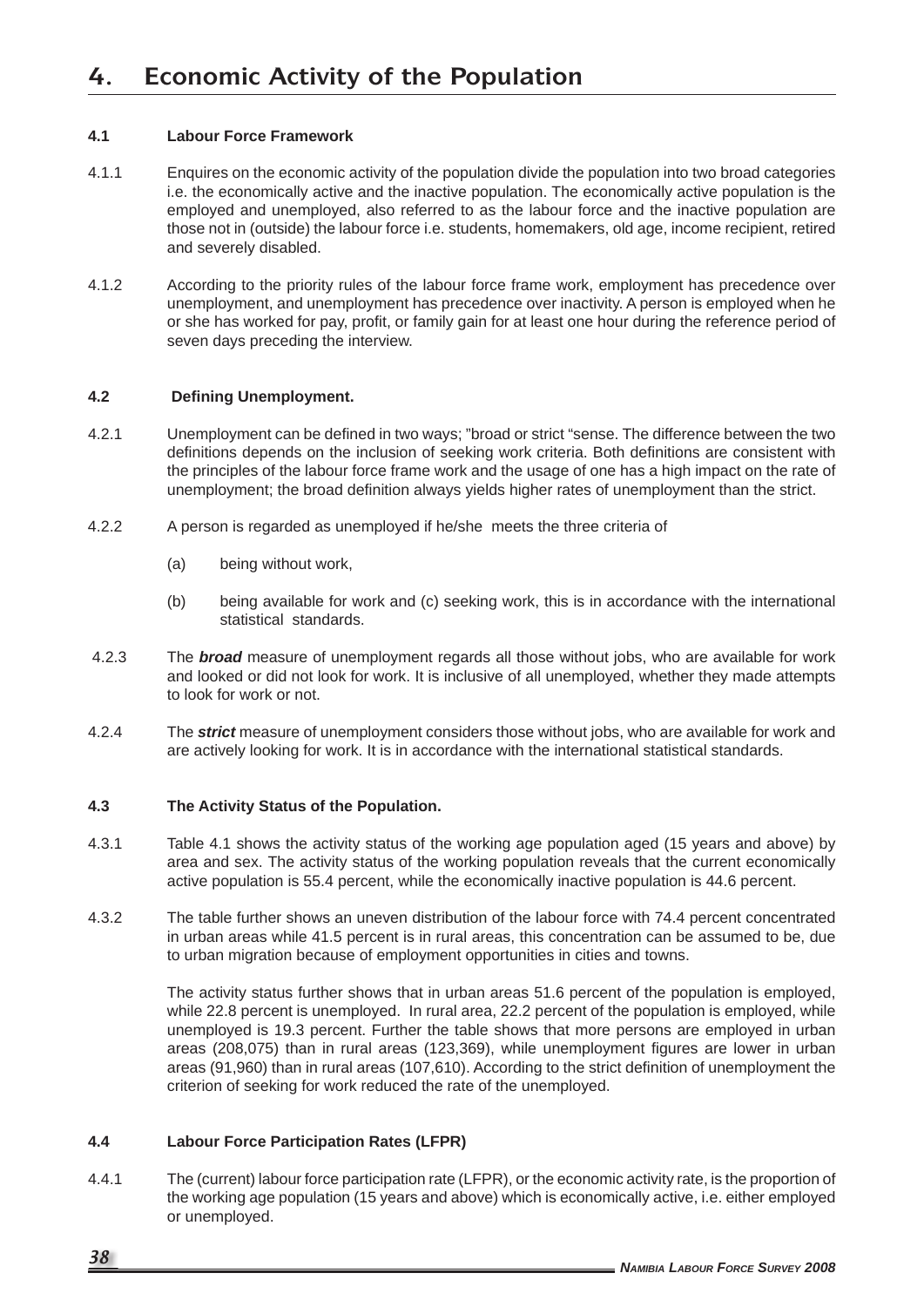- 4.4.2 As indicated in table 4.2 the labour force participation rate of the working age population is 55.4 percent when the strict measure of unemployment is applied, the LFPR for the males is higher than that of the females with (275,871 or 61.6 percent), the same observation is true in urban and rural areas. The LFPR in urban areas 300,035 (74.4 percent) is higher compared to the rural areas (250,979 or 41.5 percent).
- 4.4.3 The table further indicates that a very low rate was recorded among the age group 65 years and above (5.6 percent) most of them has retired, and has left the labour market. The LFPR for the age group 35-39 is the highest (88.2 percent). In all age groups the LFPR of males dominates that of the females.
- 4.4.4 Table 4.3 displays the comparison of labour force participation rates over time. Labour force participation rates in 2008 increased to 55.4 percent from 47.9 percent in 2004, while the rate was 54.0 percent in 2000. There are also slight differences in female and male participation in rural and urban areas. Female LFPR was 59.8 percent in urban areas and 27.9 percent in rural areas in 2004, while in 2008 the rates increased to 72.0 percent in urban areas and 35.5 percent in rural areas. Male LFPR was 73.7 percent in urban areas and 43.1 percent in rural areas in 2004, while in 2008 the LFPR is 76.9 percent in urban areas and 49.1 percent in rural areas.
- 4.4.7 Furthermore, the table shows significant differences in participation rates over various regions of the country. The participation rate was high in 2000 for Khomas and Otjozondjupa region (68.7 and 63.4 percent), in 2004 Erongo and Karas took the lead (71.4 and 71.3 percent), while in 2008 the rate was significantly high in Erongo and Omaheke region (80.1 and 77.3 percent) respectively.

### **4.5 Unemployment rate**

- 4.5.1 Unemployment rate measures the proportion of the unemployed persons in the labour force. Table 4.4 shows that current rate of unemployment is 51.2 percent when the broad measure of unemployment is applied, and lowers to 37.6 percent when strict measure of unemployment is applied. Unemployment rate is higher in the rural areas than in urban areas. Rural unemployment is 64.9 percent (broad definition), while in urban areas is 36.4 percent and the same trend prevail when applying the strict measure of unemployment, which is 46.6 percent in rural areas and 30.6 percent in urban areas. The female unemployment rate is very high in rural areas (72.1 percent) as compared to 42.9 percent in urban areas, while male unemployment rate is higher in rural areas (56.8 percent) than in urban areas (29.9 percent).
- 4.5.2 Table 4.5 compares the unemployment rates over periods (2000, 2004 and 2008), it is observed that the strict unemployment rate has been increasing from 20.2 percent (2000) to 21.9 percent (2004) and 37.6 percent in 2008. The labour force was 541,447 in 2000 and has dropped to 493,448 in 2004, while in 2008 increased to 531,014.

#### **4.6 The Inactive Population.**

4.6.1 The inactive population are those that are not part of the labour force. This includes among others the retired, old age, illness/disabled persons, homemakers, students and the income recipients. Table 4.6 shows that the total economically inactive population is 428,173, with the majority being females (255,909) as compared to males (172,264).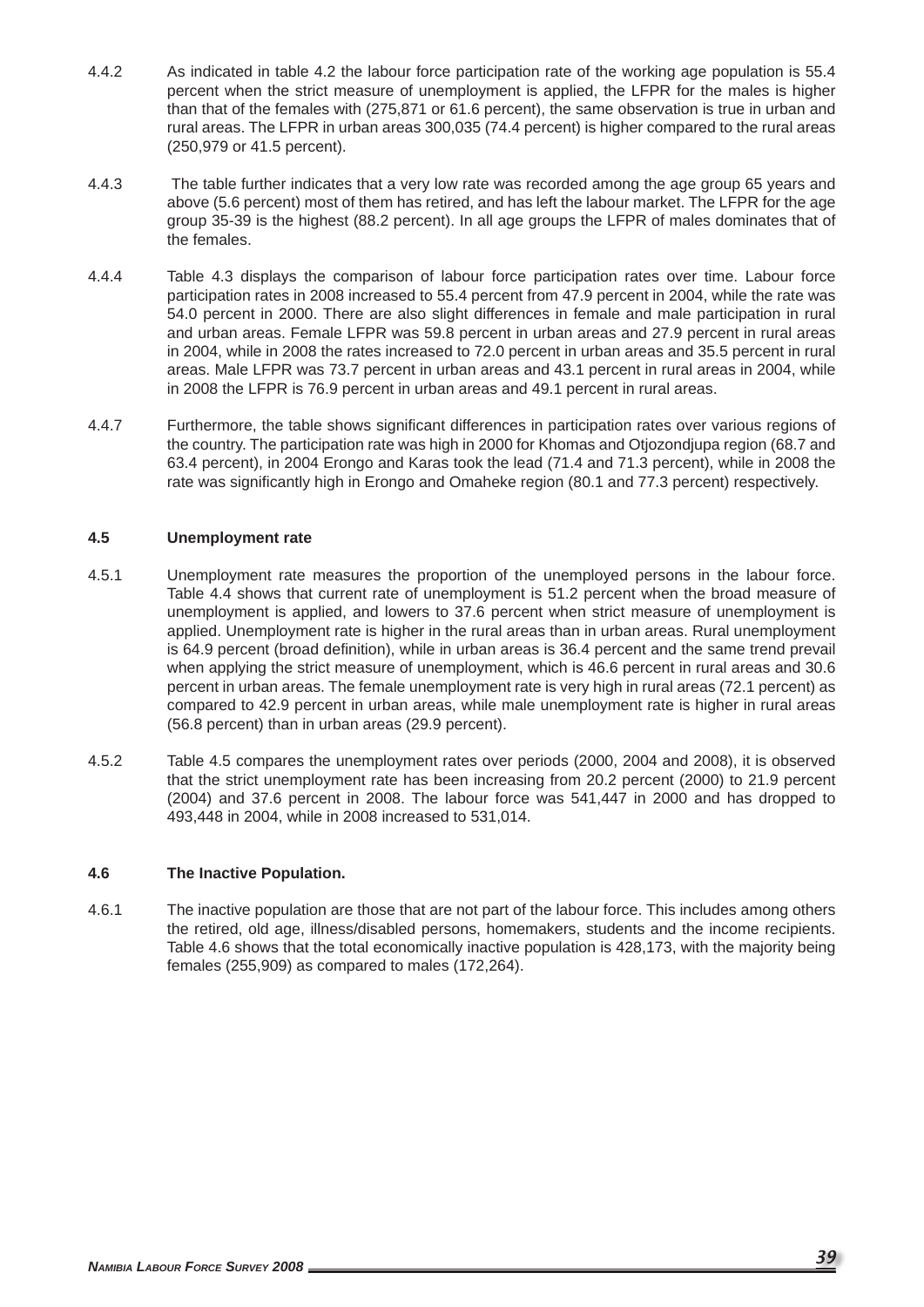# **Table 4.1: Activity Status of the Population (15 years and above) by Area and Sex**

|                |     |          |                 | <b>Economically Active</b> |                          |                                        |
|----------------|-----|----------|-----------------|----------------------------|--------------------------|----------------------------------------|
| Area           | Sex | Employed | Unemplo. Strict | Labour Force               | Economically<br>Inactive | Working age<br>Population (15+<br>yrs) |
| (Number)       |     |          |                 |                            |                          |                                        |
| Rural          | B   | 123,369  | 107,610         | 230,979                    | 325,165                  | 556,144                                |
|                | F   | 51,672   | 57,710          | 109,382                    | 199,169                  | 308,551                                |
|                | M   | 71,696   | 49,900          | 121,596                    | 125,996                  | 247,593                                |
|                |     |          |                 |                            |                          |                                        |
| Urban          | B   | 208,075  | 91,960          | 300,035                    | 103,008                  | 403,043                                |
|                | F   | 93,678   | 52,081          | 145,760                    | 56,740                   | 202,500                                |
|                | M   | 114,397  | 39,878          | 154,275                    | 46,268                   | 200,543                                |
|                |     |          |                 |                            |                          |                                        |
|                |     |          |                 |                            |                          |                                        |
| <b>Namibia</b> | B   | 331,444  | 199,570         | 531,013                    | 428,173                  | 959,187                                |
|                | F   | 145,351  | 109,791         | 255,142                    | 255,909                  | 511,051                                |
|                | M   | 186,093  | 89,778          | 275,871                    | 172,264                  | 448,135                                |
| (Percent)      |     |          |                 |                            |                          |                                        |
| Rural          | в   | 22.2     | 19.3            | 41.5                       | 58.5                     | 100.0                                  |
|                | F   | 16.7     | 18.7            | 35.5                       | 64.5                     | 100.0                                  |
|                | M   | 29.0     | 20.2            | 49.1                       | 50.9                     | 100.0                                  |
|                |     |          |                 |                            |                          |                                        |
| Urban          | B   | 51.6     | 22.8            | 74.4                       | 25.6                     | 100.0                                  |
|                | F   | 46.3     | 25.7            | 72.0                       | 28.0                     | 100.0                                  |
|                | M   | 57.0     | 19.9            | 76.9                       | 23.1                     | 100.0                                  |
|                |     |          |                 |                            |                          |                                        |
|                |     |          |                 |                            |                          |                                        |
| <b>Namibia</b> | B   | 34.6     | 20.8            | 55.4                       | 44.6                     | 100.0                                  |
|                | F   | 28.4     | 21.5            | 49.9                       | 50.1                     | 100.0                                  |
|                | M   | 41.5     | 20.0            | 61.6                       | 38.4                     | 100.0                                  |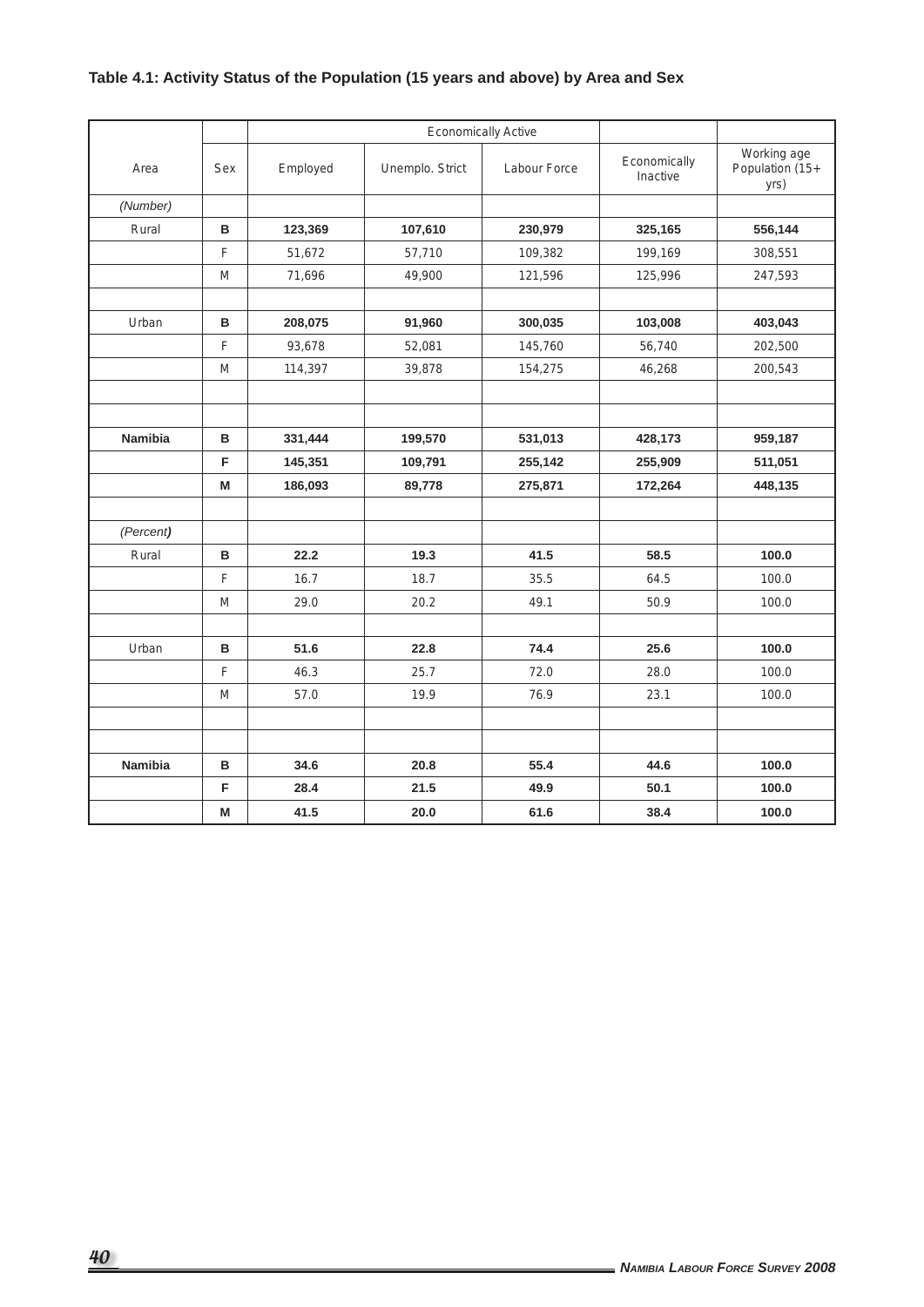# wa Namibia (Participal Urban Rural) Rural Rural Rural Rural Rural Rural Rural Rural Rural Rural Rural Rural Rural Rural Rural Rural Rural Rural Rural Rural Rural Rural Rural Rural Rural Rural Rural Rural Rural Rural Rural Age group | Total | Female | Male | Total | Female | Male | Total | Female | Male 15-19 13.3 11.3 15.4 21.2 20.0 22.4 9.9 7.8 12.2 20-24 70.5 68.5 72.5 78.7 78.4 78.9 63.2 59.8 66.6 25-29 86.5 84.4 88.6 92.4 91.2 93.7 79.1 76.0 82.4 30-34 87.6 82.7 92.6 93.7 91.5 95.8 80.2 73.1 88.4 35-39 88.2 84.1 93.4 95.0 93.2 97.1 79.1 73.3 87.6 40-44 | 83.5 | 76.4 | 92.0 | 92.2 | 88.2 | 96.3 | 73.1 | 64.6 | 85.7 45-49 76.1 64.2 89.1 91.5 85.8 96.4 63.1 49.4 81.3 50-54 70.5 57.1 87.1 87.1 81.7 93.5 57.2 38.4 81.8 55-59 52.7 36.9 71.7 73.5 63.2 83.3 40.4 23.8 63.4 60-64 15.0 7.0 29.3 28.2 20.0 39.0 11.0 3.7 25.6 65+ 5.6 3.4 8.9 11.1 6.1 16.9 4.5 2.9 6.9 Don't know 44.5 36.9 53.4 94.2 100.0 89.2 26.2 18.1 36.9 **Total 55.4 49.9 61.6 74.4 72.0 76.9 41.5 35.5 49.1**

### **Table 4.2: Labour Force Participation Rate by Age, Area and Sex**

#### **Table 4.3: Comparison of Labour Force Participation Rate Over time, 2008, 2004 and 2002 by Region, Area and Sex**

| Region/Area    |       | <b>NLFS 2008</b> |      |       | <b>NLFS 2004</b> |      |       | <b>NLFS 2000</b> |      |
|----------------|-------|------------------|------|-------|------------------|------|-------|------------------|------|
|                | Total | Female           | Male | Total | Female           | Male | Total | Female           | Male |
| Caprivi        | 50.4  | 45.0             | 56.9 | 40.2  | 31.7             | 50.4 | 61.6  | 61.9             | 61.2 |
| Erongo         | 80.1  | 77.2             | 82.8 | 71.4  | 63.5             | 77.9 | 63.3  | 54.2             | 72.5 |
| Hardap         | 61.1  | 53.3             | 69.4 | 53.8  | 43.9             | 64.7 | 55.8  | 42.9             | 69.5 |
| Karas          | 74.6  | 71.6             | 77.2 | 71.3  | 58.6             | 82.7 | 56.0  | 44.3             | 69.1 |
| Kavango        | 45.3  | 41.1             | 50.2 | 43.2  | 39.7             | 47.6 | 50.3  | 48.5             | 52.8 |
| Khomas         | 75.1  | 71.5             | 78.4 | 70.3  | 63.9             | 76.8 | 68.7  | 60.8             | 76.8 |
| Kunene         | 69.3  | 64.8             | 73.9 | 54.6  | 40.7             | 69.1 | 49.6  | 33.5             | 68.3 |
| Ohangwena      | 24.5  | 21.2             | 29.5 | 17.8  | 15.0             | 21.8 | 29.4  | 26.9             | 32.9 |
| Omaheke        | 77.3  | 73.9             | 80.8 | 65.2  | 48.7             | 77.9 | 56.5  | 40.9             | 72.3 |
| Omusati        | 31.4  | 29.2             | 34.5 | 18.9  | 20.0             | 17.2 | 43.5  | 44.5             | 41.9 |
| Oshana         | 53.0  | 53.4             | 52.4 | 47.8  | 44.0             | 53.4 | 54.7  | 52.9             | 57.2 |
| Oshikoto       | 39.2  | 35.2             | 44.6 | 37.7  | 32.8             | 43.6 | 45.3  | 41.3             | 50.7 |
| Otjozondjupa   | 71.4  | 59.7             | 81.9 | 60.4  | 47.3             | 73.5 | 63.4  | 48.1             | 79.3 |
|                |       |                  |      |       |                  |      |       |                  |      |
| Urban          | 41.5  | 35.5             | 49.1 | 66.5  | 59.8             | 73.7 | 66.2  | 58.9             | 74.4 |
| Rural          | 74.4  | 72.0             | 76.9 | 34.7  | 27.9             | 43.1 | 45.8  | 40.2             | 53.0 |
|                |       |                  |      |       |                  |      |       |                  |      |
| <b>Namibia</b> | 55.4  | 49.9             | 61.6 | 47.9  | 40.7             | 56.4 | 54.0  | 47.4             | 62.0 |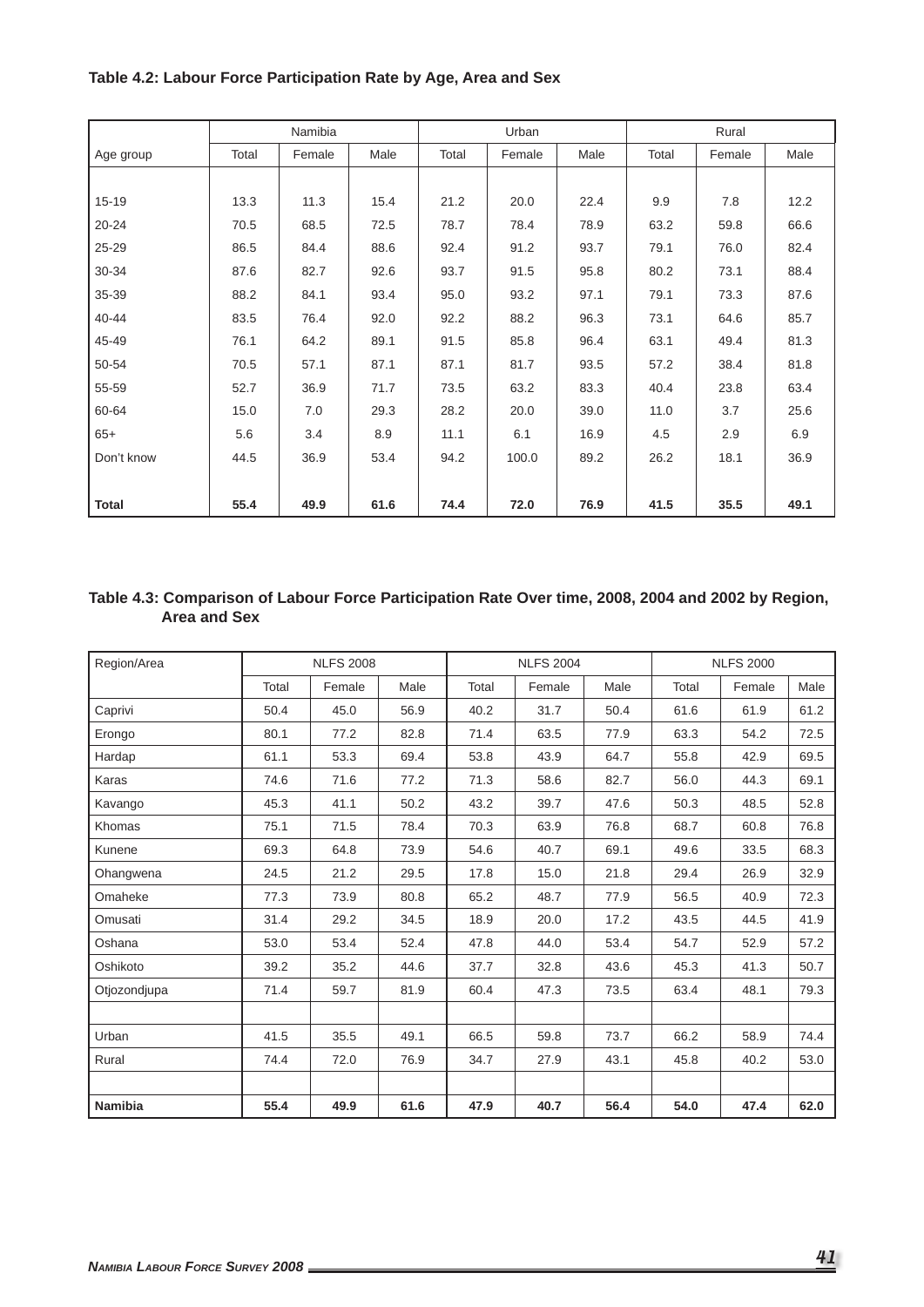# **Table 4.4: Unemployment rate by region, area, sex and measure**

| Region/area    |       | <b>Broad</b> |      |       | <b>Strict</b> |      |
|----------------|-------|--------------|------|-------|---------------|------|
|                | Total | Female       | Male | Total | Female        | Male |
|                |       |              |      |       |               |      |
| Caprivi        | 65.6  | 71.7         | 58.9 | 49.0  | 54.7          | 43.7 |
| Erongo         | 32.6  | 40.9         | 24.8 | 27.8  | 34.3          | 22.1 |
| Hardap         | 38.6  | 48.7         | 28.4 | 27.9  | 32.9          | 23.8 |
| Karas          | 36.4  | 43.6         | 29.8 | 27.2  | 30.8          | 24.4 |
| Kavango        | 70.0  | 74.0         | 65.0 | 49.9  | 51.2          | 48.7 |
| Khomas         | 33.5  | 38.6         | 28.9 | 28.5  | 32.1          | 25.4 |
| Kunene         | 50.4  | 59.4         | 41.6 | 37.8  | 46.5          | 30.3 |
| Ohangwena      | 76.4  | 76.9         | 75.6 | 61.0  | 58.9          | 63.3 |
| Omaheke        | 48.2  | 55.4         | 41.2 | 43.3  | 50.1          | 36.9 |
| Omusati        | 78.6  | 81.2         | 75.2 | 62.0  | 65.4          | 58.0 |
| Oshana         | 48.8  | 49.2         | 48.2 | 36.8  | 35.1          | 39.2 |
| Oshikoto       | 68.6  | 75.3         | 60.3 | 50.6  | 57.9          | 43.0 |
| Otjozondjupa   | 43.8  | 65.5         | 26.7 | 30.6  | 52.5          | 16.1 |
|                |       |              |      |       |               |      |
| Rural          | 64.9  | 72.1         | 56.8 | 46.6  | 52.8          | 41.0 |
| Urban          | 36.4  | 42.9         | 29.9 | 30.6  | 35.7          | 25.8 |
|                |       |              |      |       |               |      |
| <b>Namibia</b> | 51.2  | 58.4         | 43.5 | 37.6  | 43.0          | 32.5 |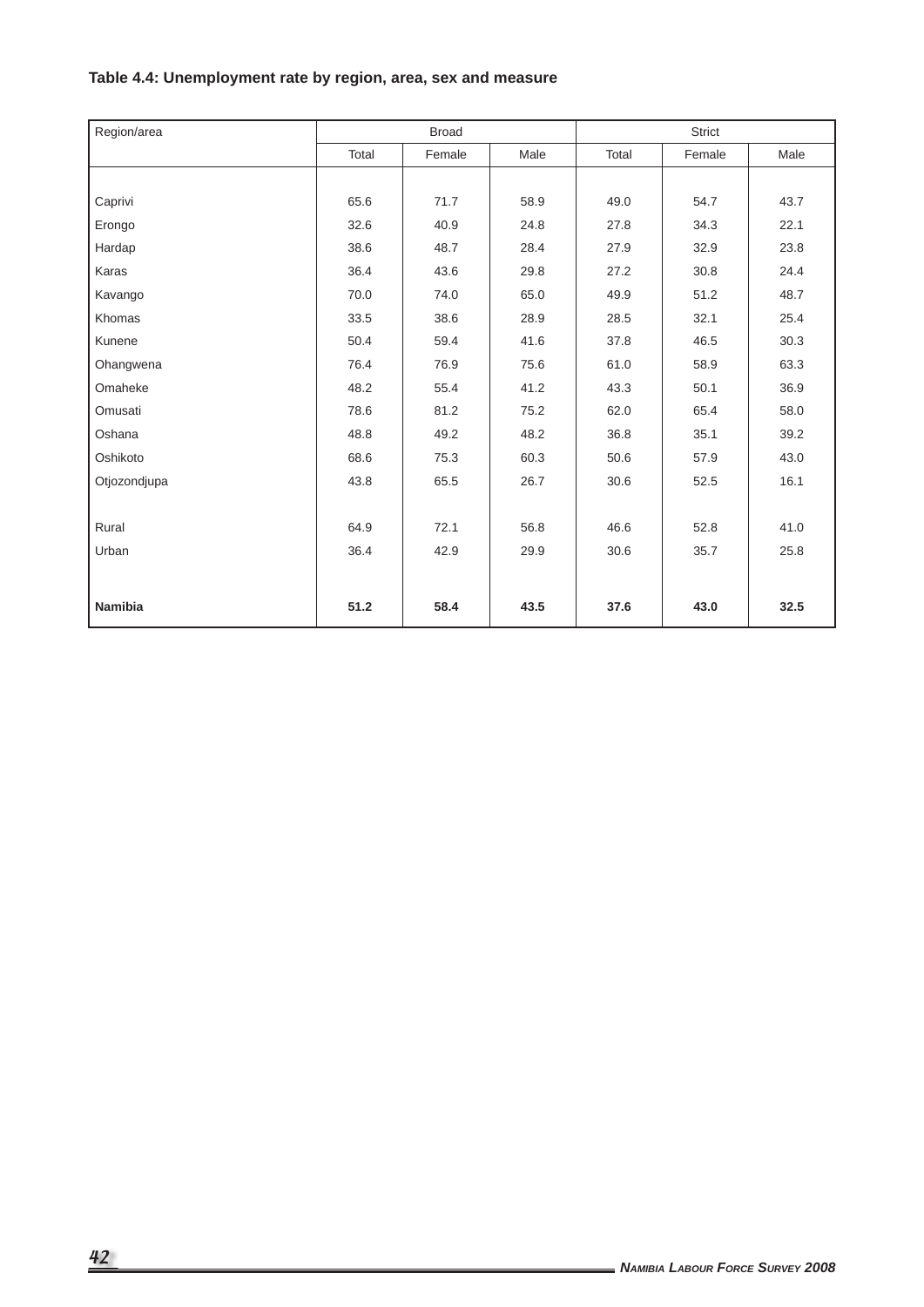|                 |          |               | Total        |                      |          |            | Females      |            |          |        |            | Males        |
|-----------------|----------|---------------|--------------|----------------------|----------|------------|--------------|------------|----------|--------|------------|--------------|
| Survey/Area     | Employed | Unemp. Strict | Labour Force | Strict<br>Unemp.Rate | Employed | Unemployed | Labour Force | Unemp.Rate | Employed |        | Unemployed | Labour Force |
|                 |          | (No.)         |              | (%)                  |          | (No.)      |              | (%)        |          |        | (No.)      |              |
|                 |          |               |              |                      |          |            |              |            |          |        |            |              |
| <b>NLSF2000</b> |          |               |              |                      |          |            |              |            |          |        |            |              |
| Urban           | 210,985  | 63,843        | 265,828      | 24.0                 | 91,416   | 34,099     | 125,515      | 27.2       | 110,569  |        | 29,745     | 140,314      |
| Rural           | 229,865  | 45,755        | 275,620      | 16.6                 | 113,606  | 22,145     | 135,751      | 16.3       | 116,259  |        | 23,610     | 139,869      |
| <b>National</b> | 431,849  | 109,598       | 541,447      | 20.2                 | 205,021  | 56,243     | 261,264      | 21.5       | 226,828  |        | 53,354     | 280,182      |
|                 |          |               |              |                      |          |            |              |            |          |        |            |              |
| NLSF2004        |          |               |              |                      |          |            |              |            |          |        |            |              |
| Urban           | 219,974  | 64,904        | 284,878      | 22.8                 | 98,889   | 33,494     | 132,383      | 25.3       | 121,085  | 31,410 |            | 152,495      |
| Rural           | 165,355  | 43,215        | 208,570      | 20.7                 | 69,788   | 22,631     | 92,419       | 24.5       | 95,567   | 20,585 |            | 116,152      |
| National        | 385,329  | 108,119       | 493,448      | 21.9                 | 168,677  | 56,125     | 224,802      | 25.0       | 216,652  | 51,994 |            | 268,646      |
|                 |          |               |              |                      |          |            |              |            |          |        |            |              |
| <b>NLSF2008</b> |          |               |              |                      |          |            |              |            |          |        |            |              |
|                 |          |               |              |                      |          |            |              |            |          |        |            |              |
| Urban           | 208,075  | 91,960        | 300,035      | 30.6                 | 93,678   | 52,081     | 145,760      | 35.7       | 114,397  | 39,878 |            | 154,275      |
| Rural           | 123,369  | 107,610       | 230,979      | 46.6                 | 51,672   | 57,710     | 109,382      | 52.8       | 71,696   | 49,900 |            | 121,596      |
| <b>National</b> | 331,444  | 199,570       | 531,014      | 37.6                 | 145,351  | 109,791    | 255,142      | 43.0       | 186,093  | 89,778 |            | 275,871      |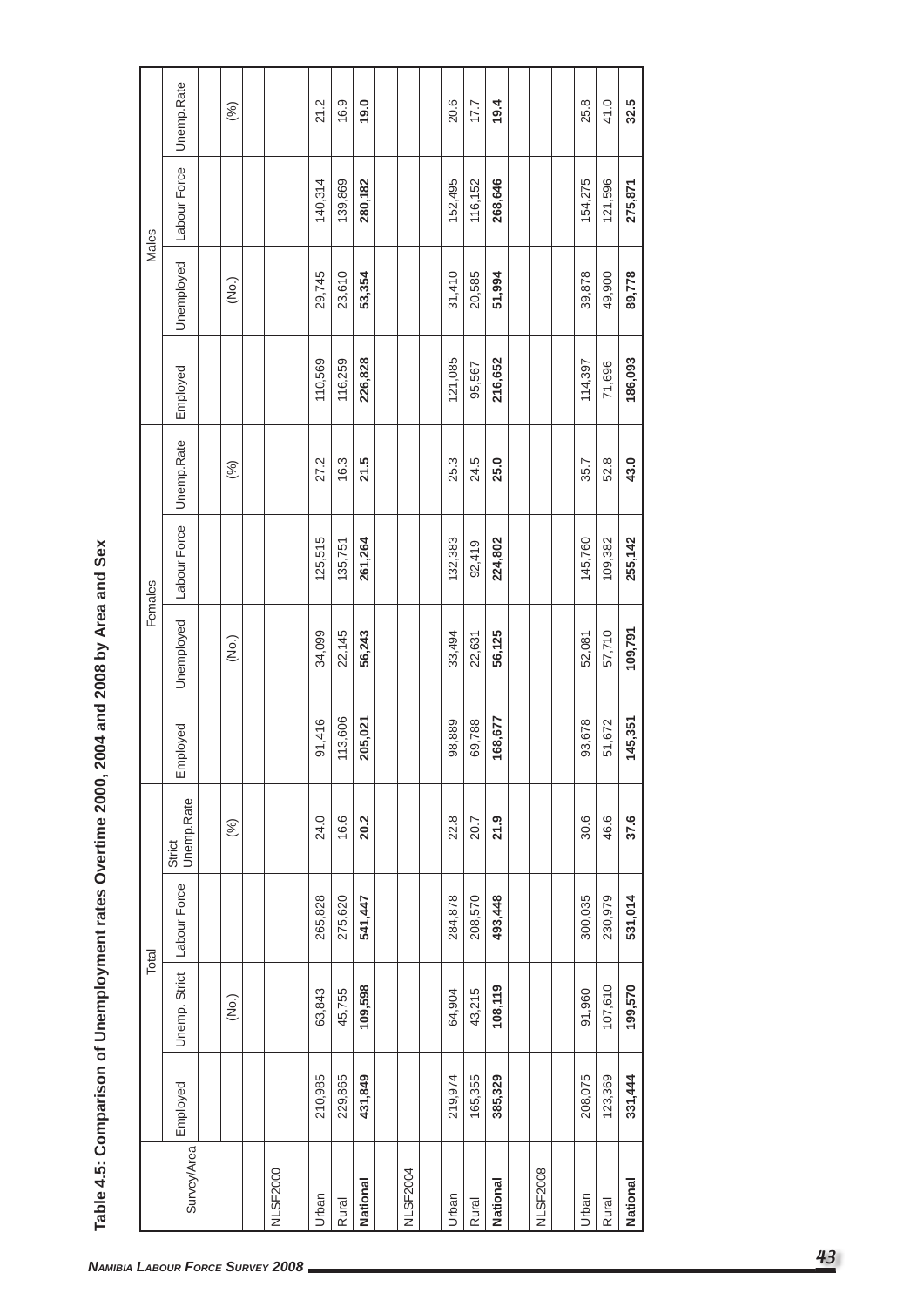|              |     |         |            |                  | Current status of the economically inactive |         |                     |       |       | Total   |
|--------------|-----|---------|------------|------------------|---------------------------------------------|---------|---------------------|-------|-------|---------|
| Region       | Sex | Retired | Old<br>age | Illness/disabled | Homemaker                                   | Student | Income<br>recipient | Other | $\%$  | No.     |
|              |     |         |            |                  |                                             |         |                     |       |       |         |
| Caprivi      | B   | 0.5     | 24.6       | 5.9              | 15.5                                        | 52.4    | 0.3                 | 0.9   | 100.0 | 17,449  |
| Erongo       | B   | 10.6    | 23.7       | 6.6              | 10.9                                        | 46.5    | 0.3                 | 1.5   | 100.0 | 12,457  |
| Hardap       | B   | 5.6     | 25.7       | 13.3             | 22.3                                        | 30.4    | 1.8                 | 0.9   | 100.0 | 14,197  |
| Karas        | B   | 2.5     | 28.6       | 15.7             | 12.4                                        | 37.5    | 0.7                 | 2.5   | 100.0 | 10,274  |
| Kavango      | B   | 0.2     | 22.9       | 9.3              | 14.9                                        | 50.3    | 1.7                 | 0.8   | 100.0 | 51,003  |
| Khomas       | B   | 4.8     | 16.8       | 5.2              | 11.7                                        | 58.0    | 1.2                 | 2.3   | 100.0 | 48,752  |
| Kunene       | B   | 0.0     | 33.5       | 14.7             | 27.3                                        | 20.5    | 1.2                 | 2.8   | 100.0 | 9,482   |
| Ohangwena    | B   | 1.4     | 29.9       | 6.3              | 16.9                                        | 45.1    | 0.1                 | 0.1   | 100.0 | 86,861  |
| Omaheke      | B   | 7.6     | 34.4       | 11.8             | 14.1                                        | 32.1    | 0.0                 | 0.0   | 100.0 | 7,182   |
| Omusati      | B   | 0.4     | 35.6       | 7.8              | 12.8                                        | 43.1    | 0.0                 | 0.2   | 100.0 | 69,641  |
| Oshana       | B   | 0.3     | 30.9       | 7.2              | 7.6                                         | 53.8    | 0.0                 | 0.2   | 100.0 | 36,469  |
| Oshikoto     | B   | 0.3     | 27.3       | 8.0              | 14.7                                        | 49.0    | 0.7                 | 0.0   | 100.0 | 46,528  |
| Otjozondjupa | B   | 4.1     | 33.8       | 8.8              | 27.8                                        | 24.0    | 0.8                 | 0.7   | 100.0 | 17,880  |
|              |     |         |            |                  |                                             |         |                     |       |       |         |
|              | F   | 0.6     | 33.3       | 7.7              | 21.5                                        | 36.0    | 0.4                 | 0.6   | 100.0 | 199,169 |
|              | M   | 1.5     | 28.5       | 9.5              | 6.7                                         | 52.8    | 0.6                 | 0.3   | 100.0 | 125,996 |
| Rural        | в   | 0.9     | 31.4       | 8.4              | 15.8                                        | 42.5    | 0.5                 | 0.5   | 100.0 | 325,165 |
|              |     |         |            |                  |                                             |         |                     |       |       |         |
|              | F   | 3.9     | 19.5       | 5.4              | 18.3                                        | 50.5    | 1.0                 | 1.3   | 100.0 | 56,740  |
|              | M   | 5.7     | 14.9       | 7.3              | 4.0                                         | 65.6    | 1.1                 | 1.4   | 100.0 | 46,268  |
| Urban        | B   | 4.7     | 17.4       | 6.2              | 11.9                                        | 57.3    | 1.1                 | 1.4   | 100.0 | 103,008 |
|              |     |         |            |                  |                                             |         |                     |       |       |         |
|              | F   | 1.3     | 30.3       | 7.2              | 20.8                                        | 39.2    | 0.5                 | 0.7   | 100.0 | 255,909 |
|              | M   | 2.6     | 24.8       | 8.9              | 6.0                                         | 56.2    | 0.7                 | 0.6   | 100.0 | 172,264 |
| Namibia      | B   | 1.8     | 28.1       | 7.9              | 14.9                                        | 46.1    | 0.6                 | 0.7   | 100.0 | 428,173 |

# **Table 4.6: Economically Inactive population by region, area and sex**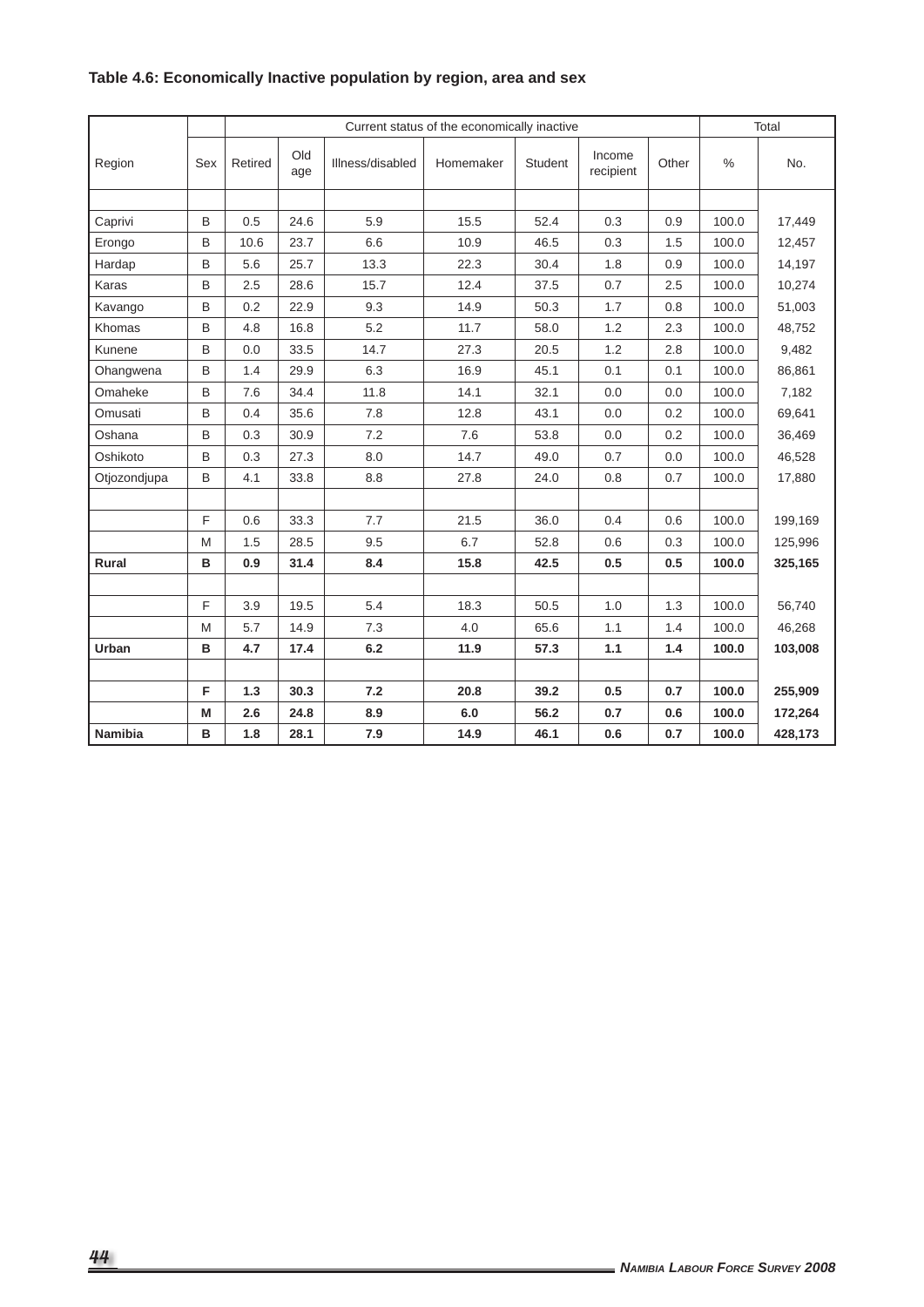|              |           |         |         |           |                         |        | Age group |        |        |                |        |                                                                           |                                                                     |         |
|--------------|-----------|---------|---------|-----------|-------------------------|--------|-----------|--------|--------|----------------|--------|---------------------------------------------------------------------------|---------------------------------------------------------------------|---------|
| Region       | $15 - 19$ | 20-24   | 25-29   | $30 - 34$ | 35-39                   | 40-44  | 45-49     | 50-54  | 55-59  | 60-64          | 65+    | reported<br>$\frac{5}{2}$                                                 | Don't know                                                          | Total   |
|              |           |         |         |           |                         |        |           |        |        |                |        |                                                                           |                                                                     |         |
| Caprivi      | 1,902     | 4,961   | 5,046   | 4,028     | 3,567                   | 2,552  | 2,096     | 512    | 1,009  | 133            | 349    | $\overline{40}$                                                           | $\overleftarrow{\mathrm{8}}$                                        | 26,276  |
| Erongo       | 2,775     | 8,776   | 9,993   | 9,157     | 7,396                   | 5,936  | 4,481     | 2,325  | 1,440  | 617            | 318    | 166                                                                       | 313                                                                 | 53,693  |
| Hardap       | 2,038     | 4,581   | 3,837   | 2,988     | 3,408                   | 2,847  | 1,940     | 2,198  | 1,324  | 544            | 429    |                                                                           | $\circ$ $\circ$                                                     | 26,133  |
| Karas        | 2,586     | 6,417   | 6,019   | 3,960     | 5,802                   | 3,241  | 2,670     | 2,415  | 1,204  | 105            | $83\,$ |                                                                           |                                                                     | 34,501  |
| Kavango      | 6,797     | 13,310  | 13,150  | 10,167    | 9,029                   | 4,867  | 5,365     | 3,531  | 1,561  | 1,336          | 1,126  |                                                                           |                                                                     | 70,496  |
| Khomas       | 8,796     | 27,192  | 31,942  | 23,582    | 23,665                  | 15,668 | 9,935     | 8,592  | 5,971  | 1,152          | 1,417  |                                                                           |                                                                     | 157,910 |
| Kunene       | 3,412     | 4,339   | 3,715   | 4,480     | 2,828                   | 2,634  | 2,121     | 1,251  | 1,400  | $\overline{7}$ | 278    |                                                                           |                                                                     | 26,845  |
| Ohangwena    | 4,355     | 8,251   | 9,616   | 7,925     | 6,308                   | 2,782  | 2,592     | 2,707  | 1,090  | 473            | 176    |                                                                           |                                                                     | 46,413  |
| Omaheke      | 1,727     | 4,830   | 4,194   | 4,293     | 3,207                   | 2,998  | 2,214     | 1,669  | 914    | 281            | 345    |                                                                           |                                                                     | 26,785  |
| Omusati      | 6,653     | 13,119  | 8,788   | 8,151     | 5,186                   | 4,930  | 3,956     | 2,256  | 1,867  | 616            | 846    | $\circ \circ \circ \circ \circ \circ \circ \circ \circ \circ \circ \circ$ | $\overline{\mathbf{g}}$ o $\overline{\mathbf{g}}$ ខ្លី ឌ ខ្លី o o o | 56,569  |
| Oshana       | 2,782     | 10,460  | 10,241  | 7,201     | 8,014                   | 4,500  | 4,004     | 1,691  | 1,324  | 312            | 254    |                                                                           |                                                                     | 50,782  |
| Oshikoto     | 4,452     | 10,705  | 6,222   | 6,329     | 5,983                   | 4,576  | 3,594     | 2,358  | 1,468  | 551            | 848    |                                                                           |                                                                     | 47,180  |
| Otjozondjupa | 4,651     | 9,756   | 10,587  | 7,942     | 7,246                   | 4,620  | 4,811     | 2,854  | 1,615  | 652            | 361    |                                                                           |                                                                     | 55,096  |
|              |           |         |         |           |                         |        |           |        |        |                |        |                                                                           |                                                                     |         |
| Rural        | 33,963    | 70,189  | 59,961  | 48,950    | 42,365                  | 28,752 | 26,618    | 18,638 | 12,291 | 4,163          | 4,611  | 134                                                                       | 871                                                                 | 351,505 |
| Urban        | 18,963    | 56,507  | 63,390  | 51,251    | $\rightarrow$<br>49,274 | 33,399 | 23,159    | 15,722 | 9,897  | 2,683          | 2,217  | 197                                                                       | 516                                                                 | 327,175 |
|              |           |         |         |           |                         |        |           |        |        |                |        |                                                                           |                                                                     |         |
| Namibia      | 52,926    | 126,695 | 123,351 | 100,201   | 91,639                  | 62,151 | 49,778    | 34,360 | 22,188 | 6,845          | 6,828  | 331                                                                       | 1,387                                                               | 678,680 |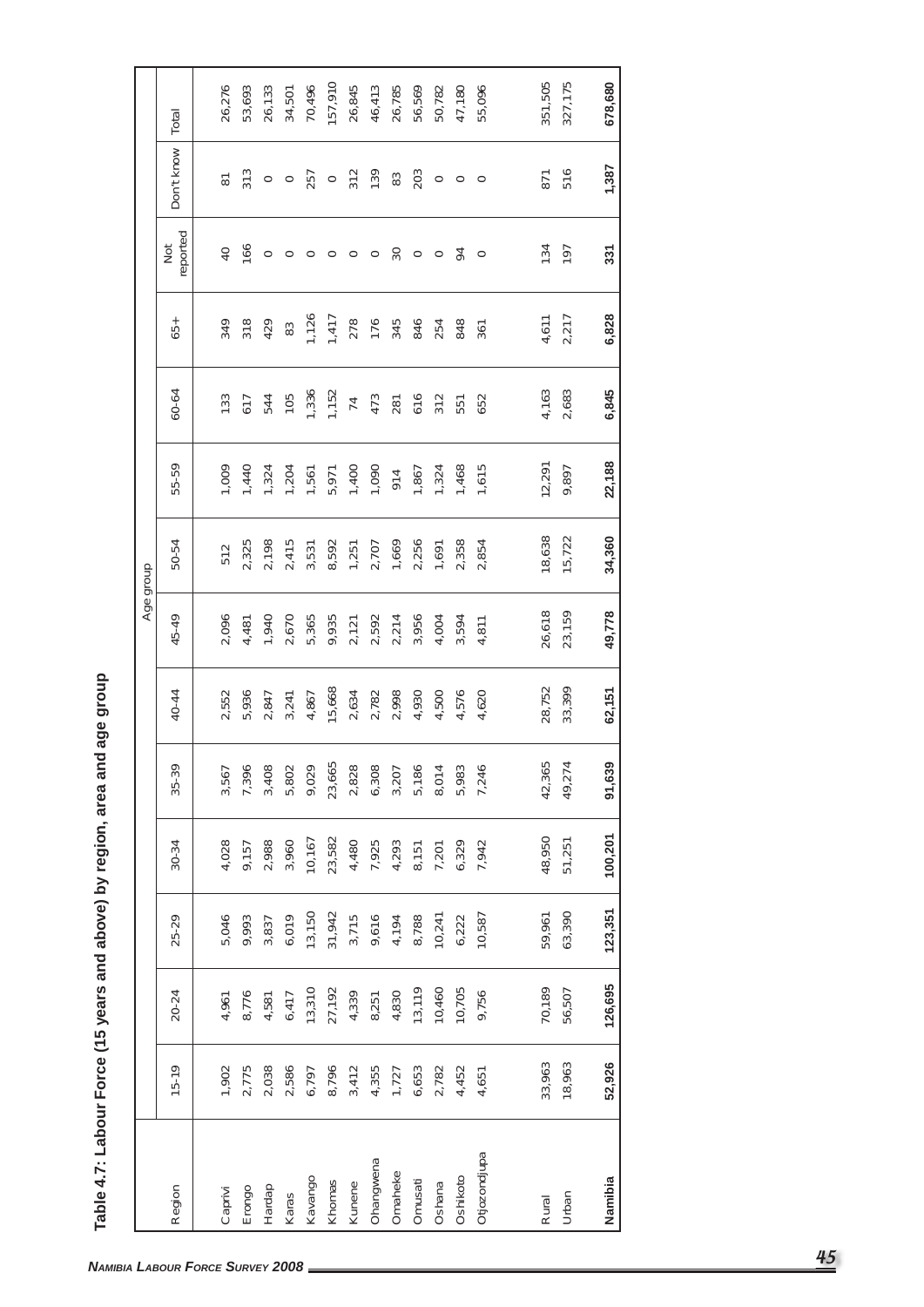# **Table 4.8: Labour force (15 years and above) by region, area and sex**

|              |         | Sex     |         |
|--------------|---------|---------|---------|
| Region       | Female  | Male    | Total   |
|              |         |         |         |
| Caprivi      | 13,767  | 12,509  | 26,276  |
| Erongo       | 26,141  | 27,552  | 53,693  |
| Hardap       | 13,110  | 13,023  | 26,133  |
| Karas        | 16,562  | 17,939  | 34,501  |
| Kavango      | 39,363  | 31,133  | 70,496  |
| Khomas       | 74,612  | 83,298  | 157,910 |
| Kunene       | 13,207  | 13,638  | 26,845  |
| Ohangwena    | 26,155  | 20,258  | 46,413  |
| Omaheke      | 13,175  | 13,610  | 26,785  |
| Omusati      | 31,633  | 24,936  | 56,569  |
| Oshana       | 31,012  | 19,771  | 50,782  |
| Oshikoto     | 26,281  | 20,899  | 47,180  |
| Otjozondjupa | 24,327  | 30,768  | 55,096  |
|              |         |         |         |
| Rural        | 185,399 | 166,106 | 351,505 |
| Urban        | 163,946 | 163,229 | 327,175 |
|              |         |         |         |
| Namibia      | 349,345 | 329,336 | 678,680 |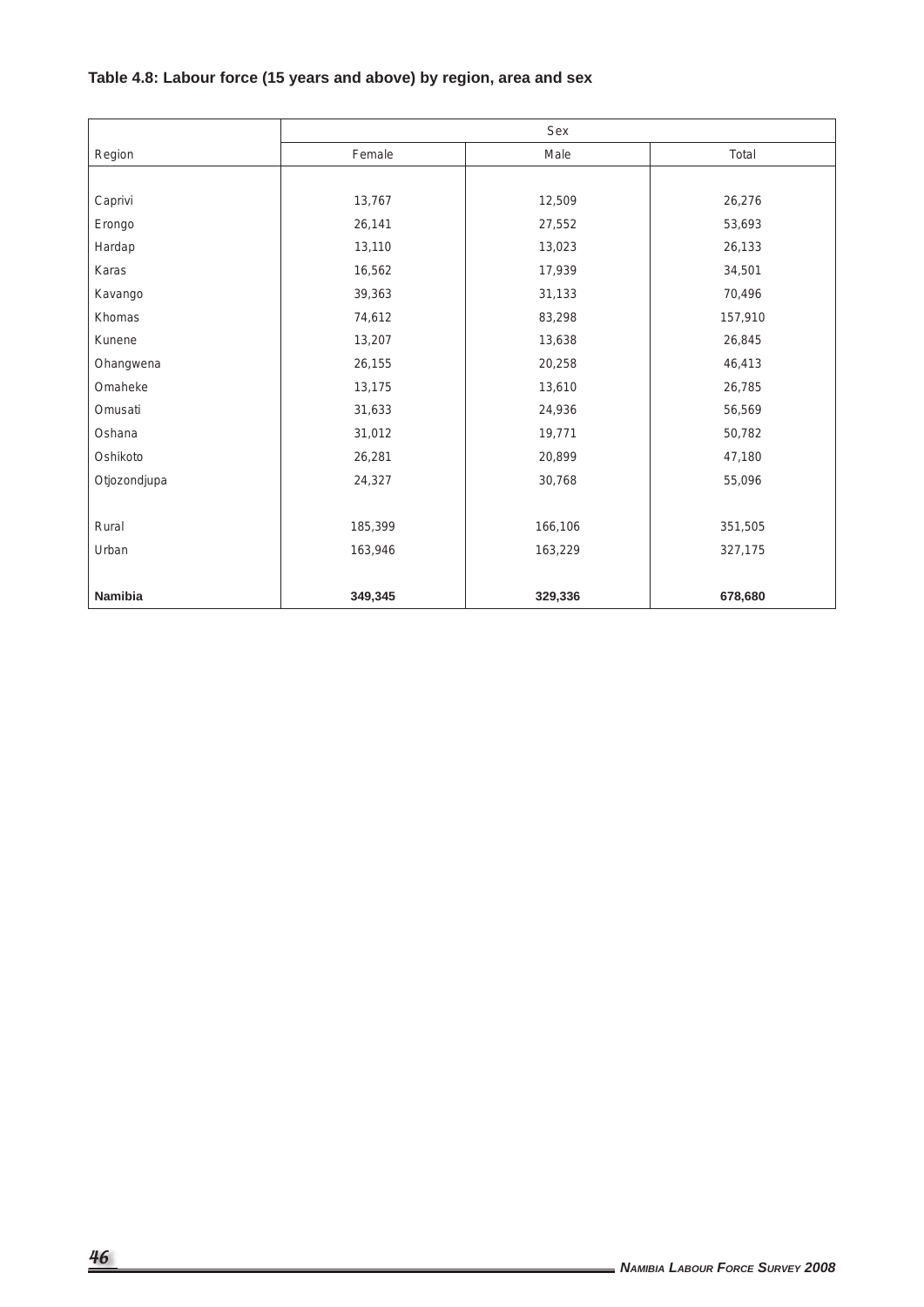#### **5.1 Current employed persons**

- 5.1.1 The employed and unemployed population makes up the Labour Force. According to the System of National Accounts (SNA) classification and internationally recommended definition, a person is considered employed if he/she had worked for at least one hour on any economic activities within the reference period of seven days prior to the interview or was temporarily away from work but would return. Adopting the priority rules, economic activity take presidency over non economic activity.
- 5.1.2 This chapter examines the different characteristics of the employed persons as was captured during the survey. It starts by looking at the employment to population ratio by region, area and sex. The type of workplace of the employed persons is also highlighted, followed by the structure of the employed population in the major economic sectors.
- 5.1.3 Table 5.1(a) shows that the working age population amounts to 959,187. Out of the total working age population, females (511,051) outnumbered their male counterparts (448,135). The table further reveals that out of 959,187 working age population, 331,444 or 34.6 percent were employed persons. Despite females being more than males in the working age population, more males (186,093) are employed than females (145, 351).

#### **5.2 Employment to population ratio**

- 5.2.1 The proportion of the working age population that is employed is referred to as employment ratio, also referred to as the employment rate. This indicator tends to be more stable than both the Labour Force Participation Rate (LFPR) and Unemployment Rate (UR), therefore, is seen to be a useful indicator of long term conditions in the labour market. Employment Ratio (ER) measures the rate at which working age population enters the labour force and finds employment.
- 5.2.2 Table 5.1(c) indicates that the overall employment ratio for the persons in the working age population is 34.6 percent. Employment ratio tends to be higher in urban areas (51.9 percent) than in rural areas (22.2 percent). Males' employment ratio is higher (41.6 percent) than that of females (28.5 percent). The same scenario is prevalent in urban and rural areas, as well as in all regions. With regard to regional distribution, the regions that recorded above 50 percent employment ratios are Erongo (57.8 percent), Karas (54.3 percent) and Khomas (54.2 percent) respectively. By contrast, lower (below 20 percent) records were observed in the regions of Ohangwena (9.5 percent), Omusati (11.9 percent) and Oshikoto (19.3 percent) respectively.

#### **5.3 Employment structure and type of workplace**

5.3.1 Table 5.2(a) reflects distribution of employees in Namibia by areas, sex and type of workplace. Out of a total of 269,602 employees, 50.8 percent reported private enterprise as their workplace, followed by government (21.1 percent) and private household (13.9 percent).

> The distribution of the employees shows that the majority are in urban areas (65.5 percent) as compared to rural areas (34.5 percent). In both urban and rural areas, there are more employed males than females.

- 5.3.2 Table 5.2(b) indicates the distribution of the employed persons by industry, area and sex. Agricultural sector is found to be the main employment provider with 15.9 percent, of the total employed persons. Wholesale and retail trade accounts for 15.1 percent employed persons. In rural areas, the industry employing most people is agriculture (38.3 percent), followed by education (14.0 percent), while in urban areas, most employed persons are in wholesale and retail trade (17.2 percent), followed by private households with employed persons (12.3 percent). Industries employing the least number of persons are electricity, gas & water (1.6 percent) and fishing (0.4 percent).
- 5.3.3 Table 5.2(c) reveals the distribution of the employed persons by occupation, area and sex. It shows that most of the employed persons at national level are in elementary occupation (23.4 percent), followed by services, shops and market sales workers (18.4 percent) and craft and trade workers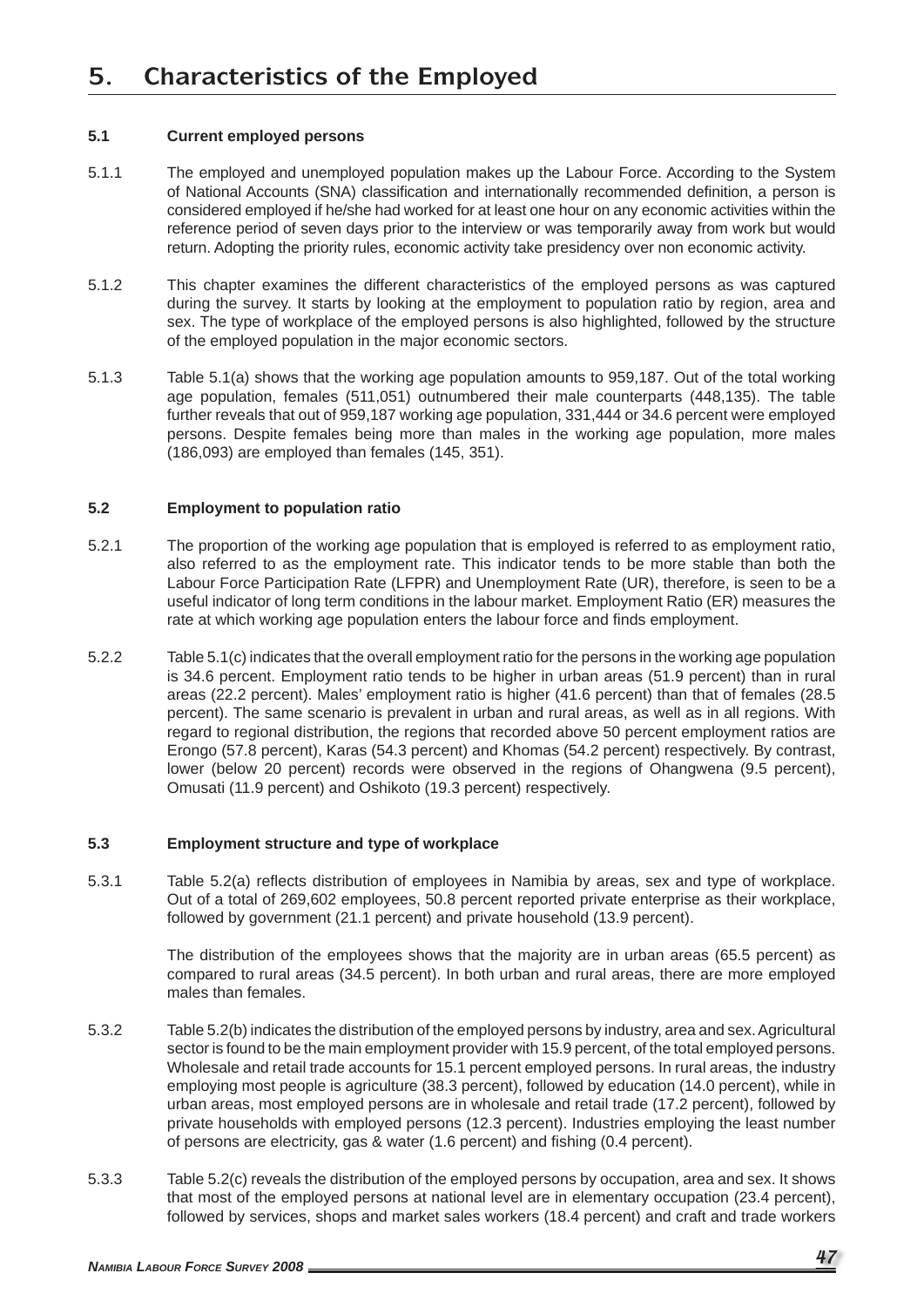(15.9 percent). Armed forces appear to be the least occupation with employed persons, this is due to the exclusion of the institutional population. The table further reveals that 23.5 percent of males are in craft and trade workers, followed by those in elementary occupations. In contrast, the majority of females (29.1 percent) are in elementary occupations (19.0 percent), followed by those in service, shops and market sales workers (23.4 percent). In urban and rural areas, the number of employed females and males vary from one occupation to the other.

- 5.3.4 Table 5.2(d) shows employment status by area and sex. At the national level, the table reveals that out of 331,444 employed persons, 81.3 percent are employees, followed by other own account workers (without paid employees) (10.4 percent). Employment status with the least number of employed persons is other unpaid family workers (0.1 percent). Distribution of males and females in different employment status reveal that employees are dominant (82.2 and 80.3 percent respectively), followed by other own account worker (with paid employees) (8.3 and 13.0 percent respectively). The same pattern prevails in urban and rural areas.
- 5.3.5 Table 5.3 indicates the distribution of employed persons by industry and employment status. Agriculture being the largest employment provider has the highest number of employed persons (52,788), with the majority (70.8 percent) being employees, followed by subsistence/communal farmers (without paid employees) (12.3 percent). The industry with 100 percent employees is extra territorial organizations and bodies. It is evident from the table that employees (81.3 percent) are dominant in all industries, followed by other own account workers (without paid employees) (10.4 percent).
- 5.3.6 Table 5.4 gives a detailed distribution of the employed persons by industry and occupations. It indicates that most employed persons in elementary occupations are in private households with paid employees (29,317), followed by those in agriculture and manufacturing industries (20,530 and 5,234) respectively. Service shops and market sales workers constitute a big number of employed persons in wholesale and retail trade (21,857) industry, followed by those in public administration and hotel and restaurants (15,985 and 6,282) respectively.

 Professionals are dominant in education and health and social work industries (15,543 and 5,104) respectively, which is also the case with technicians and associate professionals.

#### **5.4** Educational profile of the employed persons

- 5.4.1 Table 5.5 reflects the level of educational attainment of the employed persons in different industries, occupations and employment status. The table shows that most of the employed persons with no education (52.1 percent) and with primary school education (27.0 percent) are in agriculture, while those with junior secondary education (20.5 percent) dominate wholesale and retail trade, repair of motor vehicles. Employed persons with university (23.5 percent) are concentrated in education, while employed persons with post graduate degree (23.5 percent) are mostly in health and social work.
- 5.4.2 The table further shows that employees are dominating all educational levels. Employed persons with no education dominate elementary occupations (40.2 percent), followed by those in skilled agriculture & fishery workers and craft and trade workers (24.9 and 17.0 percent) respectively. Furthermore, employed persons with primary school education are mostly in elementary occupation (35.7 percent), followed by craft and trade workers (21.8 percent). By contrast, employed persons with after standard 10 education and beyond are dominating occupations such as professionals, legislators and senior managers, as well as technicians and professional.
- 5.4.3 Table 5.6 reveals that the majority of the employed persons at national level have attained junior secondary school (31.8 percent), followed by those with senior secondary and primary school (22.5 and 22.2 percent) respectively. Educational attainment in urban areas follow the same pattern, while in rural areas, employed persons with primary school education are dominant (30.6 percent), followed by those with junior secondary education (29.2 percent). The table further shows that employed males with primary education (36.1 percent) and those with junior secondary education (23.7 percent) are dominant in rural areas, while employed males with junior secondary education (32.3 percent) and primary school education (19.9 percent) dominate the urban areas. The same scenario is observed with employed females in both rural and urban areas.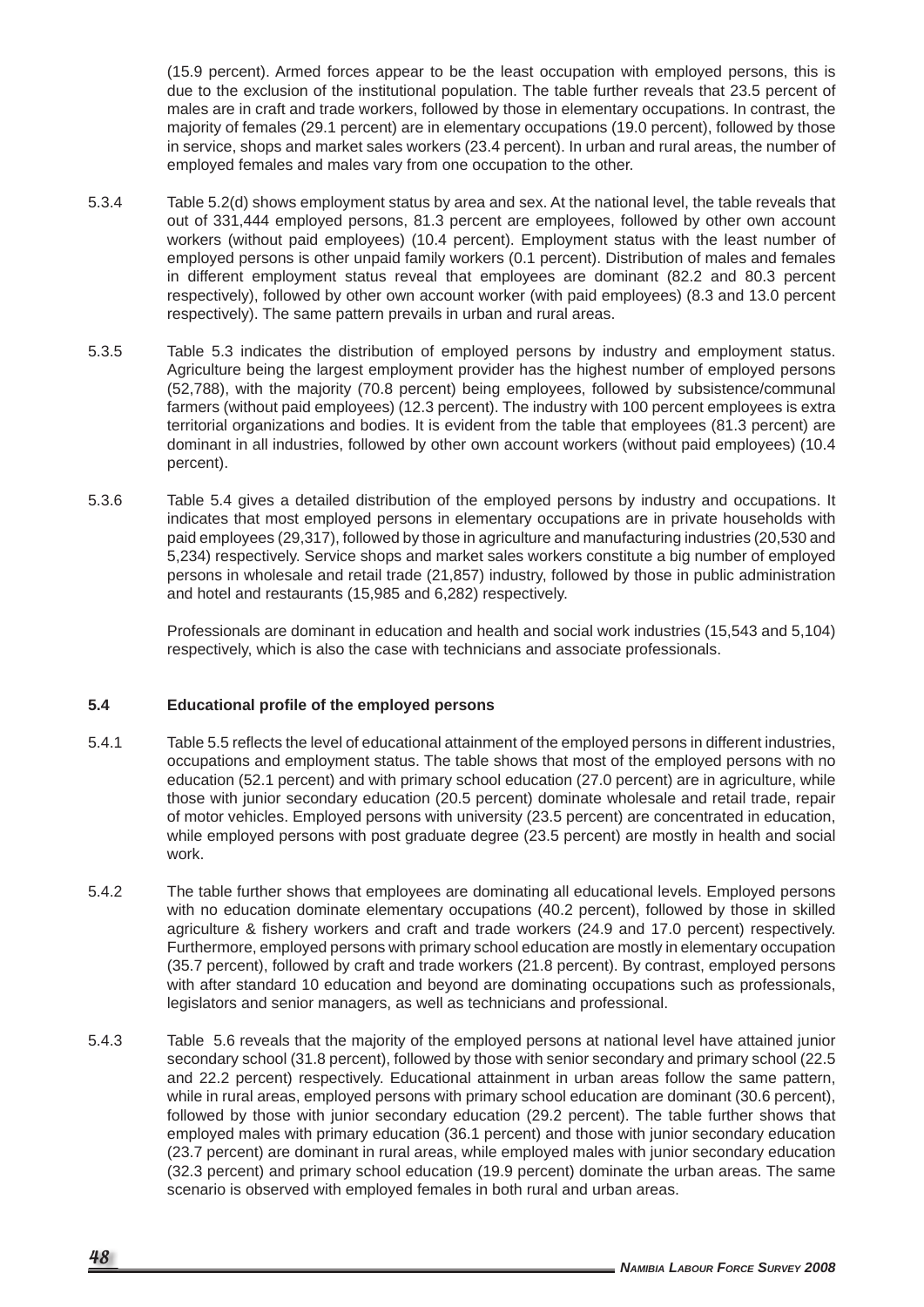#### **5.5 Employed persons registered with Social Security Commission (SSC)**

- 5.5.1 Table 5.7 shows the number of employed persons registered with social security commission. Out of 331,444 employed persons, 154,665 are registered with SSC. Of the registered persons, 111,552 are found to be in urban areas, while 43,113 are in rural areas. Khomas region has the highest (57,237) registered employees, followed by Erongo (18,798) and Otjozondjupa (12,848). The region with the least number of registered employees is Caprivi (3,612).
- 5.5.2 Table 5.8 indicates the number of employed persons registered with SSC by industries. Out of the total registered members, 23,577 were found in education, followed by 21,564 in public administration. Wholesale and retail trade, repair of motor vehicles and agriculture recorded 16,304 and 13,585 respectively. Fishing industry has the least number of employed persons registered with SSC (513).

 Most of the registered persons in urban areas are in Public administration (17,351), followed by wholesales and retail trade (14,688), while in rural areas the majorities are in education (14,079) and agriculture (11,732). Registered males amount to 86,204, while their female counterparts are 68,461. Sex distribution shows that more registered males are in urban areas (62,169) than in rural areas (24,035). The same scenario prevails with registered females, 49,382 in urban areas, while 19,079 are in rural areas.

- 5.5.3 Table 5.9 reveals the number of employed persons who are registered with SSC by type of workplace. The table shows that private enterprise showed to have the highest number of registered employed persons (44.7 percent), followed by those in government (33.5 percent) and parastatal (12.4 percent). Non-profi t organizations (1.5 percent) and cooperatives (3.7 percent) revealed to have the least number of employed persons registered with SSC. At national level, more registered males are in private enterprise (51.9 percent), followed by 26.2 percent in government, while the majority of registered female are in government (42.7 percent), and followed by those in private enterprise (35.6 percent). Private enterprise and government have shown to be the most dominant type of workplace both in rural and urban areas, with registered persons.
- 5.5.4 Table 5.10 indicates the employed persons registered with SSC in various occupations. Elementary occupations have the highest number of employed persons (19.9 percent) registered with SSC, followed by services, shops and market sales workers and those in professional occupations (15.8 and 15.1 percent) respectively. There are more males registered with SSC in craft and trade workers (18.2 percent), followed by service, shops and market sales workers (17.0 percent). Occupations with most registered females are elementary occupations (25.1 percent), followed by professionals and clerks (21.6 and 17.2 percent) respectively. The scenario changes in urban areas, where services shops and market sales workers are dominant (16.9 percent), followed by elementary occupations (16.3 percent). In rural areas, the occupation with the highest number of employed persons registered with SSC is elementary occupations with 29.5 percent, followed by professionals (23.7 percent).
- 5.5.5 Table 5.11 reveals the employed persons registered with SSC by age group. It also indicates the age group with most employed persons as it has shown that SSC registration is directly proportional to the size of employed persons (meaning that the more employed persons in an age group, the more they will be found to be registered with SSC). The table shows that age group 24-29 recorded the highest number of persons registered with SSC (27,110), followed by age group 30-34 with 25,502 persons and age group 35-39 with 25,087 persons. Urban areas recorded 20,453 persons for age group 25-29, while age group 35-39 with 19,099 persons. In rural areas, age group 30- 34 recorded the highest number of registered persons (8,059), followed by age group 40-44 with 6,942 persons.
- 5.5.6 Furthermore, the table reveals that in all age groups more males are registered with SSC (86,204) than their female counterparts (68,461). The same situation prevails in urban and rural areas.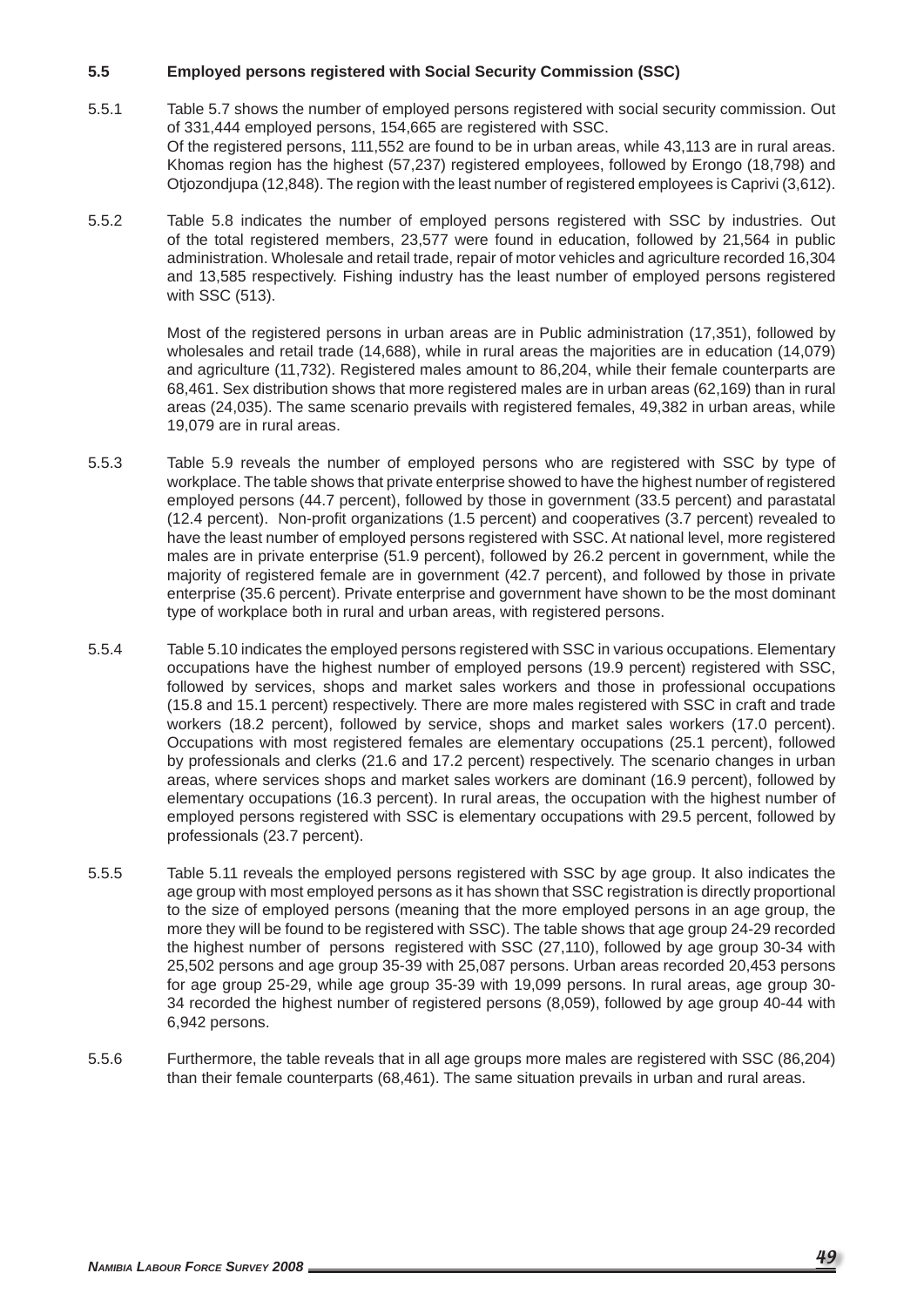| 50                                      | Table 5.1 (a)                               |         |         |         | Table 5.1   | $\mathbf{e}$ |         |                                 |         |          | Table 5.1 (c')                                                 |              |      |       |  |
|-----------------------------------------|---------------------------------------------|---------|---------|---------|-------------|--------------|---------|---------------------------------|---------|----------|----------------------------------------------------------------|--------------|------|-------|--|
|                                         | Working age population (15 years and above) |         |         |         | Employed    |              |         | population (15 years and above) |         |          | 5.1: Employment to pop. ratio (15 years and<br>above), region, | area and sex |      |       |  |
|                                         | Region                                      | Female  | Male    | Total   | Region      |              | Female  | Male                            | Total   |          | Region/Area                                                    | Female       | Male | Total |  |
|                                         | Caprivi                                     | 19,127  | 16,069  | 35,196  | Caprivi     |              | 3,902   | 5,142                           | 9,044   | Caprivi  |                                                                | 20.4         | 32.0 | 25.7  |  |
|                                         | Erongo                                      | 30,445  | 32,095  | 62,540  | Erongo      |              | 15,458  | 20,709                          | 36,167  | Erongo   |                                                                | 50.8         | 64.5 | 57.8  |  |
|                                         | Hardap                                      | 18,811  | 17,656  | 36,467  | Hardap      |              | 6,728   | 9,327                           | 16,055  | Hardap   |                                                                | 35.8         | 52.8 | 44.0  |  |
|                                         | Karas                                       | 18,842  | 21,584  | 40,426  | Karas       |              | 9,343   | 12,597                          | 21,940  | Karas    |                                                                | 49.6         | 58.4 | 54.3  |  |
|                                         | Kavango                                     | 50,866  | 42,299  | 93,165  | Kavango     |              | 10,216  | 10,900                          | 21,117  | Kavango  |                                                                | 20.1         | 25.8 | 22.7  |  |
|                                         | Khomas                                      | 94,451  | 101,227 | 195,678 | Khomas      |              | 45,844  | 59,217                          | 105,061 | Khomas   |                                                                | 49.0         | 59.0 | 54.2  |  |
|                                         | Kunene                                      | 15,455  | 15,458  | 30,913  | Kunene      |              | 5,360   | 7,962                           | 13,323  | Kunene   |                                                                | 34.7         | 51.5 | 43.1  |  |
|                                         | Ohangwena                                   | 69,346  | 45,656  | 115,001 | Ohangwena   |              | 6,030   | 4,936                           | 10,966  |          | Ohangwena                                                      | 8.7          | 10.8 | 9.5   |  |
|                                         | Omaheke                                     | 15,939  | 15,722  | 31,661  | Omaheke     |              | 5,876   | 8,008                           | 13,884  | Omaheke  |                                                                | 36.9         | 51.0 | 43.9  |  |
|                                         | Omusati                                     | 58,869  | 42,692  | 101,561 | Omusati     |              | 5,940   | 6,186                           | 12,126  | Omusati  |                                                                | 10.1         | 14.5 | 11.9  |  |
|                                         | Oshana                                      | 45,477  | 32,144  | 77,620  | Oshana      |              | 15,764  | 10,247                          | 26,011  | Oshana   |                                                                | 34.7         | 31.9 | 33.5  |  |
|                                         | Oshikoto                                    | 43,816  | 32,692  | 76,508  | Oshikoto    |              | 6,494   | 8,305                           | 14,799  | Oshikoto |                                                                | 14.8         | 25.4 | 19.3  |  |
|                                         | Otjozondjupa                                | 29,608  | 32,842  | 62,450  | Otjozondjup | ω            | 8,396   | 22,557                          | 30,953  |          | Otjozondjupa                                                   | 28.4         | 68.8 | 49.6  |  |
|                                         |                                             |         |         |         |             |              |         |                                 |         |          |                                                                |              |      |       |  |
|                                         | Rural                                       | 308,551 | 247,593 | 556,144 | Rural       |              | 51,672  | 71,696                          | 123,369 | Rural    |                                                                | 16.8         | 29.0 | 22.2  |  |
|                                         | Urban                                       | 202,500 | 200,543 | 403,043 | Urban       |              | 93,678  | 114,397                         | 208,075 | Urban    |                                                                | 46.5         | 57.3 | 51.9  |  |
|                                         |                                             |         |         |         |             |              |         |                                 |         |          |                                                                |              |      |       |  |
|                                         | Namibia                                     | 511,051 | 448,135 | 959,187 | Namibia     |              | 145,351 | 186,093                         | 331,444 | Namibia  |                                                                | 28.5         | 41.6 | 34.6  |  |
|                                         |                                             |         |         |         |             |              |         |                                 |         |          |                                                                |              |      |       |  |
|                                         |                                             |         |         |         |             |              |         |                                 |         |          |                                                                |              |      |       |  |
|                                         |                                             |         |         |         |             |              |         |                                 |         |          |                                                                |              |      |       |  |
|                                         |                                             |         |         |         |             |              |         |                                 |         |          |                                                                |              |      |       |  |
|                                         |                                             |         |         |         |             |              |         |                                 |         |          |                                                                |              |      |       |  |
|                                         |                                             |         |         |         |             |              |         |                                 |         |          |                                                                |              |      |       |  |
|                                         |                                             |         |         |         |             |              |         |                                 |         |          |                                                                |              |      |       |  |
|                                         |                                             |         |         |         |             |              |         |                                 |         |          |                                                                |              |      |       |  |
| <b>NAMIBIA LABOUR FORCE SURVEY 2008</b> |                                             |         |         |         |             |              |         |                                 |         |          |                                                                |              |      |       |  |
|                                         |                                             |         |         |         |             |              |         |                                 |         |          |                                                                |              |      |       |  |
|                                         |                                             |         |         |         |             |              |         |                                 |         |          |                                                                |              |      |       |  |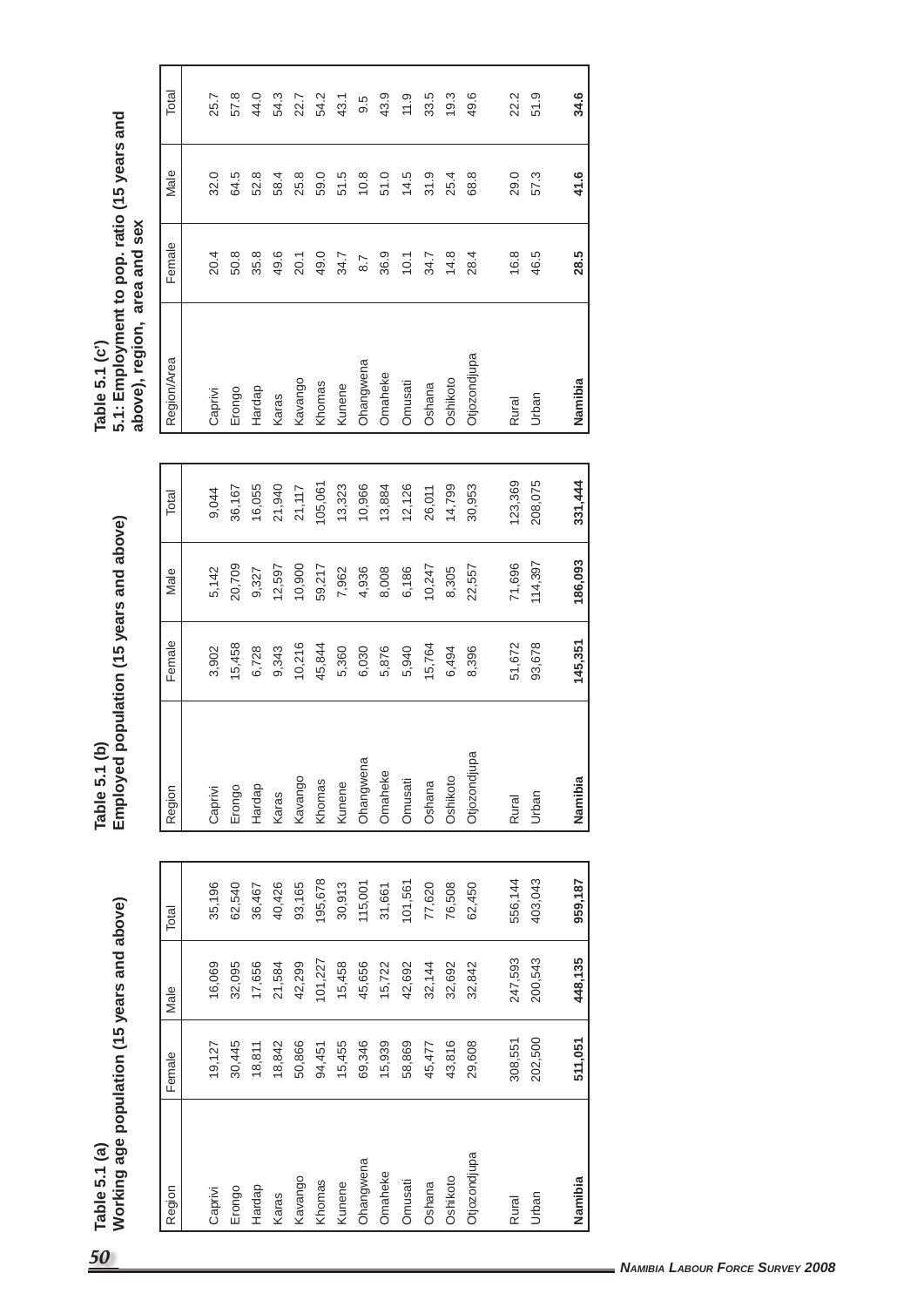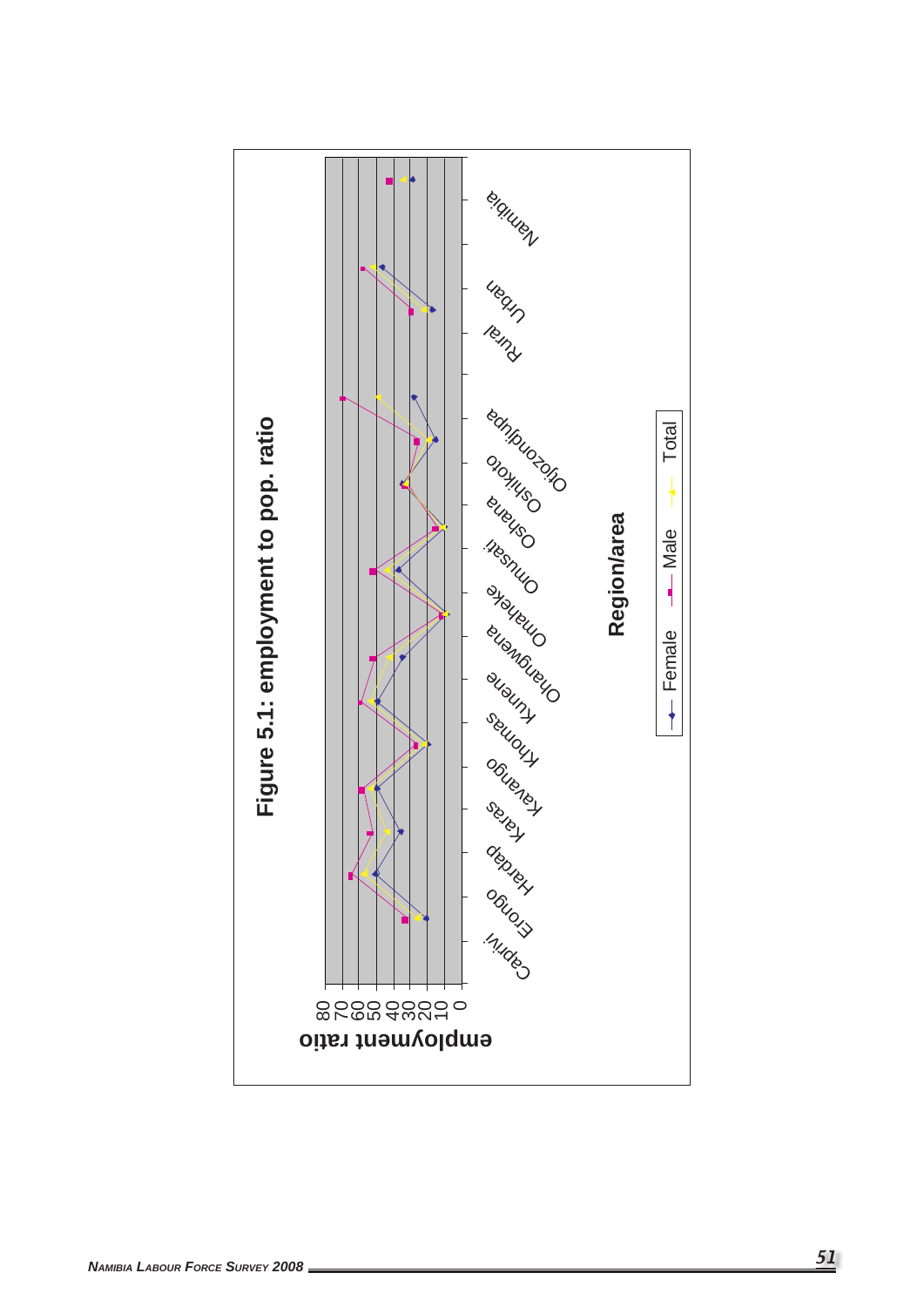| 154,441<br>17,215<br>25,277<br>94,257<br>10,377<br>1,870<br>5,135<br>100.0<br>Male<br>276<br>16.4<br>61.0<br>33<br>$11.1$<br>$3.3\,$<br>$\frac{2}{1}$<br>$\overline{0}$ .<br>6.7<br>0.2<br>118,008<br>Female<br>31,723<br>44,897<br>6,909<br>2,226<br>3,900<br>28,071<br>100.0<br>126<br>155<br>26.9<br>38.0<br>23.8<br>5.9<br>$\ddot{ }$ .<br>$3.\overline{3}$<br>$\overline{\circ}$<br>$\overline{O}$<br>179,074<br>33,115<br>19,395<br>92,219<br>25,195<br>2,165<br>6,756<br>100.0<br>Total<br>18.5<br>10.8<br>51.5<br>107<br>122<br>14.1<br>$3.8$<br>$1.2$<br>$\overline{\text{o}}$<br>$\overline{O}$<br>14,554<br>13,684<br>60,993<br>98,560<br>1,150<br>3,684<br>100.0<br>4,443<br>Male<br>14.8<br>13.9<br>61.9<br>$33^{\circ}$<br>$\frac{2}{1}$<br>4.5<br>$\overline{0}$ .<br>3.7<br>0.0<br>$\overset{\circ}{\phantom{\circ}}$<br>Female<br>18,561<br>31,225<br>80,514<br>20,751<br>1,015<br>3,072<br>5,712<br>100.0<br>25.8<br>$\overline{7}$<br>104<br>$23.1$<br>$7.1$<br>$38.3$<br>$1.3$<br>$3.8$<br>$\overline{\text{o}}$<br>$\overline{C}$<br>23,885<br>46,936<br>93,375<br>13,254<br>4,729<br>2,279<br>100.0<br>1,931<br>Total<br>309<br>25.6<br>50.3<br>14.2<br>53<br>5.1<br>2.4<br>$\overline{2.1}$<br>$\overline{C}$<br>$0.\overline{3}$<br>10,723<br>33,264<br>55,881<br>3,532<br>5,934<br>100.0<br>1,451<br>Male<br>720<br>10.6<br>19.2<br>59.5<br>258<br>6.3<br>$\ddot{.}$<br>2.6<br>0.0<br>0.5<br>$\circ$<br>Female<br>13,162<br>13,672<br>37,494<br>1,198<br>100.0<br>1,211<br>7,320<br>828<br>36.5<br>19.5<br>35.1<br>2.2<br>3.2<br>$3.\overline{2}$<br>$\overline{\phantom{a}}$<br>S3<br>$\overline{0}$<br>51<br>Non-profit organization<br>Non-profit organization<br>A private household<br>A private household<br>Type of work place<br>Private enterprise<br>Private enterprise<br>Not recorded<br>Not recorded<br>Government<br>Government<br>Cooperative<br>Cooperative<br>Don't know<br>Don't know<br>Parastatal<br>Parastatal<br>(Number)<br>(Percent)<br><b>Total</b><br><b>Total</b> | $\frac{15}{1}$<br>NOTE: This table reflects number of employees only |  | Rural |  | Urban |  | Namibia |                       |
|-----------------------------------------------------------------------------------------------------------------------------------------------------------------------------------------------------------------------------------------------------------------------------------------------------------------------------------------------------------------------------------------------------------------------------------------------------------------------------------------------------------------------------------------------------------------------------------------------------------------------------------------------------------------------------------------------------------------------------------------------------------------------------------------------------------------------------------------------------------------------------------------------------------------------------------------------------------------------------------------------------------------------------------------------------------------------------------------------------------------------------------------------------------------------------------------------------------------------------------------------------------------------------------------------------------------------------------------------------------------------------------------------------------------------------------------------------------------------------------------------------------------------------------------------------------------------------------------------------------------------------------------------------------------------------------------------------------------------------------------------------------------------------------------------------------------------------------------------------------------------------------------------------------------------------------------------------------------------------------------------------------------------|----------------------------------------------------------------------|--|-------|--|-------|--|---------|-----------------------|
|                                                                                                                                                                                                                                                                                                                                                                                                                                                                                                                                                                                                                                                                                                                                                                                                                                                                                                                                                                                                                                                                                                                                                                                                                                                                                                                                                                                                                                                                                                                                                                                                                                                                                                                                                                                                                                                                                                                                                                                                                       |                                                                      |  |       |  |       |  |         | Total                 |
|                                                                                                                                                                                                                                                                                                                                                                                                                                                                                                                                                                                                                                                                                                                                                                                                                                                                                                                                                                                                                                                                                                                                                                                                                                                                                                                                                                                                                                                                                                                                                                                                                                                                                                                                                                                                                                                                                                                                                                                                                       |                                                                      |  |       |  |       |  |         |                       |
|                                                                                                                                                                                                                                                                                                                                                                                                                                                                                                                                                                                                                                                                                                                                                                                                                                                                                                                                                                                                                                                                                                                                                                                                                                                                                                                                                                                                                                                                                                                                                                                                                                                                                                                                                                                                                                                                                                                                                                                                                       |                                                                      |  |       |  |       |  |         | 57,001                |
|                                                                                                                                                                                                                                                                                                                                                                                                                                                                                                                                                                                                                                                                                                                                                                                                                                                                                                                                                                                                                                                                                                                                                                                                                                                                                                                                                                                                                                                                                                                                                                                                                                                                                                                                                                                                                                                                                                                                                                                                                       |                                                                      |  |       |  |       |  |         | 24,125                |
|                                                                                                                                                                                                                                                                                                                                                                                                                                                                                                                                                                                                                                                                                                                                                                                                                                                                                                                                                                                                                                                                                                                                                                                                                                                                                                                                                                                                                                                                                                                                                                                                                                                                                                                                                                                                                                                                                                                                                                                                                       |                                                                      |  |       |  |       |  |         | 139,154               |
|                                                                                                                                                                                                                                                                                                                                                                                                                                                                                                                                                                                                                                                                                                                                                                                                                                                                                                                                                                                                                                                                                                                                                                                                                                                                                                                                                                                                                                                                                                                                                                                                                                                                                                                                                                                                                                                                                                                                                                                                                       |                                                                      |  |       |  |       |  |         | 4,096                 |
|                                                                                                                                                                                                                                                                                                                                                                                                                                                                                                                                                                                                                                                                                                                                                                                                                                                                                                                                                                                                                                                                                                                                                                                                                                                                                                                                                                                                                                                                                                                                                                                                                                                                                                                                                                                                                                                                                                                                                                                                                       |                                                                      |  |       |  |       |  |         | 9,035                 |
|                                                                                                                                                                                                                                                                                                                                                                                                                                                                                                                                                                                                                                                                                                                                                                                                                                                                                                                                                                                                                                                                                                                                                                                                                                                                                                                                                                                                                                                                                                                                                                                                                                                                                                                                                                                                                                                                                                                                                                                                                       |                                                                      |  |       |  |       |  |         | 38,449                |
|                                                                                                                                                                                                                                                                                                                                                                                                                                                                                                                                                                                                                                                                                                                                                                                                                                                                                                                                                                                                                                                                                                                                                                                                                                                                                                                                                                                                                                                                                                                                                                                                                                                                                                                                                                                                                                                                                                                                                                                                                       |                                                                      |  |       |  |       |  |         | 160                   |
|                                                                                                                                                                                                                                                                                                                                                                                                                                                                                                                                                                                                                                                                                                                                                                                                                                                                                                                                                                                                                                                                                                                                                                                                                                                                                                                                                                                                                                                                                                                                                                                                                                                                                                                                                                                                                                                                                                                                                                                                                       |                                                                      |  |       |  |       |  |         | 431                   |
|                                                                                                                                                                                                                                                                                                                                                                                                                                                                                                                                                                                                                                                                                                                                                                                                                                                                                                                                                                                                                                                                                                                                                                                                                                                                                                                                                                                                                                                                                                                                                                                                                                                                                                                                                                                                                                                                                                                                                                                                                       |                                                                      |  |       |  |       |  |         | 272,450               |
|                                                                                                                                                                                                                                                                                                                                                                                                                                                                                                                                                                                                                                                                                                                                                                                                                                                                                                                                                                                                                                                                                                                                                                                                                                                                                                                                                                                                                                                                                                                                                                                                                                                                                                                                                                                                                                                                                                                                                                                                                       |                                                                      |  |       |  |       |  |         |                       |
|                                                                                                                                                                                                                                                                                                                                                                                                                                                                                                                                                                                                                                                                                                                                                                                                                                                                                                                                                                                                                                                                                                                                                                                                                                                                                                                                                                                                                                                                                                                                                                                                                                                                                                                                                                                                                                                                                                                                                                                                                       |                                                                      |  |       |  |       |  |         | 20.9                  |
|                                                                                                                                                                                                                                                                                                                                                                                                                                                                                                                                                                                                                                                                                                                                                                                                                                                                                                                                                                                                                                                                                                                                                                                                                                                                                                                                                                                                                                                                                                                                                                                                                                                                                                                                                                                                                                                                                                                                                                                                                       |                                                                      |  |       |  |       |  |         | $8.\overline{9}$      |
|                                                                                                                                                                                                                                                                                                                                                                                                                                                                                                                                                                                                                                                                                                                                                                                                                                                                                                                                                                                                                                                                                                                                                                                                                                                                                                                                                                                                                                                                                                                                                                                                                                                                                                                                                                                                                                                                                                                                                                                                                       |                                                                      |  |       |  |       |  |         | 51.1                  |
|                                                                                                                                                                                                                                                                                                                                                                                                                                                                                                                                                                                                                                                                                                                                                                                                                                                                                                                                                                                                                                                                                                                                                                                                                                                                                                                                                                                                                                                                                                                                                                                                                                                                                                                                                                                                                                                                                                                                                                                                                       |                                                                      |  |       |  |       |  |         |                       |
|                                                                                                                                                                                                                                                                                                                                                                                                                                                                                                                                                                                                                                                                                                                                                                                                                                                                                                                                                                                                                                                                                                                                                                                                                                                                                                                                                                                                                                                                                                                                                                                                                                                                                                                                                                                                                                                                                                                                                                                                                       |                                                                      |  |       |  |       |  |         | $3.\overline{3}$      |
|                                                                                                                                                                                                                                                                                                                                                                                                                                                                                                                                                                                                                                                                                                                                                                                                                                                                                                                                                                                                                                                                                                                                                                                                                                                                                                                                                                                                                                                                                                                                                                                                                                                                                                                                                                                                                                                                                                                                                                                                                       |                                                                      |  |       |  |       |  |         | 14.1                  |
|                                                                                                                                                                                                                                                                                                                                                                                                                                                                                                                                                                                                                                                                                                                                                                                                                                                                                                                                                                                                                                                                                                                                                                                                                                                                                                                                                                                                                                                                                                                                                                                                                                                                                                                                                                                                                                                                                                                                                                                                                       |                                                                      |  |       |  |       |  |         | $\overline{\text{o}}$ |
|                                                                                                                                                                                                                                                                                                                                                                                                                                                                                                                                                                                                                                                                                                                                                                                                                                                                                                                                                                                                                                                                                                                                                                                                                                                                                                                                                                                                                                                                                                                                                                                                                                                                                                                                                                                                                                                                                                                                                                                                                       |                                                                      |  |       |  |       |  |         | 0.2                   |
|                                                                                                                                                                                                                                                                                                                                                                                                                                                                                                                                                                                                                                                                                                                                                                                                                                                                                                                                                                                                                                                                                                                                                                                                                                                                                                                                                                                                                                                                                                                                                                                                                                                                                                                                                                                                                                                                                                                                                                                                                       |                                                                      |  |       |  |       |  |         | 100.0                 |
|                                                                                                                                                                                                                                                                                                                                                                                                                                                                                                                                                                                                                                                                                                                                                                                                                                                                                                                                                                                                                                                                                                                                                                                                                                                                                                                                                                                                                                                                                                                                                                                                                                                                                                                                                                                                                                                                                                                                                                                                                       |                                                                      |  |       |  |       |  |         |                       |
|                                                                                                                                                                                                                                                                                                                                                                                                                                                                                                                                                                                                                                                                                                                                                                                                                                                                                                                                                                                                                                                                                                                                                                                                                                                                                                                                                                                                                                                                                                                                                                                                                                                                                                                                                                                                                                                                                                                                                                                                                       |                                                                      |  |       |  |       |  |         |                       |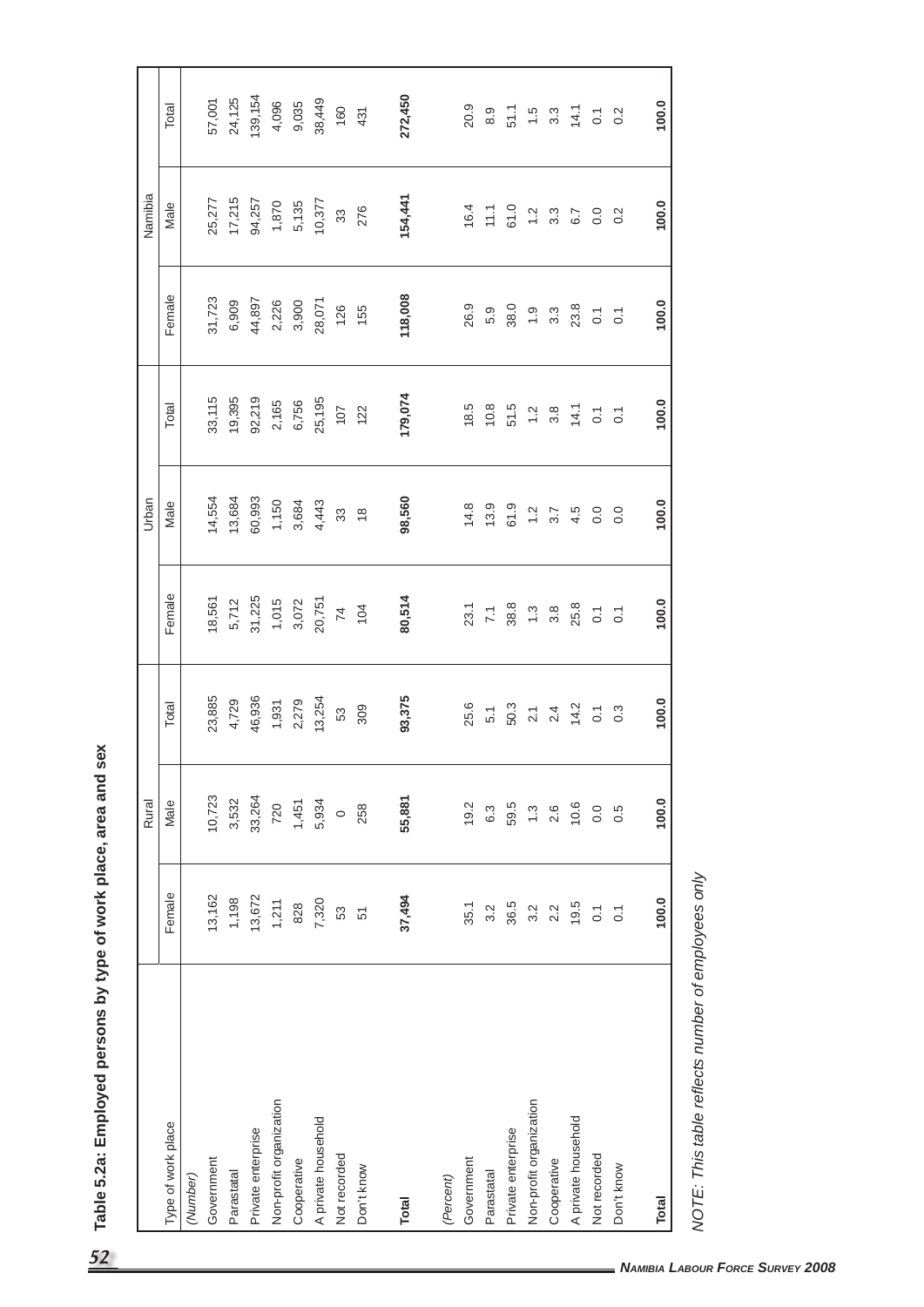# **Table 5.2b: Employed persons by industry, area and sex**

|                                                         |             | Rural  |         |        | Urban   |         |         | Namibia |         |
|---------------------------------------------------------|-------------|--------|---------|--------|---------|---------|---------|---------|---------|
| Industry                                                | Female      | Male   | Total   | Female | Male    | Total   | Female  | Male    | Total   |
| (Number)                                                |             |        |         |        |         |         |         |         |         |
| Agriculture                                             | 10,008      | 37,208 | 47,216  | 1,645  | 3,927   | 5,572   | 11,652  | 41,135  | 52,788  |
| Fishing                                                 | 124         | 676    | 800     | 127    | 391     | 518     | 251     | 1,067   | 1,318   |
| Mining and Quarrying                                    | 237         | 1,392  | 1,629   | 1,435  | 5,830   | 7,265   | 1,672   | 7,222   | 8,894   |
| Manufacturing                                           | 1,363       | 1,464  | 2,827   | 7,062  | 11,072  | 18,133  | 8,425   | 12,536  | 20,961  |
| Electricity, Gas & Water                                | 465         | 984    | 1,449   | 597    | 3,338   | 3,936   | 1,062   | 4,322   | 5,384   |
| Construction                                            | 917         | 6,012  | 6,928   | 1,135  | 15,252  | 16,388  | 2,052   | 21,264  | 23,316  |
| Wholesale and Retail Trade, Repair of motor<br>vehicles | 10,117      | 4,355  | 14,472  | 16,054 | 19,638  | 35,691  | 26,170  | 23,993  | 50,163  |
| <b>Hotels and Restaurants</b>                           | 2,240       | 1,723  | 3,963   | 4,876  | 2,477   | 7,354   | 7,117   | 4,200   | 11,317  |
| Transport, Storage and Communication                    | 439         | 1,051  | 1,490   | 2,572  | 11,535  | 14,107  | 3,012   | 12,586  | 15,598  |
| Financial Intermediation                                | 394         | 278    | 672     | 4,898  | 3,268   | 8,166   | 5,292   | 3,547   | 8,838   |
| Real Estate, Renting and Business Activities            | 1,155       | 995    | 2,150   | 6,416  | 6,184   | 12,600  | 7,571   | 7,179   | 14,751  |
| Public Administration, Defence & Social Security        | 1,865       | 4,241  | 6,106   | 7,158  | 14,450  | 21,608  | 9,024   | 18,690  | 27,714  |
| Education                                               | 11,841      | 5,378  | 17,219  | 7,796  | 3,498   | 11,293  | 19,637  | 8,875   | 28,512  |
| <b>Health and Social Work</b>                           | 2,128       | 2,034  | 4,162   | 6,659  | 3,119   | 9,777   | 8,787   | 5,153   | 13,940  |
| Other Community, Social & Personal Services             | 930         | 810    | 1,740   | 4,275  | 5,381   | 9,656   | 5,204   | 6,192   | 11,396  |
| Private Households with employed persons                | 7,448       | 2,899  | 10,348  | 20,751 | 4,872   | 25,623  | 28,200  | 7,771   | 35,971  |
| Extra-territorial Organizations & Bodies                | 0           | 73     | 73      | 0      | 0       | 0       | 0       | 73      | 73      |
| Not recorded                                            | $\mathbf 0$ | 124    | 124     | 222    | 165     | 387     | 222     | 288     | 511     |
| <b>Total</b>                                            | 51,672      | 71,696 | 123,369 | 93,678 | 114,397 | 208,075 | 145,351 | 186,093 | 331,444 |
| (Percent)                                               |             |        |         |        |         |         |         |         |         |
| Agriculture                                             | 19.4        | 51.9   | 38.3    | 1.8    | 3.4     | 2.7     | 8.0     | 22.1    | 15.9    |
| Fishing                                                 | 0.2         | 0.9    | 0.6     | 0.1    | 0.3     | 0.2     | 0.2     | 0.6     | 0.4     |
| Mining and Quarrying                                    | 0.5         | 1.9    | 1.3     | 1.5    | 5.1     | 3.5     | 1.2     | 3.9     | 2.7     |
| Manufacturing                                           | 2.6         | 2.0    | 2.3     | 7.5    | 9.7     | 8.7     | 5.8     | 6.7     | 6.3     |
| Electricity, Gas & Water                                | 0.9         | 1.4    | 1.2     | 0.6    | 2.9     | 1.9     | 0.7     | 2.3     | 1.6     |
| Construction                                            | 1.8         | 8.4    | 5.6     | 1.2    | 13.3    | 7.9     | 1.4     | 11.4    | 7.0     |
| Wholesale and Retail Trade, Repair of motor<br>vehicles | 19.6        | 6.1    | 11.7    | 17.1   | 17.2    | 17.2    | 18.0    | 12.9    | 15.1    |
| <b>Hotels and Restaurants</b>                           | 4.3         | 2.4    | 3.2     | 5.2    | 2.2     | 3.5     | 4.9     | 2.3     | 3.4     |
| Transport, Storage and Communication                    | 0.9         | 1.5    | 1.2     | 2.7    | 10.1    | 6.8     | 2.1     | 6.8     | 4.7     |
| Financial Intermediation                                | 0.8         | 0.4    | 0.5     | 5.2    | 2.9     | 3.9     | 3.6     | 1.9     | 2.7     |
| Real Estate, Renting and Business Activities            | 2.2         | 1.4    | 1.7     | 6.8    | 5.4     | 6.1     | 5.2     | 3.9     | 4.5     |
| Public Administration, Defence & Social Security        | 3.6         | 5.9    | 4.9     | 7.6    | 12.6    | 10.4    | 6.2     | 10.0    | 8.4     |
| Education                                               | 22.9        | 7.5    | 14.0    | 8.3    | 3.1     | 5.4     | 13.5    | 4.8     | 8.6     |
| Health and Social Work                                  | 4.1         | 2.8    | 3.4     | 7.1    | 2.7     | 4.7     | 6.0     | 2.8     | 4.2     |
| Other Community, Social & Personal Services             | 1.8         | 1.1    | 1.4     | 4.6    | 4.7     | 4.6     | 3.6     | 3.3     | 3.4     |
| Private Households with employed persons                | 14.4        | 4.0    | 8.4     | 22.2   | 4.3     | 12.3    | 19.4    | 4.2     | 10.9    |
| Extra-territorial Organizations & Bodies                | 0.0         | 0.1    | 0.1     | 0.0    | 0.0     | 0.0     | 0.0     | 0.0     | 0.0     |
| Not recorded                                            | 0.0         | 0.2    | 0.1     | 0.2    | 0.1     | 0.2     | 0.2     | 0.2     | 0.2     |
|                                                         |             |        |         |        |         |         |         |         |         |
| Total                                                   | 100.0       | 100.0  | 100.0   | 100.0  | 100.0   | 100.0   | 100.0   | 100.0   | 100.0   |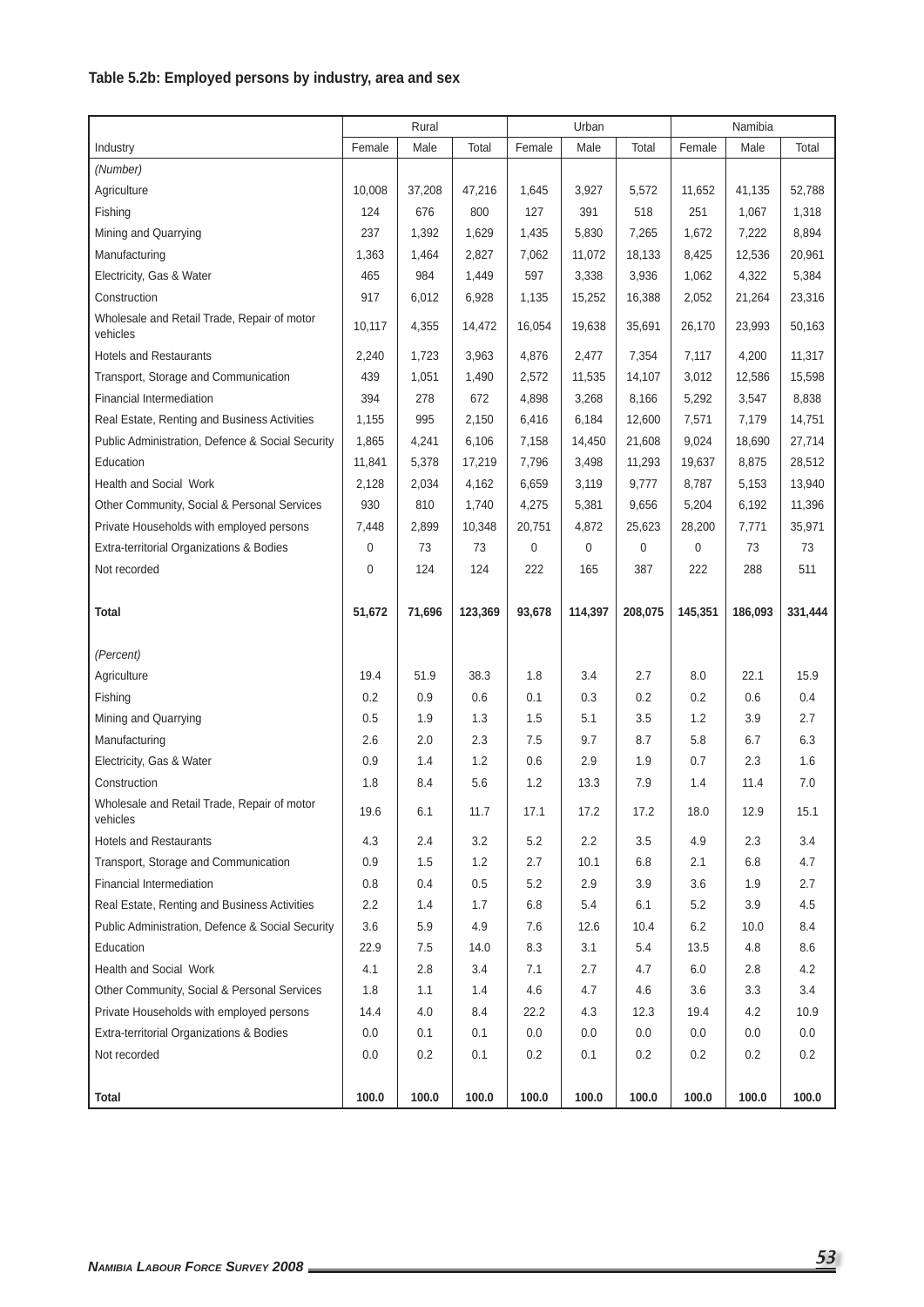# **Table 5.2c: Employed persons by occupation, area and sex**

|                                          |        | Rural  |         |        | Urban   |         |         | Namibia |         |
|------------------------------------------|--------|--------|---------|--------|---------|---------|---------|---------|---------|
| Occupation                               | Female | Male   | Total   | Female | Male    | Total   | Female  | Male    | Total   |
| (Number)                                 |        |        |         |        |         |         |         |         |         |
| Legislators, senior officials & managers | 2,540  | 1,679  | 4,218   | 4,933  | 7,710   | 12,643  | 7,473   | 9,388   | 16,861  |
| Professionals                            | 7,140  | 4,703  | 11,843  | 9,733  | 7,115   | 16,848  | 16,874  | 11,818  | 28,692  |
| Technicians & Associate professionals    | 3,381  | 2,364  | 5,746   | 8,127  | 7,765   | 15,893  | 11,509  | 10,130  | 21,639  |
| <b>Clerks</b>                            | 2,060  | 857    | 2,917   | 13,823 | 6,137   | 19,960  | 15,884  | 6,994   | 22,877  |
| Services, shops & market sales workers   | 11,313 | 6,966  | 18,278  | 22,767 | 20,099  | 42,866  | 34,080  | 27,064  | 61,144  |
| Skilled agricultural & fishery workers   | 5,801  | 18,919 | 24,720  | 1,134  | 3,331   | 4,465   | 6,935   | 22,250  | 29,185  |
| Craft & Trade workers                    | 4,277  | 11,377 | 15,654  | 4,647  | 32,316  | 36,962  | 8,924   | 43,693  | 52,617  |
| Plant & Machine operators & Assemblers   | 212    | 3,600  | 3,812   | 858    | 13,370  | 14,228  | 1,071   | 16,970  | 18,040  |
| Elementary occupations                   | 14,880 | 20,850 | 35,730  | 27,364 | 14,477  | 41,841  | 42,244  | 35,326  | 77,571  |
| Armed forces                             | 67     | 259    | 326     | 165    | 1,944   | 2,109   | 232     | 2,203   | 2,435   |
| Not recorded                             | 0      | 124    | 124     | 126    | 134     | 259     | 126     | 257     | 383     |
| <b>Total</b>                             |        | 71,696 |         |        |         |         |         |         |         |
|                                          | 51,672 |        | 123,369 | 93,678 | 114,397 | 208,075 | 145,351 | 186,093 | 331,444 |
| (Percent)                                |        |        |         |        |         |         |         |         |         |
| Legislators, senior officials & managers | 4.9    | 2.3    | 3.4     | 5.3    | 6.7     | 6.1     | 5.1     | 5.0     | 5.1     |
| Professionals                            | 13.8   | 6.6    | 9.6     | 10.4   | 6.2     | 8.1     | 11.6    | 6.4     | 8.7     |
| Technicians & Associate professionals    | 6.5    | 3.3    | 4.7     | 8.7    | 6.8     | 7.6     | 7.9     | 5.4     | 6.5     |
| Clerks                                   | 4.0    | 1.2    | 2.4     | 14.8   | 5.4     | 9.6     | 10.9    | 3.8     | 6.9     |
| Services, shops & market sales workers   | 21.9   | 9.7    | 14.8    | 24.3   | 17.6    | 20.6    | 23.4    | 14.5    | 18.4    |
| Skilled agricultural & fishery workers   | 11.2   | 26.4   | 20.0    | 1.2    | 2.9     | 2.1     | 4.8     | 12.0    | 8.8     |
| Craft & Trade workers                    | 8.3    | 15.9   | 12.7    | 5.0    | 28.2    | 17.8    | 6.1     | 23.5    | 15.9    |
| Plant & Machine operators & Assemblers   | 0.4    | 5.0    | 3.1     | 0.9    | 11.7    | 6.8     | 0.7     | 9.1     | 5.4     |
| Elementary occupations                   | 28.8   | 29.1   | 29.0    | 29.2   | 12.7    | 20.1    | 29.1    | 19.0    | 23.4    |
| Armed forces                             | 0.1    | 0.4    | 0.3     | 0.2    | 1.7     | 1.0     | 0.2     | 1.2     | 0.7     |
| Not recorded                             | 0.0    | 0.2    | 0.1     | 0.1    | 0.1     | 0.1     | 0.1     | 0.1     | 0.1     |
|                                          |        |        |         |        |         |         |         |         |         |
| Total                                    | 100.0  | 100.0  | 100.0   | 100.0  | 100.0   | 100.0   | 100.0   | 100.0   | 100.0   |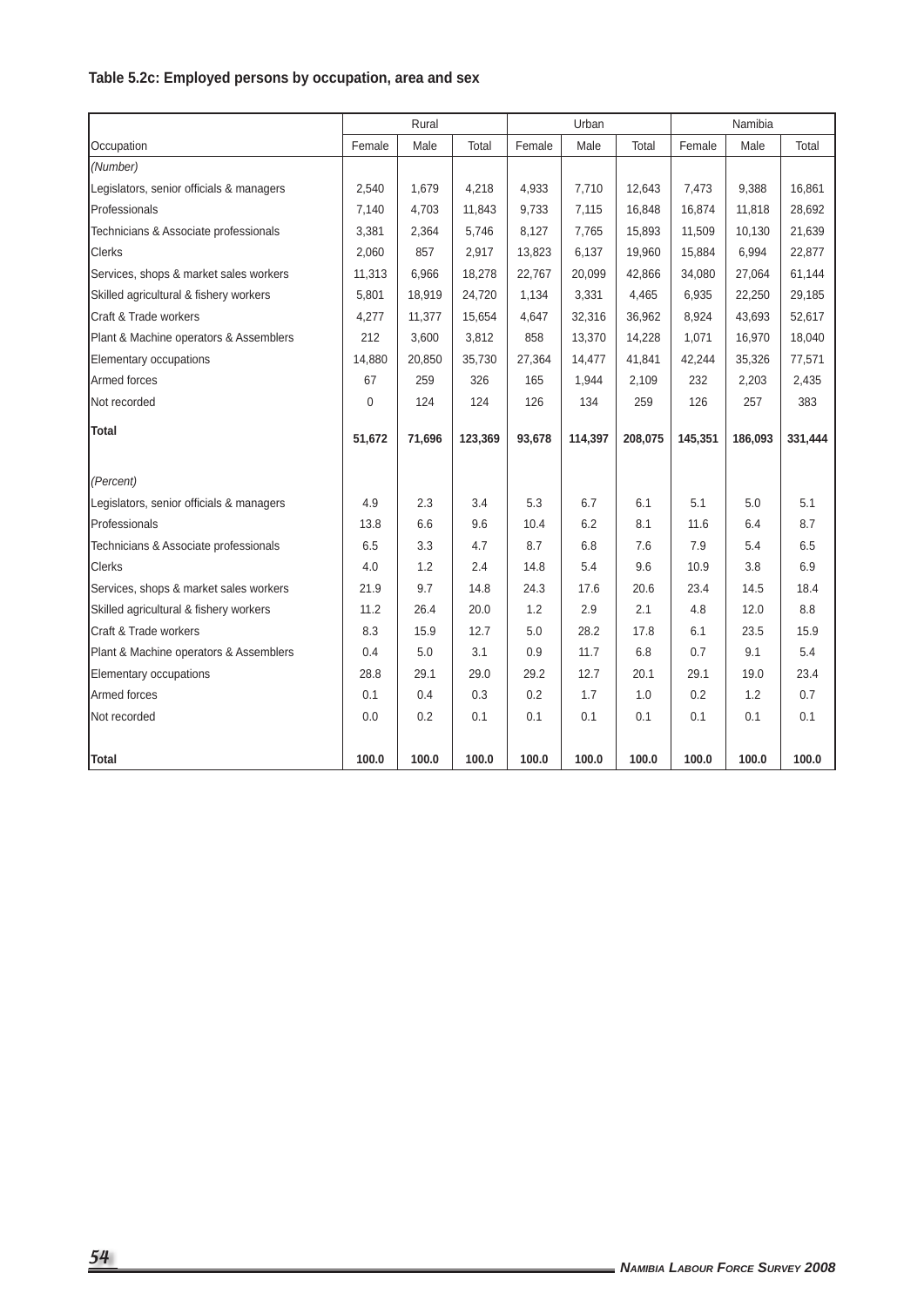# **Table 5.2d: Employed persons by employment status, area and sex**

|                                                         |        | Rural  |         |        | Urban   |         |         | Namibia |         |
|---------------------------------------------------------|--------|--------|---------|--------|---------|---------|---------|---------|---------|
| <b>Employment status</b>                                | Female | Male   | Total   | Female | Male    | Total   | Female  | Male    | Total   |
| (Number)                                                |        |        |         |        |         |         |         |         |         |
| Subsistence/communal farmer(with paid<br>employees)     | 931    | 3,081  | 4,012   | 75     | 454     | 529     | 1,006   | 3,535   | 4,541   |
| Subsistence/communal farmer (without paid<br>employees) | 3,101  | 3,397  | 6,498   | 195    | 131     | 326     | 3,296   | 3,528   | 6,824   |
| Other employer(with paid employees)                     | 769    | 1,690  | 2,459   | 2,327  | 6,178   | 8,506   | 3,097   | 7,868   | 10,965  |
| Other own account worker(without paid<br>employees)     | 9,040  | 7,120  | 16,160  | 9,856  | 8,386   | 18,242  | 18,896  | 15,506  | 34,402  |
| Employee                                                | 37,287 | 55,737 | 93,024  | 79,370 | 97,208  | 176,578 | 116,658 | 152,945 | 269,602 |
| Unpaid family worker(Subsistence/communal)              | 207    | 298    | 505     | 1,322  | 1,384   | 2,706   | 1,529   | 1,682   | 3,211   |
| Other unpaid family worker                              | 135    | 97     | 232     | 33     | 82      | 114     | 167     | 179     | 346     |
| <b>Others</b>                                           | 202    | 35     | 237     | 198    | 385     | 583     | 400     | 420     | 820     |
| Not reported                                            | 0      | 241    | 241     | 302    | 189     | 491     | 302     | 430     | 732     |
| <b>Total</b>                                            | 51,672 | 71,696 | 123,369 | 93,678 | 114,397 | 208,075 | 145,351 | 186,093 | 331,444 |
| (Percent)                                               |        |        |         |        |         |         |         |         |         |
| Subsistence/communal farmer(with paid<br>employees)     | 1.8    | 4.3    | 3.3     | 0.1    | 0.4     | 0.3     | 0.7     | 1.9     | 1.4     |
| Subsistence/communal farmer (without paid<br>employees) | 6.0    | 4.7    | 5.3     | 0.2    | 0.1     | 0.2     | 2.3     | 1.9     | 2.1     |
| Other employer(with paid employees)                     | 1.5    | 2.4    | 2.0     | 2.5    | 5.4     | 4.1     | 2.1     | 4.2     | 3.3     |
| Other own account worker(without paid<br>employees)     | 17.5   | 9.9    | 13.1    | 10.5   | 7.3     | 8.8     | 13.0    | 8.3     | 10.4    |
| Employee                                                | 72.2   | 77.7   | 75.4    | 84.7   | 85.0    | 84.9    | 80.3    | 82.2    | 81.3    |
| Unpaid family worker(Subsistence/communal)              | 0.4    | 0.4    | 0.4     | 1.4    | 1.2     | 1.3     | 1.1     | 0.9     | 1.0     |
| Other unpaid family worker                              | 0.3    | 0.1    | 0.2     | 0.0    | 0.1     | 0.1     | 0.1     | 0.1     | 0.1     |
| <b>Others</b>                                           | 0.4    | 0.0    | 0.2     | 0.2    | 0.3     | 0.3     | 0.3     | 0.2     | 0.2     |
| Not reported                                            | 0.0    | 0.3    | 0.2     | 0.3    | 0.2     | 0.2     | 0.2     | 0.2     | 0.2     |
| Total                                                   | 100.0  | 100.0  | 100.0   | 100.0  | 100.0   | 100.0   | 100.0   | 100.0   | 100.0   |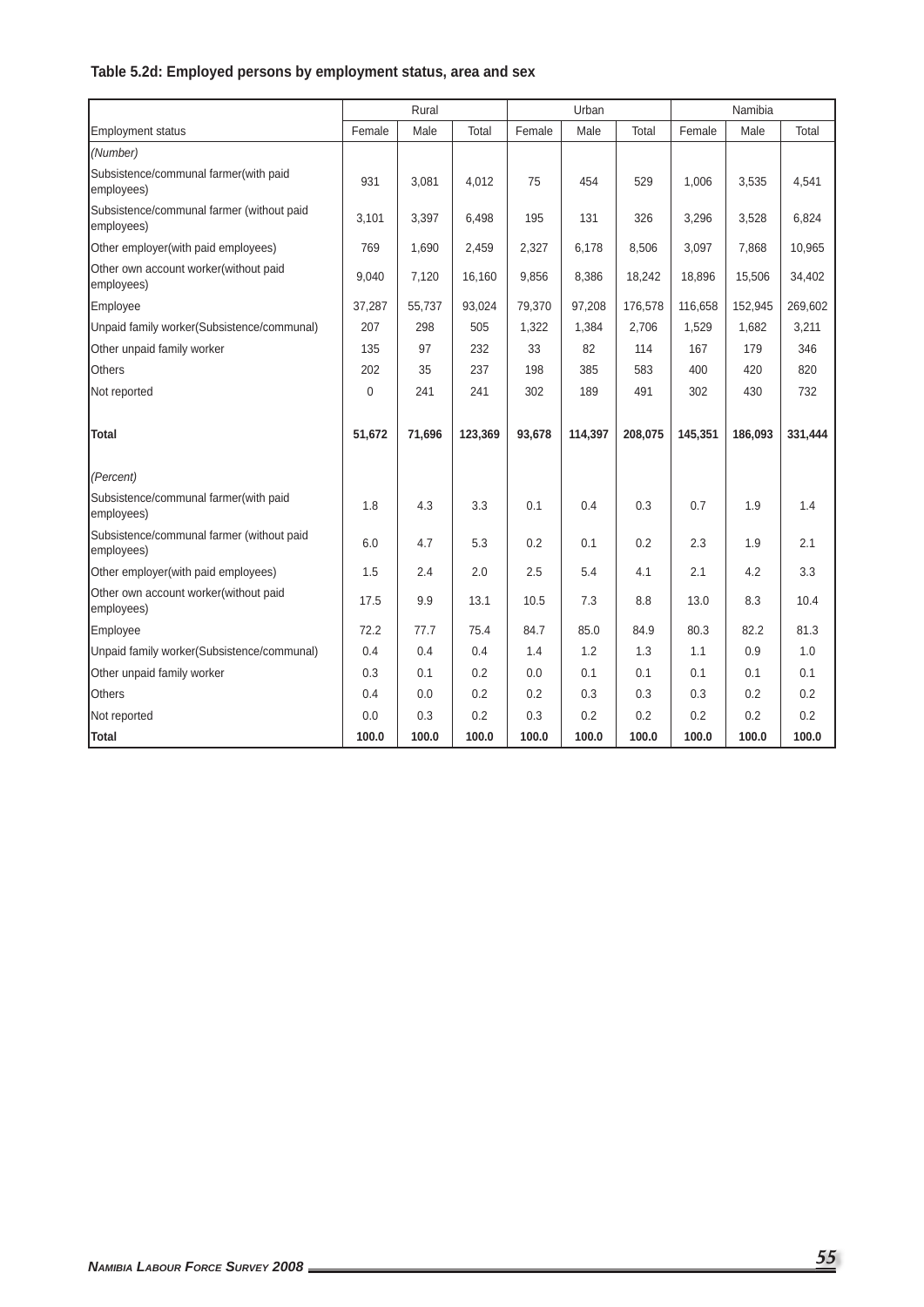|                                                         |                                                              |                                                                          |                                               |                                                               | Employment status |                                                     |                               |                  |                |       | Total   |
|---------------------------------------------------------|--------------------------------------------------------------|--------------------------------------------------------------------------|-----------------------------------------------|---------------------------------------------------------------|-------------------|-----------------------------------------------------|-------------------------------|------------------|----------------|-------|---------|
| Industry                                                | Subsistence<br>farmer(with<br>employees)<br>communal<br>paid | (without paid<br><b>Subsistence/</b><br>employees)<br>communal<br>farmer | employees)<br>employer(<br>with paid<br>Other | (without paid<br>employees)<br>Other own<br>account<br>worker | Employee          | family worker<br>Subsistence<br>communal)<br>Unpaid | Other unpaid<br>family worker | Others           | Not reported   | (%)   | (No.)   |
|                                                         |                                                              |                                                                          |                                               |                                                               |                   |                                                     |                               |                  |                |       |         |
| Agriculture                                             | 8.6                                                          | 12.3                                                                     | 0.3                                           | 5.9                                                           | 70.8              | $\ddot{ }$ :                                        | 0.0                           | 0.2              | 0.2            | 100.0 | 52,788  |
| Fishing                                                 | 0.0                                                          | 0.0                                                                      | 0.0                                           | 49.4                                                          | 50.6              | 0.0                                                 | 0.0                           | 0.0              | 0.0            | 100.0 | 1,318   |
| Mining and Quarrying                                    | 0.0                                                          | 0.0                                                                      | 0.4                                           | 7.2                                                           | 91.4              | 0.0                                                 | 0.0                           | 0.9              | 0.0            | 100.0 | 8,894   |
| Manufacturing                                           | 0.0                                                          | $0.\overline{8}$                                                         | $3.\overline{3}$                              | 11.0                                                          | 83.4              | $\sum$                                              | 0.5                           | 0.0              | 0.0            | 100.0 | 20,961  |
| Electricity, Gas & Water                                | 0.0                                                          | 0.0                                                                      | 3.4                                           | 4.6                                                           | 92.0              | 0.0                                                 | 0.0                           | $\rm ^{0}$       | 0.0            | 100.0 | 5,384   |
| Construction                                            | 0.0                                                          | 0.0                                                                      | 8.7                                           | 10.3                                                          | 78.6              | 2.0                                                 | 0.0                           | 0.3              | 0.0            | 100.0 | 23,316  |
| Wholesale and Retail Trade, Repair of motor<br>vehicles | 0.0                                                          | $\overline{C}$                                                           | 6.6                                           | 28.8                                                          | 63.1              | $\frac{0}{1}$                                       | 0.0                           | 0.2              | 0.2            | 100.0 | 50,163  |
| Hotels and Restaurants                                  | 0.0                                                          | 0.7                                                                      | 5.0                                           | 6.0                                                           | 84.5              | 2.6                                                 | $\ddot{ }$                    | $\rm ^{0}$       | 0.0            | 100.0 | 11,317  |
| Transport, Storage and Communication                    | 0.0                                                          | 0.0                                                                      | 4.1                                           | 5.4                                                           | 90.1              | 0.4                                                 | 0.0                           | 0.0              | 0.0            | 100.0 | 15,598  |
| Financial Intermediation                                | 0.0                                                          | 0.0                                                                      | 3.2                                           | 0.4                                                           | 96.4              | 0.0                                                 | 0.0                           | 0.0              | 0.0            | 100.0 | 8,838   |
| Real Estate, Renting and Business Activities            | $\overline{0}$ .                                             | 0.0                                                                      | $\overline{6}$                                | 28.4                                                          | 63.7              | $\ddot{5}$                                          | 0.2                           | 0.0              | 0.0            | 100.0 | 14,751  |
| Public Administration, Defence & Social<br>Security     | 0.0                                                          | 0.0                                                                      | $\frac{2}{3}$                                 | $0.\overline{8}$                                              | 97.7              | 0.2                                                 | 0.0                           | 0.0              | $\overline{C}$ | 100.0 | 27,714  |
| Education                                               | 0.0                                                          | 0.0                                                                      | $\frac{1}{2}$                                 | $1\overline{4}$                                               | 97.1              | 0.0                                                 | 0.0                           | 0.0              | 0.3            | 100.0 | 28,512  |
| Health and Social Work                                  | 0.0                                                          | 0.0                                                                      | 5.4                                           | $\frac{8}{1}$                                                 | 92.2              | $\frac{1}{2}$                                       | 0.0                           | $0.\overline{3}$ | 0.0            | 100.0 | 13,940  |
| Other Community, Social & Personal<br>Services          | 0.0                                                          | 0.0                                                                      | 5.2                                           | 18.1                                                          | 73.2              | 0.0                                                 | 0.7                           | 2.7              | 0.0            | 100.0 | 11,396  |
| Private Households with employed persons                | 0.0                                                          | 0.0                                                                      | 0.5                                           | 5.7                                                           | 92.6              | $\overline{0}$                                      | 0.0                           | 0.2              | 0.0            | 100.0 | 35,971  |
| Extra-territorial Organizations & Bodies                | 0.0                                                          | 0.0                                                                      | 0.0                                           | $\overline{0}$ .                                              | 100.0             | 0.0                                                 | 0.0                           | $\overline{0}$ . | 0.0            | 100.0 | 73      |
| Not recorded                                            | 0.0                                                          | 0.0                                                                      | 0.0                                           | 0.0                                                           | 18.9              | 0.0                                                 | 0.0                           | 0.0              | 81.1           | 100.0 | 511     |
| <b>Table Total</b>                                      | 1.4                                                          | 2.1                                                                      | 33                                            | 10.4                                                          | 81.3              | 1.0                                                 | $\overline{c}$                | 0.2              | $\sim$         | 100.0 | 331,444 |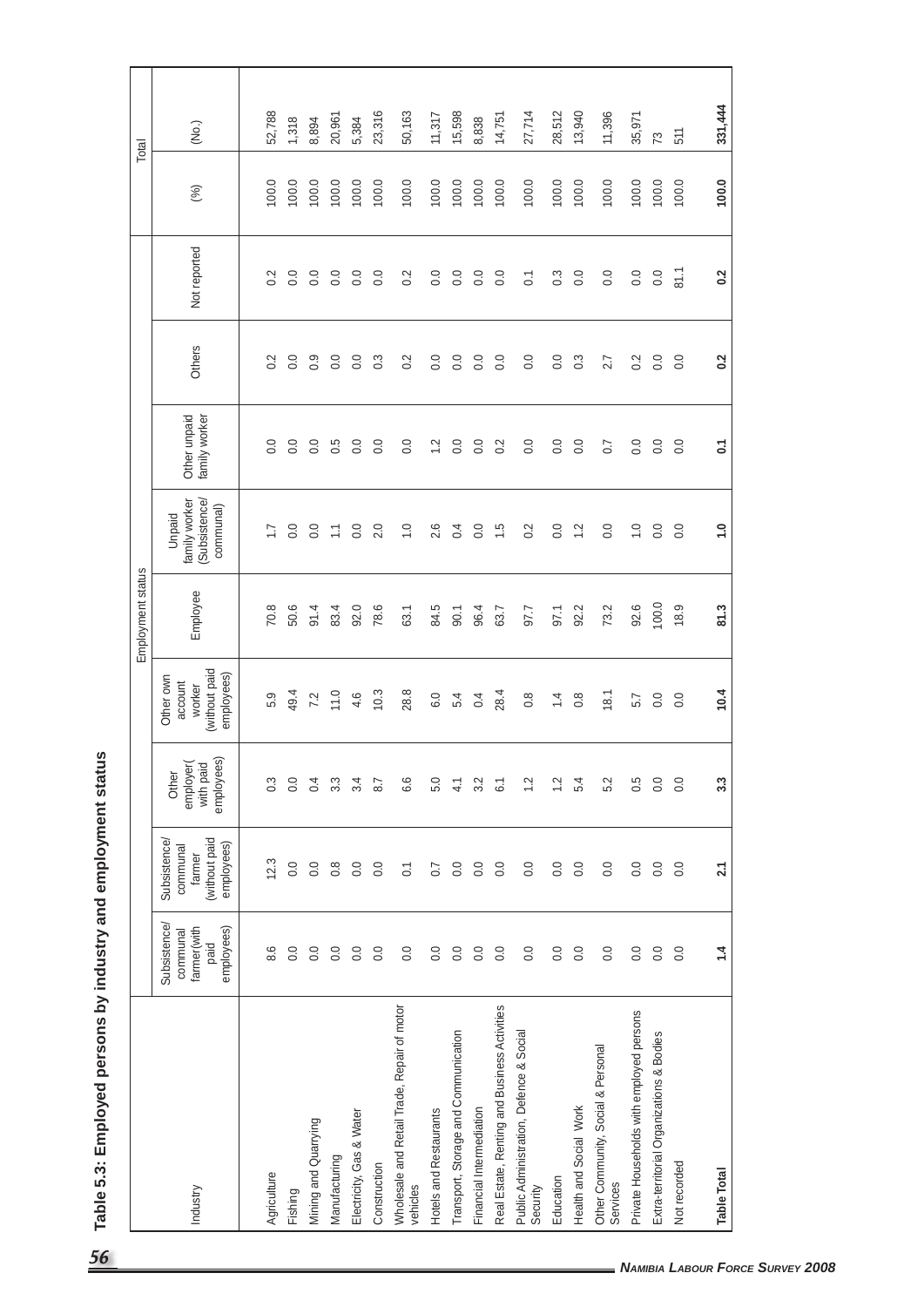| Legislators,                                                                |                                                              |         | Occupation                                               |                                                 |                             |                                                 |                           |                        |         |
|-----------------------------------------------------------------------------|--------------------------------------------------------------|---------|----------------------------------------------------------|-------------------------------------------------|-----------------------------|-------------------------------------------------|---------------------------|------------------------|---------|
| managers<br>officials &<br>senior<br>Armed<br>forces<br>Industry            | professionals<br>& Associate<br>Technicians<br>Professionals | Clerks  | <b>Services</b><br>workers<br>shops &<br>market<br>sales | agricultural<br>& fishery<br>workers<br>Skilled | workers<br>Craft &<br>Trade | Assemblers<br>operators &<br>Machine<br>Plant & | occupations<br>Elementary | recorded<br><b>Jot</b> | Total   |
|                                                                             |                                                              |         |                                                          |                                                 |                             |                                                 |                           |                        |         |
| 494<br>$\circ$<br>Agriculture                                               | 646<br>$\circ$                                               | 548     | 636                                                      | 25,486                                          | 2,996                       | 1,451                                           | 20,530                    | 0                      | 52,788  |
| $\circ$<br>$\circ$<br>Fishing                                               | 202<br>$\circ$                                               | $\circ$ | 83                                                       | 781                                             | 127                         | 43                                              | 82                        | $\circ$                | 1,318   |
| 514<br>$\circ$<br>Mining and Quarrying                                      | 532<br>341                                                   | 562     | 416                                                      | $88$                                            | 3,552                       | 2,388                                           | 501                       | $\circ$                | 8,894   |
| 742<br>$\circ$<br>Manufacturing                                             | 823<br>722                                                   | 1,362   | 907                                                      | 690                                             | 8,955                       | 1,525                                           | 5,234                     | $\circ$                | 20,961  |
| 219<br>$\circ$<br>Electricity, Gas & Water                                  | 345<br>233                                                   | 341     | 289                                                      | \$                                              | 2,735                       | 723                                             | 435                       | $\circ$                | 5,384   |
| 668<br>$\circ$<br>Construction                                              | 580<br>358                                                   | 650     | යි                                                       | $\overline{40}$                                 | 18,204                      | 691                                             | 2,061                     | $\circ$                | 23,316  |
| 5,622<br>$\circ$<br>Wholesale and Retail Trade, Repair of motor<br>vehicles | 988<br>337                                                   | 5,288   | 21,857                                                   | 4                                               | 10,599                      | 1,524                                           | 3,945                     | $\circ$                | 50,163  |
| 962<br>$\circ$<br>Hotels and Restaurants                                    | 242<br>8                                                     | 1,045   | 6,282                                                    | 53                                              | 290                         | 54                                              | 2,323                     | $\circ$                | 11,317  |
| 1,613<br>$\circ$<br>Transport, Storage and Communication                    | 1,474<br>336                                                 | 1,473   | 1,278                                                    | $\circ$                                         | 875                         | 7,344                                           | 1,139                     | 65                     | 15,598  |
| 1,262<br>$\circ$<br>Financial Intermediation                                | 2,206<br>1,168                                               | 2,867   | 791                                                      | $\circ$                                         | 96                          | 84                                              | 365                       | $\circ$                | 8,838   |
| 1,477<br>$\circ$<br>Real Estate, Renting and Business Activities            | 2,052<br>1,725                                               | 1,920   | 3,885                                                    | 135                                             | 1,422                       | 254                                             | 1,806                     | $\circ$                | 14,676  |
| 1,459<br>2,435<br>Public Administration, Defence & Social Security          | 1,371<br>1,303                                               | 2,730   | 15,985                                                   | $\circ$                                         | 206                         | 416                                             | 1,884                     | $\circ$                | 27,789  |
| 898<br>$\circ$<br>Education                                                 | 6,121<br>15,543                                              | 1,417   | 1,398                                                    | $\circ$                                         | 267                         | 183                                             | 2,686                     | $\circ$                | 28,512  |
| 430<br>$\circ$<br>Health and Social Work                                    | 3,110<br>5,104                                               | 1,372   | 868                                                      | $\overline{7}$                                  | 43                          | 387                                             | 2,550                     | $\circ$                | 13,940  |
| 350<br>$\circ$<br>Other Community, Social & Personal Services               | 850<br>1,455                                                 | 1,073   | 2,699                                                    | 86                                              | 1,400                       | 769                                             | 2,713                     | $\circ$                | 11,396  |
| 151<br>$\circ$<br>Private Households with employed persons                  | $\circ$<br>$\circ$                                           | 156     | 3,707                                                    | 1,685                                           | 751                         | 204                                             | 29,317                    | $\circ$                | 35,971  |
| $\circ$<br>$\circ$<br>Extra-territorial Organizations & Bodies              | $\circ$<br>$\circ$                                           | 73      | $\circ$                                                  | $\circ$                                         | $\circ$                     | $\circ$                                         | $\circ$                   | $\circ$                | 73      |
| $\circ$<br>$\circ$<br>Not recorded                                          | 96<br>$\circ$                                                | $\circ$ | $\circ$                                                  | $\circ$                                         | 96                          | $\circ$                                         | $\circ$                   | 318                    | 511     |
| 16,861<br>2,435<br>Total                                                    | 21,639<br>28,692                                             | 22,877  | 61,144                                                   | 29,185                                          | 52,617                      | 18,040                                          | 77,571                    | 383                    | 331,444 |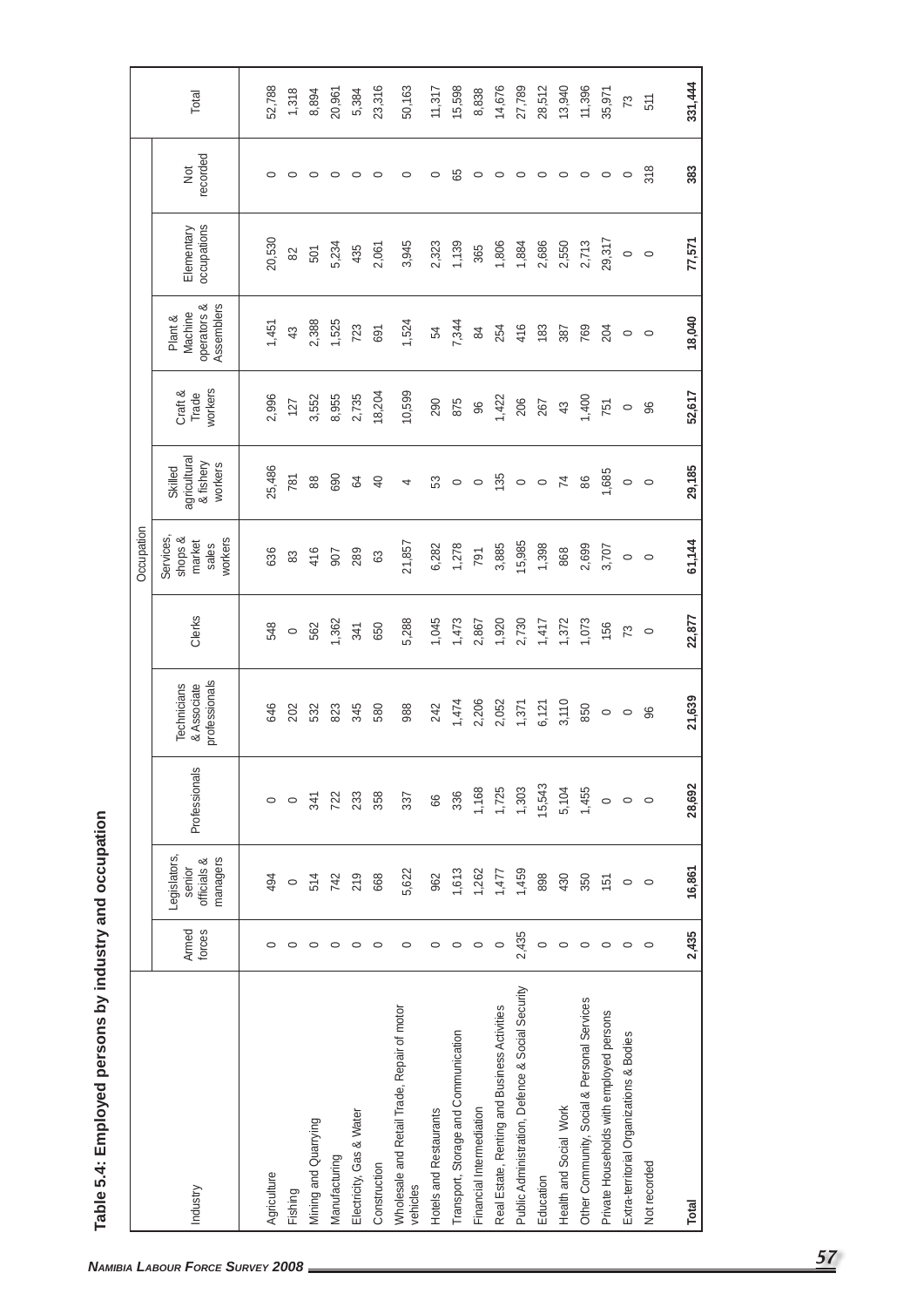|                                                      |                  |                   |                                                                                                                            |                                                                                       | Highest level of education attained                                                                           |                                                          |                                          |                                                                                            |                                           | Total                                                                                             |                                                                               |
|------------------------------------------------------|------------------|-------------------|----------------------------------------------------------------------------------------------------------------------------|---------------------------------------------------------------------------------------|---------------------------------------------------------------------------------------------------------------|----------------------------------------------------------|------------------------------------------|--------------------------------------------------------------------------------------------|-------------------------------------------|---------------------------------------------------------------------------------------------------|-------------------------------------------------------------------------------|
|                                                      |                  |                   |                                                                                                                            |                                                                                       |                                                                                                               |                                                          |                                          |                                                                                            |                                           |                                                                                                   |                                                                               |
| Industry                                             | No Education     | Primary<br>School | Junior Sec<br>School                                                                                                       | Senior Sec<br>School                                                                  | Education<br>after Std 10                                                                                     | University                                               | Post graduate                            | Teachers'<br>Training                                                                      | Not Reported                              | (%)                                                                                               | (No.)                                                                         |
| Agriculture                                          | 52.1             | 27.0              | 10.2                                                                                                                       |                                                                                       |                                                                                                               |                                                          | $\overline{0.7}$                         |                                                                                            | 12.3                                      |                                                                                                   | 52,788                                                                        |
| Fishing                                              | 0.0              | $0.\overline{3}$  |                                                                                                                            |                                                                                       |                                                                                                               |                                                          |                                          |                                                                                            |                                           |                                                                                                   | 1,318                                                                         |
| Mining and Quarrying                                 | 1.6              | $\ddot{0}$        | 39977                                                                                                                      | 5.007                                                                                 | $\begin{array}{c} 6 & 0 & 6 \\ 6 & 0 & 4 \end{array}$                                                         | 0 0 4 6 0 4<br>0 0 4 6 0 4<br>0 0 0 4 6 7 4              | d n o o o o o o o<br>d n o o o o o o o o |                                                                                            | $rac{0}{6}$ $rac{1}{6}$                   | $15.3$<br>$0.4$ $7.3$<br>$6.3$                                                                    | 8,894                                                                         |
| Manufacturing                                        | 4.1              | 8.2               |                                                                                                                            |                                                                                       |                                                                                                               |                                                          |                                          |                                                                                            |                                           |                                                                                                   | 20,961                                                                        |
| Electricity, Gas & Water                             | $0.\overline{8}$ | $1\overline{4}$   |                                                                                                                            | $6.2$<br>2.1                                                                          | $4$ $\alpha$ $\alpha$ $\alpha$ $\alpha$ $\alpha$ $\alpha$<br>$4$ $\alpha$ $\alpha$ $\alpha$ $\alpha$ $\alpha$ |                                                          |                                          | $\frac{2}{10}$ 8.7                                                                         | 3000000000                                |                                                                                                   |                                                                               |
| Construction                                         | 5.1              | 10.2              | 8.8                                                                                                                        | 4.0                                                                                   |                                                                                                               |                                                          |                                          |                                                                                            |                                           | $\frac{6}{7}$ .0                                                                                  | 5,384<br>23,316                                                               |
| Wholesale and Retail Trade, Repair of motor vehicles | 8.5              | 14.0              |                                                                                                                            |                                                                                       |                                                                                                               | 5.7                                                      |                                          |                                                                                            |                                           |                                                                                                   |                                                                               |
| <b>Hotels and Restaurants</b>                        | $\frac{6}{1}$    | 2.9               | 20.5<br>4.7                                                                                                                |                                                                                       |                                                                                                               | 0.7                                                      |                                          |                                                                                            |                                           |                                                                                                   | 50,163<br>11,317                                                              |
| Transport, Storage and Communication                 | $1\overline{4}$  | $3.\overline{3}$  |                                                                                                                            |                                                                                       |                                                                                                               | 8.8                                                      |                                          |                                                                                            |                                           |                                                                                                   |                                                                               |
| Financial Intermediation                             | 0.0              | $0.\overline{3}$  |                                                                                                                            |                                                                                       |                                                                                                               |                                                          | 8.7                                      |                                                                                            |                                           |                                                                                                   | 15,598<br>8,838                                                               |
| Real Estate, Renting and Business Activities         | 4.1              | 2.9               | $\begin{array}{cccccc} 4 & 0 & 0 & 0 & 0 & 0 & 0 \\ 0 & 0 & 0 & 0 & 0 & 0 & 0 \\ 0 & 0 & 0 & 0 & 0 & 0 & 0 \\ \end{array}$ |                                                                                       | $\frac{1}{6}$ 5.5<br>$\frac{1}{6}$ 5.6                                                                        | $13.6$<br>$7.6$<br>$7.8$<br>$23.7$                       | 10.6                                     |                                                                                            | $13.6$<br>0.0 $8$                         | 5 3 4 7 7 8 9 9 9 9<br>5 4 7 7 8 9 9 9 9                                                          | 14,751                                                                        |
| Public Administration, Defence & Social Security     | 3.5              | 6.2               |                                                                                                                            |                                                                                       |                                                                                                               |                                                          | $\frac{1}{11}$                           | 1.6                                                                                        |                                           |                                                                                                   |                                                                               |
| Education                                            | $\ddot{ }$ :     | $\frac{8}{10}$    |                                                                                                                            | $12.2$<br>7.3                                                                         |                                                                                                               |                                                          | 18.5                                     | 84.0                                                                                       | $12.2$<br>7.2                             |                                                                                                   |                                                                               |
| Health and Social Work                               | 0.9              | $1\overline{4}$   |                                                                                                                            | 6.2                                                                                   | 30.6<br>5.8                                                                                                   | $\overline{9}$ .                                         | 23.5                                     | $\frac{8}{3}$                                                                              | 10.4                                      |                                                                                                   |                                                                               |
| Other Community, Social & Personal Services          | $\frac{0}{1}$    | 2.7               | 3.4                                                                                                                        |                                                                                       |                                                                                                               |                                                          |                                          |                                                                                            |                                           | 3.4                                                                                               | 27,714<br>28,512<br>13,940<br>11,396<br>35,971                                |
| Private Households with employed persons             | 12.7             | 15.2              | 15.8                                                                                                                       | $5.0$<br>4.9                                                                          | $4.\overline{8}$<br>0.6                                                                                       | $4.\overline{3}$<br>0.0                                  | $2.2$<br>0.0                             | $1.5$<br>0.0                                                                               | $1.2$<br>15.5                             | 10.9                                                                                              |                                                                               |
| Extra-territorial Organizations & Bodies             | 0.0              | 0.0               | $\overline{\textbf{S}}$                                                                                                    | 0.0                                                                                   | 0.0                                                                                                           |                                                          | 0.0                                      | $\overline{0}$ .                                                                           | 0.0                                       | 0.0                                                                                               | $73\,$                                                                        |
| Not recorded                                         | 0.0              | $0.\overline{3}$  |                                                                                                                            | $0.\overline{3}$                                                                      | 0.0                                                                                                           | $rac{0}{0}$                                              | 0.0                                      | 0.7                                                                                        |                                           | 0.2                                                                                               | 511                                                                           |
| <b>Total</b>                                         | 100.0            | 100.0             |                                                                                                                            | 100.0                                                                                 | 0.0                                                                                                           | $\overline{8}$                                           | ິຣ                                       | $\overline{0}$                                                                             | $\frac{0.0}{0.0}$                         | $\overline{0.00}$                                                                                 | 331,444                                                                       |
| Employment status                                    |                  |                   |                                                                                                                            |                                                                                       |                                                                                                               |                                                          |                                          |                                                                                            |                                           |                                                                                                   |                                                                               |
| Subsistence/communal farmer(with paid employees)     | $\frac{0}{1}$    | 0.7               |                                                                                                                            |                                                                                       |                                                                                                               |                                                          | 0.7                                      |                                                                                            |                                           |                                                                                                   | 4,541                                                                         |
| Subsistence/communal farmer (without paid employees) | $\overline{6}$ . | 4.3               |                                                                                                                            | 2<br>2<br>2<br>2<br>2<br>2<br>2<br>2<br>2<br>2<br>2<br>2<br>2<br>2<br>2<br>2<br>2<br> | $4004$<br>$4004$                                                                                              | 3000004                                                  | 0.0                                      | $20084$<br>$2084$                                                                          | 0 0 0 7<br>0 0 0 0<br>0 0 0 0             |                                                                                                   | 6,824                                                                         |
| Other employer(with paid employees)                  | $1\overline{4}$  | $\overline{1}$ .  |                                                                                                                            |                                                                                       |                                                                                                               |                                                          | 10.7                                     |                                                                                            |                                           |                                                                                                   | 10,965<br>34,402                                                              |
| Other own account worker(without paid employees)     | 12.1             | 16.7              |                                                                                                                            |                                                                                       |                                                                                                               |                                                          |                                          |                                                                                            |                                           |                                                                                                   |                                                                               |
| Employee                                             | 76.5             | 74.3              |                                                                                                                            |                                                                                       |                                                                                                               | 82.6                                                     |                                          | 93.1                                                                                       |                                           |                                                                                                   | 269,602                                                                       |
| Unpaid family worker(Subsistence/communal)           | $\frac{6}{1}$    | $\overline{1}$ .  | $0.4084770$ $0.4084770$ $0.00847$                                                                                          | 84.8<br>0.5<br>0.1                                                                    | $rac{3}{80}$ $rac{3}{0}$ $rac{3}{0}$                                                                          | $\begin{array}{c} 0.0 \\ 0.0 \end{array}$                | 8000                                     | 00000                                                                                      |                                           | $\frac{3}{8}$ $\frac{3}{8}$ $\frac{5}{8}$ $\frac{7}{8}$ $\frac{8}{8}$ $\frac{2}{8}$ $\frac{1}{8}$ | 3,211                                                                         |
| Other unpaid family worker                           | 0.9              | 0.0               |                                                                                                                            |                                                                                       |                                                                                                               |                                                          |                                          |                                                                                            |                                           |                                                                                                   | 346                                                                           |
| Others                                               | 0.0              | $0.\overline{3}$  | 0.3                                                                                                                        | $0.3$<br>$0.2$                                                                        | 0.0                                                                                                           | 0.0                                                      | 0.0                                      |                                                                                            |                                           |                                                                                                   | 820                                                                           |
| Not reported                                         | 0.4              | $0.\overline{3}$  |                                                                                                                            |                                                                                       |                                                                                                               |                                                          |                                          |                                                                                            |                                           |                                                                                                   | 732                                                                           |
| <b>Total</b>                                         | 100.0            | 100.0             | 100.0                                                                                                                      | 100.0                                                                                 | 100.0                                                                                                         | 0.001                                                    | 100.0                                    | 100.0                                                                                      | 100.0                                     | 100.0                                                                                             | 331,444                                                                       |
| Occupation                                           |                  |                   |                                                                                                                            |                                                                                       |                                                                                                               |                                                          |                                          |                                                                                            |                                           |                                                                                                   |                                                                               |
| Legislators, senior officials & managers             | 1.5              | $\overline{1}$ .  |                                                                                                                            | $\overline{6}$                                                                        |                                                                                                               |                                                          | 20.1                                     | $3.8\,$                                                                                    | $_{\rm 8.8}$                              | 5.7<br>6.5<br>6.5                                                                                 |                                                                               |
| Professionals                                        | 0.2              | 0.5               |                                                                                                                            |                                                                                       |                                                                                                               |                                                          |                                          |                                                                                            |                                           |                                                                                                   |                                                                               |
| Technicians & Associate professionals                | $0.\overline{5}$ | $1\overline{5}$   |                                                                                                                            | $8.5$<br>$7.8$                                                                        |                                                                                                               |                                                          |                                          | 0.0<br>10.0                                                                                |                                           |                                                                                                   |                                                                               |
| Clerks                                               | $\overline{0}$   | $\frac{6}{1}$     | $3.8$ $-3.4$ $-5.7$                                                                                                        | $16.4$<br>20.8<br>4.2                                                                 |                                                                                                               | 7. 7. 8. 4. 9. 7. 7. 9. 9.<br>2. 7. 8. 7. 9. 7. 7. 9. 9. | 20.38940                                 | 0.7                                                                                        | $4.8$ $4.4$ $4.5$ $6.9$ $4.4$ $4.5$ $6.8$ | 6.9                                                                                               | $\begin{array}{c} 16,867 \\ 28,692 \\ 21,639 \\ 21,877 \\ 61,144 \end{array}$ |
| Services, shops & market sales workers               | 12.9             | 16.2              | 25.6<br>6.3                                                                                                                |                                                                                       |                                                                                                               |                                                          |                                          |                                                                                            |                                           | 18.4                                                                                              |                                                                               |
| Skilled agricultural & fishery workers               | 24.9             | 14.5              |                                                                                                                            |                                                                                       |                                                                                                               |                                                          |                                          |                                                                                            |                                           | 8.8                                                                                               | 29,185                                                                        |
| Craft & Trade workers                                | 17.0             | 21.8              | $18.7$<br>7.2                                                                                                              | 12.0                                                                                  |                                                                                                               |                                                          | $\frac{4}{3}$ 0.0                        | 5<br>5<br>5<br>5<br>5<br>5<br>5<br>5<br>5<br>5<br>5<br>5<br>5<br>2<br>5<br>2<br>5<br>2<br> |                                           | $15.9$<br>$5.4$                                                                                   | 52,617                                                                        |
| Plant & Machine operators & Assemblers               | 2.8              | 5.4               |                                                                                                                            | 6.3                                                                                   |                                                                                                               |                                                          |                                          |                                                                                            |                                           |                                                                                                   | 18,040                                                                        |
| Elementary occupations                               | 40.2             | 35.7              | 26.9                                                                                                                       | 12.6                                                                                  |                                                                                                               |                                                          |                                          |                                                                                            |                                           | 23.4                                                                                              | 77,571                                                                        |
| Armed forces                                         | 0.0              | $\frac{0}{1}$     | 0.4                                                                                                                        | $\ddot{4}$                                                                            | $\overline{0}$ .                                                                                              | $\overline{0}$ .                                         | $\ddot{5}$                               | 0.0                                                                                        | 0.9                                       | $\overline{0.7}$                                                                                  | 2,435                                                                         |
| Not recorded                                         | 0.0              | 0.4               | 0.0                                                                                                                        | 0.0                                                                                   | 0.0                                                                                                           | 0.0                                                      | 0.0                                      | $\overline{0.7}$                                                                           | 0.0                                       | $\overline{c}$                                                                                    | 383                                                                           |
| Total                                                | 100.0            | 100.0             | 100.0                                                                                                                      | 100.0                                                                                 | 100.0                                                                                                         | 100.0                                                    | 100.0                                    | 100.0                                                                                      | 100.0                                     | 100.0                                                                                             | 331,444                                                                       |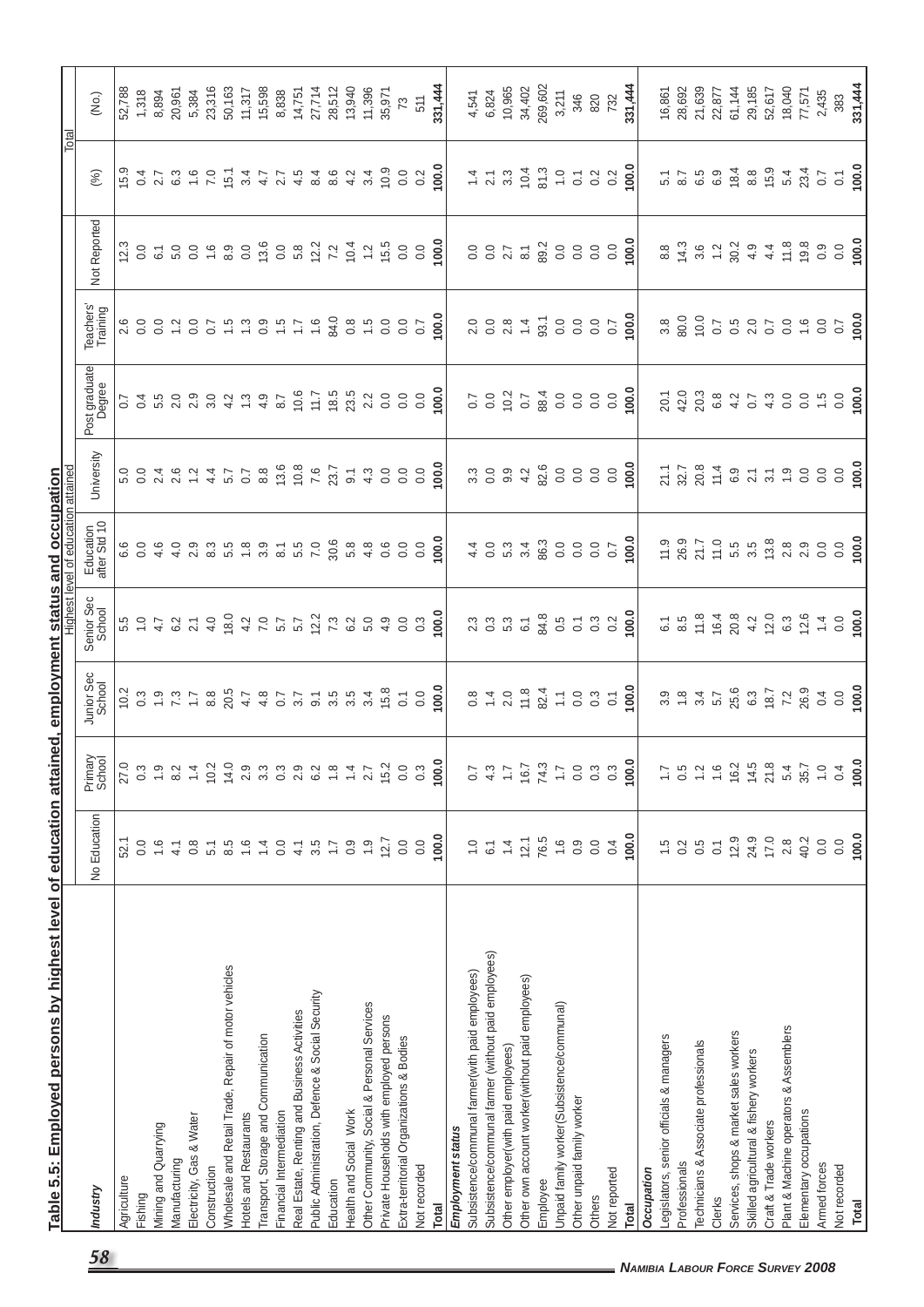|                                        |        | Rural  |         |        | Urban   |         |         | Namibia |         |
|----------------------------------------|--------|--------|---------|--------|---------|---------|---------|---------|---------|
| Highest level of education<br>attained | Female | Male   | Total   | Female | Male    | Total   | Female  | Male    | Total   |
| (Number)                               |        |        |         |        |         |         |         |         |         |
| No Education                           | 5.689  | 14,195 | 19,885  | 3,513  | 7,406   | 10,918  | 9,202   | 21,601  | 30,803  |
| Primary School                         | 11.799 | 25,893 | 37,692  | 13,053 | 22,731  | 35,785  | 24,853  | 48,624  | 73,476  |
| Junior Sec School                      | 19,001 | 16,978 | 35,979  | 32,603 | 36,926  | 69,529  | 51,605  | 53,904  | 105,509 |
| Senior Sec School                      | 6,843  | 7,989  | 14,832  | 28,110 | 31,644  | 59,754  | 34,953  | 39,634  | 74,586  |
| Education after Std 10                 | 2,256  | 1,979  | 4,236   | 3,997  | 4,003   | 8,000   | 6,253   | 5,983   | 12,236  |
| University first Degree                | 1,061  | 1,561  | 2,623   | 4,402  | 4,651   | 9,054   | 5,464   | 6,213   | 11,676  |
| Post graduate Degree                   | 663    | 555    | 1,217   | 3,918  | 4,289   | 8,207   | 4,581   | 4,844   | 9,425   |
| Teachers' Training                     | 3,943  | 2.164  | 6.107   | 3.140  | 1.544   | 4,684   | 7.083   | 3,709   | 10.791  |
| Not Reported                           | 417    | 381    | 798     | 941    | 1,202   | 2,143   | 1,358   | 1,583   | 2,941   |
|                                        |        |        |         |        |         |         |         |         |         |
| <b>Total</b>                           | 51,672 | 71,696 | 123,369 | 93,678 | 114,397 | 208,075 | 145,351 | 186,093 | 331,444 |
|                                        |        |        |         |        |         |         |         |         |         |
| (Percent0                              |        |        |         |        |         |         |         |         |         |
| No Education                           | 11.0   | 19.8   | 16.1    | 3.7    | 6.5     | 5.2     | 6.3     | 11.6    | 9.3     |
| Primary School                         | 22.8   | 36.1   | 30.6    | 13.9   | 19.9    | 17.2    | 17.1    | 26.1    | 22.2    |
| Junior Sec School                      | 36.8   | 23.7   | 29.2    | 34.8   | 32.3    | 33.4    | 35.5    | 29.0    | 31.8    |
| Senior Sec School                      | 13.2   | 11.1   | 12.0    | 30.0   | 27.7    | 28.7    | 24.0    | 21.3    | 22.5    |
| Education after Std 10                 | 4.4    | 2.8    | 3.4     | 4.3    | 3.5     | 3.8     | 4.3     | 3.2     | 3.7     |
| University first Degree                | 2.1    | 2.2    | 2.1     | 4.7    | 4.1     | 4.4     | 3.8     | 3.3     | 3.5     |
| Post graduate Degree                   | 1.3    | 0.8    | 1.0     | 4.2    | 3.7     | 3.9     | 3.2     | 2.6     | 2.8     |
| Teachers' Training                     | 7.6    | 3.0    | 5.0     | 3.4    | 1.3     | 2.3     | 4.9     | 2.0     | 3.3     |
| Not Reported                           | 0.8    | 0.5    | 0.6     | 1.0    | 1.1     | 1.0     | 0.9     | 0.9     | 0.9     |
|                                        |        |        |         |        |         |         |         |         |         |
| <b>Total</b>                           | 100.0  | 100.0  | 100.0   | 100.0  | 100.0   | 100.0   | 100.0   | 100.0   | 100.0   |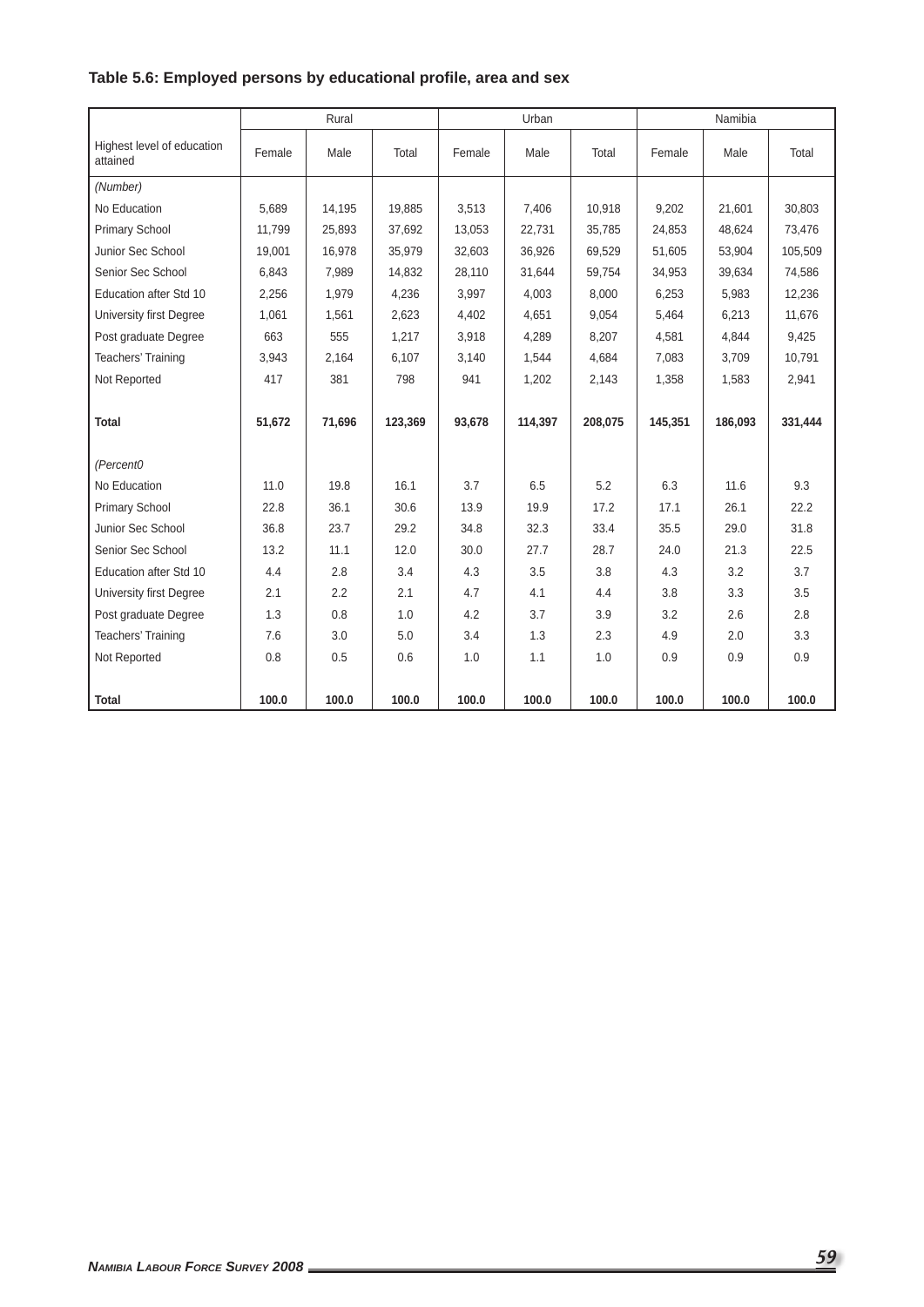# **Table 5.7: Employed persons registered with SSC**

|              |         | Sex     |         |
|--------------|---------|---------|---------|
| Region/Area  | Female  | Male    | Total   |
| (Number)     |         |         |         |
| Caprivi      | 1,665   | 1,948   | 3,612   |
| Erongo       | 7,918   | 10,880  | 18,798  |
| Hardap       | 2,537   | 3,100   | 5,637   |
| Karas        | 4,968   | 6,289   | 11,258  |
| Kavango      | 1,821   | 3,307   | 5,128   |
| Khomas       | 25,725  | 31,513  | 57,237  |
| Kunene       | 2,455   | 3,368   | 5,823   |
| Ohangwena    | 4,167   | 2,635   | 6,802   |
| Omaheke      | 2,945   | 3,523   | 6,468   |
| Omusati      | 2,235   | 2,011   | 4,246   |
| Oshana       | 6,203   | 4,533   | 10,736  |
| Oshikoto     | 2,752   | 3,320   | 6,072   |
| Otjozondjupa | 3,070   | 9,779   | 12,848  |
|              |         |         |         |
| Rural        | 19,079  | 24,035  | 43,113  |
| Urban        | 49,382  | 62,169  | 111,552 |
|              |         |         |         |
| Namibia      | 68,461  | 86,204  | 154,665 |
|              |         |         |         |
| (Percent)    |         |         |         |
| Caprivi      | 2.4     | 2.3     | 2.3     |
| Erongo       | 11.6    | 12.6    | 12.2    |
| Hardap       | 3.7     | 3.6     | 3.6     |
| Karas        | 7.3     | 7.3     | 7.3     |
| Kavango      | 2.7     | 3.8     | 3.3     |
| Khomas       | 37.6    | 36.6    | 37.0    |
| Kunene       | 3.6     | 3.9     | 3.8     |
| Ohangwena    | 6.1     | 3.1     | 4.4     |
| Omaheke      | 4.3     | 4.1     | 4.2     |
| Omusati      | 3.3     | $2.3\,$ | $2.7\,$ |
| Oshana       | 9.1     | 5.3     | 6.9     |
| Oshikoto     | 4.0     | 3.9     | 3.9     |
| Otjozondjupa | $4.5\,$ | 11.3    | 8.3     |
|              |         |         |         |
| Rural        | 27.9    | 27.9    | 27.9    |
| Urban        | 72.1    | 72.1    | 72.1    |
| Namibia      | 100.0   | 100.0   | 100.0   |
|              |         |         |         |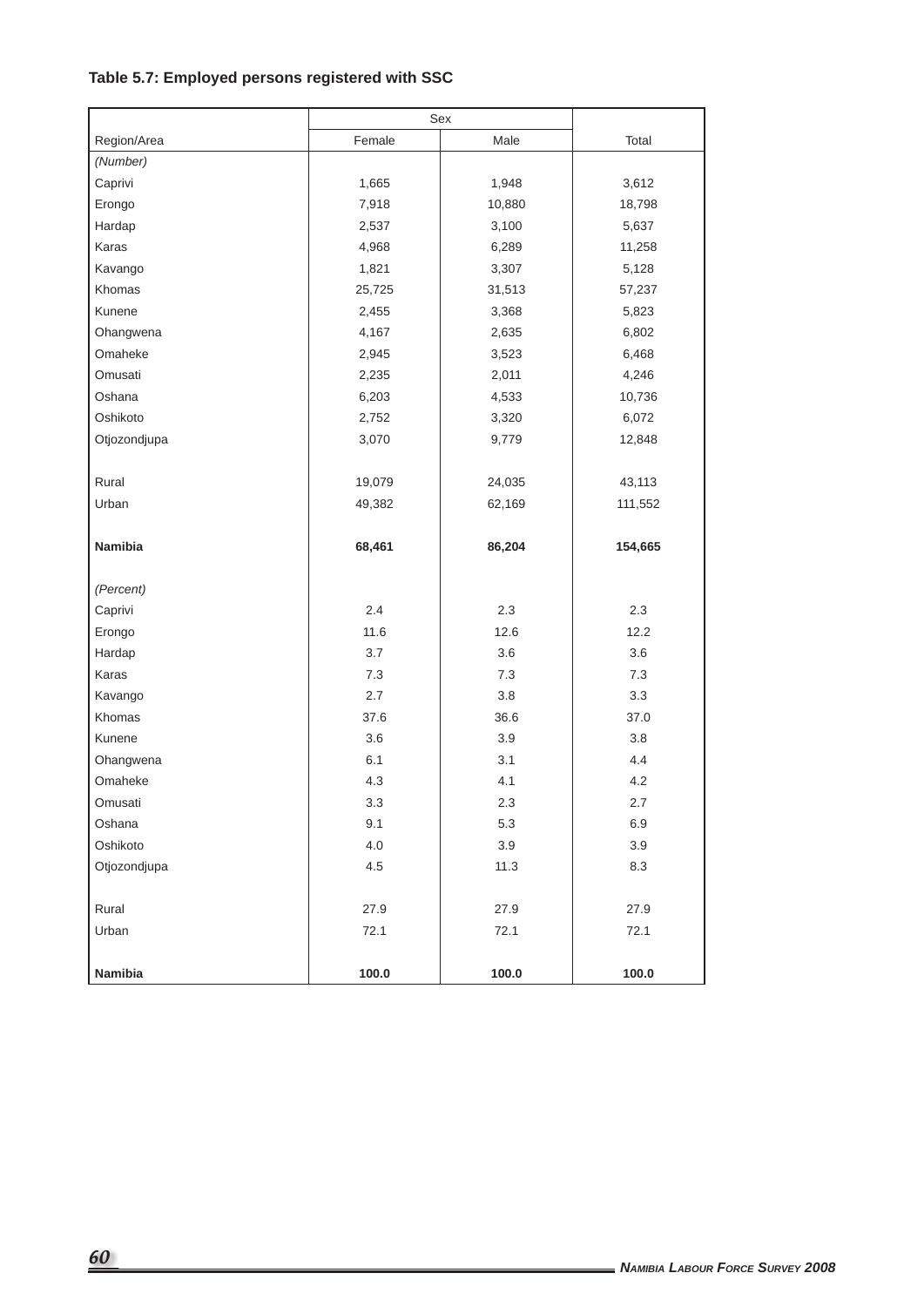# **Table 5.8: Employed persons registered with SSC, by industry, area and sex**

|                                                         |        | Rural  |        |        | Urban  |         |        | Namibia |         |
|---------------------------------------------------------|--------|--------|--------|--------|--------|---------|--------|---------|---------|
| Industry                                                | Female | Male   | Total  | Female | Male   | Total   | Female | Male    | Total   |
| (Number)                                                |        |        |        |        |        |         |        |         |         |
| Agriculture                                             | 1,738  | 9,994  | 11,732 | 601    | 1,253  | 1,853   | 2,339  | 11,246  | 13,585  |
| Fishing                                                 | 0      | 149    | 149    | 127    | 237    | 364     | 127    | 386     | 513     |
| Mining and Quarrying                                    | 65     | 440    | 506    | 1,161  | 4,833  | 5,994   | 1,226  | 5,274   | 6,500   |
| Manufacturing                                           | 142    | 293    | 435    | 4,815  | 7,434  | 12,249  | 4,957  | 7,728   | 12,684  |
| Electricity, Gas & Water                                | 0      | 436    | 436    | 389    | 2,604  | 2,993   | 389    | 3,040   | 3,429   |
| Construction                                            | 235    | 831    | 1,066  | 503    | 4,058  | 4,562   | 738    | 4,889   | 5,627   |
| Wholesale and Retail Trade, Repair of motor<br>vehicles | 1,098  | 519    | 1,616  | 5,717  | 8,971  | 14,688  | 6,815  | 9,489   | 16,304  |
| <b>Hotels and Restaurants</b>                           | 1,356  | 981    | 2,337  | 1,876  | 901    | 2,777   | 3,232  | 1,882   | 5,114   |
| Transport, Storage and Communication                    | 389    | 481    | 871    | 2,114  | 5,788  | 7,903   | 2,504  | 6,270   | 8,773   |
| <b>Financial Intermediation</b>                         | 176    | 111    | 287    | 4,545  | 2,426  | 6,971   | 4,721  | 2,537   | 7,258   |
| Real Estate, Renting and Business Activities            | 0      | 494    | 494    | 3,268  | 3,424  | 6,692   | 3,268  | 3,918   | 7,186   |
| Public Administration, Defence & Social<br>Security     | 1,140  | 3,074  | 4,213  | 6,200  | 11,151 | 17,351  | 7,339  | 14,225  | 21,564  |
| Education                                               | 9,805  | 4,275  | 14,079 | 6,280  | 3,218  | 9,498   | 16,084 | 7,493   | 23,577  |
| <b>Health and Social Work</b>                           | 1,782  | 1,342  | 3,125  | 5,532  | 2,115  | 7,647   | 7,314  | 3,458   | 10,772  |
| Other Community, Social & Personal Services             | 163    | 425    | 588    | 2,153  | 2,702  | 4,855   | 2,316  | 3,127   | 5,443   |
| Private Households with employed persons                | 992    | 188    | 1,180  | 4,101  | 958    | 5,058   | 5,092  | 1,146   | 6,238   |
| Not recorded                                            | 0      | 0      | 0      | 0      | 96     | 96      | 0      | 96      | 96      |
| <b>Total</b>                                            | 19,079 | 24,035 | 43,113 | 49,382 | 62,169 | 111,552 | 68,461 | 86,204  | 154,665 |
| (Percent)                                               |        |        |        |        |        |         |        |         |         |
| Agriculture                                             | 9.1    | 41.6   | 27.2   | 1.2    | 2.0    | 1.7     | 3.4    | 13.0    | 8.8     |
| Fishing                                                 | 0.0    | 0.6    | 0.3    | 0.3    | 0.4    | 0.3     | 0.2    | 0.4     | 0.3     |
| Mining and Quarrying                                    | 0.3    | 1.8    | 1.2    | 2.4    | 7.8    | 5.4     | 1.8    | 6.1     | 4.2     |
| Manufacturing                                           | 0.7    | 1.2    | 1.0    | 9.8    | 12.0   | 11.0    | 7.2    | 9.0     | 8.2     |
| Electricity, Gas & Water                                | 0.0    | 1.8    | 1.0    | 0.8    | 4.2    | 2.7     | 0.6    | 3.5     | $2.2\,$ |
| Construction                                            | 1.2    | 3.5    | 2.5    | 1.0    | 6.5    | 4.1     | 1.1    | 5.7     | 3.6     |
| Wholesale and Retail Trade, Repair of motor<br>vehicles | 5.8    | 2.2    | 3.7    | 11.6   | 14.4   | 13.2    | 10.0   | 11.0    | 10.5    |
| <b>Hotels and Restaurants</b>                           | 7.1    | 4.1    | 5.4    | 3.8    | 1.4    | 2.5     | 4.7    | 2.2     | 3.3     |
| Transport, Storage and Communication                    | 2.0    | 2.0    | 2.0    | 4.3    | 9.3    | 7.1     | 3.7    | 7.3     | 5.7     |
| Financial Intermediation                                | 0.9    | 0.5    | 0.7    | 9.2    | 3.9    | 6.2     | 6.9    | 2.9     | 4.7     |
| Real Estate, Renting and Business Activities            | 0.0    | 2.1    | 1.1    | 6.6    | 5.5    | 6.0     | 4.8    | 4.5     | 4.6     |
| Public Administration, Defence & Social<br>Security     | 6.0    | 12.8   | 9.8    | 12.6   | 17.9   | 15.6    | 10.7   | 16.5    | 13.9    |
| Education                                               | 51.4   | 17.8   | 32.7   | 12.7   | 5.2    | 8.5     | 23.5   | 8.7     | 15.2    |
| <b>Health and Social Work</b>                           | 9.3    | 5.6    | 7.2    | 11.2   | 3.4    | 6.9     | 10.7   | 4.0     | 7.0     |
| Other Community, Social & Personal Services             | 0.9    | 1.8    | 1.4    | 4.4    | 4.3    | 4.4     | 3.4    | 3.6     | 3.5     |
| Private Households with employed persons                | 5.2    | 0.8    | 2.7    | 8.3    | 1.5    | 4.5     | 7.4    | 1.3     | 4.0     |
| Not recorded                                            | 0.0    | 0.0    | 0.0    | 0.0    | 0.2    | 0.1     | 0.0    | 0.1     | 0.1     |
| Total                                                   | 100.0  | 100.0  | 100.0  | 100.0  | 100.0  | 100.0   | 100.0  | 100.0   | 100.0   |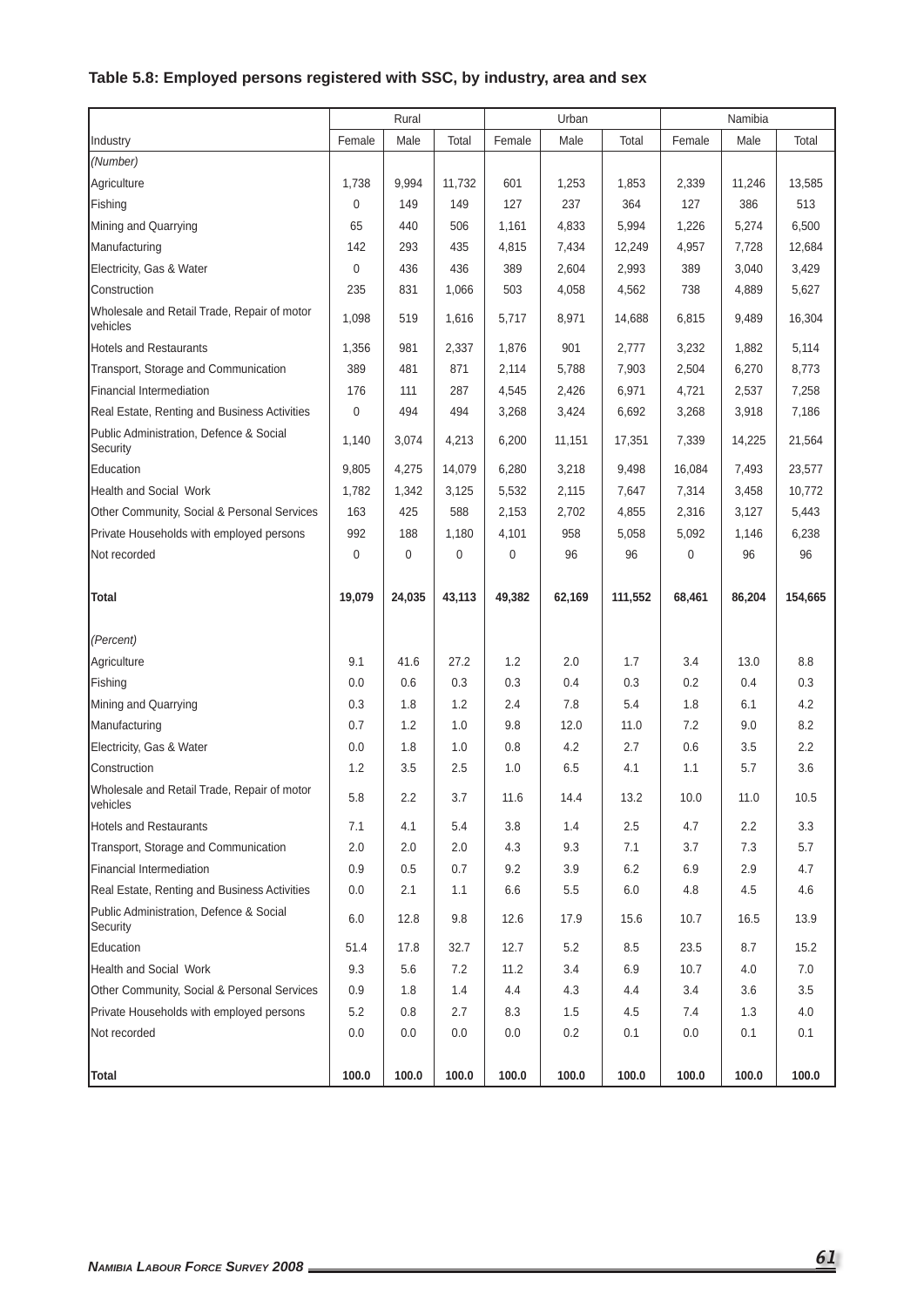# **Table 5.9: Employed persons registered with SSC by type of workplace, area and sex**

|                         |        | Rural    |                |        | Urban  |         |        | Namibia |         |
|-------------------------|--------|----------|----------------|--------|--------|---------|--------|---------|---------|
| Type of work place      | Female | Male     | Total          | Female | Male   | Total   | Female | Male    | Total   |
| (Number)                |        |          |                |        |        |         |        |         |         |
| Government              | 11,598 | 8,811    | 20,409         | 17,321 | 13,537 | 30,857  | 28,918 | 22,348  | 51,266  |
| Parastatal              | 796    | 2,211    | 3,007          | 4,902  | 11,111 | 16,012  | 5,698  | 13,321  | 19,019  |
| Private enterprise      | 4.672  | 11,053   | 15,725         | 19,441 | 33.300 | 52,741  | 24,113 | 44,352  | 68,466  |
| Non-profit organization | 435    | 232      | 667            | 762    | 900    | 1,662   | 1,198  | 1,132   | 2,330   |
| Cooperative             | 420    | 723      | 1,143          | 2,141  | 2,415  | 4,556   | 2,561  | 3,138   | 5,699   |
| A private household     | 1,019  | 393      | 1,412          | 4,071  | 584    | 4,655   | 5,090  | 977     | 6,067   |
| Not recorded            | 0      | $\Omega$ | $\overline{0}$ | 74     | 33     | 107     | 74     | 33      | 107     |
| Don't know              | 0      | 129      | 129            | 26     | 0      | 26      | 26     | 129     | 155     |
|                         |        |          |                |        |        |         |        |         |         |
| <b>Total</b>            | 18.940 | 23,552   | 42,492         | 48,737 | 61,880 | 110,617 | 67.677 | 85,431  | 153,109 |
|                         |        |          |                |        |        |         |        |         |         |
| (Percent)               |        |          |                |        |        |         |        |         |         |
| Government              | 61.2   | 37.4     | 48.0           | 35.5   | 21.9   | 27.9    | 42.7   | 26.2    | 33.5    |
| Parastatal              | 4.2    | 9.4      | 7.1            | 10.1   | 18.0   | 14.5    | 8.4    | 15.6    | 12.4    |
| Private enterprise      | 24.7   | 46.9     | 37.0           | 39.9   | 53.8   | 47.7    | 35.6   | 51.9    | 44.7    |
| Non-profit organization | 2.3    | 1.0      | 1.6            | 1.6    | 1.5    | 1.5     | 1.8    | 1.3     | 1.5     |
| Cooperative             | 2.2    | 3.1      | 2.7            | 4.4    | 3.9    | 4.1     | 3.8    | 3.7     | 3.7     |
| A private household     | 5.4    | 1.7      | 3.3            | 8.4    | 0.9    | 4.2     | 7.5    | 1.1     | 4.0     |
| Not recorded            | 0.0    | 0.0      | 0.0            | 0.2    | 0.1    | 0.1     | 0.1    | 0.0     | 0.1     |
| Don't know              | 0.0    | 0.5      | 0.3            | 0.1    | 0.0    | 0.0     | 0.0    | 0.2     | 0.1     |
|                         |        |          |                |        |        |         |        |         |         |
| <b>Total</b>            | 100.0  | 100.0    | 100.0          | 100.0  | 100.0  | 100.0   | 100.0  | 100.0   | 100.0   |

*Note: This table excludes employees who are not in the above categories*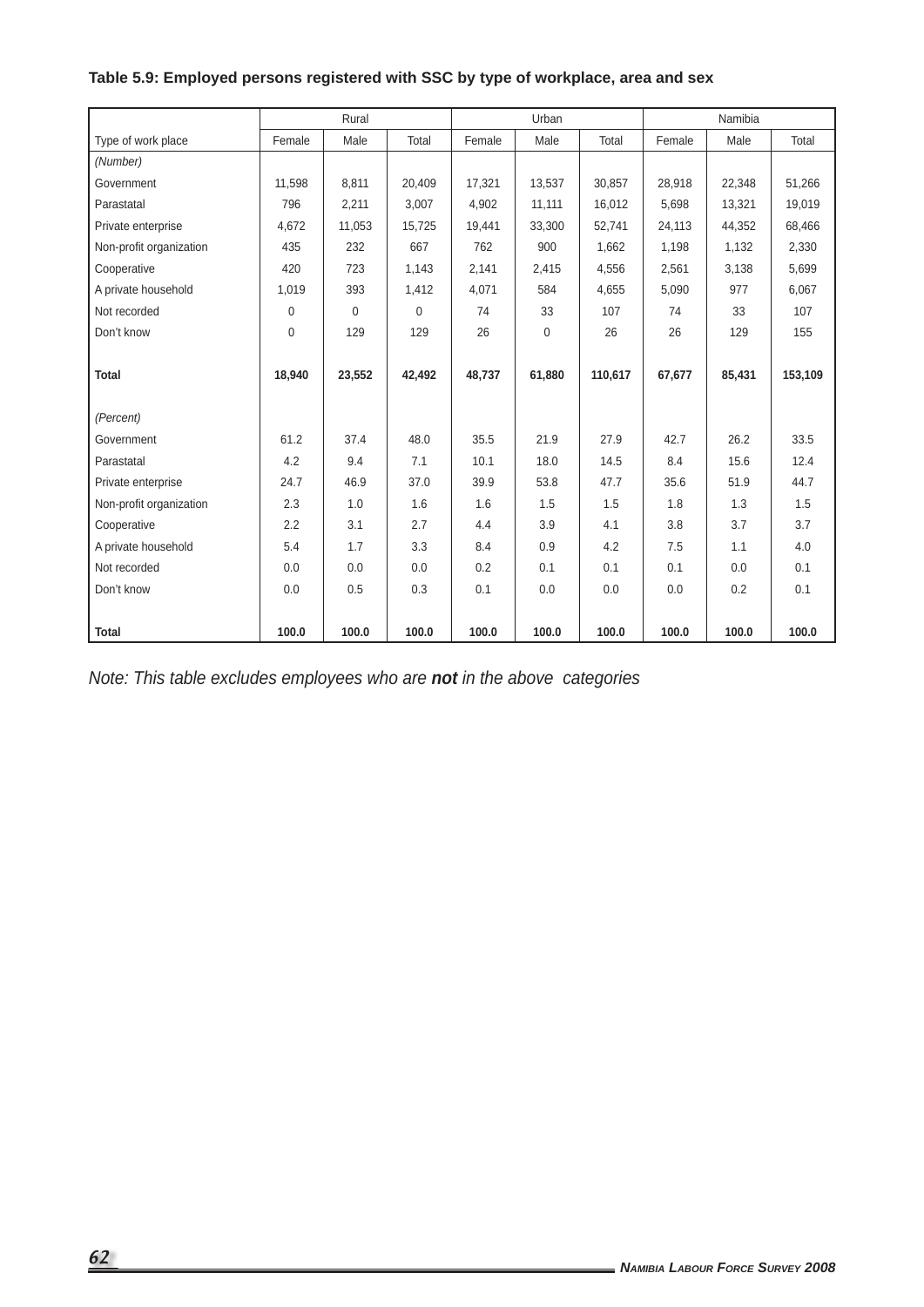| area and sex        |
|---------------------|
| פפר מי מייוויים     |
|                     |
|                     |
|                     |
| <b>CONCHCHICAGO</b> |
| . א מימי היים היה   |
|                     |
| . Employ            |
|                     |
| j<br>ä              |

|                                          |                  | Rural                   |                 |                  | Urban          |                  |                         | Namibia        |                  |
|------------------------------------------|------------------|-------------------------|-----------------|------------------|----------------|------------------|-------------------------|----------------|------------------|
| Occupation                               | Female           | Male                    | Total           | Female           | Male           | Total            | Female                  | Male           | Total            |
| (Number)                                 |                  |                         |                 |                  |                |                  |                         |                |                  |
| Legislators, senior officials & managers | 159              | 537                     | 696             | 3,132            | 4,366          | 7,498            | 3,291                   | 4,903          | 8,194            |
| Professionals                            | 6,514            | 3,700                   | 10,214          | 8,287            | 4,846          | 13,134           | 14,802                  | 8,546          | 23,348           |
| Technicians & Associate professionals    | 1,561            | 1,575                   | 3,136           | 5,977            | 6,124          | 12,101           | 7,538                   | 7,699          | 15,236           |
| Clerks                                   | 1,385            | 598                     | 1,982           | 10,377           | 4,711          | 15,088           | 11,762                  | 5,308          | 17,070           |
| Services, shops & market sales workers   | 2,185            | 3,369                   | 5,554           | 7,590            | 11,283         | 18,874           | 9,775                   | 14,653         | 24,428           |
| Skilled agricultural & fishery workers   | 137              | 3,179                   | 3,316           | 193              | 743            | 936              | 330                     | 3,921          | 4,252            |
| Craft & Trade workers                    | 854              | 1,372                   | 2,226           | 1,913            | 14,288         | 16,201           | 2,768                   | 15,660         | 18,428           |
| Plant & Machine operators & Assemblers   | 129              | 2,832                   | 2,961           | 634              | 6,893          | 7,527            | 763                     | 9,726          | 10,488           |
| Elementary occupations                   | 6,088            | 6,615                   | 12,703          | 11,113           | 7,021          | 18,134           | 17,201                  | 13,636         | 30,837           |
| Armed forces                             | 57               | 259                     | 326             | 165              | 1,829          | 1,994            | 232                     | 2,088          | 2,320            |
| Not recorded                             | $\circ$          | $\circ$                 | $\circ$         | $\circ$          | 65             | 65               | $\circ$                 | 65             | 65               |
| Total                                    | 19,079           | 24,035                  | 43,113          | 49,382           | 62,169         | 111,552          | 68,461                  | 86,204         | 154,665          |
| (Percent)                                |                  |                         |                 |                  |                |                  |                         |                |                  |
| Legislators, senior officials & managers | $0.\overline{8}$ | 2.2                     | $\frac{6}{1}$   | $6.3\,$          | 7.0            | 6.7              | 4.8                     | 5.7            | 5.3              |
| Professionals                            | 34.1             | 15.4                    | 23.7            | 16.8             | 7.8            | 11.8             | 21.6                    | 9.9            | 15.1             |
| Technicians & Associate professionals    | 8.2              | 6.6                     | 7.3             | 12.1             | 9.9            | 10.8             | 11.0                    | $8.9$          | 9.9              |
| Clerks                                   | 7.3              | 2.5                     | 4.6             | 21.0             | 7.6            | 13.5             | 17.2                    | 6.2            | 11.0             |
| Services, shops & market sales workers   | 11.5             | 14.0                    | 12.9            | 15.4             | 18.1           | 16.9             | 14.3                    | 17.0           | 15.8             |
| Skilled agricultural & fishery workers   | $\overline{0.7}$ | 13.2                    | $\overline{77}$ | 0.4              | $\ddot{ }$     | $0.\overline{8}$ | 0.5                     | 4.5            | 2.7              |
| Craft & Trade workers                    | 4.5              | 5.7                     | 5.2             | 3.9              | 23.0           | 14.5             | 4.0                     | 18.2           | 11.9             |
| Plant & Machine operators & Assemblers   | $0.7\,$          | $11.8$                  | 6.9             | $\ddot{c}$       | $\frac{1}{2}$  | 6.7              | $\overline{\mathbb{C}}$ | 11.3           | $6.8\,$          |
| Elementary occupations                   | 31.9             | 27.5                    | 29.5            | 22.5             | 11.3           | 16.3             | 25.1                    | 15.8           | 19.9             |
| Armed forces                             | 0.4              | $\overline{\mathbb{C}}$ | $\frac{8}{2}$   | $0.\overline{3}$ | 2.9            | $\frac{8}{10}$   | 0.3                     | 2.4            | $\ddot{5}$       |
| Not recorded                             | 0.0              | 0.0                     | 0.0             | 0.0              | $\overline{C}$ | $\overline{C}$   | 0.0                     | $\overline{O}$ | $\overline{0}$ . |
| Total                                    | 100.0            | 100.0                   | 100.0           | 100.0            | 100.0          | 100.0            | 100.0                   | 100.0          | 100.0            |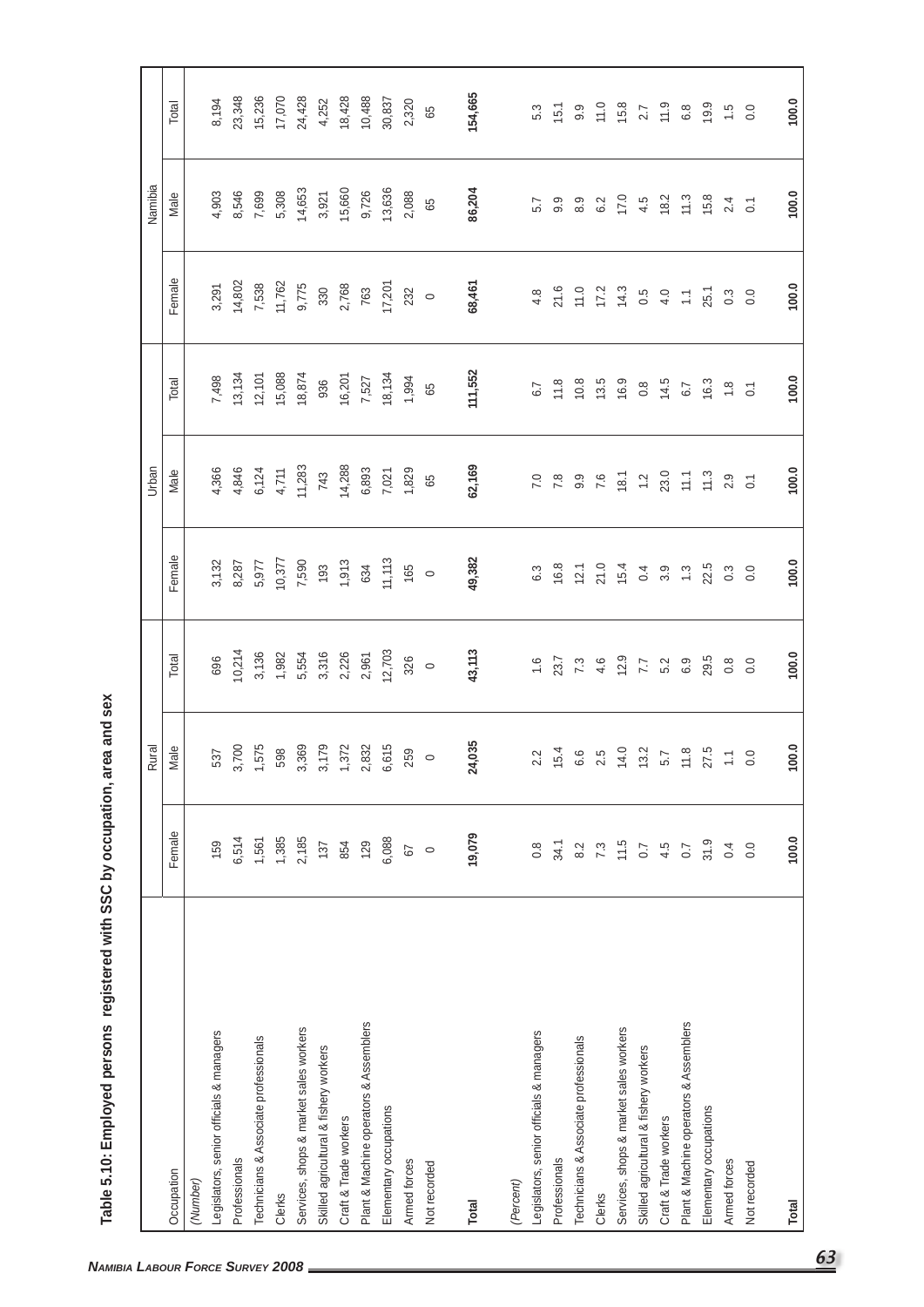| area, sex and age group (%) |
|-----------------------------|
|                             |
|                             |
|                             |
| <b>CCC hurranion</b>        |
| しこと このり                     |
|                             |
|                             |
| .c ronictoror               |
|                             |
|                             |
| $\sim$ $\sim$ $\sim$        |
|                             |
| :                           |

|              |        |                       |                               |                     |                 |                      |                  | Age group        |                  |       |                  |                  |                           |                  |         |         |
|--------------|--------|-----------------------|-------------------------------|---------------------|-----------------|----------------------|------------------|------------------|------------------|-------|------------------|------------------|---------------------------|------------------|---------|---------|
| Region       | Sex    | $15 - 19$             | 20-24                         | 25-29               | 30-34           | 35-39                | 40-44            | 45-49            | 50-54            | 55-59 | 60-64            | 65+              | reported<br>$\frac{5}{2}$ | Don't<br>know    | Total   | Total   |
| Caprivi      | ≃      | $\overline{2.1}$      | $\ddot{3}$                    | $\ddot{ }$ :        | $\ddot{ }$ .    | ယ္<br>$\overline{ }$ | 3.0              | 4.5              | 2.6              | 3.4   | 0.0              | 0.0              | 0.0                       | 0.0              | 2.3     | 3,612   |
| Erongo       | ≃      | 12.5                  | 12.0                          | 11.9                | 12.6            | 11.2                 | 12.7             | 12.2             | 12.2             | 7.8   | 29.2             | 0.0              | 100.0                     | 100.0            | 12.2    | 18,798  |
| Hardap       | ≃      | 14.1                  | $3.\overline{8}$              | 3.8                 | 2.6             | Ю<br>က               | $3.\overline{8}$ | $3.\overline{6}$ | 4.3              | 3.6   | 0.0              | 0.0              | 0.0                       | 0.0              | 3.6     | 5,637   |
| Karas        | ≃      | 8.9                   | 7.6                           | $\overline{71}$     | 4.7             | $\overline{9}$ .     | 6.0              | 8.8              | 9.7              | 7.9   | 3.9              | 0.0              | 0.0                       | $\overline{0}$ . | 7.3     | 11,258  |
| Kavango      | ≃      | 4.9                   | $\frac{0}{1}$                 | ဖ<br>က              | Ņ<br>4          | $\infty$<br>$\sim$   | $\frac{0}{1}$    | 4.2              | 6.4              | 0.6   | 7.2              | 18.1             | 0.0                       | $\overline{0}$ . | 3.3     | 5,128   |
| Khomas       | ≃      | r.<br>$\overline{24}$ | ၜ<br>$\frac{3}{4}$            | တ<br>$\overline{5}$ | ဖ<br>33.        | 40.0                 | တ္<br>34.        | 26.3             | 38.0             | 47.5  | 36.2             | 33.0             | $\overline{0}$ .          | 0.0              | 37.0    | 57,237  |
| Kunene       | ≃      | 6.3                   | 3.4                           | ဖ<br>$\sim$         | တ<br>ΓÓ         | Ю<br>$\sim$          | 5.3              | $\overline{3}$ . | $\frac{0}{1}$    | 5.4   | 0.0              | 0.0              | 0.0                       | 0.0              | 3.8     | 5,823   |
| Ohangwena    | ≃      | 0.0                   | $\frac{0}{1}$                 | ო<br>6              | 5.7             | 5.0                  | 5.6              | 5.3              | $3.\overline{3}$ | 2.3   | $\overline{0}$ . | 23.7             | $\overline{0}$ .          | $\overline{0}$ . | 4.4     | 6,802   |
| Omaheke      | ≃      | $\ddot{ }$ :          | 5.0                           | 3.4                 | $\overline{71}$ | 2.9                  | 4.1              | 3.7              | 3.7              | 2.8   | 3.5              | $\overline{8}$ . | 0.0                       | 0.0              | 4.2     | 6,468   |
| Omusati      | ≃      | 0.0                   | က္<br>$\overline{\mathsf{N}}$ | $\frac{1}{2}$       | ω.<br>$\sim$    | 4.1                  | $3.\overline{2}$ | 5.9              | 0.9              | 0.9   | 7.5              | 0.0              | 0.0                       | 0.0              | 2.7     | 4,246   |
| Oshana       | ≃      | 0.0                   | $\overline{71}$               | 6.5                 | w<br>ΓÓ.        | 8.0                  | 9.4              | 8.9              | w<br>4           | 5.6   | 4.3              | 0.0              | 0.0                       | 0.0              | တ္<br>ق | 10,736  |
| Oshikoto     | ≃      | 4.6                   | ၜ<br>$\sim$                   | $\overline{1}$      | rö.<br>4        | 4<br>$\sim$          | 5.0              | 5.8              | 5.6              | 6.5   | Ņ<br>က           | 3.9              | 0.0                       | 0.0              | 3.9     | 6,072   |
| Otjozondjupa | ≃      | 20.3                  | 7.6                           | $\sim$<br><u>이</u>  | ဖ<br>တ          | $\overline{7.0}$     | Ņ<br>ro.         | 7.8              | 7.3              | 5.5   | 4.9              | 13.1             | 0.0                       | $\frac{0}{0}$    | က္<br>∞ | 12,848  |
|              |        |                       |                               |                     |                 |                      |                  |                  |                  |       |                  |                  |                           |                  |         |         |
|              | Щ.     | 5.9                   | 8.4                           | 9.6                 | 13.1            | 10.9                 | 16.7             | 17.2             | 10.3             | 13.9  | 0.0              | 0.0              | 0.0                       | 0.0              | 12.3    | 19,079  |
|              | ⋝      | 40.7                  | 11.3                          | 14.9                | 18.5            | 13.0                 | 13.6             | 17.6             | 18.0             | 13.7  | 20.4             | 31.8             | 0.0                       | 0.0              | 15.5    | 24,035  |
| Rural        | മ      | 46.6                  | 19.7                          | 24.6                | 31.6            | 23.9                 | 30.3             | 34.7             | 28.2             | 27.6  | 20.4             | 31.8             | $\overline{0}$ .          | $\overline{0}$   | 27.9    | 43,113  |
|              |        |                       |                               |                     |                 |                      |                  |                  |                  |       |                  |                  |                           |                  |         |         |
|              | ш.     | 28.6                  | 38.8                          | 33.9                | 27.0            | 35.3                 | 31.7             | 29.9             | 31.4             | 26.2  | 36.6             | 27.7             | 38.3                      | 48.6             | 31.9    | 49,382  |
|              | Σ      | 24.8                  | 41.4                          | 41.6                | 41.4            | 40.9                 | 38.1             | 35.4             | 40.3             | 46.2  | 43.0             | 40.5             | 61.7                      | 51.4             | 40.2    | 62,169  |
| Urban        | മ      | 53.4                  | 80.3                          | 75.4                | 68.4            | 76.1                 | 69.7             | 65.3             | 71.8             | 72.4  | 79.6             | 68.2             | 100.0                     | 100.0            | 72.1    | 111,552 |
|              |        | 65.5                  | 52.8                          | 56.5                | 59.9            | 53.9                 | 51.6             | 53.0             | 58.3             | 59.9  | 63.5             | 72.3             | 61.8                      | 51.5             | 55.7    | 68,461  |
|              | Щ.     | 100.0                 | 100.0                         | 100.0               | 100.0           | 100.0                |                  | 100.0            | 100.0            | 100.0 | 100.0            | 100.0            | 100.2                     | 100.1            | 100.0   | 86,204  |
|              | $\geq$ |                       |                               |                     |                 |                      | 100.0            |                  |                  |       |                  |                  |                           |                  |         |         |
| Namibia      | ≃      | 100.0                 | 100.0                         | 100.0               | 100.0           | 100.0                | 100.0            | 100.0            | 100.0            | 100.0 | 100.0            | 100.0            | 100.0                     | 100.0            | 100.0   | 154,665 |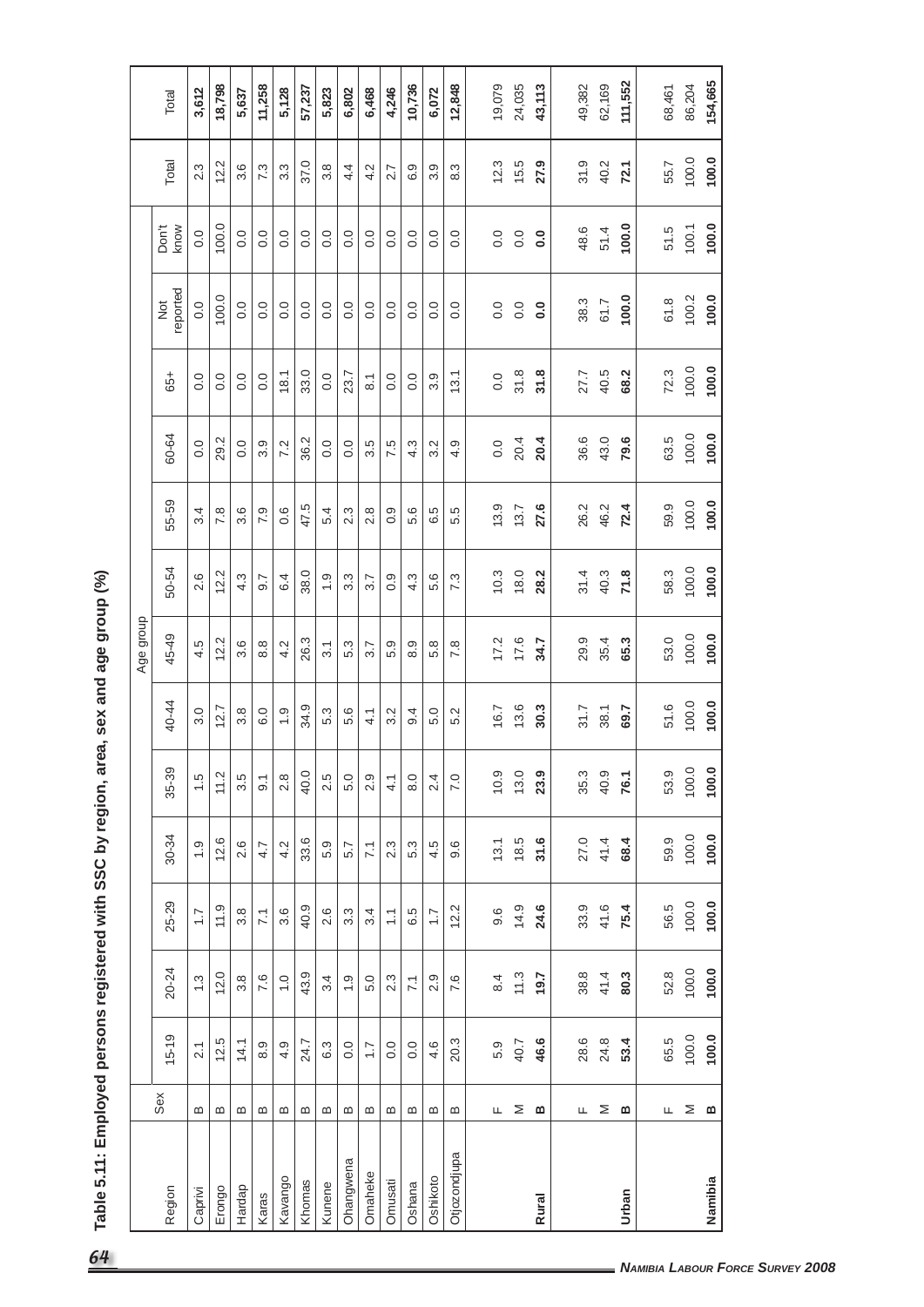#### **6.1 Current unemployment**

- 6.1.1 The unemployed population consists of all persons (15 years and above) who are either actively seeking for work or are available for work during the reference period (a week preceding the interview). Unemployment rate is widely regarded as one of the key labour market indicators and a good measure of current economic activity. This chapter looks at different characteristics of the unemployed population in Namibia. Among others, it examines the educational profile, unemployment by region, age, duration of unemployment and means of looking for work.
- 6.1.2 The NLFS 2008 overall unemployment rate (broad definition) is 51.2 percent which is relatively higher than 36.7 percent estimated in 2004. The strict measure of unemployment reduces the rate of unemployment to 37.6 percent compared to 21.9 per cent recorded in 2004. Table 6.1 reveals that the unemployment rate (broad definition) in rural areas is higher (46.6 percent) than in urban areas (30.6 percent). Unemployment rate by sex shows that in both measures, more females (58.4 and 43.0 percent) are unemployed compared to males (43.5 percent and 32.5 percent) respectively.

#### **6.2 Educational profi le of the unemployed persons**

- 6.2.1 Table 6.1 further provides evidence that higher levels of educational attainment reduce the rate of unemployment. The unemployment rates (strict definition) for those with qualifications beyond secondary education are lower as compared to those with secondary education and below. The unemployment rate for people with university first degree qualification is 10.2 percent at national level, 10.7 percent in urban areas and 8.3 percent in rural areas. By contrast, the unemployment rate for those with no education is 32.2 percent, the rate is higher in urban areas (35.0 percent) compared to rural areas (30.5 percent).
- 6.2.2 Table 6.1 further shows that the unemployment rate (broad measure) for persons with primary school education and junior secondary education are high (59.9 percent and 57.3 percent) respectively. The unemployment rate for persons with no education is higher in rural areas (56.8 percent) than in urban areas (43.7 percent). It is also evident from the table that the unemployment rates for females are generally higher than their male counterparts nearly at all levels of education.
- 6.2.3 Table 6.2 shows that 43.6 percent of the unemployed persons (strict definition) have completed junior secondary education, 26.8 percent have attained primary school education, while 7.3 per cent have no education. Most of the unemployed persons who completed junior secondary education are females (45.0 percent) than males (41.8 percent).
- 6.2.4 When disaggregated by region, Table 6.3 reveals that 35.3 percent of the unemployed persons in Kunene region have no education followed by 34.1 percent who have primary school education. The majority of the unemployed in Kavango region have primary school (49.8 percent), while 0.3 percent have after Std 10 education. In Karas region, 51.2 percent of the unemployed persons have junior secondary education and has the highest proportion of the unemployed with teachers' training (1.3 percent).

#### **6.3 Youth Unemployment**

- 6.3.1 Given the increasing prevalence of youth unemployment, special attention is given to the unemployment rate by age group. Unemployment in Namibia does not affect all age groups the same way. The most affected age group by unemployment is that of 15-34 years. This group is referred to as **unemployed youth**, with an average unemployment rate of 59.9 percent.
- 6.3.2 Table 6.4 shows that unemployment rates are higher in the young age groups and consistently fall in the older age groups. The unemployment rate (broad) among persons in the age group 15-19 is relatively higher (83.6 percent) than those in the age group 20-24 (67.4 percent). The unemployment rate among persons in the age group 25-29 is higher (53.3 percent) than among those in the age group 30-34 (46.0 percent).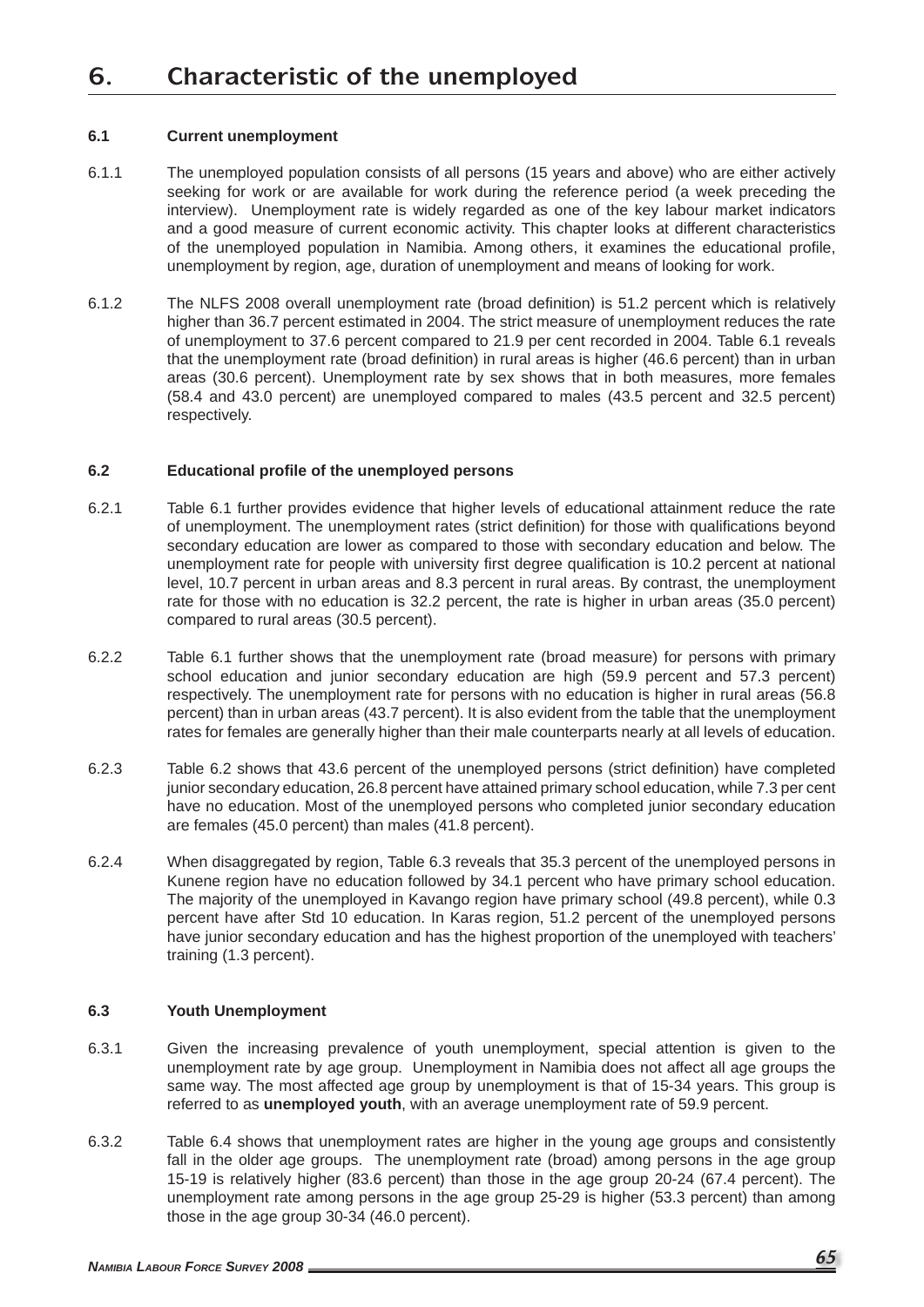#### **6.4 Duration of Unemployment**

- 6.4.1 Unemployment in Namibia is of long term nature. Table 6.5 shows that 72.2 percent of the unemployed have been without a job for 2 years or more, while only 11.1 percent have been without a job for the duration of 1 year. Females (75.3 percent) experience longer duration of unemployment of more than 2 years.
- 6.4.2 The table further shows the same scenario in all the regions with the majority of the unemployed being without a job for more than 2 years. Omusati region recorded 87.2 percent, Caprivi 84.8 percent, Kavango 79.2 percent and Kunene 77.9 percent of the unemployed without a job for more than 2 years.

### **6.5 Job Search and the Appropriate Measure of Unemployment**

- 6.5.1 Out of 347,237 total unemployed persons without work and available for work, 199,570 or 57.6 percent were actively looking for work, while 146,657 or 42.4 percent were not looking for work (Table 6.6). The proportion of those looking for work is higher in urban areas (77.5 percent) compared to rural areas (47.3 percent). The table shows that 62.9 percent of males are actively looking for work compared to 53.9 percent of their female counterparts.
- 6.5.2 Table 6.7 shows that, the dominant method of looking for work used by the unemployed persons is checking at work sites, farms, factory gates, market or other assembly places (33.7 percent), followed by direct applications to employers (29.2 percent) and seeking assistance of friends, relatives, colleagues, union (16.5 percent).

 A small proportion (1.9 percent) of the unemployed persons looking for work reported to have taken action to start business or subsistence farming.

- 6.5.3 Table 6.8 shows that out of 146,657 unemployed persons who were not looking for work, 50.6 percent thought no work is available, while 21.5 percent got tired of seeking work. Furthermore, the table indicates that 3.6 percent of those who did not look for work are awaiting replies, while only 0.5 percent have already found work.
- 6.5.4 Findings also reveal that out of 347,237 total of unemployed persons, 226,072 or 65.1 percent are first time job seekers or have no previous work experience. Table 6.9 shows that the majority of the first time job seekers have attained Junior secondary school (40.5 percent) followed by primary school education (32.8 percent) and senior secondary school education (14.9 percent), while 9.7 percent have no education.

#### **6.6 Previous employment of the unemployed**

- 6.6.1 The NLFS 2008 captured information on unemployed persons who were at one stage in the past employed. Table 6.10 shows the unemployed persons by occupation of previous employment. Out of 347,237 total unemployed persons, 119,870 or 34.5 percent have previous work experience (worked before). The majority of them are females (62,601) as compared to males (57,269). Rural areas recorded a high number (66,373) of the unemployed persons with previous work experience than urban areas (53,497).
- 6.6.2 Distribution of these previous workers by their previous occupation shows that 35.0 percent of them were engaged in elementary occupations, followed by craft & trade workers and services, shops & market sales workers (19.5 percent and 19.4 percent) respectively. Female workers dominated elementary occupations (45.6 percent), while males were more concentrated in crafts & trade work (33.0 percent).
- 6.6.3 Table 6.11 shows the distribution of the unemployed persons by industry of previous employment. It indicates that most of the unemployed persons were previously concentrated in Wholesale and Retail Trade, Repair of Motor Vehicles (23.5 percent), followed by Private Households with Employed Persons (18.9 percent) and Construction (12.2 percent). Fishing Industry recorded the least number of the previously employed persons (0.5 percent). The same pattern can be observed in both rural and urban areas.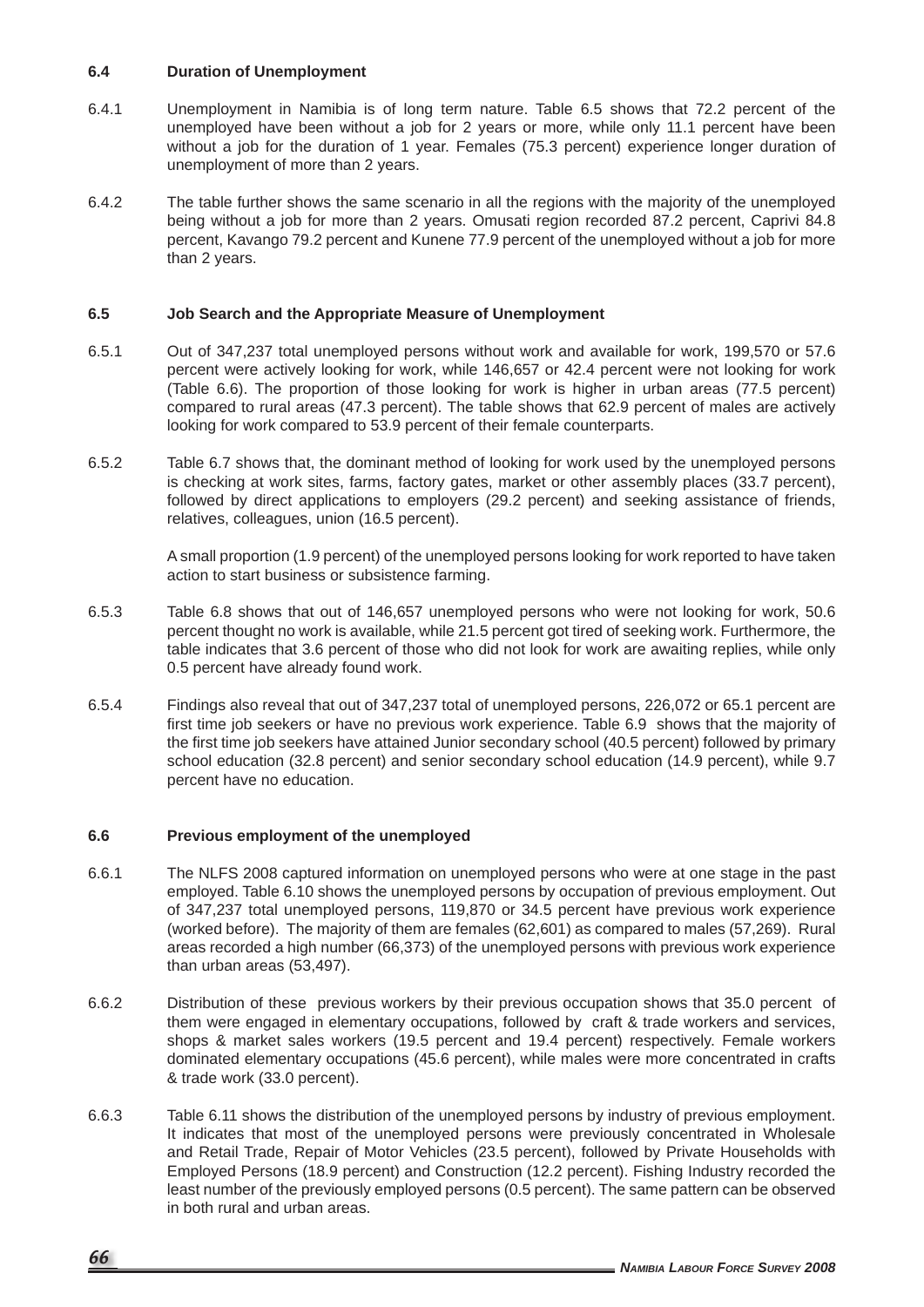6.6.4 The table further shows that females were mostly found in private households with employed persons and wholesale and retail trade, repair of motor vehicles (32.3 percent and 32.0 percent) respectively. Males were dominant in the construction industry (23.2 percent), followed by agriculture (14.3 percent) and wholesale and retail trade, repair of motor vehicles (14.2 percent).

### **6.7 Unemployment rates overtime (2000, 2004 and 2008)**

6.7.1 Table 6.12 shows the comparison of unemployment rates over the periods 2000, 2004 and 2008. The table reflects that the rate of unemployment has been increasing over the years, the strict measure increased from 20.2 percent in 2000 to 21.9 percent in 2004 and 37.6 percent in 2008. The broad measure of unemployment increased from 33.8 percent in 2000 to 36.7 percent in 2004 and 51.2 percent in 2008. It can also be observed from the table that female unemployment rates (both measures) are generally higher than for males in all periods.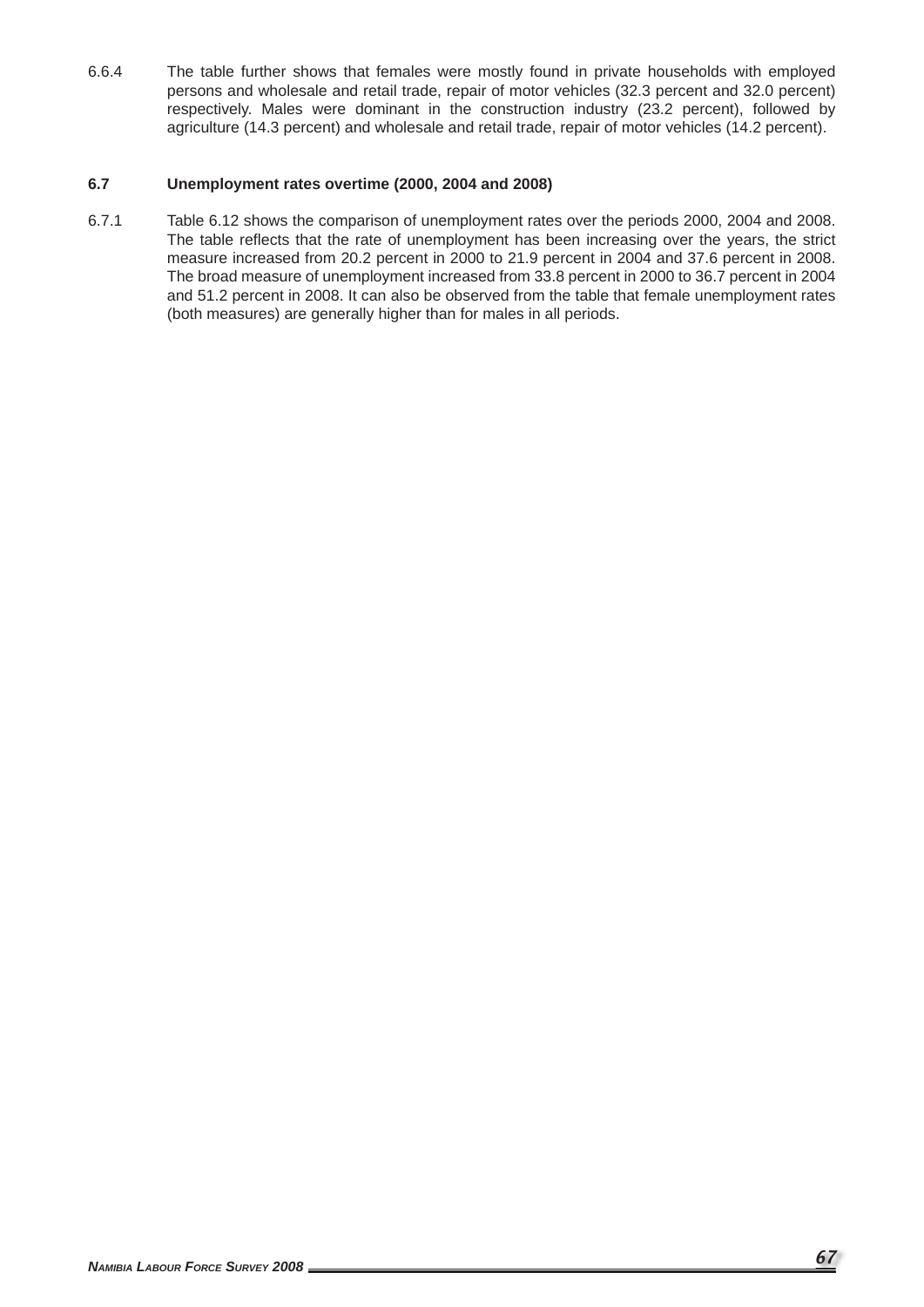# **Table 6.1: Unemployment rate by educational attainment, area and sex**

| <b>Educational Attainment</b> |        | Rural |       |                                | Urban |       |        | Namibia |       |
|-------------------------------|--------|-------|-------|--------------------------------|-------|-------|--------|---------|-------|
|                               | Female | Male  | Total | Female                         | Male  | Total | Female | Male    | Total |
|                               |        |       |       | Broad measure of unemployment  |       |       |        |         |       |
| No Education                  | 72.1   | 44.7  | 56.8  | 55.1                           | 36.1  | 43.7  | 67.4   | 42.0    | 53.0  |
| <b>Primary School</b>         | 80.3   | 59.3  | 69.5  | 51.7                           | 30.3  | 40.0  | 71.4   | 49.5    | 59.9  |
| Junior Sec School             | 74.3   | 66.4  | 71.1  | 49.4                           | 36.2  | 43.2  | 62.7   | 50.3    | 57.3  |
| Senior Sec School             | 67.2   | 54.7  | 61.5  | 39.3                           | 25.8  | 32.8  | 48.0   | 34.2    | 41.5  |
| Education after Std 10        | 16.7   | 20.9  | 18.7  | 13.9                           | 14.6  | 14.2  | 14.9   | 16.8    | 15.8  |
| University 1st Degree         | 10.8   | 6.5   | 8.3   | 12.5                           | 18.9  | 15.9  | 12.2   | 16.1    | 14.3  |
| Post graduate Degree          | 4.6    | 0.0   | 2.6   | 5.2                            | 4.0   | 4.6   | 5.1    | 3.6     | 4.4   |
| <b>Teachers' Training</b>     | 0.0    | 3.4   | 1.2   | 5.8                            | 16.1  | 9.5   | 2.6    | 9.2     | 5.0   |
| Not Reported                  | 76.5   | 75.8  | 76.2  | 18.9                           | 31.0  | 26.2  | 53.7   | 52.3    | 53.0  |
| Don't Know                    | 0.0    | 0.0   | 0.0   | 0.0                            | 100.0 | 100.0 | 0.0    | 100.0   | 100.0 |
|                               |        |       |       |                                |       |       |        |         |       |
| Total                         | 72.1   | 56.8  | 64.9  | 42.9                           | 29.9  | 36.4  | 58.4   | 43.5    | 51.2  |
|                               |        |       |       |                                |       |       |        |         |       |
|                               |        |       |       | Strict measure of unemployment |       |       |        |         |       |
| No Education                  | 39.8   | 26.0  | 30.5  | 42.4                           | 30.8  | 35.0  | 40.8   | 27.7    | 32.2  |
| <b>Primary School</b>         | 60.5   | 40.3  | 48.6  | 44.7                           | 24.4  | 33.3  | 53.5   | 33.8    | 42.1  |
| Junior Sec School             | 57.5   | 53.5  | 55.7  | 42.0                           | 32.8  | 37.5  | 48.9   | 41.1    | 45.2  |
| Senior Sec School             | 56.2   | 44.1  | 50.5  | 33.2                           | 22.3  | 27.9  | 39.5   | 28.0    | 33.9  |
| Education after Std 10        | 14.2   | 20.9  | 17.5  | 11.4                           | 13.4  | 12.4  | 12.4   | 16.0    | 14.2  |
| University 1st Degree         | 10.7   | 6.5   | 8.3   | 8.5                            | 12.7  | 10.7  | 8.9    | 11.2    | 10.2  |
| Post graduate Degree          | 4.6    | 0.0   | 2.6   | 1.7                            | 3.2   | 2.5   | 2.1    | 2.9     | 2.5   |
| <b>Teachers' Training</b>     | 0.0    | 3.4   | 1.2   | 5.8                            | 14.0  | 8.7   | 2.6    | 8.1     | 4.6   |
| Not Reported                  | 66.2   | 69.8  | 68.0  | 14.4                           | 25.5  | 21.0  | 41.8   | 44.9    | 43.5  |
|                               |        |       |       |                                |       |       |        |         |       |
| Total                         | 52.8   | 41.0  | 46.6  | 35.7                           | 25.8  | 30.6  | 43.0   | 32.5    | 37.6  |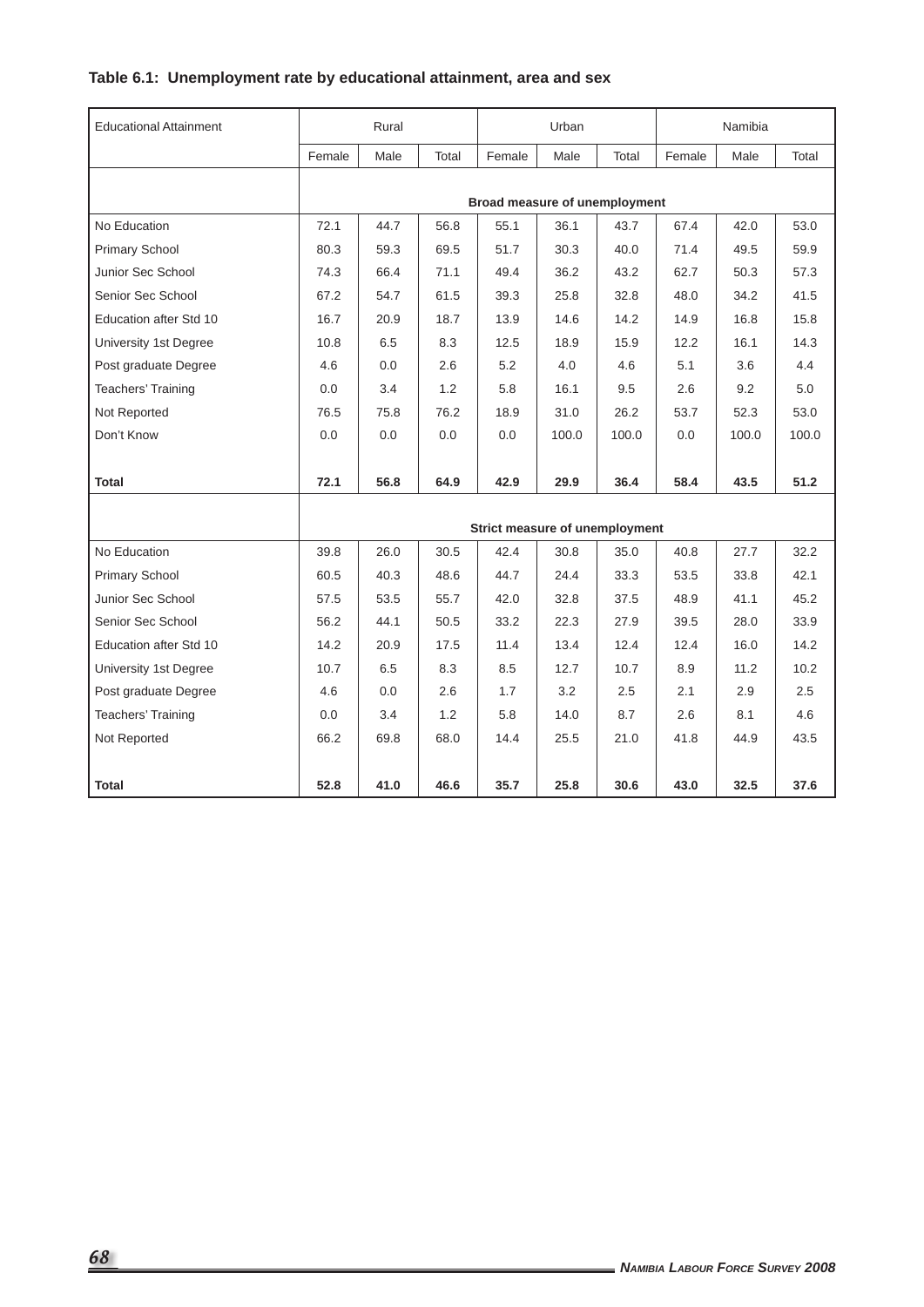|         |     |                 |                   |                         |                         |                                         | Educational attainment      |                            |                                                                 |                 |               |       | Total   |
|---------|-----|-----------------|-------------------|-------------------------|-------------------------|-----------------------------------------|-----------------------------|----------------------------|-----------------------------------------------------------------|-----------------|---------------|-------|---------|
| Area    | Sex | No<br>Education | Primary<br>School | Junior<br>Sec<br>School | Senior<br>Sec<br>School | Education<br>after Std<br>10            | University<br>1st<br>Degree | Post<br>graduate<br>Degree | Teachers'<br>Training                                           | Not<br>Reported | Don't<br>Know | (% )  | (No.)   |
|         |     |                 |                   |                         |                         |                                         |                             |                            | (Broad unemployment: Looking and not looking for work combined) |                 |               |       |         |
|         | F   | 11.0            | 35.9              | 41.1                    | 10.5                    | 0.3                                     | 0.1                         | 0.0                        | 0.0                                                             | 1.0             | 0.0           | 100.0 | 133,726 |
|         | M   | 12.1            | 40.0              | 35.6                    | 10.2                    | 0.6                                     | 0.1                         | 0.0                        | 0.1                                                             | 1.3             | 0.0           | 100.0 | 94,410  |
| Rural   | B   | 11.5            | 37.6              | 38.8                    | 10.4                    | 0.4                                     | 0.1                         | 0.0                        | 0.0                                                             | 1.1             | 0.0           | 100.0 | 228,136 |
|         |     |                 |                   |                         |                         |                                         |                             |                            |                                                                 |                 |               |       |         |
|         | F   | 6.1             | 19.9              | 45.3                    | 25.9                    | 0.9                                     | 0.9                         | 0.3                        | 0.3                                                             | 0.3             | 0.0           | 100.0 | 70,268  |
|         | M   | 8.5             | 20.2              | 42.9                    | 22.5                    | 1.4                                     | 2.2                         | 0.4                        | 0.6                                                             | 1.1             | 0.1           | 100.0 | 48,833  |
| Urban   | B   | 7.1             | 20.0              | 44.4                    | 24.5                    | 1.1                                     | 1.4                         | 0.3                        | 0.4                                                             | 0.6             | 0.0           | 100.0 | 119,100 |
|         |     |                 |                   |                         |                         |                                         |                             |                            |                                                                 |                 |               |       |         |
|         | F   | 9.3             | 30.4              | 42.6                    | 15.8                    | 0.5                                     | 0.4                         | 0.1                        | 0.1                                                             | 0.8             | 0.0           | 100.0 | 203,994 |
|         | M   | 10.9            | 33.3              | 38.1                    | 14.4                    | 0.8                                     | 0.8                         | 0.1                        | 0.3                                                             | $1.2$           | 0.0           | 100.0 | 143,243 |
| Namibia | B   | 10.0            | 31.6              | 40.7                    | 15.2                    | 0.7                                     | 0.6                         | 0.1                        | 0.2                                                             | 1.0             | $0.0\,$       | 100.0 | 347,237 |
|         |     |                 |                   |                         |                         | (Strict unemployment: Looking for work) |                             |                            |                                                                 |                 |               |       |         |
|         | F   | 6.5             | 31.3              | 44.6                    | 15.2                    | 0.6                                     | 0.2                         | 0.1                        | 0.0                                                             | 1.4             | 0.0           | 100.0 | 57,710  |
|         | M   | 10.0            | 35.1              | 39.1                    | 12.7                    | 1.0                                     | 0.2                         | 0.0                        | 0.2                                                             | 1.8             | 0.0           | 100.0 | 49,900  |
| Rural   | B   | 8.1             | 33.1              | 42.1                    | 14.0                    | 0.8                                     | 0.2                         | 0.0                        | 0.1                                                             | 1.6             | 0.0           | 100.0 | 107,610 |
|         |     |                 |                   |                         |                         |                                         |                             |                            |                                                                 |                 |               |       |         |
|         | F   | 5.0             | 20.2              | 45.4                    | 26.9                    | 1.0                                     | 0.8                         | 0.1                        | 0.4                                                             | 0.3             | 0.0           | 100.0 | 52,081  |
|         | M   | 8.3             | 18.4              | 45.2                    | 22.8                    | 1.6                                     | 1.7                         | 0.4                        | 0.6                                                             | 1.0             | 0.0           | 100.0 | 39,878  |
| Urban   | B   | 6.4             | 19.4              | 45.3                    | 25.1                    | 1.2                                     | 1.2                         | 0.2                        | 0.5                                                             | 0.6             | 0.0           | 100.0 | 91,960  |
|         |     |                 |                   |                         |                         |                                         |                             |                            |                                                                 |                 |               |       |         |
|         | F   | 5.8             | 26.1              | 45.0                    | 20.7                    | 0.8                                     | 0.5                         | 0.1                        | 0.2                                                             | 0.9             | 0.0           | 100.0 | 109,791 |
|         | M   | 9.2             | 27.7              | 41.8                    | 17.2                    | $1.3$                                   | 0.9                         | 0.2                        | 0.4                                                             | 1.4             | 0.0           | 100.0 | 89,778  |
| Namibia | B   | 7.3             | 26.8              | 43.6                    | 19.1                    | $1.0$                                   | 0.7                         | 0.1                        | 0.3                                                             | 1.1             | 0.0           | 100.0 | 199,570 |
|         |     |                 |                   |                         |                         |                                         | (Not looking for work)      |                            |                                                                 |                 |               |       |         |
|         | F   | 14.5            | 39.2              | 38.6                    | 6.9                     | 0.1                                     | 0.0                         | 0.0                        | 0.0                                                             | 0.7             | 0.0           | 100.0 | 75,819  |
|         | M   | 14.7            | 46.0              | 31.0                    | 7.6                     | 0.0                                     | 0.0                         | 0.0                        | 0.0                                                             | 0.7             | 0.0           | 100.0 | 44,106  |
| Rural   | B   | 14.6            | 41.7              | 35.8                    | 7.2                     | 0.1                                     | 0.0                         | 0.0                        | 0.0                                                             | 0.7             | 0.0           | 100.0 | 119,925 |
|         |     |                 |                   |                         |                         |                                         |                             |                            |                                                                 |                 |               |       |         |
|         | F   | 9.6             | 19.3              | 45.5                    | 22.5                    | 0.7                                     | 1.2                         | 0.8                        | 0.0                                                             | 0.3             | 0.0           | 100.0 | 17,967  |
|         | M   | 10.0            | 29.0              | 32.5                    | 20.2                    | 0.7                                     | 4.6                         | 0.4                        | 0.5                                                             | 1.5             | 0.4           | 100.0 | 8,765   |
| Urban   | B   | 9.8             | 22.5              | 41.2                    | 21.8                    | 0.7                                     | 2.3                         | 0.7                        | 0.2                                                             | 0.7             | 0.1           | 100.0 | 26,732  |
|         |     |                 |                   |                         |                         |                                         |                             |                            |                                                                 |                 |               |       |         |
|         | F   | 13.5            | 35.4              | 39.9                    | 9.9                     | 0.2                                     | 0.2                         | 0.2                        | 0.0                                                             | 0.6             | 0.0           | 100.0 | 93,786  |
|         | M   | 13.9            | 43.2              | 31.3                    | 9.6                     | 0.1                                     | 0.8                         | 0.1                        | 0.1                                                             | 0.8             | 0.1           | 100.0 | 52,871  |
| Namibia | B   | 13.7            | 38.2              | 36.8                    | 9.8                     | 0.2                                     | 0.4                         | 0.1                        | 0.0                                                             | $0.7\,$         | $0.0\,$       | 100.0 | 146,657 |

## Table 6.2 Educational Profile of the Unemployed by area, sex and measure of unemployment **(Percent)**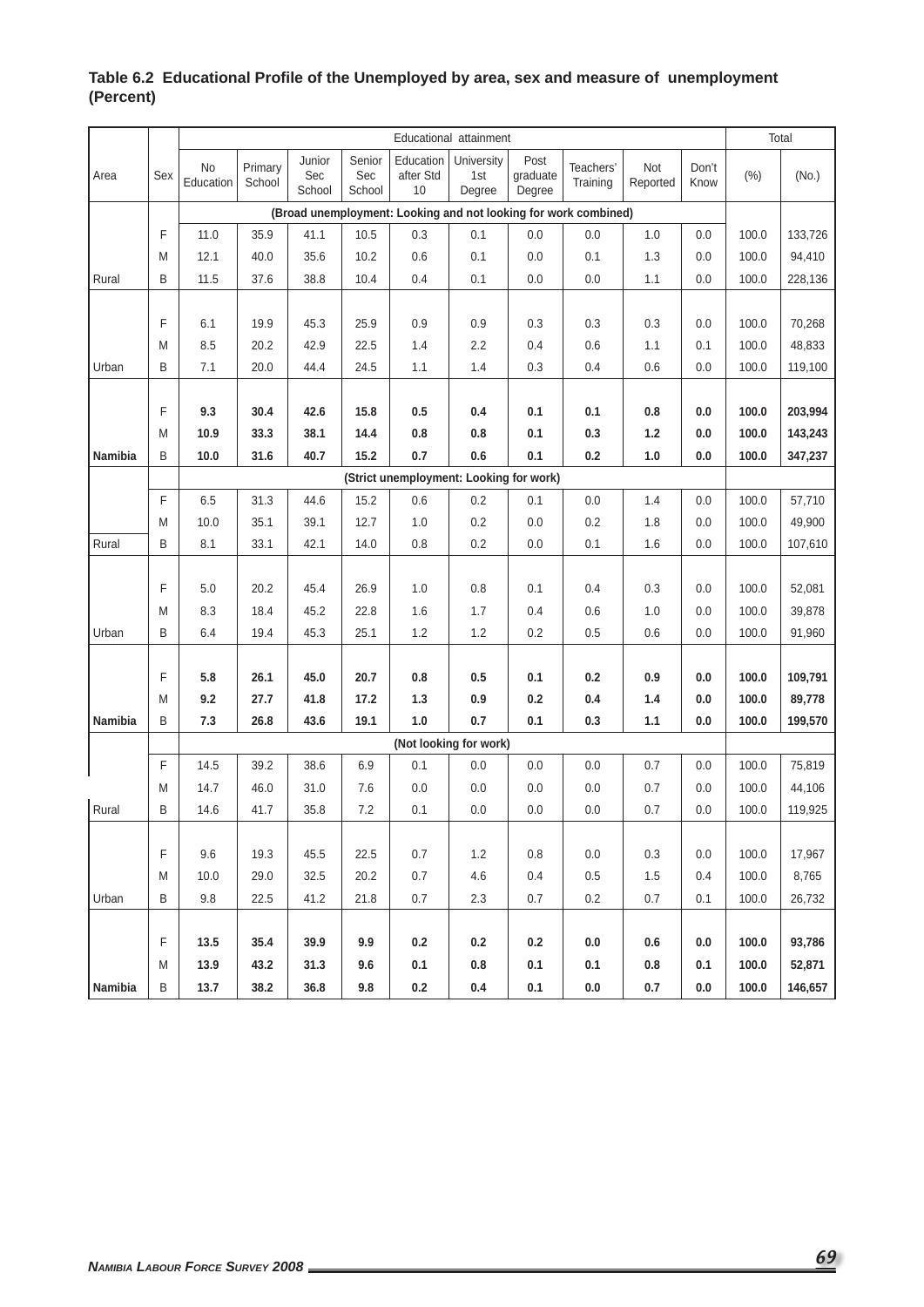| 70                                      |              |                            |                   |                      |                      | Educational attainment          |                          |                            |                       |                       |                  | Total |         |
|-----------------------------------------|--------------|----------------------------|-------------------|----------------------|----------------------|---------------------------------|--------------------------|----------------------------|-----------------------|-----------------------|------------------|-------|---------|
|                                         | Region       | Education<br>$\frac{1}{2}$ | Primary<br>School | Junior Sec<br>School | Senior Sec<br>School | Education<br>after Std 10       | 1st Degree<br>University | graduate<br>Degree<br>Post | Teachers'<br>Training | Reported<br><b>D</b>  | Don't Know       | (%)   | (No.)   |
|                                         |              |                            |                   |                      |                      | (Broad measure of unemployment) |                          |                            |                       |                       |                  |       |         |
|                                         | Caprivi      | 9.4                        | 22.8              | 39.1                 | 25.0                 | $\frac{8}{1}$                   | 0.5                      | $\overline{0}$ .           | $\overline{0}$ .      | $\overline{4}$        | $\overline{0}$ . | 100.0 | 17,232  |
|                                         | Erongo       | $3.\overline{3}$           | 18.4              | 50.0                 | 25.8                 | $\frac{1}{2}$                   | $\overline{0}$ .         | $\overline{0}$ .           | 0.5                   | $0.\overline{8}$      | 0.0              | 100.0 | 17,527  |
|                                         | Hardap       | $9.\overline{8}$           | 22.8              | 49.9                 | 17.0                 | 0.0                             | 0.0                      | $\overline{0}$ .           | $\overline{0}$ .      | 0.5                   | 0.0              | 100.0 | 10,078  |
|                                         | Karas        | $\overline{1.7}$           | 27.7              | 51.2                 | 16.6                 | 0.2                             | $\overline{0}$ .         | $\overline{0}$ .           | $\ddot{.}$            | $\frac{3}{2}$         | 0.0              | 100.0 | 12,562  |
|                                         | Kavango      | 10.0                       | 49.8              | 31.3                 | 8.5                  | $\frac{3}{2}$                   | 0.0                      | $\overline{0}$ .           | 0.0                   | $\overline{0}$ .      | 0.0              | 100.0 | 49,379  |
|                                         | Khomas       | 7.4                        | 16.4              | 45.3                 | 24.6                 | $\frac{6}{1}$                   | 3.0                      | $\overline{0}$ .           | $0.\overline{3}$      | 0.6                   | $\overline{0}$ . | 100.0 | 52,849  |
|                                         | Kunene       | 35.3                       | 34.1              | 26.8                 | 2.8                  | 0.0                             | 0.0                      | $\frac{3}{2}$              | $\overline{0}$ .      | 0.4                   | $0.\overline{3}$ | 100.0 | 13,522  |
|                                         | Ohangwena    | 9.7                        | 30.0              | 43.8                 | 14.3                 | $0.\overline{8}$                | $0.\overline{3}$         | 0.0                        | 0.0                   | $\frac{1}{2}$         | $\overline{0}$ . | 100.0 | 35,447  |
|                                         | Omaheke      | 14.4                       | 28.3              | 45.4                 | 7.0                  | $\overline{2.1}$                | 0.0                      | $0.\overline{2}$           | 0.6                   | 1.8                   | $\overline{0}$ . | 100.0 | 12,901  |
|                                         | Omusati      | 84                         | 41.4              | 36.6                 | 13.0                 | 0.0                             | $0.\overline{3}$         | 0.0                        | $\overline{0}$ .      | $0.\overline{3}$      | $\overline{0}$ . | 100.0 | 44,443  |
|                                         | Oshana       | 5.5                        | 22.6              | 51.0                 | 20.0                 | $\frac{8}{2}$                   | 0.0                      | 0.0                        | 0.0                   | 0.0                   | $\overline{0}$ . | 100.0 | 24,772  |
|                                         | Oshikoto     | 10.9                       | 36.8              | 38.5                 | $9.\overline{8}$     | 0.0                             | 0.0                      | 0.0                        | $\overline{0}$ .      | 4.0                   | $\overline{0}$ . | 100.0 | 32,381  |
|                                         | Otjozondjupa | 15.6                       | 36.0              | 35.7                 | 11.3                 | 0.0                             | 0.2                      | $\frac{0}{0}$              | 0.2                   | $\tilde{\mathcal{L}}$ | $\overline{0}$ . | 100.0 | 24,143  |
|                                         | Namibia      | 10.0                       | 31.6              | 40.7                 | 15.2                 | 0.7                             | $0.\overline{6}$         | $\overline{c}$             | $\overline{0.2}$      | $\ddot{ }$ .          | 0.0              | 100.0 | 347,237 |
|                                         |              |                            |                   |                      |                      | (Strict measure                 | of unemployment)         |                            |                       |                       |                  |       |         |
|                                         | Caprivi      | 5.4                        | 13.3              | 38.2                 | 36.7                 | 3.6                             | 0.9                      | 0.0                        | 0.0                   | $\frac{0}{1}$         | 0.0              | 100.0 | 8,704   |
|                                         | Erongo       | 2.9                        | 18.2              | 51.1                 | 25.0                 | $\frac{2}{1}$                   | 0.0                      | $\overline{0}$ .           | 0.6                   | $\frac{0}{1}$         | $\overline{0}$ . | 100.0 | 13,917  |
|                                         | Hardap       | 2.7                        | 25.3              | 51.2                 | 20.0                 | 0.0                             | $\overline{0}$ .         | 0.0                        | $\overline{0}$ .      | $0.\overline{8}$      | $\overline{0}$ . | 100.0 | 6,215   |
|                                         | Karas        | $\frac{6}{1}$              | 20.6              | 53.9                 | 20.6                 | $0.\overline{3}$                | 0.0                      | 0.0                        | 2.0                   | 1.0                   | 0.0              | 100.0 | 8,212   |
|                                         | Kavango      | 9.0                        | 37.7              | 40.0                 | 12.8                 | $0.\overline{3}$                | 0.0                      | 0.0                        | 0.0                   | 0.2                   | 0.0              | 100.0 | 21,046  |
|                                         | Khomas       | $\overline{7}1$            | 16.3              | 46.2                 | 24.7                 | $\frac{8}{1}$                   | 2.3                      | 0.5                        | 0.4                   | $0.\overline{6}$      | 0.0              | 100.0 | 41,866  |
|                                         | Kunene       | 25.6                       | 39.2              | 31.1                 | $\frac{1}{4}$        | 0.0                             | $\overline{0}$ .         | 0.0                        | 0.0                   | 0.0                   | $\overline{0}$ . | 100.0 | 8,108   |
|                                         | Ohangwena    | 8.9                        | 26.7              | 44.9                 | 14.9                 | $\ddot{ }$ :                    | 0.6                      | $\frac{0}{0}$              | $\overline{O}$        | 2.2                   | 0.0              | 100.0 | 17,174  |
|                                         | Omaheke      | 14.1                       | 30.1              | 43.6                 | 7.9                  | $\ddot{0}$                      | $\overline{0}$ .         | $\frac{3}{2}$              | $\overline{0.7}$      | $\frac{4}{4}$         | $\overline{0}$ . | 100.0 | 10,595  |
|                                         | Omusati      | 4.9                        | 35.5              | 40.8                 | 18.1                 | 0.0                             | 0.6                      | 0.0                        | 0.0                   | 0.0                   | 0.0              | 100.0 | 19,794  |
|                                         | Oshana       | 5.0                        | 20.9              | 49.2                 | 23.6                 | $\frac{3}{1}$                   | 0.0                      | 0.0                        | 0.0                   | 0.0                   | 0.0              | 100.0 | 15,141  |
| <b>NAMIBIA LABOUR FORCE SURVEY 2008</b> | Oshikoto     | 6.5                        | 34.2              | 37.2                 | 16.3                 | 0.0                             | 0.0                      | $\frac{0}{0}$              | 0.0                   | 5.8                   | 0.0              | 100.0 | 15,180  |
|                                         | Otjozondjupa | 5.6                        | 39.7              | 37.6                 | 15.8                 | 0.0                             | $0.\overline{3}$         | 0.0                        | 0.0                   | 0.1                   | 0.0              | 100.0 | 13,618  |
|                                         | Namibia      | 7.3                        | 26.8              | 43.6                 | 19.1                 | $\frac{0}{1}$                   | $\sim$                   | $\overline{c}$             | $\sim$                | Ξ                     | $\overline{0}$ . | 100.0 | 199,570 |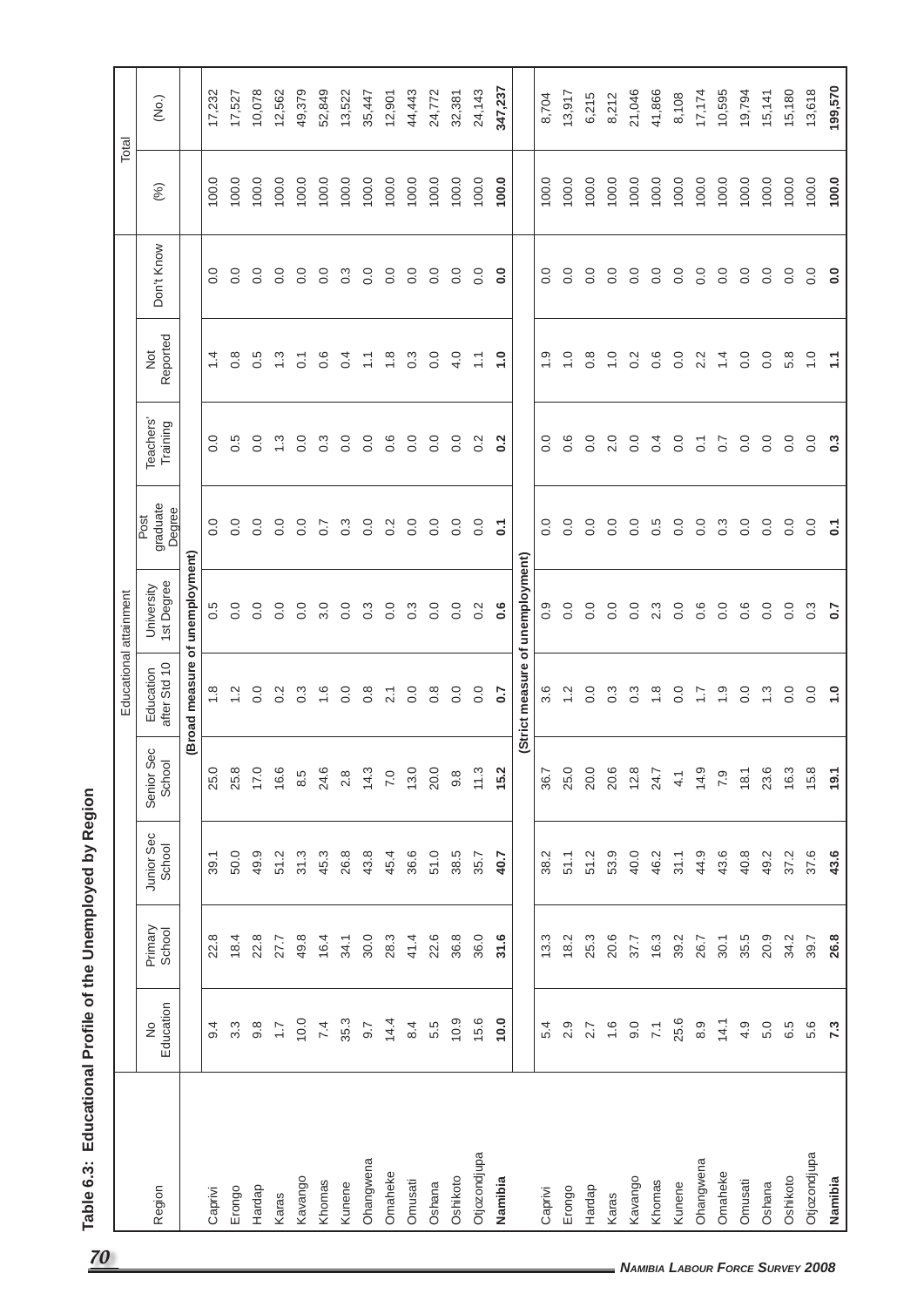|              |        | Rural |       |        | Urban                          |       |        | Namibia |       |
|--------------|--------|-------|-------|--------|--------------------------------|-------|--------|---------|-------|
| Age group    | Female | Male  | Total | Female | Male                           | Total | Female | Male    | Total |
|              |        |       |       |        | Broad measure of unemployment  |       |        |         |       |
| 15-19        | 93.3   | 80.4  | 86.9  | 81.4   | 74.3                           | 77.8  | 89.1   | 78.2    | 83.6  |
| $20 - 24$    | 83.0   | 68.0  | 75.9  | 59.7   | 53.6                           | 56.8  | 72.7   | 61.6    | 67.4  |
| 25-29        | 73.9   | 60.7  | 67.8  | 47.9   | 30.6                           | 39.6  | 60.8   | 44.8    | 53.3  |
| 30-34        | 69.2   | 54.4  | 62.1  | 40.7   | 20.8                           | 30.5  | 55.1   | 36.6    | 46.0  |
| 35-39        | 67.8   | 50.0  | 60.6  | 37.4   | 19.8                           | 29.0  | 52.4   | 32.5    | 43.6  |
| 40-44        | 54.8   | 42.4  | 49.5  | 24.2   | 19.3                           | 21.7  | 39.5   | 29.0    | 34.5  |
| 45-49        | 65.1   | 37.4  | 53.7  | 23.8   | 16.9                           | 20.0  | 48.6   | 26.3    | 38.0  |
| 50-54        | 61.4   | 42.7  | 50.8  | 19.0   | 13.6                           | 16.4  | 40.1   | 30.6    | 35.0  |
| 55-59        | 54.6   | 51.9  | 52.9  | 23.2   | 9.0                            | 15.3  | 39.2   | 34.1    | 36.1  |
| 60-64        | 69.3   | 30.1  | 41.5  | 20.3   | 25.7                           | 23.5  | 45.8   | 28.6    | 34.4  |
| $65+$        | 24.6   | 34.7  | 30.9  | 33.7   | 13.4                           | 19.8  | 27.2   | 27.4    | 27.3  |
| Don't know   | 100.0  | 89.4  | 93.9  | 21.5   | 36.4                           | 27.1  | 63.5   | 74.5    | 69.0  |
|              |        |       |       |        |                                |       |        |         |       |
| Total        | 72.1   | 56.8  | 64.9  | 42.9   | 29.9                           | 36.4  | 58.4   | 43.5    | 51.2  |
|              |        |       |       |        |                                |       |        |         |       |
|              |        |       |       |        | Strict measure of unemployment |       |        |         |       |
| 15-19        | 79.6   | 59.5  | 67.6  | 70.0   | 64.6                           | 67.0  | 74.7   | 61.8    | 67.3  |
| $20 - 24$    | 70.9   | 54.7  | 62.4  | 52.6   | 50.1                           | 51.3  | 61.1   | 52.3    | 56.6  |
| 25-29        | 58.6   | 48.5  | 53.5  | 44.0   | 28.1                           | 36.2  | 49.9   | 36.6    | 43.3  |
| 30-34        | 52.9   | 40.6  | 46.6  | 34.8   | 18.3                           | 26.0  | 42.5   | 27.5    | 34.6  |
| 35-39        | 48.2   | 33.1  | 41.4  | 31.6   | 15.6                           | 23.8  | 38.2   | 22.0    | 30.6  |
| 40-44        | 34.2   | 29.6  | 32.0  | 18.7   | 17.7                           | 18.2  | 25.2   | 22.2    | 23.7  |
| 45-49        | 30.9   | 30.5  | 30.7  | 15.8   | 14.8                           | 15.2  | 22.7   | 21.7    | 22.1  |
| 50-54        | 34.0   | 20.7  | 25.7  | 13.5   | 10.9                           | 12.2  | 21.3   | 15.9    | 18.3  |
| 55-59        | 31.1   | 35.4  | 33.9  | 14.2   | 7.2                            | 10.2  | 21.5   | 21.7    | 21.7  |
| 60-64        | 46.9   | 13.5  | 21.0  | 7.7    | 18.3                           | 14.0  | 24.2   | 15.3    | 18.0  |
| $65+$        | 12.7   | 16.3  | 14.9  | 16.8   | 0.0                            | 5.0   | 13.8   | 10.3    | 11.6  |
| Don't know   | 100.0  | 82.1  | 89.1  | 0.0    | 30.8                           | 15.7  | 37.7   | 55.1    | 47.3  |
|              |        |       |       |        |                                |       |        |         |       |
| <b>Total</b> | 52.8   | 41.0  | 46.6  | 35.7   | 25.8                           | 30.6  | 43.0   | 32.5    | 37.6  |

# **Table 6.4: Unemployment rate by age group, area and sex**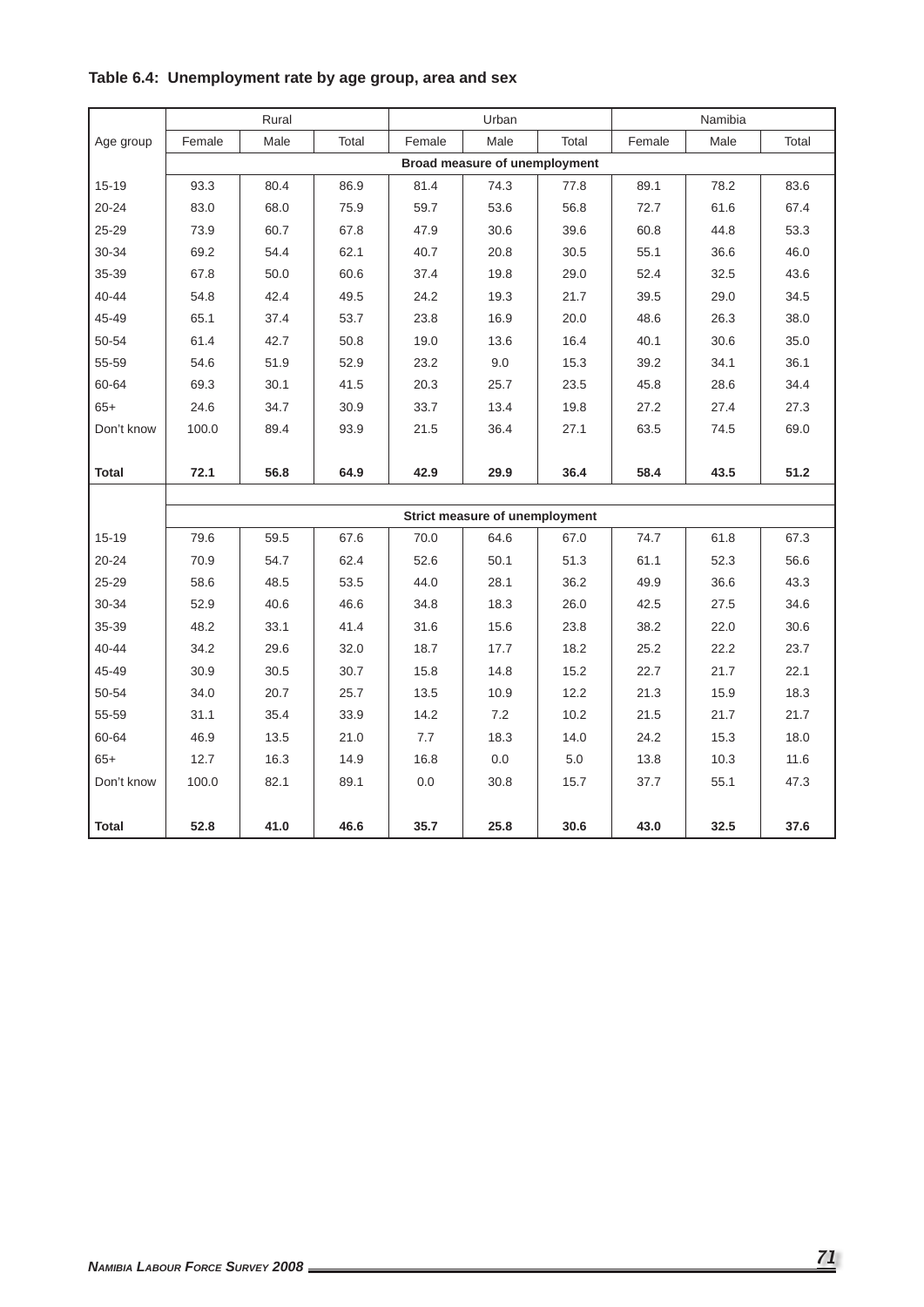# **Table 6.5: Distribution of the unemployed by duration of unemployment, region and sex**

|              |             |                  |                      |                       | Duration of unemployment       |                       |            |          |      | Total   |
|--------------|-------------|------------------|----------------------|-----------------------|--------------------------------|-----------------------|------------|----------|------|---------|
|              |             |                  |                      |                       |                                |                       |            |          |      |         |
| Region       | Sex         | Less<br>than one | 1 month<br>but under | 3 months<br>but under | 6 months<br>but under          | 1 year but<br>under 2 | 2 years or | Not      |      | (No.)   |
|              |             | month            | 3 months             | 6 months              | 1 year                         | years                 | more       | recorded | (% ) |         |
|              |             |                  |                      |                       | Broad measure of unemployment  |                       |            |          |      |         |
| Caprivi      | B           | 2.9              | 0.6                  | 1.3                   | 3.0                            | 6.8                   | 84.8       | 0.7      | 100  | 17,232  |
| Erongo       | B           | 7.5              | 5.3                  | 7.8                   | 5.2                            | 15.2                  | 59.0       | 0.0      | 100  | 17,527  |
| Hardap       | B           | 8.6              | 4.9                  | 6.1                   | 7.7                            | 12.5                  | 60.2       | 0.0      | 100  | 10,078  |
| Karas        | B           | 6.8              | 9.7                  | 8.0                   | 6.7                            | 17.2                  | 51.7       | 0.0      | 100  | 12,562  |
| Kavango      | B           | 0.4              | 1.8                  | 1.6                   | 5.3                            | 11.1                  | 79.2       | 0.7      | 100  | 49,379  |
| Khomas       | B           | 3.7              | 4.4                  | 3.9                   | 8.5                            | 14.5                  | 64.7       | 0.3      | 100  | 52,849  |
| Kunene       | B           | 2.4              | 4.0                  | 1.2                   | 6.6                            | 7.9                   | 77.9       | 0.0      | 100  | 13,522  |
| Ohangwena    | B           | 1.8              | 2.8                  | 2.9                   | 8.4                            | 12.1                  | 70.9       | 1.1      | 100  | 35,447  |
| Omaheke      | B           | 13.4             | 8.1                  | 5.3                   | 5.1                            | 11.2                  | 57.0       | 0.0      | 100  | 12,901  |
| Omusati      | B           | 0.2              | 1.4                  | 2.1                   | 3.5                            | 5.5                   | 87.2       | 0.0      | 100  | 44,443  |
| Oshana       | B           | 1.5              | 1.8                  | 3.4                   | 5.7                            | 12.4                  | 75.2       | 0.0      | 100  | 24,772  |
| Oshikoto     | B           | 2.0              | 5.5                  | 5.5                   | 5.2                            | 7.7                   | 73.8       | 0.3      | 100  | 32,381  |
| Otjozondjupa | B           | 2.9              | 8.3                  | 3.5                   | 7.5                            | 13.6                  | 64.3       | 0.0      | 100  | 24,143  |
|              |             |                  |                      |                       |                                |                       |            |          |      |         |
|              | F           | 2.3              | 3.0                  | 1.8                   | 5.3                            | 8.9                   | 78.7       | 0.1      | 100  | 133,726 |
|              | M           | 2.5              | 3.6                  | 4.4                   | 6.1                            | 10.9                  | 72.1       | 0.4      | 100  | 94,410  |
| Rural        | в           | 2.3              | 3.2                  | 2.9                   | 5.6                            | 9.7                   | 76.0       | 0.3      | 100  | 228,136 |
|              | F           | 3.1              | 3.6                  | 4.7                   | 7.0                            | 12.6                  | 68.8       | 0.3      | 100  | 70,268  |
|              | M           | 5.5              | 7.1                  | 5.3                   | 6.8                            | 15.2                  | 59.5       | 0.6      | 100  | 48,833  |
| Urban        | в           | 4.0              | 5.0                  | 4.9                   | 6.9                            | 13.7                  | 65.0       | 0.4      | 100  | 119,100 |
|              | F           | 2.5              | 3.2                  | 2.8                   | 5.9                            | 10.2                  | 75.3       | 0.2      | 100  | 203,994 |
|              | M           | 3.5              | 4.8                  | 4.7                   | 6.4                            | 12.4                  | 67.8       | 0.5      | 100  | 143,243 |
| Namibia      | в           | 2.9              | 3.8                  | 3.6                   | 6.1                            | 11.1                  | 72.2       | 0.3      | 100  | 347,237 |
|              |             |                  |                      |                       | Strict measure of unemployment |                       |            |          |      |         |
| Caprivi      | B           | 2.4              | 1.2                  | 2.6                   | 3.1                            | 12.4                  | 78.3       | 0.0      | 100  | 8,704   |
| Erongo       | B           | 6.8              | 5.7                  | 8.0                   | 4.4                            | 15.1                  | 60.1       | 0.0      | 100  | 13,917  |
| Hardap       | B           | 7.4              | 8.0                  | 3.3                   | 12.0                           | 12.6                  | 56.8       | 0.0      | 100  | 6,215   |
| Karas        | B           | 8.3              | 7.9                  | 9.4                   | 7.4                            | 20.3                  | 46.6       | 0.0      | 100  | 8,212   |
| Kavango      | B           | 0.0              | 1.7                  | 2.6                   | 8.3                            | 8.2                   | 79.1       | 0.0      | 100  | 21,046  |
| Khomas       | B           | 3.4              | 3.9                  | 3.0                   | 7.5                            | 15.6                  | 66.6       | 0.0      | 100  | 41,866  |
| Kunene       | B           | 3.0              | 1.8                  | 2.1                   | 5.8                            | 6.7                   | 80.6       | 0.0      | 100  | 8,108   |
| Ohangwena    | B           | 1.1              | 1.0                  | 2.7                   | 8.5                            | 13.5                  | 73.2       | 0.0      | 100  | 17,174  |
| Omaheke      | $\sf B$     | 14.7             | 9.0                  | 5.7                   | 4.3                            | 12.6                  | 53.8       | $0.0\,$  | 100  | 10,595  |
| Omusati      | B           | $0.0\,$          | 1.7                  | $2.5\,$               | 4.1                            | 4.1                   | 87.6       | 0.0      | 100  | 19,794  |
| Oshana       | B           | 1.1              | 2.8                  | $2.7\,$               | $5.0\,$                        | 13.0                  | 75.6       | $0.0\,$  | 100  | 15,141  |
| Oshikoto     | B           | 2.4              | 5.4                  | $7.3$                 | $7.3$                          | 6.3                   | 71.3       | 0.0      | 100  | 15,180  |
| Otjozondjupa | B           | 2.1              | 7.1                  | 4.5                   | 7.1                            | 16.3                  | 62.9       | $0.0\,$  | 100  | 13,618  |
|              |             |                  |                      |                       |                                |                       |            |          |      |         |
|              | $\mathsf F$ | 2.2              | 2.3                  | 1.9                   | 5.9                            | 9.4                   | 78.3       | 0.0      | 100  | 57,710  |
|              | M           | 3.7              | 3.9                  | $5.0\,$               | 7.5                            | 10.5                  | 69.4       | 0.0      | 100  | 49,900  |
| Rural        | в           | 2.9              | 3.1                  | 3.3                   | 6.7                            | 9.9                   | 74.1       | 0.0      | 100  | 107,610 |
|              | F           | 2.3              | 3.3                  | 4.3                   | 6.4                            | 13.6                  | 70.2       | 0.0      | 100  | 52,081  |
|              | M           | 5.6              | 7.1                  | $5.4\,$               | 6.7                            | 15.8                  | 59.5       | 0.0      | 100  | 39,878  |
| Urban        | в           | 3.7              | 4.9                  | 4.8                   | 6.5                            | 14.5                  | 65.6       | 0.0      | 100  | 91,960  |
|              | F           | 2.2              | 2.8                  | 3.0                   | 6.1                            | 11.4                  | 74.4       | $0.0\,$  | 100  | 109,791 |
|              | M           | 4.6              | 5.3                  | $5.2\,$               | 7.1                            | 12.8                  | 65.0       | $0.0\,$  | 100  | 89,778  |
| Namibia      | в           | 3.3              | 3.9                  | 4.0                   | 6.6                            | $12.0$                | 70.2       | $0.0\,$  | 100  | 199,570 |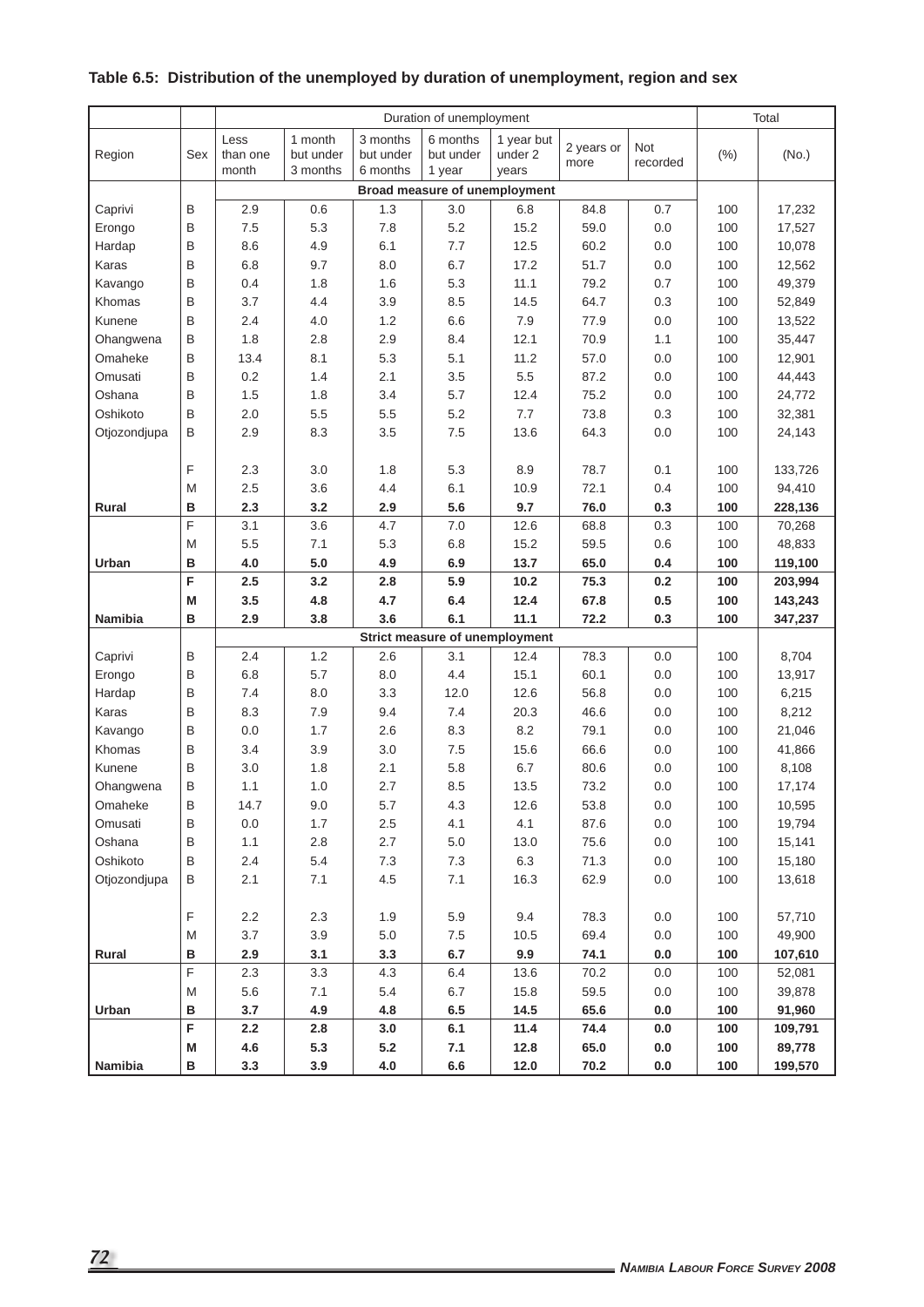| Age group/Area |             | Female         |                  |         | Male           |         |         | Total            |         |
|----------------|-------------|----------------|------------------|---------|----------------|---------|---------|------------------|---------|
|                | Looking     | Not<br>looking | Total            | Looking | Not<br>looking | Total   | Looking | Not<br>looking   | Total   |
|                |             |                |                  |         | (No.)          |         |         |                  |         |
| 15-19          | 8,469       | $\mathbf 0$    | 8,469            | 9,395   | 11,353         | 20,748  | 17,864  | 26,401           | 44,265  |
| 20-24          | 28,448      | 54             | 28,502           | 25,424  | 11,599         | 37,023  | 53,872  | 31,341           | 85,213  |
| 25-29          | 25,423      | 165            | 25,588           | 18,484  | 7,504          | 25,988  | 43,907  | 21,599           | 65,506  |
| 30-34          | 16,777      | $\mathbf 0$    | 16,777           | 11,918  | 5,908          | 17,826  | 28,695  | 17,070           | 45,765  |
| 35-39          | 15,029      | 197            | 15,226           | 7,693   | 5,499          | 13,192  | 22,721  | 17,070           | 39,791  |
| 40-44          | 6,718       | $\mathbf 0$    | 6,718            | 5,927   | 2,569          | 8,496   | 12,645  | 8,827            | 21,472  |
| 45-49          | 3,941       | $\mathbf 0$    | 3,941            | 4,828   | 1,394          | 6,222   | 8,769   | 10,166           | 18,935  |
| 50-54          | 2,619       | 0              | 2,619            | 2,390   | 3,067          | 5,457   | 5,009   | 6,914            | 11,923  |
| 55-59          | 1,493       | 0              | 1,493            | 2,426   | 2,090          | 4,516   | 3,918   | 4,098            | 8,016   |
| 60-64          | 402         | $\mathbf 0$    | 402              | 582     | 710            | 1,292   | 984     | 1,371            | 2,355   |
| $65+$          | 282         | 0              | 282              | 369     | 839            | 1,208   | 651     | 1,213            | 1,864   |
| Not reported   | $\mathbf 0$ | 0              | $\boldsymbol{0}$ | 164     | $\mathbf 0$    | 164     | 164     | $\boldsymbol{0}$ | 164     |
| Don't know     | 191         | 0              | 191              | 180     | 340            | 520     | 371     | 587              | 958     |
|                |             |                |                  |         |                |         |         |                  |         |
| Rural          | 57,710      | 75,819         | 133,529          | 49,900  | 44,106         | 94,006  | 107,610 | 119,925          | 227,535 |
| Urban          | 52,081      | 17,967         | 70,048           | 39,878  | 8,765          | 48,643  | 91,960  | 26,732           | 118,692 |
|                |             |                |                  |         |                |         |         |                  |         |
| Namibia        | 109,791     | 93,786         | 203,577          | 89,778  | 52,871         | 142,649 | 199,570 | 146,657          | 346,227 |
|                |             |                |                  |         | (% )           |         |         |                  |         |
| 15-19          | 100.0       | 0.0            | 100.0            | 45.3    | 54.7           | 100.0   | 40.4    | 59.6             | 100.0   |
| 20-24          | 99.8        | 0.2            | 100.0            | 68.7    | 31.3           | 100.0   | 63.2    | 36.8             | 100.0   |
| 25-29          | 99.4        | 0.6            | 100.0            | 71.1    | 28.9           | 100.0   | 67.0    | 33.0             | 100.0   |
| 30-34          | 100.0       | 0.0            | 100.0            | 66.9    | 33.1           | 100.0   | 62.7    | 37.3             | 100.0   |
| 35-39          | 98.7        | 1.3            | 100.0            | 58.3    | 41.7           | 100.0   | 57.1    | 42.9             | 100.0   |
| 40-44          | 100.0       | 0.0            | 100.0            | 69.8    | 30.2           | 100.0   | 58.9    | 41.1             | 100.0   |
| 45-49          | 100.0       | 0.0            | 100.0            | 77.6    | 22.4           | 100.0   | 46.3    | 53.7             | 100.0   |
| 50-54          | 100.0       | 0.0            | 100.0            | 43.8    | 56.2           | 100.0   | 42.0    | 58.0             | 100.0   |
| 55-59          | 100.0       | $0.0\,$        | 100.0            | 53.7    | 46.3           | 100.0   | 48.9    | 51.1             | 100.0   |
| 60-64          | 100.0       | 0.0            | 100.0            | 45.0    | 55.0           | 100.0   | 41.8    | 58.2             | 100.0   |
| $65+$          | 100.0       | 0.0            | 100.0            | 30.5    | 69.5           | 100.0   | 34.9    | 65.1             | 100.0   |
| Not reported   | 0.0         | 0.0            | 0.0              | 100.0   | 0.0            | 100.0   | 100.0   | 0.0              | 100.0   |
| Don't know     | 100.0       | 0.0            | 100.0            | 34.6    | 65.4           | 100.0   | 38.7    | 61.3             | 100.0   |
|                |             |                |                  |         |                |         |         |                  |         |
| Rural          | 43.2        | 56.8           | 100.0            | 53.1    | 46.9           | 100.0   | 47.3    | 52.7             | 100.0   |
| Urban          | 74.4        | 25.6           | 100.0            | 82.0    | 18.0           | 100.0   | 77.5    | 22.5             | 100.0   |
| Namibia        | 53.9        | 46.1           | 100.0            | 62.9    | 37.1           | 100.0   | 57.6    | 42.4             | 100.0   |

**Table 6.6: Unemployed persons looking/ not looking for work by age, area and sex**

*NOTE: Not reported cases in the looking and not looking variable are excluded*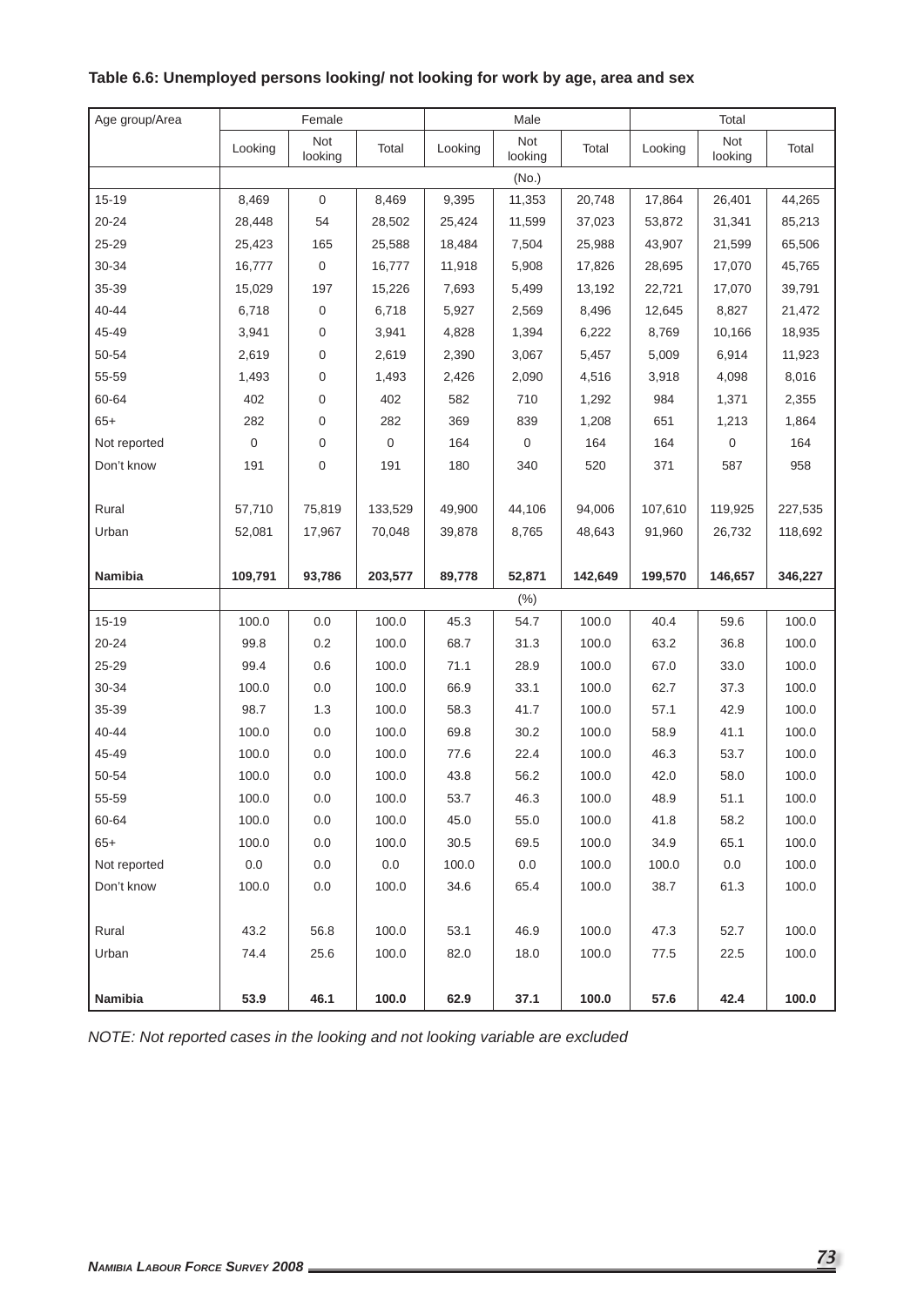| ע הוה הוה הוא היא                    |  |
|--------------------------------------|--|
|                                      |  |
|                                      |  |
| うろ ろころ ろうこく                          |  |
|                                      |  |
| $\frac{1}{2}$                        |  |
|                                      |  |
|                                      |  |
|                                      |  |
|                                      |  |
| ֧֦֧֚֬֝                               |  |
| ${1 \over 2}$                        |  |
|                                      |  |
|                                      |  |
|                                      |  |
|                                      |  |
|                                      |  |
|                                      |  |
|                                      |  |
|                                      |  |
|                                      |  |
| 5<br>2<br>2<br>2<br>2<br>2<br>2<br>2 |  |
|                                      |  |
|                                      |  |
|                                      |  |
|                                      |  |
|                                      |  |
|                                      |  |
|                                      |  |
|                                      |  |
|                                      |  |
| .<br>.                               |  |
| $\frac{2}{3}$                        |  |
|                                      |  |
|                                      |  |
|                                      |  |
| į                                    |  |

|              |     |                                                  |                                                    |                                        | 9C<br>Mean                                                                | for work/start business<br>of looking        |                                                                            |                                                               |                  |                   |       | Total   |
|--------------|-----|--------------------------------------------------|----------------------------------------------------|----------------------------------------|---------------------------------------------------------------------------|----------------------------------------------|----------------------------------------------------------------------------|---------------------------------------------------------------|------------------|-------------------|-------|---------|
| Region       | Sex | Labour Offices<br>at Ministry of<br>Registration | employment<br>Registration<br>agencies<br>at other | applications to<br>employers<br>Direct | gates, market<br>farms, factory<br>Checking at<br>work sites,<br>or other | answered media<br>advertisement<br>Placed or | colleagues,<br>assistance<br>of friends,<br>relatives,<br>Seeking<br>union | or subsistence<br>start business<br>Take action to<br>farming | Other            | Not recorded      | (%)   | (No.)   |
| Caprivi      | മ   | 18.2                                             | 5.6                                                | 30.9                                   | 37.4                                                                      | $\overline{6}$ .                             | 0.5                                                                        | $\frac{2}{3}$                                                 | $\overline{0}$ . | 0.0               | 100.0 | 8,704   |
| Erongo       | മ   | $\frac{1}{4}$                                    | 11.7                                               | 31.3                                   | 32.5                                                                      | 5.1                                          | 14.5                                                                       | 0.4                                                           | 0.4              | 0.0               | 100.0 | 13,917  |
| Hardap       | മ   | 10.2                                             | 4.1                                                | 43.7                                   | 18.2                                                                      | $\frac{3}{2}$                                | 21.4                                                                       | $\sum$                                                        | 0.0              | 0.0               | 100.0 | 6,215   |
| Karas        | മ   | 5.7                                              | $4\overline{4}$                                    | 41.1                                   | 29.7                                                                      | 6.7                                          | 11.4                                                                       | 0.2                                                           | $\overline{0.7}$ | 0.0               | 100.0 | 8,212   |
| Kavango      | മ   | 4.1                                              | $\frac{0}{1}$                                      | 12.6                                   | 42.9                                                                      | 5.7                                          | 31.0                                                                       | 2.0                                                           | $\overline{0}$ . | 0.6               | 100.0 | 21,046  |
| Khomas       | ≃   | 8.4                                              | 8.6                                                | 37.0                                   | 24.0                                                                      | $8.\overline{3}$                             | 12.6                                                                       | $0.\overline{9}$                                              | $0.\overline{2}$ | 0.0               | 100.0 | 41,866  |
| Kunene       | മ   | 0.9                                              | $\overline{1}$ . O                                 | 25.9                                   | 59.2                                                                      | 2.1                                          | $\overline{8}.1$                                                           | 2.8                                                           | 0.0              | 0.0               | 100.0 | 8,108   |
| Ohangwena    | മ   | 5.9                                              | 5.1                                                | 39.4                                   | 29.3                                                                      | 7.5                                          | 11.4                                                                       | $\overline{4}$                                                | 0.0              | 0.0               | 100.0 | 17,174  |
| Omaheke      | മ   | 5.8                                              | 2.3                                                | 34.8                                   | 24.0                                                                      | 5.4                                          | 24.8                                                                       | 2.9                                                           | 0.0              | 0.0               | 100.0 | 10,595  |
| Omusati      | ≃   | $\frac{0}{1}$                                    | 11.1                                               | 16.6                                   | 44.5                                                                      | 6.3                                          | 16.3                                                                       | $3.\overline{3}$                                              | 0.0              | 0.0               | 100.0 | 19,794  |
| Oshana       | മ   | 2.0                                              | 4.1                                                | 27.2                                   | 43.7                                                                      | 5.3                                          | 13.8                                                                       | 3.4                                                           | 0.5              | 0.0               | 100.0 | 15,141  |
| Oshikoto     | ≃   | 2.4                                              | 8.2                                                | 16.4                                   | 44.2                                                                      | 9.2                                          | 14.5                                                                       | 5.1                                                           | 0.0              | $\overline{0}$ .  | 100.0 | 15,180  |
| Otjozondjupa | ≃   | 9.8                                              | 2.3                                                | 32.7                                   | 16.6                                                                      | 8.9                                          | 29.3                                                                       | 0.0                                                           | $0.\overline{3}$ | 0.0               | 100.0 | 13,618  |
|              | щ   | 4.2                                              | 6.0                                                | 25.7                                   | 30.4                                                                      | 7.3                                          | 22.7                                                                       | 3.4                                                           | $\overline{C}$   | $\frac{2}{3}$     | 100.0 | 57,710  |
|              | Σ   | 3.9                                              | 5.1                                                | 23.9                                   | 43.6                                                                      | 4.0                                          | 18.0                                                                       | $\frac{2}{1}$                                                 | $0.\overline{3}$ | 0.0               | 100.0 | 49,900  |
| <b>Rural</b> | ≃   | 4.1                                              | 5.6                                                | 24.9                                   | 36.5                                                                      | 5.8                                          | 20.5                                                                       | 2.4                                                           | $\overline{0.2}$ | $\overline{c}$    | 100.0 | 107,610 |
|              | щ   | $\overline{9}$ .                                 | 6.0                                                | 34.5                                   | 28.9                                                                      | 7.5                                          | 12.4                                                                       | $\frac{6}{1}$                                                 | $0.\overline{3}$ | $\overline{0}$ .  | 100.0 | 52,081  |
|              | Σ   | 6.6                                              | 7.6                                                | 33.8                                   | 32.3                                                                      | 7.8                                          | 10.9                                                                       | $\overline{1}$ .                                              | 0.0              | 0.0               | 100.0 | 39,878  |
| Urban        | ≃   | $\overline{8}$ .0                                | 6.7                                                | 34.2                                   | 30.4                                                                      | 7.6                                          | 11.8                                                                       | $\ddot{.}3$                                                   | $\overline{c}$   | $\overline{0}$ .0 | 100.0 | 91,960  |
|              | щ   | 6.5                                              | 6.0                                                | 29.9                                   | 29.7                                                                      | 7.4                                          | 17.8                                                                       | 2.5                                                           | 0.2              | $\mathbf{C}$      | 100.0 | 109,791 |
|              | Σ   | 51                                               | 6.2                                                | 28.3                                   | 38.6                                                                      | 5.7                                          | 14.9                                                                       | Ξ                                                             | 0.2              | $\overline{0}$ .  | 100.0 | 89,778  |
| Namibia      | ≃   | 5.9                                              | $\tilde{\omega}$                                   | 29.2                                   | 33.7                                                                      | 6.6                                          | 16.5                                                                       | $\ddot{ }$ .9                                                 | 0.2              | $\overline{c}$    | 100.0 | 199,570 |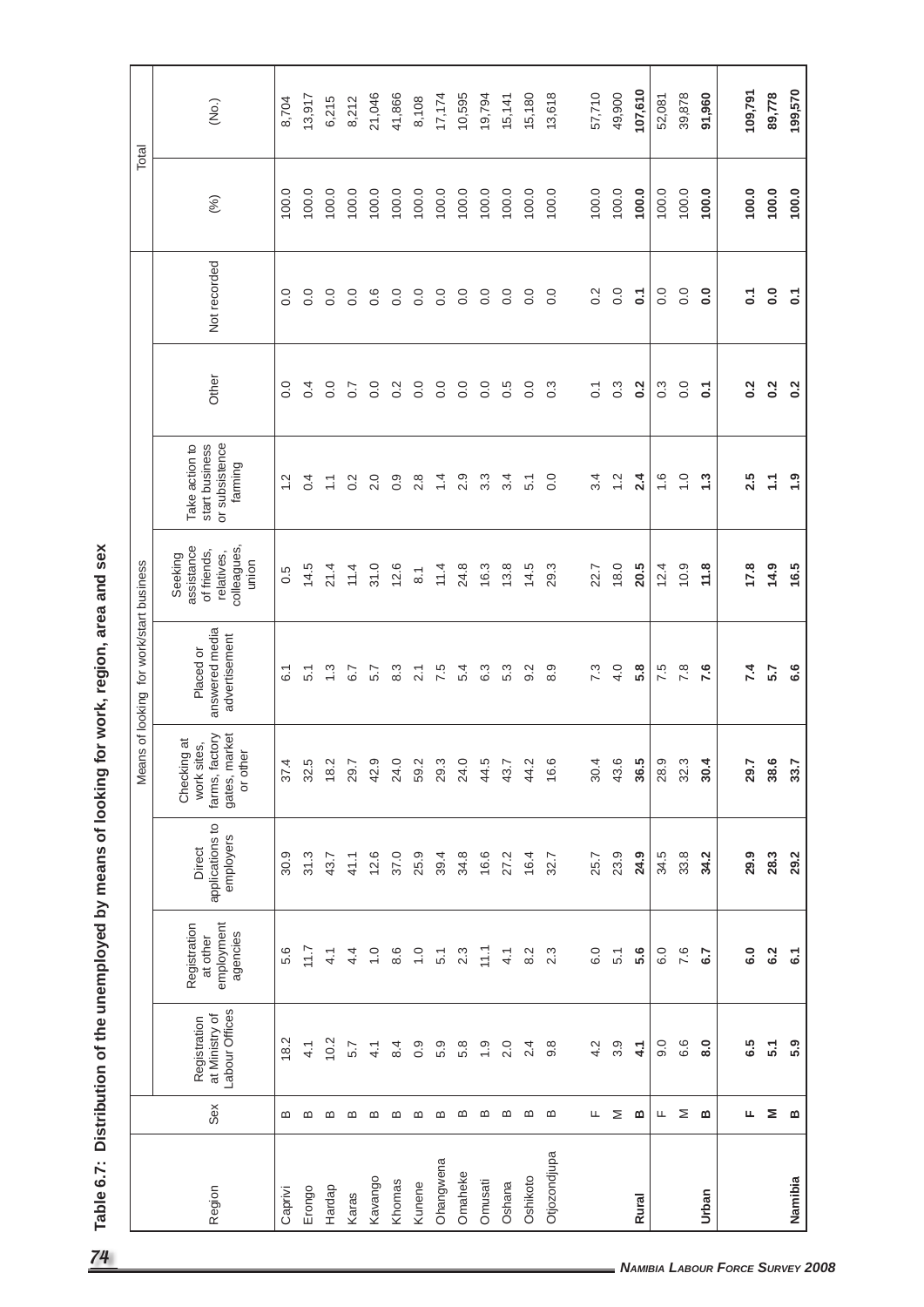|              |                   |                              |                  |                              |                       | Reasons for not looking for work |                                                                      |                  |                    |       | Total   |
|--------------|-------------------|------------------------------|------------------|------------------------------|-----------------------|----------------------------------|----------------------------------------------------------------------|------------------|--------------------|-------|---------|
| Region       | Sex               | work available<br>Thought no | Awaiting replies | seeking work<br>Got tired of | Already found<br>work | Awaiting busy<br>season          | start business/<br>resources to<br>subsistence<br>farming<br>Lack of | Studying         | Other              | (%)   | (No.)   |
| Caprivi      | മ                 | 66.4                         | 2.0              | 16.0                         | $\overline{0}$ .      | 0.0                              | 11.8                                                                 | 2.7              | $\sum$             | 100.0 | 8,416   |
| Erongo       | മ                 | 25.4                         | $8.9$            | 14.3                         | 0.0                   | 7.6                              | 19.5                                                                 | 4.7              | 19.6               | 100.0 | 3,610   |
| Hardap       | $\bf{m}$          | 38.2                         | 20.4             | 26.6                         | 0.0                   | 0.0                              | 5.8                                                                  | $0.\overline{8}$ | $\overline{\circ}$ | 100.0 | 3,863   |
| Karas        | മ                 | 49.5                         | 31               | 13.4                         | $\frac{8}{1}$         | 1.4                              | 10.1                                                                 | $1.\overline{3}$ | 19.5               | 100.0 | 4,350   |
| Kavango      | $\mathbf{\Omega}$ | 57.8                         | $\ddot{ }$ :     | 31.5                         | 0.0                   | $0.\overline{6}$                 | 3.5                                                                  | 0.6              | $4.\overline{3}$   | 100.0 | 28,003  |
| Khomas       | മ                 | 21.8                         | 5.6              | 19.6                         | 2.2                   | 2.8                              | 5.9                                                                  | 22.6             | 19.4               | 100.0 | 10,905  |
| Kunene       | മ                 | 43.8                         | $\overline{0.7}$ | 24.8                         | 0.0                   | 4.3                              | 10.1                                                                 | 3.9              | 12.4               | 100.0 | 5,414   |
| Ohangwena    | മ                 | 52.2                         | 8.0              | 19.4                         | 0.0                   | 4.5                              | $\overline{\textrm{8}}$                                              | 2.0              | 5.7                | 100.0 | 17,878  |
| Omaheke      | ≃                 | 28.7                         | 4.8              | 13.2                         | $\rm ^{0}$            | 4.4                              | 22.6                                                                 | $3.\overline{3}$ | 23.1               | 100.0 | 2,306   |
| Omusati      | ≃                 | 62.7                         | 2.1              | 13.5                         | $\sum$                | $\ddot{ }$ :                     | 11.6                                                                 | 2.9              | 4.4                | 100.0 | 24,649  |
| Oshana       | മ                 | 33.6                         | 3.8              | 27.1                         | 0.6                   | $\ddot{0}$                       | 20.2                                                                 | 4.3              | 8.5                | 100.0 | 9,631   |
| Oshikoto     | ≃                 | 54.2                         | $\overline{1}$   | 15.0                         | 0.7                   | 2.6                              | 13.5                                                                 | 4.7              | 8.4                | 100.0 | 17,107  |
| Otjozondjupa | ≃                 | 49.7                         | 0.9              | 33.5                         | 0.0                   | 4.2                              | $3.\overline{3}$                                                     | 2.6              | 5.7                | 100.0 | 10,525  |
|              | щ                 | 55.0                         | 31               | 20.1                         | 0.2                   | 2.2                              | 9.4                                                                  | 2.5              | 7.4                | 100.0 | 75,819  |
|              | Σ                 | 57.6                         | 3.4              | 21.4                         | 0.6                   | 2.5                              | 8.6                                                                  | $\ddot{ }$ :     | 4.2                | 100.0 | 44,106  |
| <b>Rural</b> | ≃                 | 55.9                         | 3.2              | 20.6                         | 0.4                   | 2.3                              | $\overline{5}$                                                       | 2.2              | 6.2                | 100.0 | 119,925 |
|              |                   |                              |                  |                              |                       |                                  |                                                                      |                  |                    |       |         |
|              | щ                 | 25.8                         | 4.9              | 25.0                         | $\ddot{ }$ :          | $\frac{8}{1}$                    | 12.8                                                                 | 10.5             | 17.4               | 100.0 | 17,967  |
|              | Σ                 | 29.5                         | 5.2              | 27.2                         | $0.\overline{2}$      | 3.5                              | 8.4                                                                  | 17.0             | 9.0                | 100.0 | 8,765   |
| Urban        | m                 | 27.0                         | 5.0              | 25.7                         | 1.2                   | 2.4                              | 11.4                                                                 | 12.6             | 14.7               | 100.0 | 26,732  |
|              | щ                 | 49.4                         | 3.5              | 21.1                         | 0.5                   | 2.2                              | 10.1                                                                 | 4.0              | 9.4                | 100.0 | 93,786  |
|              | Σ                 | 52.9                         | 3.7              | 22.4                         | 0.6                   | 2.7                              | 8.6                                                                  | 4.2              | 5.0                | 100.0 | 52,871  |
| Namibia      | ≃                 | 50.6                         | 3.6              | 21.5                         | 0.5                   | 2.4                              | 9.5                                                                  | 4.1              | 7.8                | 100.0 | 146,657 |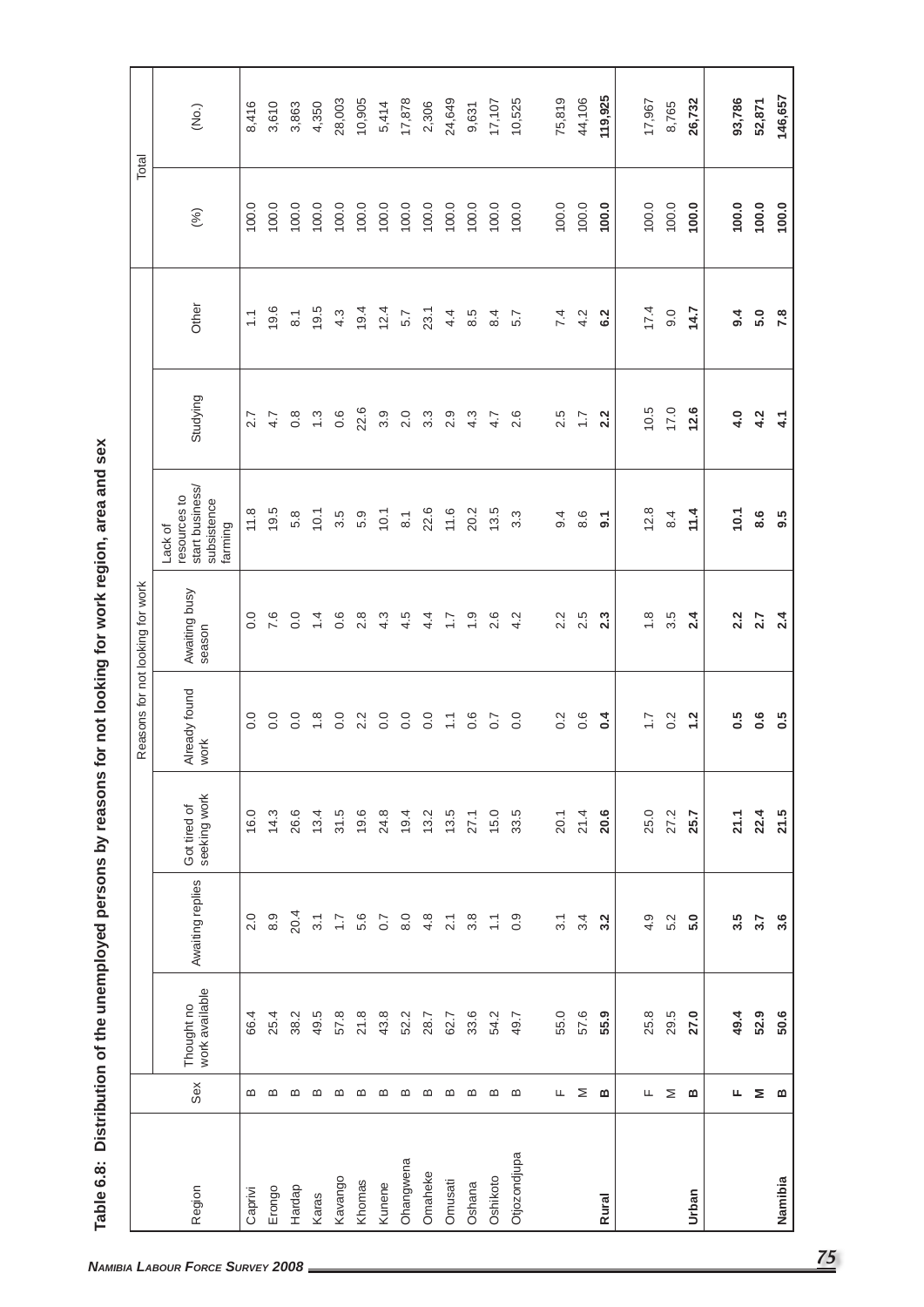|                   |       |                            |                   |                      |                      | Educational attainment    |                          |                         |                       |                         |       | Total           |
|-------------------|-------|----------------------------|-------------------|----------------------|----------------------|---------------------------|--------------------------|-------------------------|-----------------------|-------------------------|-------|-----------------|
| Age group (years) | Sex   | Education<br>$\frac{1}{2}$ | Primary<br>School | Junior Sec<br>School | Senior Sec<br>School | after Std 10<br>Education | University 1st<br>Degree | Post graduate<br>Degree | Teachers'<br>Training | Not Reported            | (%)   | (No.)           |
| $15 - 19$         | മ     | $\overline{\circ}$         | 38.5              | 39.8                 | 11.8                 | 0.3                       | 0.6                      | 0.0                     | 0.0                   | $\frac{0}{1}$           | 100.0 | 37,550          |
| 20-24             | മ     | 4.8                        | 20.3              | 49.4                 | 23.0                 | $\sum$                    | 0.4                      | 0.0                     | $0.\overline{3}$      | $\overline{0.7}$        | 100.0 | 63,856          |
| 25-29             | മ     | 6.7                        | 25.0              | 48.6                 | 16.7                 | $\frac{3}{2}$             | 0.4                      | 0.2                     | 0.0                   | $\sum_{n=1}^{\infty}$   | 100.0 | 43,568          |
| $30 - 34$         | മ     | 10.2                       | 34.1              | 40.3                 | 13.0                 | 0.3                       | $\frac{0}{1}$            | $0.\overline{3}$        | 0.0                   | 0.9                     | 100.0 | 25,333          |
| 35-39             | മ     | 12.1                       | 41.2              | 33.1                 | 12.0                 | 0.6                       | 0.0                      | 0.0                     | 0.0                   | $\overline{1}$          | 100.0 | 22,485          |
| 40-44             |       | 16.2                       | 52.6              | 23.9                 | 6.4                  | 0.0                       | 0.4                      | 0.0                     | 0.0                   | 0.5                     | 100.0 | 11,284          |
| 45-49             | മ മ   | 21.0                       | 56.9              | 16.8                 | 5.0                  | 0.0                       | $\rm ^{0}$               | $\overline{0}$ .        | 0.0                   | $0.\overline{3}$        | 100.0 | 9,835           |
| 50-54             | മ     | 25.1                       | 58.0              | 16.9                 | 0.0                  | $\overline{0}$ .          | 0.0                      | $\overline{0}$ .        | 0.0                   | 0.0                     | 100.0 | 6,006           |
| 55-59             | മ മ മ | 35.0                       | 48.2              | 16.8                 | 0.0                  | 0.0                       | $\overline{0}$ .         | 0.0                     | 0.0                   | 0.0                     | 100.0 | 3,447           |
| 60-64             |       | 21.1                       | 67.4              | 0.0                  | 0.0                  | 0.0                       | $\overline{0}$ .         | $\overline{0}$ .        | 0.0                   | 11.5                    | 100.0 | 1,230           |
| 65+               |       | 63.7                       | 36.3              | 0.0                  | 0.0                  | $\overline{0}$ .          | $\rm ^{0}$               | 0.0                     | 0.0                   | 0.0                     | 100.0 | 642             |
| Not reported      | _ ന   | 0.0                        | 0.0               | 100.0                | 0.0                  | $\overline{0}$ .          | 0.0                      | 0.0                     | 0.0                   | 0.0                     | 100.0 | $\overline{40}$ |
| Don't know        | മ     | 53.2                       | 25.5              | 17.5                 | 0.0                  | $\overline{0}$ .          | 0.0                      | 0.0                     | 0.0                   | $3.\overline{8}$        | 100.0 | 795             |
|                   | щ     | 10.2                       | 37.7              | 40.4                 | 10.7                 | $\frac{2}{3}$             | $\overline{O}$ .         | 0.0                     | 0.0                   | $\overline{0.7}$        | 100.0 | 101,050         |
|                   |       | 11.8                       |                   |                      |                      |                           |                          |                         |                       |                         |       |                 |
|                   | Σ     |                            | 39.6              | 36.7                 | 10.1                 | $0.\overline{8}$          | $\overline{0}$ .         | 0.0                     | 0.0                   | $\overline{1}$          | 100.0 | 60,028          |
| <b>Rural</b>      | മ     | 10.8                       | 38.4              | 39.0                 | 10.4                 | 0.4                       | $\overline{c}$           | $\overline{0}$          | $\overline{0}$ .      | $\ddot{\circ}$          | 100.0 | 161,079         |
|                   | щ     | 6.6                        | 19.8              | 45.5                 | 25.5                 | $\frac{3}{2}$             | 0.9                      | $\frac{2}{3}$           | 0.0                   | 0.3                     | 100.0 | 39,827          |
|                   | Σ     | 7.8                        | 17.7              | 41.9                 | 26.5                 | $\ddot{5}$                | $\frac{0}{1}$            | $\overline{C}$          | $\overline{0.7}$      | $\frac{8}{1}$           | 100.0 | 25,166          |
| Urban             | ≃     | $\overline{71}$            | 19.0              | 44.1                 | 25.9                 | $1\overline{4}$           | $\ddot{.}3$              | $\overline{0.2}$        | $\sim$                | 0.9                     | 100.0 | 64,993          |
|                   | щ     | 9.2                        | 32.6              | 41.8                 | 14.8                 | 0.5                       | $0.\overline{3}$         | $\overline{c}$          | 0.0                   | $0.\overline{6}$        | 100.0 | 140,878         |
|                   | Σ     | 10.6                       | 33.1              | 38.2                 | 14.9                 | $\ddot{ }$                | 0.6                      | $\overline{0}$ .        | 0.2                   | $\ddot{.}3$             | 100.0 | 85,194          |
| Namibia           | ≃     | 9.7                        | 32.8              | 40.5                 | 14.9                 | 0.7                       | $\sim 4$                 | $\overline{c}$          | $\overline{c}$        | $\mathbf{0}.\mathbf{9}$ | 100.0 | 226,072         |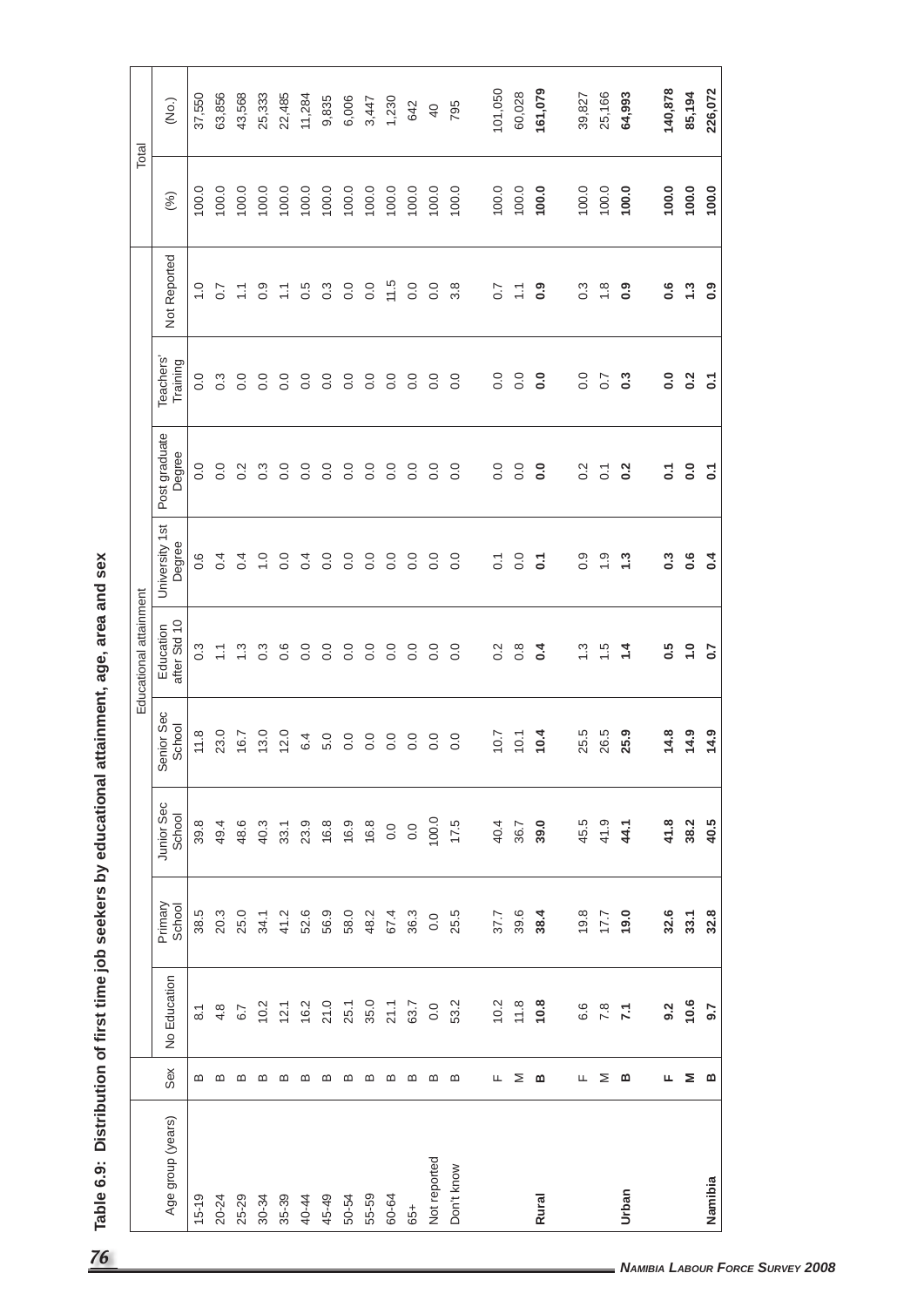# **Table 6.10: Unemployed persons by occupation of previous employment**

|                                             |        | Rural  |         |        | Urban  |         |             | Namibia |         |
|---------------------------------------------|--------|--------|---------|--------|--------|---------|-------------|---------|---------|
| Occupation                                  | Female | Male   | Total   | Female | Male   | Total   | Female      | Male    | Total   |
| (Number)                                    |        |        |         |        |        |         |             |         |         |
| Legislators, senior officials &<br>managers | 323    | 197    | 520     | 454    | 426    | 880     | 777         | 623     | 1,400   |
| Professionals                               | 430    | 541    | 971     | 781    | 531    | 1,312   | 1,211       | 1,072   | 2,283   |
| Technicians & Associate<br>professionals    | 1,556  | 624    | 2,179   | 1,565  | 1,184  | 2,749   | 3,121       | 1,807   | 4,928   |
| <b>Clerks</b>                               | 1,344  | 793    | 2,137   | 5,582  | 893    | 6,475   | 6,926       | 1,685   | 8,611   |
| Services, shops & market sales<br>workers   | 8,332  | 4,655  | 12,987  | 6,467  | 3,834  | 10,301  | 14,798      | 8,489   | 23,287  |
| Skilled agricultural & fishery<br>workers   | 2,074  | 3,279  | 5,353   | 0      | 1,225  | 1,225   | 2,074       | 4,504   | 6,578   |
| Craft & Trade workers                       | 1,813  | 10,423 | 12,236  | 2,696  | 8,500  | 11,195  | 4,508       | 18,923  | 23,432  |
| Plant & Machine operators &<br>Assemblers   | 106    | 3,372  | 3,477   | 394    | 2,297  | 2,691   | 499         | 5,669   | 6,168   |
| Elementary occupations                      | 16,423 | 9,170  | 25,593  | 12,129 | 4,212  | 16,340  | 28,552      | 13,381  | 41,933  |
| Armed forces                                | 0      | 788    | 788     | 0      | 274    | 274     | $\mathbf 0$ | 1,062   | 1,062   |
| Not recorded                                | 79     | 53     | 132     | 55     | 0      | 55      | 134         | 53      | 187     |
| <b>Total</b>                                | 32,479 | 33,894 | 66,373  | 30,122 | 23,375 | 53,497  | 62,601      | 57,269  | 119,870 |
| (Percent)                                   |        |        |         |        |        |         |             |         |         |
| Legislators, senior officials &<br>managers | 1.0    | 0.6    | 0.8     | 1.5    | 1.8    | 1.6     | 1.2         | 1.1     | 1.2     |
| Professionals                               | 1.3    | 1.6    | 1.5     | 2.6    | 2.3    | 2.5     | 1.9         | 1.9     | 1.9     |
| Technicians & Associate<br>professionals    | 4.8    | 1.8    | 3.3     | 5.2    | 5.1    | 5.1     | 5.0         | 3.2     | 4.1     |
| <b>Clerks</b>                               | 4.1    | 2.3    | 3.2     | 18.5   | 3.8    | 12.1    | 11.1        | 2.9     | 7.2     |
| Services, shops & market sales<br>workers   | 25.7   | 13.7   | 19.6    | 21.5   | 16.4   | 19.3    | 23.6        | 14.8    | 19.4    |
| Skilled agricultural & fishery<br>workers   | 6.4    | 9.7    | 8.1     | 0.0    | 5.2    | 2.3     | 3.3         | 7.9     | 5.5     |
| Craft & Trade workers                       | 5.6    | 30.8   | 18.4    | 8.9    | 36.4   | 20.9    | 7.2         | 33.0    | 19.5    |
| Plant & Machine operators &<br>Assemblers   | 0.3    | 9.9    | $5.2\,$ | $1.3$  | 9.8    | $5.0\,$ | 0.8         | 9.9     | 5.1     |
| Elementary occupations                      | 50.6   | 27.1   | 38.6    | 40.3   | 18.0   | 30.5    | 45.6        | 23.4    | 35.0    |
| Armed forces                                | 0.0    | 2.3    | 1.2     | 0.0    | 1.2    | 0.5     | 0.0         | 1.9     | 0.9     |
| Not recorded                                | 0.2    | 0.2    | 0.2     | 0.2    | 0.0    | 0.1     | 0.2         | 0.1     | 0.2     |
| <b>Total</b>                                | 100.0  | 100.0  | 100.0   | 100.0  | 100.0  | 100.0   | 100.0       | 100.0   | 100.0   |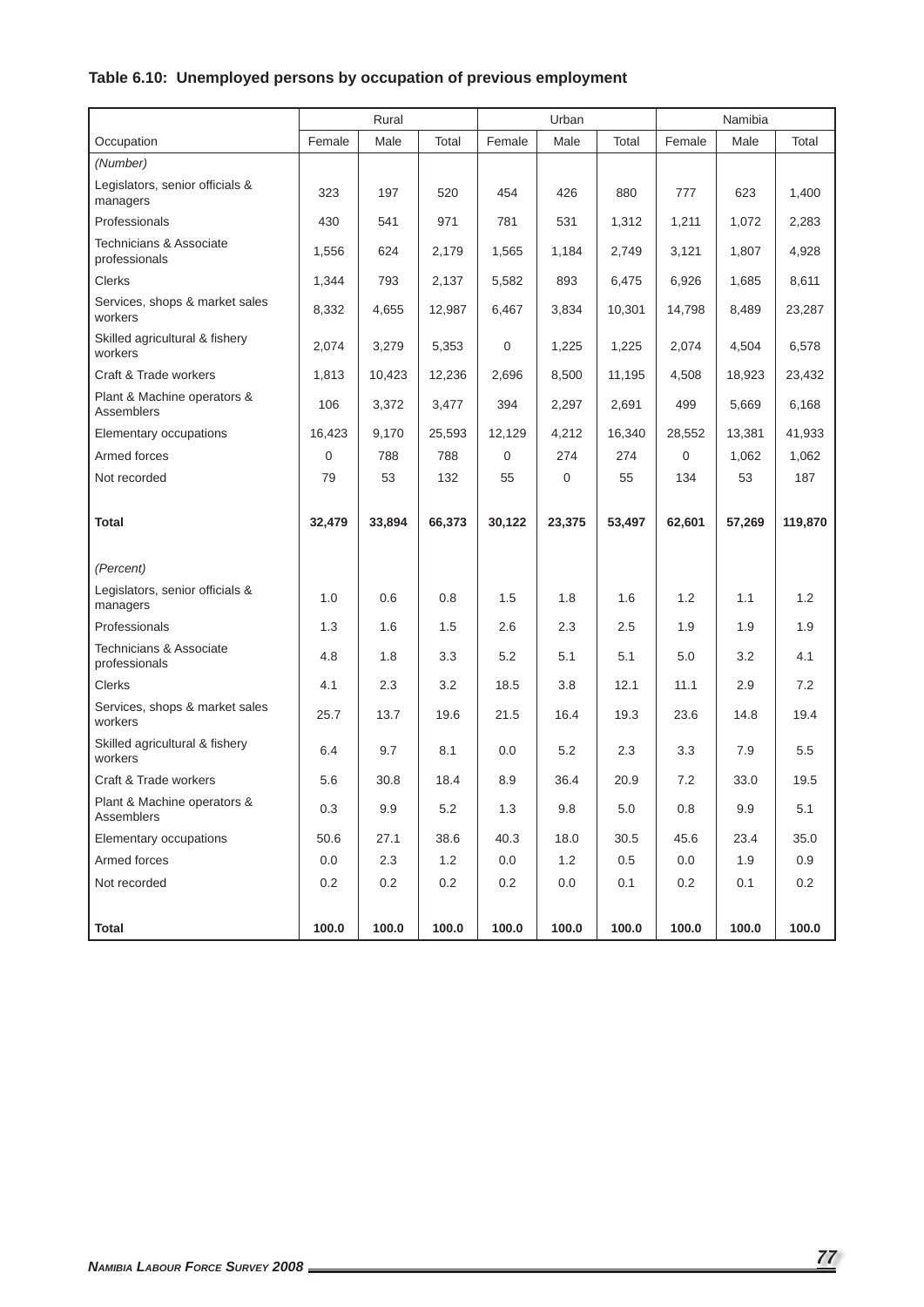| ;<br>IV of proviour amploy<br>)<br>D<br>N |
|-------------------------------------------|
| נ<br>5<br>ק                               |
|                                           |
|                                           |
| 5                                         |
|                                           |
| ί<br>$\frac{1}{c}$                        |

| Female<br>Industry                                               | Rural            |                  |                                   | Urban            |                                       |                                                                                            | Namibia        |                                           |
|------------------------------------------------------------------|------------------|------------------|-----------------------------------|------------------|---------------------------------------|--------------------------------------------------------------------------------------------|----------------|-------------------------------------------|
|                                                                  | Male             | Total            | Female                            | Male             | Total                                 | Female                                                                                     | Male           | Total                                     |
|                                                                  |                  |                  |                                   |                  |                                       |                                                                                            |                |                                           |
| 13.3<br>Agriculture                                              | 18.5             | 15.9             | 2.0                               | $8.3$            | 4.7                                   | 7.9                                                                                        | 14.3           | 10.9                                      |
| 0.0<br>Fishing                                                   |                  | $0.\overline{8}$ | 0.0                               | $0.\overline{3}$ |                                       | 0.0                                                                                        |                |                                           |
| 0.9<br>Mining and Quarrying                                      | $7.\overline{8}$ |                  | 0.5                               | 2.3              | $0.7$ $\frac{3}{6}$ $\frac{6}{6}$     | $\overline{0.7}$                                                                           | $7.7$<br>$7.7$ | $\begin{array}{c} 0.5 \\ 3.0 \end{array}$ |
| 3.6<br>Manufacturing                                             | 5.8              |                  |                                   | 10.5             |                                       |                                                                                            |                | 6.5                                       |
| $\frac{0}{1}$<br>Electricity, Gas & Water                        | 2.3              | $4.7$<br>$4.7$   | $7.2$<br>0.7                      | 1.6              | $\mathbb{U}$                          | $\begin{matrix} 0.3 \\ 0.3 \end{matrix}$                                                   | 2.0            | $\frac{4}{4}$                             |
| 2.2<br>Construction                                              | 22.8             | 12.7             | $2.\overline{3}$                  | 23.6             | 11.6                                  | 2.2                                                                                        | 23.2           | 12.2                                      |
| 30.4<br>Wholesale and Retail Trade, Repair of motor vehicles     | $11, 1$          | 20.5             |                                   | 18.8             | 27.1                                  | 32.0                                                                                       | 14.2           | 23.5                                      |
| 0.8<br>Transport, Storage and Communication                      | 5.7              | $3.\overline{3}$ | $33.4$<br>$7.4$<br>$2.4$<br>$3.5$ | 6.4              | $\begin{array}{c} 6 \\ 3 \end{array}$ |                                                                                            | 6.0            |                                           |
| $\overline{0.7}$<br>Financial Intermediation                     | 0.7              | 0.7              |                                   | 2.3              |                                       |                                                                                            | $\ddot{.}$     | $3.\overline{5}$<br>1.4                   |
| $\overline{0.7}$<br>Real Estate, Renting and Business Activities | $2.\overline{8}$ | $\frac{8}{1}$    |                                   | 7.9              | $\overline{5}$ .                      | $\frac{1}{1}$ $\frac{1}{1}$ $\frac{1}{1}$ $\frac{1}{1}$ $\frac{1}{1}$                      | 4.9            | $3.\overline{3}$                          |
| 2.4<br>Public Administration, Defence & Social Security          | 8.9              | 5.8              | 3.0                               | 8.6              |                                       |                                                                                            | 8.8            | 5.6                                       |
| 6.5<br>Education                                                 | 7.7              | 4.5              | 4.8                               | 2.4              |                                       |                                                                                            | 2.5            |                                           |
| 0.9<br>Health and Social Work                                    | 1.6              | $\frac{3}{2}$    | $\ddot{3}$                        | $\mathbb{H}^+$   | $5.7$<br>$3.7$<br>$2.4$               | $\begin{array}{ccccc}\n2.7 & 7 & 7 & 0 \\ 5.7 & 7 & 0 & 0 \\ 2.7 & 0 & 0 & 0\n\end{array}$ | 1.4            | 4.8                                       |
| $\frac{0}{1}$<br>Other Community, Social & Personal Services     | $\frac{8}{1}$    | $\frac{8}{10}$   | 3.9                               | 2.1              | $3.1$                                 |                                                                                            | $\frac{0}{1}$  | 2.4                                       |
| 33.4<br>Private Households with employed persons                 | 5.0              | 18.9             | 31.3                              | 3.0              | 18.9                                  | 32.4                                                                                       | 4.2            | 18.9                                      |
| 1.2<br>Not recorded                                              | $\frac{0}{1}$    | $\sum$           | 0.4                               | $0.\overline{8}$ |                                       |                                                                                            |                |                                           |
|                                                                  |                  |                  |                                   |                  | 0.5                                   | $0.\overline{8}$                                                                           | 0.9            | $0.\overline{8}$                          |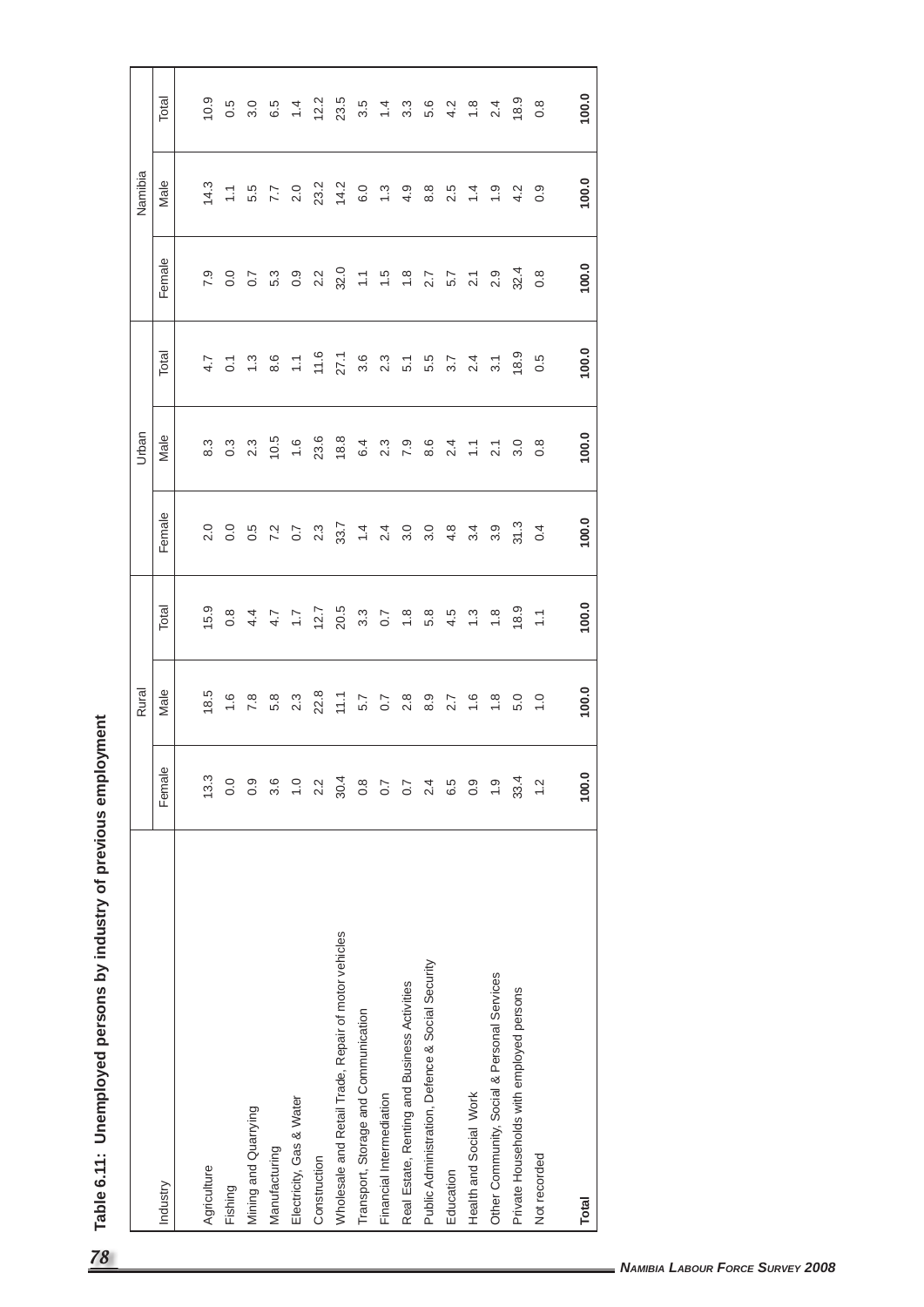|              |        | 2008 |       |        | 2004                           |       |        | 2000 |         |
|--------------|--------|------|-------|--------|--------------------------------|-------|--------|------|---------|
| Age group    | Female | Male | Total | Female | Male                           | Total | Female | Male | Total   |
|              |        |      |       |        | Broad measure of unemployment  |       |        |      |         |
| $15 - 19$    | 89.1   | 78.2 | 83.6  | 70.2   | 58.3                           | 64.6  | 73.5   | 60.4 | 67.0    |
| $20 - 24$    | 72.7   | 61.6 | 67.4  | 64.9   | 49.3                           | 57.4  | 62.5   | 54.9 | 59.1    |
| 25-29        | 60.8   | 44.8 | 53.3  | 49.9   | 32.5                           | 41.1  | 47.8   | 37.3 | 42.8    |
| 30-34        | 55.1   | 36.6 | 46.0  | 37.4   | 29.4                           | 33.3  | 37.1   | 24.8 | 31.3    |
| 35-39        | 52.4   | 32.5 | 43.6  | 32.5   | 20.3                           | 26.4  | 26.7   | 15.4 | 21.6    |
| $40 - 44$    | 39.5   | 29.0 | 34.5  | 29.3   | 14.5                           | 21.9  | 23.4   | 14.6 | 19.1    |
| 45-49        | 48.6   | 26.3 | 38.0  | 25.5   | 16.7                           | 20.8  | 22.7   | 11.3 | 16.7    |
| 50-54        | 40.1   | 30.6 | 35.0  | 21.3   | 15.1                           | 17.8  | 22.6   | 11.8 | 16.6    |
| 55-59        | 39.2   | 34.1 | 36.1  | 12.5   | 18.1                           | 16.0  | 15.5   | 13.5 | 14.4    |
| 60-64        | 45.8   | 28.6 | 34.4  | 19.1   | 31.2                           | 27.5  | 16.5   | 7.6  | 11.4    |
| $65+$        | 27.2   | 27.4 | 27.3  | 11.0   | 16.9                           | 14.4  | 5.2    | 9.5  | 7.4     |
| Don't know   | 63.5   | 74.5 | 69.0  | 84.1   | 50.2                           | 59.5  | 0.0    | 0.0  | 0.0     |
|              |        |      |       |        |                                |       |        |      |         |
| <b>Total</b> | 58.4   | 43.5 | 51.2  | 43.4   | 30.3                           | 36.7  | 39.0   | 28.3 | 33.8    |
|              |        |      |       |        | Strict measure of unemployment |       |        |      |         |
| $15 - 19$    | 74.7   | 61.8 | 67.3  | 46.9   | 39.9                           | 43.2  | 56.1   | 43.4 | 49.4    |
| $20 - 24$    | 61.1   | 52.3 | 56.6  | 47.1   | 35.7                           | 41.2  | 42.7   | 41.3 | 42.0    |
| 25-29        | 49.9   | 36.6 | 43.3  | 33.6   | 23.6                           | 28.1  | 31.2   | 28.7 | 29.9    |
| 30-34        | 42.5   | 27.5 | 34.6  | 21.2   | 19.7                           | 20.4  | 21.7   | 17.6 | 19.7    |
| 35-39        | 38.2   | 22.0 | 30.6  | 17.7   | 13.5                           | 15.5  | 11.1   | 11.1 | 11.1    |
| $40 - 44$    | 25.2   | 22.2 | 23.7  | 13.6   | 8.1                            | 10.7  | 8.3    | 9.8  | 9.1     |
| 45-49        | 22.7   | 21.7 | 22.1  | 5.8    | 7.4                            | 6.7   | 8.7    | 5.1  | 6.7     |
| 50-54        | 21.3   | 15.9 | 18.3  | 3.6    | 5.1                            | 4.5   | 7.1    | 7.3  | 7.2     |
| 55-59        | 21.5   | 21.7 | 21.7  | 2.3    | 8.2                            | 5.9   | 3.8    | 5.9  | $5.0\,$ |
| 60-64        | 24.2   | 15.3 | 18.0  | 0.0    | 15.7                           | 11.0  | 1.0    | 4.1  | 2.9     |
| $65+$        | 13.8   | 10.3 | 11.6  | 4.8    | 3.9                            | 4.3   | 1.2    | 3.4  | 2.1     |
| Don't know   | 37.7   | 55.1 | 47.3  | 0.0    | 33.8                           | 31.3  | 0.0    | 0.0  | 0.0     |
|              |        |      |       |        |                                |       |        |      |         |
| <b>Total</b> | 43.0   | 32.5 | 37.6  | 25     | 19.4                           | 21.9  | 21.5   | 19   | 20.2    |

# **Table 6.12: Total unemployment rate by age and sex over period 2000 - 2008**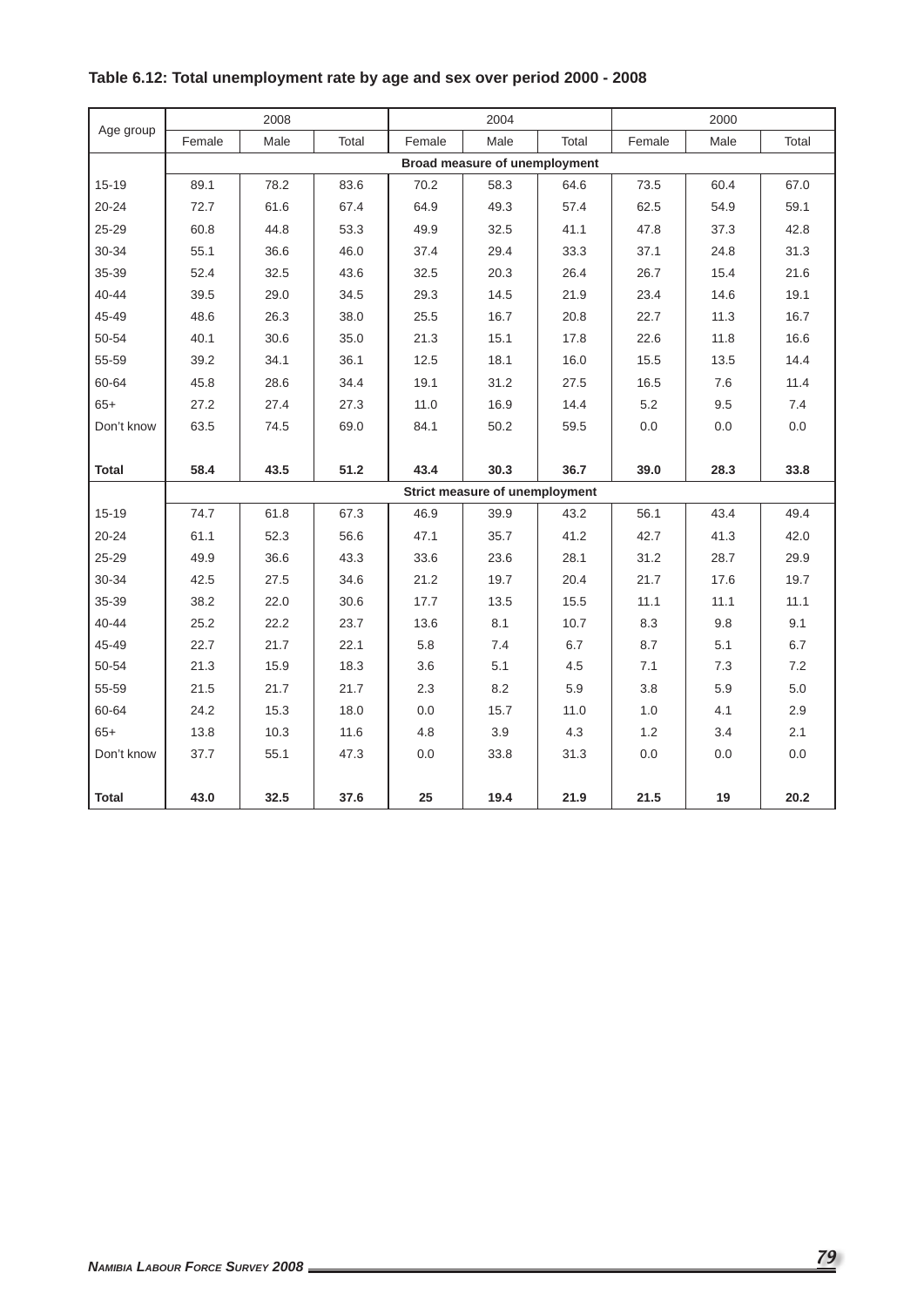## **7.1 Introduction**

- 7.1.1 Current international standards on the measurement of employment and unemployment, adopted by the seventeenth International Conference of Labour Statisticians (ICLS) in 2003, are recognized worldwide. Most national measures of employment and unemployment tend to converge towards these standards, allowing reasonable international comparisons of national estimates. A person is regarded as employed if he or she worked for as little as one hour during the reference period. This fact implies that some of the 'employed' population may not in fact be fully or satisfactory employed, this gives rise to various notions of 'underemployment'.
- 7.1.2 The NLFS 2008 data do allow for the measurement of some aspects in inadequate employment, as well as more comprehensive analysis of visible underemployment. This chapter therefore focuses on one such comprehensive measure and provides a preliminary assessment of its extent. The visibly underemployed persons consists of: (i) all persons in paid or self-employment, (ii) whether at work or not at work, involuntary working less than the normal duration of work determined for the activity and (iii) who were seeking or available for additional work during the reference period.
- 7.1.3 A person is regarded as underemployed if and when a person in employment did not attain his/ her 'full employment' level in relation to the duration or productivity of work. Alternatively, a person is regarded to be underemployed when the duration or productivity of the work done is below the full employment level. A person is regarded as underemployed if that persons' job does not utilize his/her skills fully or the person is not fully occupied for the maximum number of hours during the working day. In this survey, an attempt was made to find out the extent to which underemployment is prevalent in the country.
- 7.1.4 The survey considered only those who work less or up to 35 hours per week as underemployed. The 35 hours limit was taken as it is close to the normal working hours (40) of most government and private sectors' employees.

## **7.2 Employed persons with part time employment**

- 7.2.1 Table 7.1 illustrates employed persons with part time employment by industry and occupations. Out of 331,444 employed persons in Namibia, 61,474 or 18.5 percent are employed on a part time basis. The majority of these persons are in Elementary occupations (18,151), followed by Craft and Trade workers (15,360) and Services, Shops & market sales workers (10,831). The occupation that has the least number of persons with part time employment is Armed Forces (47), who are all in Public Administration, Defence & Social Security industry. (*Note that the survey did not cover institutional population i.e army barracks and camps, hospitals, etc)*.
- 7.2.2 The table further shows that industries such as Agriculture, Private Household (with employed persons) and Wholesale and Retail Trade, Repair of Motor Vehicles are recorded to have the highest number of employed persons with part time employment (11,474, 10,500 and 9,317) respectively. Industry with the least number of part time employees is Extra-territorial Organizations & Bodies (73).

## **7.3 Employed persons with full time employment**

- 7.3.1 Most of the employed persons in Namibia are full time employed in their main job, as indicated in Table 7.2. The Table shows that 81.3 percent of all employed persons are full time employed. The majority of these persons are recorded as Subsistence/Communal farmers (with paid employees) with 89.4 percent, followed by Employees with 83.8 percent and other employer (with paid employees) with 80.5 percent.
- 7.3.2 The table further shows that Omaheke region recorded the highest percentage of persons employed full time (88.4 percent), Khomas and Ohangwena regions are the next highest (84.5 percent each), while Caprivi showed the lowest percentage of such persons (66.7 percent).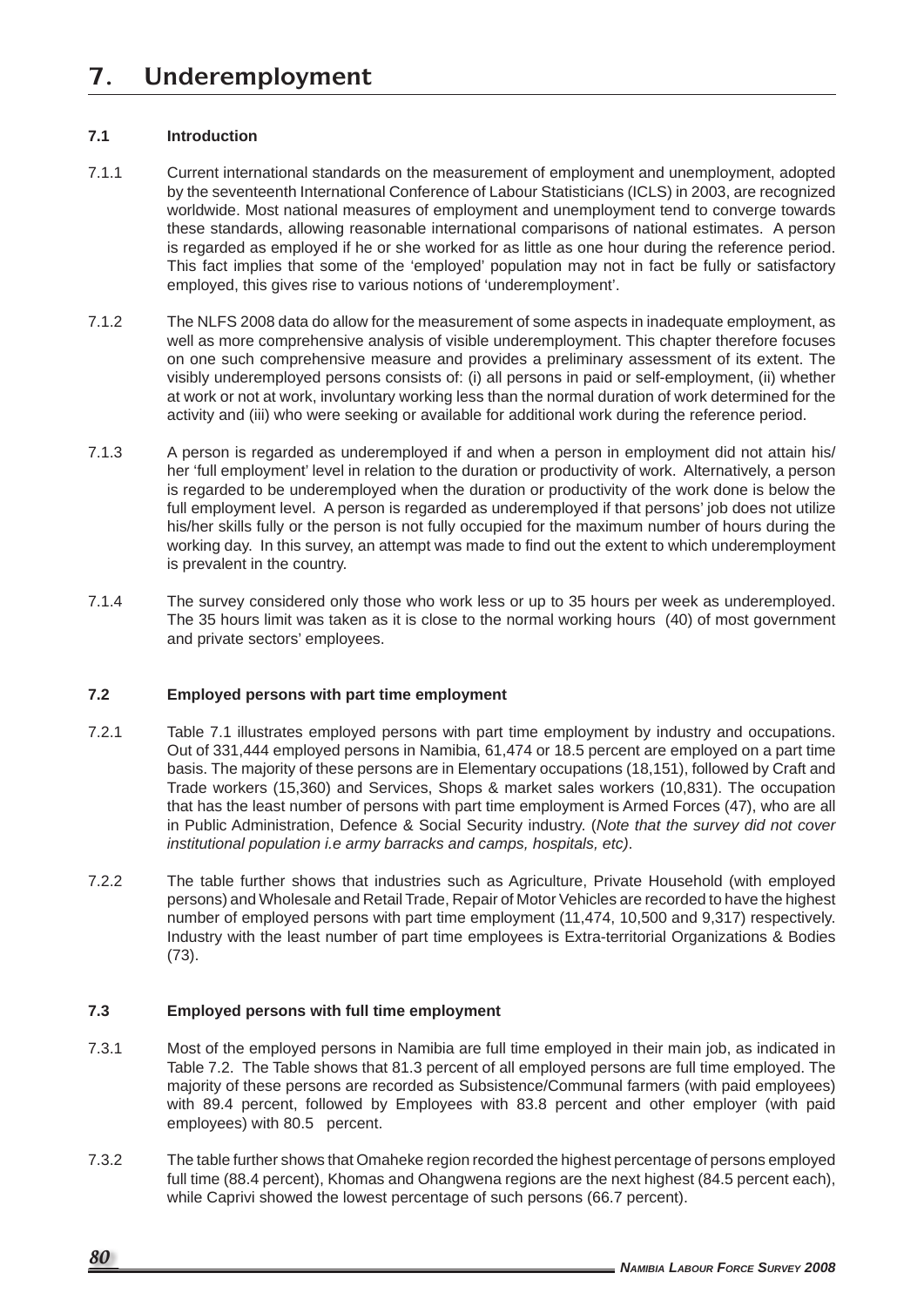7.3.3 Furthermore, the table indicates that most of those employed full time are in urban areas (83.1 percent) while 78.3 percent are in rural areas. Sex distribution shows that in urban areas, 82.9 percent are males and 83.3 percent are females as compared to rural areas where 80.1 percent are males and 75.9 percent are females.

### **7.4 Employed persons available for and preferring to work more hours**

- 7.4.1 In assessing underemployment in Namibia, the NLFS 2008 looked at the employed persons available for and preferred to work more hours by employment status, sex and area as it can be observed in Table 7.3. The table reveals that a total number of 74,207 (22.4 percent) employed persons are available for and preferring to work more hours. Among them, 48,951 (23.5 percent) are in urban areas, while 25,256 (20.5 percent) are in rural areas. Males outnumbered their female counterparts in both areas.
- 7.4.2 The table further indicates that among all the employed persons who are available for and preferring to work more hours, the majority are Employees (58,838), followed by other own account workers (9,977) and other employers with paid employees (2,067). Other unpaid family workers is reported to have the least number of employees (82) who are available for and preferring to work more hours.

### **7.5 Employed persons looking for additional work**

- 7.5.1Table 7.4 shows the distribution of the employed persons looking for additional work by occupations, area and sex. The table indicates that among all the employed persons (331,444), 37,520 or 11.1 percent are looking for additional work. Most of them are in Elementary occupations (9,767), followed by Services, shops & market sales workers (7,485) and Craft & Trade workers (7,278). Occupation with the least number of employed persons looking for additional work is Armed forces (79).
- 7.5.2 Furthermore, the table shows that the majority of persons looking for additional work are in urban areas (24,967 or 12.0 percent), while 12,553 or 10.1 percent are in rural areas. Males dominate their female counterparts in both areas.

### **7.6 Employed persons available to work more hours**

- 7.6.1Out of 331,444 employed persons in Namibia, 20,351 (6.4 percent) are working up to 35 hours per week and are available to work more hours, as indicated in Table 7.5. The majority of these persons are in urban areas (11,478), while only 8,873 are in rural areas. It can be observed from the table that females preferred to work more hours as compared to their male counterparts in both urban and rural areas.
- 7.6.2 Table 7.6 indicates that most of the employed persons who usually worked up to 35 hours per week and are available to work more hours are in Private Households with paid employees (6,621), followed by those in Agriculture (3,198) and Education (2,675). Financial Intermediation industry recorded the least number of such persons (70).
- 7.6.3 The table further reveals that Elementary occupation have the majority (7,649) of the employed persons who are usually working up to 35 hours per week and available to work for more hours. This is followed by Skilled agricultural & fishery workers and Services, shops & market sales workers with 3,251 and 2,461 respectively.
- 7.6.4 Table 7.7 shows that age group 25-29 has the majority of the employed persons who are available to work more hours (3,712), followed by age group 35-39 (3,683) and age group 30-34 (3,604), while age group 65+ recorded the least number of such persons (324). It can be observed from the table that underemployed females (58.8 percent) outnumber their male counterparts (41.2 percent).
- 7.6.5 Table 7.8 indicates the distribution of the underemployed by educational attainment and sex. It shows that employed persons with Junior Secondary education are mostly affected by underemployment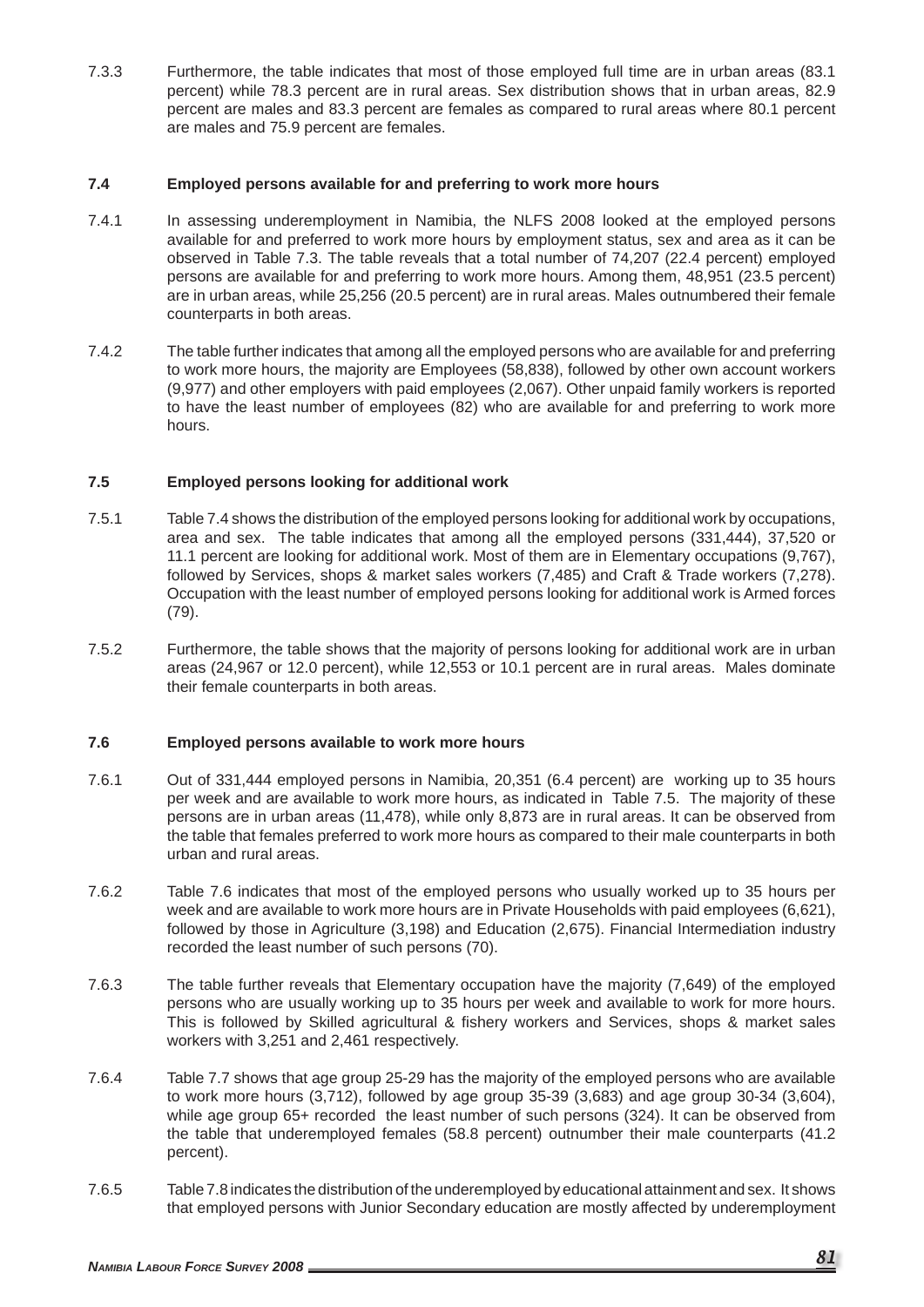(8,013), followed by those with Primary education (5,238) and Senior Secondary education (3,262). The table further reveals that no female with Post graduate  $1<sup>st</sup>$  degree was underemployed, as compared to males with the same educational level (33).

### **7.7 Employed persons with more than one job**

- 7.7.1 The NLFS 2008 also captured information on employed persons who have more than one job. Table 7.9 shows that out of 331,444 employed persons in Namibia, 9,505 have more than one job, with the majority being males (4,845or 51.0 percent), while their female counterparts are 4,660 or 49.0 percent. Most of those who have more than one job are in Private Household with employed persons (1,904), followed by those in Wholesale and Retail Trade, Repair of motor vehicles (1,299) and Agriculture (1,102).
- 7.7.2 Table 7.10 looks at the age groups of the employed persons who have more than one job. The age group 35-39 indicate the highest number of such employees (1,914), followed by those in the age group 30-34 and 25-29 (1,526 and 1,350) respectively. As observed in most cases of the employed persons, males outnumbered their female counterparts. No female was recorded to have more than one job in the age group 60-64.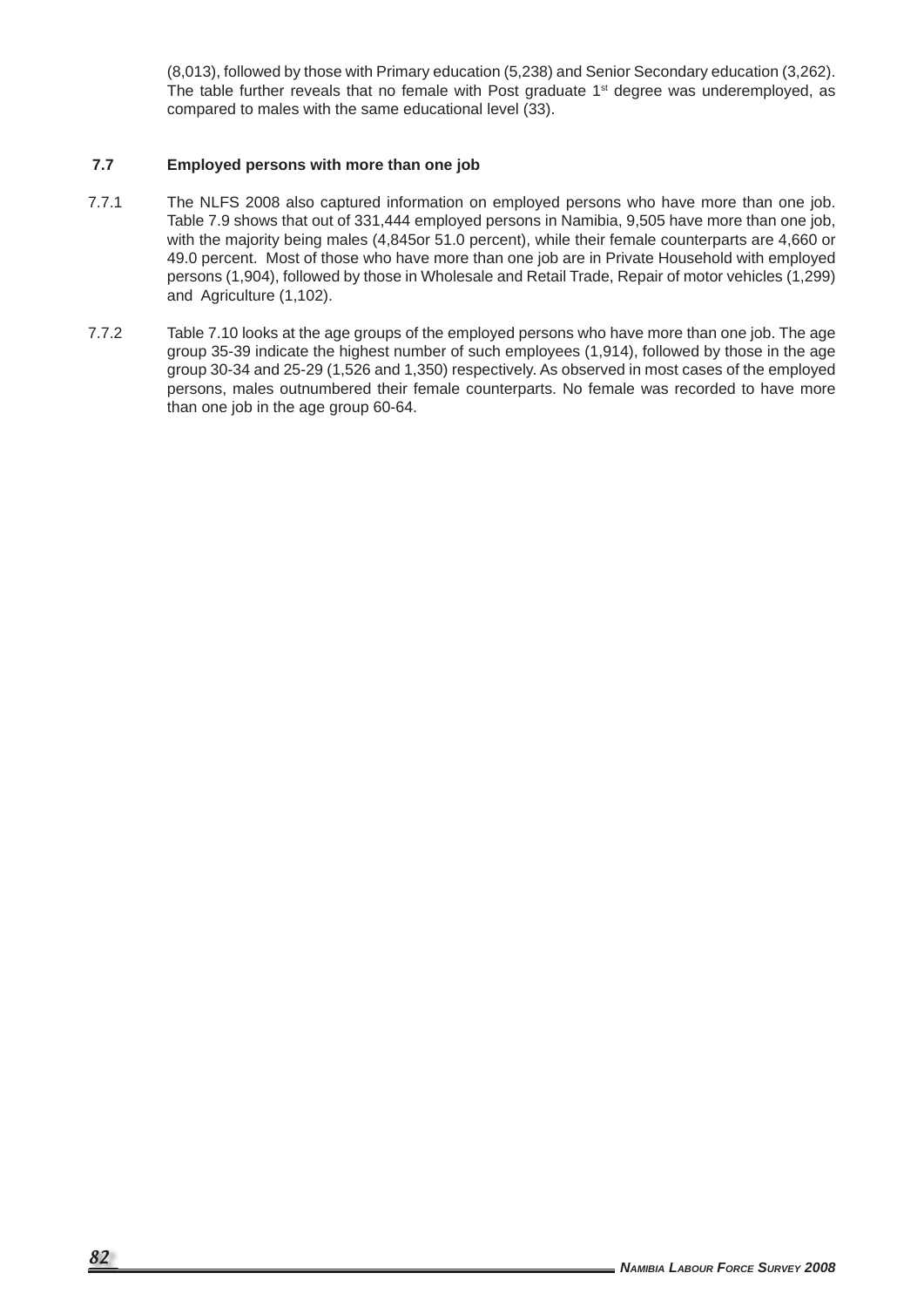|                                                         |                                                   |               |                                             |         | Occupation                                         |                                                 |                             |                                                 |                           |                 |         | Totals                         |                                       |
|---------------------------------------------------------|---------------------------------------------------|---------------|---------------------------------------------|---------|----------------------------------------------------|-------------------------------------------------|-----------------------------|-------------------------------------------------|---------------------------|-----------------|---------|--------------------------------|---------------------------------------|
| Industry                                                | Legislators,<br>officials &<br>managers<br>senior | Professionals | professionals<br>Technicians<br>& Associate | Clerks  | Services,<br>shops &<br>workers<br>market<br>sales | agricultural<br>& fishery<br>workers<br>Skilled | workers<br>Craft &<br>Trade | operators &<br>Assemblers<br>Machine<br>Plant & | occupations<br>Elementary | Armed<br>forces | Total   | employees<br>part time<br>% of | employed<br>$\overline{\overline{z}}$ |
| Agriculture                                             | 214                                               | $\circ$       | $\circ$                                     | $\circ$ | 35                                                 | 6,279                                           | 983                         | 58                                              | 3,905                     | $\circ$         | 11,474  | 21.7                           | 52,788                                |
| Fishing                                                 | $\circ$                                           | $\circ$       | $\circ$                                     | $\circ$ | $\circ$                                            | 433                                             | 64                          | $\circ$                                         | 56                        | $\circ$         | 553     | 42.0                           | 1,318                                 |
| Mining and Quarrying                                    | $\circ$                                           | 33            | 42                                          | $\circ$ | $\circ$                                            | $\circ$                                         | 239                         | 88                                              | $\overline{8}$            | $\circ$         | 543     | 6.1                            | 8,894                                 |
| Manufacturing                                           | 153                                               | $\circ$       | 52                                          | $\circ$ | 264                                                | 280                                             | 2,785                       | 169                                             | 1,460                     | $\circ$         | 5,163   | 24.6                           | 20,961                                |
| Electricity, Gas & Water                                | $\circ$                                           | $\circ$       | $\overline{9}$                              | 76      | 95                                                 | $\circ$                                         | 607                         | $\circ$                                         | 227                       | $\circ$         | 1,101   | 20.4                           | 5,384                                 |
| Construction                                            | $\overline{49}$                                   | 76            | 132                                         | $\circ$ | $\circ$                                            | $\circ$                                         | 7,513                       | 178                                             | 547                       | $\circ$         | 8,894   | 38.1                           | 23,316                                |
| Wholesale and Retail Trade, Repair of motor<br>vehicles | 677                                               | 32            | $\circ$                                     | 760     | 4,772                                              | $\circ$                                         | 1,918                       | 155                                             | 1,003                     | $\circ$         | 9,317   | 18.6                           | 50,163                                |
| Hotels and Restaurants                                  | 228                                               | $\circ$       | $\overline{9}$                              | 95      | 935                                                | $\circ$                                         | $\circ$                     | $\circ$                                         | 599                       | $\circ$         | 1,950   | 17.2                           | 11,317                                |
| Transport, Storage and Communication                    | $\circ$                                           | 43            | 102                                         | 142     | 58                                                 | $\circ$                                         | 251                         | 833                                             | 390                       | $\circ$         | 1,819   | 11.7                           | 15,598                                |
| Financial Intermediation                                | $\circ$                                           | $\circ$       | 114                                         | 144     | 314                                                | $\circ$                                         | $\circ$                     | $\circ$                                         | $\circ$                   | $\circ$         | 572     | 6.5                            | 8,838                                 |
| Real Estate, Renting and Business Activities            | $\circ$                                           | 134           | 159                                         | 49      | 654                                                | $\circ$                                         | 164                         | $\circ$                                         | 302                       | $\circ$         | 1,463   | 9.9                            | 14,751                                |
| Public Administration, Defence & Social Security        | 39                                                | 146           | 125                                         | 55      | 813                                                | $\circ$                                         | 34                          | 198                                             | 51                        | A               | 1,570   | 5.7                            | 27,714                                |
| Education                                               | $\circ$                                           | 581           | 781                                         | 259     | 128                                                | $\circ$                                         | $\circ$                     | $\circ$                                         | 174                       | $\circ$         | 1,922   | 6.7                            | 28,512                                |
| Health and Social Work                                  | $\circ$                                           | 973           | 102                                         | 168     | 263                                                | 74                                              | $\circ$                     | $\circ$                                         | 150                       | $\circ$         | 1,729   | 12.4                           | 13,940                                |
| Other Community, Social & Personal Services             | 200                                               | 87            | 87                                          | 138     | 1,297                                              | $\circ$                                         | 355                         | 47                                              | 619                       | $\circ$         | 2,831   | 24.8                           | 11,396                                |
| Private Households with employed persons                | 5s                                                | $\circ$       | $\circ$                                     | $\circ$ | 1,202                                              | 635                                             | 388                         | $\circ$                                         | 8,187                     | $\circ$         | 10,500  | 29.2                           | 35,971                                |
| Extra-territorial Organizations & Bodies                | $\circ$                                           | $\circ$       | $\circ$                                     | 73      | $\circ$                                            | $\circ$                                         | $\circ$                     | $\circ$                                         | $\circ$                   | $\circ$         | 73      | 100.0                          | 73                                    |
| Not recorded                                            | $\circ$                                           | $\circ$       | $\circ$                                     | $\circ$ | $\circ$                                            | $\circ$                                         | $\circ$                     | $\circ$                                         | $\circ$                   | $\circ$         | $\circ$ | $\rm ^{0}$                     | 511                                   |
|                                                         |                                                   |               |                                             |         |                                                    |                                                 |                             |                                                 |                           |                 |         |                                |                                       |
| Total                                                   | 1,647                                             | 2,165         | 1,887                                       | 1,959   | 10,830                                             | 7,701                                           | 15,361                      | 1,726                                           | 18,151                    | 4               | 61,474  | မာ<br>$\frac{8}{1}$            | 331,444                               |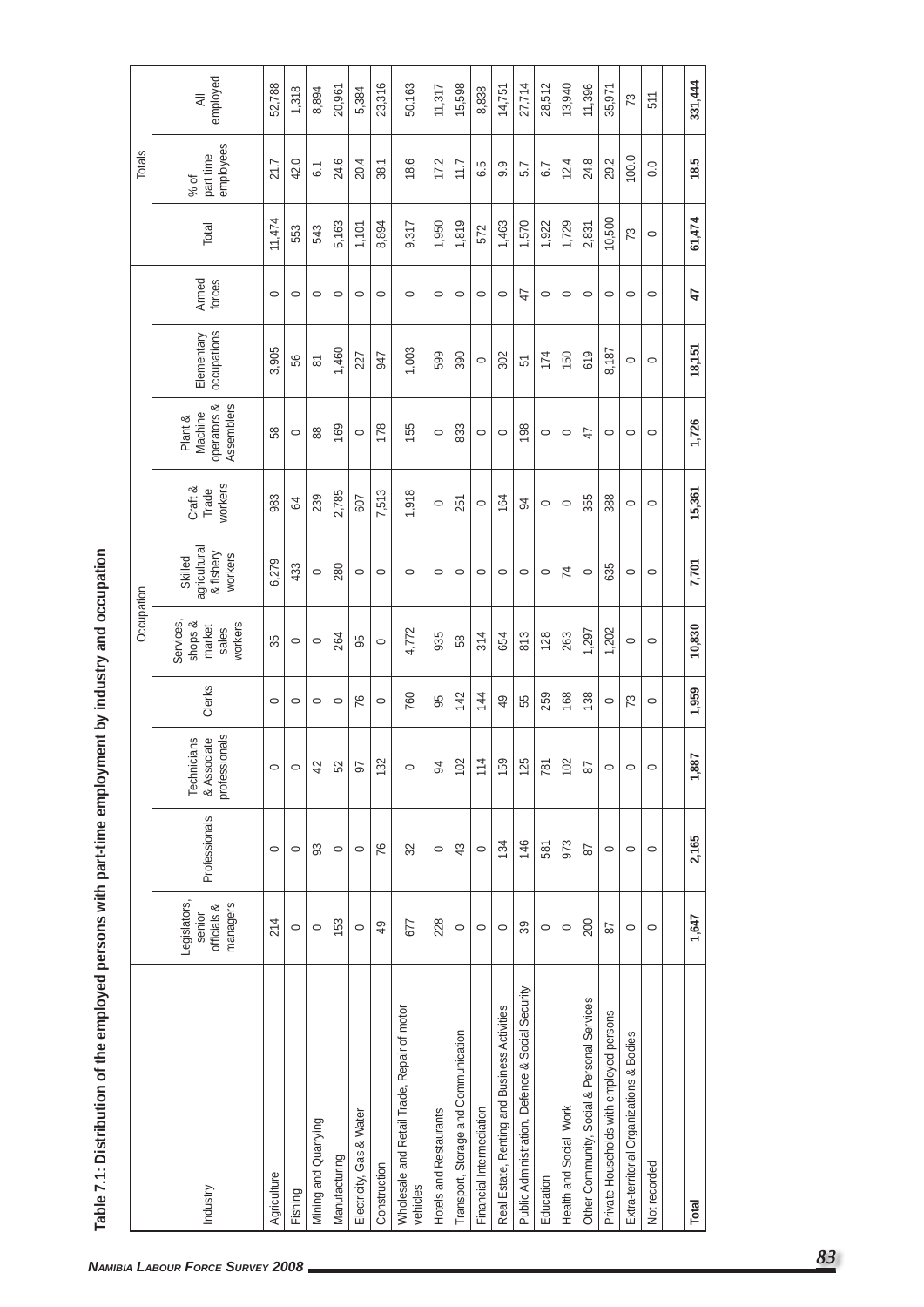|              |          |                                                        |                                                            |                                              |                                                           | Employment Status |                                                   |                                     |                  |                  |                               | Totals                           |          |
|--------------|----------|--------------------------------------------------------|------------------------------------------------------------|----------------------------------------------|-----------------------------------------------------------|-------------------|---------------------------------------------------|-------------------------------------|------------------|------------------|-------------------------------|----------------------------------|----------|
| Region       | Sex      | Subsistence/communal<br>farmer(with paid<br>employees) | Subsistence/communal<br>farmer (without paid<br>employees) | employer(with<br>employees)<br>Other<br>paid | paid employees)<br>worker(without<br>Other own<br>account | Employees         | worker(Subsistence/<br>Unpaid family<br>communal) | unpaid<br>worker<br>family<br>Other | Others           | reported<br>Not  | employed<br>full time<br>% of | employed<br>Full time<br>persons | employed |
| Caprivi      | $\bf{m}$ | 0.0                                                    | 0.0                                                        | 55.4                                         | 32.8                                                      | 77.9              | 0.0                                               | $\rm ^{0.0}$                        | $\overline{0}$ . | 0.0              | 66.7                          | 6,030                            |          |
| Erongo       | $\bf{m}$ | 68.6                                                   | 100.0                                                      | 75.8                                         | 78.0                                                      | 80.1              | 100.0                                             | 0.0                                 | $\overline{0}$ . | 0.0              | 79.7                          | 28,834                           | 36,167   |
| Hardap       | $\bf{m}$ | 100.0                                                  | 100.0                                                      | 91.3                                         | 87.7                                                      | 78.1              | 0.0                                               | 100.0                               | 0.0              | 0.0              | 80.5                          | 12,923                           |          |
| Karas        | $\bf{m}$ | 100.0                                                  | 0.0                                                        | 94.3                                         | 73.2                                                      | 83.4              | 0.0                                               | 0.0                                 | $\overline{0}$ . | 50.0             | 83.0                          | 18,201                           | 21,940   |
| Kavango      | $\bf{m}$ | 0.0                                                    | 45.6                                                       | 81.0                                         | 73.6                                                      | 75.9              | 84.9                                              | 0.0                                 | $\overline{0}$ . | 0.0              | 68.1                          | 14,384                           | 21,117   |
| Khomas       | m        | 100.0                                                  | 100.0                                                      | 86.0                                         | 60.9                                                      | 86.8              | 69.5                                              | $\overline{0}$ .                    | 55.6             | 41.4             | 84.5                          | 88,744                           | 105,061  |
| Kunene       | $\bf{m}$ | 100.0                                                  | 66.1                                                       | 100.0                                        | 50.7                                                      | 84.5              | 82.0                                              | $\overline{0}$ .                    | $\rm ^{0}$       | 0.0              | 80.7                          | 10,752                           | 13,323   |
| Ohangwena    | $\bf{m}$ | 0.0                                                    | 0.0                                                        | 36.1                                         | 66.9                                                      | 88.2              | 0.0                                               | 0.0                                 | $\overline{0}$ . | 0.0              | 84.5                          | 9,265                            | 10,966   |
| Omaheke      | $\bf{m}$ | 100.0                                                  | 100.0                                                      | 92.1                                         | 92.2                                                      | 86.7              | 0.0                                               | $\rm ^{0.0}$                        | $\rm ^{0}$       | 0.0              | 88.4                          | 12,267                           | 13,884   |
| Omusati      | $\bf{m}$ | 100.0                                                  | 0.0                                                        | 100.0                                        | 38.7                                                      | 85.6              | 0.0                                               | 100.0                               | 0.0              | 0.0              | 78.5                          | 9,516                            | 12,126   |
| Oshana       | $\bf{m}$ | 100.0                                                  | 0.0                                                        | 72.6                                         | 76.4                                                      | 88.3              | 0.0                                               | 0.0                                 | $\overline{0}$ . | 0.0              | 84.4                          | 21,952                           | 26,011   |
| Oshikoto     | $\bf{m}$ | 100.0                                                  | 0.0                                                        | 12.8                                         | 54.4                                                      | 85.6              | $\overline{0}$ .                                  | $\overline{0}$ .                    | 0.0              | $\overline{0}$ . | 80.6                          | 11,930                           | 14,799   |
| Otjozondjupa | $\bf{m}$ | 100.0                                                  | 100.0                                                      | 89.0                                         | 79.0                                                      | 77.7              | 50.0                                              | 100.0                               | 35.7             | 100.0            | 79.8                          | 24,694                           | 30,953   |
|              |          |                                                        |                                                            |                                              |                                                           |                   |                                                   |                                     |                  |                  |                               |                                  |          |
|              | ட        | 91.1                                                   | 44.4                                                       | 77.8                                         | 61.9                                                      | 81.8              | 74.4                                              | 100.0                               | 0.0              | 0.0              | 75.9                          | 39,215                           | 51,672   |
|              | Σ        | 93.2                                                   | 86.2                                                       | 67.2                                         | 72.9                                                      | 80.8              | 39.9                                              | 0.0                                 | 0.0              | 48.5             | 80.1                          | 57,413                           | 71,696   |
| Rural        | ≃        | 92.7                                                   | 66.2                                                       | 70.5                                         | 66.7                                                      | 81.2              | 54.1                                              | 58.2                                | $\overline{0}$   | 48.5             | 78.3                          | 96,628                           | 123,369  |
|              |          |                                                        |                                                            |                                              |                                                           |                   |                                                   |                                     |                  |                  |                               |                                  |          |
|              | ட        | 13.3                                                   | 40.5                                                       | 89.3                                         | 66.5                                                      | 85.5              | 89.4                                              | 100.0                               | 55.6             | 31.8             | 83.3                          | 78,014                           | 93,678   |
|              | Σ        | 72.5                                                   | 65.6                                                       | 81.1                                         | 67.8                                                      | 84.9              | 59.9                                              | 100.0                               | 39.7             | 64.0             | 82.9                          | 94,849                           | 114,397  |
| Urban        | ≃        | 64.1                                                   | 50.9                                                       | 83.4                                         | 67.1                                                      | 85.2              | 74.4                                              | 100.0                               | 45.1             | 44.2             | 83.1                          | 172,863                          | 208,075  |
|              |          |                                                        |                                                            |                                              |                                                           |                   |                                                   |                                     |                  |                  |                               |                                  |          |
|              | щ        | 85.3                                                   | 44.1                                                       | 86.4                                         | 64.3                                                      | 84.3              | 87.4                                              | 100.0                               | 27.5             | 31.8             | 80.7                          | 117,229                          | 145,351  |
|              | Σ        | 90.6                                                   | 85.5                                                       | 78.1                                         | 70.1                                                      | 83.4              | 56.4                                              | 45.8                                | 36.4             | 55.3             | 81.8                          | 152,262                          | 186,093  |
| Namibia      | m        | 89.4                                                   | 65.5                                                       | 80.5                                         | 6.9                                                       | 83.8              | 71.2                                              | 72.0                                | 32.1             | 45.6             | 81.3                          | 269,491                          | 331,444  |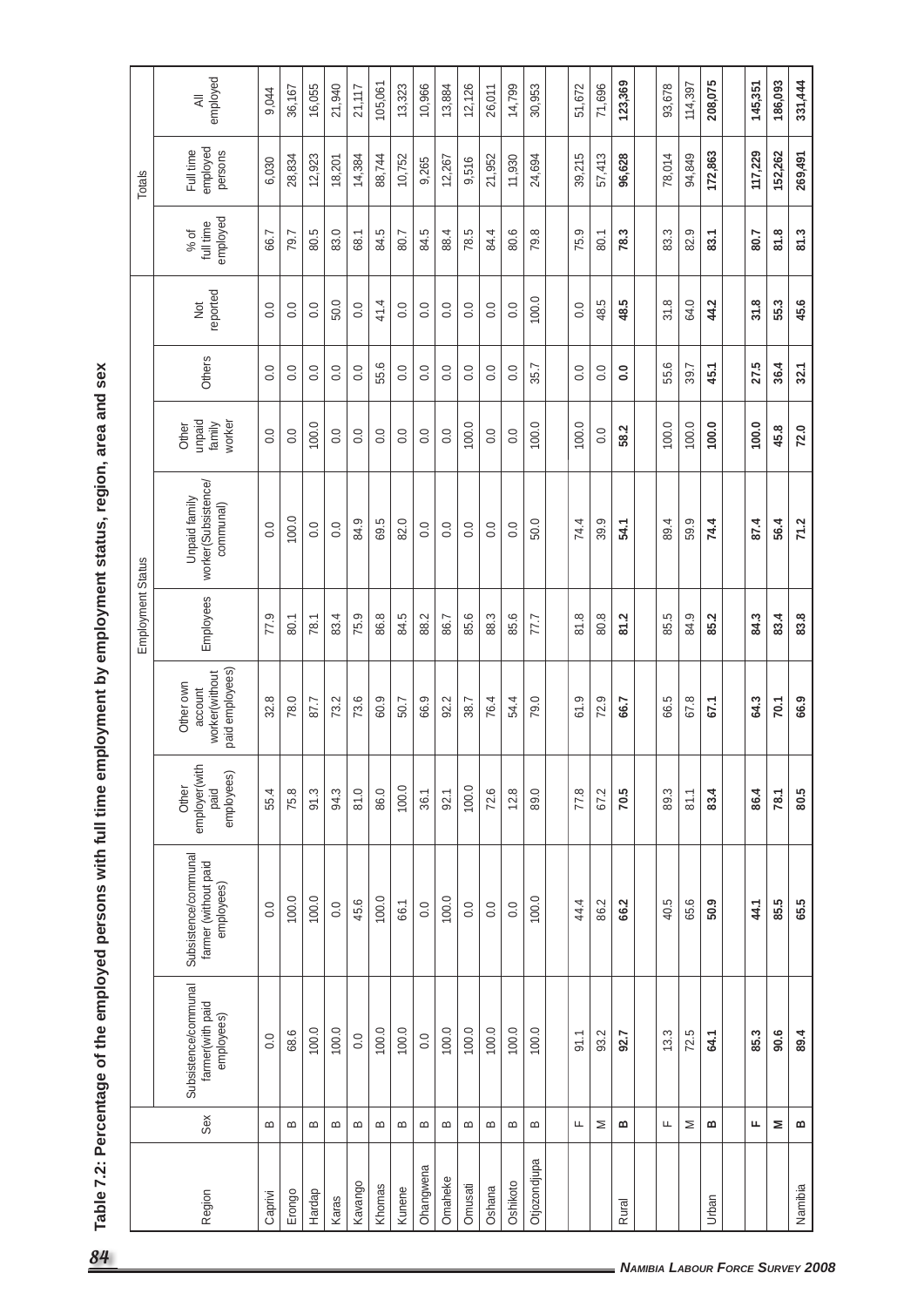| Subsistence<br>communal                          |                                                                         |                                               |                                                               | Employment Status |                                                       |                               |         |        |                                                                                            | Totals       |
|--------------------------------------------------|-------------------------------------------------------------------------|-----------------------------------------------|---------------------------------------------------------------|-------------------|-------------------------------------------------------|-------------------------------|---------|--------|--------------------------------------------------------------------------------------------|--------------|
| farmer(with<br>employees)<br>paid<br>Sex<br>Area | (without paid<br><b>Subsistence</b><br>employees)<br>communal<br>farmer | employees)<br>(with paid<br>employer<br>Other | (without paid<br>employees)<br>Other own<br>account<br>worker | Employees         | (Subsistence/<br>family worker<br>communal)<br>Unpaid | family worker<br>Other unpaid | Others  | Total  | and preferred<br>to work more<br>available for<br>employed<br>% of the<br>persons<br>hours | All employed |
|                                                  |                                                                         |                                               |                                                               |                   |                                                       |                               |         |        |                                                                                            |              |
| 28<br>щ                                          | 756                                                                     | 129                                           | 2,599                                                         | 10,502            | $\circ$                                               | $\circ$                       | 202     | 14,217 | 27.5                                                                                       | 51,672       |
| 570<br>Σ                                         | 1,051                                                                   | 673                                           | 2,710                                                         | 14,201            | $\circ$                                               | $\circ$                       | $\circ$ | 19,206 | 26.8                                                                                       | 71,696       |
| 598<br>$\bf{m}$<br>Rural                         | 1,807                                                                   | 802                                           | 5,309                                                         | 24,703            | $\bullet$                                             | $\bullet$                     | 202     | 33,423 | 27.2                                                                                       | 123,369      |
|                                                  |                                                                         |                                               |                                                               |                   |                                                       |                               |         |        |                                                                                            |              |
| $\circ$<br>Щ                                     | $\circ$                                                                 | 406                                           | 4,520                                                         | 21,341            | 83                                                    | $\circ$                       | 132     | 26,483 | 28.3                                                                                       | 93,678       |
| 285<br>Σ                                         | 86                                                                      | 1,786                                         | 3,247                                                         | 33,625            | 396                                                   | 82                            | 216     | 39,725 | 34.7                                                                                       | 114,397      |
| 285<br>$\bf{m}$<br>Urban                         | 86                                                                      | 2,192                                         | 7,767                                                         | 54,966            | 479                                                   | 82                            | 348     | 66,208 | 31.5                                                                                       | 208,075      |
|                                                  |                                                                         |                                               |                                                               |                   |                                                       |                               |         |        |                                                                                            |              |
|                                                  | 756                                                                     | 535                                           | 7,119                                                         | 31,843            | 33                                                    | $\bullet$                     | 334     | 40,700 | 28.0                                                                                       | 145,351      |
| 28<br>Щ                                          |                                                                         |                                               |                                                               |                   |                                                       |                               |         |        |                                                                                            |              |
| 855<br>Σ                                         | 1,137                                                                   | 2,459                                         | 5,957                                                         | 47,826            | 396                                                   | 82                            | 216     | 58,931 | 31.7                                                                                       | 186,093      |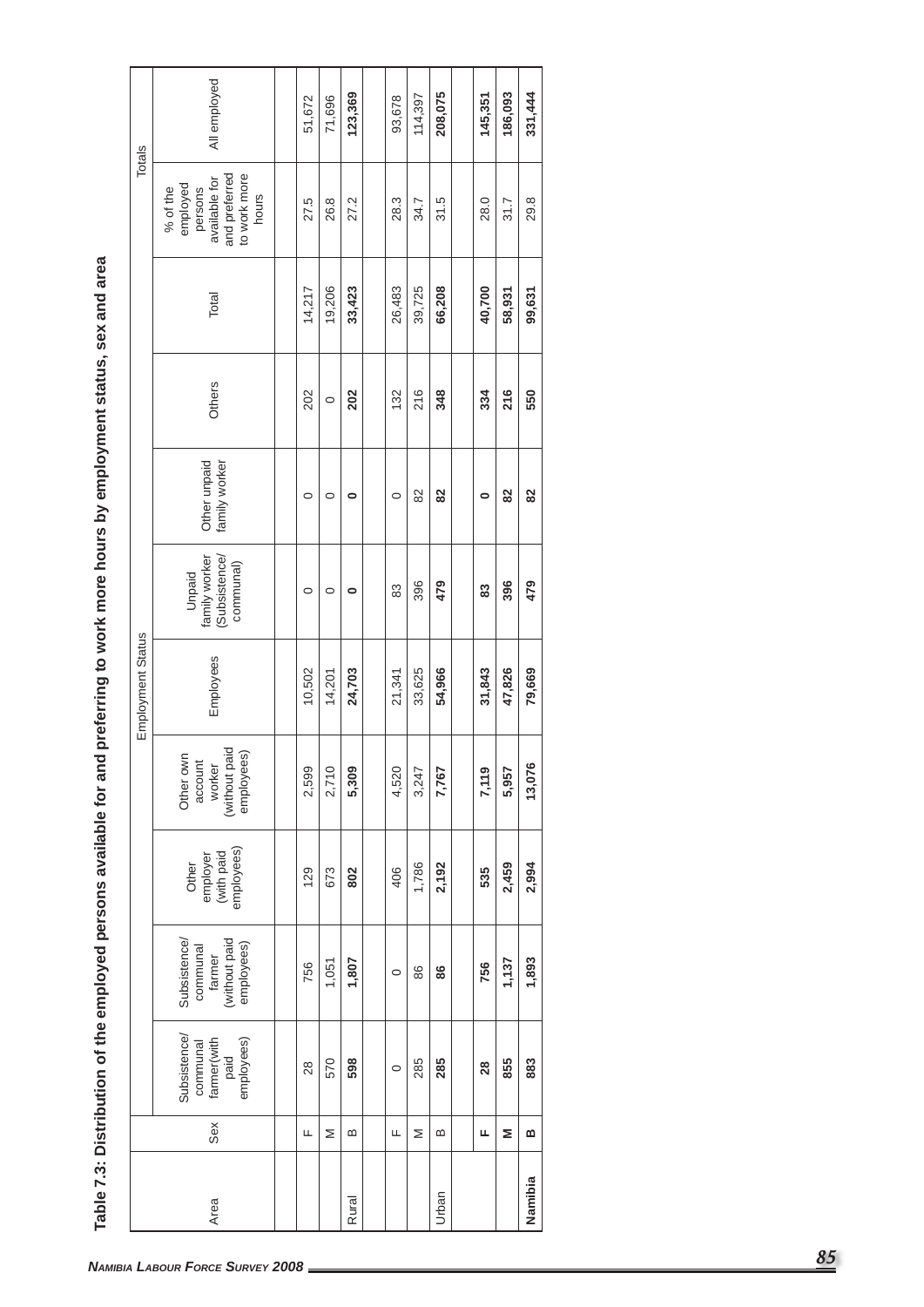| J      |
|--------|
|        |
|        |
|        |
|        |
|        |
| I<br>l |
|        |
|        |
|        |
|        |
| l<br>I |
| l<br>I |
| able   |
|        |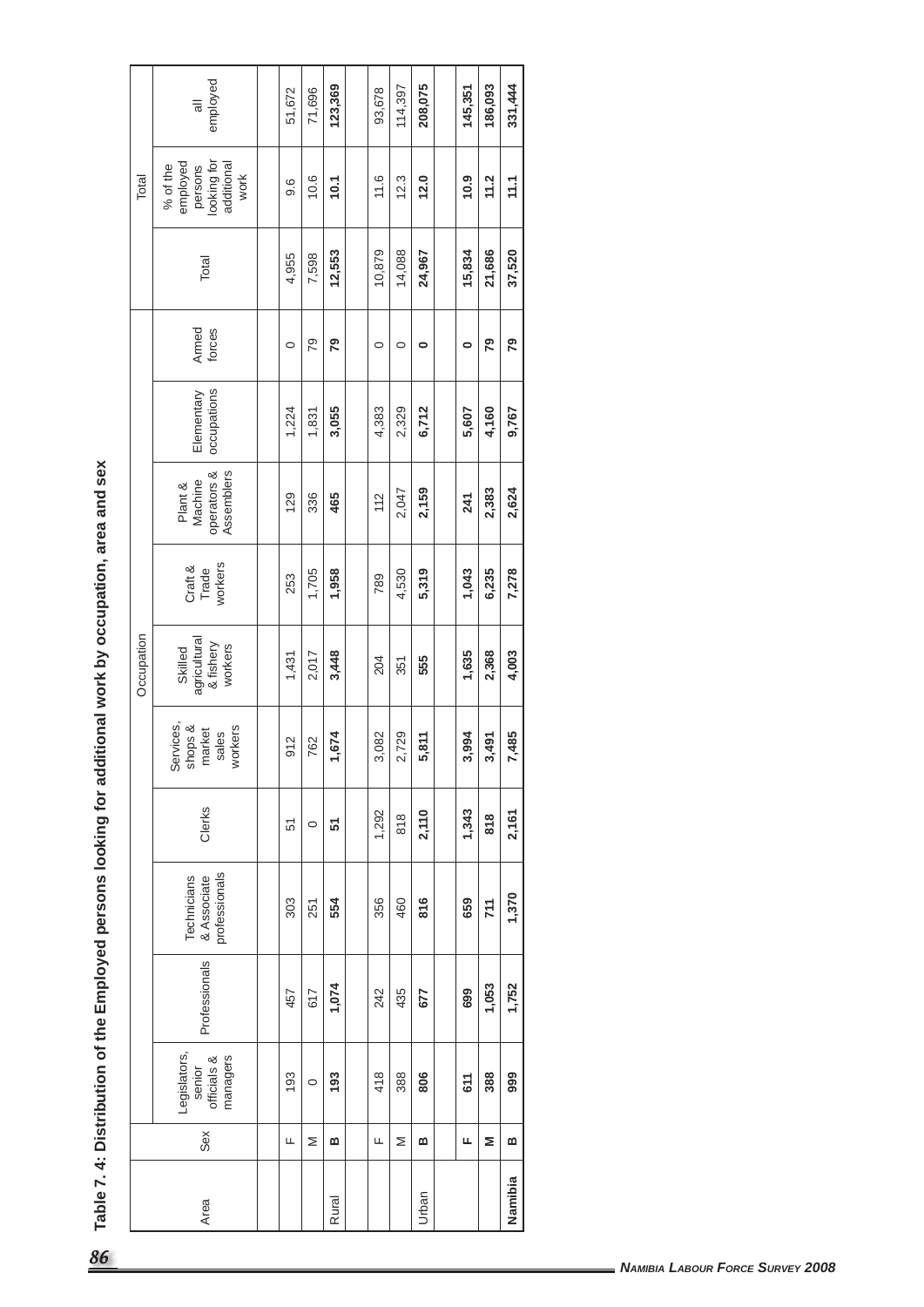|              |          |                                                                      |                                                                         |                                               | Employment                                                    | status   |                                                |                           |        | Totals                                                                                                         |              |
|--------------|----------|----------------------------------------------------------------------|-------------------------------------------------------------------------|-----------------------------------------------|---------------------------------------------------------------|----------|------------------------------------------------|---------------------------|--------|----------------------------------------------------------------------------------------------------------------|--------------|
| Area         | Sex      | <b>Subsistence</b><br>employees)<br>communal<br>with paid<br>farmer( | (without paid<br>employees)<br><b>Subsistence</b><br>communal<br>farmer | employees)<br>(with paid<br>employer<br>Other | (without paid<br>employees)<br>Other own<br>account<br>worker | Employee | Subsistence/communal)<br>Unpaid family worker( | Others                    | Total  | persons who worked up<br>to 35 Hours per week and<br>were available to work<br>% of the employed<br>more hours | all employed |
|              |          |                                                                      |                                                                         |                                               |                                                               |          |                                                |                           |        |                                                                                                                |              |
|              | Щ        | $\circ$                                                              | 249                                                                     | $\circ$                                       | 952                                                           | 3,423    | $\circ$                                        | 33                        | 4,718  | $\overline{9}$ .                                                                                               | 51,672       |
|              | Σ        | 52                                                                   | 350                                                                     | 39                                            | 997                                                           | 2,718    | $\circ$                                        | $\circ$                   | 4,155  | 5.8                                                                                                            | 71,696       |
| <b>Rural</b> | $\bf{m}$ | 52                                                                   | 599                                                                     | 39                                            | 1,949                                                         | 6,141    | $\circ$                                        | $\boldsymbol{\mathsf{s}}$ | 8,873  | 7.5                                                                                                            | 123,369      |
|              |          |                                                                      |                                                                         |                                               |                                                               |          |                                                |                           |        |                                                                                                                |              |
|              | Щ        | $\circ$                                                              | $\circ$                                                                 | 190                                           | 1,503                                                         | 5,463    | $\circ$                                        | 28                        | 7,243  | 7.7                                                                                                            | 93,678       |
|              | Σ        | $\circ$                                                              | $\circ$                                                                 | 20                                            | 398                                                           | 3,528    | 85                                             | 152                       | 4,235  | 3.7                                                                                                            | 114,397      |
| Urban        | m        | $\circ$                                                              | $\circ$                                                                 | 261                                           | 1,902                                                         | 8,991    | 85                                             | 239                       | 11,478 | 5.7                                                                                                            | 208,075      |
|              |          |                                                                      |                                                                         |                                               |                                                               |          |                                                |                           |        |                                                                                                                |              |
|              | Щ        | $\circ$                                                              | 249                                                                     | 190                                           | 2,456                                                         | 8,886    | $\circ$                                        | 180                       | 11,961 | 8.2                                                                                                            | 145,351      |
|              | Σ        | 52                                                                   | 350                                                                     | 109                                           | 1,395                                                         | 6,246    | 85                                             | 152                       | 8,390  | 4.5                                                                                                            | 186,093      |
| Namibia      | $\bf{m}$ | 52                                                                   | 599                                                                     | 299                                           | 3,851                                                         | 15,132   | 85                                             | 333                       | 20,351 | 6.4                                                                                                            | 331,444      |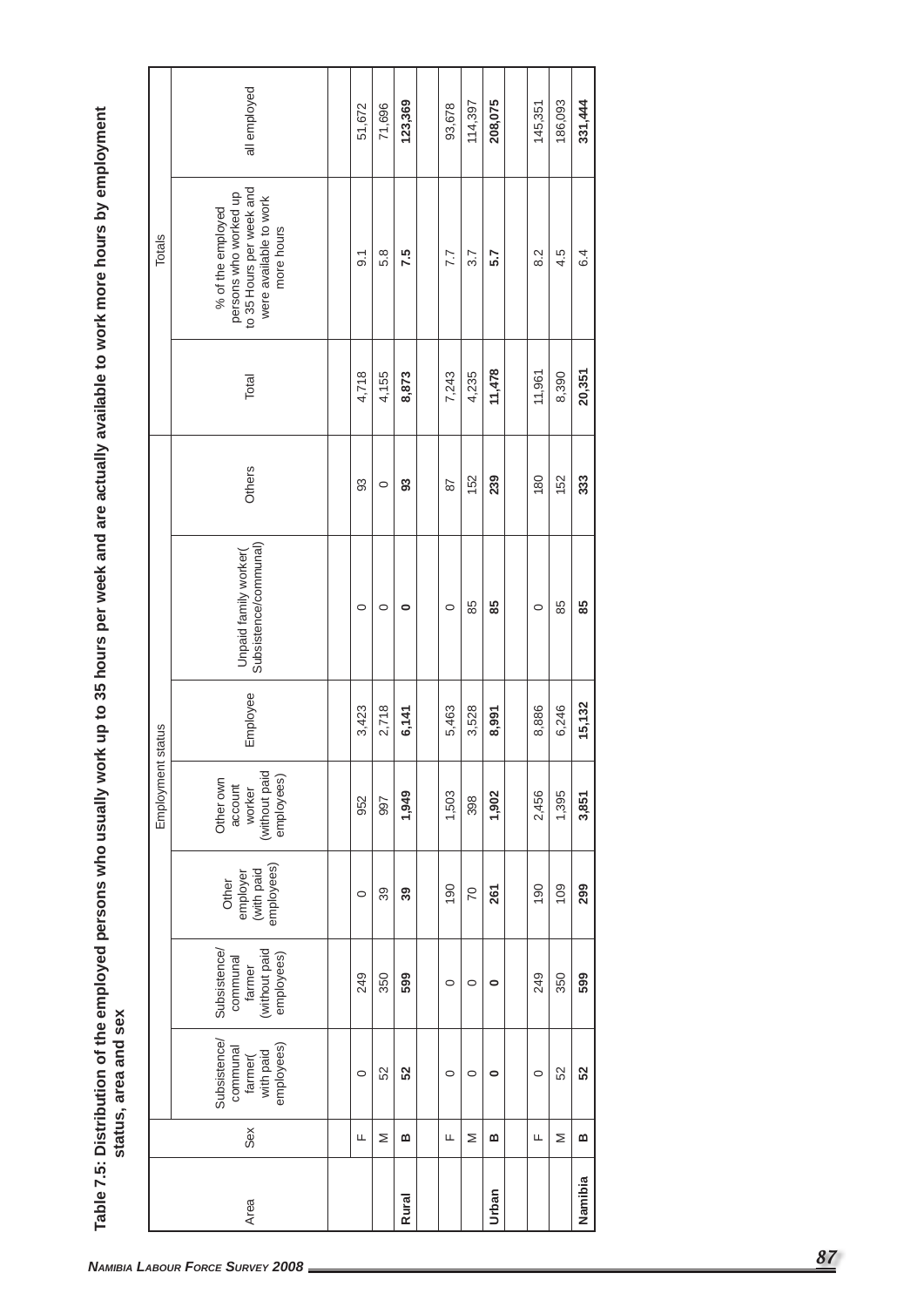| k up to 35 hours per week and were actually available for more hours by industry and occupatio |
|------------------------------------------------------------------------------------------------|
|                                                                                                |
|                                                                                                |
|                                                                                                |
|                                                                                                |
|                                                                                                |
|                                                                                                |
|                                                                                                |
|                                                                                                |
| I                                                                                              |
|                                                                                                |
|                                                                                                |
|                                                                                                |
|                                                                                                |
|                                                                                                |
|                                                                                                |
|                                                                                                |
|                                                                                                |
|                                                                                                |
|                                                                                                |
|                                                                                                |
|                                                                                                |
|                                                                                                |
|                                                                                                |
|                                                                                                |
|                                                                                                |
|                                                                                                |
|                                                                                                |
| ľ                                                                                              |
| ۳                                                                                              |
|                                                                                                |
|                                                                                                |

| 20,351<br>3,198<br>1,174<br>2,518<br>2,675<br>1,360<br>6,621<br>Total<br>978<br>196<br>445<br>129<br>277<br>207<br>331<br>76<br>$\mathcal{R}$<br>97<br>Armed<br>forces<br>89<br>39<br>$\circ$<br>$\circ$<br>$\circ$<br>$\circ$<br>$\circ$<br>$\circ$<br>$\circ$<br>$\circ$<br>$\circ$<br>$\circ$<br>$\circ$<br>$\circ$<br>$\circ$<br>$\circ$<br>$\circ$<br>occupations<br>Elementary<br>7,649<br>5,173<br>848<br>108<br>188<br>424<br>200<br>277<br>167<br>117<br>43<br>54<br>51<br>$\circ$<br>$\circ$<br>$\circ$<br>$\circ$<br>operators &<br>Assemblers<br>Machine<br>463<br>182<br>85<br>86<br>56<br>Plant &<br>오<br>$\circ$<br>$\circ$<br>$\circ$<br>$\circ$<br>$\circ$<br>$\circ$<br>$\circ$<br>$\circ$<br>$\circ$<br>$\circ$<br>$\circ$<br>workers<br>2,211<br>133<br>508<br>486<br>114<br>897<br>Craft &<br>$\overline{7}$<br>$\circ$<br>$\circ$<br>$\circ$<br>$\circ$<br>$\circ$<br>$\circ$<br>$\circ$<br>$\circ$<br>Trade<br>$\circ$<br>$\circ$<br>Skilled<br>agricultural<br>& fishery<br>3,251<br>2,131<br>workers<br>207<br>801<br>39<br>$\overline{7}$<br>$\circ$<br>$\circ$<br>$\circ$<br>$\circ$<br>$\circ$<br>$\circ$<br>$\circ$<br>$\circ$<br>$\circ$<br>$\circ$<br>$\circ$<br>Services,<br>1,227<br>2,461<br>shops &<br>workers<br>486<br>536<br>58<br>market<br>29<br>47<br>77<br>$\circ$<br>$\circ$<br>$\circ$<br>$\circ$<br>$\circ$<br>$\circ$<br>$\circ$<br>$\circ$<br>$\circ$<br>sales<br>510<br>241<br>95<br>53<br>Clerks<br>$\overline{\widetilde{\varepsilon}}$<br>S2<br>$\circ$<br>$\circ$<br>$\circ$<br>$\circ$<br>$\circ$<br>$\circ$<br>$\circ$<br>$\circ$<br>$\circ$<br>$\circ$<br>$\circ$<br>professionals<br>& Associate<br>Technicians<br>525<br>,272<br>35<br>33<br>5<br>87<br>$\circ$<br>$\circ$<br>$\circ$<br>$\circ$<br>$\circ$<br>$\circ$<br>$\circ$<br>$\circ$<br>$\circ$<br>$\circ$<br>$\circ$<br>$\overline{\phantom{0}}$<br>Professionals<br>1,105<br>1,521<br>116<br>76<br>32<br>77<br>65<br>51<br>$\circ$<br>$\circ$<br>$\circ$<br>$\circ$<br>$\circ$<br>$\circ$<br>$\circ$<br>$\circ$<br>$\circ$<br>Legislators,<br>managers<br>officials &<br>369<br>134<br>721<br>39<br>92<br>87<br>$\circ$<br>$\circ$<br>$\circ$<br>$\circ$<br>$\circ$<br>$\circ$<br>$\circ$<br>$\circ$<br>$\circ$<br>$\circ$<br>$\circ$<br>senior<br>Public Administration, Defence & Social Security<br>Personal Services<br>Renting and Business Activities<br>Wholesale and Retail Trade, Repair of motor<br>Private Households with employed persons<br>Transport, Storage and Communication<br>Social &<br>Health and Social Work<br>Financial Intermediation<br>Hotels and Restaurants<br>Electricity, Gas & Water<br>Mining and Quarrying<br>Other Community,<br>Manufacturing<br>Construction<br>Real Estate,<br>Agriculture<br>Education<br>vehicles<br>Industry<br>Fishing<br>Total |  |  |  | Occupation |  |  |  |
|----------------------------------------------------------------------------------------------------------------------------------------------------------------------------------------------------------------------------------------------------------------------------------------------------------------------------------------------------------------------------------------------------------------------------------------------------------------------------------------------------------------------------------------------------------------------------------------------------------------------------------------------------------------------------------------------------------------------------------------------------------------------------------------------------------------------------------------------------------------------------------------------------------------------------------------------------------------------------------------------------------------------------------------------------------------------------------------------------------------------------------------------------------------------------------------------------------------------------------------------------------------------------------------------------------------------------------------------------------------------------------------------------------------------------------------------------------------------------------------------------------------------------------------------------------------------------------------------------------------------------------------------------------------------------------------------------------------------------------------------------------------------------------------------------------------------------------------------------------------------------------------------------------------------------------------------------------------------------------------------------------------------------------------------------------------------------------------------------------------------------------------------------------------------------------------------------------------------------------------------------------------------------------------------------------------------------------------------------------------------------------------------------------------------------------------------------------------------------------------------------------------------------------------------------------------------------------------------------------------------------------------------------------------------------------------------------------------------------------------------------------------------------------------------------------------|--|--|--|------------|--|--|--|
|                                                                                                                                                                                                                                                                                                                                                                                                                                                                                                                                                                                                                                                                                                                                                                                                                                                                                                                                                                                                                                                                                                                                                                                                                                                                                                                                                                                                                                                                                                                                                                                                                                                                                                                                                                                                                                                                                                                                                                                                                                                                                                                                                                                                                                                                                                                                                                                                                                                                                                                                                                                                                                                                                                                                                                                                                |  |  |  |            |  |  |  |
|                                                                                                                                                                                                                                                                                                                                                                                                                                                                                                                                                                                                                                                                                                                                                                                                                                                                                                                                                                                                                                                                                                                                                                                                                                                                                                                                                                                                                                                                                                                                                                                                                                                                                                                                                                                                                                                                                                                                                                                                                                                                                                                                                                                                                                                                                                                                                                                                                                                                                                                                                                                                                                                                                                                                                                                                                |  |  |  |            |  |  |  |
|                                                                                                                                                                                                                                                                                                                                                                                                                                                                                                                                                                                                                                                                                                                                                                                                                                                                                                                                                                                                                                                                                                                                                                                                                                                                                                                                                                                                                                                                                                                                                                                                                                                                                                                                                                                                                                                                                                                                                                                                                                                                                                                                                                                                                                                                                                                                                                                                                                                                                                                                                                                                                                                                                                                                                                                                                |  |  |  |            |  |  |  |
|                                                                                                                                                                                                                                                                                                                                                                                                                                                                                                                                                                                                                                                                                                                                                                                                                                                                                                                                                                                                                                                                                                                                                                                                                                                                                                                                                                                                                                                                                                                                                                                                                                                                                                                                                                                                                                                                                                                                                                                                                                                                                                                                                                                                                                                                                                                                                                                                                                                                                                                                                                                                                                                                                                                                                                                                                |  |  |  |            |  |  |  |
|                                                                                                                                                                                                                                                                                                                                                                                                                                                                                                                                                                                                                                                                                                                                                                                                                                                                                                                                                                                                                                                                                                                                                                                                                                                                                                                                                                                                                                                                                                                                                                                                                                                                                                                                                                                                                                                                                                                                                                                                                                                                                                                                                                                                                                                                                                                                                                                                                                                                                                                                                                                                                                                                                                                                                                                                                |  |  |  |            |  |  |  |
|                                                                                                                                                                                                                                                                                                                                                                                                                                                                                                                                                                                                                                                                                                                                                                                                                                                                                                                                                                                                                                                                                                                                                                                                                                                                                                                                                                                                                                                                                                                                                                                                                                                                                                                                                                                                                                                                                                                                                                                                                                                                                                                                                                                                                                                                                                                                                                                                                                                                                                                                                                                                                                                                                                                                                                                                                |  |  |  |            |  |  |  |
|                                                                                                                                                                                                                                                                                                                                                                                                                                                                                                                                                                                                                                                                                                                                                                                                                                                                                                                                                                                                                                                                                                                                                                                                                                                                                                                                                                                                                                                                                                                                                                                                                                                                                                                                                                                                                                                                                                                                                                                                                                                                                                                                                                                                                                                                                                                                                                                                                                                                                                                                                                                                                                                                                                                                                                                                                |  |  |  |            |  |  |  |
|                                                                                                                                                                                                                                                                                                                                                                                                                                                                                                                                                                                                                                                                                                                                                                                                                                                                                                                                                                                                                                                                                                                                                                                                                                                                                                                                                                                                                                                                                                                                                                                                                                                                                                                                                                                                                                                                                                                                                                                                                                                                                                                                                                                                                                                                                                                                                                                                                                                                                                                                                                                                                                                                                                                                                                                                                |  |  |  |            |  |  |  |
|                                                                                                                                                                                                                                                                                                                                                                                                                                                                                                                                                                                                                                                                                                                                                                                                                                                                                                                                                                                                                                                                                                                                                                                                                                                                                                                                                                                                                                                                                                                                                                                                                                                                                                                                                                                                                                                                                                                                                                                                                                                                                                                                                                                                                                                                                                                                                                                                                                                                                                                                                                                                                                                                                                                                                                                                                |  |  |  |            |  |  |  |
|                                                                                                                                                                                                                                                                                                                                                                                                                                                                                                                                                                                                                                                                                                                                                                                                                                                                                                                                                                                                                                                                                                                                                                                                                                                                                                                                                                                                                                                                                                                                                                                                                                                                                                                                                                                                                                                                                                                                                                                                                                                                                                                                                                                                                                                                                                                                                                                                                                                                                                                                                                                                                                                                                                                                                                                                                |  |  |  |            |  |  |  |
|                                                                                                                                                                                                                                                                                                                                                                                                                                                                                                                                                                                                                                                                                                                                                                                                                                                                                                                                                                                                                                                                                                                                                                                                                                                                                                                                                                                                                                                                                                                                                                                                                                                                                                                                                                                                                                                                                                                                                                                                                                                                                                                                                                                                                                                                                                                                                                                                                                                                                                                                                                                                                                                                                                                                                                                                                |  |  |  |            |  |  |  |
|                                                                                                                                                                                                                                                                                                                                                                                                                                                                                                                                                                                                                                                                                                                                                                                                                                                                                                                                                                                                                                                                                                                                                                                                                                                                                                                                                                                                                                                                                                                                                                                                                                                                                                                                                                                                                                                                                                                                                                                                                                                                                                                                                                                                                                                                                                                                                                                                                                                                                                                                                                                                                                                                                                                                                                                                                |  |  |  |            |  |  |  |
|                                                                                                                                                                                                                                                                                                                                                                                                                                                                                                                                                                                                                                                                                                                                                                                                                                                                                                                                                                                                                                                                                                                                                                                                                                                                                                                                                                                                                                                                                                                                                                                                                                                                                                                                                                                                                                                                                                                                                                                                                                                                                                                                                                                                                                                                                                                                                                                                                                                                                                                                                                                                                                                                                                                                                                                                                |  |  |  |            |  |  |  |
|                                                                                                                                                                                                                                                                                                                                                                                                                                                                                                                                                                                                                                                                                                                                                                                                                                                                                                                                                                                                                                                                                                                                                                                                                                                                                                                                                                                                                                                                                                                                                                                                                                                                                                                                                                                                                                                                                                                                                                                                                                                                                                                                                                                                                                                                                                                                                                                                                                                                                                                                                                                                                                                                                                                                                                                                                |  |  |  |            |  |  |  |
|                                                                                                                                                                                                                                                                                                                                                                                                                                                                                                                                                                                                                                                                                                                                                                                                                                                                                                                                                                                                                                                                                                                                                                                                                                                                                                                                                                                                                                                                                                                                                                                                                                                                                                                                                                                                                                                                                                                                                                                                                                                                                                                                                                                                                                                                                                                                                                                                                                                                                                                                                                                                                                                                                                                                                                                                                |  |  |  |            |  |  |  |
|                                                                                                                                                                                                                                                                                                                                                                                                                                                                                                                                                                                                                                                                                                                                                                                                                                                                                                                                                                                                                                                                                                                                                                                                                                                                                                                                                                                                                                                                                                                                                                                                                                                                                                                                                                                                                                                                                                                                                                                                                                                                                                                                                                                                                                                                                                                                                                                                                                                                                                                                                                                                                                                                                                                                                                                                                |  |  |  |            |  |  |  |
|                                                                                                                                                                                                                                                                                                                                                                                                                                                                                                                                                                                                                                                                                                                                                                                                                                                                                                                                                                                                                                                                                                                                                                                                                                                                                                                                                                                                                                                                                                                                                                                                                                                                                                                                                                                                                                                                                                                                                                                                                                                                                                                                                                                                                                                                                                                                                                                                                                                                                                                                                                                                                                                                                                                                                                                                                |  |  |  |            |  |  |  |
|                                                                                                                                                                                                                                                                                                                                                                                                                                                                                                                                                                                                                                                                                                                                                                                                                                                                                                                                                                                                                                                                                                                                                                                                                                                                                                                                                                                                                                                                                                                                                                                                                                                                                                                                                                                                                                                                                                                                                                                                                                                                                                                                                                                                                                                                                                                                                                                                                                                                                                                                                                                                                                                                                                                                                                                                                |  |  |  |            |  |  |  |
|                                                                                                                                                                                                                                                                                                                                                                                                                                                                                                                                                                                                                                                                                                                                                                                                                                                                                                                                                                                                                                                                                                                                                                                                                                                                                                                                                                                                                                                                                                                                                                                                                                                                                                                                                                                                                                                                                                                                                                                                                                                                                                                                                                                                                                                                                                                                                                                                                                                                                                                                                                                                                                                                                                                                                                                                                |  |  |  |            |  |  |  |
|                                                                                                                                                                                                                                                                                                                                                                                                                                                                                                                                                                                                                                                                                                                                                                                                                                                                                                                                                                                                                                                                                                                                                                                                                                                                                                                                                                                                                                                                                                                                                                                                                                                                                                                                                                                                                                                                                                                                                                                                                                                                                                                                                                                                                                                                                                                                                                                                                                                                                                                                                                                                                                                                                                                                                                                                                |  |  |  |            |  |  |  |
|                                                                                                                                                                                                                                                                                                                                                                                                                                                                                                                                                                                                                                                                                                                                                                                                                                                                                                                                                                                                                                                                                                                                                                                                                                                                                                                                                                                                                                                                                                                                                                                                                                                                                                                                                                                                                                                                                                                                                                                                                                                                                                                                                                                                                                                                                                                                                                                                                                                                                                                                                                                                                                                                                                                                                                                                                |  |  |  |            |  |  |  |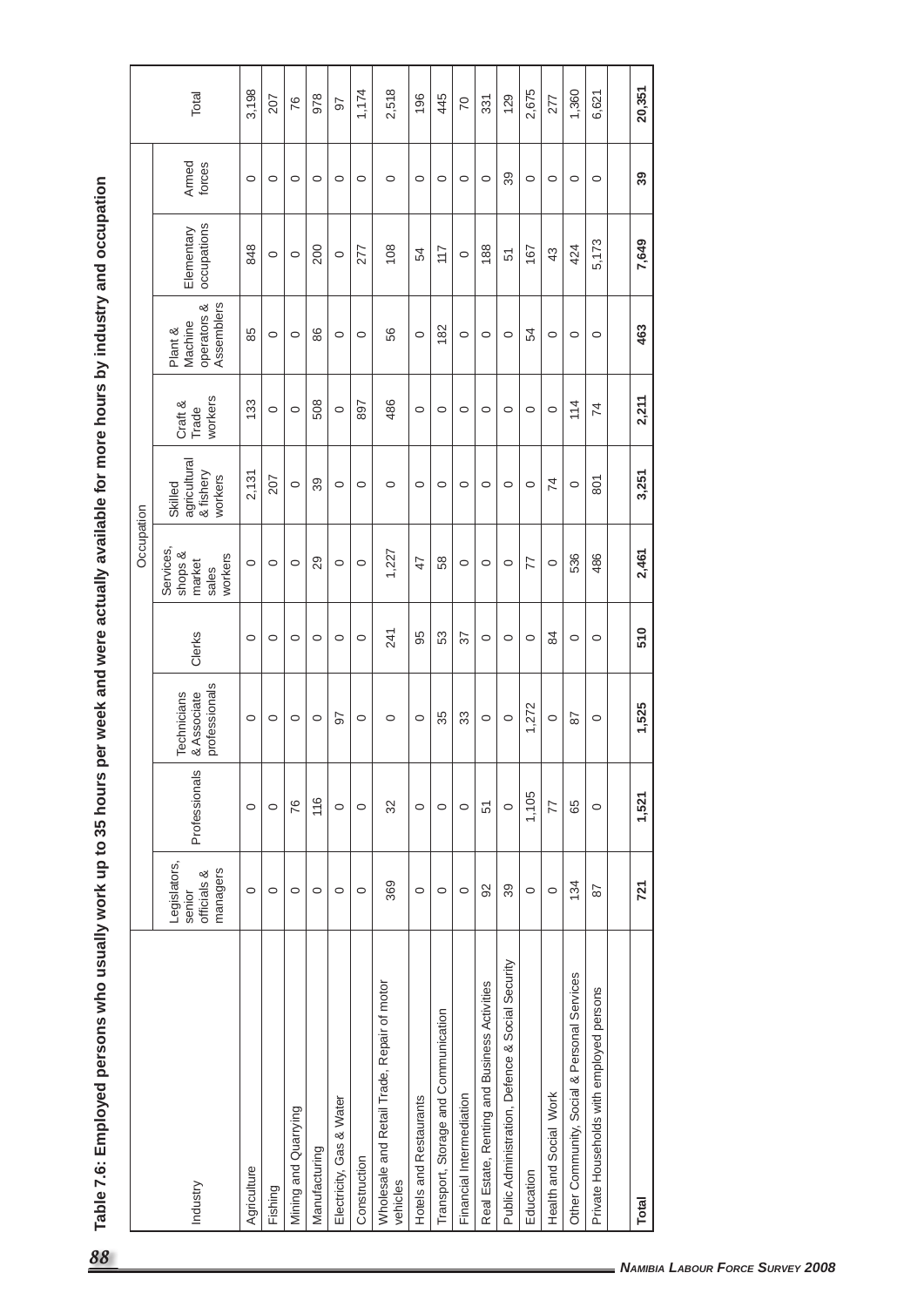## **Table 7.7: Employed persons who usually work up to 35 hours per week and are actually available to work more hours by age group and sex**

| Age group    |        | $\operatorname{\mathsf{Sex}}$ |        |
|--------------|--------|-------------------------------|--------|
|              | Female | Male                          | Total  |
| (Number)     |        |                               |        |
| $15 - 19$    | 388    | 674                           | 1,062  |
| $20 - 24$    | 1,211  | 1,201                         | 2,412  |
| 25-29        | 2,052  | 1,660                         | 3,712  |
| 30-34        | 2,382  | 1,223                         | 3,604  |
| 35-39        | 1,834  | 1,849                         | 3,683  |
| $40 - 44$    | 2,096  | 440                           | 2,536  |
| 45-49        | 786    | 331                           | 1,117  |
| 50-54        | 483    | 370                           | 853    |
| 55-59        | 380    | 248                           | 629    |
| 60-64        | 92     | 329                           | 421    |
| $65+$        | 256    | 65                            | 321    |
|              |        |                               |        |
| <b>Total</b> | 11,961 | 8,390                         | 20,351 |
|              |        |                               |        |
| (Percent)    |        |                               |        |
| $15 - 19$    | 36.5   | 63.5                          | 100.0  |
| $20 - 24$    | 50.2   | 49.8                          | 100.0  |
| 25-29        | 55.3   | 44.7                          | 100.0  |
| 30-34        | 66.1   | 33.9                          | 100.0  |
| 35-39        | 49.8   | 50.2                          | 100.0  |
| 40-44        | 82.6   | 17.4                          | 100.0  |
| 45-49        | 70.4   | 29.6                          | 100.0  |
| 50-54        | 56.6   | 43.4                          | 100.0  |
| 55-59        | 60.5   | 39.5                          | 100.0  |
| 60-64        | 22.0   | 78.0                          | 100.0  |
| $65+$        | 79.8   | 20.2                          | 100.0  |
|              |        |                               |        |
| <b>Total</b> | 58.8   | 41.2                          | 100.0  |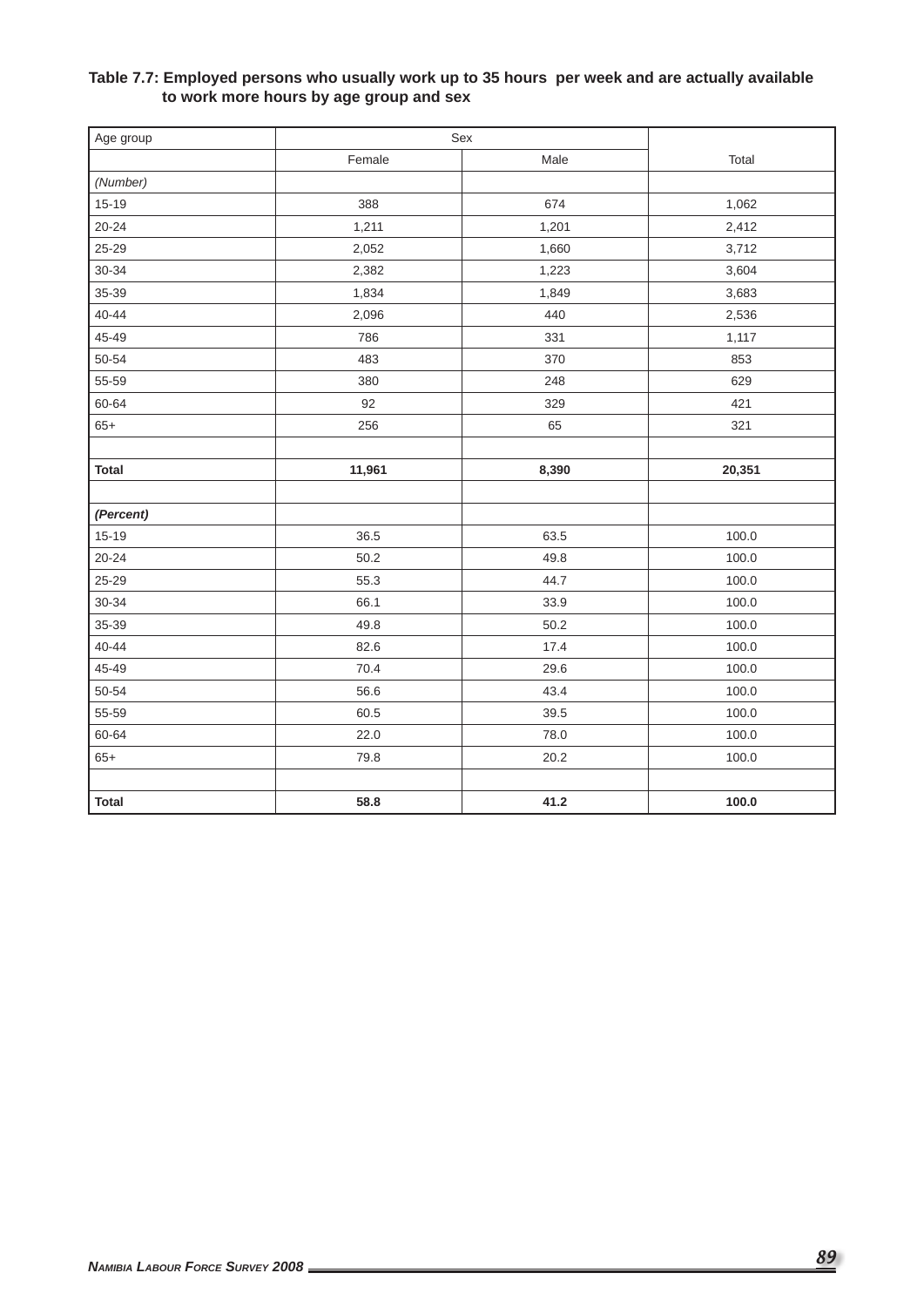### **Table 7.8: Employed persons who usually work up to 35 hours per week and are actually available to work more hour by educational attainment and sex**

| Highest level of education attained | Sex         |       |        |
|-------------------------------------|-------------|-------|--------|
|                                     | Female      | Male  | Total  |
| (Number)                            |             |       |        |
| Primary School                      | 3,037       | 2,201 | 5,238  |
| Junior Sec School                   | 4,681       | 3,331 | 8,013  |
| Senior Sec School                   | 2,130       | 1,132 | 3,262  |
| Education after Std 10              | 414         | 34    | 448    |
| University 1st Degree               | $\mathbf 0$ | 33    | 33     |
| Post graduate Degree                | 144         | 116   | 260    |
| <b>Teachers' Training</b>           | 547         | 322   | 869    |
| Not Reported                        | 77          | 0     | 77     |
| No Education                        | 931         | 1,220 | 2,151  |
|                                     |             |       |        |
| <b>Total</b>                        | 11,961      | 8,390 | 20,351 |
|                                     |             |       |        |
| (percent)                           |             |       |        |
| Primary School                      | 58.0        | 42.0  | 100.0  |
| Junior Sec School                   | 58.4        | 41.6  | 100.0  |
| Senior Sec School                   | 65.3        | 34.7  | 100.0  |
| Education after Std 10              | 92.5        | 7.5   | 100.0  |
| University 1st Degree               | 0.0         | 100.0 | 100.0  |
| Post graduate Degree                | 55.3        | 44.7  | 100.0  |
| <b>Teachers' Training</b>           | 63.0        | 37.0  | 100.0  |
| Not Reported                        | 100.0       | 0.0   | 100.0  |
| No Education                        | 43.3        | 56.7  | 100.0  |
|                                     |             |       |        |
| <b>Total</b>                        | 58.8        | 41.2  | 100.0  |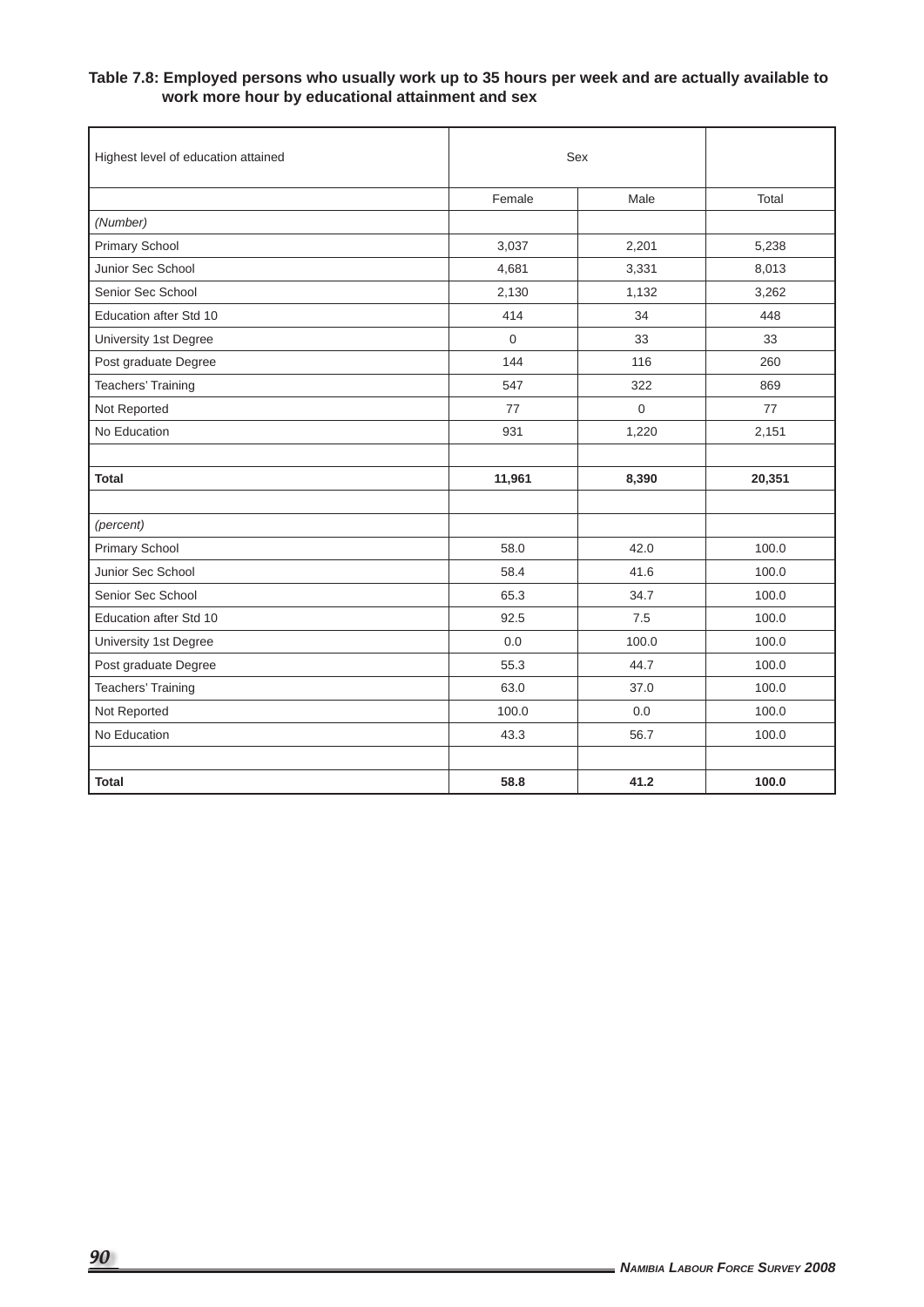# **Table 7.9: Distribution of the employed persons with more than one job by industry and sex**

| Industry                                             | Sex            |       |       |  |
|------------------------------------------------------|----------------|-------|-------|--|
|                                                      | Female         | Male  | Total |  |
| (Number)                                             |                |       |       |  |
| Agriculture                                          | 507            | 595   | 1,102 |  |
| Fishing                                              | 0              | 40    | 40    |  |
| Mining and Quarrying                                 | 0              | 95    | 95    |  |
| Manufacturing                                        | 211            | 406   | 617   |  |
| Electricity, Gas & Water                             | 0              | 191   | 191   |  |
| Construction                                         | 142            | 352   | 494   |  |
| Wholesale and Retail Trade, Repair of motor vehicles | 351            | 948   | 1,299 |  |
| <b>Hotels and Restaurants</b>                        | 194            | 129   | 323   |  |
| Transport, Storage and Communication                 | 53             | 187   | 240   |  |
| <b>Financial Intermediation</b>                      | 76             | 140   | 216   |  |
| Real Estate, Renting and Business Activities         | 0              | 187   | 187   |  |
| Public Administration, Defence & Social Security     | 255            | 509   | 764   |  |
| Education                                            | 495            | 472   | 967   |  |
| <b>Health and Social Work</b>                        | 414            | 225   | 639   |  |
| Other Community, Social & Personal Services          | 157            | 202   | 359   |  |
| Private Households with employed persons             | 1,805          | 99    | 1,904 |  |
| Not recorded                                         | $\overline{0}$ | 68    | 68    |  |
| <b>Total</b>                                         | 4,660          | 4,845 | 9,505 |  |
|                                                      |                |       |       |  |
| (Percent)                                            |                |       |       |  |
| Agriculture                                          | 46.0           | 54.0  | 100.0 |  |
| Fishing                                              | 0.0            | 100.0 | 100.0 |  |
| Mining and Quarrying                                 | 0.0            | 100.0 | 100.0 |  |
| Manufacturing                                        | 34.2           | 65.8  | 100.0 |  |
| Electricity, Gas & Water                             | 0.0            | 100.0 | 100.0 |  |
| Construction                                         | 28.7           | 71.3  | 100.0 |  |
| Wholesale and Retail Trade, Repair of motor vehicles | 27.0           | 73.0  | 100.0 |  |
| <b>Hotels and Restaurants</b>                        | 60.1           | 39.9  | 100.0 |  |
| Transport, Storage and Communication                 | 22.1           | 77.9  | 100.0 |  |
| Financial Intermediation                             | 35.2           | 64.8  | 100.0 |  |
| Real Estate, Renting and Business Activities         | 0.0            | 100.0 | 100.0 |  |
| Public Administration, Defence & Social Security     | 33.4           | 66.6  | 100.0 |  |
| Education                                            | 51.2           | 48.8  | 100.0 |  |
| Health and Social Work                               | 64.8           | 35.2  | 100.0 |  |
| Other Community, Social & Personal Services          | 43.7           | 56.3  | 100.0 |  |
| Private Households with employed persons             | 94.8           | 5.2   | 100.0 |  |
| Not recorded                                         | $0.0\,$        | 100.0 | 100.0 |  |
| <b>Total</b>                                         | 49.0           | 51.0  | 100.0 |  |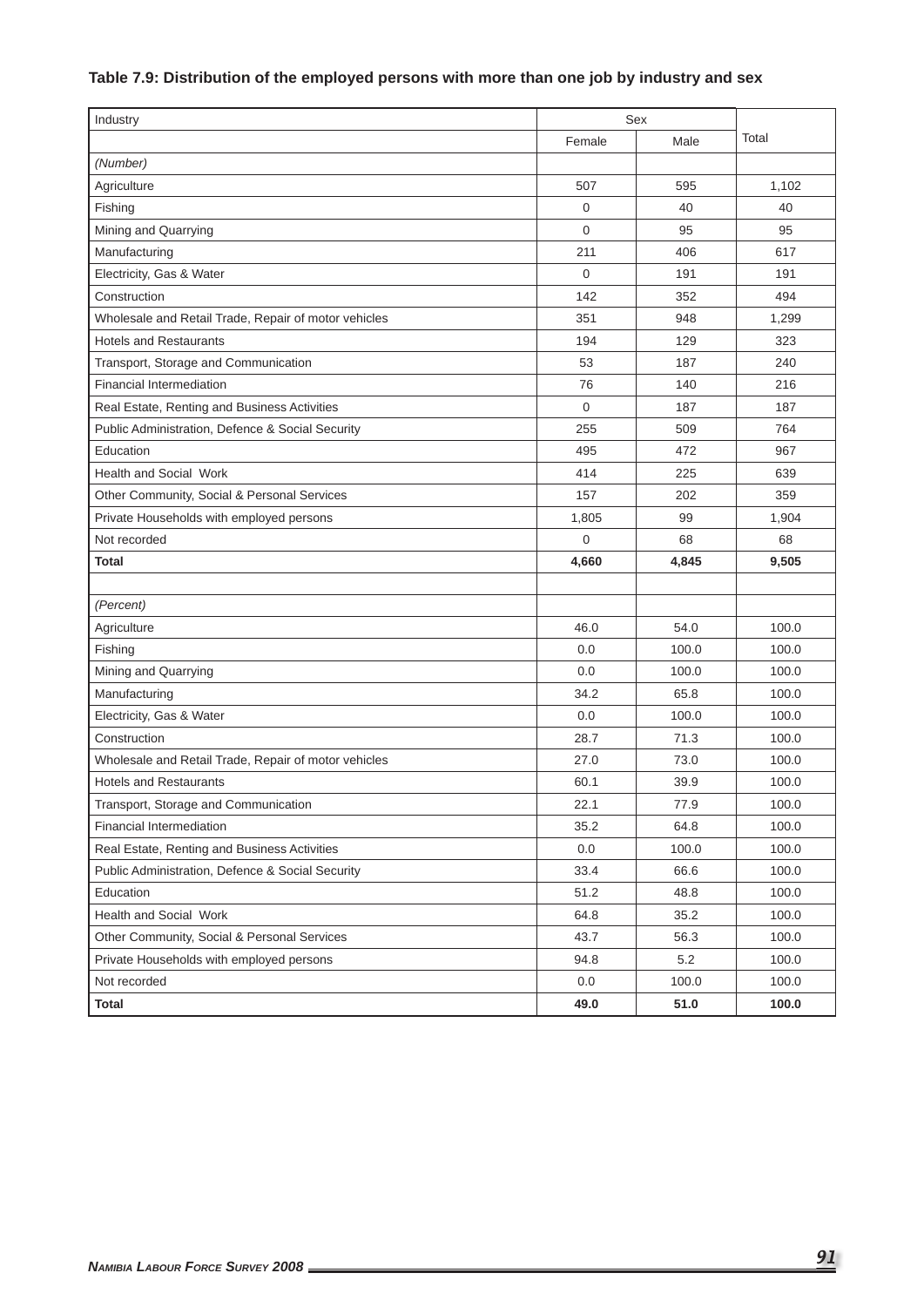| Table 7.10: Distribution of the employed persons with more than one job by age group and sex |  |
|----------------------------------------------------------------------------------------------|--|
|----------------------------------------------------------------------------------------------|--|

| Age group    | $\operatorname{\mathsf{Sex}}$ |       |       |  |
|--------------|-------------------------------|-------|-------|--|
|              | Female                        | Male  | Total |  |
| (Number)     |                               |       |       |  |
| $20 - 24$    | 453                           | 205   | 658   |  |
| 25-29        | 892                           | 458   | 1,350 |  |
| 30-34        | 981                           | 545   | 1,526 |  |
| 35-39        | 582                           | 1,332 | 1,914 |  |
| $40 - 44$    | 786                           | 331   | 1,117 |  |
| 45-49        | 349                           | 953   | 1,302 |  |
| $50 - 54$    | 411                           | 405   | 816   |  |
| 55-59        | 205                           | 452   | 657   |  |
| 60-64        | $\mathbf 0$                   | 165   | 165   |  |
|              |                               |       |       |  |
| <b>Total</b> | 4,660                         | 4,845 | 9,505 |  |
|              |                               |       |       |  |
| (Percent)    |                               |       |       |  |
| $20 - 24$    | 68.8                          | 31.2  | 100.0 |  |
| 25-29        | 66.1                          | 33.9  | 100.0 |  |
| $30 - 34$    | 64.3                          | 35.7  | 100.0 |  |
| 35-39        | 30.4                          | 69.6  | 100.0 |  |
| $40 - 44$    | 70.4                          | 29.6  | 100.0 |  |
| 45-49        | 26.8                          | 73.2  | 100.0 |  |
| 50-54        | 50.4                          | 49.6  | 100.0 |  |
| 55-59        | 31.2                          | 68.8  | 100.0 |  |
| 60-64        | $0.0\,$                       | 100.0 | 100.0 |  |
|              |                               |       |       |  |
| <b>Total</b> | 49.0                          | 51.0  | 100.0 |  |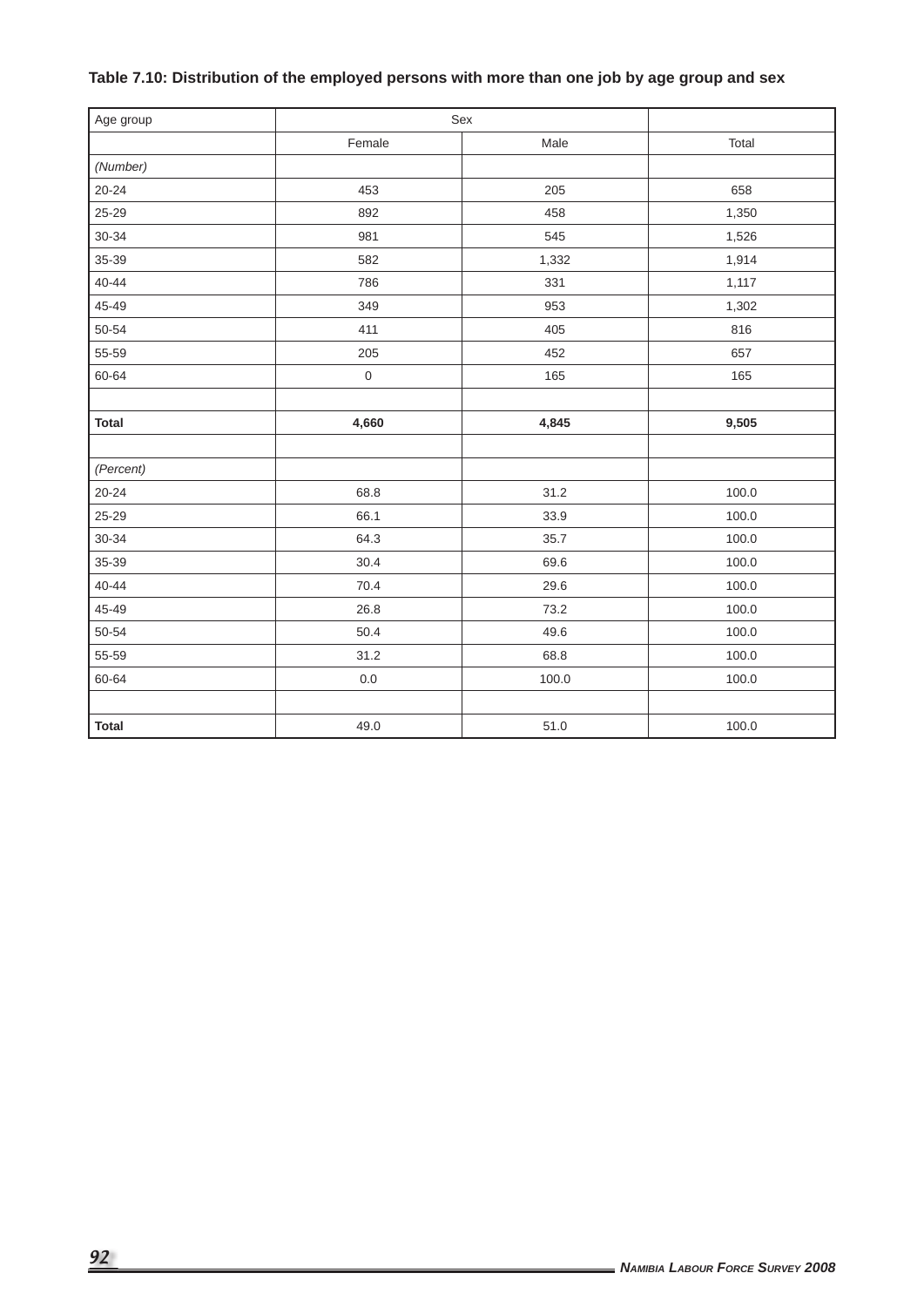# **Main Conclusions And Policy Recommendations**

- 1. The NLFS 2008 recorded a total population of 1,789,933, of which 940,844 are females and 849,089 are males. About 64.9 percent of the Namibian population resides in rural areas. The regional distribution shows that Khomas is the most highly populated region accounting for 15.9 percent of the total population. This calls for a concerted effort by all stakeholders in regional development to identify and/or introduce more developmental programmes in rural areas in order to curb the problem of rural-urban migration.
- 2. Employment in Namibia is unevenly distributed across regions, area and by sex. The employment to population ratio varies from a low of 11.9 percent in Omusati region to a high of 57.8 percent in Erongo region. This call for special programs like the establishment of regional development funds to provide support and facilitate entrepreneurial activities in disadvantaged regions. The survey findings also revealed that the employment to population ratio is higher in urban areas (51.9 percent) than in rural areas (22.2 percent). Males have a higher (41.6 percent) employment to population ratio than females (28.5 percent).
- 3. Agriculture continues to be the main source of employment accounting for 15.9 percent of the total employment in Namibia.
- 4. Occupational distribution reflects a good deal of variability across different industrial categories. The employment composition in Agriculture is dominated by skilled agricultural workers, while Private households with employed persons have a high intake of elementary occupations. Wholesale and retail trade, repair of motor vehicles has a high number of services, shops and market sales workers. Professionals dominate education and health and social work sectors.
- 5. The unemployment situation in Namibia has not improved but rather continues to deteriorate over the years. The NLFS 2008 estimated a higher unemployment rate of 51.2 percent (broad definition) and is reduced to 37.6 percent when the strict definition is used. This is a clear indication that the country's economic and employment policies have not been sufficiently employment friendly to make a dent in the rate of unemployment. This calls for all social partners to join forces to assess past policies and devise more effective policies for job creation.
- 6. The unemployment rate is higher in rural areas (64.9 percent) than in urban areas (36.4 percent). Regional disparities are wide, with the two northern regions of Omusati and Ohangwena being the worst affected with high unemployment rate of (78.6 percent and 76.4 percent) respectively. There is a need for the establishment of regional economic development planning services, which are intended to help communities develop the local economy and generate new employment and investment by identifying and marketing regional resources, potential areas of development, and opportunities to potential investors. Such services could help to ensure the links between training provision and the development plans of the local economy through the development of local partnership.
- 7. The rate of unemployment is higher among the youth with an average rate of above 60 percent. The reason could be attributed to their low educational qualification and lack of marketable skills and job experience. This situation calls for an urgent government intervention. Special emphasis should be given to entrepreneurial skills training in order to encourage the youth to start their own income-generating projects. Relaxation of admission requirements to vocational training institutions is also necessary to absorb the increasing number of the unemployed youth. It should also be a priority to carefully assess curriculums in connection with an assessment of likely labor demand, and to link the training with the skill needs of the private sector.
- 8. High unemployment in Namibia is compounded by its long duration. The survey findings revealed that 72.2 percent of the unemployed have been without a job for 2 years or more, the majority (75.3 percent) being females as compared to (67.8 percent) males.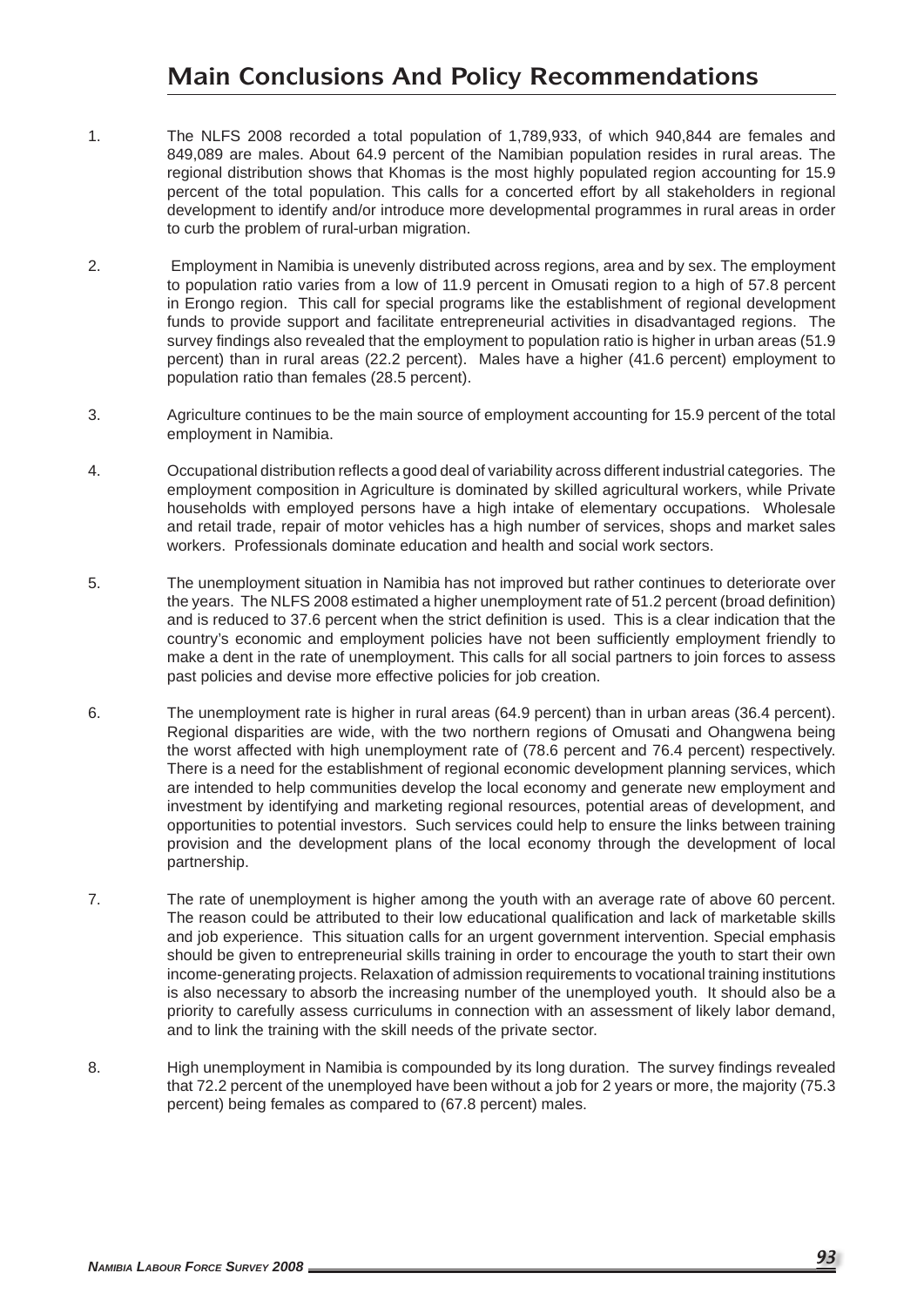# **Appendix 1: Glossary**

### **CHAPTER 3**

A **private household** is defined as one or more persons, related or unrelated, who live together in one (or part of one) or more than one dwelling unit and have common catering arrangements. A person who lives alone and caters for himself/herself forms a one-person household.

Age was defined as the number of completed years lived by the respondent, i.e. age at last birthday.

*Literacy* is the ability to read and write with understanding in any language. Persons who could read and not write were classified as non-literate. Similarly, persons who were able to write and not read were classified as non-literate.

The *child dependency ratio* is the number of children aged 0-14 years divided by the working age population (15-64), expressed as a percentage. The *aged dependency ratio* is the number of persons aged 65 and older divided by the working age population, expressed as a percentage. The *overall dependency ratio* is the sum of the child dependency ratio and the aged dependency ratio.

The *sex ratio* is the number of males divided by the number of females, expressed as a percentage.

*Educational attainment* is normally defined as the highest standard, grade or years *completed*. The classification of persons into educational categories in the NLFS2008, however, is based on whether a person has *reached* a certain educational category. Thus, a person classified in the category of "primary education" has reached a certain grade within this category but has not necessarily completed primary education.

### **Types of housing unit**

A *housing unit* is a separate and independent living premise for a household.

A *detached house* is a house on its own and is not attached to any other house.

A *semi-detached house/townhouse* is a house which is attached to another house or even other houses. Such a house has its own facilities and a separate entrance.

An *apartment/flat* is a self-contained living premise in a building with, usually, two or more floors. The living premises usually have a common entranceway or stairway.

A *guest flat* is a self-contained separate living premise, usually an outhouse of a detached house.

A *part commercial/industrial* house is a housing unit part of which is used for commercial or industrial purposes. Examples include housing units part of which is used as a bottle store, a supermarket, or a workshop.

A **mobile home (caravan, tent)** is any type of a housing unit which can be transported, i.e. it is not fixed permanently on the ground.

A *single quarter* is a housing unit consisting of a room or a set of rooms with shared toilet and kitchen facilities.

A *traditional dwelling* is a housing unit constructed in the various traditional styles. It can be a hut or a group of huts with or without walls, with sticks, poles, with or without thatch or grass. The ongandas fall under this category.

An *improvised housing unit (shack)* is one built with waste materials like cardboards, plastic sheets, sacking, flattened empty tins and other materials. It is generally considered unfit for human habitation.

**Other** housing units are those which cannot be classified into any of the above categories.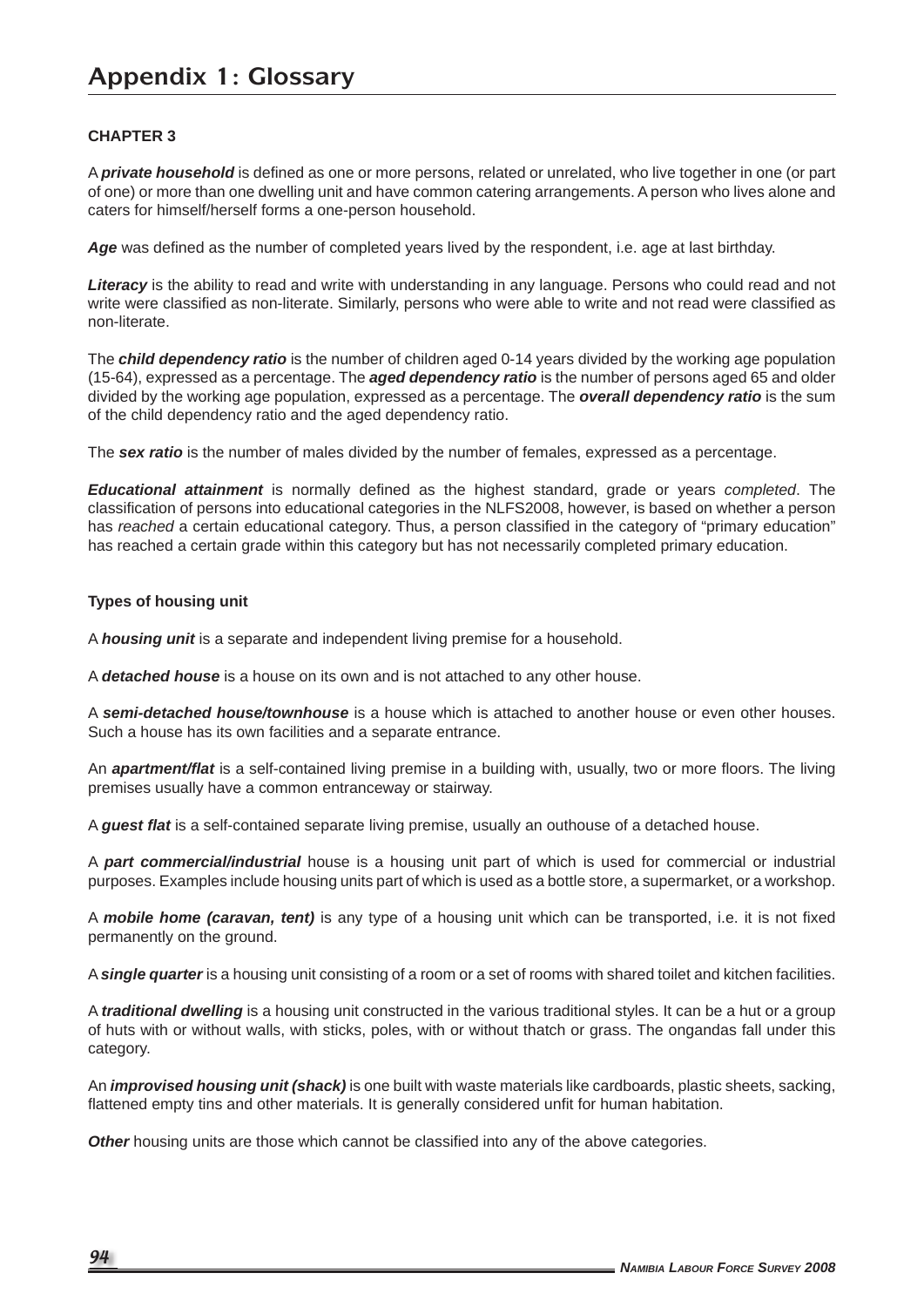### **Types of housing tenure**

*Rented (not tied to the job):* The tenure status is independent of any household member's job.

*Owner occupied (with mortgage):* The dwelling unit is owned by one of the household members who is still paying mortgage on it.

*Owner occupied unit (without mortgage):* The house is entirely owned by one of the household members and is occupied free of rent.

*Rent-free (not owner occupied):* The dwelling unit is not entirely owned by any of the household members and is occupied free of rent.

*Provided by employer (public) with pay:* The dwelling unit is provided by the Government to one of the household members, even though some rent is paid.

*Provided by employer (public) without pay:* The dwelling unit is provided by the Government to one of the household members, free of charge.

*Provided by employer (private) with pay:* The dwelling unit is provided by a private employer to one of the household members, even though some rent is paid.

**Provided by employer (private) without pay:** The dwelling unit is provided by a private employer to one of the household members, free of charge.

Other: Type of tenure which cannot be classified into any of the above categories.

### **CHAPTER 4**

Type of *activity* referred to the economic activity status of the respondents during the reference period. A person was regarded as having worked if he/she worked even for one hour for pay, profit or family gain during that period. Students who, while studying, were at the same time engage in any paid, self-employment or any economic activity were considered as having worked.

The following are the definitions of the various categories of economic activity status used:

- *(i) Worked:* This referred to all persons aged 10 years and over who were engaged in paid or self employment or who worked for family gain.
- *(ii) Did not work but had job or business*: This category referred to persons who had worked in their present jobs, but who were temporarily not at work during the reference period due to sickness, vacation, drought, unpaid leave, mechanical or electrical breakdown at work place, or reduction in economic activity, etc., provided they had assurance to return to work after the short absence. Farmers and farm workers who were not working because of drought were also classified under this category.
- *(iii) Unemployed:* This category refers to those persons aged 15 years and above who meet the three criteria as spelt out by international statistical standards, which are, (i) being without work (ii) being available for work, (iii) seeking or not seeking work.
- *(iv) Students:* This category referred to persons who were attending school during the reference period and were not engaged in any paid or self-employment and were also not available for work.
- *(v) Homemakers:* This category referred to persons, male and female, who during the reference period were wholly engaged in household duties and were neither engaged in any form of paid or selfemployment nor worked for family gain, and who were also not available for work.
- *(vi) Income recipients:* This category referred to persons who were not in any paid or self-employment during the reference period but who received income from rents and investments.
- *(vii) Disabled:* Persons who were not in any paid or self-employment and were also not available for work because of their disability or handicap were classified under this category. However, disabled persons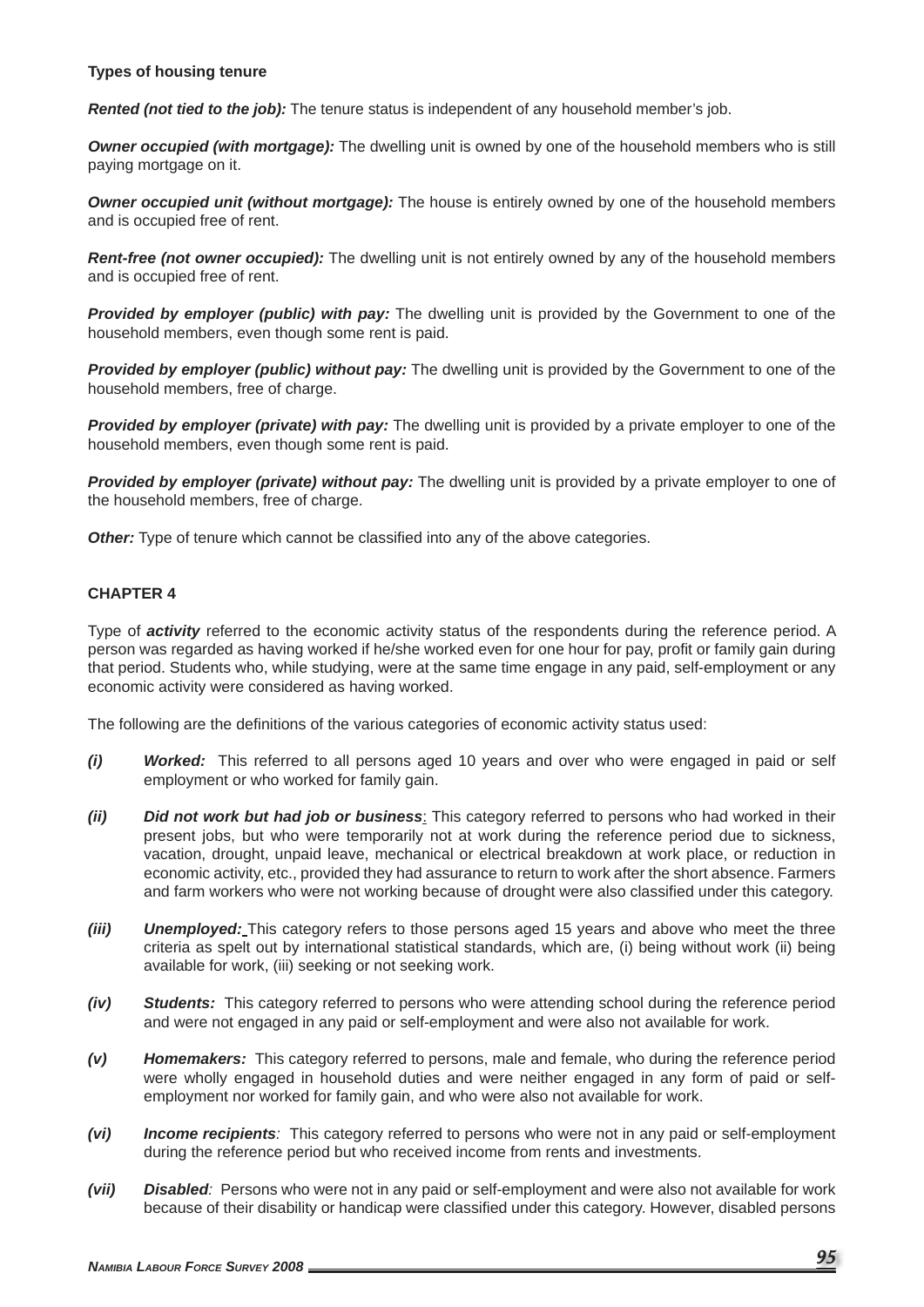who were in paid or self-employment were classified as worked. Similarly disabled persons who were looking for work or available for work were classified as unemployed (worked before) or unemployed (first time job seeker) as applicable.

- *(viii) Retired/old age:* This category referred to persons who were retired or pensioned and were not in any form of paid or self-employment or available for work. This category also included persons who were not working because of old age. Retired persons who were engaged in any form of paid or selfemployment were classified as worked.
- *(ix)* Other: All other persons engaged in activities not classified in the above mentioned were classified in this category e.g., prisoners, etc.

### **The labour force framework**

*(Currently) Employed persons* are those aged 15 years or more who worked for pay, profit or family gain for at least one hour during a seven-day period before the interview or who did not work during that period but had a job or business to go back to.

*(Currently) Unemployed persons* are those aged 15 years or more, during the seven-day period before the interview, did not work and had no job or business to go back to, but who were available for work.

The *labour force* equals the number of employed plus the number of unemployed

The (current) *labour force participation rate, or economic activity rate,* is the percentage of persons that are (currently) economically active out of all persons aged 15 years and above (the working age population).

The *unemployment rate* is the percentage of unemployed persons in the labour force.

### **CHAPTER 5**

*Employment to population ratio* is employment as a percentage of the working age population, i.e. those aged 15 years or more.

*Employer* refers to a person who operates his or her own economic enterprise or engages independently in a profession or trade, and hires one or more paid employees.

*Employee* refers to a person who works for a public or private employer and receives remuneration in wages, salary, commission, piece rates, or pay in kind.

*Industry* refers to the type of activity carried out, goods produced, services provided or business carried out

at the work place where respondents worked (if worked) or previously worked (if unemployed), during the

reference period.

**Occupation** refers to the kind of work done and the main duties performed at the respondent.

*Own account worker* refers to a person who operates his or her own economic enterprise or engages independently in a profession or trade, and hires no paid employees.

*Status in employment* refers to the status of those who were working or had jobs but did not work during the reference period in relation to their employment, i.e. whether they were working as an employer, own account worker, employee or unpaid family worker etc.

*Unpaid family worker* refers to a person who works without pay in an economic enterprise operated by a related member of the same household (including peasant farmers).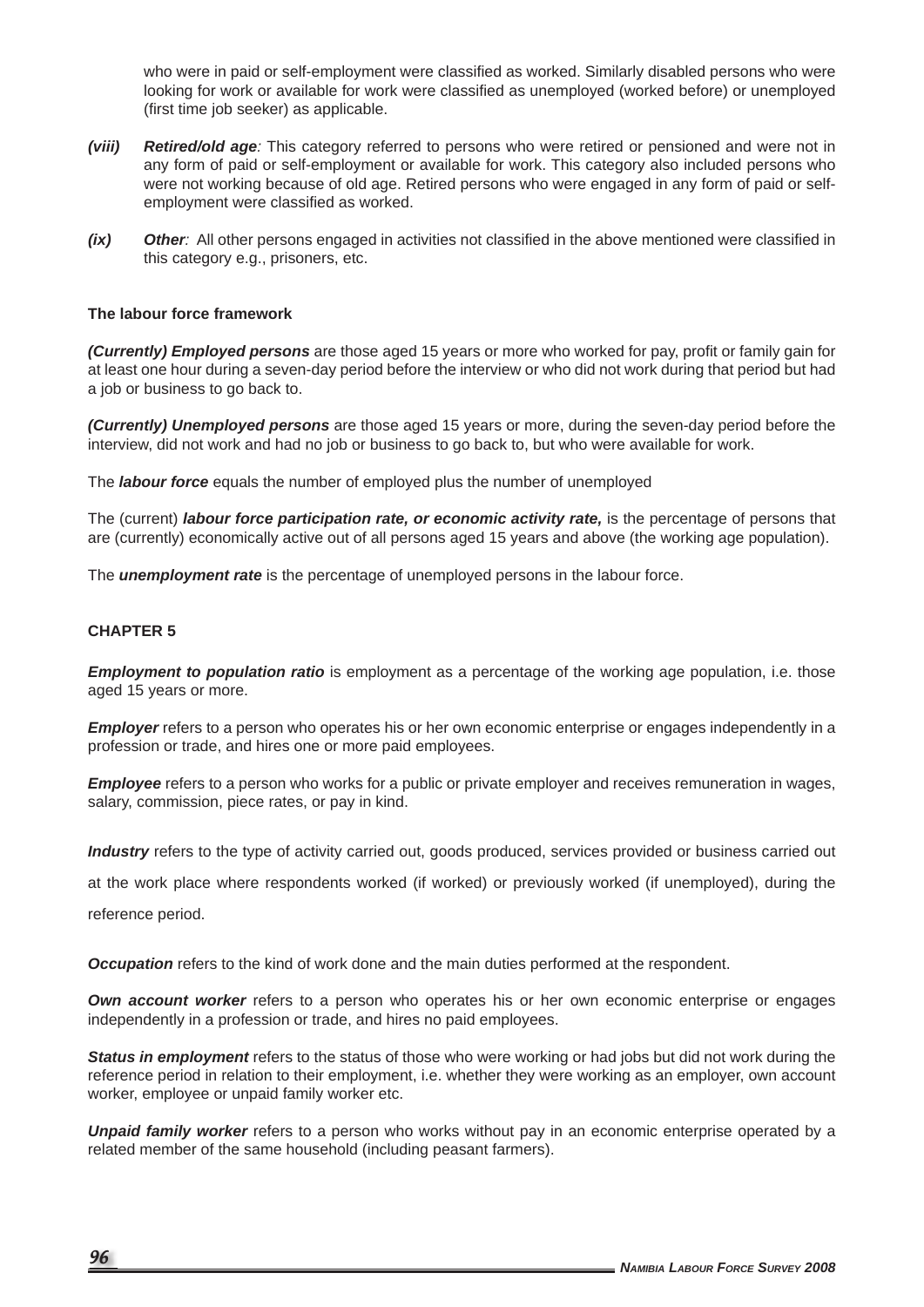### **CHAPTER 6**

According to the **broad or expanded** definition of *unemployment*, the unemployed are those persons aged 15 years or more who, during the seven-day period before the interview, did not work and had no job or business to go back to, but were available for work. The *strict or narrow* definition requires further that these persons actively look for work to be considered unemployed.

**Unemployed (first time job seekers)**: persons who had never worked before and were actively looking for work for the first time or were available for work if offered jobs, were classified under this category.

*Unemployed (worked before***)**: Persons who were not in any form of paid or self-employment during the referenced period, but who had worked before and were actively looking for work or were available for work if offered jobs.

*Youth unemployment* refers to the unemployment of those aged between 15 and 34 years.

### **CHAPTER 7**

According to the most recent *proposals* concerning the measurement of underemployment, *underemployment exists when a person's employment is inadequate in relation to specifi ed norms or a possible alternative employment, account being taken of the person's willingness and abilities to perform it* (ILO, 1997, p. 5).

Visibly underemployed persons comprise all employed persons, as defined above, who worked less than the normal duration of work (35-40 hours per week in all jobs held) and were willing to take up additional employment (irrespective of whether they were actively looking for additional work or not).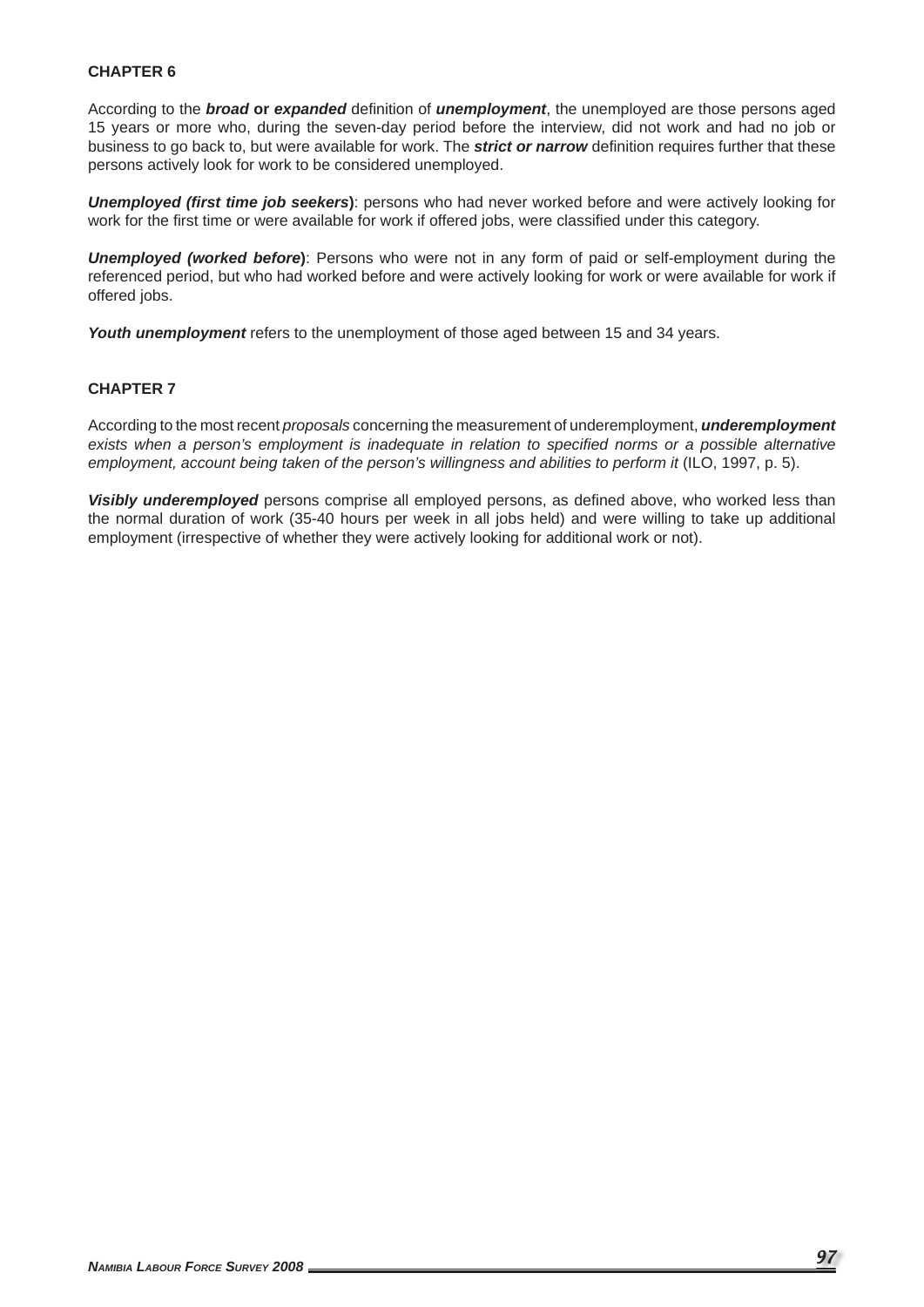# **App. Table 1: Activity Status of the Population (15 years or more ) by age and sex**

| Age          | Sex    | Employed     | Unempl. (Strict) | Labour Force    | Economically<br>Inactive |                |  |
|--------------|--------|--------------|------------------|-----------------|--------------------------|----------------|--|
| 15-19        | B      | 8661         | 17864            | 26525           | 172,462                  | 198987         |  |
|              | F      | 2865         | 8469             | 11334           | 89,243                   | 100577         |  |
|              | M      | 5796         | 9395             | 15191           | 83,219                   |                |  |
| $20 - 24$    | B      | 41317        | 53872            | 95189           | 39,844                   | 135033         |  |
|              | F      | 18136        | 28448            | 46584           | 21,398                   | 67982          |  |
|              | M      | 23181        | 25424            | 48605<br>18,446 |                          | 67051          |  |
| 25-29        | B      | 57602        | 43907            | 101509          | 15,900                   | 117409         |  |
|              | F      | 25544        | 25423            | 50966           | 9,418                    | 60384          |  |
|              | M      | 32059        | 18484            | 50543           | 6,482                    | 57025          |  |
| 30-34        | B      | 54145        | 28695            | 82840           | 11,770                   | 94610          |  |
|              | F      | 22727        | 16777            | 39504           | 8,292                    | 47796          |  |
|              | M      | 31418        | 11918            | 43336           | 3,478                    | 46814          |  |
| 35-39        | B      | 51650        | 22721            | 74371           | 9,913                    | 84284          |  |
|              | F      | 24312        | 15029            | 39341           | 7,423                    | 46764          |  |
|              | M      | 27338        | 7693             | 35031           | 2,490                    | 37521          |  |
| 40-44        | B      | 40679        | 12645            | 53324           | 10,543                   | 63867          |  |
|              | F      | 19894        | 6718             | 26612           | 8,224                    | 34837          |  |
|              | M      | 20785        | 5927             | 26712           | 2,318                    | 29031          |  |
| 45-49        | B      | 30843        | 8769             | 39612           | 12,413                   | 52025          |  |
|              | F      | 13437        | 3941             | 17378           | 9,693                    | 27071          |  |
|              | M      | 17406        | 4828             | 22234           | 2,720                    | 24954          |  |
| 50-54        | B      | 22324        | 5009             | 27333           | 11,459                   | 38791          |  |
|              | F      | 9666         | 2619             | 12285           | 9,238                    | 21524          |  |
|              | M      | 12657        | 2390             | 15047           | 2,221                    | 17268          |  |
| 55-59        | B      | 14172        | 3918             | 18091           | 16,265                   | 34355          |  |
|              | F      | 5441         | 1493             | 6934            | 11,864                   | 18797          |  |
| 60-64        | M      | 8731         | 2426<br>11157    |                 | 4,401                    | 15558          |  |
|              | B<br>F | 4490<br>1257 | 984<br>402       | 5474<br>1658    | 31,060                   | 36533<br>23531 |  |
|              | M      | 3233         | 582              | 3815            | 21,873<br>9,187          | 13002          |  |
| $65+$        | B      | 4964         | 651              | 5615            | 95,135                   | 100750         |  |
|              | F      | 1756         | 282              | 2038            | 58,379                   | 60417          |  |
|              | M      | 3208         | 369              | 3577            | 36,757                   | 40333          |  |
| Not reported | B      | 166          | 164              | 331             | 0                        | 331            |  |
|              | F      | 64           | $\pmb{0}$        | 64              | 0                        | 64             |  |
|              | M      | 103          | 164              | 267             | 0                        | 267            |  |
| Don't know   | B      | 430          | 371              | 800             | 1,411                    | 2212           |  |
|              | F      | 252          | 191              | 443             | 866                      | 1310           |  |
|              | M      | 177          | 180              | 357             | 545                      | 902            |  |
| Urban        | в      | 208,075      | 91,960           | 300,035         | 103,008                  | 403,043        |  |
|              | F      | 93,678       | 52,081           | 145,760         | 56,740                   | 202,500        |  |
|              | M      | 114,397      | 39,878           | 154,275         | 46,268                   | 200,543        |  |
|              |        |              |                  |                 |                          |                |  |
| Rural        | B      | 123,369      | 107,610          | 230,979         | 325,165                  | 556,144        |  |
|              | F      | 51,672       | 57,710           | 109,382         | 199,169                  | 308,551        |  |
|              | M      | 71,696       | 49,900           | 121,596         | 125,996                  | 247,593        |  |
|              |        |              |                  |                 |                          |                |  |
| Namibia      | в      | 331,444      | 199,570          | 531,013         | 428,173                  | 959,187        |  |
|              | F      | 145,351      | 109,791          | 255,142         | 255,909                  | 511,051        |  |
|              | M      | 186,093      | 89,778           | 275,871         | 172,264                  | 448,135        |  |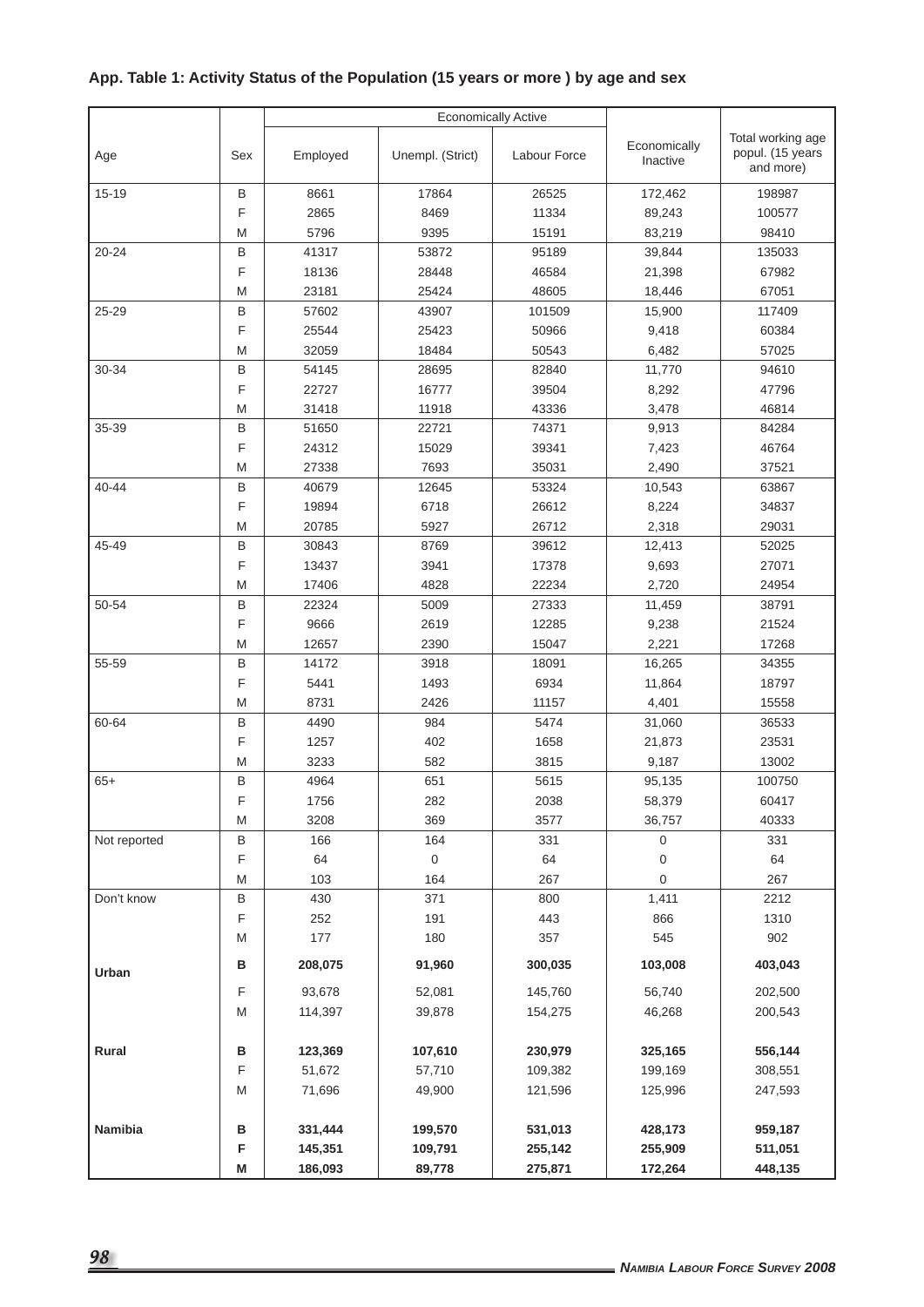# **App. Table 2 Activity status of the population (15 years and more) by region and sex.**

|              |             |          | Total working age |              |                          |                               |
|--------------|-------------|----------|-------------------|--------------|--------------------------|-------------------------------|
| Region       | Sex         | Employed | Unempl (Strict)   | Labour Force | Economically<br>Inactive | popul. (15 years<br>and more) |
| Caprivi      | В           | 9,044    | 8,704             | 17,747       | 17,449                   | 35,196                        |
|              | F           | 3,902    | 4,709             | 8,611        | 10,517                   | 19,127                        |
|              | M           | 5,142    | 3,995             | 9,137        | 6,932                    | 16,069                        |
| Erongo       | $\sf B$     | 36,167   | 13,917            | 50,083       | 12,457                   | 62,540                        |
|              | F           | 15,458   | 8,057             | 23,515       | 6,930                    | 30,445                        |
|              | M           | 20,709   | 5,859             | 26,568       | 5,526                    | 32,095                        |
| Hardap       | B           | 16,055   | 6,215             | 22,270       | 14,197                   | 36,467                        |
|              | F           | 6,728    | 3,296             | 10,024       | 8,787                    | 18,811                        |
|              | M           | 9,327    | 2,920             | 12,246       | 5,410                    | 17,656                        |
| Karas        | $\sf B$     | 21,940   | 8,212             | 30,152       | 10,274                   | 40,426                        |
|              | F           | 9,343    | 4,149             | 13,491       | 5,350                    | 18,842                        |
|              | M           | 12,597   | 4,063             | 16,660       | 4,924                    | 21,584                        |
| Kavango      | $\sf B$     | 21,117   | 21,046            | 42,162       | 51,003                   | 93,165                        |
|              | F           | 10,216   | 10,705            | 20,921       | 29,945                   | 50,866                        |
|              | M           | 10,900   | 10,341            | 21,242       | 21,058                   | 42,299                        |
| Khomas       | $\sf B$     | 105,061  | 41,866            | 146,926      | 48,752                   | 195,678                       |
|              | F           | 45,844   | 21,694            | 67,537       | 26,913                   | 94,451                        |
|              | M           | 59,217   | 20,172            | 79,389       | 21,839                   | 101,227                       |
| Kunene       | B           | 13,323   | 8,108             | 21,431       | 9,482                    | 30,913                        |
|              | F           | 5,360    | 4,651             | 10,011       | 5,444                    | 15,455                        |
|              | M           | 7,962    | 3,458             | 11,420       | 4,038                    | 15,458                        |
| Ohangwena    | B           | 10,966   | 17,174            | 28,140       | 86,861                   | 115,001                       |
|              | $\mathsf F$ | 6,030    | 8,657             | 14,687       | 54,659                   | 69,346                        |
|              | M           | 4,936    | 8,517             | 13,453       | 32,202                   | 45,656                        |
| Omaheke      | B           | 13,884   | 10,595            | 24,479       | 7,182                    | 31,661                        |
|              | F           | 5,876    | 5,905             | 11,782       | 4,158                    | 15,939                        |
|              | M           | 8,008    | 4,690             | 12,697       | 3,024                    | 15,722                        |
| Omusati      | B           | 12,126   | 19,794            | 31,920       | 69,641                   | 101,561                       |
|              | F           | 5,940    | 11,236            | 17,176       | 41,692                   | 58,869                        |
|              | M           | 6,186    | 8,558             | 14,744       | 27,949                   | 42,692                        |
| Oshana       | B           | 26,011   | 15,141            | 41,152       | 36,469                   | 77,620                        |
|              | F           | 15,764   | 8,534             | 24,297       | 21,179                   | 45,477                        |
|              | M           | 10,247   | 6,607             | 16,855       | 15,289                   | 32,144                        |
| Oshikoto     | B           | 14,799   | 15,180            | 29,979       | 46,528                   | 76,508                        |
|              | $\mathsf F$ | 6,494    | 8,914             | 15,409       | 28,407                   | 43,816                        |
|              | M           | 8,305    | 6,266             | 14,571       | 18,121                   | 32,692                        |
| Otjozondjupa | $\sf B$     | 30,953   | 13,618            | 44,571       | 17,880                   | 62,450                        |
|              | $\mathsf F$ | 8,396    | 9,284             | 17,680       | 11,928                   | 29,608                        |
|              | Μ           | 22,557   | 4,333             | 26,890       | 5,952                    | 32,842                        |
|              |             |          |                   |              |                          |                               |
| Urban        | в           | 208,075  | 91,960            | 300,035      | 103,008                  | 403,043                       |
|              | F           | 93,678   | 52,081            | 145,760      | 56,740                   | 202,500                       |
|              | M           | 114,397  | 39,878            | 154,275      | 46,268                   | 200,543                       |
|              |             |          |                   |              |                          |                               |
| Rural        | в           | 123,369  | 107,610           | 230,979      | 325,165                  | 556,144                       |
|              | F           | 51,672   | 57,710            | 109,382      | 199,169                  | 308,551                       |
|              | M           | 71,696   | 49,900            | 121,596      | 125,996                  | 247,593                       |
|              |             |          |                   |              |                          |                               |
| Namibia      | в           | 331,444  | 199,570           | 531,013      | 428,173                  | 959,187                       |
|              | F           | 145,351  | 109,791           | 255,142      | 255,909                  | 511,051                       |
|              | M           | 186,093  | 89,778            | 275,871      | 172,264                  | 448,135                       |
|              |             |          |                   |              |                          |                               |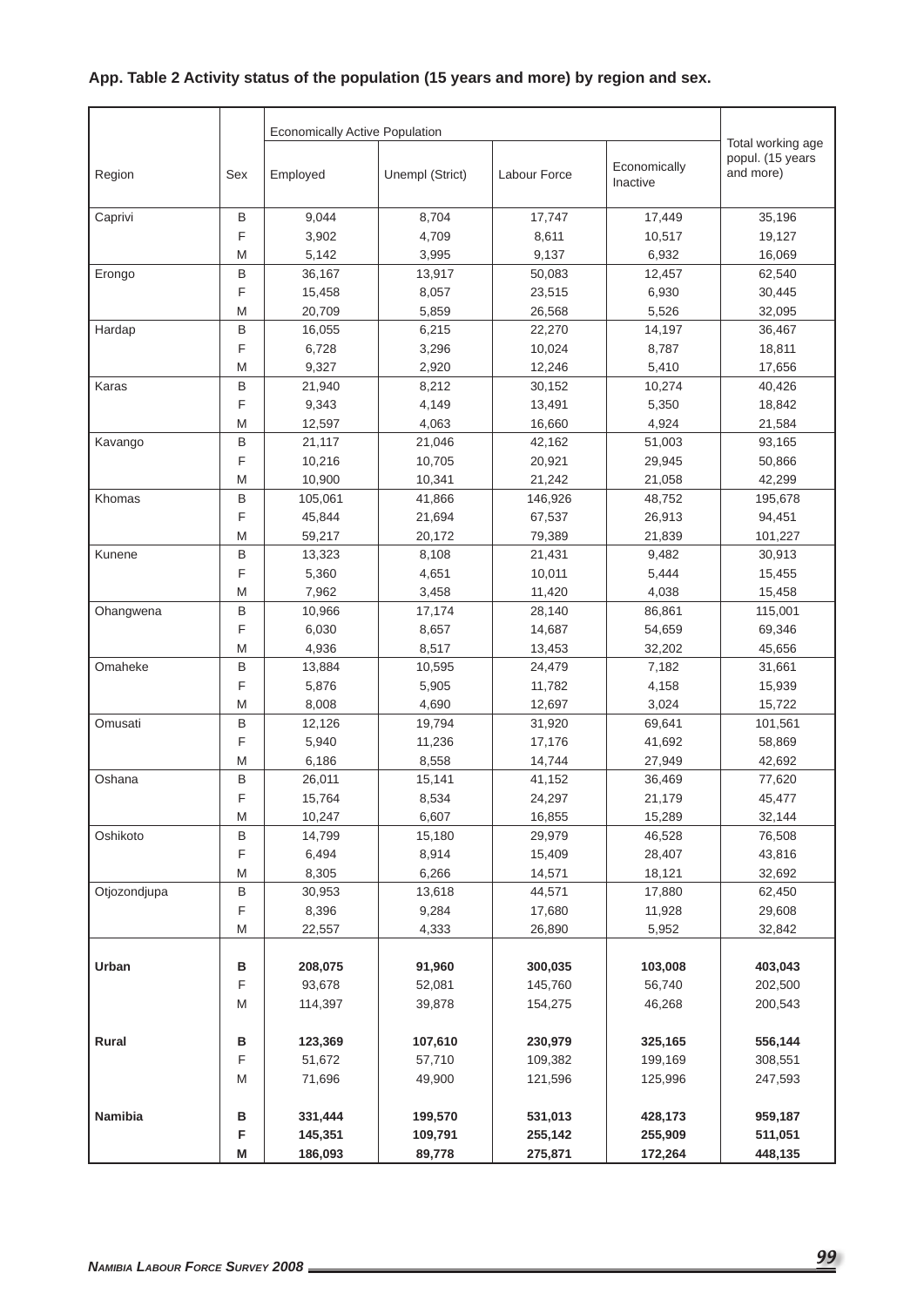### **Age group** Region Sex 15-19 20-24 25-29 30-34 35-39 40-44 45-49 50-54 55-59 60-64 65+ Not reported Don't know Total F 168 294 493 716 659 663 606 82 221 0 0 0 0 3,902 | M | 138 | 561 | 687 | 814 | 803 | 607 | 565 | 210 | 276 | 133 | 349 | 0 | 0 | 5,142 **Caprivi B 306 854 1,181 1,531 1,462 1,269 1,171 292 497 133 349 0 0 9,044** F 421 1,368 2,982 2,379 2,612 2,199 1,745 949 350 270 0 64 118 15,458 1 M | 339 | 2,397 | 3,760 | 3,946 | 2,901 | 2,692 | 1,816 | 1,288 | 835 | 275 | 233 | 103 | 125 | 20,709 **Erongo B 760 3,765 6,742 6,325 5,514 4,891 3,561 2,237 1,185 545 233 166 242 36,167** F 157 870 1,099 844 1,279 807 515 391 585 140 42 0 0 6,728 M 695 983 1,145 945 975 1,023 828 1,348 646 354 387 0 0 9,327 **Hardap B 852 1,853 2,244 1,789 2,253 1,830 1,342 1,739 1,230 493 429 0 0 16,055** F 186 1,243 1,757 1,238 1,349 1,596 773 675 526 0 0 0 0 9,343 |M | 460 | 1,428 | 1,763 | 1,593 | 2,957 | 961 | 1,604 | 1,126 | 538 | 84 | 83 | 0 | 0 |12,597 **Karas B 646 2,670 3,520 2,831 4,306 2,557 2,377 1,801 1,065 84 83 0 0 21,940** F 0 1,027 2,356 1,294 1,268 1,597 829 724 180 188 618 0 135 10,216 | M | 442 | 1,251 | 1,721 | 1,950 | 1,608 | 830 | 980 | 1,120 | 171 | 415 | 413 | 0 | 0 |10,900 Kavango | B | 442 | 2,277 | 4,078 | 3,244 | 2,876 | 2,427 | 1,809 | 1,844 | 351 | 603 | 1,032 | 0 | 135 | 21,117 F | 789 | 6,548 | 8,323 | 6,552 | 8,153 | 6,099 | 3,443 | 3,448 | 1,973 | 330 | 187 | 0 | 0 | 45,844 M | 1,104 | 6,682 | 11,492 | 10,155 | 9,635 | 7,047 | 4,572 | 3,668 | 3,291 | 595 | 975 | 0 | 0 | 59,217 **Khomas B 1,893 13,229 19,815 16,707 17,788 13,145 8,015 7,116 5,265 925 1,162 0 0 105,061** F 115 572 731 1,125 616 1,071 530 448 115 37 0 0 0 5,360 M | 399 | 1,149 | 1,203 | 1,843 | 707 | 745 | 836 | 397 | 631 | 0 | 0 | 0 | 0 | 53 | 7,962 Kunene | B | 513 | 1,721 | 1,934 | 2,968 | 1,323 | 1,816 | 1,367 | 845 | 746 | 37 | 0 | 0 | 53 |13,323 F | 75 | 353 | 789 | 1,531 | 1,220 | 582 | 665 | 399 | 240 | 176 | 0 | 0 | 0 | 0 | 6,030 |M | 43 | 453 | 806 | 857 | 939 | 908 | 401 | 216 | 38 | 100 | 176 | 0 | 0 | 4,936 Ohangwena |B | 118 | 806 | 1,595 | 2,388 | 2,158 | 1,490 | 1,065 | 615 | 279 | 275 | 176 | 0 | 0 | 10,966 F 137 592 898 1,330 829 699 552 545 134 0 162 0 0 5,876 | M | 171 | 604 | 972 | 1,272 | 1,164 | 1,230 | 990 | 756 | 518 | 242 | 89 | 0 | 0 | 8,008 **Omaheke B 308 1,196 1,870 2,602 1,993 1,929 1,542 1,301 652 242 251 0 0 13,884** F 247 1,070 753 745 1,140 722 796 83 108 0 275 0 0 5,940 M 574 1,707 524 1,006 356 484 636 396 294 68 141 0 0 6,186 **Omusati B 822 2,778 1,276 1,751 1,496 1,206 1,431 479 403 68 416 0 0 12,126** F 192 1,978 3,417 2,249 2,966 1,932 1,598 663 498 86 183 0 0 15,764 M 117 1,425 2,113 1,955 1,614 1,142 993 305 356 186 39 0 0 10,247 Oshana |B | 309 | 3,403 | 5,531 | 4,205 | 4,580 | 3,075 | 2,592 | 968 | 854 | 273 | 222 | 0 | 0 | 26,011 F 171 1,087 620 1,218 828 880 634 461 375 29 192 0 0 6,494 |M | 406 | 1,663 | 1,423 | 1,196 | 616 | 1,164 | 798 | 389 | 370 | 220 | 61 | 0 | 0 | 8,305 Oshikoto |B | 577 | 2,750 | 2,042 | 2,414 | 1,444 | 2,044 | 1,432 | 849 | 745 | 250 | 252 | 0 | 0 | 14,799 F 207 1,135 1,325 1,505 1,394 1,047 752 797 136 0 97 0 0 8,396 M 908 2,878 4,450 3,885 3,063 1,953 2,388 1,441 765 562 263 0 0 22,557 **Otjozondjupa B 1,115 4,013 5,775 5,390 4,457 3,000 3,140 2,238 901 562 361 0 0 30,953** |F | 1,139 | 6,293 | 8,467 | 7,926 | 8,133 | 7,408 | 5,481 | 3,100 | 2,061 | 371 | 1,294 | 0 | 0 | 51,672 M | 3,309 | 10,622 | 10,836 | 10,614 | 8,543 | 7,119 | 6,835 | 6,079 | 3,728 | 2,066 | 1,892 | 0 | 53 | 71,696 **Rural B 4,448 16,915 19,303 18,540 16,676 14,527 12,316 9,179 5,789 2,437 3,186 0 53 123,369** |F | 1,726 | 11,843 | 17,076 | 14,801 | 16,179 | 12,487 | 7,956 | 6,566 | 3,380 | 886 | 462 | 64 | 252 | 93,678 M | 2,487 | 12,559 | 21,223 | 20,804 | 18,795 | 13,666 | 10,571 | 6,579 | 5,003 | 1,167 | 1,316 | 103 | 125 |114,397 **Urban B 4,213 24,402 38,299 35,605 34,974 26,153 18,527 13,145 8,383 2,053 1,778 166 377 208,075** F | 2,865 | 18,136 | 25,544 | 22,727 | 24,312 | 19,894 | 13,437 | 9,666 | 5,441 | 1,257 | 1,756 | 64 | 252 |145,351 M | 5,796 | 23,181 | 32,059 | 31,418 | 27,338 | 20,785 | 17,406 | 12,657 | 8,731 | 3,233 | 3,208 | 103 | 177 | 186,093

**Namibia B 8,661 41,317 57,602 54,145 51,650 40,679 30,843 22,324 14,172 4,490 4,964 166 430 331,444**

## **App. Table 3: Distribution of the employed population by region, area, sex and age group**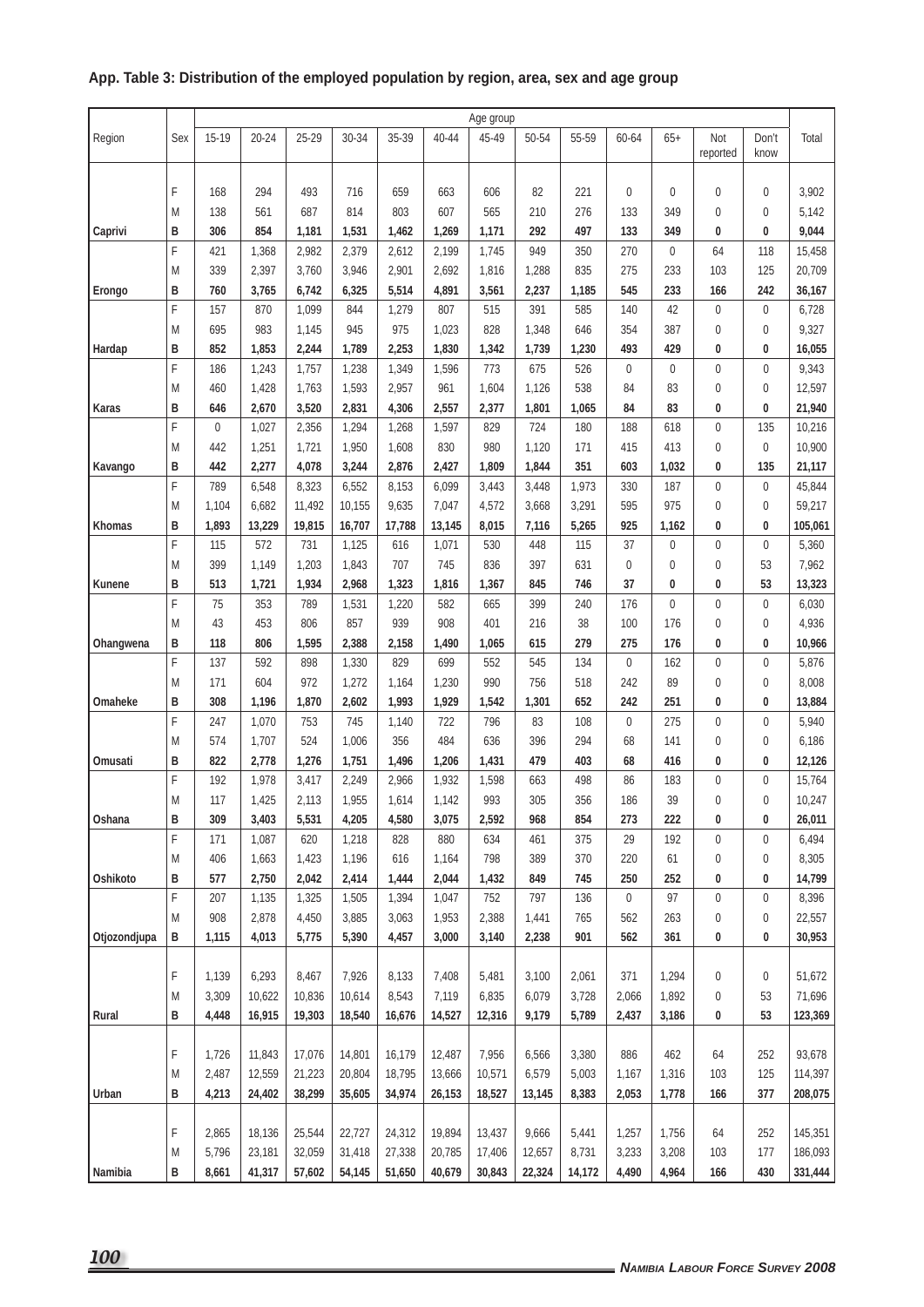# **App. Table 4: Employed persons (15 yrs & more) by industry, employment status, occupation, area and sex**

|                                                         | Rural  |        | Urban   |             |             | Namibia |             |         |         |
|---------------------------------------------------------|--------|--------|---------|-------------|-------------|---------|-------------|---------|---------|
| Industry                                                | Female | Male   | Total   | Female      | Male        | Total   | Female      | Male    | Total   |
|                                                         |        |        |         |             |             |         |             |         |         |
| Agriculture                                             | 10,008 | 37,208 | 47,216  | 1,645       | 3,927       | 5,572   | 11,652      | 41,135  | 52,788  |
| Fishing                                                 | 124    | 676    | 800     | 127         | 391         | 518     | 251         | 1,067   | 1,318   |
| Mining and Quarrying                                    | 237    | 1,392  | 1,629   | 1,435       | 5,830       | 7,265   | 1,672       | 7,222   | 8,894   |
| Manufacturing                                           | 1,363  | 1,464  | 2,827   | 7,062       | 11,072      | 18,133  | 8,425       | 12,536  | 20,961  |
| Electricity, Gas & Water                                | 465    | 984    | 1,449   | 597         | 3,338       | 3,936   | 1,062       | 4,322   | 5,384   |
| Construction                                            | 917    | 6,012  | 6,928   | 1,135       | 15,252      | 16,388  | 2,052       | 21,264  | 23,316  |
| Wholesale and Retail Trade, Repair of motor             |        |        |         |             |             |         |             |         |         |
| vehicles                                                | 10,117 | 4,355  | 14.472  | 16,054      | 19.638      | 35.691  | 26.170      | 23,993  | 50,163  |
| <b>Hotels and Restaurants</b>                           | 2,240  | 1,723  | 3,963   | 4,876       | 2,477       | 7,354   | 7,117       | 4,200   | 11,317  |
| Transport, Storage and Communication                    | 439    | 1,051  | 1,490   | 2,572       | 11,535      | 14,107  | 3,012       | 12,586  | 15,598  |
| <b>Financial Intermediation</b>                         | 394    | 278    | 672     | 4,898       | 3,268       | 8,166   | 5,292       | 3,547   | 8,838   |
| Real Estate, Renting and Business Activities            | 1,155  | 995    | 2,150   | 6,416       | 6,184       | 12,600  | 7,571       | 7,179   | 14,751  |
| Public Administration, Defence & Social<br>Security     | 1,865  | 4,241  | 6,106   | 7,158       | 14,450      | 21,608  | 9,024       | 18,690  | 27,714  |
| Education                                               | 11,841 | 5,378  | 17,219  | 7,796       | 3,498       | 11,293  | 19,637      | 8,875   | 28,512  |
| <b>Health and Social Work</b>                           | 2,128  | 2,034  | 4.162   | 6,659       | 3,119       | 9,777   | 8,787       | 5,153   | 13,940  |
| Other Community, Social & Personal Services             | 930    | 810    | 1,740   | 4,275       | 5,381       | 9,656   | 5,204       | 6,192   | 11,396  |
| Private Households with employed persons                | 7,448  | 2,899  | 10,348  | 20,751      | 4,872       | 25,623  | 28,200      | 7,771   | 35,971  |
| Extra-territorial Organizations & Bodies                | 0      | 73     | 73      | $\mathbf 0$ | $\mathbf 0$ | 0       | $\mathbf 0$ | 73      | 73      |
| Not recorded                                            | 0      | 124    | 124     | 222         | 165         | 387     | 222         | 288     | 511     |
|                                                         |        |        |         |             |             |         |             |         |         |
| Total                                                   | 51,672 | 71,696 | 123,369 | 93,678      | 114,397     | 208,075 | 145,351     | 186,093 | 331,444 |
| <b>Employment status</b>                                |        |        |         |             |             |         |             |         |         |
| Subsistence/communal farmer(with paid                   |        |        |         |             |             |         |             |         |         |
| employees)                                              | 931    | 3,081  | 4,012   | 75          | 454         | 529     | 1,006       | 3,535   | 4,541   |
| Subsistence/communal farmer (without paid<br>employees) | 3,101  | 3,397  | 6,498   | 195         | 131         | 326     | 3,296       | 3,528   | 6,824   |
| Other employer(with paid employees)                     | 769    | 1,690  | 2,459   | 2,327       | 6,178       | 8,506   | 3,097       | 7,868   | 10,965  |
| Other own account worker(without paid                   |        |        |         |             |             |         |             |         |         |
| employees)                                              | 9,040  | 7,120  | 16,160  | 9,856       | 8,386       | 18,242  | 18,896      | 15,506  | 34,402  |
| Employee                                                | 37,287 | 55,737 | 93,024  | 79,370      | 97,208      | 176,578 | 116,658     | 152,945 | 269,602 |
| Unpaid family worker(Subsistence/communal)              | 207    | 298    | 505     | 1,322       | 1,384       | 2,706   | 1,529       | 1,682   | 3,211   |
| Other unpaid family worker                              | 135    | 97     | 232     | 33          | 82          | 114     | 167         | 179     | 346     |
| Others                                                  | 202    | 35     | 237     | 198         | 385         | 583     | 400         | 420     | 820     |
| Not reported                                            | 0      | 241    | 241     | 302         | 189         | 491     | 302         | 430     | 732     |
|                                                         |        |        |         |             |             |         |             |         |         |
| <b>Total</b>                                            | 51,672 | 71,696 | 123,369 | 93,678      | 114,397     | 208,075 | 145,351     | 186,093 | 331,444 |
|                                                         |        |        |         |             |             |         |             |         |         |
| Occupation                                              |        |        |         |             |             |         |             |         |         |
| Legislators, senior officials & managers                | 2,540  | 1,679  | 4,218   | 4,933       | 7,710       | 12,643  | 7,473       | 9,388   | 16,861  |
| Professionals                                           | 7,140  | 4,703  | 11,843  | 9,733       | 7,115       | 16,848  | 16,874      | 11,818  | 28,692  |
| Technicians & Associate professionals                   | 3,381  | 2,364  | 5,746   | 8,127       | 7,765       | 15,893  | 11,509      | 10,130  | 21,639  |
| Clerks                                                  | 2,060  | 857    | 2,917   | 13,823      | 6,137       | 19,960  | 15,884      | 6,994   | 22,877  |
| Services, shops & market sales workers                  | 11,313 | 6,966  | 18,278  | 22,767      | 20,099      | 42,866  | 34,080      | 27,064  | 61,144  |
| Skilled agricultural & fishery workers                  | 5,801  | 18,919 | 24,720  | 1,134       | 3,331       | 4,465   | 6,935       | 22,250  | 29,185  |
| Craft & Trade workers                                   | 4,277  | 11,377 | 15,654  | 4,647       | 32,316      | 36,962  | 8,924       | 43,693  | 52,617  |
| Plant & Machine operators & Assemblers                  | 212    | 3,600  | 3,812   | 858         | 13,370      | 14,228  | 1,071       | 16,970  | 18,040  |
| Elementary occupations                                  | 14,880 | 20,850 | 35,730  | 27,364      | 14,477      | 41,841  | 42,244      | 35,326  | 77,571  |
| Armed forces                                            | 67     | 259    | 326     | 165         | 1,944       | 2,109   | 232         | 2,203   | 2,435   |
| Not recorded                                            | 0      | 124    | 124     | 126         | 134         | 259     | 126         | 257     | 383     |
|                                                         |        |        |         |             |             |         |             |         |         |
| <b>Total</b>                                            | 51,672 | 71,696 | 123,369 | 93,678      | 114,397     | 208,075 | 145,351     | 186,093 | 331,444 |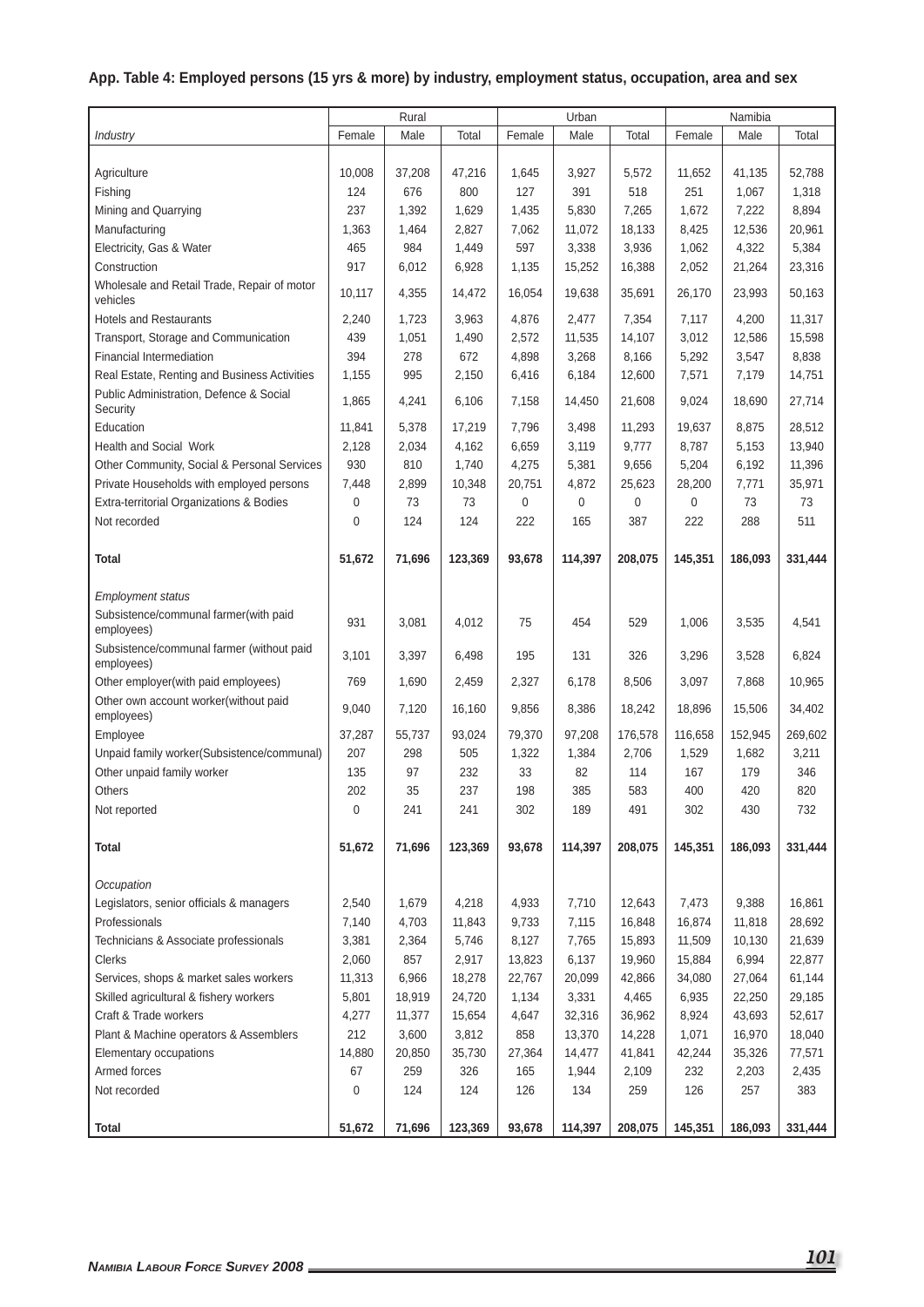|  |  |  |  |  | App. Table 5: Percentage of the employed persons registered with SSC by industry, area and sex |
|--|--|--|--|--|------------------------------------------------------------------------------------------------|
|--|--|--|--|--|------------------------------------------------------------------------------------------------|

|                                                             | Rural        |        | Urban       |               |         | Namibia |         |         |         |
|-------------------------------------------------------------|--------------|--------|-------------|---------------|---------|---------|---------|---------|---------|
| Industry                                                    | Female       | Male   | Total       | Female        | Male    | Total   | Female  | Male    | Total   |
| No. of employed persons registered with SSC                 |              |        |             |               |         |         |         |         |         |
| Agriculture                                                 | 1,738        | 9,994  | 11,732      | 601           | 1,253   | 1,853   | 2,339   | 11,246  | 13,585  |
| Fishing                                                     | 0            | 149    | 149         | 127           | 237     | 364     | 127     | 386     | 513     |
| Mining and Quarrying                                        | 65           | 440    | 506         | 1,161         | 4,833   | 5,994   | 1,226   | 5,274   | 6,500   |
| Manufacturing                                               | 142          | 293    | 435         | 4,815         | 7,434   | 12,249  | 4,957   | 7,728   | 12,684  |
| Electricity, Gas & Water                                    | $\mathbf{0}$ | 436    | 436         | 389           | 2,604   | 2,993   | 389     | 3,040   | 3,429   |
| Construction                                                | 235          | 831    | 1,066       | 503           | 4,058   | 4,562   | 738     | 4,889   | 5,627   |
| Wholesale and Retail Trade, Repair of motor                 |              |        |             |               |         |         |         |         |         |
| vehicles                                                    | 1,098        | 519    | 1,616       | 5,717         | 8,971   | 14,688  | 6,815   | 9,489   | 16,304  |
| <b>Hotels and Restaurants</b>                               | 1,356        | 981    | 2,337       | 1,876         | 901     | 2,777   | 3,232   | 1,882   | 5,114   |
| Transport, Storage and Communication                        | 389          | 481    | 871         | 2,114         | 5,788   | 7,903   | 2,504   | 6,270   | 8,773   |
| <b>Financial Intermediation</b>                             | 176          | 111    | 287         | 4,545         | 2,426   | 6,971   | 4,721   | 2,537   | 7,258   |
| Real Estate, Renting and Business Activities                | $\Omega$     | 494    | 494         | 3,268         | 3,424   | 6,692   | 3,268   | 3,918   | 7,186   |
| Public Administration, Defence & Social                     |              |        |             |               |         |         |         |         |         |
| Security                                                    | 1,140        | 3,074  | 4,213       | 6,200         | 11,151  | 17,351  | 7,339   | 14,225  | 21,564  |
| Education                                                   | 9,805        | 4,275  | 14,079      | 6,280         | 3,218   | 9,498   | 16,084  | 7,493   | 23,577  |
| <b>Health and Social Work</b>                               | 1,782        | 1,342  | 3,125       | 5,532         | 2,115   | 7,647   | 7,314   | 3,458   | 10,772  |
| Other Community, Social & Personal Services                 | 163          | 425    | 588         | 2,153         | 2,702   | 4,855   | 2,316   | 3,127   | 5,443   |
| Private Households with employed persons                    | 992          | 188    | 1,180       | 4,101         | 958     | 5,058   | 5,092   | 1,146   | 6,238   |
| Not recorded                                                | $\mathbf 0$  | 0      | $\mathbf 0$ | 0             | 96      | 96      | 0       | 96      | 96      |
| Total                                                       | 19,079       | 24,035 | 43,113      | 49,382        | 62,169  | 111,552 | 68,461  | 86,204  | 154,665 |
| No. of employed persons                                     |              |        |             |               |         |         |         |         |         |
| Agriculture                                                 | 10,008       | 37,208 | 47,216      | 1,645         | 3,927   | 5,572   | 11,652  | 41,135  | 52,788  |
| Fishing                                                     | 124          | 676    | 800         | 127           | 391     | 518     | 251     | 1,067   | 1,318   |
| Mining and Quarrying                                        | 237          | 1,392  | 1,629       | 1,435         | 5,830   | 7,265   | 1,672   | 7,222   | 8,894   |
| Manufacturing                                               | 1,363        | 1,464  | 2,827       | 7,062         | 11,072  | 18,133  | 8,425   | 12,536  | 20,961  |
| Electricity, Gas & Water                                    | 465          | 984    | 1,449       | 597           | 3,338   | 3,936   | 1,062   | 4,322   | 5,384   |
| Construction                                                | 917          | 6,012  | 6,928       | 1,135         | 15,252  | 16,388  | 2,052   | 21,264  | 23,316  |
| Wholesale and Retail Trade, Repair of motor                 | 10,117       | 4,355  | 14,472      | 16,054        |         |         | 26,170  |         | 50,163  |
| vehicles                                                    |              |        |             |               | 19,638  | 35,691  |         | 23,993  |         |
| <b>Hotels and Restaurants</b>                               | 2,240        | 1,723  | 3,963       | 4,876         | 2,477   | 7,354   | 7,117   | 4,200   | 11,317  |
| Transport, Storage and Communication                        | 439          | 1,051  | 1,490       | 2,572         | 11,535  | 14,107  | 3,012   | 12,586  | 15,598  |
| <b>Financial Intermediation</b>                             | 394          | 278    | 672         | 4,898         | 3,268   | 8,166   | 5,292   | 3,547   | 8,838   |
| Real Estate, Renting and Business Activities                | 1,155        | 995    | 2,150       | 6,416         | 6,184   | 12,600  | 7,571   | 7,179   | 14,751  |
| Public Administration, Defence & Social                     | 1,865        | 4,241  | 6,106       | 7,158         | 14,450  | 21,608  | 9,024   | 18,690  | 27,714  |
| Security                                                    |              |        |             |               |         |         |         |         |         |
| Education                                                   | 11,841       | 5,378  | 17,219      | 7,796         | 3,498   | 11,293  | 19,637  | 8,875   | 28,512  |
| <b>Health and Social Work</b>                               | 2,128        | 2,034  | 4,162       | 6,659         | 3,119   | 9,777   | 8,787   | 5,153   | 13,940  |
| Other Community, Social & Personal Services                 | 930          | 810    | 1,740       | 4,275         | 5,381   | 9,656   | 5,204   | 6,192   | 11,396  |
| Private Households with employed persons                    | 7,448        | 2,899  | 10,348      | 20,751        | 4.872   | 25,623  | 28,200  | 7,771   | 35,971  |
| Extra-territorial Organizations & Bodies                    | 0            | 73     | 73          | 0             | 0       | 0       | 0       | 73      | 73      |
| Not recorded                                                | 0            | 124    | 124         | 222           | 165     | 387     | 222     | 288     | 511     |
| Total                                                       | 51,672       | 71,696 | 123,369     | 93,678        | 114,397 | 208,075 | 145,351 | 186,093 | 331,444 |
| SSC density (%)                                             |              |        |             |               |         |         |         |         |         |
| Agriculture<br>Fishing                                      | 17.4         | 26.9   | 24.8        | 36.5<br>100.0 | 31.9    | 33.3    | 20.1    | 27.3    | 25.7    |
|                                                             | 0.0          | 22.0   | 18.6        |               | 60.6    | 70.3    | 50.8    | 36.1    | 38.9    |
| Mining and Quarrying                                        | 27.4         | 31.6   | 31.0        | 80.9          | 82.9    | 82.5    | 73.3    | 73.0    | 73.1    |
| Manufacturing                                               | 10.4         | 20.0   | 15.4        | 68.2          | 67.1    | 67.6    | 58.8    | 61.6    | 60.5    |
| Electricity, Gas & Water                                    | 0.0          | 44.3   | 30.1        | 65.1          | 78.0    | 76.0    | 36.6    | 70.3    | 63.7    |
| Construction<br>Wholesale and Retail Trade, Repair of motor | 25.6         | 13.8   | 15.4        | 44.3          | 26.6    | 27.8    | 36.0    | 23.0    | 24.1    |
| vehicles                                                    | 10.8         | 11.9   | 11.2        | 35.6          | 45.7    | 41.2    | 26.0    | 39.6    | 32.5    |
| <b>Hotels and Restaurants</b>                               | 60.5         | 57.0   | 59.0        | 38.5          | 36.4    | 37.8    | 45.4    | 44.8    | 45.2    |
| Transport, Storage and Communication                        | 88.6         | 45.8   | 58.4        | 82.2          | 50.2    | 56.0    | 83.1    | 49.8    | 56.2    |
| Financial Intermediation                                    | 44.6         | 40.0   | 42.7        | 92.8          | 74.2    | 85.4    | 89.2    | 71.5    | 82.1    |
| Real Estate, Renting and Business Activities                | 0.0          | 49.7   | 23.0        | 50.9          | 55.4    | 53.1    | 43.2    | 54.6    | 48.7    |
| Public Administration, Defence & Social                     |              |        |             |               |         |         |         |         |         |
| Security                                                    | 61.1         | 72.5   | 69.0        | 86.6          | 77.2    | 80.3    | 81.3    | 76.1    | 77.8    |
| Education                                                   | 82.8         | 79.5   | 81.8        | 80.6          | 92.0    | 84.1    | 81.9    | 84.4    | 82.7    |
| Health and Social Work                                      | 83.7         | 66.0   | 75.1        | 83.1          | 67.8    | 78.2    | 83.2    | 67.1    | 77.3    |
| Other Community, Social & Personal Services                 | 17.5         | 52.5   | 33.8        | 50.4          | 50.2    | 50.3    | 44.5    | 50.5    | 47.8    |
| Private Households with employed persons                    | 13.3         | 6.5    | 11.4        | 19.8          | 19.7    | 19.7    | 18.1    | 14.7    | 17.3    |
| Not recorded                                                | 0.0          | 0.0    | 0.0         | 0.0           | 58.5    | 24.9    | 0.0     | 33.4    | 18.9    |
| Total                                                       | 36.9         | 33.5   | 34.9        | 52.7          | 54.3    | 53.6    | 47.1    | 46.3    | 46.7    |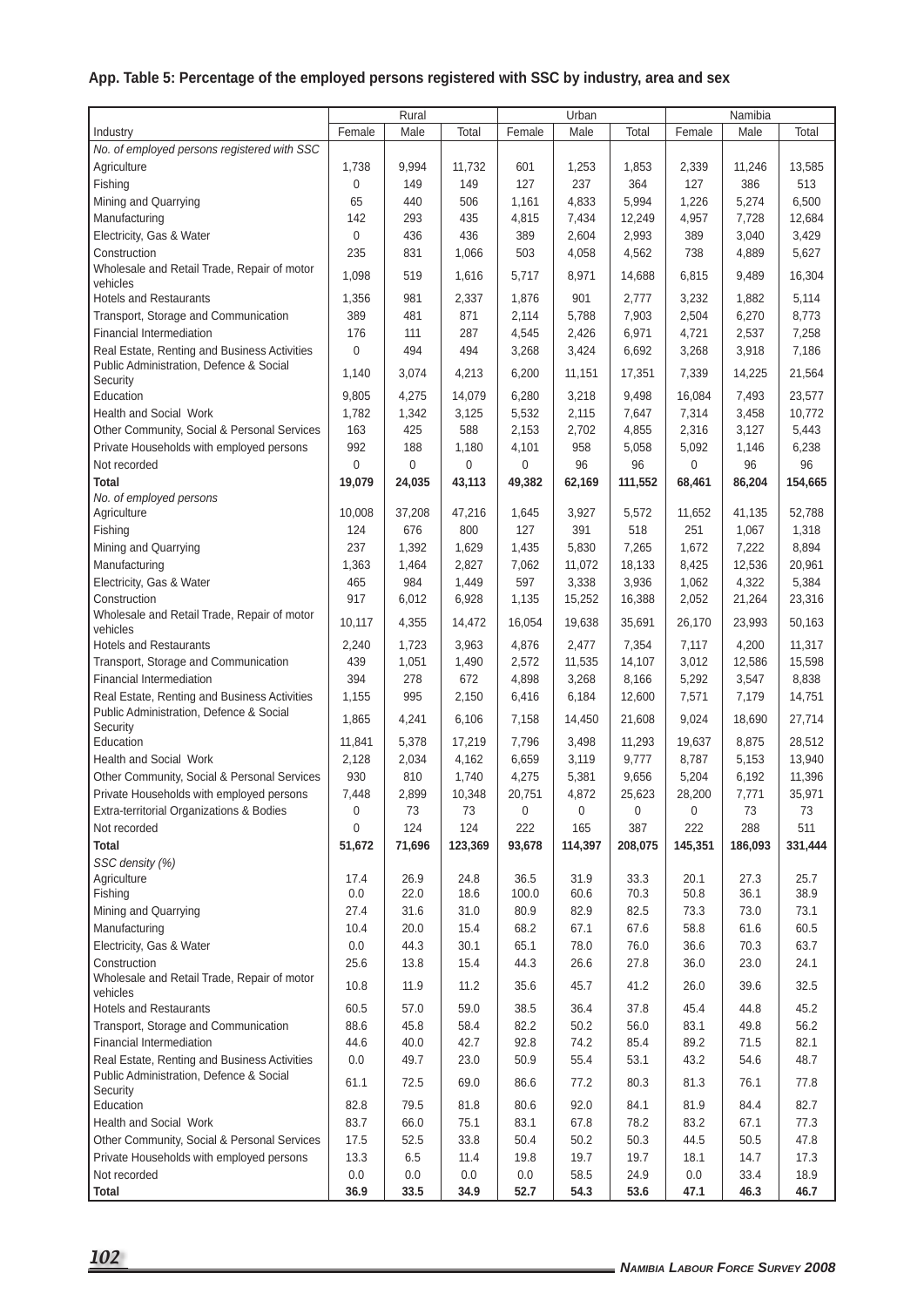|                                                      |                                                        | Rural                                                                                                                                                                                                                                                                                                 |       |                                                                           | Urban                                                                                             |                                                        |                                                                 | Namibia                                                                                                                |                                                                                                         |
|------------------------------------------------------|--------------------------------------------------------|-------------------------------------------------------------------------------------------------------------------------------------------------------------------------------------------------------------------------------------------------------------------------------------------------------|-------|---------------------------------------------------------------------------|---------------------------------------------------------------------------------------------------|--------------------------------------------------------|-----------------------------------------------------------------|------------------------------------------------------------------------------------------------------------------------|---------------------------------------------------------------------------------------------------------|
| Employment status                                    | Female                                                 | Male                                                                                                                                                                                                                                                                                                  | Total | Female                                                                    | Male                                                                                              | Total                                                  | Female                                                          | Male                                                                                                                   | Total                                                                                                   |
| Employed persons registered with SSC                 |                                                        |                                                                                                                                                                                                                                                                                                       |       |                                                                           |                                                                                                   |                                                        |                                                                 |                                                                                                                        |                                                                                                         |
| Subsistence/communal farmer(with paid employees)     | $\circ$                                                |                                                                                                                                                                                                                                                                                                       |       |                                                                           |                                                                                                   |                                                        |                                                                 |                                                                                                                        |                                                                                                         |
| Subsistence/communal farmer (without paid employees) | $\circ$                                                |                                                                                                                                                                                                                                                                                                       |       |                                                                           |                                                                                                   |                                                        |                                                                 |                                                                                                                        |                                                                                                         |
| Other employer(with paid employees)                  | $\frac{139}{0}$                                        |                                                                                                                                                                                                                                                                                                       |       |                                                                           |                                                                                                   |                                                        |                                                                 |                                                                                                                        |                                                                                                         |
| Other own account worker(without paid employees)     |                                                        |                                                                                                                                                                                                                                                                                                       |       |                                                                           |                                                                                                   |                                                        |                                                                 |                                                                                                                        |                                                                                                         |
| Employee                                             | 18,940                                                 |                                                                                                                                                                                                                                                                                                       |       |                                                                           |                                                                                                   |                                                        |                                                                 |                                                                                                                        |                                                                                                         |
| Unpaid family worker(Subsistence/communal)           | $\circ$                                                |                                                                                                                                                                                                                                                                                                       |       |                                                                           |                                                                                                   |                                                        |                                                                 |                                                                                                                        |                                                                                                         |
| Other unpaid family worker                           | $\circ$ $\circ$                                        |                                                                                                                                                                                                                                                                                                       |       |                                                                           |                                                                                                   |                                                        |                                                                 |                                                                                                                        |                                                                                                         |
| Others                                               |                                                        |                                                                                                                                                                                                                                                                                                       |       |                                                                           |                                                                                                   |                                                        |                                                                 |                                                                                                                        |                                                                                                         |
| Not reported                                         | $\circ$                                                |                                                                                                                                                                                                                                                                                                       |       |                                                                           |                                                                                                   |                                                        |                                                                 | $35 - 35 - 65$<br>$75 - 65$<br>$85 - 65$<br>$95 - 65$<br>$95 - 65$<br>$95 - 65$<br>$95 - 65$<br>$95 - 65$<br>$95 - 65$ |                                                                                                         |
| Total                                                | 19,079                                                 | $54$ o $32$ o $65$ o o o o $23$ o o o o $24$ , $235$                                                                                                                                                                                                                                                  |       |                                                                           |                                                                                                   |                                                        |                                                                 |                                                                                                                        | 63<br>0 0 909<br>76<br>152,385<br>194,665<br>154,665                                                    |
| No. of employed Persons                              |                                                        |                                                                                                                                                                                                                                                                                                       |       |                                                                           |                                                                                                   | 529<br>8,506<br>8,506<br>112,578<br>708,075<br>208,075 |                                                                 |                                                                                                                        |                                                                                                         |
| Subsistence/communal farmer (with paid employees)    |                                                        |                                                                                                                                                                                                                                                                                                       |       |                                                                           |                                                                                                   |                                                        |                                                                 |                                                                                                                        |                                                                                                         |
| Subsistence/communal farmer (without paid employees) |                                                        |                                                                                                                                                                                                                                                                                                       |       |                                                                           |                                                                                                   |                                                        |                                                                 |                                                                                                                        |                                                                                                         |
| Other employer(with paid employees)                  |                                                        |                                                                                                                                                                                                                                                                                                       |       |                                                                           |                                                                                                   |                                                        |                                                                 |                                                                                                                        |                                                                                                         |
| Other own account worker(without paid employees)     |                                                        |                                                                                                                                                                                                                                                                                                       |       |                                                                           |                                                                                                   |                                                        |                                                                 |                                                                                                                        |                                                                                                         |
| Employee                                             | 931<br>3, 101<br>769<br>9, 040<br>9, 207<br>202<br>202 |                                                                                                                                                                                                                                                                                                       |       |                                                                           |                                                                                                   |                                                        |                                                                 |                                                                                                                        | $4,541$<br>$6,824$<br>$10,965$<br>$24,402$<br>$34,402$<br>$320$<br>$320$<br>$732$<br>$732$<br>$331,444$ |
| Unpaid family worker(Subsistence/communal)           |                                                        |                                                                                                                                                                                                                                                                                                       |       |                                                                           |                                                                                                   |                                                        |                                                                 |                                                                                                                        |                                                                                                         |
| Other unpaid family worker                           |                                                        |                                                                                                                                                                                                                                                                                                       |       |                                                                           |                                                                                                   |                                                        |                                                                 |                                                                                                                        |                                                                                                         |
| Others                                               |                                                        |                                                                                                                                                                                                                                                                                                       |       |                                                                           |                                                                                                   |                                                        |                                                                 |                                                                                                                        |                                                                                                         |
| Not reported                                         | $\circ$                                                |                                                                                                                                                                                                                                                                                                       |       |                                                                           |                                                                                                   |                                                        |                                                                 |                                                                                                                        |                                                                                                         |
| <b>Total</b>                                         | <sub>ប</sub><br>51,672                                 | $\begin{array}{l} 3,081 \\ 3,397 \\ 7,120 \\ 7,120 \\ 55,737 \\ 298 \\ 97 \\ 241 \\ 741 \\ 7496 \\ 741 \\ 741 \\ 7596 \\ 741 \\ 7596 \\ 741 \\ 7596 \\ 759 \\ 77,696 \\ 77,789 \\ 78,789 \\ 79,789 \\ 79,789 \\ 79,789 \\ 79,789 \\ 79,789 \\ 79,789 \\ 79,789 \\ 79,789 \\ 79,789 \\ 79,789 \\ 79,7$ |       | 75<br>195<br>2,327<br>9,370<br>1,322<br>1,32<br>1,32<br>193,678<br>93,678 | $454$<br>$131$<br>$6,178$<br>$6,386$<br>$97,208$<br>$1,384$<br>$10,397$<br>$10,397$<br>$10,4,397$ |                                                        | 1,006<br>3,296<br>3,097<br>3,097<br>145,39<br>145,351<br>45,351 | 3,535<br>3,528<br>7,868<br>15,945<br>1,682<br>179<br>420<br>430<br>430<br>430                                          |                                                                                                         |
| Percentage of employed persons registered with SSC   |                                                        |                                                                                                                                                                                                                                                                                                       |       |                                                                           |                                                                                                   |                                                        |                                                                 |                                                                                                                        |                                                                                                         |
| Subsistence/communal farmer(with paid employees)     |                                                        |                                                                                                                                                                                                                                                                                                       |       |                                                                           |                                                                                                   |                                                        |                                                                 |                                                                                                                        |                                                                                                         |
| Subsistence/communal farmer (without paid employees) |                                                        |                                                                                                                                                                                                                                                                                                       |       |                                                                           |                                                                                                   |                                                        |                                                                 |                                                                                                                        |                                                                                                         |
| Other employer(with paid employees)                  |                                                        |                                                                                                                                                                                                                                                                                                       |       |                                                                           |                                                                                                   |                                                        |                                                                 |                                                                                                                        |                                                                                                         |
| Other own account worker(without paid employees)     |                                                        |                                                                                                                                                                                                                                                                                                       |       |                                                                           |                                                                                                   |                                                        |                                                                 |                                                                                                                        |                                                                                                         |
| Employee                                             |                                                        |                                                                                                                                                                                                                                                                                                       |       |                                                                           |                                                                                                   |                                                        |                                                                 |                                                                                                                        |                                                                                                         |
| Unpaid family worker(Subsistence/communal)           |                                                        |                                                                                                                                                                                                                                                                                                       |       |                                                                           |                                                                                                   |                                                        |                                                                 |                                                                                                                        |                                                                                                         |
| Other unpaid family worker                           |                                                        |                                                                                                                                                                                                                                                                                                       |       |                                                                           |                                                                                                   |                                                        |                                                                 |                                                                                                                        |                                                                                                         |
| Others                                               |                                                        |                                                                                                                                                                                                                                                                                                       |       |                                                                           |                                                                                                   |                                                        |                                                                 |                                                                                                                        |                                                                                                         |
| Not reported                                         |                                                        |                                                                                                                                                                                                                                                                                                       |       |                                                                           |                                                                                                   |                                                        | $7.0860777008677$<br>0.0 0.0 0.0 0.0 0.0 0.1                    |                                                                                                                        |                                                                                                         |
| Total                                                |                                                        |                                                                                                                                                                                                                                                                                                       |       |                                                                           |                                                                                                   |                                                        |                                                                 |                                                                                                                        |                                                                                                         |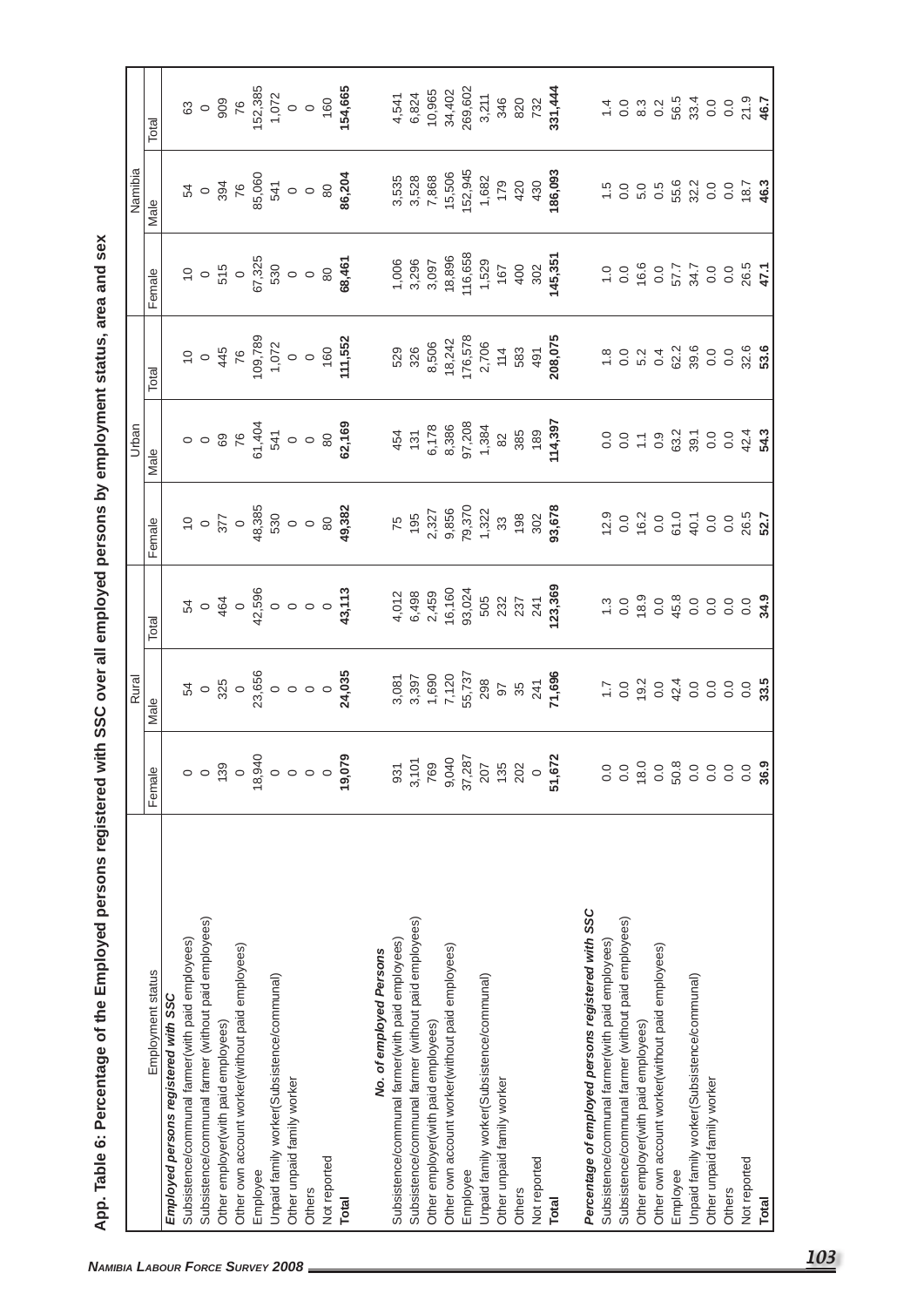|                                                    |                                                                 | Rural                   |                                       |                                                             | Urban                                             |                                              |                                     | Namibia                                                                             |                            |
|----------------------------------------------------|-----------------------------------------------------------------|-------------------------|---------------------------------------|-------------------------------------------------------------|---------------------------------------------------|----------------------------------------------|-------------------------------------|-------------------------------------------------------------------------------------|----------------------------|
| Occupation                                         | Female                                                          | Male                    | Total                                 | Female                                                      | Male                                              | Total                                        | Female                              | Male                                                                                | Total                      |
| Employed persons registered with SSC               |                                                                 |                         |                                       |                                                             |                                                   |                                              |                                     |                                                                                     |                            |
| Legislators, senior officials & managers           | 159                                                             | 537                     | 696                                   |                                                             |                                                   | 7,498                                        | 3,291                               |                                                                                     | 8,194                      |
| Professionals                                      | ဖ                                                               |                         | 10,214                                |                                                             | 4,366<br>4,846                                    |                                              |                                     |                                                                                     | 23,348                     |
| Technicians & Associate professionals              | 5614<br>$\overline{\phantom{0}}$                                | 3,700<br>1,575          | 3,136                                 | $3,132$<br>$8,287$<br>$5,977$                               |                                                   |                                              |                                     |                                                                                     | 15,236                     |
| Clerks                                             |                                                                 | 598                     |                                       |                                                             |                                                   |                                              |                                     |                                                                                     | 17,070                     |
| Services, shops & market sales workers             | $\frac{1,385}{2,185}$<br>$\frac{137}{137}$<br>$\frac{854}{129}$ |                         | 1,982<br>1,554<br>1,532,961<br>12,703 | $\begin{array}{c} 7,590 \\ 7,590 \\ 193 \end{array}$        | 6,124<br>4,711<br>11,283                          | $13,134$<br>$12,101$<br>$15,088$<br>$18,874$ | 14,802<br>7,538<br>11,762<br>9,775  | $4,903$<br>$6,546$<br>$6,99$<br>$6,908$<br>$6,908$<br>$7,902$<br>$7,927$<br>$3,927$ | 24,428                     |
| Skilled agricultural & fishery workers             |                                                                 | 3,369<br>3,179          |                                       |                                                             | 743                                               | 936                                          | 330                                 |                                                                                     | 4,252                      |
| Craft & Trade workers                              |                                                                 |                         |                                       | 1,913                                                       |                                                   | 16,201                                       | 2,768                               |                                                                                     | 18,428                     |
| Plant & Machine operators & Assemblers             |                                                                 |                         |                                       |                                                             |                                                   | 7,527                                        | 763                                 |                                                                                     |                            |
| Elementary occupations                             |                                                                 | 1,372<br>2,832<br>6,615 |                                       | 634<br>11,113<br>165                                        |                                                   | 18,134                                       | 17,201                              | 15,660<br>9,726<br>13,636<br>2,088                                                  | 10,488<br>30,837           |
| Armed forces                                       |                                                                 | 259                     | 326                                   |                                                             |                                                   | 1,994                                        |                                     |                                                                                     | 2,320                      |
| Not recorded                                       | 6,088<br>67<br><b>19,079</b>                                    | $\circ$                 | $\circ$                               |                                                             | $74,288$<br>$6,893$<br>$7,021$<br>$1,829$<br>$65$ | 65                                           | $\circ$                             | 65                                                                                  | 65                         |
| <b>Total</b>                                       |                                                                 | 24,035                  | 43,113                                | 0<br>49,382                                                 | 62,169                                            | 111,552                                      | 68,461                              | 86,204                                                                              | 154,665                    |
| No. of employed persons                            |                                                                 |                         |                                       |                                                             |                                                   |                                              |                                     |                                                                                     |                            |
| Legislators, senior officials & managers           |                                                                 |                         |                                       |                                                             |                                                   | 12,643                                       |                                     |                                                                                     | 16,861                     |
| Professionals                                      | 2,540<br>7,140<br>2,060                                         | 1,679<br>4,703          | $4,218$<br>11,843<br>5,746<br>2,917   |                                                             | 7,710<br>7,115<br>7,765<br>6,137                  | 16,848<br>15,893<br>19,960                   | 7,473<br>16,874<br>11,509<br>15,884 | 9,388<br>11,818<br>10,130                                                           | 28,692                     |
| Technicians & Associate professionals              |                                                                 | 2,364                   |                                       |                                                             |                                                   |                                              |                                     |                                                                                     | 21,639                     |
| Clerks                                             |                                                                 | 857                     |                                       |                                                             |                                                   |                                              |                                     | 6,994                                                                               | 22,877                     |
| Services, shops & market sales workers             | 11,313<br>5,801<br>4,277<br>4,880<br>14,880<br>67<br>51,672     | 6,966                   |                                       | 4,933<br>9,733<br>9,127<br>8,127<br>8,647<br>4,647<br>4,647 | 20,099                                            | 42,866                                       | 34,080                              |                                                                                     | 61,144                     |
| Skilled agricultural & fishery workers             |                                                                 | 18,919                  |                                       |                                                             | 3,331                                             | 4,465                                        |                                     |                                                                                     | 29,185                     |
| Craft & Trade workers                              |                                                                 | 11,377                  | 18,278<br>24,720<br>15,654            |                                                             | 32,316                                            | 36,962                                       | 6,935<br>8,924                      | 27,064<br>22,250<br>43,693                                                          | 52,617                     |
| Plant & Machine operators & Assemblers             |                                                                 | 3,600<br>20,850         | 3,812                                 | 858                                                         | 13,370<br>14,477                                  | 14,228                                       | 1,071                               | 16,970<br>35,326<br>2,203                                                           | 18,040                     |
| Elementary occupations                             |                                                                 |                         | 35,730                                | 27,364                                                      |                                                   | 41,841                                       | 42,244                              |                                                                                     | 77,571                     |
| Armed forces                                       |                                                                 | 259                     | 326                                   | 165                                                         | 1,944                                             | 2,109                                        | 232                                 |                                                                                     | 2,435                      |
| Not recorded                                       |                                                                 | $124$<br>71,696         | $124$<br>123,369                      | 126                                                         | 134                                               | 259                                          | $126$<br>145,351                    | 257                                                                                 | 383                        |
| <b>Total</b>                                       |                                                                 |                         |                                       | 93,678                                                      | 114,397                                           | 208,075                                      |                                     | 186,093                                                                             | 331,444                    |
| Percentage of employed persons registered with SSC |                                                                 |                         |                                       |                                                             |                                                   |                                              |                                     |                                                                                     |                            |
| Legislators, senior officials & managers           |                                                                 |                         |                                       |                                                             | 56.6                                              | 59.3                                         | 44.0                                | 52.2                                                                                | 48.6                       |
| Professionals                                      |                                                                 | 32.0<br>78.7            |                                       |                                                             | 68.1                                              | 78.0                                         |                                     | 72.3                                                                                | 81.4                       |
| Technicians & Associate professionals              |                                                                 | 66.6                    | $16.3$<br>$68.3$<br>$67.9$<br>$67.9$  |                                                             | 78.9                                              | 76.1                                         | 87.7<br>65.5                        | 76.0                                                                                | $74.0$<br>$74.0$<br>$40.0$ |
| Clerks                                             |                                                                 | 69.7                    |                                       |                                                             |                                                   | 75.6                                         |                                     | 75.9                                                                                |                            |
| Services, shops & market sales workers             | 6<br>6 7 8 7 9 7 9 7 9 9<br>6 7 9 9 9 9 9 9                     | 48.4<br>16.8            | 30.4                                  | 83.15<br>85.15.28<br>85.15.29                               | $76.3$<br>$56.1$<br>$22.3$                        | 44.0                                         | 74.1<br>28.7                        | 54.1                                                                                |                            |
| Skilled agricultural & fishery workers             |                                                                 |                         | 13.4                                  |                                                             |                                                   | 21.0                                         | $4.\overline{8}$                    | 17.6                                                                                | 14.6                       |
| Craft & Trade workers                              |                                                                 | $\frac{12.1}{78.7}$     | $14.2$<br>77.7                        | 41.2<br>73.8                                                |                                                   | 43.8                                         | $31.0$<br>71.2                      | 35.8                                                                                | 35.0<br>58.1               |
| Plant & Machine operators & Assemblers             |                                                                 |                         |                                       |                                                             | $4580$<br>$4580$                                  | 52.9                                         |                                     | 57.3                                                                                |                            |
| Elementary occupations                             |                                                                 | 31.7                    | 35.6                                  | 40.6                                                        |                                                   | 43.3                                         | 40.7                                | 38.6                                                                                | 39.8                       |
| Armed forces                                       | 00.0                                                            | 100.0                   | 100.0                                 | 100.0                                                       | 94.1                                              | 94.5                                         | 100.0                               | 94.8                                                                                | 95.3                       |
| Not recorded                                       | $0.0$<br>36.9                                                   | $0.0$<br>33.5           | $0.0$<br>34.9                         | $0.0$<br>52.7                                               | $48.8$<br>54.3                                    | $25.1$<br>53.6                               | $0.0$<br>47.1                       | 25.3<br>46.3                                                                        | $17.0$<br>46.7             |
| <b>Total</b>                                       |                                                                 |                         |                                       |                                                             |                                                   |                                              |                                     |                                                                                     |                            |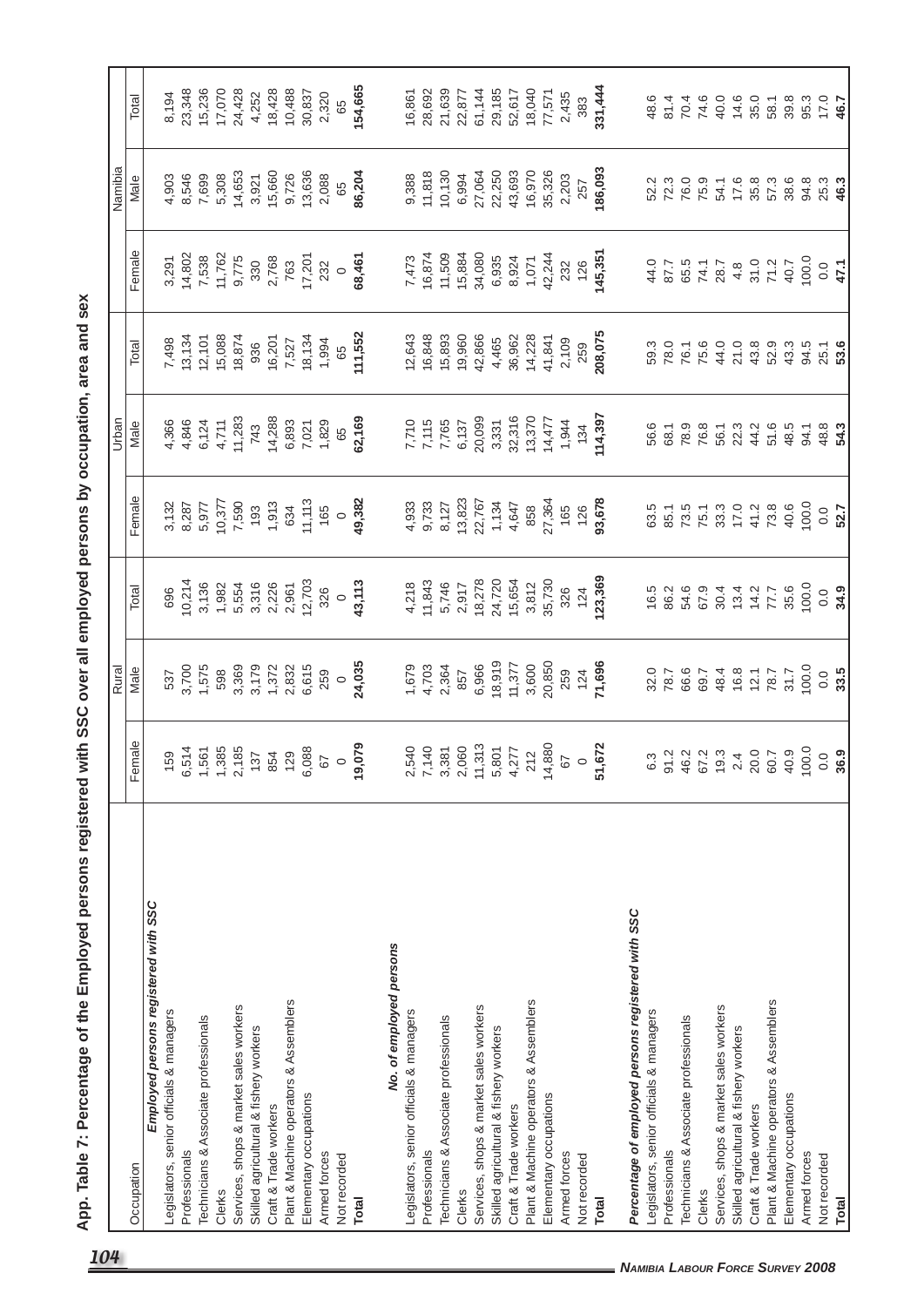|                                                   |                                     | Don't Know                                           |                                                                 |        |             |
|---------------------------------------------------|-------------------------------------|------------------------------------------------------|-----------------------------------------------------------------|--------|-------------|
|                                                   |                                     | Not Reported                                         |                                                                 | 1,360  | 100         |
|                                                   |                                     | Teachers'<br>Training                                |                                                                 |        |             |
|                                                   |                                     | Degree                                               |                                                                 | 32     |             |
|                                                   | Highest level of education attained | Education   University 1st   Post graduate<br>Degree |                                                                 | 128    | $\tilde{z}$ |
|                                                   |                                     | after Std 10                                         |                                                                 | 451    | č           |
| by area, sex and measure of unemployment          |                                     | Senior Sec<br>School                                 | (Broad unemployment: Looking and not looking for work combined) | 14,037 | 0.11        |
|                                                   |                                     | <b>Junior Sec</b><br>School                          |                                                                 | 54,971 | הה ההה      |
|                                                   |                                     | Primary<br>School                                    |                                                                 | 48,014 | 27.000      |
| o. Table 8: Educational Profile of the Unemployed |                                     | Sex   No Education                                   |                                                                 | 14,734 | くんしょく       |
|                                                   |                                     |                                                      |                                                                 | ட      |             |
|                                                   |                                     | ω                                                    |                                                                 |        |             |

|              |              |              |                   |                      |                      | Highest level of education attained |                          |                                                    |                       |              |            |         |
|--------------|--------------|--------------|-------------------|----------------------|----------------------|-------------------------------------|--------------------------|----------------------------------------------------|-----------------------|--------------|------------|---------|
| Area         | Sex          | No Education | Primary<br>School | Junior Sec<br>School | Senior Sec<br>School | after Std 10<br>Education           | University 1st<br>Degree | Post graduate<br>Degree                            | Teachers'<br>Training | Not Reported | Don't Know | Total   |
|              |              |              |                   |                      | Broad unempl         |                                     |                          | oyment: Looking and not looking for work combined) |                       |              |            |         |
|              | Щ.           | 14,734       | 48,014            | 54,971               | 14,037               | 451                                 | 128                      | 32                                                 | $\circ$               | 1,360        | $\circ$    | 133,726 |
|              | Σ            | 11,462       | 37,800            | 33,602               | 9,644                | 524                                 | 109                      | $\circ$                                            | 77                    | 1,193        | $\circ$    | 94,410  |
| Rural        | ≃            | 26,196       | 85,814            | 88,573               | 23,681               | 975                                 | 236                      | 32                                                 | 77                    | 2,553        | $\circ$    | 228,136 |
|              | Щ.           | 4,312        | 13,992            | 31,860               | 18,202               | 645                                 | 630                      | 216                                                | 192                   | 219          | $\circ$    | 70,268  |
|              | Σ            | 4,175        | 9,884             | 20,965               | 10,982               | 685                                 | 1,084                    | 180                                                | 297                   | 541          | 39         | 48,833  |
| Urban        | $\Omega$     | 8,487        | 23,876            | 52,824               | 29,185               | 1,329                               | 1,714                    | 397                                                | 489                   | 760          | 39         | 119,100 |
|              | Щ.           | 19,046       | 62,006            | 86,831               | 32,239               | 1,096                               | 758                      | 248                                                | 192                   | 1,579        | $\bullet$  | 203,994 |
|              | Σ            | 15,637       | 47,684            | 54,567               | 20,627               | 1,208                               | 1,193                    | 180                                                | 374                   | 1,734        | 39         | 143,243 |
| Namibia      | m            | 34,683       | 109,689           | 141,398              | 52,866               | 2,304                               | 1,951                    | 429                                                | 566                   | 3,313        | 39         | 347,237 |
|              |              |              |                   |                      |                      | Strict unemployment:                | Looking for work)        |                                                    |                       |              |            |         |
|              | Щ.           | 3,765        | 18,077            | 25,726               | 8,789                | 375                                 | 128                      | 32                                                 | $\circ$               | 818          | $\circ$    | 57,710  |
|              | Σ            | 4,980        | 17,495            | 19,524               | 6,312                | 524                                 | 109                      | $\circ$                                            | 77                    | 880          | $\circ$    | 49,900  |
| <b>Rural</b> | $\bf{m}$     | 8,744        | 35,572            | 45,251               | 15,102               | 898                                 | 236                      | 32                                                 | 77                    | 1,698        | $\circ$    | 107,610 |
|              | Щ.           | 2,583        | 10,531            | 23,636               | 13,990               | 514                                 | 409                      | 68                                                 | 192                   | 158          | $\circ$    | 52,081  |
|              | Σ            | 3,295        | 7,338             | 18,038               | 9,104                | 619                                 | 678                      | 143                                                | 252                   | 411          | $\circ$    | 39,878  |
| Urban        | $\mathbf{m}$ | 5,878        | 17,869            | 41,674               | 23,094               | 1,134                               | 1,086                    | 212                                                | 444                   | 569          | $\circ$    | 91,960  |
|              | Щ.           | 6,348        | 28,608            | 49,362               | 22,779               | 889                                 | 536                      | $\frac{00}{1}$                                     | 192                   | 977          | 0          | 109,791 |
|              | Σ            | 8,274        | 24,833            | 37,562               | 15,417               | 1,143                               | 787                      | 143                                                | 329                   | 1,291        | $\circ$    | 89,778  |
| Namibia      | $\Omega$     | 14,622       | 53,441            | 86,925               | 38,195               | 2,032                               | 1,323                    | 244                                                | 521                   | 2,267        | $\bullet$  | 199,570 |
|              |              |              |                   |                      |                      |                                     | (Not Looking for work)   |                                                    |                       |              |            |         |
|              | Щ.           | 10,969       | 29,739            | 29,245               | 5,248                | 77                                  | $\circ$                  | $\circ$                                            | $\circ$               | 542          | $\circ$    | 75,819  |
|              | Σ            | 6,483        | 20,305            | 13,674               | 3,332                | $\circ$                             | $\circ$                  | $\circ$                                            | $\circ$               | 313          | $\circ$    | 44,106  |
| Rural        | $\mathbf{m}$ | 17,452       | 50,044            | 42,918               | 8,579                | 77                                  | $\circ$                  | $\circ$                                            | $\circ$               | 855          | $\circ$    | 119,925 |
|              | Щ.           | 1,729        | 3,461             | 8,169                | 4,048                | 130                                 | 222                      | 148                                                | $\circ$               | $60\,$       | $\circ$    | 17,967  |
|              | Σ            | 880          | 2,546             | 2,849                | 1,768                | 65                                  | 406                      | 57                                                 | 45                    | 131          | 39         | 8,765   |
| Urban        | $\mathbf{m}$ | 2,609        | 6,007             | 11,018               | 5,816                | 195                                 | 628                      | 185                                                | 45                    | 191          | 39         | 26,732  |
|              | Щ.           | 12,698       | 33,200            | 37,414               | 9,295                | 207                                 | 222                      | 148                                                | $\bullet$             | 602          | $\bullet$  | 93,786  |
|              | Σ            | 7,363        | 22,850            | 16,522               | 5,100                | 65                                  | 406                      | 57                                                 | 45                    | 443          | 39         | 52,871  |
| Namibia      | m            | 20,061       | 56,051            | 53,936               | 14,395               | 272                                 | 628                      | 185                                                | 45                    |              |            |         |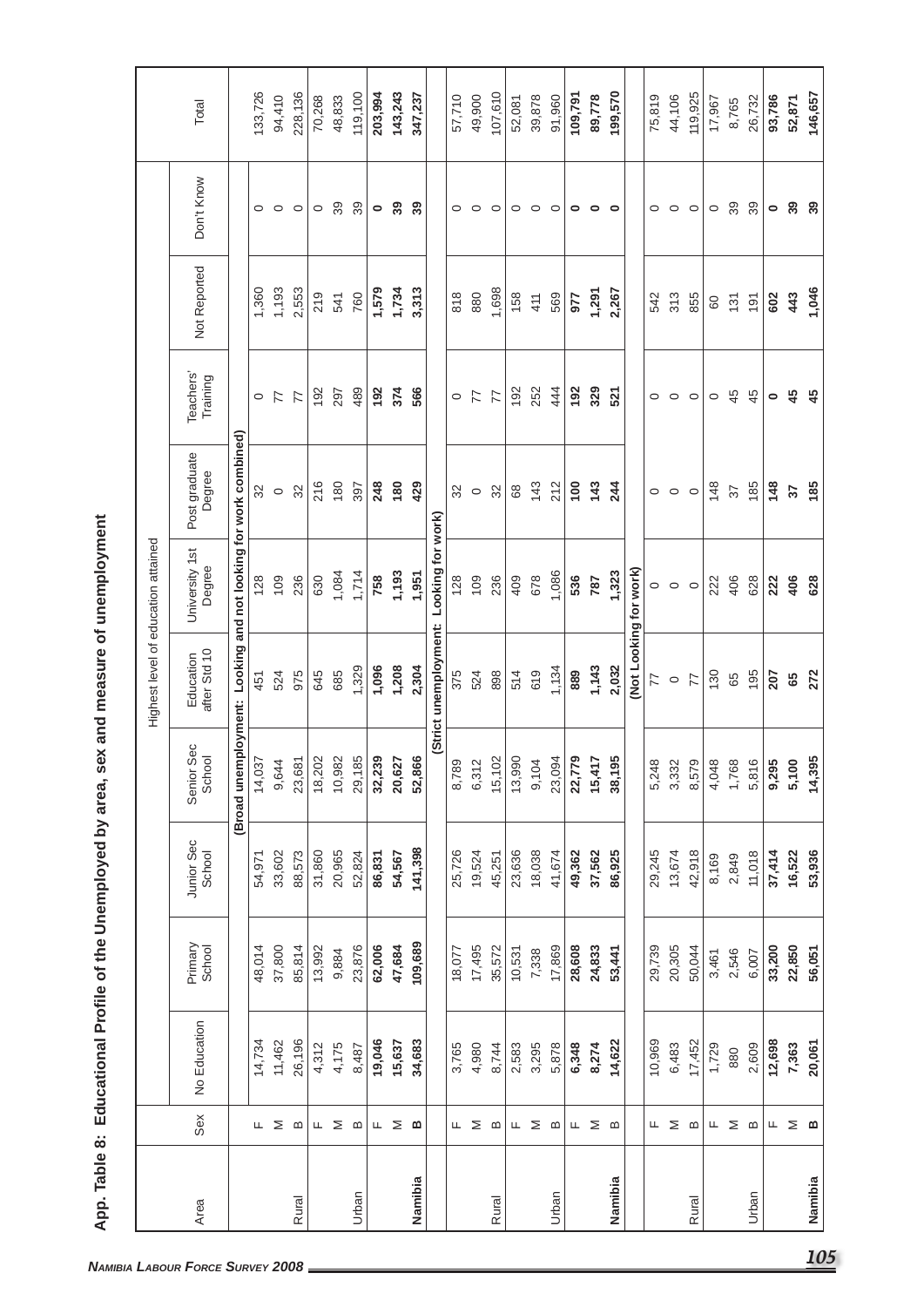### **App. Table 9: Rate of unemployment (broad) by educational attainment, area and sex**

| <b>Educational attainment</b> |          | Female          |                |         | Male            |                |                        | Total           |                |
|-------------------------------|----------|-----------------|----------------|---------|-----------------|----------------|------------------------|-----------------|----------------|
|                               | Unemp.   | Labour<br>force | Unemp.<br>Rate | Unemp.  | Labour<br>force | Unemp.<br>Rate | <b>Broad</b><br>Unemp. | Labour<br>force | Unemp.<br>Rate |
|                               | (No)     |                 | (% )           | (No)    |                 | (%)            | (No)                   |                 | (% )           |
| Rural                         |          |                 |                |         |                 |                |                        |                 |                |
| No Education                  | 14,734   | 20,423          | 72.1           | 11,462  | 25,658          | 44.7           | 26,196                 | 46,081          | 56.8           |
| <b>Primary School</b>         | 48,014   | 59,813          | 80.3           | 37,800  | 63,692          | 59.3           | 85,814                 | 123,505         | 69.5           |
| Junior Sec School             | 54,971   | 73,972          | 74.3           | 33,602  | 50,580          | 66.4           | 88,573                 | 124,553         | 71.1           |
| Senior Sec School             | 14,037   | 20,880          | 67.2           | 9,644   | 17,634          | 54.7           | 23,681                 | 38,513          | 61.5           |
| <b>Education after Std 10</b> | 451      | 2,708           | 16.7           | 524     | 2,503           | 20.9           | 975                    | 5,211           | 18.7           |
| University 1st Degree         | 128      | 1,189           | 10.8           | 109     | 1,670           | 6.5            | 236                    | 2,859           | 8.3            |
| Post graduate Degree          | 32       | 695             | 4.6            | 0       | 555             | 0.0            | 32                     | 1,250           | 2.6            |
| Teachers' Training            | $\Omega$ | 3,943           | 0.0            | 77      | 2,241           | 3.4            | 77                     | 6,184           | 1.2            |
| Not Reported                  | 1,360    | 1,777           | 76.5           | 1,193   | 1,574           | 75.8           | 2,553                  | 3,351           | 76.2           |
|                               |          |                 |                |         |                 |                |                        |                 |                |
| Total                         | 133,726  | 185,399         | 72.1           | 94,410  | 166,106         | 56.8           | 228,136                | 351,505         | 64.9           |
|                               |          |                 |                |         |                 |                |                        |                 |                |
| Urban                         |          |                 |                |         |                 |                |                        |                 |                |
| No Education                  | 4,312    | 7.825           | 55.1           | 4,175   | 11,581          | 36.1           | 8,487                  | 19,405          | 43.7           |
| <b>Primary School</b>         | 13,992   | 27,045          | 51.7           | 9,884   | 32,615          | 30.3           | 23,876                 | 59,660          | 40.0           |
| Junior Sec School             | 31,860   | 64,463          | 49.4           | 20,965  | 57,891          | 36.2           | 52,824                 | 122,354         | 43.2           |
| Senior Sec School             | 18,202   | 46,313          | 39.3           | 10,982  | 42,627          | 25.8           | 29,185                 | 88,939          | 32.8           |
| <b>Education after Std 10</b> | 645      | 4,641           | 13.9           | 685     | 4,688           | 14.6           | 1,329                  | 9,329           | 14.2           |
| University 1st Degree         | 630      | 5,033           | 12.5           | 1,084   | 5,736           | 18.9           | 1,714                  | 10,768          | 15.9           |
| Post graduate Degree          | 216      | 4,134           | 5.2            | 180     | 4,470           | 4.0            | 397                    | 8,604           | 4.6            |
| Teachers' Training            | 192      | 3,332           | 5.8            | 297     | 1,842           | 16.1           | 489                    | 5,173           | 9.5            |
| Not Reported                  | 219      | 1,160           | 18.9           | 541     | 1,743           | 31.0           | 760                    | 2,903           | 26.2           |
| Don't Know                    | 0        | $\mathbf 0$     | 0              | 39      | 39              | 100.0          | 39                     | 39              | 100.0          |
|                               |          |                 |                |         |                 |                |                        |                 |                |
| <b>Total</b>                  | 70,268   | 163,946         | 42.9           | 48,833  | 163,229         | 29.9           | 119,100                | 327,175         | 36.4           |
|                               |          |                 |                |         |                 |                |                        |                 |                |
| Namibia                       |          |                 |                |         |                 |                |                        |                 |                |
| No Education                  | 19,046   | 28,248          | 67.4           | 15,637  | 37,238          | 42.0           | 34,683                 | 65,486          | 53.0           |
| <b>Primary School</b>         | 62,006   | 86,858          | 71.4           | 47,684  | 96,307          | 49.5           | 109,689                | 183,166         | 59.9           |
| Junior Sec School             | 86,831   | 138,435         | 62.7           | 54,567  | 108,471         | 50.3           | 141,398                | 246,906         | 57.3           |
| Senior Sec School             | 32,239   | 67,192          | 48.0           | 20,627  | 60,260          | 34.2           | 52,866                 | 127,452         | 41.5           |
| Education after Std 10        | 1,096    | 7,349           | 14.9           | 1,208   | 7,191           | 16.8           | 2,304                  | 14,540          | 15.8           |
| University 1st Degree         | 758      | 6,221           | 12.2           | 1,193   | 7,405           | 16.1           | 1,951                  | 13,627          | 14.3           |
| Post graduate Degree          | 248      | 4,829           | 5.1            | 180     | 5,024           | 3.6            | 429                    | 9,853           | 4.4            |
| Teachers' Training            | 192      | 7,275           | 2.6            | 374     | 4,082           | 9.2            | 566                    | 11,357          | 5.0            |
| Not Reported                  | 1,579    | 2,938           | 53.7           | 1,734   | 3,317           | 52.3           | 3,313                  | 6,255           | 53.0           |
| Don't Know                    | 0        | 0               | 0.0            | 39      | 39              | 100.0          | 39                     | 39              | 100.0          |
|                               |          |                 |                |         |                 |                |                        |                 |                |
| <b>Total</b>                  | 203,994  | 349,345         | 58.4           | 143,243 | 329,336         | 43.5           | 347,237                | 678,680         | 51.2           |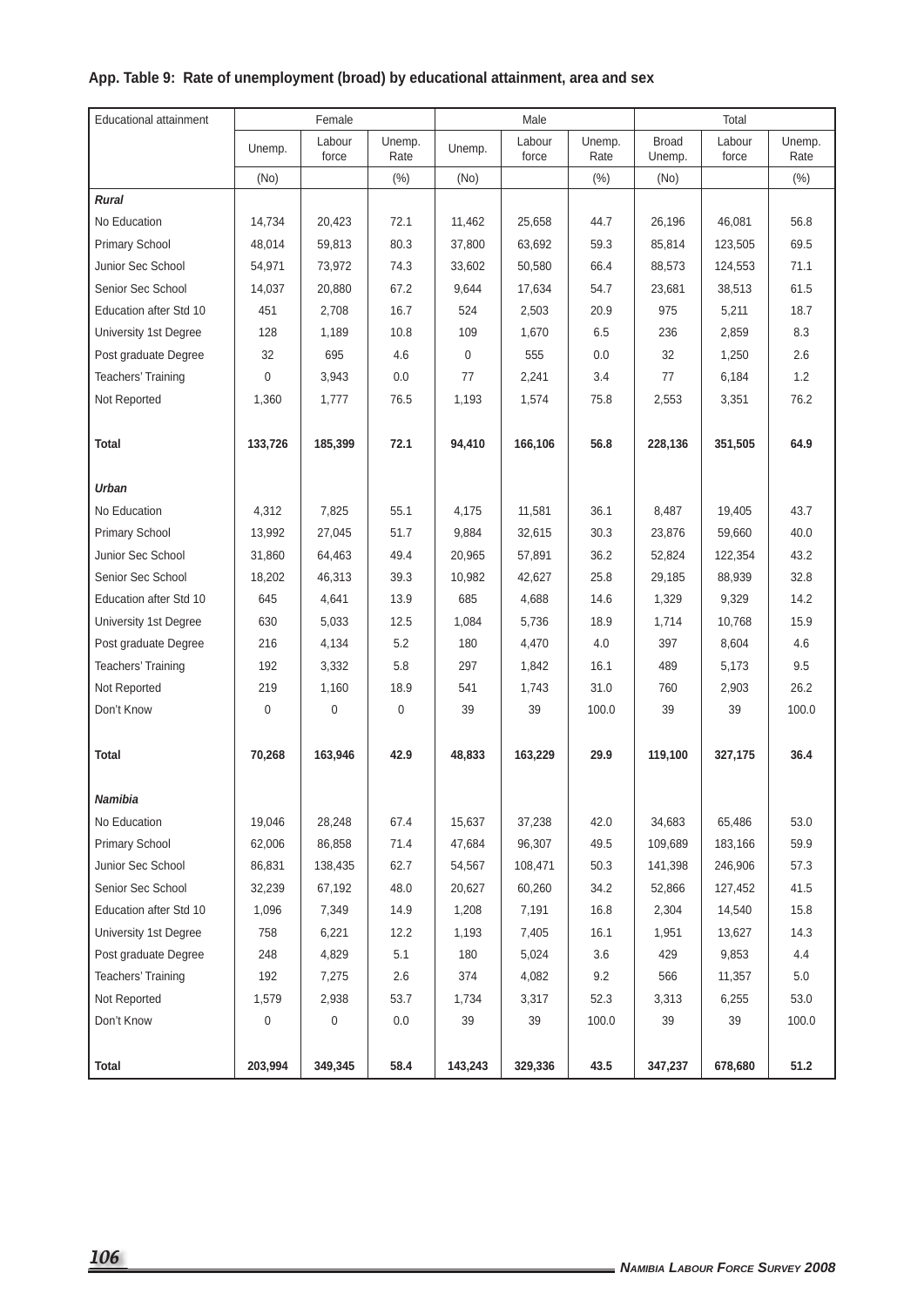| Unemp.<br><b>Broad</b><br>Labour<br>Unemp.<br>Unemp.<br>Labour<br>Unemp.<br>Unemp.<br>Labour<br>Age group<br>force<br>Rate<br>force<br>Rate<br>Rate<br>Unemp.<br>force<br>(No)<br>(%)<br>(No)<br>(% )<br>(% )<br>(No)<br>Rural<br>86.9<br>$15 - 19$<br>15,959<br>17.097<br>93.3<br>13,556<br>16,865<br>80.4<br>29,515<br>33,963<br>$20 - 24$<br>36,959<br>83<br>68<br>70,189<br>75.9<br>30,666<br>22,608<br>33,230<br>53,273<br>$25 - 29$<br>73.9<br>60.7<br>67.8<br>23,956<br>32,423<br>16,702<br>27,538<br>40,658<br>59,961<br>30-34<br>54.4<br>48,950<br>62.1<br>17,767<br>25,693<br>69.2<br>12,643<br>23,257<br>30,410<br>35-39<br>60.6<br>17,132<br>25,265<br>67.8<br>8,557<br>17,100<br>50<br>25,689<br>42,365<br>40-44<br>8,988<br>54.8<br>42.4<br>49.5<br>16,396<br>5,237<br>12,356<br>14,226<br>28,752<br>45-49<br>53.7<br>10,226<br>15,708<br>65.1<br>4,076<br>10,911<br>37.4<br>14,302<br>26,618<br>50-54<br>61.4<br>42.7<br>50.8<br>4,926<br>8,026<br>4,532<br>10,611<br>9,459<br>18,638<br>55-59<br>54.6<br>51.9<br>52.9<br>2,478<br>4,539<br>4,024<br>7,752<br>6,502<br>12,291<br>60-64<br>838<br>888<br>41.5<br>1,209<br>69.3<br>2,954<br>30.1<br>1,726<br>4,163<br>$65+$<br>422<br>24.6<br>34.7<br>30.9<br>1,715<br>1,004<br>2,896<br>1,425<br>4,611<br>369<br>369<br>100.0<br>635<br>91.7<br>1957<br>48.6<br>Don't know<br>582<br>952<br>72.1<br>64.9<br>Total<br>133,726<br>185,399<br>94,410<br>166,106<br>56.8<br>228,136<br>351,505<br>Urban<br>81.4<br>77.8<br>$15 - 19$<br>7,560<br>9,285<br>7,191<br>9,678<br>74.3<br>14,751<br>18,963<br>59.7<br>53.6<br>56,507<br>56.8<br>20-24<br>17,579<br>29,422<br>14,526<br>27,085<br>32,105<br>$25 - 29$<br>15,727<br>47.9<br>9,363<br>30,587<br>30.6<br>25,091<br>63,390<br>39.6<br>32,803<br>30-34<br>20.8<br>30.5<br>10,172<br>24,973<br>40.7<br>5,474<br>26,278<br>15,646<br>51,251<br>35-39<br>29<br>9,665<br>25,844<br>37.4<br>4,635<br>23,430<br>19.8<br>14,300<br>49,274<br>40-44<br>19.3<br>21.7<br>3,987<br>16,474<br>24.2<br>3,259<br>16,925<br>7,246<br>33,399<br>45-49<br>2,486<br>23.8<br>16.9<br>20<br>10,442<br>2,147<br>12,718<br>4,632<br>23,159<br>50-54<br>19<br>16.4<br>1,541<br>8,107<br>1,037<br>7,615<br>13.6<br>2,578<br>15,722<br>55-59<br>492<br>15.3<br>1,023<br>4,403<br>23.2<br>5,495<br>9<br>1,514<br>9,897<br>60-64<br>226<br>404<br>1,571<br>23.5<br>1,111<br>20.3<br>25.7<br>630<br>2,683<br>$65+$<br>235<br>33.7<br>204<br>19.8<br>697<br>1,520<br>13.4<br>439<br>2,217<br>Don't know<br>69<br>385<br>17.9<br>101<br>328<br>30.8<br>170<br>883<br>19.3<br><b>Total</b><br>70,268<br>163,946<br>42.9<br>48,833<br>163,229<br>29.9<br>119,100<br>327,175<br>36.4<br>Namibia<br>$15 - 19$<br>83.6<br>26,383<br>89.1<br>26,543<br>78.2<br>52,926<br>23,518<br>20,747<br>44,265<br>61.6<br>67.4<br>20-24<br>48,244<br>66,381<br>72.7<br>60,315<br>126,695<br>37,134<br>85,378<br>25-29<br>39,683<br>65,227<br>60.8<br>26,066<br>58,125<br>44.8<br>65,749<br>123,351<br>53.3<br>$30 - 34$<br>27,939<br>50,666<br>55.1<br>18,117<br>49,535<br>36.6<br>46,056<br>100,201<br>46<br>35-39<br>52.4<br>32.5<br>43.6<br>51,109<br>40,530<br>39,989<br>91,639<br>26,797<br>13,192 |
|------------------------------------------------------------------------------------------------------------------------------------------------------------------------------------------------------------------------------------------------------------------------------------------------------------------------------------------------------------------------------------------------------------------------------------------------------------------------------------------------------------------------------------------------------------------------------------------------------------------------------------------------------------------------------------------------------------------------------------------------------------------------------------------------------------------------------------------------------------------------------------------------------------------------------------------------------------------------------------------------------------------------------------------------------------------------------------------------------------------------------------------------------------------------------------------------------------------------------------------------------------------------------------------------------------------------------------------------------------------------------------------------------------------------------------------------------------------------------------------------------------------------------------------------------------------------------------------------------------------------------------------------------------------------------------------------------------------------------------------------------------------------------------------------------------------------------------------------------------------------------------------------------------------------------------------------------------------------------------------------------------------------------------------------------------------------------------------------------------------------------------------------------------------------------------------------------------------------------------------------------------------------------------------------------------------------------------------------------------------------------------------------------------------------------------------------------------------------------------------------------------------------------------------------------------------------------------------------------------------------------------------------------------------------------------------------------------------------------------------------------------------------------------------------------------------------------------------------------------------------------------------------------------------------------------------------------------------------------------------------------------------------------------------------------------------------------------------------------------------------------------------------------------------------|
|                                                                                                                                                                                                                                                                                                                                                                                                                                                                                                                                                                                                                                                                                                                                                                                                                                                                                                                                                                                                                                                                                                                                                                                                                                                                                                                                                                                                                                                                                                                                                                                                                                                                                                                                                                                                                                                                                                                                                                                                                                                                                                                                                                                                                                                                                                                                                                                                                                                                                                                                                                                                                                                                                                                                                                                                                                                                                                                                                                                                                                                                                                                                                                        |
|                                                                                                                                                                                                                                                                                                                                                                                                                                                                                                                                                                                                                                                                                                                                                                                                                                                                                                                                                                                                                                                                                                                                                                                                                                                                                                                                                                                                                                                                                                                                                                                                                                                                                                                                                                                                                                                                                                                                                                                                                                                                                                                                                                                                                                                                                                                                                                                                                                                                                                                                                                                                                                                                                                                                                                                                                                                                                                                                                                                                                                                                                                                                                                        |
|                                                                                                                                                                                                                                                                                                                                                                                                                                                                                                                                                                                                                                                                                                                                                                                                                                                                                                                                                                                                                                                                                                                                                                                                                                                                                                                                                                                                                                                                                                                                                                                                                                                                                                                                                                                                                                                                                                                                                                                                                                                                                                                                                                                                                                                                                                                                                                                                                                                                                                                                                                                                                                                                                                                                                                                                                                                                                                                                                                                                                                                                                                                                                                        |
|                                                                                                                                                                                                                                                                                                                                                                                                                                                                                                                                                                                                                                                                                                                                                                                                                                                                                                                                                                                                                                                                                                                                                                                                                                                                                                                                                                                                                                                                                                                                                                                                                                                                                                                                                                                                                                                                                                                                                                                                                                                                                                                                                                                                                                                                                                                                                                                                                                                                                                                                                                                                                                                                                                                                                                                                                                                                                                                                                                                                                                                                                                                                                                        |
|                                                                                                                                                                                                                                                                                                                                                                                                                                                                                                                                                                                                                                                                                                                                                                                                                                                                                                                                                                                                                                                                                                                                                                                                                                                                                                                                                                                                                                                                                                                                                                                                                                                                                                                                                                                                                                                                                                                                                                                                                                                                                                                                                                                                                                                                                                                                                                                                                                                                                                                                                                                                                                                                                                                                                                                                                                                                                                                                                                                                                                                                                                                                                                        |
|                                                                                                                                                                                                                                                                                                                                                                                                                                                                                                                                                                                                                                                                                                                                                                                                                                                                                                                                                                                                                                                                                                                                                                                                                                                                                                                                                                                                                                                                                                                                                                                                                                                                                                                                                                                                                                                                                                                                                                                                                                                                                                                                                                                                                                                                                                                                                                                                                                                                                                                                                                                                                                                                                                                                                                                                                                                                                                                                                                                                                                                                                                                                                                        |
|                                                                                                                                                                                                                                                                                                                                                                                                                                                                                                                                                                                                                                                                                                                                                                                                                                                                                                                                                                                                                                                                                                                                                                                                                                                                                                                                                                                                                                                                                                                                                                                                                                                                                                                                                                                                                                                                                                                                                                                                                                                                                                                                                                                                                                                                                                                                                                                                                                                                                                                                                                                                                                                                                                                                                                                                                                                                                                                                                                                                                                                                                                                                                                        |
|                                                                                                                                                                                                                                                                                                                                                                                                                                                                                                                                                                                                                                                                                                                                                                                                                                                                                                                                                                                                                                                                                                                                                                                                                                                                                                                                                                                                                                                                                                                                                                                                                                                                                                                                                                                                                                                                                                                                                                                                                                                                                                                                                                                                                                                                                                                                                                                                                                                                                                                                                                                                                                                                                                                                                                                                                                                                                                                                                                                                                                                                                                                                                                        |
|                                                                                                                                                                                                                                                                                                                                                                                                                                                                                                                                                                                                                                                                                                                                                                                                                                                                                                                                                                                                                                                                                                                                                                                                                                                                                                                                                                                                                                                                                                                                                                                                                                                                                                                                                                                                                                                                                                                                                                                                                                                                                                                                                                                                                                                                                                                                                                                                                                                                                                                                                                                                                                                                                                                                                                                                                                                                                                                                                                                                                                                                                                                                                                        |
|                                                                                                                                                                                                                                                                                                                                                                                                                                                                                                                                                                                                                                                                                                                                                                                                                                                                                                                                                                                                                                                                                                                                                                                                                                                                                                                                                                                                                                                                                                                                                                                                                                                                                                                                                                                                                                                                                                                                                                                                                                                                                                                                                                                                                                                                                                                                                                                                                                                                                                                                                                                                                                                                                                                                                                                                                                                                                                                                                                                                                                                                                                                                                                        |
|                                                                                                                                                                                                                                                                                                                                                                                                                                                                                                                                                                                                                                                                                                                                                                                                                                                                                                                                                                                                                                                                                                                                                                                                                                                                                                                                                                                                                                                                                                                                                                                                                                                                                                                                                                                                                                                                                                                                                                                                                                                                                                                                                                                                                                                                                                                                                                                                                                                                                                                                                                                                                                                                                                                                                                                                                                                                                                                                                                                                                                                                                                                                                                        |
|                                                                                                                                                                                                                                                                                                                                                                                                                                                                                                                                                                                                                                                                                                                                                                                                                                                                                                                                                                                                                                                                                                                                                                                                                                                                                                                                                                                                                                                                                                                                                                                                                                                                                                                                                                                                                                                                                                                                                                                                                                                                                                                                                                                                                                                                                                                                                                                                                                                                                                                                                                                                                                                                                                                                                                                                                                                                                                                                                                                                                                                                                                                                                                        |
|                                                                                                                                                                                                                                                                                                                                                                                                                                                                                                                                                                                                                                                                                                                                                                                                                                                                                                                                                                                                                                                                                                                                                                                                                                                                                                                                                                                                                                                                                                                                                                                                                                                                                                                                                                                                                                                                                                                                                                                                                                                                                                                                                                                                                                                                                                                                                                                                                                                                                                                                                                                                                                                                                                                                                                                                                                                                                                                                                                                                                                                                                                                                                                        |
|                                                                                                                                                                                                                                                                                                                                                                                                                                                                                                                                                                                                                                                                                                                                                                                                                                                                                                                                                                                                                                                                                                                                                                                                                                                                                                                                                                                                                                                                                                                                                                                                                                                                                                                                                                                                                                                                                                                                                                                                                                                                                                                                                                                                                                                                                                                                                                                                                                                                                                                                                                                                                                                                                                                                                                                                                                                                                                                                                                                                                                                                                                                                                                        |
|                                                                                                                                                                                                                                                                                                                                                                                                                                                                                                                                                                                                                                                                                                                                                                                                                                                                                                                                                                                                                                                                                                                                                                                                                                                                                                                                                                                                                                                                                                                                                                                                                                                                                                                                                                                                                                                                                                                                                                                                                                                                                                                                                                                                                                                                                                                                                                                                                                                                                                                                                                                                                                                                                                                                                                                                                                                                                                                                                                                                                                                                                                                                                                        |
|                                                                                                                                                                                                                                                                                                                                                                                                                                                                                                                                                                                                                                                                                                                                                                                                                                                                                                                                                                                                                                                                                                                                                                                                                                                                                                                                                                                                                                                                                                                                                                                                                                                                                                                                                                                                                                                                                                                                                                                                                                                                                                                                                                                                                                                                                                                                                                                                                                                                                                                                                                                                                                                                                                                                                                                                                                                                                                                                                                                                                                                                                                                                                                        |
|                                                                                                                                                                                                                                                                                                                                                                                                                                                                                                                                                                                                                                                                                                                                                                                                                                                                                                                                                                                                                                                                                                                                                                                                                                                                                                                                                                                                                                                                                                                                                                                                                                                                                                                                                                                                                                                                                                                                                                                                                                                                                                                                                                                                                                                                                                                                                                                                                                                                                                                                                                                                                                                                                                                                                                                                                                                                                                                                                                                                                                                                                                                                                                        |
|                                                                                                                                                                                                                                                                                                                                                                                                                                                                                                                                                                                                                                                                                                                                                                                                                                                                                                                                                                                                                                                                                                                                                                                                                                                                                                                                                                                                                                                                                                                                                                                                                                                                                                                                                                                                                                                                                                                                                                                                                                                                                                                                                                                                                                                                                                                                                                                                                                                                                                                                                                                                                                                                                                                                                                                                                                                                                                                                                                                                                                                                                                                                                                        |
|                                                                                                                                                                                                                                                                                                                                                                                                                                                                                                                                                                                                                                                                                                                                                                                                                                                                                                                                                                                                                                                                                                                                                                                                                                                                                                                                                                                                                                                                                                                                                                                                                                                                                                                                                                                                                                                                                                                                                                                                                                                                                                                                                                                                                                                                                                                                                                                                                                                                                                                                                                                                                                                                                                                                                                                                                                                                                                                                                                                                                                                                                                                                                                        |
|                                                                                                                                                                                                                                                                                                                                                                                                                                                                                                                                                                                                                                                                                                                                                                                                                                                                                                                                                                                                                                                                                                                                                                                                                                                                                                                                                                                                                                                                                                                                                                                                                                                                                                                                                                                                                                                                                                                                                                                                                                                                                                                                                                                                                                                                                                                                                                                                                                                                                                                                                                                                                                                                                                                                                                                                                                                                                                                                                                                                                                                                                                                                                                        |
|                                                                                                                                                                                                                                                                                                                                                                                                                                                                                                                                                                                                                                                                                                                                                                                                                                                                                                                                                                                                                                                                                                                                                                                                                                                                                                                                                                                                                                                                                                                                                                                                                                                                                                                                                                                                                                                                                                                                                                                                                                                                                                                                                                                                                                                                                                                                                                                                                                                                                                                                                                                                                                                                                                                                                                                                                                                                                                                                                                                                                                                                                                                                                                        |
|                                                                                                                                                                                                                                                                                                                                                                                                                                                                                                                                                                                                                                                                                                                                                                                                                                                                                                                                                                                                                                                                                                                                                                                                                                                                                                                                                                                                                                                                                                                                                                                                                                                                                                                                                                                                                                                                                                                                                                                                                                                                                                                                                                                                                                                                                                                                                                                                                                                                                                                                                                                                                                                                                                                                                                                                                                                                                                                                                                                                                                                                                                                                                                        |
|                                                                                                                                                                                                                                                                                                                                                                                                                                                                                                                                                                                                                                                                                                                                                                                                                                                                                                                                                                                                                                                                                                                                                                                                                                                                                                                                                                                                                                                                                                                                                                                                                                                                                                                                                                                                                                                                                                                                                                                                                                                                                                                                                                                                                                                                                                                                                                                                                                                                                                                                                                                                                                                                                                                                                                                                                                                                                                                                                                                                                                                                                                                                                                        |
|                                                                                                                                                                                                                                                                                                                                                                                                                                                                                                                                                                                                                                                                                                                                                                                                                                                                                                                                                                                                                                                                                                                                                                                                                                                                                                                                                                                                                                                                                                                                                                                                                                                                                                                                                                                                                                                                                                                                                                                                                                                                                                                                                                                                                                                                                                                                                                                                                                                                                                                                                                                                                                                                                                                                                                                                                                                                                                                                                                                                                                                                                                                                                                        |
|                                                                                                                                                                                                                                                                                                                                                                                                                                                                                                                                                                                                                                                                                                                                                                                                                                                                                                                                                                                                                                                                                                                                                                                                                                                                                                                                                                                                                                                                                                                                                                                                                                                                                                                                                                                                                                                                                                                                                                                                                                                                                                                                                                                                                                                                                                                                                                                                                                                                                                                                                                                                                                                                                                                                                                                                                                                                                                                                                                                                                                                                                                                                                                        |
|                                                                                                                                                                                                                                                                                                                                                                                                                                                                                                                                                                                                                                                                                                                                                                                                                                                                                                                                                                                                                                                                                                                                                                                                                                                                                                                                                                                                                                                                                                                                                                                                                                                                                                                                                                                                                                                                                                                                                                                                                                                                                                                                                                                                                                                                                                                                                                                                                                                                                                                                                                                                                                                                                                                                                                                                                                                                                                                                                                                                                                                                                                                                                                        |
|                                                                                                                                                                                                                                                                                                                                                                                                                                                                                                                                                                                                                                                                                                                                                                                                                                                                                                                                                                                                                                                                                                                                                                                                                                                                                                                                                                                                                                                                                                                                                                                                                                                                                                                                                                                                                                                                                                                                                                                                                                                                                                                                                                                                                                                                                                                                                                                                                                                                                                                                                                                                                                                                                                                                                                                                                                                                                                                                                                                                                                                                                                                                                                        |
|                                                                                                                                                                                                                                                                                                                                                                                                                                                                                                                                                                                                                                                                                                                                                                                                                                                                                                                                                                                                                                                                                                                                                                                                                                                                                                                                                                                                                                                                                                                                                                                                                                                                                                                                                                                                                                                                                                                                                                                                                                                                                                                                                                                                                                                                                                                                                                                                                                                                                                                                                                                                                                                                                                                                                                                                                                                                                                                                                                                                                                                                                                                                                                        |
|                                                                                                                                                                                                                                                                                                                                                                                                                                                                                                                                                                                                                                                                                                                                                                                                                                                                                                                                                                                                                                                                                                                                                                                                                                                                                                                                                                                                                                                                                                                                                                                                                                                                                                                                                                                                                                                                                                                                                                                                                                                                                                                                                                                                                                                                                                                                                                                                                                                                                                                                                                                                                                                                                                                                                                                                                                                                                                                                                                                                                                                                                                                                                                        |
|                                                                                                                                                                                                                                                                                                                                                                                                                                                                                                                                                                                                                                                                                                                                                                                                                                                                                                                                                                                                                                                                                                                                                                                                                                                                                                                                                                                                                                                                                                                                                                                                                                                                                                                                                                                                                                                                                                                                                                                                                                                                                                                                                                                                                                                                                                                                                                                                                                                                                                                                                                                                                                                                                                                                                                                                                                                                                                                                                                                                                                                                                                                                                                        |
|                                                                                                                                                                                                                                                                                                                                                                                                                                                                                                                                                                                                                                                                                                                                                                                                                                                                                                                                                                                                                                                                                                                                                                                                                                                                                                                                                                                                                                                                                                                                                                                                                                                                                                                                                                                                                                                                                                                                                                                                                                                                                                                                                                                                                                                                                                                                                                                                                                                                                                                                                                                                                                                                                                                                                                                                                                                                                                                                                                                                                                                                                                                                                                        |
|                                                                                                                                                                                                                                                                                                                                                                                                                                                                                                                                                                                                                                                                                                                                                                                                                                                                                                                                                                                                                                                                                                                                                                                                                                                                                                                                                                                                                                                                                                                                                                                                                                                                                                                                                                                                                                                                                                                                                                                                                                                                                                                                                                                                                                                                                                                                                                                                                                                                                                                                                                                                                                                                                                                                                                                                                                                                                                                                                                                                                                                                                                                                                                        |
|                                                                                                                                                                                                                                                                                                                                                                                                                                                                                                                                                                                                                                                                                                                                                                                                                                                                                                                                                                                                                                                                                                                                                                                                                                                                                                                                                                                                                                                                                                                                                                                                                                                                                                                                                                                                                                                                                                                                                                                                                                                                                                                                                                                                                                                                                                                                                                                                                                                                                                                                                                                                                                                                                                                                                                                                                                                                                                                                                                                                                                                                                                                                                                        |
|                                                                                                                                                                                                                                                                                                                                                                                                                                                                                                                                                                                                                                                                                                                                                                                                                                                                                                                                                                                                                                                                                                                                                                                                                                                                                                                                                                                                                                                                                                                                                                                                                                                                                                                                                                                                                                                                                                                                                                                                                                                                                                                                                                                                                                                                                                                                                                                                                                                                                                                                                                                                                                                                                                                                                                                                                                                                                                                                                                                                                                                                                                                                                                        |
|                                                                                                                                                                                                                                                                                                                                                                                                                                                                                                                                                                                                                                                                                                                                                                                                                                                                                                                                                                                                                                                                                                                                                                                                                                                                                                                                                                                                                                                                                                                                                                                                                                                                                                                                                                                                                                                                                                                                                                                                                                                                                                                                                                                                                                                                                                                                                                                                                                                                                                                                                                                                                                                                                                                                                                                                                                                                                                                                                                                                                                                                                                                                                                        |
|                                                                                                                                                                                                                                                                                                                                                                                                                                                                                                                                                                                                                                                                                                                                                                                                                                                                                                                                                                                                                                                                                                                                                                                                                                                                                                                                                                                                                                                                                                                                                                                                                                                                                                                                                                                                                                                                                                                                                                                                                                                                                                                                                                                                                                                                                                                                                                                                                                                                                                                                                                                                                                                                                                                                                                                                                                                                                                                                                                                                                                                                                                                                                                        |
| 40-44<br>39.5<br>29<br>34.5<br>12,975<br>32,869<br>8,496<br>29,282<br>21,472<br>62,151                                                                                                                                                                                                                                                                                                                                                                                                                                                                                                                                                                                                                                                                                                                                                                                                                                                                                                                                                                                                                                                                                                                                                                                                                                                                                                                                                                                                                                                                                                                                                                                                                                                                                                                                                                                                                                                                                                                                                                                                                                                                                                                                                                                                                                                                                                                                                                                                                                                                                                                                                                                                                                                                                                                                                                                                                                                                                                                                                                                                                                                                                 |
| 45-49<br>12,712<br>26,149<br>48.6<br>23,628<br>26.3<br>49,778<br>38<br>6,223<br>18,934                                                                                                                                                                                                                                                                                                                                                                                                                                                                                                                                                                                                                                                                                                                                                                                                                                                                                                                                                                                                                                                                                                                                                                                                                                                                                                                                                                                                                                                                                                                                                                                                                                                                                                                                                                                                                                                                                                                                                                                                                                                                                                                                                                                                                                                                                                                                                                                                                                                                                                                                                                                                                                                                                                                                                                                                                                                                                                                                                                                                                                                                                 |
| 50-54<br>6,467<br>16,133<br>40.1<br>5,569<br>18,227<br>30.6<br>12,036<br>34,360<br>35                                                                                                                                                                                                                                                                                                                                                                                                                                                                                                                                                                                                                                                                                                                                                                                                                                                                                                                                                                                                                                                                                                                                                                                                                                                                                                                                                                                                                                                                                                                                                                                                                                                                                                                                                                                                                                                                                                                                                                                                                                                                                                                                                                                                                                                                                                                                                                                                                                                                                                                                                                                                                                                                                                                                                                                                                                                                                                                                                                                                                                                                                  |
| 55-59<br>39.2<br>34.1<br>36.1<br>3,501<br>8,942<br>4,516<br>13,247<br>8,016<br>22,188                                                                                                                                                                                                                                                                                                                                                                                                                                                                                                                                                                                                                                                                                                                                                                                                                                                                                                                                                                                                                                                                                                                                                                                                                                                                                                                                                                                                                                                                                                                                                                                                                                                                                                                                                                                                                                                                                                                                                                                                                                                                                                                                                                                                                                                                                                                                                                                                                                                                                                                                                                                                                                                                                                                                                                                                                                                                                                                                                                                                                                                                                  |
| 60-64<br>1,063<br>2,320<br>45.8<br>4,525<br>28.6<br>6,845<br>34.4<br>1,292<br>2,356                                                                                                                                                                                                                                                                                                                                                                                                                                                                                                                                                                                                                                                                                                                                                                                                                                                                                                                                                                                                                                                                                                                                                                                                                                                                                                                                                                                                                                                                                                                                                                                                                                                                                                                                                                                                                                                                                                                                                                                                                                                                                                                                                                                                                                                                                                                                                                                                                                                                                                                                                                                                                                                                                                                                                                                                                                                                                                                                                                                                                                                                                    |
| $65+$<br>27.2<br>4,416<br>27.4<br>6,828<br>27.3<br>656<br>2,413<br>1,208<br>1,864                                                                                                                                                                                                                                                                                                                                                                                                                                                                                                                                                                                                                                                                                                                                                                                                                                                                                                                                                                                                                                                                                                                                                                                                                                                                                                                                                                                                                                                                                                                                                                                                                                                                                                                                                                                                                                                                                                                                                                                                                                                                                                                                                                                                                                                                                                                                                                                                                                                                                                                                                                                                                                                                                                                                                                                                                                                                                                                                                                                                                                                                                      |
| Don't know<br>438<br>754<br>58.1<br>683<br>964<br>70.9<br>1121<br>2839<br>39.5                                                                                                                                                                                                                                                                                                                                                                                                                                                                                                                                                                                                                                                                                                                                                                                                                                                                                                                                                                                                                                                                                                                                                                                                                                                                                                                                                                                                                                                                                                                                                                                                                                                                                                                                                                                                                                                                                                                                                                                                                                                                                                                                                                                                                                                                                                                                                                                                                                                                                                                                                                                                                                                                                                                                                                                                                                                                                                                                                                                                                                                                                         |
| 58.4<br>43.5<br>51.2<br><b>Total</b><br>203,994<br>349,345<br>143,243<br>329,336<br>347,237<br>678,680                                                                                                                                                                                                                                                                                                                                                                                                                                                                                                                                                                                                                                                                                                                                                                                                                                                                                                                                                                                                                                                                                                                                                                                                                                                                                                                                                                                                                                                                                                                                                                                                                                                                                                                                                                                                                                                                                                                                                                                                                                                                                                                                                                                                                                                                                                                                                                                                                                                                                                                                                                                                                                                                                                                                                                                                                                                                                                                                                                                                                                                                 |

### **App. Table 10: Rate of unemployment (broad) by age, area and sex**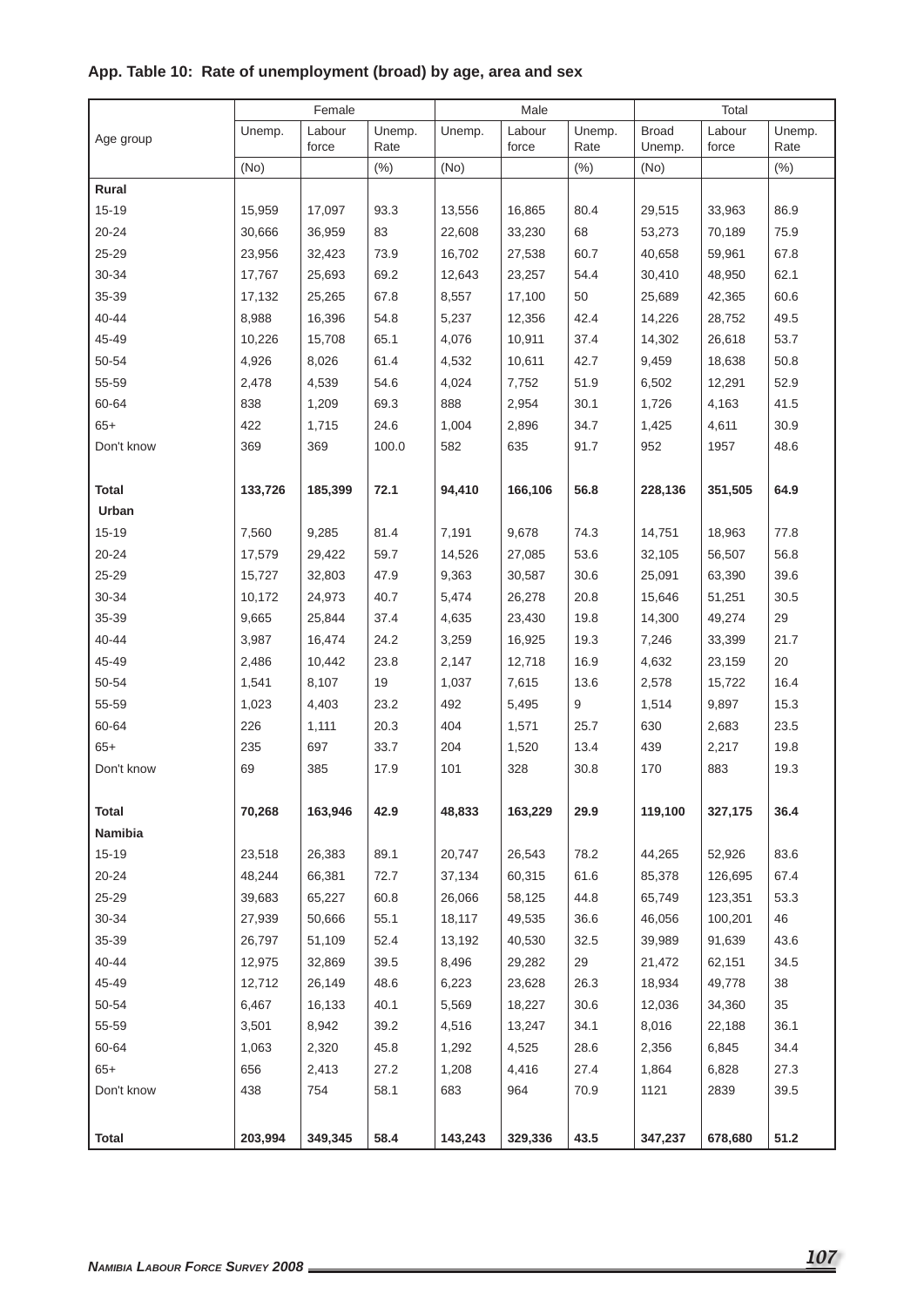### pp. Table 11: Rate of unemployment (Strict) by age, area and sex

| Urban        |                 |                                 |                |                   |                 |                |                    |                 |                |
|--------------|-----------------|---------------------------------|----------------|-------------------|-----------------|----------------|--------------------|-----------------|----------------|
|              |                 | Female                          |                |                   | Male            |                |                    | Total           |                |
| Age group    | Labour<br>Force | unempl                          | Unemp.<br>rate | unempl            | Labour<br>Force | Unemp.<br>rate | unempl             | Labour<br>Force | Unemp.<br>rate |
| $15 - 19$    | 5,760           | 4,034                           | 70.0           | 4,529             | 7,016           | 64.6           | 8,563              | 12,776          | 67.0           |
| $20 - 24$    | 24,979          | 13,136                          | 52.6           | 12,618            | 25,177          | 50.1           | 25,754             | 50,156          | 51.3           |
| 25-29        | 30,518          | 13,442                          | 44.0           | 8,280             | 29,503          | 28.1           | 21,722             | 60,021          | 36.2           |
| 30-34        | 22,688          | 7,886                           | 34.8           | 4,653             | 25,456          | 18.3           | 12,539             | 48.144          | 26.0           |
| 35-39        | 23,643          | 7,464                           | 31.6           | 3,472             | 22,267          | 15.6           | 10,936             | 45,910          | 23.8           |
| 40-44        | 15,360          | 2,874                           | 18.7           | 2,940             | 16,606          | 17.7           | 5,814              | 31,967          | 18.2           |
| 45-49        | 9,447           | 1,491                           | 15.8           | 1,829             | 12,400          | 14.8           | 3,320              | 21,847          | 15.2           |
| 50-54        | 7,591           | 1,025                           | 13.5           | 808               | 7,386           | 10.9           | 1,833              | 14,978          | 12.2           |
| 55-59        | 3,941           | 561                             | 14.2           | 387               | 5,390           | 7.2            | 948                | 9,331           | 10.2           |
| 60-64        | 960             | 74                              | 7.7            | 261               | 1,428           | 18.3           | 335                | 2,388           | 14.0           |
| $65+$        | 556             | 94                              | 16.8           | 0                 | 1,316           | 0.0            | 94                 | 1.872           | 5.0            |
| Don't know   | 316             | 0                               | 0.0            | 101               | 328             | 30.8           | 101                | 644             | 15.7           |
| Total        | 145,760         | 52,081                          | 35.7           | 39,878            | 154,275         | 25.8           | 91,960             | 300,035         | 30.6           |
| Rural        |                 |                                 |                |                   |                 |                |                    |                 |                |
|              |                 | Female                          |                |                   | Male            |                |                    | Total           |                |
| Age group    | Unemp.          | Labour<br>force                 | Unemp.<br>rate | Unemp.            | Labour<br>force | Unemp.<br>rate | Unemp.             | Labour<br>force | Unemp.<br>rate |
| $15 - 19$    | 4,435           | 5,574                           | 79.6           | 4,866             | 8,175           | 59.5           | 9,301              | 13,749          | 67.6           |
| 20-24        | 15,312          | 21,605                          | 70.9           | 12,806            | 23,428          | 54.7           | 28,118             | 45,033          | 62.4           |
| 25-29        | 11,981          | 20,448                          | 58.6           | 10,203            | 21,039          | 48.5           | 22,185             | 41,488          | 53.5           |
| 30-34        | 8,891           | 16,816                          | 52.9           | 7,265             | 17,879          | 40.6           | 16,156             | 34,695          | 46.6           |
| 35-39        | 7,565           | 15,697                          | 48.2           | 4,221             | 12,764          | 33.1           | 11,785             | 28,461          | 41.4           |
| 40-44        | 3,844           | 11,252                          | 34.2           | 2,987             | 10,106          | 29.6           | 6,831              | 21,358          | 32.0           |
| 45-49        | 2,450           | 7,931                           | 30.9           | 2,999             | 9,834           | 30.5           | 5,449              | 17,765          | 30.7           |
| 50-54        | 1,594           | 4,694                           | 34.0           | 1,582             | 7,661           | 20.7           | 3,176              | 12,355          | 25.7           |
| 55-59        | 932             | 2,993                           | 31.1           | 2,039             | 5,767           | 35.4           | 2,970              | 8,759           | 33.9           |
| 60-64        | 328             | 698                             | 46.9           | 321               | 2,387           | 13.5           | 649                | 3,086           | 21.0           |
| $65+$        | 188             | 1,482                           | 12.7           | 369               | 2,261           | 16.3           | 557                | 3,743           | 14.9           |
| Don't know   | 191             | 191<br>100.0<br>109,382<br>52.8 |                | 243               | 296             | 82.1           | 434                | 487             | 89.1           |
| <b>Total</b> | 57,710          |                                 |                | 49,900<br>121,596 |                 | 41.0           | 107,610<br>230,979 |                 | 46.6           |
| Namibia      |                 |                                 |                |                   |                 |                |                    |                 |                |
|              |                 | Female                          |                |                   | Male            |                |                    | Total           |                |
| Age group    | Labour<br>Force | unempl                          | Unemp.<br>rate | unempl            | Labour<br>Force | Unemp.<br>rate | unempl             | Labour<br>Force | Unemp.<br>rate |
| $15 - 19$    | 11,334          | 8,469                           | 74.7           | 9,395             | 15,191          | 61.8           | 17,864             | 26,525          | 67.3           |
| 20-24        | 46,584          | 28,448                          | 61.1           | 25,424            | 48,605          | 52.3           | 53,872             | 95,189          | 56.6           |
| 25-29        | 50,966          | 25,423                          | 49.9           | 18,484            | 50,543          | 36.6           | 43,907             | 101,509         | 43.3           |
| 30-34        | 39,504          | 16,777                          | 42.5           | 11,918            | 43,336          | 27.5           | 28,695             | 82,840          | 34.6           |
| 35-39        | 39,341          | 15,029                          | 38.2           | 7,693             | 35,031          | 22.0           | 22,721             | 74,371          | 30.6           |
| 40-44        | 26,612          | 6,718                           | 25.2           | 5,927             | 26,712          | 22.2           | 12,645             | 53,324          | 23.7           |
| 45-49        | 17,378          | 3,941                           | 22.7           | 4,828             | 22,234          | 21.7           | 8,769              | 39,612          | 22.1           |
| 50-54        | 12,285          | 2,619                           | 21.3           | 2,390             | 15,047          | 15.9           | 5,009              | 27,333          | 18.3           |
| 55-59        | 6,934           | 1,493                           | 21.5           | 2,426             | 11,157          | 21.7           | 3,918              | 18,091          | 21.7           |
| 60-64        | 1,658           | 402                             | 24.2           | 582               | 3,815           | 15.3           | 984                | 5,474           | 18.0           |
| $65+$        | 2,038           | 282                             | 13.8           | 369               | 3,577           | 10.3           | 651                | 5,615           | 11.6           |
| Don't know   | 507             | 191                             | 37.7           | 344               | 624             | 55.1           | 535                | 1,131           | 47.3           |
| <b>Total</b> | 255,142         | 109,791                         | 43.0           | 89,778            | 275,871         | 32.5           | 199,570            | 531,013         | 37.6           |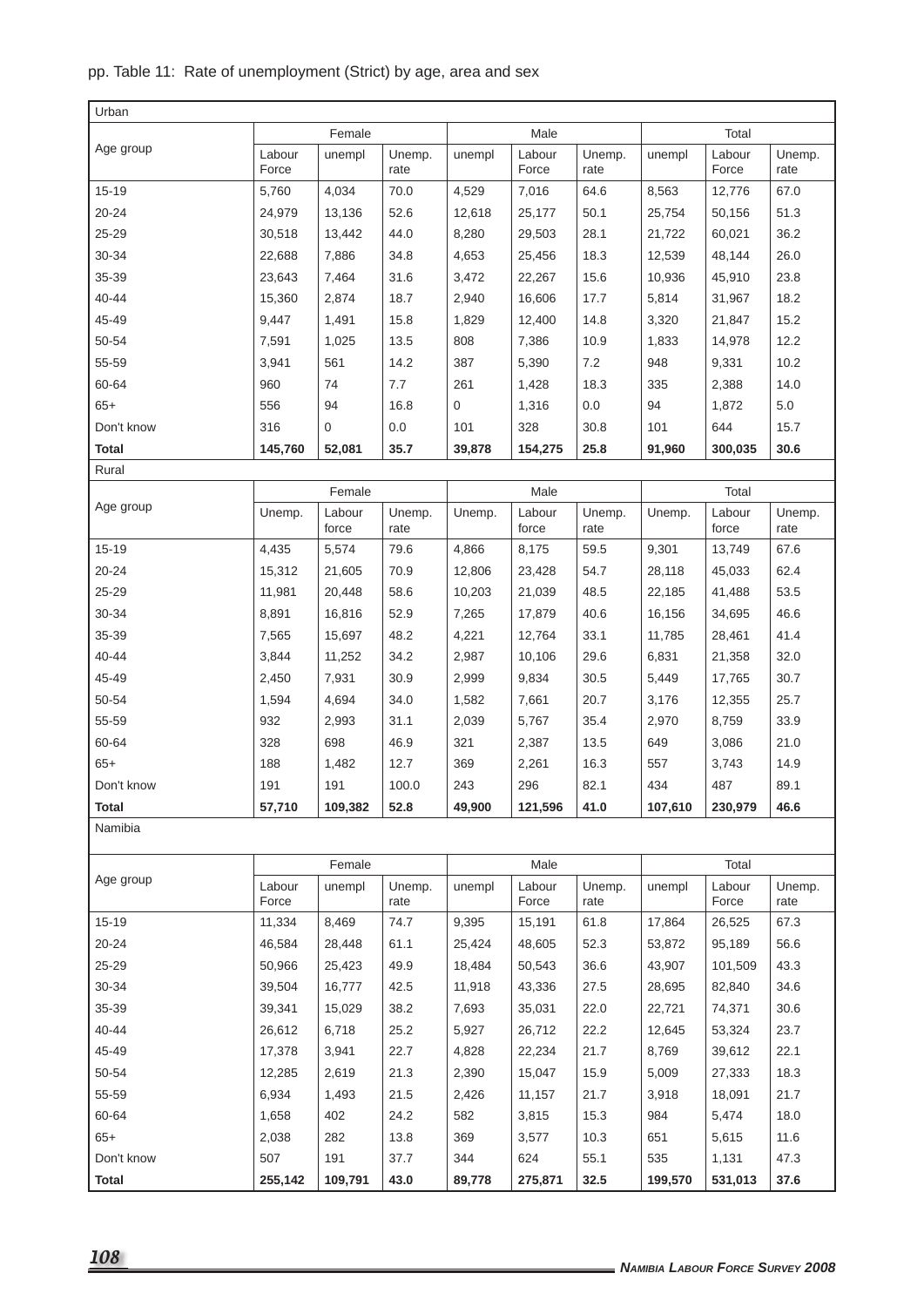### **App. Table 12: Rate of unemployment (Strict) by educational attainment, area and sex**

|                                        |                 | Female                   |                 |                 | Male                     |                 |                 | Total             |                 |
|----------------------------------------|-----------------|--------------------------|-----------------|-----------------|--------------------------|-----------------|-----------------|-------------------|-----------------|
| Highest level of education<br>attained | Labour<br>Force | <b>Strict</b><br>Unempl. | Unempl.<br>Rate | Labour<br>Force | <b>Strict</b><br>Unempl. | Unempl.<br>Rate | Labour<br>Force | Strict<br>Unempl. | Unempl.<br>Rate |
| Rural                                  |                 |                          |                 |                 |                          |                 |                 |                   |                 |
| No Education                           | 9,454           | 3,765                    | 39.8            | 19,175          | 4,980                    | 26.0            | 28,629          | 8,744             | 30.5            |
| <b>Primary School</b>                  | 29,876          | 18,077                   | 60.5            | 43,387          | 17,495                   | 40.3            | 73,264          | 35,572            | 48.6            |
| Junior Sec School                      | 44,728          | 25,726                   | 57.5            | 36,502          | 19,524                   | 53.5            | 81,230          | 45,251            | 55.7            |
| Senior Sec School                      | 15,632          | 8,789                    | 56.2            | 14,302          | 6,312                    | 44.1            | 29,934          | 15,102            | 50.5            |
| <b>Education after Std 10</b>          | 2,631           | 375                      | 14.2            | 2,503           | 524                      | 20.9            | 5,134           | 898               | 17.5            |
| University 1st Degree                  | 1,189           | 128                      | 10.7            | 1,670           | 109                      | 6.5             | 2,859           | 236               | 8.3             |
| Post graduate Degree                   | 695             | 32                       | 4.6             | 555             | 0                        | 0.0             | 1,250           | 32                | 2.6             |
| Teachers' Training                     | 3,943           | 0                        | 0.0             | 2,241           | 77                       | 3.4             | 6,184           | 77                | 1.2             |
| Not Reported                           | 1,235           | 818                      | 66.2            | 1,261           | 880                      | 69.8            | 2,496           | 1,698             | 68.0            |
|                                        |                 |                          |                 |                 |                          |                 |                 |                   |                 |
| <b>Total</b>                           | 109,382         | 57,710                   | 52.8            | 121,596         | 49,900                   | 41.0            | 230,979         | 107,610           | 46.6            |
|                                        |                 |                          |                 |                 |                          |                 |                 |                   |                 |
| Urban                                  |                 |                          |                 |                 |                          |                 |                 |                   |                 |
| No Education                           | 6,096           | 2,583                    | 42.4            | 10,700          | 3,295                    | 30.8            | 16,796          | 5,878             | 35.0            |
| <b>Primary School</b>                  | 23,584          | 10,531                   | 44.7            | 30,070          | 7,338                    | 24.4            | 53,654          | 17,869            | 33.3            |
| Junior Sec School                      | 56,240          | 23,636                   | 42.0            | 54,964          | 18,038                   | 32.8            | 111,203         | 41,674            | 37.5            |
| Senior Sec School                      | 42,100          | 13,990                   | 33.2            | 40,748          | 9,104                    | 22.3            | 82,848          | 23,094            | 27.9            |
| Education after Std 10                 | 4,511           | 514                      | 11.4            | 4,623           | 619                      | 13.4            | 9,134           | 1,134             | 12.4            |
| University 1st Degree                  | 4,811           | 409                      | 8.5             | 5,329           | 678                      | 12.7            | 10,140          | 1,086             | 10.7            |
| Post graduate Degree                   | 3,986           | 68                       | 1.7             | 4,433           | 143                      | 3.2             | 8,419           | 212               | 2.5             |
| Teachers' Training                     | 3,332           | 192                      | 5.8             | 1,796           | 252                      | 14.0            | 5,128           | 444               | 8.7             |
| Not Reported                           | 1,100           | 158                      | 14.4            | 1,612           | 411                      | 25.5            | 2,712           | 569               | 21.0            |
|                                        |                 |                          |                 |                 |                          |                 |                 |                   |                 |
| Total                                  | 145,760         | 52,081                   | 35.7            | 154,275         | 39,878                   | 25.8            | 300,035         | 91,960            | 30.6            |
|                                        |                 |                          |                 |                 |                          |                 |                 |                   |                 |
| Namibia                                |                 |                          |                 |                 |                          |                 |                 |                   |                 |
| No Education                           | 15,550          | 6,348                    | 40.8            | 29,875          | 8,274                    | 27.7            | 45.425          | 14,622            | 32.2            |
| <b>Primary School</b>                  | 53,460          | 28,608                   | 53.5            | 73,457          | 24,833                   | 33.8            | 126,917         | 53,441            | 42.1            |
| Junior Sec School                      | 100,967         | 49,362                   | 48.9            | 91,466          | 37,562                   | 41.1            | 192,433         | 86,925            | 45.2            |
| Senior Sec School                      | 57,732          | 22,779                   | 39.5            | 55,050          | 15,417                   | 28.0            | 112,782         | 38,195            | 33.9            |
| Education after Std 10                 | 7,142           | 889                      | 12.4            | 7,126           | 1,143                    | 16.0            | 14,268          | 2,032             | 14.2            |
| University 1st Degree                  | 6,000           | 536                      | 8.9             | 6,999           | 787                      | 11.2            | 12,999          | 1,323             | 10.2            |
| Post graduate Degree                   | 4,681           | 100                      | 2.1             | 4,987           | 143                      | 2.9             | 9,668           | 244               | 2.5             |
| Teachers' Training                     | 7,275           | 192                      | 2.6             | 4,037           | 329                      | 8.1             | 11,312          | 521               | 4.6             |
| Not Reported                           | 2,335           | 977                      | 41.8            | 2,874           | 1,291                    | 44.9            | 5,209           | 2,267             | 43.5            |
|                                        |                 |                          |                 |                 |                          |                 |                 |                   |                 |
| <b>Total</b>                           | 255,142         | 109,791                  | 43.0            | 275,871         | 89,778                   | 32.5            | 531,013         | 199,570           | 37.6            |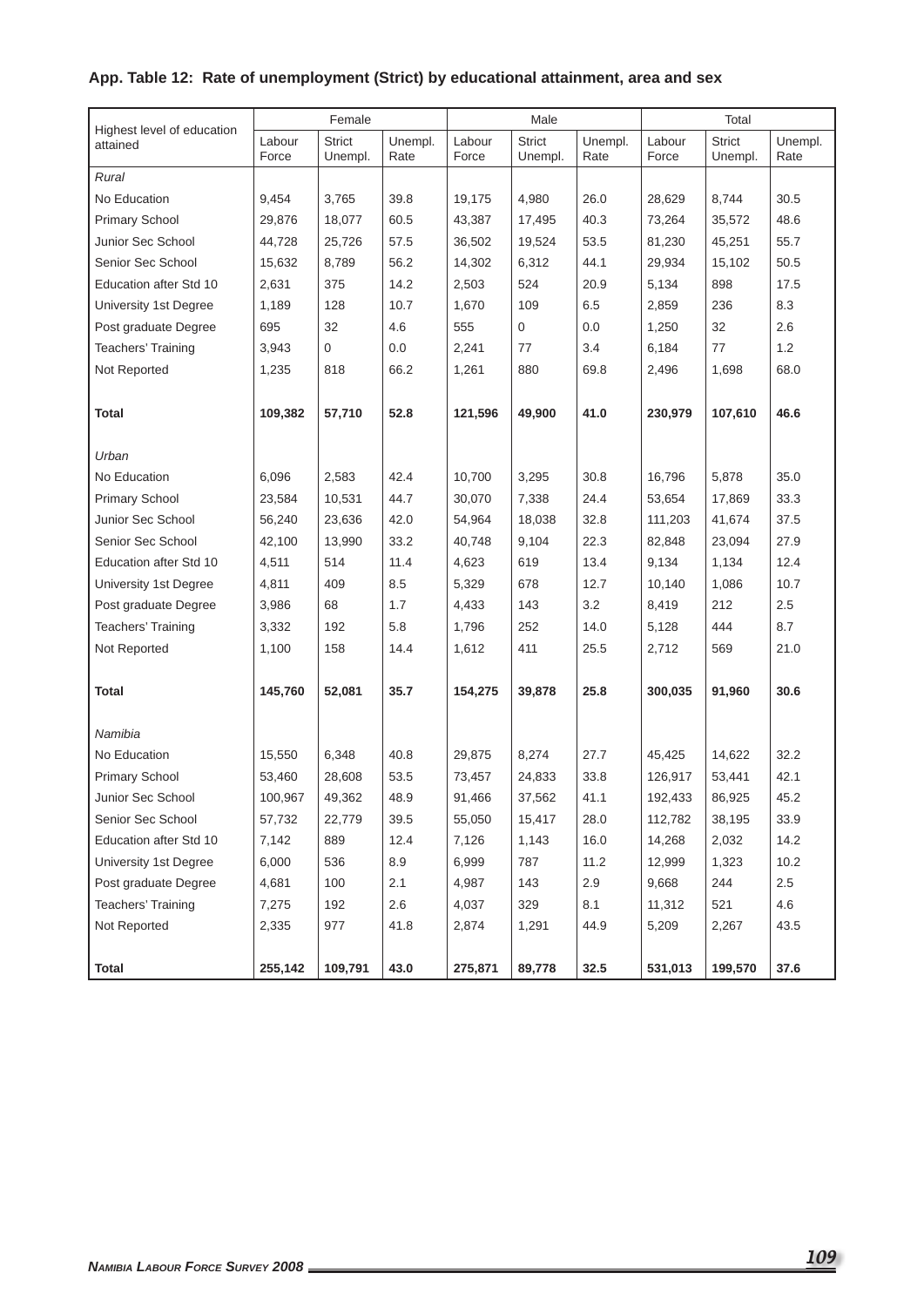|              |         |                |         |         | Unemployed persons looking/not looking for work |         |         |                |         |
|--------------|---------|----------------|---------|---------|-------------------------------------------------|---------|---------|----------------|---------|
| Region/Area  |         | Female         |         |         | Male                                            |         |         | Total          |         |
|              | Looking | Not<br>Looking | Total   | Looking | Not<br>Looking                                  | Total   | Looking | Not<br>Looking | Total   |
| (No.)        |         |                |         |         |                                                 |         |         |                |         |
| Caprivi      | 4,709   | 5,100          | 9,809   | 3,995   | 3,317                                           | 7,312   | 8,704   | 8,416          | 17,120  |
| Erongo       | 8,057   | 2,626          | 10,683  | 5,859   | 984                                             | 6,843   | 13,917  | 3,610          | 17,527  |
| Hardap       | 3,296   | 3,086          | 6,382   | 2,920   | 777                                             | 3,697   | 6,215   | 3,863          | 10,078  |
| Karas        | 4,149   | 3,071          | 7,220   | 4,063   | 1,279                                           | 5,342   | 8,212   | 4,350          | 12,562  |
| Kavango      | 10,705  | 18,279         | 28,984  | 10,341  | 9,724                                           | 20,065  | 21,046  | 28,003         | 49,049  |
| Khomas       | 21,694  | 7,074          | 28,768  | 20,172  | 3,831                                           | 24,003  | 41,866  | 10,905         | 52,771  |
| Kunene       | 4,651   | 3,196          | 7,847   | 3,458   | 2,218                                           | 5,676   | 8,108   | 5,414          | 13,522  |
| Ohangwena    | 8,657   | 11,270         | 19,927  | 8,517   | 6,608                                           | 15,125  | 17,174  | 17,878         | 35,052  |
| Omaheke      | 5,905   | 1,394          | 7,299   | 4,690   | 913                                             | 5,603   | 10,595  | 2,306          | 12,901  |
| Omusati      | 11,236  | 14,457         | 25,693  | 8,558   | 10,192                                          | 18,750  | 19,794  | 24,649         | 44,443  |
| Oshana       | 8,534   | 6,714          | 15,248  | 6,607   | 2,916                                           | 9,523   | 15,141  | 9,631          | 24,772  |
| Oshikoto     | 8,914   | 10,872         | 19,786  | 6,266   | 6,234                                           | 12,500  | 15,180  | 17,107         | 32,287  |
| Otjozondjupa | 9,284   | 6,647          | 15,931  | 4,333   | 3,878                                           | 8,211   | 13,618  | 10,525         | 24,143  |
|              |         |                |         |         |                                                 |         |         |                |         |
| Rural        | 57,710  | 75,819         | 133,529 | 49,900  | 44,106                                          | 94,006  | 107,610 | 119,925        | 227,535 |
| Urban        | 52,081  | 17,967         | 70,048  | 39,878  | 8,765                                           | 48,643  | 91,960  | 26,732         | 118,692 |
| Namibia      | 109,791 | 93,786         | 203,577 | 89,778  | 52,871                                          | 142,649 | 199,570 | 146,657        | 346,227 |
| $(\%)$       |         |                |         |         |                                                 |         |         |                |         |
| Caprivi      | 48.0    | 52.0           | 100.0   | 54.6    | 45.4                                            | 100.0   | 50.8    | 49.2           | 100.0   |
| Erongo       | 75.4    | 24.6           | 100.0   | 85.6    | 14.4                                            | 100.0   | 79.4    | 20.6           | 100.0   |
| Hardap       | 51.6    | 48.4           | 100.0   | 79.0    | 21.0                                            | 100.0   | 61.7    | 38.3           | 100.0   |
| Karas        | 57.5    | 42.5           | 100.0   | 76.1    | 23.9                                            | 100.0   | 65.4    | 34.6           | 100.0   |
| Kavango      | 36.9    | 63.1           | 100.0   | 51.5    | 48.5                                            | 100.0   | 42.9    | 57.1           | 100.0   |
| Khomas       | 75.4    | 24.6           | 100.0   | 84.0    | 16.0                                            | 100.0   | 79.3    | 20.7           | 100.0   |
| Kunene       | 59.3    | 40.7           | 100.0   | 60.9    | 39.1                                            | 100.0   | 60.0    | 40.0           | 100.0   |
| Ohangwena    | 43.4    | 56.6           | 100.0   | 56.3    | 43.7                                            | 100.0   | 49.0    | 51.0           | 100.0   |
| Omaheke      | 80.9    | 19.1           | 100.0   | 83.7    | 16.3                                            | 100.0   | 82.1    | 17.9           | 100.0   |
| Omusati      | 43.7    | 56.3           | 100.0   | 45.6    | 54.4                                            | 100.0   | 44.5    | 55.5           | 100.0   |
| Oshana       | 56.0    | 44.0           | 100.0   | 69.4    | 30.6                                            | 100.0   | 61.1    | 38.9           | 100.0   |
| Oshikoto     | 45.1    | 54.9           | 100.0   | 50.1    | 49.9                                            | 100.0   | 47.0    | 53.0           | 100.0   |
| Otjozondjupa | 58.3    | 41.7           | 100.0   | 52.8    | 47.2                                            | 100.0   | 56.4    | 43.6           | 100.0   |
|              |         |                |         |         |                                                 |         |         |                |         |
| Rural        | 43.2    | 56.8           | 100.0   | 53.1    | 46.9                                            | 100.0   | 47.3    | 52.7           | 100.0   |
| Urban        | 74.4    | 25.6           | 100.0   | 82.0    | 18.0                                            | 100.0   | 77.5    | 22.5           | 100.0   |
| Namibia      | 53.9    | 46.1           | 100.0   | 62.9    | 37.1                                            | 100.0   | 57.6    | 42.4           | 100.0   |

### **App. Table 13: Unemployed persons looking/not looking for work by region, area and sex**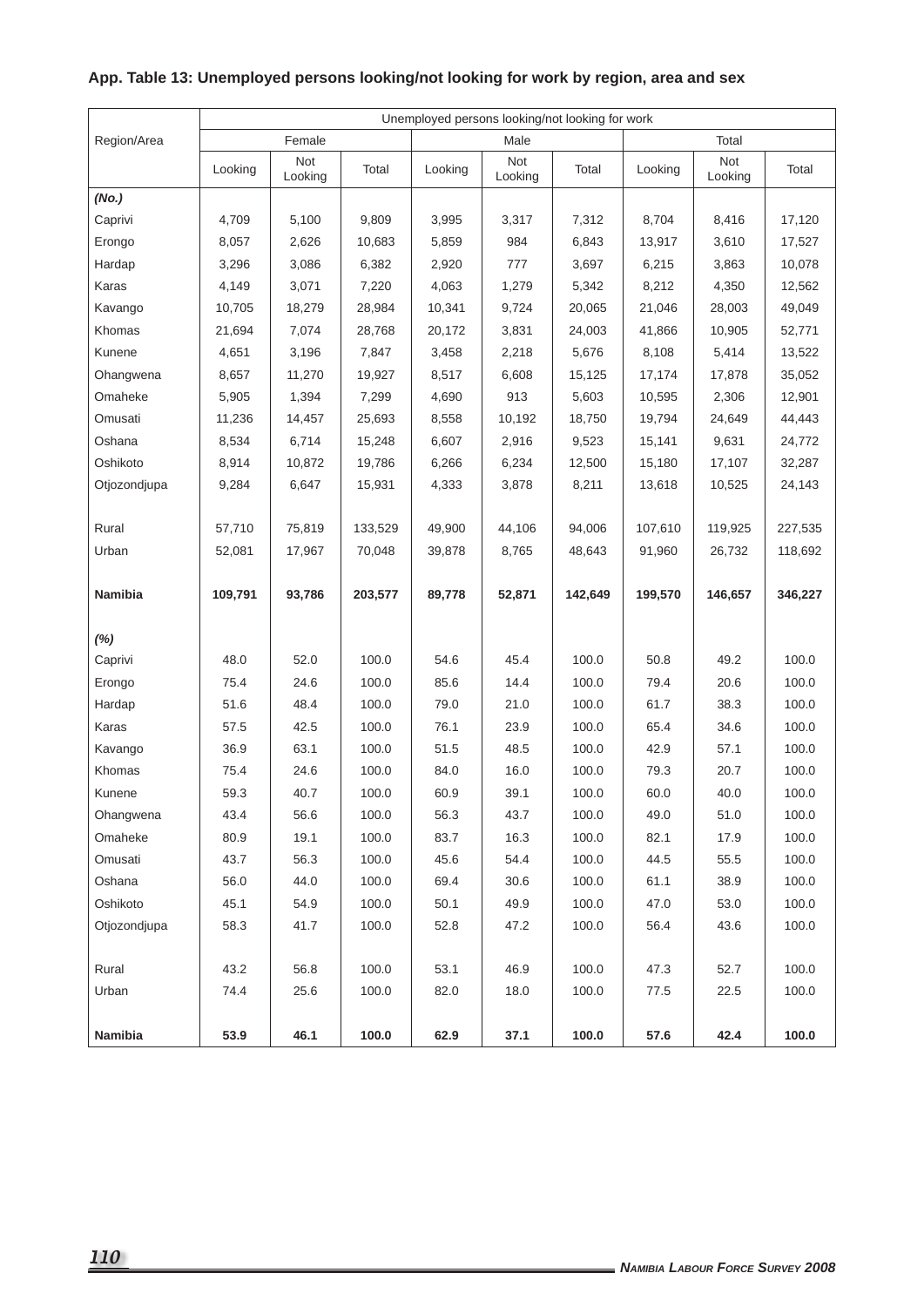|              |     |                                                |                  |                                             |                         | Occupations                                     |                                                 |                          |                                                 |                           |                  |        |
|--------------|-----|------------------------------------------------|------------------|---------------------------------------------|-------------------------|-------------------------------------------------|-------------------------------------------------|--------------------------|-------------------------------------------------|---------------------------|------------------|--------|
| Area         | Sex | Legislators,<br>senior officials<br>& managers | Professionals    | professionals<br>Technicians<br>& Associate | ଌ<br><b>J</b> er        | market sales<br>Services,<br>shops &<br>workers | agricultural<br>& fishery<br>workers<br>Skilled | Craft & Trade<br>workers | operators &<br>Assemblers<br>Machine<br>Plant & | Elementary<br>occupations | Armed forces     | Total  |
|              |     |                                                |                  |                                             |                         |                                                 | (Number)                                        |                          |                                                 |                           |                  |        |
|              | щ   | 1,262                                          | 1,182            | 1,176                                       | 1,760                   | 5,500                                           | 241                                             | 1,428                    | 217                                             | 6,933                     | 39               | 19,738 |
|              | Σ   | 1,605                                          | 1,486            | 1,487                                       | 1,235                   | 5,939                                           | 886                                             | 8,486                    | 3,865                                           | 3,915                     | 310              | 29,213 |
| Urban        | m   | 2,867                                          | 2,667            | 2,663                                       | 2,995                   | 11,439                                          | 1,126                                           | 9,914                    | 4,081                                           | 10,848                    | 349              | 48,951 |
|              |     |                                                |                  |                                             |                         |                                                 |                                                 |                          |                                                 |                           |                  |        |
|              | Щ   | 459                                            | 945              | 1,120                                       | 216                     | 2,029                                           | 1,791                                           | 644                      | 129                                             | 2,567                     | $\circ$          | 9,900  |
|              | Σ   | 213                                            | 1,254            | 778                                         | 182                     | 1,957                                           | 3,181                                           | 3,264                    | 538                                             | 3,990                     | $\circ$          | 15,356 |
| <b>Rural</b> | m   | 672                                            | 2,199            | 1,898                                       | 398                     | 3,986                                           | 4,972                                           | 3,908                    | 666                                             | 6,557                     | $\bullet$        | 25,256 |
|              |     |                                                |                  |                                             |                         |                                                 |                                                 |                          |                                                 |                           |                  |        |
|              | щ   | 1,721                                          | 2,127            | 2,295                                       | ٯ<br>1,97               | 7,529                                           | 2,032                                           | 2,073                    | 345                                             | 9,500                     | 39               | 29,638 |
|              | Σ   | 1,818                                          | 2,739            | 2,265                                       | $\geq$<br>$\frac{4}{1}$ | 7,895                                           | 4,067                                           | 11,750                   | 4,402                                           | 7,905                     | 310              | 44,569 |
| Namibia      | m   | 3,539                                          | 4,866            | 4,561                                       | 3,393                   | 15,425                                          | 6,098                                           | 13,823                   | 4,748                                           | 17,405                    | 349              | 74,207 |
|              |     |                                                |                  |                                             |                         |                                                 | (Percent)                                       |                          |                                                 |                           |                  |        |
|              | Щ   | 6.4                                            | 6.0              | 6.0                                         | $\frac{8}{3}$           | 27.9                                            | 1.2                                             | 7.2                      | $\overline{1}$                                  | 35.1                      | 0.2              | 100.0  |
|              | Σ   | 5.5                                            | 5.1              | 5.1                                         | 4.2                     | 20.3                                            | 3.0                                             | 29.0                     | $\sim$<br>$\frac{3}{2}$                         | 13.4                      | $\sum$           | 100.0  |
| Urban        | ≃   | 5.9                                            | 5.4              | 5.4                                         | $\overline{6}$          | 23.4                                            | 2.3                                             | 20.3                     | 8.3                                             | 22.2                      | $\overline{0.7}$ | 100.0  |
|              |     |                                                |                  |                                             |                         |                                                 |                                                 |                          |                                                 |                           |                  |        |
|              | Щ   | 4.6                                            | 9.5              | 11.3                                        | 2.2                     | 20.5                                            | 18.1                                            | 6.5                      | $\frac{3}{2}$                                   | 25.9                      | $\rm ^{0}$       | 100.0  |
|              | Σ   | 1.4                                            | Ņ<br>∞           | 5.1                                         | $\frac{2}{1}$           | 12.7                                            | 20.7                                            | 21.3                     | $3.\overline{5}$                                | 26.0                      | 0.0              | 100.0  |
| <b>Rural</b> | m   | 2.7                                            | 8.7              | 7.5                                         | $\frac{6}{1}$           | 15.8                                            | 19.7                                            | 15.5                     | 2.6                                             | 26.0                      | 0.0              | 100.0  |
|              |     |                                                |                  |                                             |                         |                                                 |                                                 |                          |                                                 |                           |                  |        |
|              | щ   | 5.8                                            | 7.2              | 7.7                                         | $5\overline{2}$         | 25.4                                            | 6.9                                             | 7.0                      | 1.2                                             | 32.1                      | $\overline{c}$   | 100.0  |
|              | Σ   | 4.1                                            | $\overline{6}$ . | $\overline{5}$ .                            | 3.2                     | 17.7                                            | $\overline{9}$ .                                | 26.4                     | 9.9                                             | 7.7                       | 0.7              | 100.0  |
| Namibia      | m   | 4.8                                            | 6.6              | $\overline{6}$                              | 4.6                     | 20.8                                            | 8.2                                             | 18.6                     | 6.4                                             | 23.5                      | 0.5              | 100.0  |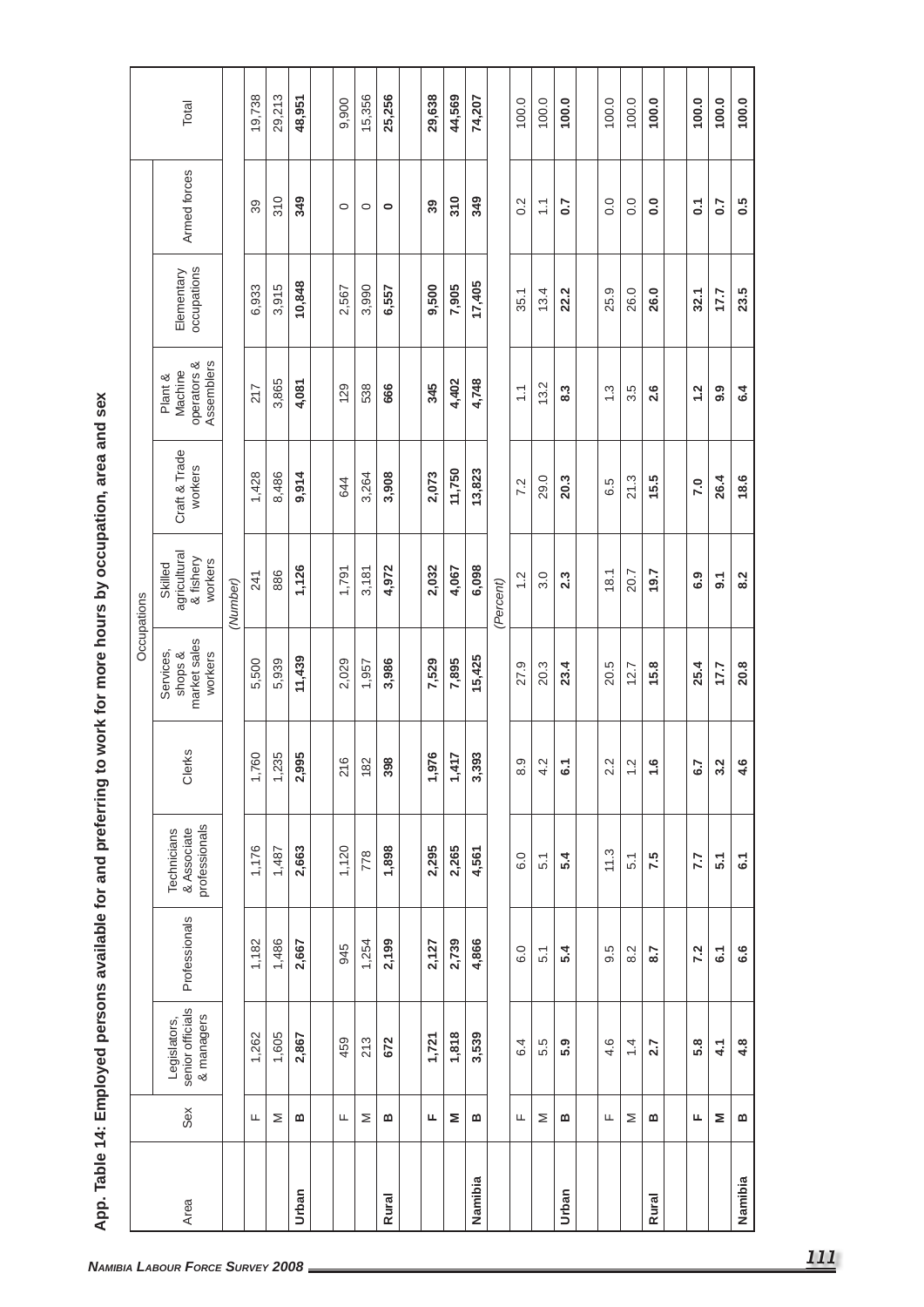# SEPTEMBER 2008 NAMIBIA LABOUR FORCE SURVEY

**CONFIDENTIAL** 

|                                                                                                       |                                      |                                                                                                                     | $\begin{array}{l} \text{time or} \\ \text{part time} \\ \text{in this} \\ \text{job?} \end{array}$<br>Didyou<br>work full                                                                                                                                                                      | 1 Full time<br>$2$ Part time $\,$                                                                                                                                                                                                                                                                                                                                                                  | £5                                 | $\sim$<br>$\overline{\phantom{a}}$                                                                                                            | $\sim$<br>$\overline{\phantom{a}}$                                                                               | $\sim$<br>$\overline{\phantom{0}}$                                                                                       | $\sim$<br>$\rightarrow$                                                                                    | $\sim$<br>$\rightarrow$                                                                                        | 2<br>$\overline{\phantom{a}}$                                                                                           | $\sim$<br>$\overline{\phantom{a}}$                                                                                                                     | $\mathbb{C}^1$<br>$\overline{\phantom{a}}$                                                         | $\sim$<br>۰                                                                                                                                                        | $\sim$<br>$\overline{\phantom{0}}$                                                                                                                           | $\sim$<br>$\rightarrow$                                                                                                                   | $\sim$<br>$\overline{\phantom{a}}$                                                                            |
|-------------------------------------------------------------------------------------------------------|--------------------------------------|---------------------------------------------------------------------------------------------------------------------|------------------------------------------------------------------------------------------------------------------------------------------------------------------------------------------------------------------------------------------------------------------------------------------------|----------------------------------------------------------------------------------------------------------------------------------------------------------------------------------------------------------------------------------------------------------------------------------------------------------------------------------------------------------------------------------------------------|------------------------------------|-----------------------------------------------------------------------------------------------------------------------------------------------|------------------------------------------------------------------------------------------------------------------|--------------------------------------------------------------------------------------------------------------------------|------------------------------------------------------------------------------------------------------------|----------------------------------------------------------------------------------------------------------------|-------------------------------------------------------------------------------------------------------------------------|--------------------------------------------------------------------------------------------------------------------------------------------------------|----------------------------------------------------------------------------------------------------|--------------------------------------------------------------------------------------------------------------------------------------------------------------------|--------------------------------------------------------------------------------------------------------------------------------------------------------------|-------------------------------------------------------------------------------------------------------------------------------------------|---------------------------------------------------------------------------------------------------------------|
|                                                                                                       |                                      |                                                                                                                     | $\overline{O}$ $\overline{O}$ $\overline{O}$ $\overline{O}$ $\overline{O}$ $\overline{O}$ $\overline{O}$                                                                                                                                                                                       |                                                                                                                                                                                                                                                                                                                                                                                                    | E4                                 |                                                                                                                                               |                                                                                                                  |                                                                                                                          |                                                                                                            |                                                                                                                |                                                                                                                         |                                                                                                                                                        |                                                                                                    |                                                                                                                                                                    |                                                                                                                                                              |                                                                                                                                           |                                                                                                               |
|                                                                                                       |                                      | For main or only Job                                                                                                | What were your<br>main duties at<br>this work?                                                                                                                                                                                                                                                 | Describe the main<br>duties                                                                                                                                                                                                                                                                                                                                                                        | $\Xi$                              |                                                                                                                                               |                                                                                                                  |                                                                                                                          |                                                                                                            |                                                                                                                |                                                                                                                         |                                                                                                                                                        |                                                                                                    |                                                                                                                                                                    |                                                                                                                                                              |                                                                                                                                           |                                                                                                               |
|                                                                                                       | EMPLOYED (Those coded 1 in D1 or D2) |                                                                                                                     | What kind of work<br>didyou do inyour<br>mainjob during<br>the last 7 days?                                                                                                                                                                                                                    | Describe work done/<br>name job title                                                                                                                                                                                                                                                                                                                                                              |                                    |                                                                                                                                               |                                                                                                                  |                                                                                                                          |                                                                                                            |                                                                                                                |                                                                                                                         |                                                                                                                                                        |                                                                                                    |                                                                                                                                                                    |                                                                                                                                                              |                                                                                                                                           |                                                                                                               |
|                                                                                                       | 凹                                    | How                                                                                                                 | including<br>employed<br>nuny<br>different<br>asself-<br>person<br>have<br>jobs                                                                                                                                                                                                                | during<br>the last<br>7days?<br>Enter<br>number<br>of jobs<br>held                                                                                                                                                                                                                                                                                                                                 | $\Xi$                              |                                                                                                                                               |                                                                                                                  |                                                                                                                          |                                                                                                            |                                                                                                                |                                                                                                                         |                                                                                                                                                        |                                                                                                    |                                                                                                                                                                    |                                                                                                                                                              |                                                                                                                                           |                                                                                                               |
|                                                                                                       |                                      | If code 2 in D5                                                                                                     | Since you were<br>wereyoudoing<br>during the last<br>7 days?<br>notworking<br>forpay, profit<br>or family gain,<br>nor ready to<br>work, what                                                                                                                                                  | 01 Reiried<br>02 Old age<br>04 Old age<br>04 Honess/disabled<br>05 Student<br>06 Diver,<br>07 Other,<br>$\langle$ For all these codes, no firther questions $\langle$ Find interview for this respondent).                                                                                                                                                                                         | $\geq$                             | 03 04<br>$\rm ^{\circ}$<br>$\,$ 8<br>0102<br>$\mathfrak{S}$                                                                                   | $\sqrt{2}$<br>S<br>$\ensuremath{\mathbb{S}}$<br>$\delta$<br>$\mathbb{S}$<br>$\overline{\circ}$<br>$\mathfrak{S}$ | $\Xi$<br>$\boldsymbol{\mathfrak{D}}$<br>$\mathbb S$<br>8<br>$\mathbb{S}$<br>$\overline{\circ}$<br>$\mathfrak S$          | 3<br>$\boldsymbol{\mathfrak{S}}$<br>$\circ$<br>$\delta$<br>$\mathbb{S}$<br>$\overline{\circ}$<br>$\bar{c}$ | \$<br>$\circ$<br>$\circ$<br>$\mathbb{S}^0$<br>$\infty$<br>58                                                   | 3<br>S<br>$\mathbb S$<br>$\otimes$<br>$\mathfrak{S}$<br>$\overline{\circ}$<br>$\mathfrak{S}$                            | 3<br>$\overline{c}$<br>$\boldsymbol{\varepsilon}$<br>8<br>$_{\odot}$<br>$\overline{\circ}$<br>S                                                        | 3<br>$\circ$<br>$\circ$<br>$\infty$<br>$\otimes$<br>$\overline{0}$<br>$\overline{6}$               | $\beta$<br>S<br>$\mathbb S$<br>$\infty$<br>$\mathbb{S}$<br>$\overline{\phantom{0}}$<br>5                                                                           | $\overline{5}$<br>$\mathbb S$<br>$\circ$<br>$\delta$<br>$\mathbb S$<br>$\frac{5}{2}$                                                                         | $\overline{6}$<br>$\boldsymbol{\mathfrak{S}}$<br>$\ensuremath{\mathbb{S}}$<br>$\delta$<br>$\mathbb{S}^1$<br>$\overline{0}$ $\overline{0}$ | 3<br>S<br>S<br>$\otimes$<br>$\mathbb{S}^2$<br>$\overline{0}$ 8                                                |
|                                                                                                       | (current activity)                   | If code 2<br>in D2                                                                                                  | wouldyou<br>havebeen<br>Ifyouhad<br>offered<br>ready<br>ajob,<br>been                                                                                                                                                                                                                          | during<br>the last 7<br>$\begin{array}{c} If \, yes \, go \, to \\ Section \, G \end{array}$<br>towork<br>$\begin{array}{c} I \; Yes \\ 2 \; No \end{array}$<br>days?                                                                                                                                                                                                                              | <b>DS</b>                          | $\sim$<br>$\rightarrow$                                                                                                                       | $\mathcal{L}_{\mathcal{A}}$<br>$\overline{\phantom{a}}$                                                          | $\sim$<br>$\overline{ }$                                                                                                 | $\sim$<br>$\overline{a}$                                                                                   | $\sim$<br>$\overline{\phantom{a}}$                                                                             | $\mathbb{C}^1$<br>$\rightarrow$                                                                                         | $\mathord{\sim}$<br>$\overline{\phantom{a}}$                                                                                                           | $\mathord{\sim}$<br>$\overline{\phantom{0}}$                                                       | $\mathcal{L}_{\mathcal{A}}$                                                                                                                                        | $\sim$<br>$\overline{ }$                                                                                                                                     | $\mathord{\sim}$<br>$\leftarrow$                                                                                                          | $\mathbb{C}^2$<br>$\overline{a}$                                                                              |
|                                                                                                       |                                      |                                                                                                                     | absence<br>despite<br>being<br>Were<br>your<br>paid<br>g                                                                                                                                                                                                                                       | 7 days?<br>$\begin{array}{c}\nI \text{ } \text{Yes} \\ 2 \text{ } \text{No} \\ 3 \text{ } \text{Own} \text{ } ac\n\end{array}$<br>$\frac{ \text{during}}{\text{the last}}$<br>worker/<br>subs<br>from<br>work<br>count<br>ence                                                                                                                                                                     | farm er<br>$\overline{\mathbf{D}}$ | $\mathcal{L}_{\mathcal{A}}$<br>$\epsilon\gamma$<br>÷                                                                                          | $\sim$<br>$\epsilon\gamma$<br>$\overline{ }$                                                                     | $\mathbb{C}^1$<br>$\epsilon \gamma$<br>$\rightarrow$                                                                     | $\omega$<br>$\epsilon\gamma$<br>$\rightarrow$                                                              | $\sim$<br>$\epsilon\gamma$<br>$\overline{\phantom{a}}$                                                         | $\sim$<br>$\epsilon\gamma$<br>$\overline{\phantom{0}}$                                                                  | $\sim$<br>$\sim$<br>$\overline{ }$                                                                                                                     | $\sim$<br>$\epsilon\gamma$<br>$\overline{\phantom{a}}$                                             | $\sim$<br>$\epsilon\gamma$<br>$\overline{\phantom{0}}$                                                                                                             | $\sim$<br>$\epsilon \gamma$                                                                                                                                  | $\sim$<br>$\epsilon\gamma$<br>$\rightarrow$                                                                                               | $\mathcal{L}_{\mathcal{A}}$<br>$\mathfrak{S}$<br>$\overline{\phantom{0}}$                                     |
|                                                                                                       | For persons aged 10 years and above  | g<br>If code 1 in                                                                                                   | 01 Sick,injury<br>02 Maternity,parental<br>during the<br>last 7days?<br>Whydidn't<br>you work                                                                                                                                                                                                  | leave<br>03 Holiday, vacation<br>04 Education leave<br>05 Strike, lock-out<br>06 Temporary lay-off<br>07 Reduction in eco-<br>07 Reduction in eco-<br>anization, suspen-<br>08 Temporary reorg<br>sion of work<br>09 Personal, family<br>responsibilities<br>10 Off season<br>11 Other, specify<br>99 Don't Know<br>nomic activity                                                                 | D <sub>3</sub>                     | $99$<br>$\otimes$<br>$10\hphantom{.}11$<br>0405<br>$\circledS$<br>$\circ$<br>$_{08}$<br>$\otimes$<br>$\overline{\circ}$<br>$\overline{\circ}$ | $99$<br>$\boldsymbol{0}6$<br>09 10 11<br>0405<br>$\mathbb{S}^3$<br>$_{\rm g}$<br>0102<br>$\bar{c}$               | $10$ 11 99<br>$\otimes$<br>0405<br>$_{\tiny \odot}$<br>$\mathbb{S}^3$<br>$\ensuremath{\mathcal{S}}$<br>$\mathbb S$<br>5S | $10$ 11 99<br>$\otimes$<br>0405<br>$\circ$<br>$\mathbb S$<br>$\infty$<br>0102<br>$\triangleright$          | 60<br>8<br>$10\hbox{--}11$<br>0405<br>$^\circledR$<br>$\mathbb S$<br>$_{\rm 08}$<br>0102<br>$\overline{\circ}$ | 99<br>$\%$<br>$10\hphantom{.}11$<br>$04\;05$<br>$\frac{3}{2}$<br>$^\circledR$<br>$\rm ^{\rm 8}$<br>0102<br>$\heartsuit$ | $_{\rm 9}$<br>$\,$ 8<br>$10\quad 11$<br>0405<br>$\mathord{\mathfrak{S}}$<br>$\ensuremath{\mathbb{S}}$<br>$\overline{08}$<br>0102<br>$\overline{\rm o}$ | 09 10 11 99<br>03 04 05 06<br>$\ensuremath{\mathsf{g}}$<br>0102<br>$\circ$                         | $\mathcal{S}$<br>$\otimes$<br>$10\hphantom{.}11$<br>0405<br>$^{09}$<br>$\ensuremath{\mathbb{S}}$<br>$\degree$<br>$\mathbb{S}$<br>$\overline{\circ}$<br>$\mathbb S$ | $\boldsymbol{\mathcal{S}}$<br>$\otimes$<br>$10\hphantom{.}11$<br>0405<br>$^{\circ}$<br>$\circ$<br>$_{\rm 08}$<br>$\mathbb{S}^1$<br>$\overline{0}$<br>$\circ$ | 99<br>$\,$ 8<br>$10\!-\!11$<br>0405<br>$\mathbin{\mathbb S}$<br>$\mathbb{S}^3$<br>$\mathop{\mathsf{ss}}$<br>0102<br>$\odot$               | $_{99}$<br>$\otimes$<br>$09$ 10 11<br>03 04 05<br>$_{08}$<br>$\infty$<br>$\overline{0}$<br>$\overline{\circ}$ |
|                                                                                                       |                                      | If $code2$ in<br>D1                                                                                                 | have a job<br>ing did yo<br>not work-<br>you were<br>business<br>though<br>Even                                                                                                                                                                                                                | or a hold-<br>ing(subsis-<br>which you<br>will return<br>farming)<br>ø<br>$\log$ ou<br>tence<br>I Yes<br>2 N <sub>0</sub><br>to?<br>$\sum_{i=1}^{n}$                                                                                                                                                                                                                                               | ≊                                  | $\mathbb{C}^1$<br>$\rightarrow$                                                                                                               | $\sim$<br>$\rightarrow$                                                                                          | $\mathbb{C}^1$<br>$\overline{\phantom{a}}$                                                                               | $\sim$<br>$\overline{a}$                                                                                   | $\sim$<br>$\rightarrow$                                                                                        | $\sim$<br>$\rightarrow$                                                                                                 | $\sim$<br>$\overline{\phantom{a}}$                                                                                                                     | $^{c}$<br>$\rightarrow$                                                                            | $\mathbb{C}^1$<br>$\rightarrow$                                                                                                                                    | $\sim$<br>$\overline{ }$                                                                                                                                     | $\sim$<br>$\overline{a}$                                                                                                                  | $\sim$<br>$\overline{ }$                                                                                      |
|                                                                                                       | ●                                    | During<br>the last                                                                                                  | workfor<br>for pay,<br>didyou<br>at least<br>7 days<br>hour<br>one                                                                                                                                                                                                                             | $\begin{array}{c} If\, yes\, go\, to\\ Section\, E\end{array}$<br>family<br>gain?<br>profit,<br>$\frac{I}{2} \frac{Yes}{No}$<br>ă                                                                                                                                                                                                                                                                  | $\overline{\mathbf{a}}$            | $\mathbb{C}^1$<br>÷                                                                                                                           | $\mathbb{C}^1$                                                                                                   | $\mathbb{C}^1$<br>$\overline{\phantom{a}}$                                                                               | $\sim$                                                                                                     | $\sim$<br>۰                                                                                                    | $\sim$                                                                                                                  | $\sim$<br>$\overline{\phantom{a}}$                                                                                                                     | $\mathbb{C}^1$<br>$\overline{\phantom{a}}$                                                         | $\sim$<br>$\overline{ }$                                                                                                                                           | $\sim$<br>$\overline{a}$                                                                                                                                     | $\sim$<br>$\rightarrow$                                                                                                                   | $\sim$<br>$\overline{\phantom{a}}$                                                                            |
|                                                                                                       |                                      | $\begin{array}{c} \textbf{Name} \\ \textbf{atmost} \\ \textbf{three} \\ \textbf{lan-} \end{array}$                  | $\begin{array}{c} \hbox{gaases} \\ \hbox{cm} \\ \hbox{cm} \end{array}$<br>write<br>.<br>.ធ<br>can                                                                                                                                                                                              | If none enter<br>$\begin{array}{l} \stackrel{\small E}{\small set} \\ \stackrel{\small E}{\small set} \\ \stackrel{\small E}{\small set} \\ \stackrel{\small E}{\small set} \\ \stackrel{\small E}{\small set} \\ \stackrel{\small E}{\small set} \\ \stackrel{\small E}{\small set} \end{array}$                                                                                                  | $\mathbb{C}^4$                     |                                                                                                                                               |                                                                                                                  |                                                                                                                          |                                                                                                            |                                                                                                                |                                                                                                                         |                                                                                                                                                        |                                                                                                    |                                                                                                                                                                    |                                                                                                                                                              |                                                                                                                                           |                                                                                                               |
|                                                                                                       | (Education)                          | atmos<br>Name                                                                                                       | guages<br>$_{\rm sp\,aik}^{\rm name}$<br>under-<br>stand-<br>three<br>best<br>with<br>$lan-$                                                                                                                                                                                                   | $\begin{array}{l} \vspace{2mm} \begin{array}{c} \text{Enter} \\ \text{code} \\ \text{from} \\ \text{from} \\ \text{to} \\ \text{in} \end{array} \end{array}$<br>$\mathop{\rm img}\nolimits$                                                                                                                                                                                                        | $\overline{c}$                     |                                                                                                                                               |                                                                                                                  |                                                                                                                          |                                                                                                            |                                                                                                                |                                                                                                                         |                                                                                                                                                        |                                                                                                    |                                                                                                                                                                    |                                                                                                                                                              |                                                                                                                                           |                                                                                                               |
| Category<br>Response                                                                                  | For persons aged 6 years<br>andabove | $\begin{array}{l} \mathbb{H} \, \mathsf{code} \\ 2 \, \mathsf{to} \, 4 \\ \mathbb{H} \, \, \mathsf{CI} \end{array}$ | What is<br>$\begin{array}{c}\text{mass}^{\text{3}}\text{S}\\ \text{highest}\\\text{level of}\\ \text{data} \end{array}$<br>$\frac{1}{2}$                                                                                                                                                       | pleted?<br>$\begin{array}{l} \mbox{Enter} \\ \mbox{code} \\ \mbox{from} \\ \mbox{from} \\ \mbox{to} \\ \mbox{to} \\ \mbox{in} \\ \end{array}$                                                                                                                                                                                                                                                      | C2                                 |                                                                                                                                               |                                                                                                                  |                                                                                                                          |                                                                                                            |                                                                                                                |                                                                                                                         |                                                                                                                                                        |                                                                                                    |                                                                                                                                                                    |                                                                                                                                                              |                                                                                                                                           |                                                                                                               |
|                                                                                                       | $\overline{\mathsf{C}}$              | What is                                                                                                             | Never<br>attended<br>$\begin{bmatrix} \mathbf{S} & \mathbf{S} \\ \mathbf{S} & \mathbf{S} \\ \mathbf{S} & \mathbf{S} \end{bmatrix}$<br>$\langle \hat{G} \hat{\sigma} \rangle$ ( $\langle \hat{G} \hat{\sigma} \rangle$<br>status?<br>$\overline{\phantom{a}}$                                   | Distance<br>learning<br>$\frac{\mathrm{At}}{\mathrm{school}}$<br>Left school<br>$9\,$ Don't<br>know<br>$\hat{\mathcal{O}}$<br>$\sim$<br>$\Rightarrow$                                                                                                                                                                                                                                              | ರ                                  | $\epsilon \gamma$<br>$\circ$<br>$\mathbb{C}^1$<br>$\overline{\phantom{a}}$<br>$\overline{\phantom{a}}$                                        | 3<br>$\circ$<br>$\sim$<br>Ħ<br>$\overline{a}$                                                                    | S<br>$\circ$<br>$\sim$<br>$\rightarrow$<br>$\rightarrow$                                                                 | $\omega$<br>$\circ$<br>$\sim$<br>$\overline{\phantom{0}}$<br>$\rightarrow$                                 | S<br>$\circ$<br>$\sim$<br>$\Rightarrow$<br>$\rightarrow$                                                       | $\sim$ $\sim$<br>$_{\rm c1}$<br>$- +$                                                                                   | $\sim$<br>$\circ$<br>$\sim$<br>$\overline{ }$<br>$\rightarrow$                                                                                         | $\omega$<br>$\circ$<br>$\mathfrak{c}_4$<br>$\Rightarrow$<br>$\overline{\phantom{0}}$               | $\omega$<br>$\circ$<br>$\sim$<br>$\overline{\phantom{0}}$<br>$\Rightarrow$                                                                                         | $\epsilon \gamma$<br>$\circ$<br>$\sim$<br>$\overline{ }$<br>$\Rightarrow$                                                                                    | S<br>$\circ$<br>$\sim$<br>$\overline{a}$<br>$\Rightarrow$                                                                                 | s,<br>$\circ$<br>$\sim$<br>$\overline{\phantom{0}}$<br>$\Rightarrow$                                          |
| $\begin{array}{ l } \hline \textbf{Household} & \textbf{Form No} \\ \hline \textbf{No} & \end{array}$ |                                      | What is<br>$_{\rm{manc)}}'$ s $_{\rm{marrital}}$                                                                    | 2Married with<br>certificate<br>3 Married<br>Traditional<br>status<br>1 Never<br>married                                                                                                                                                                                                       | 9 Don't know<br>4 Consensual<br>Union<br>6 Seperated<br>7 Widowed<br>5 Divorced                                                                                                                                                                                                                                                                                                                    | B7                                 | $\circ$<br>4<br>$\omega$ $\sim$<br>$\circ$<br>$\sim$<br>$\overline{\phantom{0}}$<br>$\mathfrak{m}$                                            | $\circ$<br>$\overline{\phantom{a}}$<br>$\sim$ -<br>$\circ$<br>$\sim$<br>$\overline{\phantom{0}}$<br>$\sim$       | 4<br>$\circ$<br>$\sim$ $\sim$<br>$\circ$<br>$\sim$<br>$\overline{\phantom{a}}$<br>$\mathbb{R}^n$                         | $+ 0$<br>s.<br>$\sim$<br>$\circ$<br>$\sim$<br>$-10$                                                        | $+$ 0<br>$\epsilon \gamma - \Gamma \gamma$<br>$\circ$<br>$\sim$<br>$-10$                                       | $+$ 0<br>$\sigma$ - $\sigma$<br>$\circ$<br>$\mathbb{C}^1$<br>$-$ 10                                                     | $+$ 0<br>s,<br>$\triangleright$<br>$\circ$<br>$\mathfrak{c}_4$<br>$\overline{\phantom{a}}$<br>$\mathfrak{m}$                                           | 400<br>$\mathbb{R}^2$<br>s.<br>$\circ$<br>$\mathord{\sim}$<br>$\overline{a}$<br>in.                | +<br>$\circ$<br>$\omega$ $\sim$<br>$\circ$<br>$\sim$<br>$\overline{ }$<br>$\mathbf{m}$                                                                             | 4<br>$\circ$<br>s.<br>$\sim$<br>$\circ$<br>$_{\rm c1}$<br>$-10$                                                                                              | 4<br>$\circ$<br>$\epsilon \gamma$<br>$\circ$<br>$\mathord{\sim}$<br>$\overline{\phantom{a}}$<br>$\infty$                                  | 4<br>$\circ$<br>$\sim$<br>s.<br>$\circ$<br>$\mathbb{C}^1$<br>$\overline{\phantom{a}}$<br>$\omega$             |
| ∣≊ ⊃                                                                                                  |                                      | $q$ ane,<br>Does                                                                                                    | $\begin{array}{c} \textbf{receive any}\\ \textbf{payment in}\\ \textbf{the form of}\\ \end{array}$<br>a grant/<br>pension?<br>expect to<br>receive                                                                                                                                             | $\mathcal{O}$<br>$\begin{array}{c} I \,\, Receive \\ 2 \,\, Expect \,\, t \\ receive \\ 3 \,\, No \end{array}$                                                                                                                                                                                                                                                                                     | B6                                 | $\sim$<br>$\omega$<br>$\rightarrow$                                                                                                           | $\sim$<br>$\epsilon \gamma$<br>$\overline{\phantom{a}}$                                                          | $\sim$<br>$\epsilon \gamma$<br>$\rightarrow$                                                                             | $\omega$<br>$\epsilon \gamma$<br>$\overline{\phantom{a}}$                                                  | $\mathcal{L}_{1}$<br>$\epsilon \gamma$<br>$\rightarrow$                                                        | $\sim$<br>$\sim$<br>$\overline{a}$                                                                                      | $\sim$<br>$\epsilon\gamma$<br>$\rightarrow$                                                                                                            | $\mathord{\sim}$<br>$\epsilon\gamma$<br>$\overline{a}$                                             | $\sim$<br>$\epsilon \gamma$<br>$\overline{a}$                                                                                                                      | $\mathbb{C}^2$<br>$\epsilon\gamma$<br>$\overline{a}$                                                                                                         | $\mathcal{L}_{1}$<br>$\epsilon \gamma$<br>$\rightarrow$                                                                                   | $\sim$<br>$\epsilon \gamma$<br>$\overline{a}$                                                                 |
| PSU-number                                                                                            |                                      | What<br>S.,                                                                                                         | $\langle$ mame) $^{\rm I}$ S<br>ality?<br>$\begin{array}{l} \mbox{Enter} \\ \mbox{code} \\ \mbox{from} \\ \mbox{from} \\ \mbox{code} \\ \mbox{to} \\ \mbox{list} \end{array}$<br>$\dot{t}$ on-<br>$\rm{m}$                                                                                     | Nambia<br>$\frac{N}{n}$                                                                                                                                                                                                                                                                                                                                                                            | $\frac{1}{2}$                      |                                                                                                                                               |                                                                                                                  |                                                                                                                          |                                                                                                            |                                                                                                                |                                                                                                                         |                                                                                                                                                        |                                                                                                    |                                                                                                                                                                    |                                                                                                                                                              |                                                                                                                                           |                                                                                                               |
| Region                                                                                                |                                      | How<br>경                                                                                                            | $\frac{\text{name}}{\text{at his}}$<br>birth-<br>da y?<br>$_{\rm was}$<br>her<br>last<br>male?<br>$\begin{array}{c} \text{male} \\ \text{or} \end{array}$<br>$\hat{\mathbf{f}}$                                                                                                                | $99\,$ Don't<br>$\frac{\partial^{\tau}i\partial t}{\partial t \partial t}$<br>$\frac{d\sigma}{d\sigma}$<br>$\frac{d\sigma}{d\sigma}$<br>rear,<br>$\begin{array}{l} \hbox{\small\it Enter} \\ \hbox{\small\it age}\ \hbox{\small\it in} \\ \hbox{\small\it age}\ \hbox{\small\it in} \\ \hbox{\small\it comp-} \\ \hbox{\small\it detected} \end{array}$<br>know<br>2 Male years<br>$\rm{Fe-}$ male | 젋<br>B <sub>3</sub>                | $\sim$                                                                                                                                        | $\mathfrak{c}_4$                                                                                                 | $\sim$<br>$\rightarrow$                                                                                                  | $\mathbb{C}^1$                                                                                             | $\mathord{\sim}$                                                                                               | $\mathbb{C}^1$<br>$\overline{\phantom{a}}$                                                                              | $\sim$<br>$\overline{a}$                                                                                                                               | $\sim$                                                                                             | $\sim$<br>$\overline{ }$                                                                                                                                           | $\sim$                                                                                                                                                       | $\sim$<br>$\overline{a}$                                                                                                                  | $\sim$<br>$\overline{ }$                                                                                      |
|                                                                                                       | FOR ALL PERSONS                      | Ls<br>What is $\sum_{\text{real} \text{ of } \mathcal{S}}$                                                          | 12 Spouse<br>12 Spouse<br>3 SonDaughter<br>14 Son/daughter<br>$\begin{array}{ c c }\n\hline\n\text{in law} & \text{on/} \\ \hline\n\end{array}$<br>household?                                                                                                                                  | $\overline{\phantom{0}}$<br>$\begin{array}{ll}\n\text{dauge here} \\ \hline\n\sigma\n\end{array}\n\begin{array}{ll}\n\text{dauge} \\ \text{T} & \text{Other relative} \\ \sigma\n\end{array}\n\begin{array}{ll}\n\text{L} \\ \sigma\n\end{array}$<br>relative<br>9 Don't know                                                                                                                      | B2                                 | $\overline{a}$<br>$\overline{ }$                                                                                                              | $\rightarrow$<br>$\circ$<br>in.<br>4<br>$\circ$<br>s,<br>$\infty$<br>$\sim$<br>b.                                | $\circ$<br>$\infty$<br>$\Rightarrow$<br>$\circ$<br>$\omega$<br>$_{\infty}$<br>$\mathbb{C}^1$<br>$\sim$                   | $\rightarrow$<br>$\circ$<br>C)<br>4<br>$\circ$<br>s.<br>$\infty$<br>$\sim$<br>$\triangleright$             | $\overline{\phantom{0}}$<br>$\circ$<br>S.<br>¢<br>$\circ$<br>S.<br>$\infty$<br>$\sim$                          | $\circ$<br>in.<br>4<br>$\circ$<br>s.<br>$\infty$<br>$\sim$<br>b.                                                        | ত<br>iň.<br>$\Rightarrow$<br>$\circ$<br>$\epsilon\gamma$<br>$\infty$<br>$\sim$<br>$\sim$                                                               | $\overline{a}$<br>$\circ$<br>in.<br>$\Rightarrow$<br>$\circ$<br>s,<br>$\infty$<br>$^{1}$<br>$\sim$ | $\circ$<br>in.<br>4<br>$\circ$<br>$\sim$<br>$\infty$<br>$\sim$<br>$\sim$                                                                                           | $\circ$<br>in,<br>4<br>$\circ$<br>$\omega$<br>$\infty$<br>$\sim$<br>$\sim$                                                                                   | $\circ$<br>in.<br>4<br>$\circ$<br>$\infty$<br>S<br>$\sim$<br>$\mathbb{R}^2$                                                               | उ<br>$\mathsf{L}\cap$<br>4<br>$\circ$<br>$\infty$<br>$\epsilon\gamma$<br>$\mathbb{C}^1$<br>$\sim$             |
| DENTIFICATION<br>⋖                                                                                    |                                      |                                                                                                                     | $Z = E \circ \circ$<br>$\begin{array}{cccccccccccccc} \Box \Box & \Box & \Box & \Box & \Box \end{array}$<br>Who stayed the night of<br>28 September in this<br>household?<br>List the name and surname<br>of all persons who stayed<br>the night of 28 September<br>in this household.<br>List | Usual members of the state of the state of the state of the state of the state of the state of the state of the state of the state of the state of the state of the state of the state of the state of the state of the state<br>Enter the person who was<br>heading the household as<br>person number one.                                                                                        | 피                                  | $\overline{\phantom{a}}$<br>Head of Household                                                                                                 | $\sim$                                                                                                           | 3                                                                                                                        | $\Rightarrow$                                                                                              | m                                                                                                              | $\circ$                                                                                                                 | $\overline{ }$                                                                                                                                         | $\infty$                                                                                           | $\circ$                                                                                                                                                            | $\overline{10}$                                                                                                                                              | $\mathbb{I}$                                                                                                                              | 12                                                                                                            |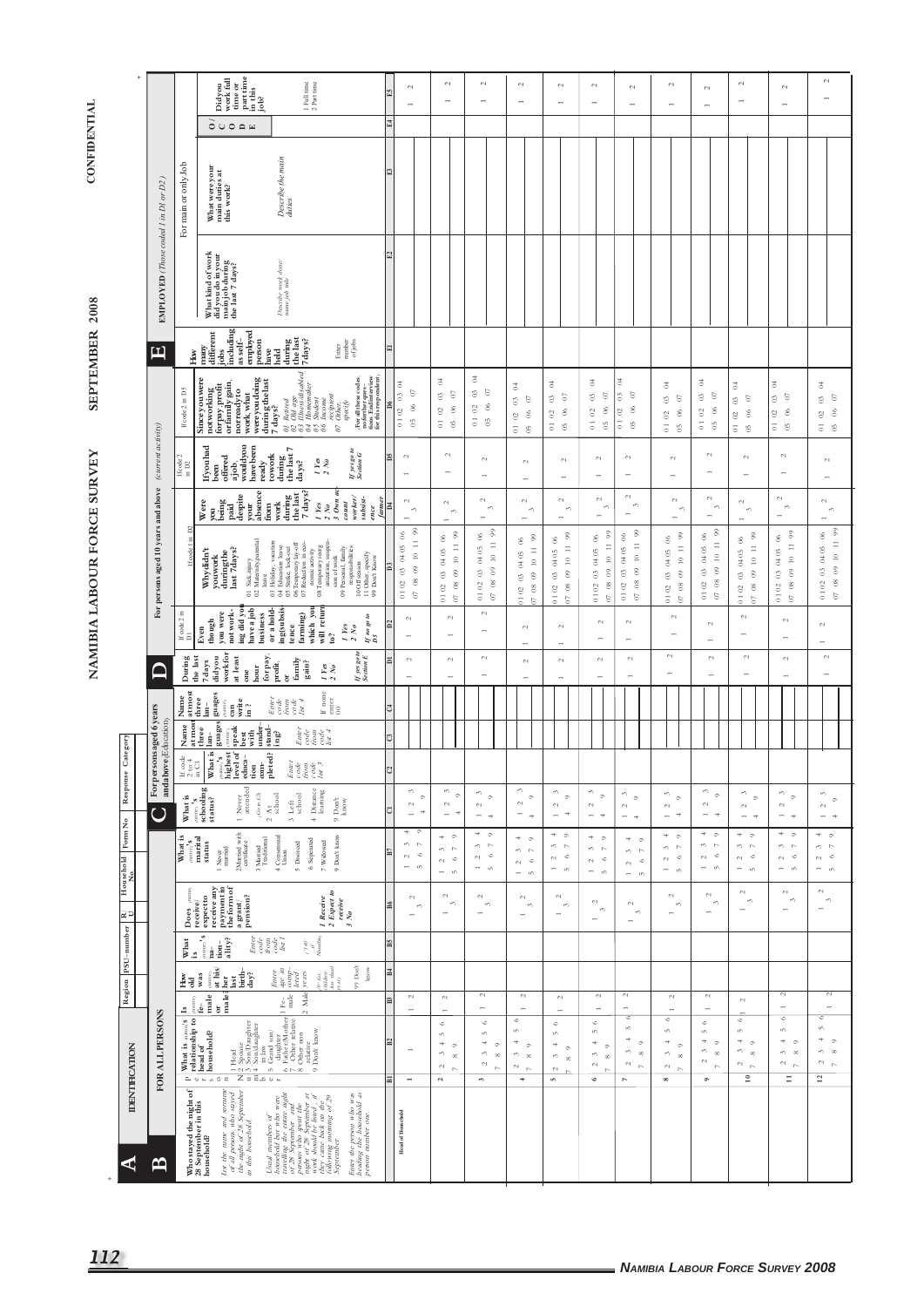|                       |                                                        |                                                                                          | part time<br>in this<br>job?<br>Didyou<br>work full<br>time or                                                                                                                                                                                                                                                                                                                                                                                                      | $1$ Full time $2$ Part time                                                                                                                                                                                                                                                                                                        | 囹               | $\sim$<br>$\rightarrow$                                                                                             | $\mathfrak{a}$<br>÷                                                                                                                                    | $\sim$                                                                                                          | $\sim$<br>-                                                                                       | $\sim$<br>$\overline{\phantom{a}}$                                                                                                              | $\sim$<br>$\overline{\phantom{0}}$                                                                                              | $\sim$<br>$\overline{\phantom{a}}$                                                                                                                    | $\sim$<br>$\overline{\phantom{a}}$                                                                                  | $\sim$<br>$\overline{a}$                                                                           | $\sim$<br>۰                                                                                            | $\sim$<br>$\rightarrow$                                                                                                                | $\sim$                                                                                                                  |
|-----------------------|--------------------------------------------------------|------------------------------------------------------------------------------------------|---------------------------------------------------------------------------------------------------------------------------------------------------------------------------------------------------------------------------------------------------------------------------------------------------------------------------------------------------------------------------------------------------------------------------------------------------------------------|------------------------------------------------------------------------------------------------------------------------------------------------------------------------------------------------------------------------------------------------------------------------------------------------------------------------------------|-----------------|---------------------------------------------------------------------------------------------------------------------|--------------------------------------------------------------------------------------------------------------------------------------------------------|-----------------------------------------------------------------------------------------------------------------|---------------------------------------------------------------------------------------------------|-------------------------------------------------------------------------------------------------------------------------------------------------|---------------------------------------------------------------------------------------------------------------------------------|-------------------------------------------------------------------------------------------------------------------------------------------------------|---------------------------------------------------------------------------------------------------------------------|----------------------------------------------------------------------------------------------------|--------------------------------------------------------------------------------------------------------|----------------------------------------------------------------------------------------------------------------------------------------|-------------------------------------------------------------------------------------------------------------------------|
|                       |                                                        |                                                                                          | OUOQH                                                                                                                                                                                                                                                                                                                                                                                                                                                               |                                                                                                                                                                                                                                                                                                                                    | 즤               |                                                                                                                     |                                                                                                                                                        |                                                                                                                 |                                                                                                   |                                                                                                                                                 |                                                                                                                                 |                                                                                                                                                       |                                                                                                                     |                                                                                                    |                                                                                                        |                                                                                                                                        |                                                                                                                         |
|                       |                                                        | For main or only Job                                                                     | What were your<br>main duties at<br>this work?                                                                                                                                                                                                                                                                                                                                                                                                                      | Describe the main<br>duties                                                                                                                                                                                                                                                                                                        | $\mathbb{E}$    |                                                                                                                     |                                                                                                                                                        |                                                                                                                 |                                                                                                   |                                                                                                                                                 |                                                                                                                                 |                                                                                                                                                       |                                                                                                                     |                                                                                                    |                                                                                                        |                                                                                                                                        |                                                                                                                         |
|                       | EMPLOYED (Those coded 1 in D1 or D2)                   |                                                                                          | What kind of work<br>didyoudoinyour<br>mainjobduring<br>the last 7 days?                                                                                                                                                                                                                                                                                                                                                                                            | Describe work done/<br>name job tide                                                                                                                                                                                                                                                                                               | E2              |                                                                                                                     |                                                                                                                                                        |                                                                                                                 |                                                                                                   |                                                                                                                                                 |                                                                                                                                 |                                                                                                                                                       |                                                                                                                     |                                                                                                    |                                                                                                        |                                                                                                                                        |                                                                                                                         |
|                       | 凹                                                      | How                                                                                      | including<br>empoyed<br>person<br>different<br>asself-<br>many<br>jobs                                                                                                                                                                                                                                                                                                                                                                                              | during<br>the last<br>7days?<br>Enter<br>mumber<br>of jobs<br>have<br>held                                                                                                                                                                                                                                                         | 듸               |                                                                                                                     |                                                                                                                                                        |                                                                                                                 |                                                                                                   |                                                                                                                                                 |                                                                                                                                 |                                                                                                                                                       |                                                                                                                     |                                                                                                    |                                                                                                        |                                                                                                                                        |                                                                                                                         |
|                       |                                                        | If code 2 in D5                                                                          | Since you were<br>during the last<br>7 days?<br>wereyou doing<br>not working<br>for pay, profit<br>or family gain,<br>norready to<br>work, what                                                                                                                                                                                                                                                                                                                     | 01 Retired<br>02 Old age<br>03 Illness/disabled<br>05 Studemaker<br>06 Income<br>$\langle$ For all these codes, no further questions. End in terview for this respondent (<br>Income<br>recipient<br>Other,<br>specify<br>$\mathcal{O}$                                                                                            | $\overline{D6}$ | 3<br>$\circ$<br>$\circ$<br>$\infty$<br>0102<br><sup>5</sup>                                                         | 3<br>S)<br>S<br>$_{06}$<br>$\mathbb S$<br>$\overline{\circ}$<br>$\mathfrak{S}$                                                                         | 3<br>$\boldsymbol{\mathcal{Q}}$<br>$\mathbb S$<br>$\delta$<br>$\mathbb S$<br>$\overline{\circ}$<br><sup>5</sup> | 3<br>$\delta$<br>$\mathbb{S}^3$<br>$\infty$<br>$\mathbb S$<br>$\overline{0}$<br>65                | 3<br>$\epsilon$<br>$\mathbb S$<br>8<br>$\mathbb S$<br>$\overline{\circ}$<br>$\mathfrak{S}$                                                      | 3<br>S<br>$\mathbb S$<br>66<br>$\mathbb{S}^2$<br>$\overline{\circ}$<br>$_{\rm 6}$                                               | 3<br>S<br>$\mathbb S$<br>$\infty$<br>$\circ$<br>$\overline{\circ}$<br>$\mathfrak S$                                                                   | 3<br>$\boldsymbol{\mathfrak{S}}$<br>$\mathbb S$<br>$\infty$<br>$\mathbb{S}^2$<br>$\overline{\circ}$<br><sup>5</sup> | 3<br>$\ensuremath{\mathbb{S}}$<br>S<br>$\delta$<br>$\mathbb S$<br>$\overline{0}$<br>$\mathfrak{S}$ | $\overline{5}$<br>$\boldsymbol{\mathcal{C}}$<br>3<br>$\delta$<br>2<br>$\overline{0}$<br>$\mathfrak{S}$ | 3<br>$\frac{3}{2}$<br>$\circ$<br>$\delta$<br>$\overline{c}$<br>$\overline{\circ}$<br>$\mathfrak{S}$                                    | 3<br>$\boldsymbol{\delta}$<br>$\circ$<br>$\infty$<br>$\boldsymbol{\mathcal{S}}$<br>$\overline{\circ}$<br>$\mathfrak{S}$ |
|                       |                                                        | If code 2<br>in D2                                                                       | ajob,<br>wouldyou<br>havebeen<br>Ifyouhad<br>offered<br>ready<br>been                                                                                                                                                                                                                                                                                                                                                                                               | $\frac{\text{dim}\mathbf{g}}{\text{the last }7}$<br>$\begin{array}{c} If\, yes\, go\, to\\ Section\, G\end{array}$<br>towork<br>I Yes<br>$\sim$<br>days?<br>$\sim$                                                                                                                                                                 | ă               | $\mathord{\sim}$<br>$\overline{\phantom{a}}$                                                                        | $\mathbb{C}^1$<br>÷                                                                                                                                    | $\mathord{\sim}$<br>$\overline{\phantom{0}}$                                                                    | $\sim$<br>$\rightarrow$                                                                           | $\sim$<br>$\overline{\phantom{a}}$                                                                                                              | $\sim$<br>$\overline{a}$                                                                                                        | $\sim$<br>$\overline{ }$                                                                                                                              | $\sim$<br>$\overline{ }$                                                                                            | $\sim$<br>$\overline{ }$                                                                           | $\sim$<br>$\overline{a}$                                                                               | $\sim$                                                                                                                                 | $\mathbb{C}^1$                                                                                                          |
|                       |                                                        |                                                                                          | absence<br>despite<br>Were<br>being<br>from<br>your<br>paid<br>ğ                                                                                                                                                                                                                                                                                                                                                                                                    | 7 days?<br>$\begin{array}{c}\nI \text{ } \text{Yes} \\ 2 \text{ } \text{No} \\ 3 \text{ } \text{Own} \text{ } ac\n\end{array}$<br>during<br>the last<br>worker/<br>subsist-<br>$_{count}$<br>work<br>ence                                                                                                                          | E               | $\sim$<br>$\epsilon\gamma$<br>$\overline{\phantom{a}}$                                                              | $\sim$<br>$\epsilon\gamma$                                                                                                                             | $\sim$<br>$\epsilon \gamma$<br>$\overline{\phantom{0}}$                                                         | $\mathord{\sim}$<br>$\epsilon \gamma$<br>$\overline{\phantom{a}}$                                 | $\mathfrak{c}_1$<br>$\mathfrak{m}$<br>$\overline{\phantom{a}}$                                                                                  | $\sim$<br>$\omega$<br>$\overline{ }$                                                                                            | $\sim$<br>$\epsilon\gamma$<br>$\overline{\phantom{a}}$                                                                                                | $\sim$<br>c.<br>$\overline{\phantom{a}}$                                                                            | $\sim$<br>$\mathfrak{S}$                                                                           | $\sim$<br>$\epsilon\gamma$<br>$\overline{a}$                                                           | $\mathord{\sim}$<br>$\epsilon\gamma$<br>$\overline{\phantom{a}}$                                                                       | $^{c}$<br>$\epsilon\gamma$<br>$\overline{\phantom{a}}$                                                                  |
|                       | For persons aged 10 years and above (current activity) | ε<br>£.<br>If code 1                                                                     | Maternity, parental<br>Whydidn't<br>last 7days?<br>during the<br>youwork<br>Sick,injury<br>eave<br>5 g                                                                                                                                                                                                                                                                                                                                                              | 03 Holiday, vacation<br>04 Education leave<br>05 Strike, lock-out<br>06 Temporarylay-off<br>07 Reduction in eco-<br>nomic activity<br>anization, suspen-<br>08 Temporary reorg<br>09 Personal, family<br>responsibilities<br>11 Other, specify<br>99 Don't Know<br>sion of work<br>$10$ Off season                                 | $\overline{a}$  | $_{99}$<br>8<br>$\equiv$<br>0405<br>$\approx$<br>$\circ$<br>$_{\odot}$<br>$_{\rm 08}$<br>0102<br>$\overline{\circ}$ | $\ensuremath{\mathcal{S}}\xspace$<br>$^{06}$<br>$10\hphantom{.}11$<br>0405<br>$^{09}$<br>$\mathbb{S}$<br>$\overline{08}$<br>0102<br>$\overline{\circ}$ | 10 11 99<br>$\delta$<br>04 05<br>$_{\odot}$<br>$\mathbb{S}^3$<br>$_{\rm g}$<br>0102<br>$\odot$                  | 09 10 11 99<br>$\otimes$<br>0405<br>$\mathcal{C}^0$<br>$_{\rm 08}$<br>0102<br>$\mathbb{R}$        | 99<br>$\delta$<br>$\equiv$<br>04 05<br>$\ensuremath{\mathop{\mathbb{C}}\nolimits}$<br>$^\circledR$<br>$\circ$<br>$_{\rm 8}$<br>0102<br>$\delta$ | $99$<br>$\delta$<br>$10\hphantom{.}11$<br>0405<br>$\otimes$<br>$\mathbb{S}^3$<br>$\mathop{\mathsf{g}}$<br>$0.1\,02$<br>$\delta$ | $\frac{8}{2}$<br>8<br>$\equiv$<br>0405<br>$\ensuremath{\mathop{\mathbb{E}}}$<br>$^\circledR$<br>$\circ$<br>$_{\rm \otimes}$<br>0102<br>$\mathfrak{S}$ | 99<br>$\degree$<br>$10\cdot 11$<br>0405<br>$^{09}$<br>010203<br>$_{\rm 08}$<br>$\mathbb S$                          | 99<br>8<br>$10\hskip 4pt 11$<br>0405<br>$\circ$<br>$\circ$<br>$_{08}$<br>0102<br>$\circ$           | 99<br>$\frac{6}{2}$<br>$10$ 11<br>0102030405<br>$\circ$<br>$\mathop{\mathsf{SS}}$<br>$\delta$          | $^{99}$<br>$\boldsymbol{0}$ 6<br>$10-11$<br>04 05<br>$\mathord{\otimes}$<br>$_{\odot}$<br>$\mathop{\mathsf{S}}$<br>0102<br>$\mathbb S$ | 10 11 99<br>8<br>0405<br>$\circledcirc$<br>$\circ$<br>$07\ \ 08$<br>0102                                                |
|                       |                                                        | If $code 2$ in<br>D1                                                                     | have a job<br>ing did yo<br>not work-<br>you were<br>business<br>though<br>Even                                                                                                                                                                                                                                                                                                                                                                                     | or a hold-<br>ing(subsis-<br>tence<br>will retur<br>which you<br>farming)<br>$\begin{array}{l} If \; no \; go \; to \\ D \; 5 \end{array}$<br>$\begin{array}{c} I \; Yes \\ 2 \; No \end{array}$<br>e?                                                                                                                             | $\mathbf{D}$    | $\mathord{\sim}$<br>$\overline{\phantom{a}}$                                                                        | $\sim$<br>$\rightarrow$                                                                                                                                | $\mathcal{L}_{1}$<br>$\overline{\phantom{a}}$                                                                   | $\sim$                                                                                            | $\omega$                                                                                                                                        | $\sim$<br>$\overline{\phantom{0}}$                                                                                              | $\mathord{\sim}$<br>$\overline{ }$                                                                                                                    | $\mathord{\sim}$<br>$\overline{\phantom{a}}$                                                                        | $\mathord{\sim}$<br>$\overline{\phantom{0}}$                                                       | $\mathfrak{c}_1$                                                                                       | $\sim$<br>$\overline{a}$                                                                                                               | $\sim$<br>$\rightarrow$                                                                                                 |
|                       | ⊇                                                      | the last<br>During                                                                       | workfor<br>for pay,<br>at least<br>didyou<br>7 days<br>hour<br>one                                                                                                                                                                                                                                                                                                                                                                                                  | $\begin{array}{c} If\,yes\,go\,to\\ Se\,ction\,E\end{array}$<br>family<br>$\mathbf{profit},$<br>gain?<br>$\frac{1}{2} \frac{Y\text{es}}{N o}$<br>ð                                                                                                                                                                                 | 듸               | $\sim$<br>$\rightarrow$                                                                                             | $\sim$                                                                                                                                                 | $\sim$<br>÷                                                                                                     | $\sim$<br>$\leftarrow$                                                                            | $\mathfrak{c}_4$<br>$\rightarrow$                                                                                                               | $\sim$<br>$\overline{ }$                                                                                                        | $\sim$                                                                                                                                                | $\sim$                                                                                                              | $\sim$<br>$\rightarrow$                                                                            | $\mathbb{C}^1$<br>$\overline{ }$                                                                       | $\sim$<br>÷                                                                                                                            | $\mathbb{C}^1$<br>$\rightarrow$                                                                                         |
|                       |                                                        | $\begin{array}{c} \text{atmost} \\ \text{three} \end{array}$<br>Name                     | guages<br>write<br>in ?<br>name <sub>)</sub><br>lan-<br>$can$                                                                                                                                                                                                                                                                                                                                                                                                       | If none enter<br>$\begin{array}{l} \textit{Enter} \\ \textit{code} \\ \textit{from} \\ \textit{to} \\ \textit{to} \\ \textit{in} \\ \textit{in} \end{array}$                                                                                                                                                                       | 덱               |                                                                                                                     |                                                                                                                                                        |                                                                                                                 |                                                                                                   |                                                                                                                                                 |                                                                                                                                 |                                                                                                                                                       |                                                                                                                     |                                                                                                    |                                                                                                        |                                                                                                                                        |                                                                                                                         |
| Category              |                                                        | atmos<br>Name                                                                            | guages<br><sub>counc</sub><br>speak<br>stand-<br>under-<br>three<br>with<br>lan-<br>best                                                                                                                                                                                                                                                                                                                                                                            | $\begin{array}{cc} Enterr\\ code \end{array}$<br>$\begin{array}{c} from \\ code \\ list\ 4 \end{array}$<br>ing?                                                                                                                                                                                                                    | q               |                                                                                                                     |                                                                                                                                                        |                                                                                                                 |                                                                                                   |                                                                                                                                                 |                                                                                                                                 |                                                                                                                                                       |                                                                                                                     |                                                                                                    |                                                                                                        |                                                                                                                                        |                                                                                                                         |
|                       | For persons aged 6 years<br>and above (Education)      | $\begin{array}{l} \mathrm{If\ code} \\ 2\ \mathrm{to}\ 4 \\ \mathrm{in\ CH} \end{array}$ | What is<br>mme, s<br>highest<br>l of<br>pleted?<br>ِي.<br>Å<br>level<br>educa<br>tion<br>$rac{1}{2}$                                                                                                                                                                                                                                                                                                                                                                | Enter<br>Code<br>Code<br>List                                                                                                                                                                                                                                                                                                      | $ \mathbb{C} $  |                                                                                                                     |                                                                                                                                                        |                                                                                                                 |                                                                                                   |                                                                                                                                                 |                                                                                                                                 |                                                                                                                                                       |                                                                                                                     |                                                                                                    |                                                                                                        |                                                                                                                                        |                                                                                                                         |
| Response              | $\overline{C}$                                         | What is                                                                                  | Never<br>attended<br>$\sum_{\text{echooling}}$<br>$\langle \tilde{G} \sigma \psi \tilde{G} \rangle$<br>status?<br>$\overline{a}$<br>$\mathfrak{c}_1$                                                                                                                                                                                                                                                                                                                | Distance<br>learning<br>$\mathop{\rm Art}_{\rm school}$<br>$3$ Left school<br>$9$ $\mathrm{Dont}$<br>know<br>$\pm$                                                                                                                                                                                                                 | 디               | S<br>$\circ$<br>$\mathbb{C}^1$<br>Ħ<br>$\rightarrow$                                                                | $\omega$<br>$\circ$<br>$\mathord{\sim}$<br>Ħ<br>$\overline{a}$                                                                                         | 3<br>$^\circ$<br>$\sim$<br>$\rightarrow$<br>$\rightarrow$                                                       | $\omega$<br>$\circ$<br>$\sim$<br>$\overline{\phantom{0}}$<br>$\Rightarrow$                        | $\sim$ $\sim$<br>$\sim$<br>$\overline{\phantom{a}}$<br>$\rightarrow$                                                                            | $\omega$<br>$\circ$<br>$\sim$<br>$\overline{\phantom{0}}$<br>$\Rightarrow$                                                      | 3<br>$\circ$<br>$\mathfrak{c}_4$<br>$\rightarrow$<br>$\rightarrow$                                                                                    | 3<br>$\circ$<br>$\mathfrak{g}$<br>$\overline{\phantom{a}}$<br>÷                                                     | S<br>$\circ$<br>$\sim$<br>$\overline{a}$<br>$\Rightarrow$                                          | S<br>$^\circ$<br>$\mathord{\sim}$<br>$\overline{a}$<br>$\rightarrow$                                   | $\omega$<br>$\circ$<br>$\mathbb{C}^1$<br>$\rightarrow$<br>$\rightarrow$                                                                | s,<br>$\circ$<br>$\sim$<br>$\rightarrow$ $\rightarrow$                                                                  |
| Household Form No     |                                                        | What is                                                                                  | 2Married with<br>certificate<br>$\begin{array}{c}\text{mean}^1s\\ \text{martial}\\ \text{status}\end{array}$<br>I Never<br>married                                                                                                                                                                                                                                                                                                                                  | $4$ Consensual<br>Union<br>9 Don't know<br>3 Married<br>Traditional<br>6 Seperated<br>7 Widowed<br>5 Divorced                                                                                                                                                                                                                      | B7              | $\circ$<br>$\pm$<br>s.<br>$\sim$<br>$\circ$<br>$\mathord{\sim}$<br>$\overline{\phantom{a}}$<br>in.                  | $+$ $\circ$<br>$m - n$<br>$\circ$<br>$\sim$<br>$\overline{\phantom{0}}$<br>in.                                                                         | $+$ 0<br>$\sim$<br>S<br>$\circ$<br>$\sim$<br>$\overline{\phantom{a}}$<br>$\infty$                               | $+ 0$<br>$\epsilon \gamma = \Gamma \gamma$<br>$\circ$<br>$\sim$<br>$\overline{\phantom{0}}$<br>in | $+$ 0<br>$\sim$<br>$\circ$<br>$\sim$<br>$\overline{\phantom{0}}$<br>in.                                                                         | $+$ 0<br>$\sigma$ $\sim$<br>$\circ$<br>$\sim$<br>$\overline{\phantom{a}}$<br>$\mathsf{t}\cap$                                   | $+$ 0<br>$\omega$ $\omega$<br>$\circ$<br>$\sim$<br>$\overline{\phantom{0}}$<br>$\sim$                                                                 | $+$ 0<br>$m - n$<br>$\circ$<br>$\sim$<br>$\overline{\phantom{0}}$<br>in.                                            | 4<br>$\sim$<br>$\sim$<br>$\mathfrak{S}$<br>$\circ$<br>$\sim$<br>$\overline{a}$<br>-in              | 400<br>$\sim$<br>s,<br>$\circ$<br>$\sim$<br>$\overline{\phantom{0}}$<br>$\mathbf{m}$                   | $\circ$<br>4<br>$\mathbb{R}$<br>s,<br>$\circ$<br>$\sim$<br>$\rightarrow$<br>in.                                                        | $+$ 0<br>$m - n$<br>$\circ$<br>$\sim$<br>÷<br>$\infty$                                                                  |
| ≧⊇                    |                                                        | ą<br>Does                                                                                | expect to<br>receive any<br>a grant/<br>pension?<br>receive/                                                                                                                                                                                                                                                                                                                                                                                                        | $\begin{array}{l} \textit{I Receive} \\ \textit{2 Expert to} \\ \textit{recive} \\ \textit{3 No} \end{array}$                                                                                                                                                                                                                      | 圖               | $\mathcal{L}_{\mathcal{A}}$<br>$\epsilon\gamma$<br>$\overline{\phantom{0}}$                                         | $\sim$<br>$\epsilon \gamma$<br>$\overline{\phantom{0}}$                                                                                                | $\sim$<br>$\epsilon \gamma$<br>$\overline{\phantom{a}}$                                                         | $\sim$<br>$\epsilon \gamma$<br>$\overline{\phantom{a}}$                                           | $\sim$<br>$\sim$<br>$\overline{\phantom{a}}$                                                                                                    | $\sim$<br>$\epsilon\gamma$<br>$\rightarrow$                                                                                     | $\sim$<br>$\sim$<br>$\overline{\phantom{a}}$                                                                                                          | $\sim$<br>$\mathfrak{m}$<br>$\overline{\phantom{0}}$                                                                | $\sim$<br>$\epsilon\gamma$<br>$\overline{\phantom{a}}$                                             | $\sim$<br>$\epsilon\gamma$<br>$\overline{\phantom{a}}$                                                 | $\sim$<br>$\epsilon \gamma$<br>$\rightarrow$                                                                                           | $\sim$<br>$\epsilon \gamma$<br>$\rightarrow$                                                                            |
|                       |                                                        | $W$ hat<br>is                                                                            | $\langle$ manne) $\boldsymbol{\mathsf{S}}$<br>tion-<br>ality?<br>Enter<br>$\mathbf{n}\mathbf{a}$                                                                                                                                                                                                                                                                                                                                                                    | $\frac{d}{dt} \frac{d\theta}{dt} \theta$ Namibia<br>$\begin{array}{c} code\\ from\\ for\\ for\\ for\\ \end{array}$                                                                                                                                                                                                                 | <b>BS</b>       |                                                                                                                     |                                                                                                                                                        |                                                                                                                 |                                                                                                   |                                                                                                                                                 |                                                                                                                                 |                                                                                                                                                       |                                                                                                                     |                                                                                                    |                                                                                                        |                                                                                                                                        |                                                                                                                         |
| Region PSU-number     |                                                        | <u>Šz</u><br>$\begin{bmatrix} \mathbf{s} \\ \mathbf{e} \end{bmatrix}_{\mathbf{a}}$       | $\frac{(\text{name})}{\text{at his}}$<br>last<br>birth-<br>day?<br>$_{\rm was}$<br>male?her<br>male                                                                                                                                                                                                                                                                                                                                                                 | 99 Don't<br>$\frac{\partial^*}{\partial x}$ due that $l$<br>$\begin{array}{l l} \textit{Enter} \\ \textit{age in} \\ \textit{comp--} \\ \textit{foot} \end{array}$<br>know<br>2 Male years<br>$_{\rm csr}$<br>$_{\rm Fee}$                                                                                                         | 国<br>찤          | $\mathbb{C}^1$<br>$\overline{\phantom{a}}$                                                                          | $\sim$                                                                                                                                                 | $\sim$<br>$\overline{\phantom{a}}$                                                                              | $\sim$<br>$\overline{a}$                                                                          | $\sim$                                                                                                                                          | $\mathcal{L}_{\mathcal{A}}$<br>$\overline{a}$                                                                                   | $\mathfrak{g}$<br>$\overline{ }$                                                                                                                      | $\mathbb{C}^1$                                                                                                      | $\mathbb{C}^1$<br>÷                                                                                | $\mathord{\sim}$<br>$\overline{\phantom{a}}$                                                           | $\mathfrak{g}$<br>$\overline{\phantom{a}}$                                                                                             | 2<br>$\overline{ }$                                                                                                     |
| <b>IDENTIFICATION</b> | FOR ALLPERSONS                                         |                                                                                          | õ<br>What is $\sum_{\text{real} \text{ of } \text{bin} \text{ of } \text{real}}^{\text{max}}$<br>head of<br>household?<br>$-0.04$<br>in.                                                                                                                                                                                                                                                                                                                            | $\overline{ }$<br>$\begin{tabular}{ c c } \hline 1 Had & \\ 2,000Daughiter \\ 4,0000daughiter \\ 5 in law \\ 5 in law \\ 6 in law \\ 7 Indowner, 100 \\ 8 indowner, 100 \\ 9 indowner, 100 \\ 10 in view \\ 10 in law \\ 10 in law \\ 10 in law \\ \hline \end{tabular}$<br>$\infty$<br>ó                                          | E               | $50 - 5$<br>4<br>$\infty$<br>$\epsilon\gamma$<br>$\mathbb{R}^2$<br>$\sim$<br>$\circ$                                | ÷<br>in.<br>$\circ$<br>4<br>$_{\infty}$<br>$\sim$<br>$\mathbb{R}^2$<br>$\sim$<br>$\circ$                                                               | ın.<br>$\circ$<br>4<br>$\infty$<br>$\omega$<br>$\sim$<br>$\sim$<br>$\circ$                                      | S<br>$\circ$<br>4<br>$\infty$<br>6<br>$\mathbb{R}^2$<br>$\sim$<br>$\circ$                         | $\overline{a}$<br>$n \circ$<br>$+ \quad \infty$<br>$\sim$<br>$\sim$<br>$\circ$                                                                  | ın,<br>$\circ$<br>$\Rightarrow$<br>$_{\infty}$<br>$\omega$<br>$\sim$<br>$\mathord{\sim}$<br>$\circ$                             | s.<br>$\circ$<br>4<br>$\infty$<br>$\sim$<br>$\mathbb{R}^2$<br>$\sim$<br>$\circ$                                                                       | $\overline{a}$<br>m<br>$\circ$<br>$\Rightarrow$<br>$\infty$<br>$\sim$<br>$\mathbb{R}$<br>$\omega$<br>$\epsilon$     | $n \infty$<br>$\infty$<br>4<br>s,<br>$\sim$<br>2<br>$\circ$                                        | m<br>$\circ$<br>4<br>$\infty$<br>S<br>$\sim$<br>$\sim$<br>$\circ$                                      | $n - n$<br>4<br>$\infty$<br>$m - n$<br>$\sim$                                                                                          | $n - 0$<br>$\infty$<br>4<br>s,<br>$\triangleright$<br>$\circ$<br>$\sim$                                                 |
|                       |                                                        |                                                                                          | $Z = E \circ \circ \circ$<br>$\begin{array}{ccccccccccccccccc} \mathbb{A} & \mathbb{O} & \mathbb{C} & \mathbb{C} & \mathbb{C} & \mathbb{C} & \mathbb{C} & \mathbb{C} & \mathbb{C} & \mathbb{C} & \mathbb{C} & \mathbb{C} & \mathbb{C} & \mathbb{C} & \mathbb{C} & \mathbb{C} & \mathbb{C} & \mathbb{C} & \mathbb{C} & \mathbb{C} & \mathbb{C} & \mathbb{C} & \mathbb{C} & \mathbb{C} & \mathbb{C} & \mathbb{C} & \mathbb{C} & \mathbb{C} & \mathbb{C} & \mathbb{C}$ |                                                                                                                                                                                                                                                                                                                                    | 픠               | 13                                                                                                                  | $\mathbb{I}^4$                                                                                                                                         | 15                                                                                                              | 16                                                                                                | $\overline{1}$                                                                                                                                  | 18                                                                                                                              | $\overline{1}$                                                                                                                                        | 20                                                                                                                  | $\overline{21}$                                                                                    | 22                                                                                                     | 23                                                                                                                                     | 24                                                                                                                      |
| ⋖                     | $\mathbf{\Xi}$                                         |                                                                                          | Who stayed the night of<br>28 September in this<br>household?<br>and surnane<br>of all persons who stayed the night of $28$ September in this household.<br>List the name                                                                                                                                                                                                                                                                                           | Enter the person who was<br>heading the household as<br>person number one.<br>travelling the entire night<br>persons who spent the<br>might of 28 September it<br>might of 28 September it<br>they came back on the<br>they came back on the<br>September morning of 29<br>September<br>Usual members of<br>household but who were |                 |                                                                                                                     |                                                                                                                                                        |                                                                                                                 |                                                                                                   |                                                                                                                                                 |                                                                                                                                 |                                                                                                                                                       |                                                                                                                     |                                                                                                    |                                                                                                        |                                                                                                                                        |                                                                                                                         |

# **CONFIDENTIAL**

SEPTEMBER 2008 NAMIBIA LABOUR FORCE SURVEY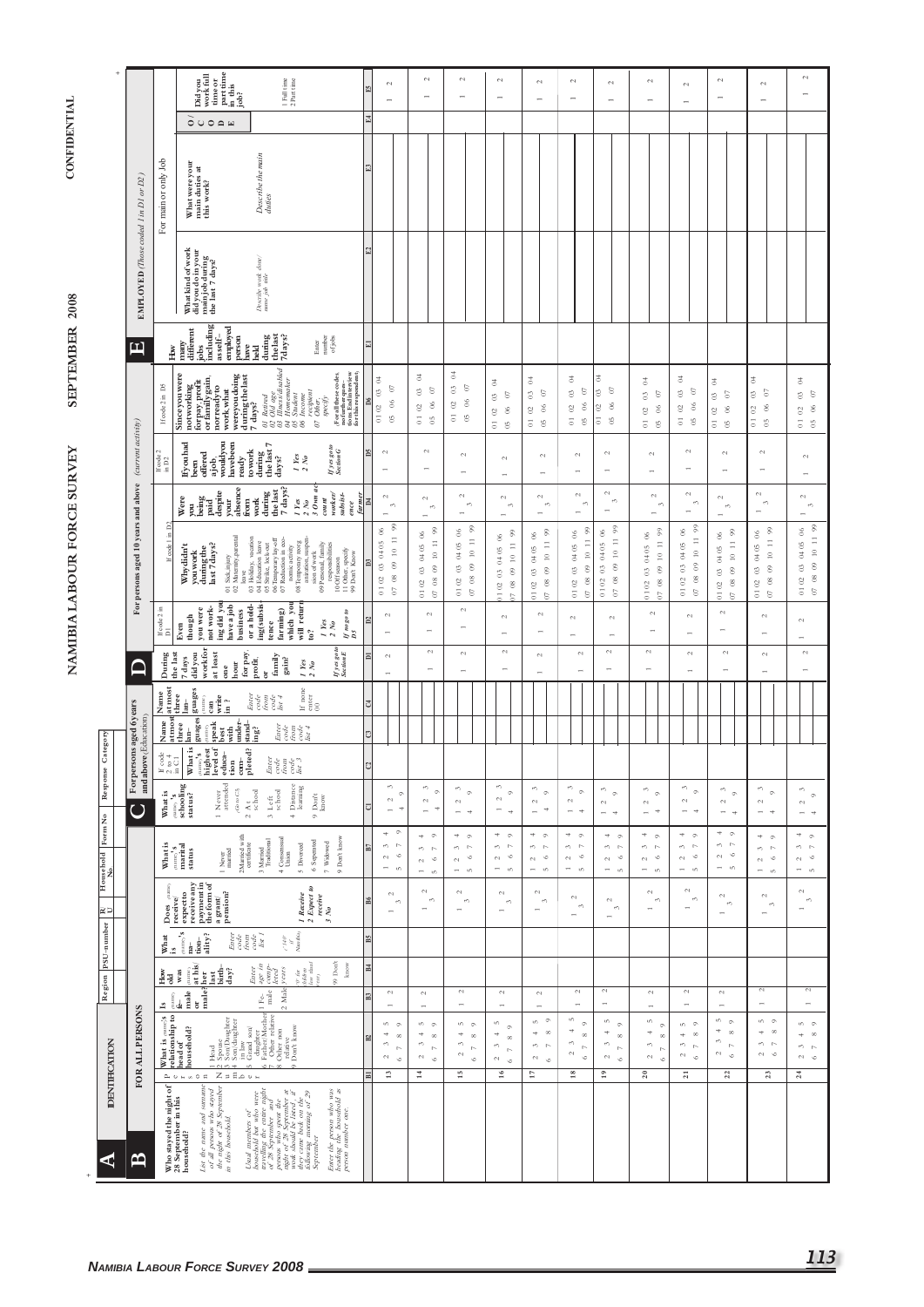## **CONFIDENTIAL**

| <b>IDENTIFICATION</b><br>$\blacktriangleleft$ | EMPLOYED (who have worked the last 7 days or who had a job but did not work coded 1 in D1 or D2)<br>$\mathbf{E}$ |                                                  | What kind of<br>activities are<br>carried out at<br>your work place?<br>$A \cup B$ $B \cup C$<br>Before continuing<br>with section E,<br>transfer from<br>section B column B1<br>section B column B1<br>person number for all<br>person number for all<br>coded 1 in D1 or D2                                                                                                                                                                                                                                                              | Describe the<br>activities<br><b>NDMEX</b>                                                                                                                                                                                                                                                                                                                                                                                                                                                                                                                                            |       |                                                                                                                                          |                                                                                                                                                                  |                                                                                                                                                                |                                                                                                                                                          |                                                                                                                                                                               |                                                                                                                                                                                |                                                                                                                                                     |                                                                                                                                                                                 |
|-----------------------------------------------|------------------------------------------------------------------------------------------------------------------|--------------------------------------------------|--------------------------------------------------------------------------------------------------------------------------------------------------------------------------------------------------------------------------------------------------------------------------------------------------------------------------------------------------------------------------------------------------------------------------------------------------------------------------------------------------------------------------------------------|---------------------------------------------------------------------------------------------------------------------------------------------------------------------------------------------------------------------------------------------------------------------------------------------------------------------------------------------------------------------------------------------------------------------------------------------------------------------------------------------------------------------------------------------------------------------------------------|-------|------------------------------------------------------------------------------------------------------------------------------------------|------------------------------------------------------------------------------------------------------------------------------------------------------------------|----------------------------------------------------------------------------------------------------------------------------------------------------------------|----------------------------------------------------------------------------------------------------------------------------------------------------------|-------------------------------------------------------------------------------------------------------------------------------------------------------------------------------|--------------------------------------------------------------------------------------------------------------------------------------------------------------------------------|-----------------------------------------------------------------------------------------------------------------------------------------------------|---------------------------------------------------------------------------------------------------------------------------------------------------------------------------------|
| Region PSU-number $R$ V                       |                                                                                                                  |                                                  | What are the main<br>productsproducedor<br>services offered at<br>your work place?                                                                                                                                                                                                                                                                                                                                                                                                                                                         | Describe the<br>products produced<br>or services offered                                                                                                                                                                                                                                                                                                                                                                                                                                                                                                                              |       |                                                                                                                                          |                                                                                                                                                                  |                                                                                                                                                                |                                                                                                                                                          |                                                                                                                                                                               |                                                                                                                                                                                |                                                                                                                                                     |                                                                                                                                                                                 |
| Household Form No                             |                                                                                                                  | For main or only                                 | $\fbox{\parbox{10}{01}} \begin{tabular}{ c } \hline \multicolumn{1}{ c }{01}} \multicolumn{1}{ c }{015} \multicolumn{1}{ c }{018} \multicolumn{1}{ c }{018} \multicolumn{1}{ c }{018} \multicolumn{1}{ c }{018} \multicolumn{1}{ c }{018} \multicolumn{1}{ c }{018} \multicolumn{1}{ c }{018} \multicolumn{1}{ c }{018} \multicolumn{1}{ c }{018} \multicolumn{1}{ c }{018} \multicolumn{1}{ c }{018} \$<br>$\begin{array}{c} \text{In your main job} \\ \text{did you work as?} \end{array}$<br>$\geq$ $\cup$ $\circ$ $\approx$ $\approx$ | $\begin{tabular}{c} \hline \text{empological} \\ \hline 03 \text{ plate} \\ \hline 04 \text{ plate} \\ \hline 05 \text{ plate} \\ \hline 06 \text{Here} \\ \hline 07 \text{ here} \\ \hline 08 \text{ after } 080 \text{ account} \\ \hline 09 \text{ after } 090 \text{ account} \\ \hline 019 \text{ type} \\ \hline 019 \text{ type} \\ \hline 019 \text{ type} \\ \hline 019 \text{ type} \\ \hline 02 \text{ while } 8 \text{ time} \\ \hline 03 \text{ while } 8 \text{ time} \\ \hline 04 \text{ while$<br>nal)<br>070ther unpaid family<br>080ther , specify<br>99 Don't know | E     | $_{\rm 05}$<br>$0.3 \pm 0.4$<br>99<br>$_{\rm 8}$<br>$\overline{0}$<br>$\mbox{S}$<br>$\overline{\phantom{0}}$<br>$\mathcal{S}$            | $\overline{0}$<br>0304<br>$^{99}$<br>$_{\rm 08}$<br>$\approx$<br>$\footnotesize{\textcircled{\scriptsize{s}}}$<br>$\overline{\circ}$<br>$\otimes$                | ತ<br>$\degree$<br>$\ensuremath{\mathfrak{S}}$<br>$_{\rm 8}$<br>$_{\odot}$<br>$\boldsymbol{\mathfrak{S}}$<br>$_{\rm 02}$<br>$\overline{0}$<br>$\mathcal{S}$     | S<br>$\ddot{\phantom{0}}$<br>$_{99}$<br>$\circ$<br>$_{\rm \otimes}$<br>$\rm \tilde{o}$<br>$\mathfrak{S}$<br>$\overline{\circ}$<br>$\delta$               | $_{\rm 65}$<br>0304<br>66<br>$_{\rm 08}$<br>$\overline{\mathbb{C}}$<br>$\mbox{ }^{\circ}$<br>$\overline{\phantom{0}}$<br>$\,$ 8                                               | 0405<br>$_{99}$<br>$\infty$<br>$\mathbb{S}$<br>$\odot$<br>$\mbox{S}$<br>$\overline{\circ}$<br>$\delta$                                                                         | $03 \t04 \t05$<br>$^{56}$<br>$08\ 09$<br>$\mathfrak S$<br>$\ensuremath{\mathbb S}$<br>$\overline{0}$ 8                                              | $03$ 0 4 0 5<br>$99$<br>$\frac{8}{2}$<br>$\circ$<br>$\odot$<br>$\delta$<br>$\overline{\phantom{0}}$                                                                             |
| Response                                      |                                                                                                                  | Job                                              | $\mathbf{a}_1$<br>If code 5 in E9                                                                                                                                                                                                                                                                                                                                                                                                                                                                                                          | 3. A private<br>enterprise<br>4. Non-profit organi-<br>sation (NGO)<br>5. Cooperative<br>9. Don't know<br>$\begin{array}{c} \text{Government} \\ \text{Parastad} \end{array}$<br>A private<br>household<br>$-i$<br>50                                                                                                                                                                                                                                                                                                                                                                 |       | s.<br>$\circ$<br>$N - n$<br>$\overline{\phantom{a}}$<br>÷                                                                                | $\sim$<br>$\circ$<br>$N$ in $\Omega$<br>$ +$                                                                                                                     | S<br>$\circ$<br>$N$ in $\sigma$<br>$\overline{\phantom{a}}$<br>$\rightarrow$                                                                                   | 3<br>$\circ$<br>$N_{1}$ in $\infty$<br>$\overline{\phantom{a}}$<br>$\overline{\mathbf{u}}$                                                               | S<br>$\circ$<br>$\sim$<br>0 <sub>0</sub><br>$\overline{\phantom{a}}$<br>$\rightarrow$                                                                                         | S<br>$\circ$<br>$N = 10 - 5$<br>$\rightarrow$                                                                                                                                  | S<br>$\circ$<br>0 <sub>0</sub><br>$\sim$<br>$\overline{\phantom{0}}$<br>$\rightarrow$                                                               | S<br>$\circ$<br>$N$ in $\sigma$<br>$\overline{\phantom{a}}$<br>$\rightarrow$                                                                                                    |
| Category                                      |                                                                                                                  |                                                  | Is your business/<br>enterprise (or<br>the business/<br>enterprise for<br>whichyou<br>If code 3 in E9                                                                                                                                                                                                                                                                                                                                                                                                                                      | company, etc.)<br>Unincorporated<br>(sole ownership<br>or ordinary<br>partnership)<br>Don't know<br>$\begin{array}{c} A\text{ corporation} \\ \text{Joint stock} \\ \text{company}, \\ \text{limited liability} \end{array}$<br>$\hat{\mathcal{C}}$<br>work<br>a.<br>$\sim$<br>o,                                                                                                                                                                                                                                                                                                     |       | $\sim$<br>$\circ$<br>$\overline{\phantom{a}}$                                                                                            | $\sim$<br>$\circ$<br>$\overline{a}$                                                                                                                              | $\sim$<br>$\circ$<br>$\overline{ }$                                                                                                                            | $\mathbb{C}^1$<br>$\circ$                                                                                                                                | $\mathord{\sim}$<br>$\circ$                                                                                                                                                   | $\sim$<br>$\circ$<br>۳                                                                                                                                                         | $\sim$<br>$\circ$                                                                                                                                   | $\sim$<br>$\circ$<br>$\overline{\phantom{a}}$                                                                                                                                   |
|                                               |                                                                                                                  |                                                  | many<br>people<br>including<br>vourself<br>vork in<br>work in<br>your work<br>your work<br>$_{\rm How}$                                                                                                                                                                                                                                                                                                                                                                                                                                    | $-24.44665$                                                                                                                                                                                                                                                                                                                                                                                                                                                                                                                                                                           | $\Xi$ | ₹<br>Þ<br>s.<br>$\sim$ $^{\circ}$<br>$-$ 10                                                                                              | b,<br>s.<br>$\circ$<br>$\sim$<br>$-$ in                                                                                                                          | ÷<br>$\mathrel{\vdash}$<br>S.<br>$\sim$ $\sim$<br>$-$ in                                                                                                       | ÷<br>$\sim$<br>$\mathfrak{S}$<br>$\circ$<br>$\sim$<br>$\overline{\phantom{a}}$<br>$\mathsf{in}$                                                          | ₹<br>$\mathord{\mapsto}$<br>s.<br>$\sim$ $\sim$<br>$\leftarrow$ - $\leftarrow$                                                                                                | 4<br>$\mathord{\mapsto}$<br>$\epsilon \gamma$<br>$\sim$ $\sim$<br>$-10$                                                                                                        | ₹<br>$\sim$<br>$\sim$<br>$\circ$<br>$\sim$<br>$\overline{\phantom{a}}$<br>$\infty$                                                                  | ₹<br>Þ<br>s,<br>$\circ$<br>$\sim$<br>$-$ 10                                                                                                                                     |
|                                               |                                                                                                                  |                                                  | 1. In the formal<br>$\begin{array}{c}\n\bullet \\ \bullet \\ \bullet\n\end{array}$<br>$\begin{array}{c} \text{Is your place} \\ \text{of work} \\ \end{array}$                                                                                                                                                                                                                                                                                                                                                                             | $\begin{tabular}{ l } \hline sector \\ 2. In the informal \\ \hline \end{tabular}$<br>Sector<br>3. Private<br>9. Don't know                                                                                                                                                                                                                                                                                                                                                                                                                                                           |       | $N$ 0<br>$ -$                                                                                                                            | $\sim$<br>$  -$                                                                                                                                                  | $\sim$ $_{\circ}$<br>$\overline{\phantom{a}}$                                                                                                                  | $\sim$ $\sim$<br>$\overline{a}$                                                                                                                          | $\sim$ $_{\circ}$<br>$\sim$ - $\sim$                                                                                                                                          | $\sim$ $\sim$<br>$\overline{\phantom{a}}$                                                                                                                                      | $\sim$ $\sim$<br>$-$ 0                                                                                                                              | $\sim$ $\sim$<br>$\sim$ - $\sim$                                                                                                                                                |
|                                               |                                                                                                                  |                                                  | Where is your place<br>of work?                                                                                                                                                                                                                                                                                                                                                                                                                                                                                                            | O A hence (no special contracts) and the special contracts are more than the contract of the special contracts and the special contract of the special contracts of the special contract of the special contract of the speci                                                                                                                                                                                                                                                                                                                                                         |       | $\Xi$<br>$\mathfrak{S}$<br>$^\circledR$<br>$\beta$<br>$\mathbb S$<br>$_{\rm 8}$<br>$\epsilon$<br>$\mathbb S$<br>$\overline{\circ}$<br>66 | $\Xi$<br>$\mathfrak{S}$<br>$_{\odot}$<br>$\upbeta$<br>$_{\rm 8}$<br>$\ensuremath{\mathbb{S}}$<br>$\odot$<br>$\ensuremath{\mathbb S}$<br>$\overline{\circ}$<br>66 | $\approx$<br>$\overline{6}$<br>$\circ$<br>$\overline{0}$<br>$\mathop{\mathsf{ss}}$<br>$\circ$<br>$\boldsymbol{\mathbb{S}}$<br>$\boldsymbol{\varepsilon}$<br>58 | $\approx$<br>$\mathfrak{S}$<br>$_{\odot}$<br>$\,$ $\,$ $\,$<br>$_{\rm 8}$<br>$\mathbb S$<br>$\sigma$<br>$\mathbb{S}^2$<br>$\overline{\circ}$<br>$\delta$ | $\ensuremath{\mathop{\mathbb{C}}\nolimits}$<br>$65$<br>$_{09}$<br>$\overline{0}$<br>$_{\rm 08}$<br>$\circ$<br>$\mbox{S}$<br>$\mathbb{S}^2$<br>$\overline{\circ}$<br>$\otimes$ | $\ensuremath{\mathop{\mathbb{C}}\nolimits}$<br>$\mathfrak{S}$<br>$_{\odot}$<br>$\bar{\mathbb{S}}$<br>$_{\rm 8}$<br>$\ensuremath{\mathbb{S}}$<br>$\mathbb{S}$<br>$\sigma$<br>58 | $\approx$<br>$\overline{0}$<br>$^\circledR$<br>$\overline{0}$<br>$_{08}$<br>$\ensuremath{\mathbb{S}}$<br>$\overline{\circ}$<br>$\mathbb{S}^2$<br>58 | $09\quad10$<br>$\mathbb{S}^5$<br>$\,$ $\,$ $\,$<br>$\mathop{\mathsf{g}}$<br>$\mathbb{S}^3$<br>$\mathbb{G}$<br>$\ensuremath{\mathcal{Q}}$<br>$\overline{\circ}$<br>$\mathcal{E}$ |
|                                               |                                                                                                                  |                                                  | In your second<br>main job what<br>kind of work did<br>youdo during<br>the last 7 days?                                                                                                                                                                                                                                                                                                                                                                                                                                                    | $done/$<br>Describe work of<br>name job tide                                                                                                                                                                                                                                                                                                                                                                                                                                                                                                                                          |       |                                                                                                                                          |                                                                                                                                                                  |                                                                                                                                                                |                                                                                                                                                          |                                                                                                                                                                               |                                                                                                                                                                                |                                                                                                                                                     |                                                                                                                                                                                 |
|                                               |                                                                                                                  | For second main Job (if more than one job, E1>1) | What were your<br>main duties at<br>this work?                                                                                                                                                                                                                                                                                                                                                                                                                                                                                             | $\label{eq:des} Describe\ the\ machine\$                                                                                                                                                                                                                                                                                                                                                                                                                                                                                                                                              |       |                                                                                                                                          |                                                                                                                                                                  |                                                                                                                                                                |                                                                                                                                                          |                                                                                                                                                                               |                                                                                                                                                                                |                                                                                                                                                     |                                                                                                                                                                                 |
|                                               |                                                                                                                  |                                                  | activity was<br>carried out at<br>this work place<br>during the last<br>7 days?<br>Whatkind of<br>$\delta$ uong                                                                                                                                                                                                                                                                                                                                                                                                                            | $\emph{the}$<br>Describe<br>activity                                                                                                                                                                                                                                                                                                                                                                                                                                                                                                                                                  |       |                                                                                                                                          |                                                                                                                                                                  |                                                                                                                                                                |                                                                                                                                                          |                                                                                                                                                                               |                                                                                                                                                                                |                                                                                                                                                     |                                                                                                                                                                                 |
|                                               |                                                                                                                  |                                                  | services<br>offered at this<br>workplace<br>during the last<br>7 days?<br>$\begin{array}{l} \textbf{What were the}\\ \textbf{main products}\\ \textbf{produced or}\\ \end{array}$                                                                                                                                                                                                                                                                                                                                                          | services offered<br>Describe the<br>products pro-<br>duced or                                                                                                                                                                                                                                                                                                                                                                                                                                                                                                                         |       |                                                                                                                                          |                                                                                                                                                                  |                                                                                                                                                                |                                                                                                                                                          |                                                                                                                                                                               |                                                                                                                                                                                |                                                                                                                                                     |                                                                                                                                                                                 |
|                                               |                                                                                                                  |                                                  | EUOQE                                                                                                                                                                                                                                                                                                                                                                                                                                                                                                                                      |                                                                                                                                                                                                                                                                                                                                                                                                                                                                                                                                                                                       |       |                                                                                                                                          |                                                                                                                                                                  |                                                                                                                                                                |                                                                                                                                                          |                                                                                                                                                                               |                                                                                                                                                                                |                                                                                                                                                     |                                                                                                                                                                                 |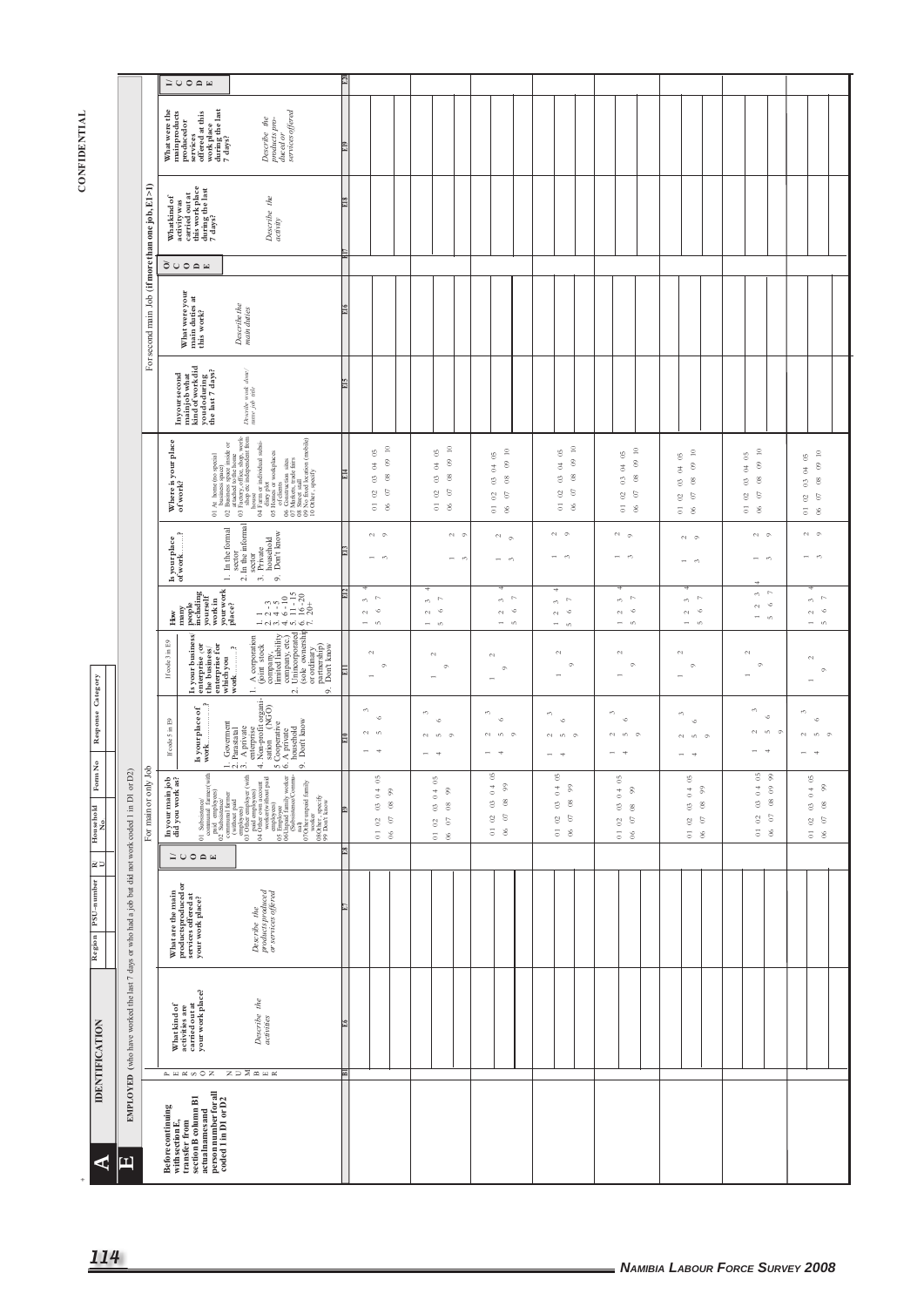| $\ddot{}$                              |                                                                                                            |                                                  | $\overline{ }$<br>Didyou<br>look for<br>addi-<br>tional<br>work<br>$\frac{\text{during}}{\text{the last}}$<br>$\frac{\text{day}}{\text{day}}$                                                                                                                                                                                                                                                                                                                                                                                |                                                                                                                                                                                                    | (Go to $$\rm{Section~H}\xspace]$<br>$\frac{1}{2}$ Yes                                                                                                                                                                                                                                                                                                                                                                                                                                            |                                                                                  | F22                    |                                                                        | $\mathfrak{g}$<br>$\overline{\phantom{0}}$                                                              |                                                                                 | $\sim$<br>$\rightarrow$                                  | $\sim$<br>$\overline{\phantom{0}}$                                                        |                                                                                                | $\sim$<br>$\overline{a}$                                                                 |                                                                                                                  | $\overline{\phantom{0}}$                                                                                          | $\sim$                                                        | $\mathcal{L}$<br>$\overline{\phantom{a}}$                                           |                                                                  | $\sim$<br>÷                                                                 |                                                                                                                                     |                                                                                 | $\sim$<br>$\overline{a}$                                                                                                         |
|----------------------------------------|------------------------------------------------------------------------------------------------------------|--------------------------------------------------|------------------------------------------------------------------------------------------------------------------------------------------------------------------------------------------------------------------------------------------------------------------------------------------------------------------------------------------------------------------------------------------------------------------------------------------------------------------------------------------------------------------------------|----------------------------------------------------------------------------------------------------------------------------------------------------------------------------------------------------|--------------------------------------------------------------------------------------------------------------------------------------------------------------------------------------------------------------------------------------------------------------------------------------------------------------------------------------------------------------------------------------------------------------------------------------------------------------------------------------------------|----------------------------------------------------------------------------------|------------------------|------------------------------------------------------------------------|---------------------------------------------------------------------------------------------------------|---------------------------------------------------------------------------------|----------------------------------------------------------|-------------------------------------------------------------------------------------------|------------------------------------------------------------------------------------------------|------------------------------------------------------------------------------------------|------------------------------------------------------------------------------------------------------------------|-------------------------------------------------------------------------------------------------------------------|---------------------------------------------------------------|-------------------------------------------------------------------------------------|------------------------------------------------------------------|-----------------------------------------------------------------------------|-------------------------------------------------------------------------------------------------------------------------------------|---------------------------------------------------------------------------------|----------------------------------------------------------------------------------------------------------------------------------|
|                                        |                                                                                                            | Could                                            | have<br>worked<br>$\begin{array}{c} \text{hours} \\ \text{during} \\ \text{the last} \\ 7 \text{ days?} \end{array}$<br>more<br>you                                                                                                                                                                                                                                                                                                                                                                                          |                                                                                                                                                                                                    | $_{\rm Ye}^{\rm vs}$<br>$ \sim$                                                                                                                                                                                                                                                                                                                                                                                                                                                                  | $\begin{array}{c} \text{(If no go)}\\ \text{to Section}\\ \text{H)} \end{array}$ | $\overline{\text{E1}}$ |                                                                        | $\sim$<br>$\rightarrow$                                                                                 |                                                                                 | $\sim$<br>$\overline{\phantom{a}}$                       | $\mathbb{C}^1$<br>$\overline{\phantom{a}}$                                                |                                                                                                | $\sim$<br>$\rightarrow$                                                                  |                                                                                                                  | $\sim$<br>$\rightarrow$                                                                                           |                                                               | $\sim$<br>$\overline{\phantom{a}}$                                                  |                                                                  | $\sim$                                                                      |                                                                                                                                     |                                                                                 | $\sim$<br>$\overline{\phantom{0}}$                                                                                               |
| CONFIDENTIAL                           |                                                                                                            | $_{\rm How}$                                     | prefer-<br>many<br>hours<br>would<br>you<br>have                                                                                                                                                                                                                                                                                                                                                                                                                                                                             | during<br>the last<br>7 days?<br>${\rm \dot{re}d\,to\,}$ work                                                                                                                                      | of hours<br>number<br>Record                                                                                                                                                                                                                                                                                                                                                                                                                                                                     |                                                                                  | F20                    |                                                                        |                                                                                                         |                                                                                 |                                                          |                                                                                           |                                                                                                |                                                                                          |                                                                                                                  |                                                                                                                   |                                                               |                                                                                     |                                                                  |                                                                             |                                                                                                                                     |                                                                                 |                                                                                                                                  |
|                                        |                                                                                                            | Wouldyou                                         | hours during<br>the last<br>$% \begin{tabular}{lcl} \hline & \multicolumn{3}{c}{\multicolumn{3}{c}{\multicolumn{3}{c}{\multicolumn{3}{c}{\multicolumn{3}{c}{\multicolumn{3}{c}{\multicolumn{3}{c}{\multicolumn{3}{c}{\multicolumn{3}{c}{\multicolumn{3}{c}{\multicolumn{3}{c}{\multicolumn{3}{c}{\multicolumn{3}{c}{\multicolumn{3}{c}{\multicolumn{3}{c}{\multicolumn{3}{c}{\multicolumn{3}{c}{\multicolumn{3}{c}{\multicolumn{3}{c}{\multicolumn{3}{c}{\multicolumn{3}{c}{\multicolumn{3}{c}{\multicolumn{3}{c$<br>formore | At present job<br>Other jobs in<br>If yes ask where<br>$ \sim$                                                                                                                                     | g<br>place the present<br>3 Other jobs with<br>more hours to re<br>addition to<br>present job<br>job                                                                                                                                                                                                                                                                                                                                                                                             | $\begin{array}{c} (\text{If no go to} \\ \text{F21)} \end{array}$<br>ż<br>4      | $\rm{F19}$             | A,<br>$\epsilon \gamma$<br>$\sim$<br>$\overline{a}$                    |                                                                                                         | $\stackrel{\text{\tiny{4}}}{\rightarrow}$<br>S<br>$\mathbb{C}^1$                |                                                          | $\Rightarrow$<br>S<br>$\sim$<br>$\overline{a}$                                            |                                                                                                | 4<br>S<br>$\mathfrak{c}_4$<br>$\overline{a}$                                             |                                                                                                                  | 4<br>$\epsilon \gamma$<br>$\mathbb{C}^1$<br>$\overline{a}$                                                        |                                                               | 4<br>S<br>$\sim$<br>÷                                                               |                                                                  | ÷<br>s,<br>$\sim$<br>$\overline{ }$                                         |                                                                                                                                     | ÷<br>S<br>$\sim$<br>÷                                                           |                                                                                                                                  |
|                                        |                                                                                                            |                                                  |                                                                                                                                                                                                                                                                                                                                                                                                                                                                                                                              | Total<br>Actual<br>hours                                                                                                                                                                           | Main job<br>All other<br>iobs                                                                                                                                                                                                                                                                                                                                                                                                                                                                    |                                                                                  | $_{\rm F18}$           |                                                                        |                                                                                                         |                                                                                 |                                                          |                                                                                           |                                                                                                |                                                                                          |                                                                                                                  |                                                                                                                   |                                                               |                                                                                     |                                                                  |                                                                             |                                                                                                                                     |                                                                                 |                                                                                                                                  |
|                                        |                                                                                                            |                                                  | The interviewer fill in<br>this columns the total<br>hours worked                                                                                                                                                                                                                                                                                                                                                                                                                                                            | $\begin{array}{c} \text{Total} \\ \text{Us}\,\text{ual} \\ \text{hours} \end{array}$                                                                                                               | Main job<br>$\frac{4}{\text{Mlo} \text{ther}}$                                                                                                                                                                                                                                                                                                                                                                                                                                                   |                                                                                  | F17                    |                                                                        |                                                                                                         |                                                                                 |                                                          |                                                                                           |                                                                                                |                                                                                          |                                                                                                                  |                                                                                                                   |                                                               |                                                                                     |                                                                  |                                                                             |                                                                                                                                     |                                                                                 |                                                                                                                                  |
|                                        |                                                                                                            |                                                  |                                                                                                                                                                                                                                                                                                                                                                                                                                                                                                                              | How many hours in total do you usually<br>work on each day in your other jobs?                                                                                                                     | How many hours (including paid or breaks, hours paid for breaks, hours paid for burn over worked and time spent con travel from home to and time spent con travel from home to each $\mathbf{d}$ of in your order jobs in the las                                                                                                                                                                                                                                                                | Total<br>$\rm{Si}$                                                               | $_{\rm F16}$<br>F15    |                                                                        |                                                                                                         |                                                                                 |                                                          |                                                                                           |                                                                                                |                                                                                          |                                                                                                                  |                                                                                                                   |                                                               |                                                                                     |                                                                  |                                                                             |                                                                                                                                     |                                                                                 |                                                                                                                                  |
|                                        |                                                                                                            | For all other jobs than the main job             |                                                                                                                                                                                                                                                                                                                                                                                                                                                                                                                              |                                                                                                                                                                                                    |                                                                                                                                                                                                                                                                                                                                                                                                                                                                                                  | $\rm Sa$<br>$\tilde{\mathbb{H}}$                                                 | Fŀ<br>Ë                |                                                                        |                                                                                                         |                                                                                 |                                                          |                                                                                           |                                                                                                |                                                                                          |                                                                                                                  |                                                                                                                   |                                                               |                                                                                     |                                                                  |                                                                             |                                                                                                                                     |                                                                                 |                                                                                                                                  |
|                                        |                                                                                                            |                                                  | Usual hours                                                                                                                                                                                                                                                                                                                                                                                                                                                                                                                  | Actual hours                                                                                                                                                                                       |                                                                                                                                                                                                                                                                                                                                                                                                                                                                                                  | $\in$                                                                            | E                      |                                                                        |                                                                                                         |                                                                                 |                                                          |                                                                                           |                                                                                                |                                                                                          |                                                                                                                  |                                                                                                                   |                                                               |                                                                                     |                                                                  |                                                                             |                                                                                                                                     |                                                                                 |                                                                                                                                  |
|                                        |                                                                                                            |                                                  |                                                                                                                                                                                                                                                                                                                                                                                                                                                                                                                              |                                                                                                                                                                                                    |                                                                                                                                                                                                                                                                                                                                                                                                                                                                                                  | We<br>$\tilde{\Xi}$                                                              | í.<br>E9 EI            |                                                                        |                                                                                                         |                                                                                 |                                                          |                                                                                           |                                                                                                |                                                                                          |                                                                                                                  |                                                                                                                   |                                                               |                                                                                     |                                                                  |                                                                             |                                                                                                                                     |                                                                                 |                                                                                                                                  |
|                                        |                                                                                                            |                                                  |                                                                                                                                                                                                                                                                                                                                                                                                                                                                                                                              |                                                                                                                                                                                                    |                                                                                                                                                                                                                                                                                                                                                                                                                                                                                                  | $\rm{day}\rm{s}$ ?<br>Mo                                                         |                        |                                                                        |                                                                                                         |                                                                                 |                                                          |                                                                                           |                                                                                                |                                                                                          |                                                                                                                  |                                                                                                                   |                                                               |                                                                                     |                                                                  |                                                                             |                                                                                                                                     |                                                                                 |                                                                                                                                  |
|                                        | <b>HOURS WORKED</b> (who have worked the last 7 days or who had a job but did notwork coded 1 in D1 or D2) |                                                  |                                                                                                                                                                                                                                                                                                                                                                                                                                                                                                                              |                                                                                                                                                                                                    |                                                                                                                                                                                                                                                                                                                                                                                                                                                                                                  |                                                                                  |                        | Usual hours                                                            | Actual hours                                                                                            | Usual hours                                                                     | Actual hours                                             | Usual hours                                                                               | <b>Actual hours</b>                                                                            | Usual hours                                                                              | <b>Actual hours</b>                                                                                              | Usual hours                                                                                                       | <b>Actual hours</b>                                           | Usual hours                                                                         | <b>Actual hours</b>                                              | Usual hours                                                                 | Actual hours                                                                                                                        | Usual hours                                                                     | Actual hours                                                                                                                     |
|                                        |                                                                                                            |                                                  |                                                                                                                                                                                                                                                                                                                                                                                                                                                                                                                              |                                                                                                                                                                                                    |                                                                                                                                                                                                                                                                                                                                                                                                                                                                                                  | $\mathbb T$ otal                                                                 | F8                     |                                                                        |                                                                                                         |                                                                                 |                                                          |                                                                                           |                                                                                                |                                                                                          |                                                                                                                  |                                                                                                                   |                                                               |                                                                                     |                                                                  |                                                                             |                                                                                                                                     |                                                                                 |                                                                                                                                  |
|                                        |                                                                                                            |                                                  |                                                                                                                                                                                                                                                                                                                                                                                                                                                                                                                              |                                                                                                                                                                                                    |                                                                                                                                                                                                                                                                                                                                                                                                                                                                                                  | $\rm{Si}$<br>Sa                                                                  |                        |                                                                        |                                                                                                         |                                                                                 |                                                          |                                                                                           |                                                                                                |                                                                                          |                                                                                                                  |                                                                                                                   |                                                               |                                                                                     |                                                                  |                                                                             |                                                                                                                                     |                                                                                 |                                                                                                                                  |
|                                        |                                                                                                            |                                                  |                                                                                                                                                                                                                                                                                                                                                                                                                                                                                                                              |                                                                                                                                                                                                    |                                                                                                                                                                                                                                                                                                                                                                                                                                                                                                  | 面                                                                                |                        |                                                                        |                                                                                                         |                                                                                 |                                                          |                                                                                           |                                                                                                |                                                                                          |                                                                                                                  |                                                                                                                   |                                                               |                                                                                     |                                                                  |                                                                             |                                                                                                                                     |                                                                                 |                                                                                                                                  |
|                                        |                                                                                                            | For the main job                                 |                                                                                                                                                                                                                                                                                                                                                                                                                                                                                                                              |                                                                                                                                                                                                    |                                                                                                                                                                                                                                                                                                                                                                                                                                                                                                  | É<br>We                                                                          | 坓                      |                                                                        |                                                                                                         |                                                                                 |                                                          |                                                                                           |                                                                                                |                                                                                          |                                                                                                                  |                                                                                                                   |                                                               |                                                                                     |                                                                  |                                                                             |                                                                                                                                     |                                                                                 |                                                                                                                                  |
|                                        |                                                                                                            |                                                  | Usual hours                                                                                                                                                                                                                                                                                                                                                                                                                                                                                                                  | Actual hours                                                                                                                                                                                       |                                                                                                                                                                                                                                                                                                                                                                                                                                                                                                  | $\tilde{\Xi}$                                                                    |                        |                                                                        |                                                                                                         |                                                                                 |                                                          |                                                                                           |                                                                                                |                                                                                          |                                                                                                                  |                                                                                                                   |                                                               |                                                                                     |                                                                  |                                                                             |                                                                                                                                     |                                                                                 |                                                                                                                                  |
| onse Category<br>Respo                 | д                                                                                                          |                                                  |                                                                                                                                                                                                                                                                                                                                                                                                                                                                                                                              | How many hours do you usually work on<br>each day in your main job?                                                                                                                                | How many bours (including paid or breaks, hours paid for burnor worked breaks, hours paid for burnor worked and time spent on travel from home to and time spent on travel from home to each day in your main job in the last<br>days?                                                                                                                                                                                                                                                           | $_{\rm Mo}$                                                                      |                        | hours<br>Usual                                                         | Actual hour                                                                                             | hours<br>Usual                                                                  | Actual hours                                             | hours<br>Usual                                                                            | Actual hours                                                                                   | Usual hour                                                                               | Actual hour                                                                                                      | hours<br>Usual                                                                                                    | <b>Actual</b> hour:                                           | Usual hours                                                                         | Actual hour                                                      | hours<br>Usual                                                              | <b>Actual hours</b>                                                                                                                 | hours<br>Usual                                                                  | <b>Actual hours</b>                                                                                                              |
| Form $\mathrm{No}$<br>Household<br>No. |                                                                                                            |                                                  | Where is your place<br>of work?                                                                                                                                                                                                                                                                                                                                                                                                                                                                                              | 01 At home (no special<br>$\Omega$ business space)<br>$\Omega$ business space inside or<br>$\Omega$ business space inside or<br>$\Omega$ Factory, office, shop, work-<br>shop etc independent from | $\begin{tabular}{ll} $\textbf{(a)}$ & $\textbf{(b)}$ & $\textbf{(a)}$ & $\textbf{(b)}$ \\ $\textbf{(b)}$ & $\textbf{(b)}$ & $\textbf{(b)}$ & $\textbf{(b)}$ \\ $\textbf{(c)}$ & $\textbf{(b)}$ & $\textbf{(b)}$ & $\textbf{(b)}$ \\ $\textbf{(c)}$ & $\textbf{(b)}$ & $\textbf{(b)}$ & $\textbf{(b)}$ \\ $\textbf{(c)}$ & $\textbf{(b)}$ & $\textbf{(c)}$ & $\textbf{(c)}$ & $\textbf{(d)}$ \\ $\textbf{(c)}$ & $\textbf{(c)}$ & $\textbf{(d)}$ & $\textbf{(d)}$ & $\textbf{(d)}$ \\ $\textbf{($ |                                                                                  | E <sub>25</sub>        | $65$<br>$\rm 3$<br>$\mathbb S$<br>$\mathbb{S}^2$<br>$\overline{\circ}$ | $\stackrel{\circ}{\phantom{}_{\sim}}$<br>$\mathord{\mathfrak{S}}$<br>$_{\rm 8}$<br>$\delta$<br>$\delta$ | $\overline{0}$<br>$\sqrt{2}$<br>$\circ$<br>$\mathbb{S}^2$<br>$\overline{\circ}$ | $\approx$<br>$\circ$<br>$\degree$<br>$\mathfrak{S}$<br>8 | $\mathbb{S}$<br>$\Xi$<br>$\mathbb{S}^3$<br>$\ensuremath{\mathbb S}$<br>$\overline{\circ}$ | $\approx$<br>$\circ$<br>$\ensuremath{\mathcal{S}}$<br>$\boldsymbol{\mathcal{S}}$<br>$_{\odot}$ | $\overline{6}$<br>$\,^\dagger$<br>$\mathbb{S}^3$<br>$\mathbb{S}^2$<br>$\overline{\circ}$ | $\stackrel{\circ}{\scriptstyle \sim}$<br>$\mathord{\otimes}$<br>$_{\rm 8}$<br>$\boldsymbol{\delta}$<br>$\otimes$ | $\mathbb{S}^0$<br>$\boldsymbol{\varepsilon}$<br>$\ensuremath{\mathbb{S}}$<br>$\mathbb{S}^1$<br>$\overline{\circ}$ | $\approx$<br>$\circ$<br>$_{\rm g}$<br>$\mathbb S$<br>$\delta$ | $\overline{0}$<br>$\overline{0}$<br>$\circ$<br>$\mathbb{S}^2$<br>$\overline{\circ}$ | $\approx$<br>$^\circledR$<br>$_{\rm 08}$<br>$\sigma$<br>$\delta$ | $\mathbb{S}$<br>$\beta$<br>$\mathbb S$<br>$\mathbb S$<br>$\overline{\circ}$ | $\ensuremath{\mathop{\mathbb{C}}\nolimits}$<br>$\ensuremath{\mathfrak{S}}$<br>$_{\rm 8}$<br>$\boldsymbol{\mathfrak{S}}$<br>$\delta$ | °5<br>$\beta$<br>$\circledS$<br>$\boldsymbol{\mathbb{S}}$<br>$\overline{\circ}$ | $\stackrel{\circ}{\scriptstyle \sim}$<br>$_{\odot}$<br>$_{\rm 8}$<br>$\footnotesize{\textcircled{\scriptsize{s}}}$<br>$_{\odot}$ |
| ם ⊠ <br>PSU-number                     |                                                                                                            | For second main Job (if more than one job, E1>1) | Λ.<br>$\begin{array}{c} \text{Is your place}\\ \text{of work}.\ldots.\end{array}$                                                                                                                                                                                                                                                                                                                                                                                                                                            | sector<br>2. In the informal<br>1. In the formal<br>sector<br>Private<br>household<br>Don't know<br>$\vec{\epsilon}$                                                                               | o,                                                                                                                                                                                                                                                                                                                                                                                                                                                                                               |                                                                                  | E24                    | N <sub>o</sub><br>$-$ 0                                                |                                                                                                         | $\sim$ $\sim$<br>$-$ 0                                                          |                                                          | $\sim$ $\sim$<br>$\overline{\phantom{0}}$<br>$\epsilon\gamma$                             |                                                                                                | $\sim$ $\sim$<br>$\overline{\phantom{0}}$                                                | $\epsilon\gamma$                                                                                                 | $\sim$ $\sim$<br>$-$ 0                                                                                            |                                                               |                                                                                     | $\sim$ $\sim$<br>$-$ 0                                           |                                                                             | N <sub>o</sub><br>$-$ 0                                                                                                             | $\sim$ $\sim$<br>$-$ 0                                                          |                                                                                                                                  |
| Region                                 |                                                                                                            |                                                  | Howmany<br>people<br>including<br>yourself<br>work in<br>your work<br>place?                                                                                                                                                                                                                                                                                                                                                                                                                                                 |                                                                                                                                                                                                    | $2 - 3$<br>$2 - 5$<br>$6 - 10$<br>$6 - 15$<br>$10$<br>$-15$<br>$-20$<br>$20+$<br>$-i$ oi oi $\not=$ oi $\phi$ oi $\not=$                                                                                                                                                                                                                                                                                                                                                                         |                                                                                  | E23                    | ÷<br>3<br>$\mathfrak{c}_1$<br>$\overline{ }$                           | $\sim$<br>$\circ$<br>$\mathsf{L}\cap$                                                                   | 4<br>s.<br>$\sim$<br>$\overline{ }$                                             | $\sim$<br>$\circ$<br>$\Omega$                            | $\Rightarrow$<br>$\sim -1$<br>$\sim$<br>$\overline{\phantom{a}}$                          | $\circ$<br>$\mathfrak{m}$                                                                      | 4<br>S<br>$\sim$<br>$\overline{\phantom{a}}$                                             | $\triangleright$<br>$\circ$<br>$\mathsf{t}\cap$                                                                  | $\Rightarrow$<br>$\sim$<br>$\overline{a}$                                                                         | $\sim -1$<br>$\circ$<br>$\mathsf{L}\cap$                      | 4<br>$\sim$<br>$\overline{\phantom{0}}$                                             | $m - p$<br>$\circ$<br>$\mathsf{t}\cap$                           | 4<br>$\sim$<br>$\overline{\phantom{a}}$                                     | e P<br>$\circ$<br>$\mathsf{L}\cap$                                                                                                  | 4<br>$\overline{ }$                                                             | $\omega$ $\sim$<br>$N_{0}$<br>$\mathsf{L}\cap$                                                                                   |
|                                        | <b>EMPLOYED</b> (who have worked the last 7 days or who had a job but did not work coded 1 in D1 or D2)    |                                                  | $\gamma$<br>${\bf I}s$ your place of work.                                                                                                                                                                                                                                                                                                                                                                                                                                                                                   | $\begin{array}{l} 1. \text{ Government} \\ 2. \text{Parsstatal} \\ 3. \text{ A private} \\ \text{enteprise} \\ 4. \text{ Non-point} \end{array}$                                                   | organisation (NGO)<br>5.A private household<br>6 Cooperative<br>9. Don't know                                                                                                                                                                                                                                                                                                                                                                                                                    |                                                                                  | E22                    | $\sim$ $\sim$<br>$N_{1}$<br>$ +$                                       |                                                                                                         | $\sim$ $\sim$<br>$N_{1}$<br>$\overline{\phantom{a}}$                            | $\rightarrow$                                            | $\sim$ $\sim$<br>$N - n$<br>$- -$                                                         |                                                                                                | $\omega$ $\omega$<br>$\sim$                                                              | $\mathfrak{m}$<br>Ħ                                                                                              |                                                                                                                   | $m_{\odot}$<br>$N_{1}$<br>$ +$                                | $m - n$<br>$N_{\rm in}$                                                             | $\overline{a}$                                                   |                                                                             | $\sim$ $\sim$<br>$N_{1}$                                                                                                            | $\sim$ $\sim$<br>$N_{\rm m}$                                                    | $\rightarrow$                                                                                                                    |
| <b>IDENTIFICATION</b><br>⋖             | 口                                                                                                          |                                                  | $\mathbbm{m} \times \mathbbm{m} \times \mathbbm{m}$<br>Before starting with<br>section G, transfer<br>from section B<br>column B1                                                                                                                                                                                                                                                                                                                                                                                            | ZDMAR<br>worked code 1 in D1<br>number for all who<br>actual names and<br>person<br>or D2                                                                                                          |                                                                                                                                                                                                                                                                                                                                                                                                                                                                                                  |                                                                                  | E                      |                                                                        |                                                                                                         |                                                                                 |                                                          |                                                                                           |                                                                                                |                                                                                          |                                                                                                                  |                                                                                                                   |                                                               |                                                                                     |                                                                  |                                                                             |                                                                                                                                     |                                                                                 |                                                                                                                                  |
|                                        |                                                                                                            |                                                  |                                                                                                                                                                                                                                                                                                                                                                                                                                                                                                                              | <b>NAMIBIA LABOUR FORCE SURVEY 2008</b>                                                                                                                                                            |                                                                                                                                                                                                                                                                                                                                                                                                                                                                                                  |                                                                                  |                        |                                                                        |                                                                                                         |                                                                                 |                                                          |                                                                                           |                                                                                                |                                                                                          |                                                                                                                  |                                                                                                                   |                                                               |                                                                                     |                                                                  |                                                                             |                                                                                                                                     |                                                                                 | 115                                                                                                                              |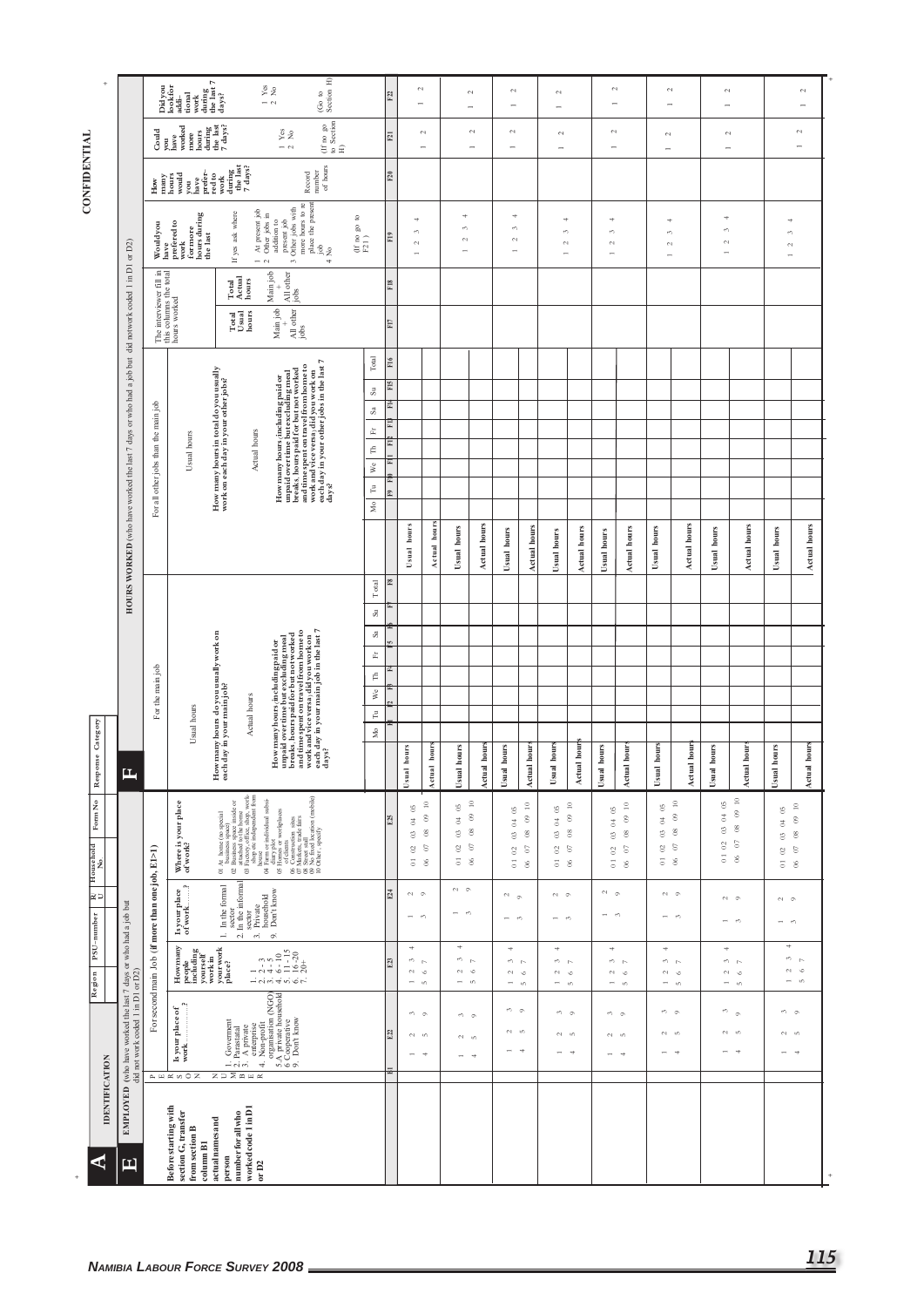## **CONFIDENTIAL**

|                                          |                                                                                                     | How doyou support<br>yours elf? | ð<br>ā<br>03 Suported by someone<br>Supported by<br>charity,church<br>From savings<br>Child support/foster<br>$\langle$ More than one response possible $\rangle$<br>01 Did odd jobs during<br>care grant<br>08 Income from sale<br>outside household<br>If code 1 go back to<br>04 Old age/disability<br>$02$ Supported by<br>someone in the $% \left( \beta \right)$<br>09 Other, specify<br>the last week<br>household<br>$proporty$<br>$\operatorname*{grant}% \nolimits_{\mathbb{Z}}\left( \mathbb{Z}^{\Sigma\left( 1\right) }\right) ^{\otimes n}=\operatorname*{grant}% \nolimits_{\mathbb{Z}}\left( \mathbb{Z}^{\Sigma\left( 1\right) }\right) ^{\otimes n}=\operatorname*{grant}% \nolimits_{\mathbb{Z}}\left( \mathbb{Z}^{\Sigma\left( 1\right) }\right) ^{\otimes n}$<br>$\mathfrak{S}0$<br>$^{\rm 6}_{\rm 0}$ | GIS                   | $\rm ^{6}$<br>$_{\odot}$<br>\$<br>$_{08}$<br>$\mathbb S$<br>$\rm{c}$<br>$\mathbb{S}^0$<br>$\overline{\phantom{0}}$ 06 | $\rm ^{6}$<br>$\infty$<br>$\overline{\mathbb{S}}$<br>$\frac{8}{2}$<br>$\mathbb{S}^3$<br>$\mathfrak{S}$<br>$\mathbb S$<br>$_{\odot}$ $_{\odot}$ | $\rm ^{6}$<br>$\circ$<br>$\overline{\mathbb{S}}$<br>$_{08}$<br>$\circ$<br>$\circ$<br>$\!\otimes\!$<br>$_{\odot}$ $_{\odot}$ | $65\,$<br>$_{\circ}$<br>$\rm 3$<br>$_{\rm 8}$<br>$\circ$<br>$\boldsymbol{\mathfrak{S}}$<br>$\ensuremath{\mathbb{S}}$<br>$_{\odot}$ $_{\odot}$                      | $^{65}$<br>$\,^\oplus_{\mathbb{C}}$ 0<br>$\frac{8}{2}$<br>$\circ$<br>$_{\odot}$ $_{\odot}$<br>$\overline{\circ}$ % | $\rm ^{6}$<br>$\circ$<br>$\overline{5}$<br>$_{08}$<br>$\circ$<br>$\circ$<br>$\ensuremath{\mathbb S}$<br>$5\degree$          | $\mathbb{S}^0$<br>$\degree$<br>$\mathbb{S}$<br>$\rm{S}$<br>$\rm ^{\rm o}$<br>$\overline{\phantom{0}}$ 06                                                                         |
|------------------------------------------|-----------------------------------------------------------------------------------------------------|---------------------------------|---------------------------------------------------------------------------------------------------------------------------------------------------------------------------------------------------------------------------------------------------------------------------------------------------------------------------------------------------------------------------------------------------------------------------------------------------------------------------------------------------------------------------------------------------------------------------------------------------------------------------------------------------------------------------------------------------------------------------------------------------------------------------------------------------------------------------|-----------------------|-----------------------------------------------------------------------------------------------------------------------|------------------------------------------------------------------------------------------------------------------------------------------------|-----------------------------------------------------------------------------------------------------------------------------|--------------------------------------------------------------------------------------------------------------------------------------------------------------------|--------------------------------------------------------------------------------------------------------------------|-----------------------------------------------------------------------------------------------------------------------------|----------------------------------------------------------------------------------------------------------------------------------------------------------------------------------|
| <b>CONFIDENTIAL</b>                      |                                                                                                     |                                 | Retirement<br>Retrenched<br>Dismissed<br>or old age<br>09 Other,<br>reason that<br>you left your<br>last job?<br>temporary<br>Closure of<br>What is the<br>Resigned<br>Disabled<br>Sick<br>company<br>activity<br>End of<br>specify<br>$\sigma$<br>583388<br>$_{\rm 08}$<br>$\geq 0$ $\cap$ $\approx$                                                                                                                                                                                                                                                                                                                                                                                                                                                                                                                     | G14<br>$\ddot{c}$     | $_{\odot}$<br>$\begin{array}{c} 0 \\ 0 \end{array}$<br>$\mathbb{S}^2$<br>$\mathfrak{S}$<br>$_{08}$<br>5<br>3S         | $\boldsymbol{\mathcal{C}}$<br>$_{\circ}$ $^{\circ}$<br>8<br>$\mathfrak{S}$ $\mathfrak{S}$<br>535                                               | $\mathbb{C}^3$<br>$_{\tiny \odot}$ $^{\circ}$<br>$\mathbb{S}^2$<br>$_{5}^{\circ}$ $_{8}^{\circ}$<br>5<br>3S                 | $\circ$<br>$\begin{array}{c} 0 \\ 0 \end{array}$<br>$\boldsymbol{\mathcal{S}}$<br>$_{05}$<br>$_{08}$                                                               | $\mathbb{S}$<br>66<br>$\mathbb S$<br>$_{0.8}^{\circ}$<br>535                                                       | $\boldsymbol{\mathcal{C}}$<br>$_{\circ}$ $_{\circ}$<br>$\otimes$<br>$\mathfrak{S}$ $\mathfrak{S}$<br>5<br>3S                | $\begin{smallmatrix} 06 \\ 0 \end{smallmatrix}$<br>$\mathbb{S}^3$<br>$\mathbb{S}^2$<br>$\mathbb{S}^2$<br>$_{\rm 08}$<br>$\overline{\circ}$ $\overline{\circ}$ $\overline{\circ}$ |
|                                          |                                                                                                     |                                 | Describe the<br>products pro-<br>duced or<br>services offered<br>What were the<br>main products<br>produced or<br>services<br>offered at this<br>work place ?                                                                                                                                                                                                                                                                                                                                                                                                                                                                                                                                                                                                                                                             | G12                   |                                                                                                                       |                                                                                                                                                |                                                                                                                             |                                                                                                                                                                    |                                                                                                                    |                                                                                                                             |                                                                                                                                                                                  |
|                                          |                                                                                                     | $\rm G$<br>E.                   | activity was<br>carried out at<br>What kind of<br>Describe the<br>this work<br>place?<br>activity                                                                                                                                                                                                                                                                                                                                                                                                                                                                                                                                                                                                                                                                                                                         | $\rm GII$             |                                                                                                                       |                                                                                                                                                |                                                                                                                             |                                                                                                                                                                    |                                                                                                                    |                                                                                                                             |                                                                                                                                                                                  |
|                                          |                                                                                                     | If yes                          | $\delta$ uong                                                                                                                                                                                                                                                                                                                                                                                                                                                                                                                                                                                                                                                                                                                                                                                                             | G10                   |                                                                                                                       |                                                                                                                                                |                                                                                                                             |                                                                                                                                                                    |                                                                                                                    |                                                                                                                             |                                                                                                                                                                                  |
|                                          |                                                                                                     |                                 | What were your<br>main duties at<br>this work?<br>$\label{eq:2} Describe the main duties$                                                                                                                                                                                                                                                                                                                                                                                                                                                                                                                                                                                                                                                                                                                                 | $\mathbb{G}$          |                                                                                                                       |                                                                                                                                                |                                                                                                                             |                                                                                                                                                                    |                                                                                                                    |                                                                                                                             |                                                                                                                                                                                  |
|                                          |                                                                                                     |                                 | What kind of<br>work didyou do<br>in your last job?<br>(Describe the type<br>of work done)                                                                                                                                                                                                                                                                                                                                                                                                                                                                                                                                                                                                                                                                                                                                | $\mathbb{G}8$         |                                                                                                                       |                                                                                                                                                |                                                                                                                             |                                                                                                                                                                    |                                                                                                                    |                                                                                                                             |                                                                                                                                                                                  |
|                                          |                                                                                                     |                                 | Haveyou<br>ever<br>worked<br>before?<br>(If no go to $\rm G15)$<br>$_{\rm Y\,g}^{\rm vs}$<br>$ \sim$                                                                                                                                                                                                                                                                                                                                                                                                                                                                                                                                                                                                                                                                                                                      | $\mathbb{G}$          | $\mathord{\sim}$<br>$\overline{ }$                                                                                    | $\sim$<br>$\overline{\phantom{a}}$                                                                                                             | $\mathbb{C}^1$<br>$\overline{\phantom{0}}$                                                                                  | $\mathcal{L}_{\mathcal{A}}$<br>$\overline{\phantom{0}}$                                                                                                            | $\sim$                                                                                                             | $\sim$<br>$\overline{ }$                                                                                                    | $\mathfrak{c}_1$<br>$\overline{\phantom{a}}$                                                                                                                                     |
|                                          |                                                                                                     | If no in G2                     | 03 cupies contexts of seeking work<br>$64$ Already found work to start<br>$05$ Already found work to start<br>$05$ Already found work to start<br>$06$ Lack of resources to start<br>$\frac{1}{2}$ business or subsistence<br>01 Thought no work available<br>02 Awaiting replies from<br>reason that you<br>didn't look for work<br>or try to start your<br>own business during<br>the last 30 days?<br>What was the main<br>07 Studying<br>08 Other, specify<br>employers<br>farming                                                                                                                                                                                                                                                                                                                                    | 66                    | $\infty$<br>$^{+0}$<br>$\overline{\circ}$<br>S<br>$\frac{2}{5}$ 8<br>5S                                               | $_{\rm 08}$<br>$\overline{5}$<br>35<br>88<br>5 S                                                                                               | $\infty$<br>ŧ,<br>$\boldsymbol{\mathcal{C}}$<br>$\circ$<br>$_{\odot}$<br>$\delta$<br>$5-5$                                  | $\infty$<br>$\mathfrak{A}% _{T}=\mathfrak{B}_{T}\!\left( a,b\right) ,\ \mathfrak{C}_{T}=C_{T}\!\left( a,b\right) ,$<br>3S<br>88<br>5 S                             | $\infty$<br>\$<br>$_{\circ}^{\circ}$<br>$\begin{array}{c} 2 \\ 8 \end{array}$<br>$5-5$                             | $\infty$<br>$\overline{5}$<br>3S<br>88<br>5 S                                                                               | $\infty$<br>$\boldsymbol{\Xi}$<br>$\mathbb{S}$<br>$\epsilon$<br>$\begin{array}{c} 2 \\ 8 \end{array}$<br>$5-5$                                                                   |
|                                          |                                                                                                     |                                 | 00004                                                                                                                                                                                                                                                                                                                                                                                                                                                                                                                                                                                                                                                                                                                                                                                                                     | යි                    |                                                                                                                       |                                                                                                                                                |                                                                                                                             |                                                                                                                                                                    |                                                                                                                    |                                                                                                                             |                                                                                                                                                                                  |
| Category<br>Response                     | in D5)                                                                                              | yes in G2<br>$\equiv$           | $\hat{\mathbb{R}}$<br>What sort of job were<br>you looking for?<br>(Describe the type of<br>$\mathop{\mathrm{sound}}(t)$                                                                                                                                                                                                                                                                                                                                                                                                                                                                                                                                                                                                                                                                                                  | $\mathbb{G}4$         |                                                                                                                       |                                                                                                                                                |                                                                                                                             |                                                                                                                                                                    |                                                                                                                    |                                                                                                                             |                                                                                                                                                                                  |
| Form No<br>Household<br>No.<br><b>RD</b> | UNEMPLOYMENT (who have not worked during the last 7 days, had no job and were ready to work coded 1 |                                 | Registration at other employ-<br>Checking at work sites, farms,<br>How didyou look for work or try to start your own business during the last $30 \text{ days}^2$<br>Seeking assistance of friends,<br>relatives, colleaques, unions, Take action to start business or subsistence farming<br>Registration at Ministry of<br>labour Offices<br>Placed or answered media<br>factory gates, market or<br>other assembly places<br>(More than one answer<br>$\mathbf{S}$<br>Direct applications<br>ment agencies<br>advertisement<br>Other, specify<br>possible)<br>employers<br>$\overline{\circ}$<br>$\boldsymbol{\Xi}$<br>$\mathbb S$<br>$\approx$<br>$\otimes$<br>$\Xi$<br>$\mathfrak{S}$<br>$_{\rm 08}$                                                                                                                 | $\mathbb{G}^3$        | $_{\rm 8}$<br>$\boldsymbol{\mathfrak{z}}$<br>$\delta$<br>3<br>$\mathbb{S}^2$<br>8<br>$\Xi$<br>- 16                    | $_{08}$<br>$\mathfrak{S}$<br>$\boldsymbol{\mathcal{S}}$<br>$\boldsymbol{\mathbb{S}}$<br>2<br>$\infty$<br>$\overline{\circ}$<br>$\circ$         | $_{\rm 08}$<br>3<br>$\circ$<br>$\odot$<br>$\mathbb S$<br>$\infty$<br>$\Xi$<br>65                                            | $\infty$<br>$\mathfrak{A}% _{T}=\mathfrak{B}_{T}\!\left( a,b\right) ,\ \mathfrak{C}_{T}=C_{T}\!\left( a,b\right) ,$<br>$\circ$<br>$\circ$<br>$\frac{2}{3}$ 8<br>5S | $\frac{8}{2}$<br>g<br>3S<br>$\otimes$<br>$\delta$<br>$\mathfrak{S}$<br>$\overline{\circ}$                          | $_{\rm \otimes}$<br>$\geq$<br>$\circ$<br>$\boldsymbol{\mathbb{S}}$<br>$\rm ^{\rm 2}$<br>$\infty$<br>$\overline{\circ}$<br>5 | $_{\rm 8}$<br>3<br>$\mathbb{S}^3$<br>$\boldsymbol{\mathfrak{S}}$<br>$\mathbb S$<br>$\delta$<br>$\overline{\circ}$<br>$\mathfrak{S}$                                              |
| $PSU-number$                             |                                                                                                     |                                 | $\mathbf{S}$<br>start your<br>own<br>businesss<br>during<br>the last<br>30 days?<br>$\begin{array}{c} \mathrm{Did\, you}\\ \mathrm{look\,for}\\ \mathrm{work}\, \mathrm{or}\\ \mathrm{try}\, \mathrm{to} \end{array}$<br>no go<br>$_{\rm Y\,8}^{\rm 68}$<br>$E_{\odot}$<br>$\sim \alpha$                                                                                                                                                                                                                                                                                                                                                                                                                                                                                                                                  | $\mathbb{G}$          | $\sim$<br>$\overline{\phantom{a}}$                                                                                    | $\mathbb{C}^2$<br>$\overline{\phantom{a}}$                                                                                                     | $\mathfrak{c}_4$<br>$\overline{\phantom{0}}$                                                                                | $\sim$<br>$\overline{\phantom{a}}$                                                                                                                                 | $\sim$                                                                                                             | $\sim$<br>$\rightarrow$                                                                                                     | $\mathfrak{c}_4$<br>$\rightarrow$                                                                                                                                                |
| Region                                   |                                                                                                     |                                 | Forhow long have 1<br>you been without<br>work and available<br>for work?<br>$\begin{array}{ll} 1 & \text{Less that } 1 \text{ month} \\ \frac{1}{2} & \text{1 month but under } 3 \\ 4 & \text{3 months but under } 6 \\ \frac{1}{2} & \text{4 6 months but under } 1 \\ \end{array}$<br>year $5\,$ 1 year but under $2\,$<br>$\begin{array}{c} \text{years} \\ \text{6 2 years or more} \end{array}$                                                                                                                                                                                                                                                                                                                                                                                                                    | $\overline{\text{G}}$ | $\sim$ $\sim$<br>$\sim$ $\,$<br>$- +$                                                                                 | $\circ$<br>s.<br>$\sim -10$<br>$ +$                                                                                                            | $\circ$<br>$\epsilon \gamma$<br>$\sim -10$<br>$ +$                                                                          | $\circ$<br>$\epsilon$<br>$\sim -10$<br>$- - +$                                                                                                                     | $\circ$<br>$\sim$<br>$N - in$<br>$\overline{\phantom{a}}$ .                                                        | $\sim$ $\sim$<br>$N_{1}$<br>$-$ +                                                                                           | $\sim$ $\sim$<br>$\sim -10$<br>$ +$                                                                                                                                              |
| IDENTIFICATION<br>⋖                      | じ                                                                                                   |                                 | ZDMHR<br>$\square$ $\square$ $\square$ on $\bigcirc$ $\square$<br>transfer from section B column<br>Before starting with section G,<br>number for all coded 1 in D5<br><b>B1</b> actual names and person                                                                                                                                                                                                                                                                                                                                                                                                                                                                                                                                                                                                                  | $\equiv$              |                                                                                                                       |                                                                                                                                                |                                                                                                                             |                                                                                                                                                                    |                                                                                                                    |                                                                                                                             |                                                                                                                                                                                  |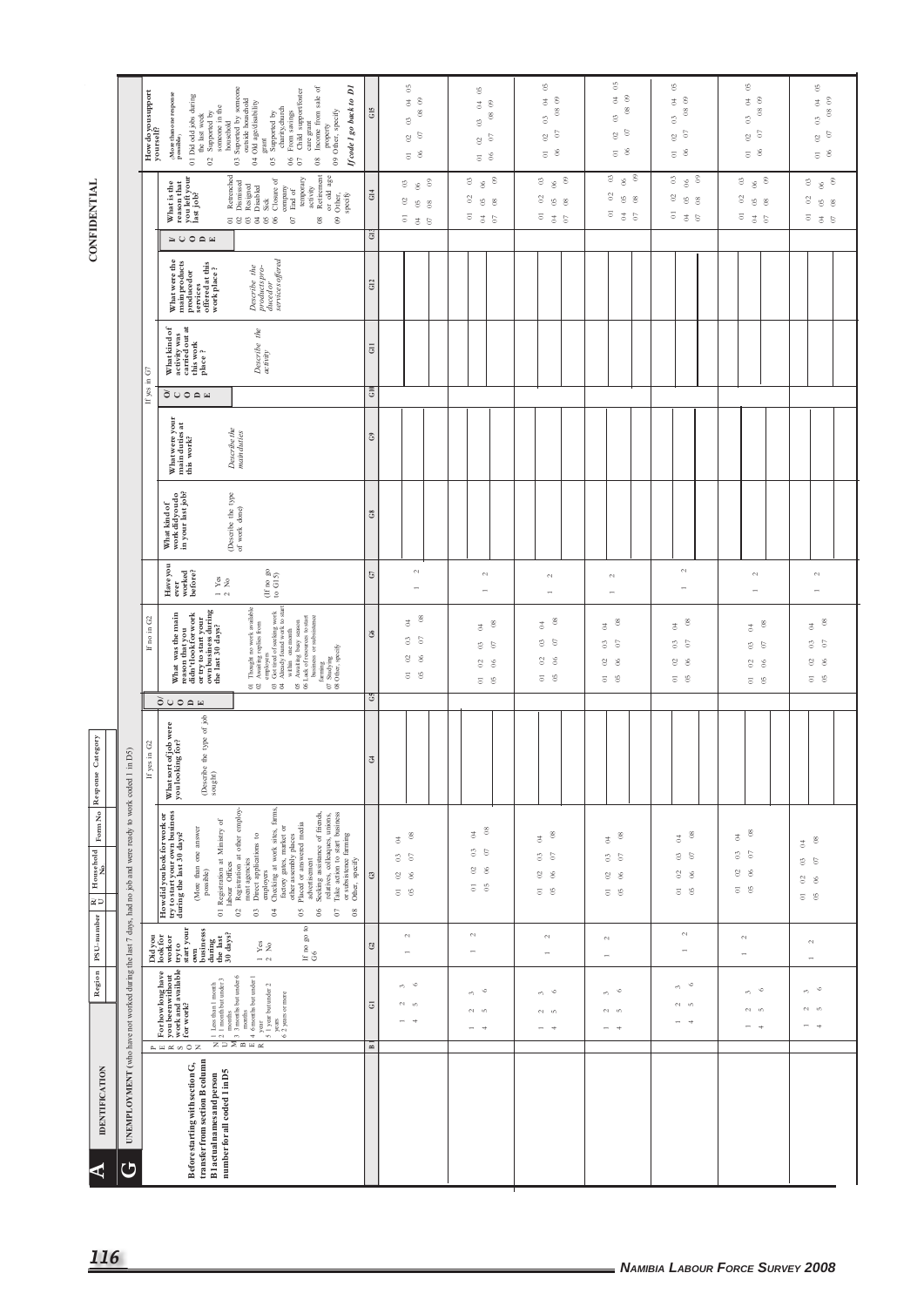|                         |                                                                                                            | What is the<br>monthly income<br>income of<br>estimated<br>business?<br>(Write down<br>monthly<br>in $NS$ )<br>your                                                                                                                                                                                                                                                                      | Ľ                         |                                                                                                        |                                                                                    |                                                                      |                                                                           |                                                                                |                                                                                                |                                                         |                                                           |                                                                             |                                                        |
|-------------------------|------------------------------------------------------------------------------------------------------------|------------------------------------------------------------------------------------------------------------------------------------------------------------------------------------------------------------------------------------------------------------------------------------------------------------------------------------------------------------------------------------------|---------------------------|--------------------------------------------------------------------------------------------------------|------------------------------------------------------------------------------------|----------------------------------------------------------------------|---------------------------------------------------------------------------|--------------------------------------------------------------------------------|------------------------------------------------------------------------------------------------|---------------------------------------------------------|-----------------------------------------------------------|-----------------------------------------------------------------------------|--------------------------------------------------------|
|                         |                                                                                                            | partners and<br>workers)are<br>employing?<br>(Write down<br>number of<br>How many<br>employees<br>(excluding<br>employees)<br>business<br>unpaid<br>family<br>you                                                                                                                                                                                                                        | 51                        |                                                                                                        |                                                                                    |                                                                      |                                                                           |                                                                                |                                                                                                |                                                         |                                                           |                                                                             |                                                        |
|                         |                                                                                                            | expenditure<br>from that of<br>household?<br>the owner's<br>$_{\rm Y\,e\,s}^{\rm vs}$<br>seperate<br>business<br>$ \sim$<br>$\mathring{\mathsf{e}}$<br>Ľ                                                                                                                                                                                                                                 | 51                        | $\sim$                                                                                                 | $\sim$                                                                             | $\sim$                                                               | $\mathord{\sim}$<br>$\overline{ }$                                        | $\sim$                                                                         | $\sim$                                                                                         | $\sim$                                                  | $\sim$                                                    | $\sim$                                                                      | $\sim$                                                 |
|                         | <b>EMPLOYERS, OWN ACCOUNT WORKERS</b> (who have worked the last 7 days and coded 01, 02, 03, and 04 in E9) | What type of<br>accounts are<br>kept for this<br>accounting format<br>Informal records<br>for personal use<br>1 Detailed formal<br>Other, specify<br>business?<br>If code 1 in 13<br>Simplified<br>accounts<br>$\mathord{\sim}$<br>$\sim$<br>4                                                                                                                                           | $\Xi$                     | $\mathbb{C}^2$<br>$\Rightarrow$<br>c0                                                                  | $\sim$<br>Ħ<br>$\sim$                                                              | $\sim$<br>÷<br>3                                                     | $\sim$<br>$\Rightarrow$<br>$\sim$                                         | $\sim$<br>$\Rightarrow$<br>$\mathcal{O}$                                       | $\rightarrow$<br>$\sim$<br>$\epsilon$<br>$\overline{\phantom{0}}$                              | $\sim$<br>$\overline{\mathcal{A}}$<br>$\epsilon \gamma$ | $\sim$<br>$\Rightarrow$<br>c0                             | $\mathfrak{c}_1$<br>$\Rightarrow$<br>$\epsilon$<br>$\overline{\phantom{a}}$ | $\sim$<br>$\overline{\phantom{a}}$<br>$\epsilon\gamma$ |
|                         |                                                                                                            | Does your<br>business<br>keep<br>accounts?<br>Don't<br>Know<br>$\frac{1}{2}$ Yes<br>$\circ$                                                                                                                                                                                                                                                                                              | $\Box$                    | $\sim$<br>$\circ$<br>-                                                                                 | $^{1}$<br>$\circ$                                                                  | $\sim$<br>$\circ$                                                    | $\sim$<br>$\circ$                                                         | $\sim$<br>$\circ$                                                              | $\sim$<br>$\circ$                                                                              | $\sim$<br>$\circ$                                       | $\sim$<br>$^\circ$                                        | $\sim$<br>$\circ$                                                           | $\sim$<br>$\circ$                                      |
|                         |                                                                                                            | $\rm_{the}$<br>$\begin{array}{l} \langle \text{More than one} \\ \text{response} \text{ possible} \rangle \end{array}$<br>Other, specify<br>Social Security<br>÷<br>Ministry of<br>Commission<br>Ministry of<br>In which of t<br>following is<br>registered?<br>If code 1 in 11<br>Trade and<br>Finance<br>Industry<br>$\sim$<br>$\epsilon$<br>$\overline{\phantom{0}}$<br>$\Rightarrow$ | $\overline{\mathbf{u}}$   | $\mathbb{C}^2$<br>$\Rightarrow$<br>$\epsilon \gamma$                                                   | $\mathord{\sim}$<br>÷<br>$\sim$<br>$\overline{\phantom{a}}$                        | $\sim$<br>÷<br>$\mathcal{O}$                                         | $\sim$<br>÷<br>$\sim$                                                     | $\Rightarrow$<br>$\sim$<br>$\sim$                                              | $\sim$<br>$\Rightarrow$<br>$\epsilon \gamma$                                                   | $\sim$<br>Ħ<br>$\epsilon$                               | $\sim$<br>$\overline{\phantom{a}}$<br>$\epsilon$          | $\sim$<br>Ħ<br>ç,                                                           | $\mathcal{L}_{\mathcal{A}}$<br>Ħ<br>$\mathcal{O}$      |
|                         | ⊒                                                                                                          | registered as<br>$\frac{1 \text{ Yes}}{2 \text{ No}}$<br>3 In the process<br>of registration<br>a company?<br>9 Don't Know<br>enterprise<br>business/<br>Is your                                                                                                                                                                                                                         | $\equiv$                  | $\sim$<br>$\circ$<br>$\epsilon$                                                                        | $\circ$<br>$\sim$<br>$\overline{\phantom{0}}$<br>S                                 | $\sim$<br>$\circ$<br>$\epsilon \gamma$                               | $\mathfrak{c}_1$<br>$\circ$<br>$\overline{ }$<br>$\epsilon$               | $\circ$<br>$^{c}$<br>S                                                         | $\circ$<br>$\mathbb{C}^1$<br>c0                                                                | $\sim$<br>$\circ$<br>$\epsilon$                         | $\circ$<br>$\sim$<br>$\epsilon$                           | $\sim$<br>$\circ$<br>$\sim$                                                 | $\circ$<br>$\sim$<br>e,                                |
|                         |                                                                                                            | if more than one<br>job, $E$ [>]<br>paid per month<br>(Write down<br>monthly basic<br>salary/wage in NS)<br>your earn/get<br>How much do<br>in your other<br>job/s ……?                                                                                                                                                                                                                   | H10                       |                                                                                                        |                                                                                    |                                                                      |                                                                           |                                                                                |                                                                                                |                                                         |                                                           |                                                                             |                                                        |
|                         |                                                                                                            | month in your<br>main job ?<br>$\begin{tabular}{l} (Write down \\ monthly basic \\ salary/wage in NS) \end{tabular}$<br>How much do<br>your earn/get<br>paid per                                                                                                                                                                                                                         | $\mathbb{H}^0$            |                                                                                                        |                                                                                    |                                                                      |                                                                           |                                                                                |                                                                                                |                                                         |                                                           |                                                                             |                                                        |
|                         |                                                                                                            | How long have<br>6 to 10 years<br>$\frac{1}{3}$ to 2 years<br>you been<br>employed in<br>$1$ Less than $1\,$<br>11 or more<br>this job?<br>years<br>year<br>$\alpha \approx 4.6$                                                                                                                                                                                                         | H8                        | S<br>in.<br>$\sim$<br>4                                                                                | $\mathfrak{S}$<br>$\mathbf{m}$<br>$\sim$<br>÷                                      | in.<br>$\sim$<br>4                                                   | $\epsilon$<br>in,<br>$\mathcal{L}_{\mathcal{A}}$<br>₩<br>÷                | 3<br>ιn.<br>$\sim$<br>ч<br>$\overline{\phantom{0}}$                            | S<br>in,<br>$\sim$<br>Ħ<br>$\overline{\phantom{a}}$                                            | $\mathfrak{S}$<br>in.<br>$^{1}$<br>Ħ                    | ĉ,<br>in.<br>$\sim$<br>₹                                  | S<br>ιn,<br>$\sim$<br>₹                                                     | 3<br>in,<br>$\mathfrak{g}$<br>÷                        |
|                         |                                                                                                            | Less than 1 month<br>duration of your<br>If code 1 in H6<br>1 to 2 months<br>3 to 6 months<br>7 to 12 months<br>More than 12<br>Daily contract<br>Don't Know<br>contract or<br>agreement?<br>What is the<br>agreement<br>months<br>$\overline{a}$<br>$\frac{1}{2}$<br>$\circ$                                                                                                            | EГ                        | 4<br>$\circ$<br>$\epsilon \gamma$<br>$\circ$<br>$\mathbb{C}^1$<br>$\alpha$<br>$\overline{\phantom{a}}$ | ₩<br>$\circ$<br>$\epsilon\gamma$<br>G<br>$\sim$<br>tO.<br>$\overline{\phantom{0}}$ | ÷<br>$\circ$<br>$\sim$<br>$\circ$<br>$\sim$<br>ın,<br>$\overline{ }$ | Ħ<br>$\circ$<br>ò<br>$\circ$<br>$\sim$<br>in.<br>$\overline{\phantom{0}}$ | ÷<br>$\circ$<br>$\sim$<br>$\circ$<br>$\sim$<br>in.<br>$\overline{\phantom{0}}$ | 4<br>$\circ$<br>$\epsilon \gamma$<br>$\circ$<br>$\sim$<br>$\infty$<br>$\overline{\phantom{a}}$ | ó<br>ò<br>Ó<br>$\sim$<br>ın,<br>$\overline{ }$          | ÷<br>$\circ$<br>$\mathcal{O}$<br>$\circ$<br>$\sim$<br>in. | ÷<br>$\circ$<br>s,<br>$\circ$<br>$\sim$<br>in.                              | ÷<br>Þ<br>ŝ,<br>$\circ$<br>$\sim$<br>$\mathbf{r}$      |
| Response Category       |                                                                                                            | the contract<br>agreement<br><b>J</b> nspecified<br>Permanent<br>$\begin{array}{c} \begin{array}{c} \hline \end{array} \\ \hline \end{array}$<br>duration<br>duration<br>imited<br>nature<br>$\begin{array}{c} 1 \\ 2 \\ 3 \\ 6 \end{array}$<br>$\overline{\phantom{a}}$<br>$\overline{\phantom{0}}$<br>$\sim$                                                                           | H <sub>6</sub>            | $\mathbb{C}^1$<br>$\mathfrak{S}$                                                                       | $\mathbb{C}^2$<br>$\epsilon$                                                       | $\mathbb{C}^1$<br>$\epsilon$                                         | $\mathfrak{c}_1$<br>$\epsilon \gamma$                                     | $\sim$<br>$\epsilon \gamma$                                                    | $\sim$<br>$\epsilon$                                                                           | $\sim$<br>$\sim$                                        | $\sim$<br>S                                               | $\mathbb{C}^1$<br>$\sim$                                                    | $\mathbb{C}^1$<br>$\mathfrak{m}$                       |
|                         |                                                                                                            | on the basis<br>of?<br>agreement<br>$1 \land$ written<br>$\begin{array}{c} \mbox{contract} \\ \mbox{A verbal} \end{array}$<br>employed<br>Have you<br>been<br>$\mathbb{R}^d$                                                                                                                                                                                                             | Н5                        | $\mathbb{C}^1$                                                                                         | $\mathcal{L}_{1}$                                                                  | $\mathbb{C}^1$<br>$\overline{ }$                                     | $\sim$                                                                    | $\sim$                                                                         | $\sim$<br>÷                                                                                    | $\sim$<br>$\overline{\phantom{0}}$                      | $\mathcal{L}_{\mathcal{A}}$                               | $\mathfrak{c}_4$<br>$\overline{\phantom{a}}$                                | $\mathbb{C}^2$<br>$\overline{ }$                       |
| Form No                 |                                                                                                            | $\left[\begin{array}{c} 1 \text{ Yes} \\ 2 \text{ No} \\ 9 \text{ Don't Know} \end{array}\right]$<br>salary/wage?<br>income tax<br>from your<br>Does your<br>employer<br>deduct                                                                                                                                                                                                          | $H_4$                     | $\mathbb{C}^1$<br>$\circ$                                                                              | $\omega$<br>$\circ$                                                                | $\sim$<br>$\circ$<br>$\overline{ }$                                  | $\mathbb{C}^1$<br>$\circ$                                                 | $\sim$<br>$\circ$                                                              | $\sim$<br>$^\circ$<br>$\overline{\phantom{0}}$                                                 | $\sim$<br>$\circ$<br>$\overline{\phantom{0}}$           | $\sim$<br>$\circ$                                         | $\mathbb{C}^1$<br>$^\circ$<br>$\overline{\phantom{a}}$                      | $\sim$<br>$\circ$<br>$\overline{\phantom{a}}$          |
| PSU-number Ty Household | in $E9$ )                                                                                                  | $\begin{array}{c c} 1 & \text{Yes} \\ 2 & \text{No} \\ 9 & \text{Don't Know} \end{array}$<br>paid sick<br>leave in case<br>Would you<br>benefit from<br>of illness?                                                                                                                                                                                                                      | $\Xi$                     | $\sim$<br>$\circ$<br>-                                                                                 | $\sim$<br>$\circ$<br>$\overline{ }$                                                | $\sim$<br>$\circ$                                                    | $\sim$<br>$\circ$                                                         | $\sim$<br>$\circ$                                                              | $\sim$<br>$\circ$<br>$\rightarrow$                                                             | $\mathcal{L}$<br>$\circ$<br>$\overline{\phantom{0}}$    | $\sim$<br>$\circ$                                         | $\omega$<br>$\circ$                                                         | $\sim$<br>$\circ$<br>$\overline{\phantom{a}}$          |
|                         |                                                                                                            | Do you benefit<br>compensation<br>for unused<br>leave?<br>annual leave<br>$\begin{array}{ll} 1 \ \text{Yes} \\ 2 \ \text{No} \\ 9 \ \text{Dont} \ \text{Know} \end{array}$<br>$\overline{\textbf{0}}$                                                                                                                                                                                    | $\Xi$                     | $\sim$<br>$\circ$                                                                                      | $\sim$<br>$\circ$                                                                  | $\mathbb{C}^2$<br>$\circ$                                            | $\mathbb{C}^1$<br>$\circ$<br>$\overline{ }$                               | $\sim$<br>$\circ$                                                              | $\sim$<br>$\circ$                                                                              | $\sim$<br>$\circ$                                       | $\mathcal{L}_{1}$<br>$\circ$<br>$\overline{ }$            | $\sim$<br>$\circ$                                                           | $\mathcal{L}_{\mathcal{A}}$<br>$\circ$                 |
| Region                  | EMPLOYEES (who have worked the last 7 days coded 05                                                        | contribution for<br>employer pay<br>Yes<br>No<br>Don't Know<br>Does your<br>you e.g<br>pension?<br>social<br>$- 0$                                                                                                                                                                                                                                                                       | Ξ                         | $\mathcal{L}_{\mathcal{A}}$<br>$\circ$<br>$\overline{\phantom{a}}$                                     | $\mathcal{L}_{\mathcal{A}}$<br>$\circ$                                             | $\sim$<br>$\circ$<br>÷                                               | $\mathbb{C}^1$<br>$\circ$                                                 | $\sim$<br>$\circ$<br>$\leftarrow$                                              | $\mathcal{L}_{1}$<br>$\circ$<br>$\overline{ }$                                                 | $\sim$<br>$\circ$<br>$\overline{ }$                     | $\sim$<br>$\circ$                                         | $\mathfrak{c}_1$<br>$\circ$                                                 | $\sim$<br>$\circ$<br>$\overline{ }$                    |
| <b>IDENTIFICATION</b>   |                                                                                                            | $\geq$ m $\approx$<br>$\mathbb{L} \times \mathbb{R} \times \mathbb{R} \times \mathbb{R}$<br>$\mathbb Z$                                                                                                                                                                                                                                                                                  | $\overline{\mathbf{B}}$ 1 |                                                                                                        |                                                                                    |                                                                      |                                                                           |                                                                                |                                                                                                |                                                         |                                                           |                                                                             |                                                        |
|                         | 耳                                                                                                          | coded 01,02,03 and 04 in<br>actual names and person<br>section H, transfer from<br>number for all coded 05<br>from section B column<br>For section I, transfer<br>person number for all<br><b>B1</b> actual names and<br>section B column B1<br>Before starting with                                                                                                                     |                           |                                                                                                        |                                                                                    |                                                                      |                                                                           |                                                                                |                                                                                                |                                                         |                                                           |                                                                             |                                                        |
| ⋖                       |                                                                                                            | in E9<br>Ð                                                                                                                                                                                                                                                                                                                                                                               |                           |                                                                                                        |                                                                                    |                                                                      |                                                                           |                                                                                |                                                                                                |                                                         |                                                           |                                                                             |                                                        |